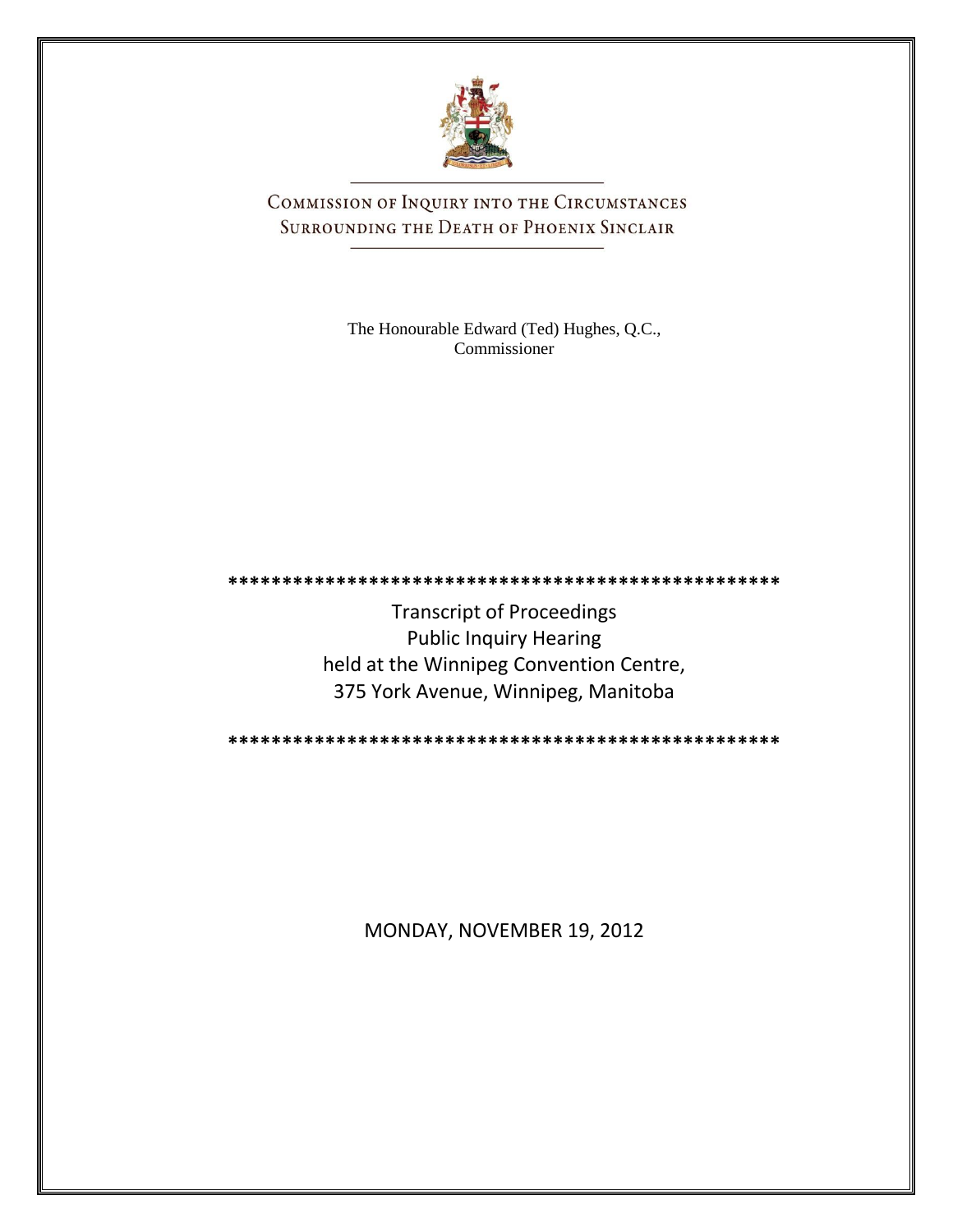### APPEARANCES

**MS. S. WALSH,** Commission Counsel **MR. D. OLSON,** Senior Associate Counsel

**MR. G. MCKINNON** and **MR. S. PAUL,** for Department of Family Services and Labour

**MR. T. RAY,** for Manitoba Government and General Employees Union

**MR. K. SAXBERG,** for General Child and Family Services Authority, First Nations of Northern Manitoba Child and Family Services Authority First Nations of Southern Manitoba Child and Family Services Authority Child and Family All Nation Coordinated Response Network

**MR. H. KHAN** and **MR. J. BENSON,** for Intertribal Child and Family Services

**MR. J. GINDIN** and **MR. D. IRELAND,** for Mr. Nelson Draper, Mr. Steve Sinclair**,** Ms. Kimberly-Ann Edwards

**MS. J. SAUNDERS,** for Assembly of Manitoba Chiefs and Southern Chiefs Organization Inc.

**MS. V. RACHLIS**, for Witness SOR #2

**MS. H. VAN IDERSTINE**, for Dr. Gary Altman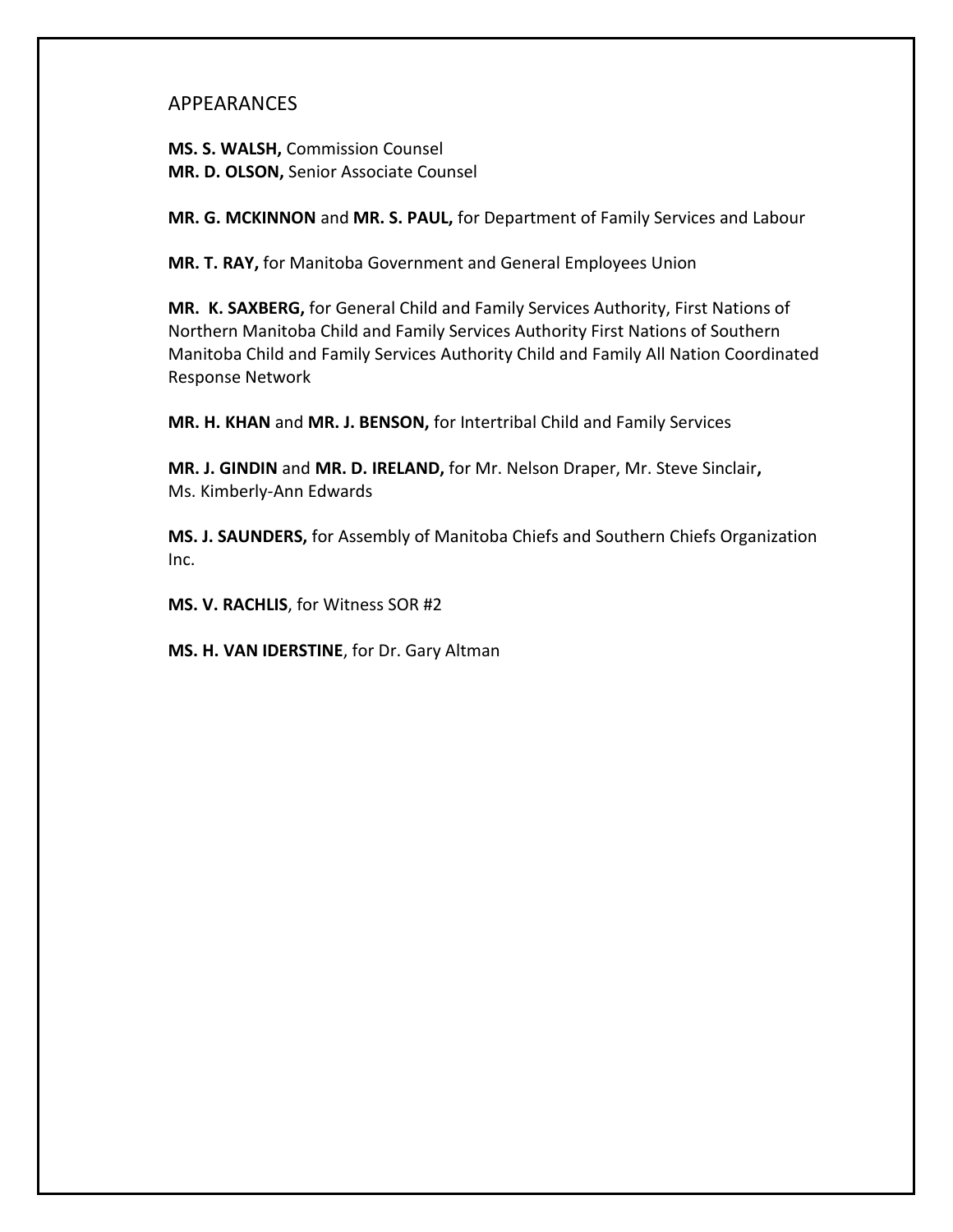## **INDEX**

# **Page WITNESSES**: PROCEEDINGS 1 GARY NEIL ALTMAN Direct Examination by Ms. Walsh 2 Cross-Examination by Mr. Saxberg 83 Cross-Examination by Mr. Ray 90 Cross-Examination by Mr. Gindin 105 Cross-Examination by Mr. McKinnon 118 Cross-Examination by Ms. Van Iderstine 121 Re-Examination by Ms. Walsh 126 PROCEEDINGS 126 SOR #2 Direct Examination by Ms. Walsh 130 Cross-Examination by Mr. McKinnon 143 Cross-Examination by Mr. Gindin 152 Cross-Examination by Ms. Rachlis 155 Re-Examination by Ms. Walsh 159 KATHRYN JEAN PETERSON Direct Examination by Mr. Olson 162

### **EXHIBITS**:

|           |  | Child and Family Services Caseload |  |  |
|-----------|--|------------------------------------|--|--|
| Summaries |  |                                    |  |  |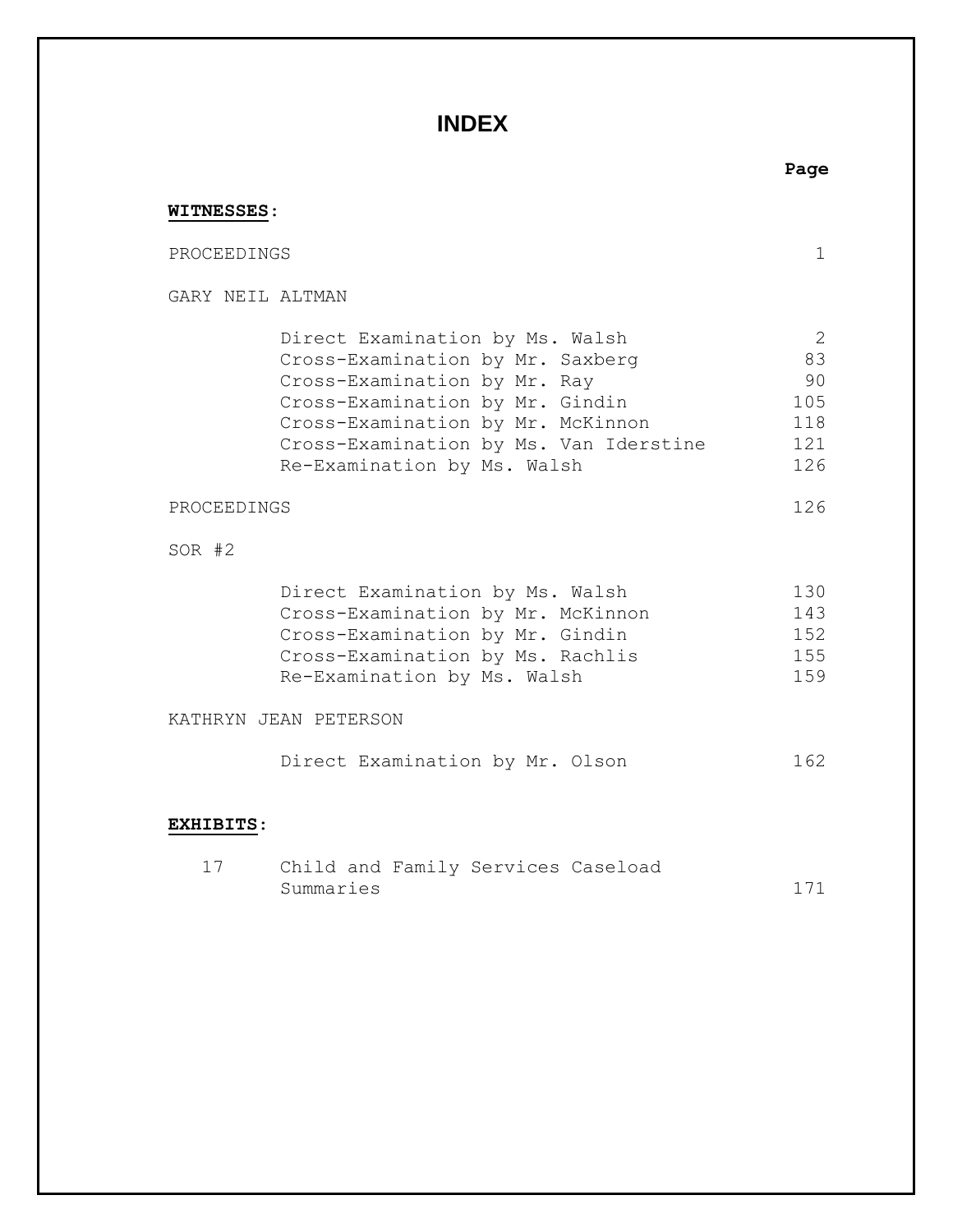```
PROCEEDINGS NOVEMBER 19, 2012
```
1 NOVEMBER 19, 2012 2 PROCEEDINGS CONTINUED FROM NOVEMBER 16, 2012 3 4 THE COMMISSIONER: All right. We're ready to 5 start another week? 6 MS. WALSH: We are. Our first witness will be 7 Dr. Altman. 8 THE COMMISSIONER: All right. 9 THE CLERK: Is it your choice, sir, to swear on 10 the Bible or affirm without the Bible? 11 THE WITNESS: Affirm, please. 12 THE CLERK: All right. If you could just stand 13 for a moment. State your full name to the court. 14 THE WITNESS: Gary Neil Altman. 15 THE CLERK: And spell me your first name. 16 THE WITNESS: G-A-R-Y. 17 THE CLERK: And your middle name, please. 18 THE WITNESS: N-E-I-L. 19 THE CLERK: And your last name? 20 THE WITNESS: A-L-T-M-A-N. 21 THE CLERK: Thank you. 22 23 **GARY NEIL ALTMAN**, affirmed, 24 testified as follows: 25

 $- 1 -$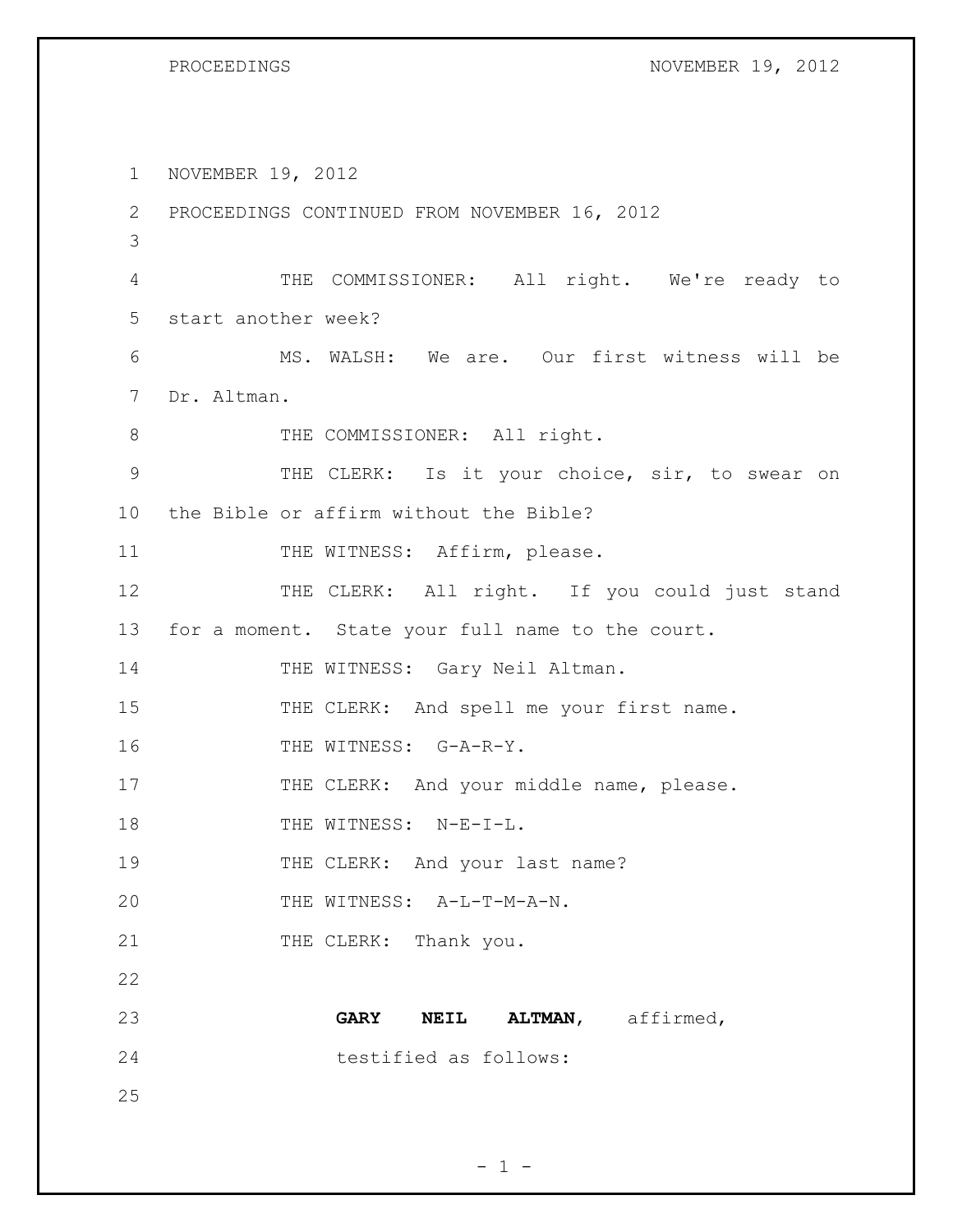| $\mathbf 1$  |            | THE CLERK: Thank you. You may be seated.                    |
|--------------|------------|-------------------------------------------------------------|
| $\mathbf{2}$ |            |                                                             |
| 3            |            | DIRECT EXAMINATION BY MS. WALSH:                            |
| 4            | Q          | Good morning, Dr. Altman.                                   |
| 5            | Α          | Good morning.                                               |
| 6            | Q          | You are a psychiatrist.                                     |
| 7            | A          | I am.                                                       |
| 8            | Q          | And you completed your residency in psychiatry at           |
| 9            |            | the University of Manitoba in 1987?                         |
| 10           | Α          | Correct.                                                    |
| 11           | Q          | And do you have an area of specialization?                  |
| 12           | A          | Child psychiatry.                                           |
| 13           | Q          | Child psychiatry?                                           |
| 14           | А          | Yes.                                                        |
| 15           | Q          | And where are you working right now?                        |
| 16           | Α          | St. Boniface Hospital.                                      |
| 17           | Q          | And I understand that you have worked<br>as<br>а            |
| 18           |            | consultant or consulting psychiatrist to Winnipeg Child and |
| 19           |            | Family Services Agency?                                     |
| 20           | Α          | That's correct.                                             |
| 21           | Q          | And when was that?                                          |
| 22           | А          | Roughly between 1987 and early 2000s, maybe.                |
| 23           | Q          | Okay. And during that period of time did you                |
| 24           | consult -- |                                                             |
| 25           |            | RAY: Maybe we should put the mic closer;<br>MR.             |

 $- 2 -$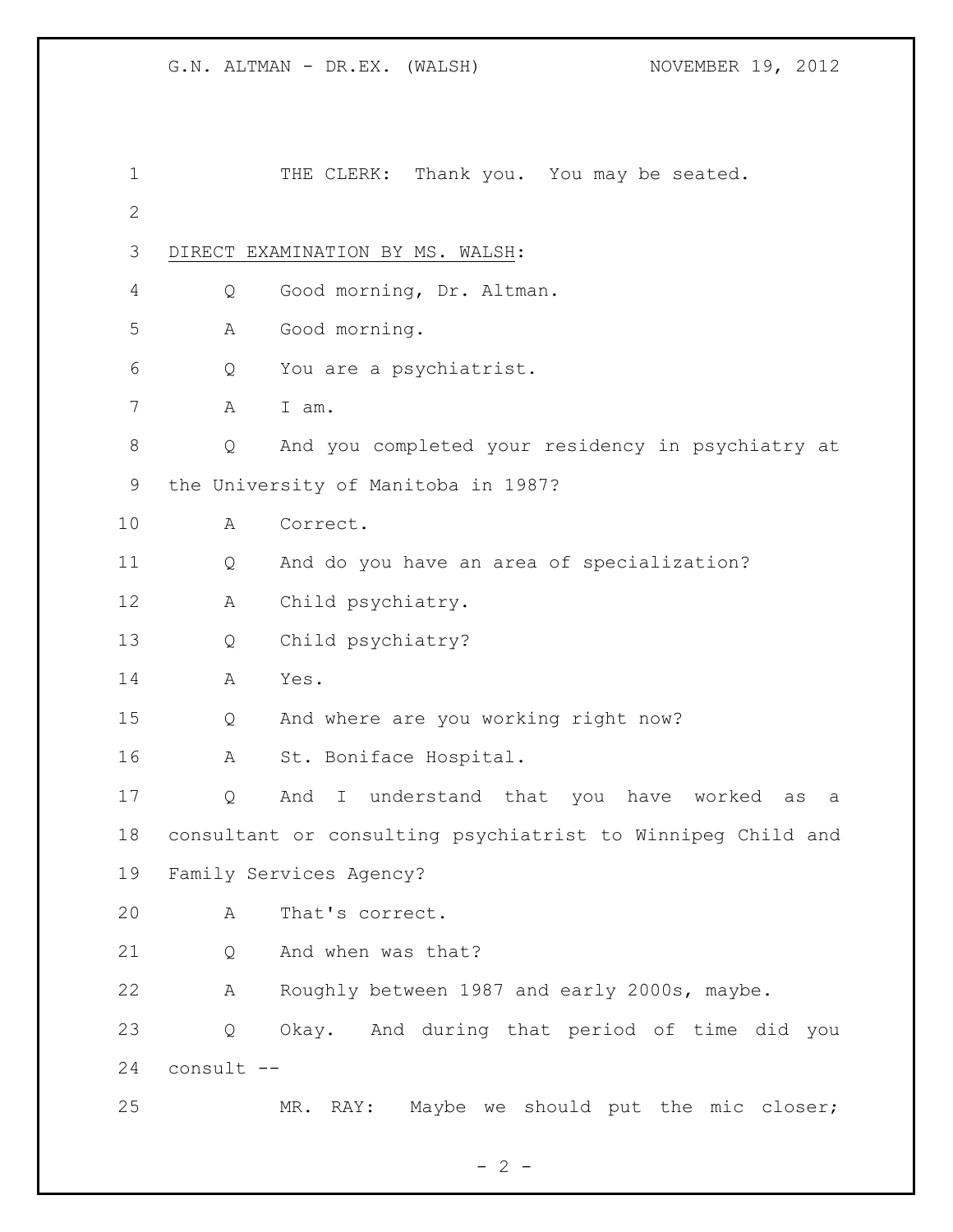we're having trouble -- 2 MS. WALSH: You can't hear him? MR. RAY: No. BY MS. WALSH: Q Dr. Altman, I'm told that they cannot hear you. 7 If you can -- okay. A Okay. We'll see if that's better. Q Better? A Is that better? Okay. Q Okay. UNIDENTIFIED PERSON: Ms. Walsh, could you have him repeat the answer to the last question, if you could? 14 THE WITNESS: From about 1987 to the early 2000s, I think. BY MS. WALSH: Q That's the period of time in which you were -- A Consulting. Q -- consulting to Winnipeg Child and Family Services agency. A That's right. Q During that time did you consult to any other Child and Family Services agencies? A Other than Winnipeg Child and Family Services?

- 3 -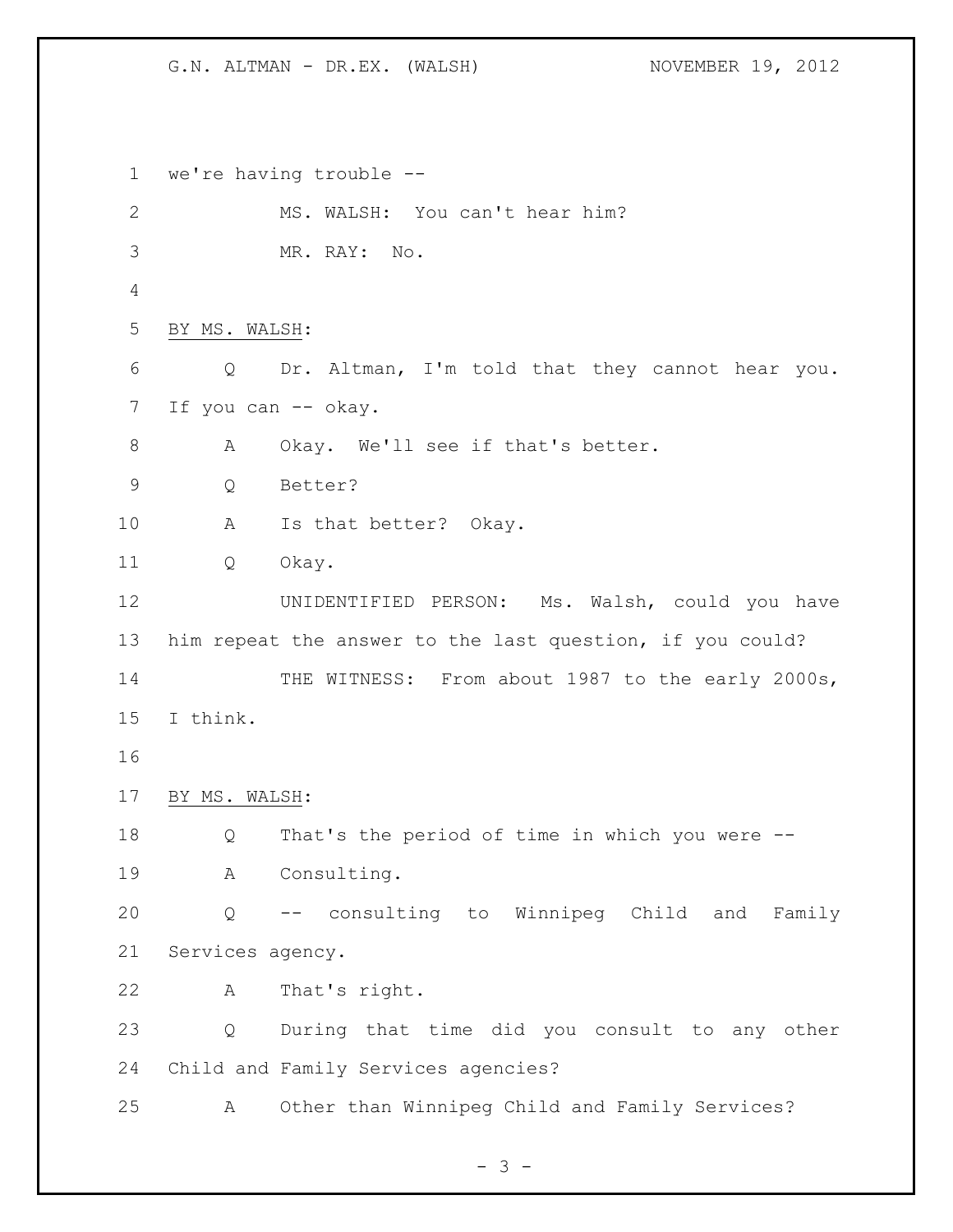Q Yes. A No. Q Right. A No. Q And have you since consulted to any other agencies -- Child and Family Service agencies? A No. Q Okay. And who paid for the consulting work that you did for Winnipeg Child and Family Services? A The Child and Adolescent Mental Health Program of the Winnipeg Regional Health Authority. Q Sorry, what was the, the first part of that name? A Child and Adolescent Mental Health Program. Q Of the Winnipeg Regional Health Authority? A Yes. Q Okay. 17 A Probably the -- well, yes. Q Okay. So I want to talk first generally about the work that you did consulting to Winnipeg Child and Family Services, as of 2000, for example. A Okay. Q Did, did your work during the period that you said you worked for them, '87 to the early 2000s, did it change, the nature of the consulting work that you did? A No, it did not.

 $- 4 -$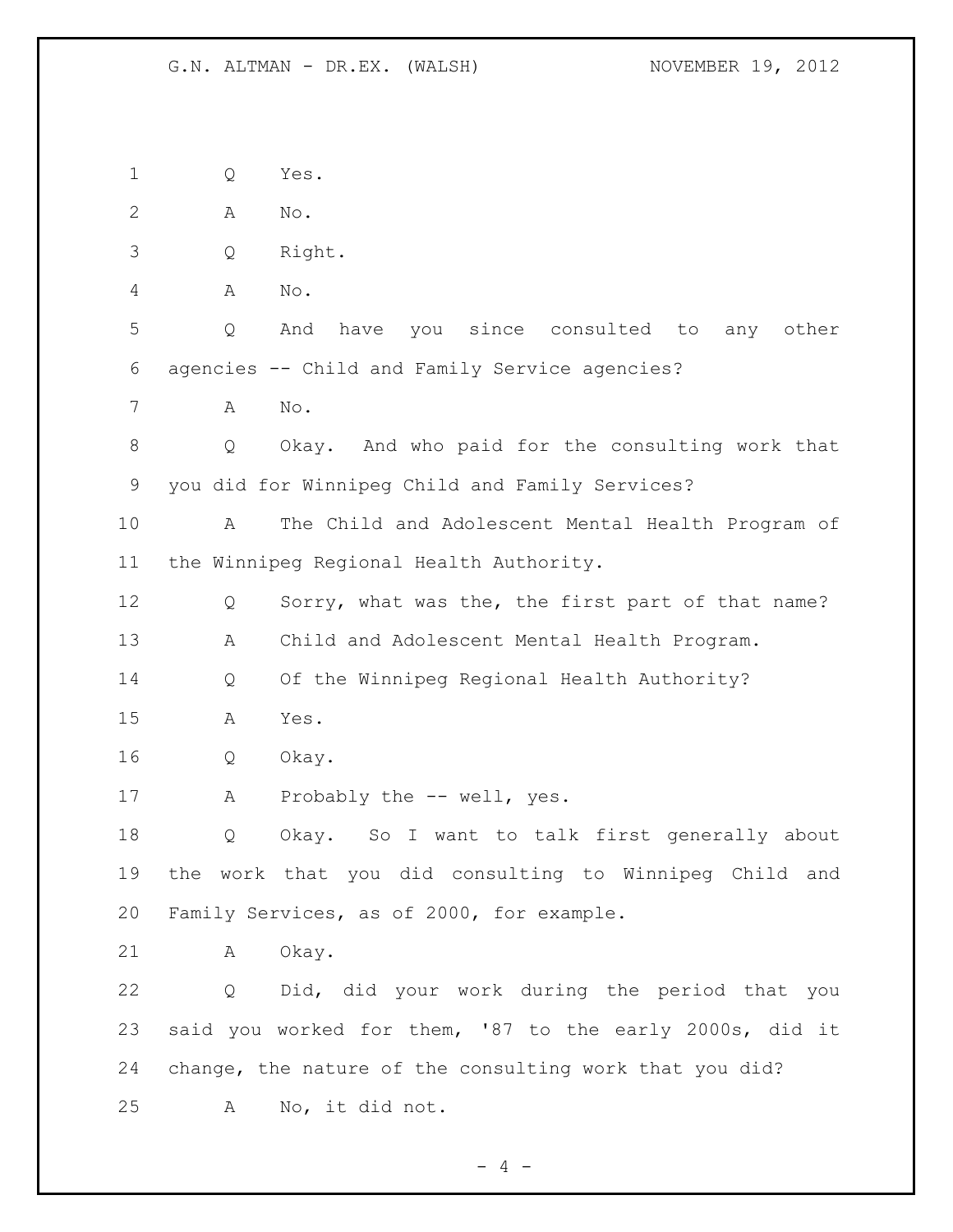Q Okay. So what did -- your work as a consultant to the Child and Family Services Agency, what did that involve?

 A Well, for the most part it was meeting with social workers, you know, of the agency. Occasionally I might be meeting with foster parents, occasionally I might be meeting with clients, and the idea was to provide sort 8 of easy, fast access to psychiatry for -- principally for direction. They wanted, often, to know should they be doing something further, interpreting documents, maybe other peoples' assessments, providing education to foster parents or other staff they might have working in the homes.

 Q Did you meet with any of the actual clients of the agency?

A Occasionally.

Q And where would those meetings take place.

18 A At Child and Family Service agency offices.

 Q And how were those meetings set up? Were they part of your regularly scheduled attendance at an agency?

21 A Yes. So I had certain kind of -- there was two- or three-hour blocks -- I think they were three-hour blocks, and a worker or a supervisor would call a secretary and a secretary would slot them into that time frame.

Q Your secretary.

 $-5 -$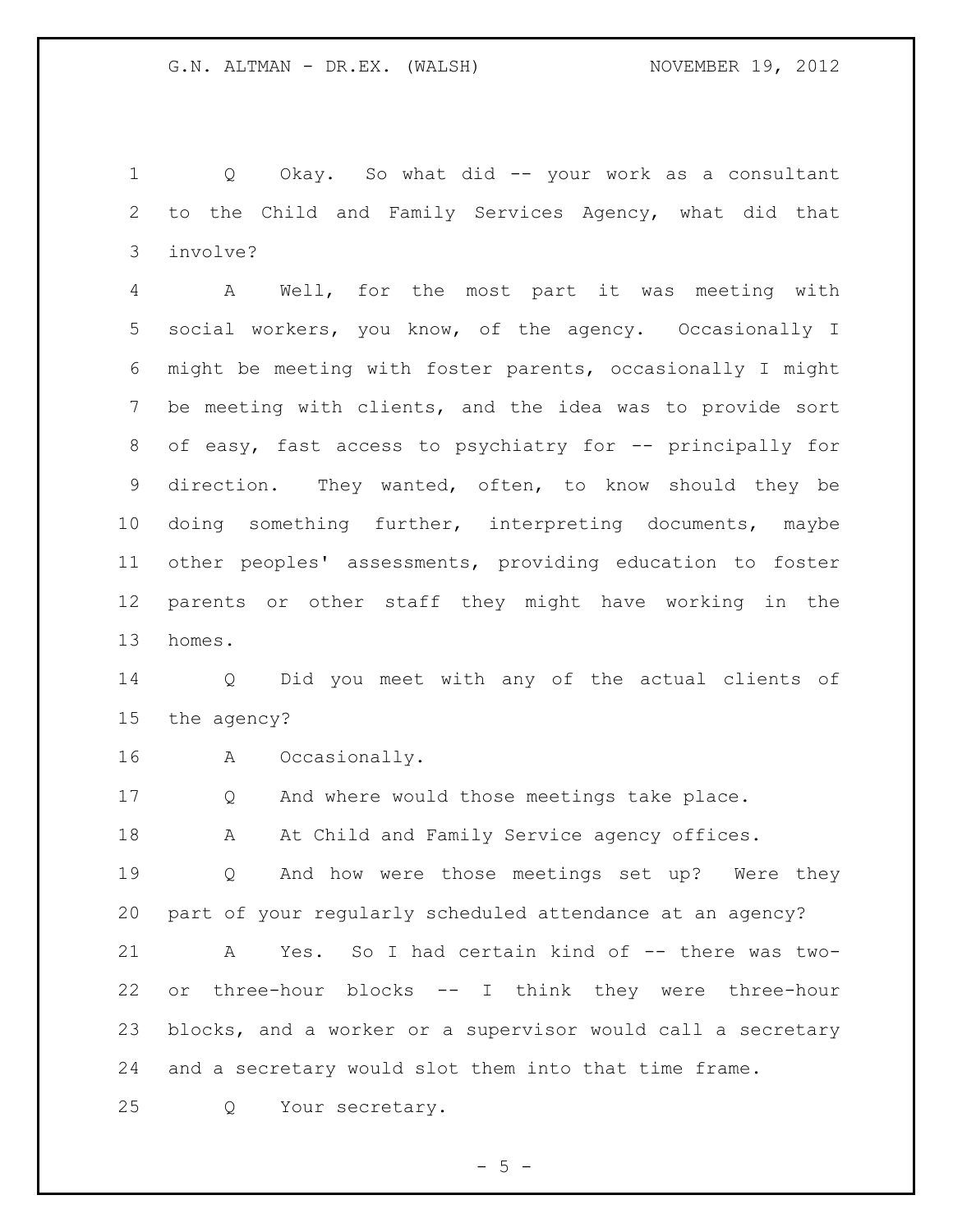1 A No, Child and Family Service secretary. Q I see. So did you have a regularly scheduled -- A Yes. Q -- day that you would meet? A That's right. Different offices, kind of on different days or sort of once a week. And I went to a variety of different offices. Q Okay. And before you arrived at an agency office, did you know who you would be seeing that day? A No, I did not. Q Before you arrived at an agency office, were you provided with any information, either written or verbal, about the clients you might be seeing that day? 14 A No, I was not. Q And once you arrived at a Child and Family Service agency office, would you typically receive any written documents or background information -- written background information about the client you would be seeing that day? A No, I did not. Q So what would typically happen once you got to an agency office? A I would meet with the social worker and he or she would sort of give me an outline of what the circumstances are, what their concerns were, you know, what they wanted

 $- 6 -$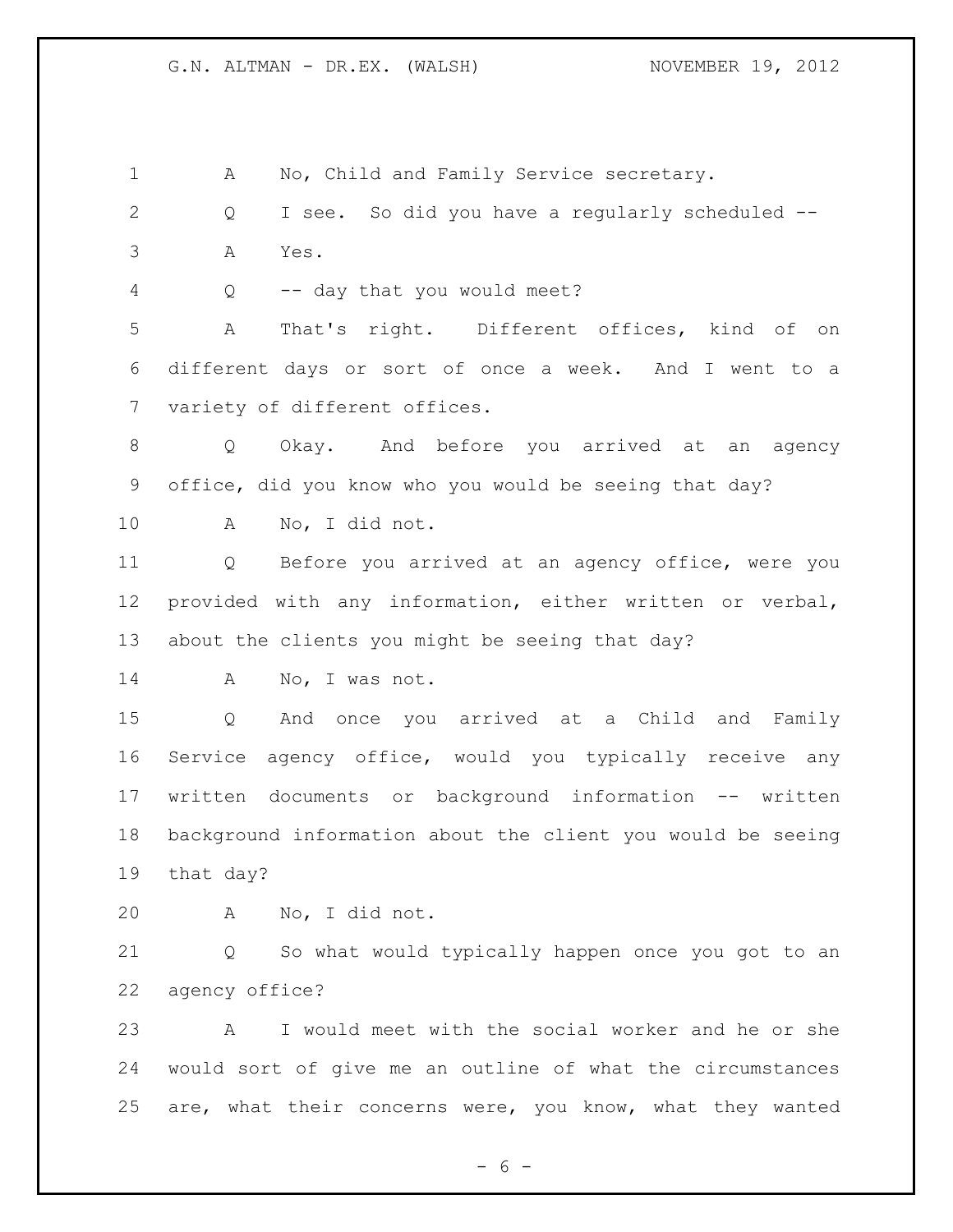of me that day.

 Q And is that how you would find out which clients you might be meeting with? A Well, if I was meeting with clients, yes. Q You didn't always. A No. Q Okay. If you were meeting with a client would you be briefed by a worker first? A Yes. 10 Q And would that be orally? A Yes. Q And where would that briefing meeting take place? 13 A In the agency office somewhere. Q And then after that you would meet with a client? A Whomever. Yeah, well, if it was -- Q If you were meeting with a client that day. A Yeah. That's right. Q And you said you didn't always -- A No. Q -- meet with clients. A No. No. Q Typically, how much time would you spend at an agency office? A Maybe three hours. Two or three hours. Q And during that time period could you see more

- 7 -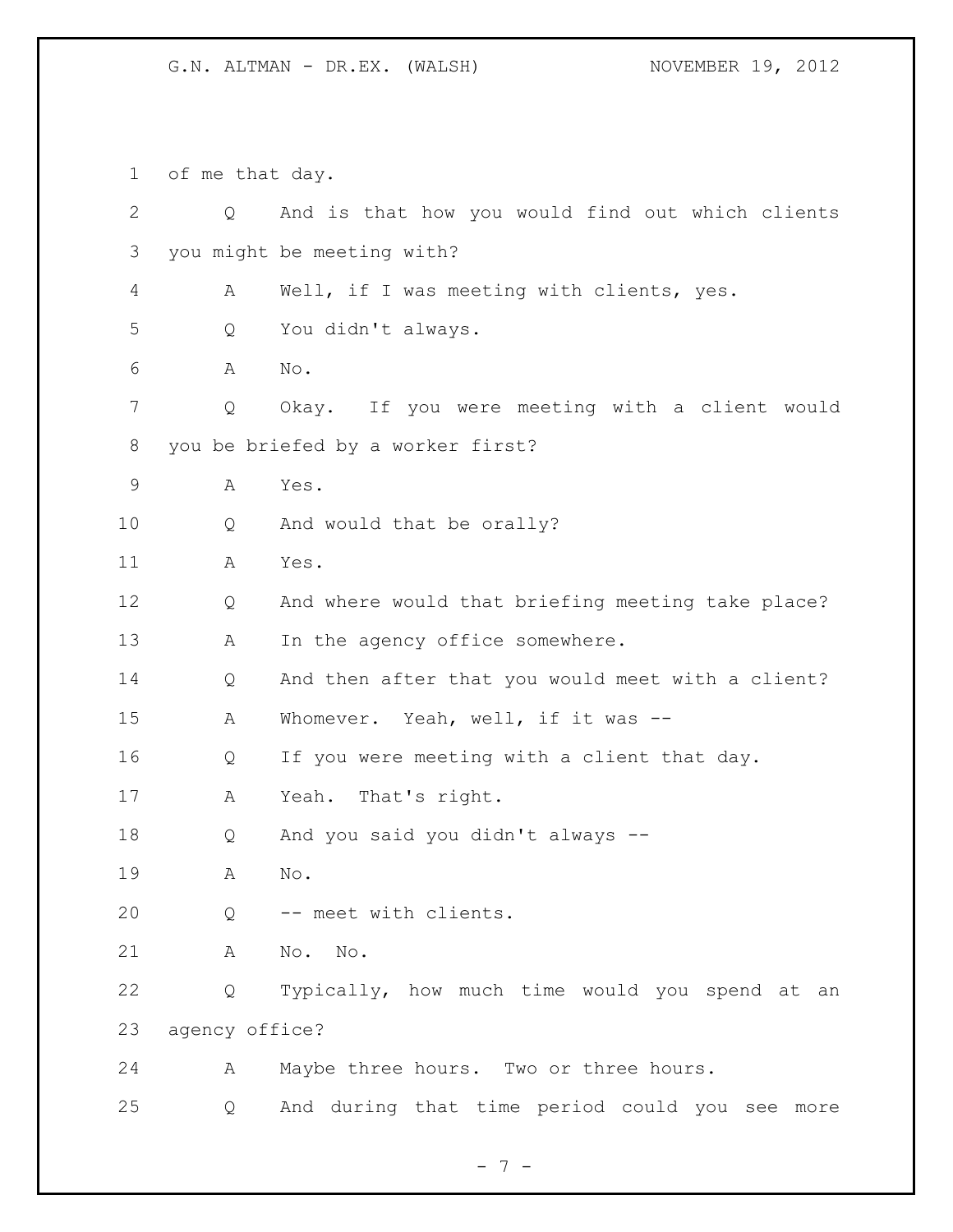than one client?

 A Sometimes two. I mean, often it was two. Q And if you were asked to meet with a client, were you expected to report back to anyone at the agency after that meeting? A Well, after the meeting I would have sort of a debriefing or sort of a verbal discussion. 8 O With the worker? A With the worker. Q Okay. And what type of information did the worker expect you to give, or were you giving the worker? 12 A I don't really understand. Q When you said you would have a debriefing after meeting with a client, what would you be telling the, the worker as part of that debriefing? A Sort of what my opinion was or what I thought -- what direction they needed to go or, you know, if there was something further. Answer their questions. It was really an opportunity -- it was an opportunity to have a discussion about kind of what, what I thought. Q Did you ever provide any written reports to

 Winnipeg Child and Family Services after one of your meetings with a client at the agency?

A No, I did not.

Q Any reason why not?

- 8 -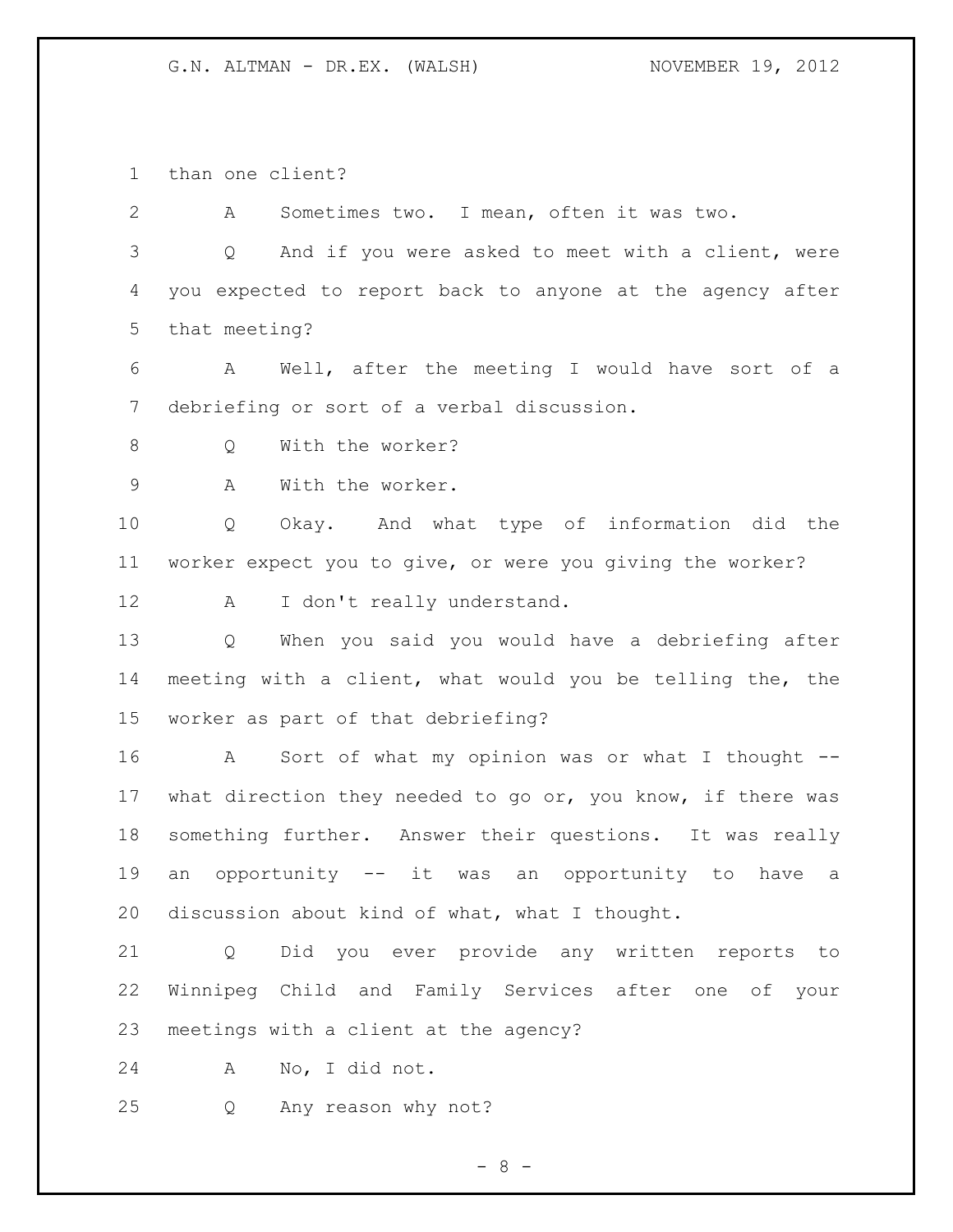| $\mathbf 1$     | A Well, I quess the reason was because I was                          |
|-----------------|-----------------------------------------------------------------------|
| 2               | providing a verbal report to them. It was an opportunity              |
| 3               | to have a discussion. That was just the nature of the                 |
| 4               | interaction.                                                          |
| 5               | The agency didn't expect you to provide anything<br>$Q \qquad \qquad$ |
| 6               | in writing?                                                           |
| 7               | Α<br>No.                                                              |
| 8               | And you didn't offer to?<br>Q                                         |
| $\mathsf 9$     | Α<br>No.                                                              |
| 10              | Q<br>Okay. So let's talk about your meeting with                      |
| 11              | Samantha Kematch.                                                     |
| 12              | Sure.<br>A                                                            |
| 13              | Q<br>And we'll come back to, to your notes and notes                  |
| 14              | that you took in a minute. When you attended at the agency            |
| 15 <sub>1</sub> | offices of Winnipeg Child and Family Services on September            |
| 16              | 13, 2000, I understand that the social worker asked you to            |
| 17              | meet with Ms. Kematch. Is that your recollection?                     |
| 18              | Α<br>Yes.                                                             |
| 19              | Q And that day -- your attendance on September 13,                    |
| 20              | 2000 at the agency office, was that one of your regularly             |
| 21              | scheduled visits?                                                     |
| 22              | A<br>Yes.                                                             |
| 23              | And the social worker we've heard who met with<br>Q                   |
| 24              | you was Kerri-Lynn Greeley.                                           |
| 25              | Well, I know it was Kerri-Lynn. I didn't have<br>A                    |

- 9 -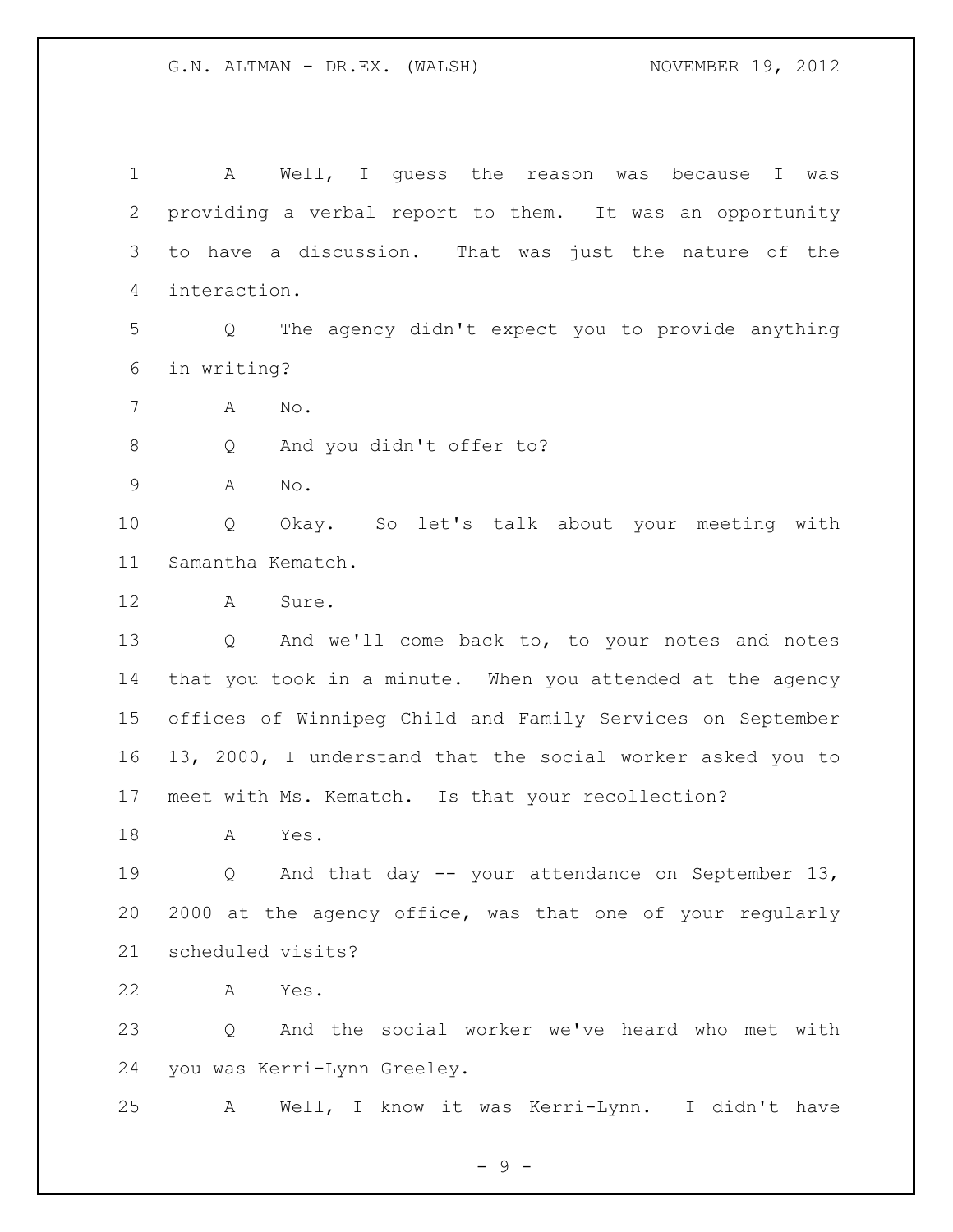her first name -- last name written down, but Kerri-Lynn. Q Okay. Had you worked with Ms. Greeley before September 13, 2000? A I, I don't recall. Q Okay. Now, was this the first time that you had met Samantha Kematch? A Yes, it was. Q And did you know before you attended the office on September 13th that you would be seeing Ms. Kematch? A No, I did not. Q And I gather you had not received any information either in writing or orally about Ms. Kematch before you met -- before you arrived at the office on the 13th of September. A That's right. Q And based on what you've just told us, that was typical of how you performed your consulting services to Winnipeg CFS? A That's right. Q Okay. Now, did you meet with Ms. Greeley prior to meeting with Ms. Kematch? A Yes. Q What was the purpose of that meeting? A To provide me with some background information concerning Samantha and why they wanted me to meet with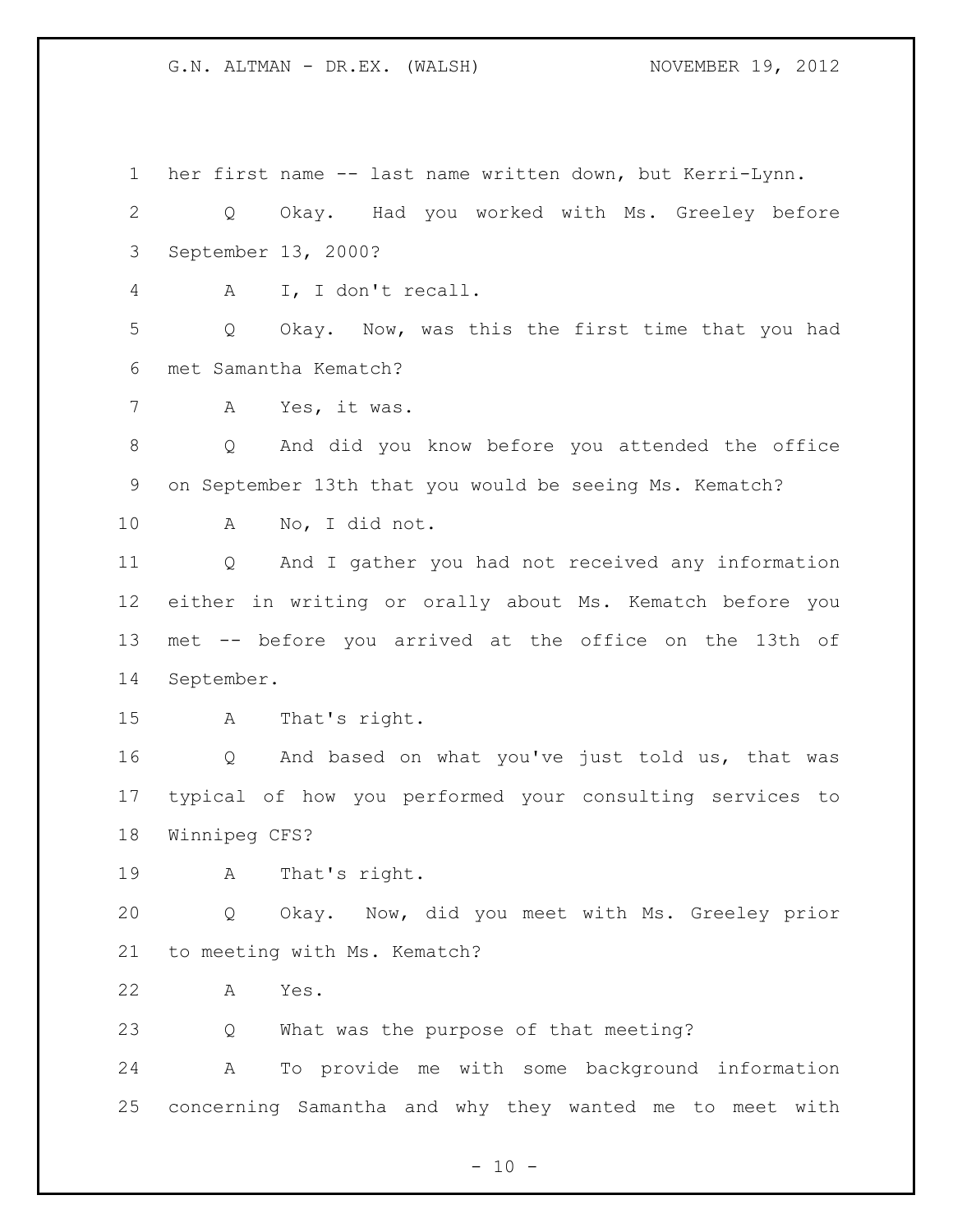her.

| $\mathbf{2}$   | Q Okay. And what did Ms. Greeley ask you to do in           |
|----------------|-------------------------------------------------------------|
| 3              | relation to Ms. Kematch? What did she tell you as to why    |
| $\overline{4}$ | she wanted you to meet Ms. Kematch?                         |
| 5              | A Well, it was specifically to assess whether she           |
| 6              | might be depressed.                                         |
| 7              | Q Were you asked to assess Ms. Kematch's attachment         |
| $8\,$          | to her baby?                                                |
| $\mathsf 9$    | $\mathrm{No}$ .<br>A                                        |
| 10             | Were you asked to do a parental capacity<br>Q               |
| 11             | assessment with respect to Ms. Kematch?                     |
| 12             | A<br>No.                                                    |
| 13             | Q What's your understanding of what a parental              |
| 14             | capacity assessment is? Do you --                           |
| 15             | A Well, I guess that depends on maybe who's doing           |
| 16             | it but, you know, it would include an interview with the    |
| 17             | parents and observation of their interactional style. It    |
| 18             | would be collecting collateral information from those       |
| 19             | people who have observed them interacting with their child. |
| 20             | It would be reviewing whatever -- perhaps background        |
| 21             | information, other assessments that might have been done on |
| 22             | the parents.                                                |
| 23             | And that's not what you understood you were being<br>Q      |

asked to do.

A That's right.

 $- 11 -$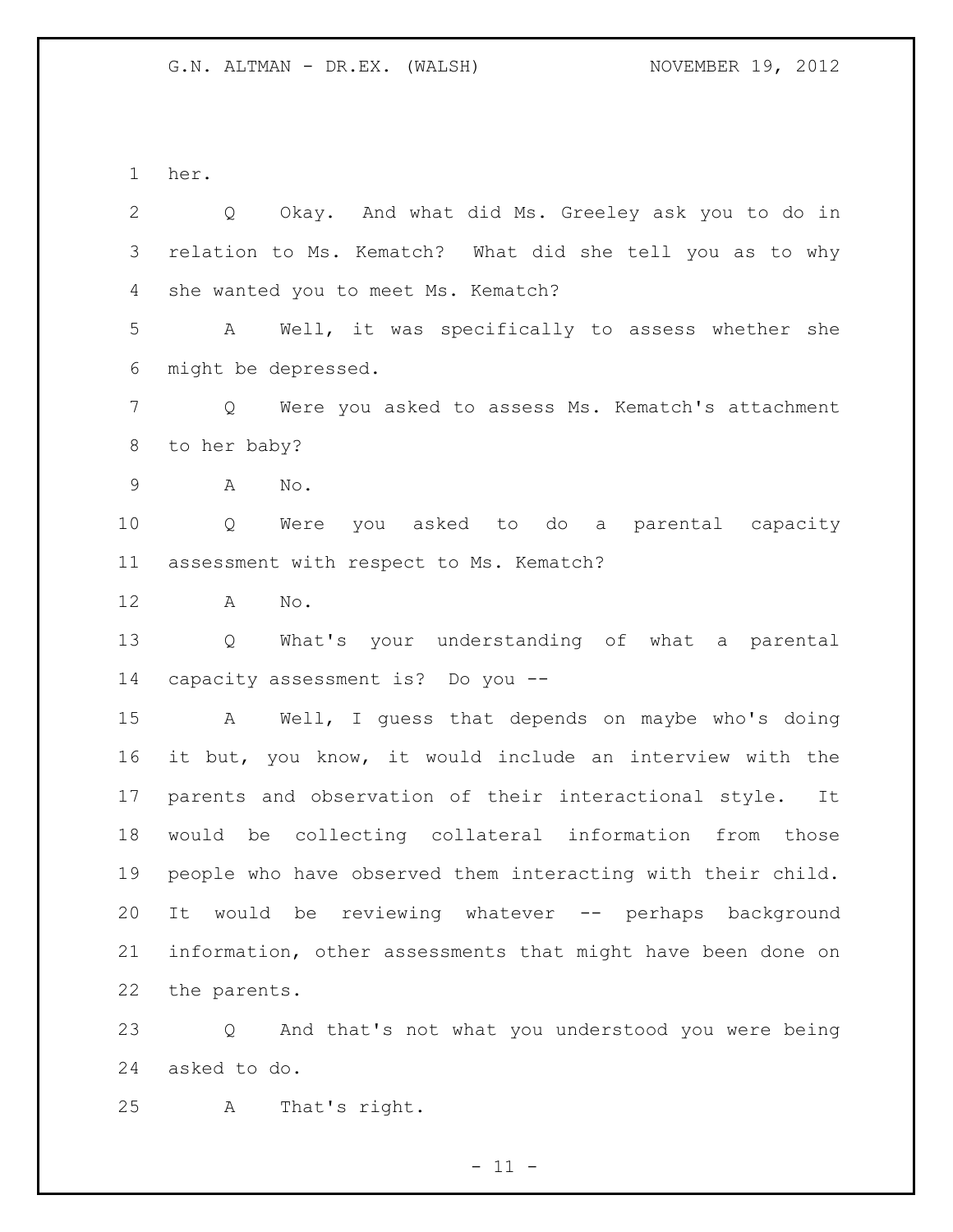Q As of 2000, in your role as a consulting psychiatrist with Winnipeg CFS, had you ever been asked to do a parental capacity assessment? A No. Q Have you ever been asked to do one since then? A No, I have not. Q To your knowledge, do psychiatrists normally conduct those assessments? A Generally speaking, psychiatrists don't. Q So you weren't asked to do a parental capacity assessment. You were asked to do a mental health assessment. A Correct. Q And am I right in understanding that it would be standard practice in conducting a mental health assessment as to whether Ms. Kematch was depressed, to consider whether she posed a risk of harm to herself or to others, in particular her, her new baby, Phoenix. A Can you repeat that question, please? Q Um-hum. I asked you whether I'm right in understanding that it would be standard practice in conducting a mental health assessment -- in this case whether Ms. Kematch was depressed -- to consider whether

 she posed a risk of harm to herself or to others, and in particular her new baby, Phoenix.

 $- 12 -$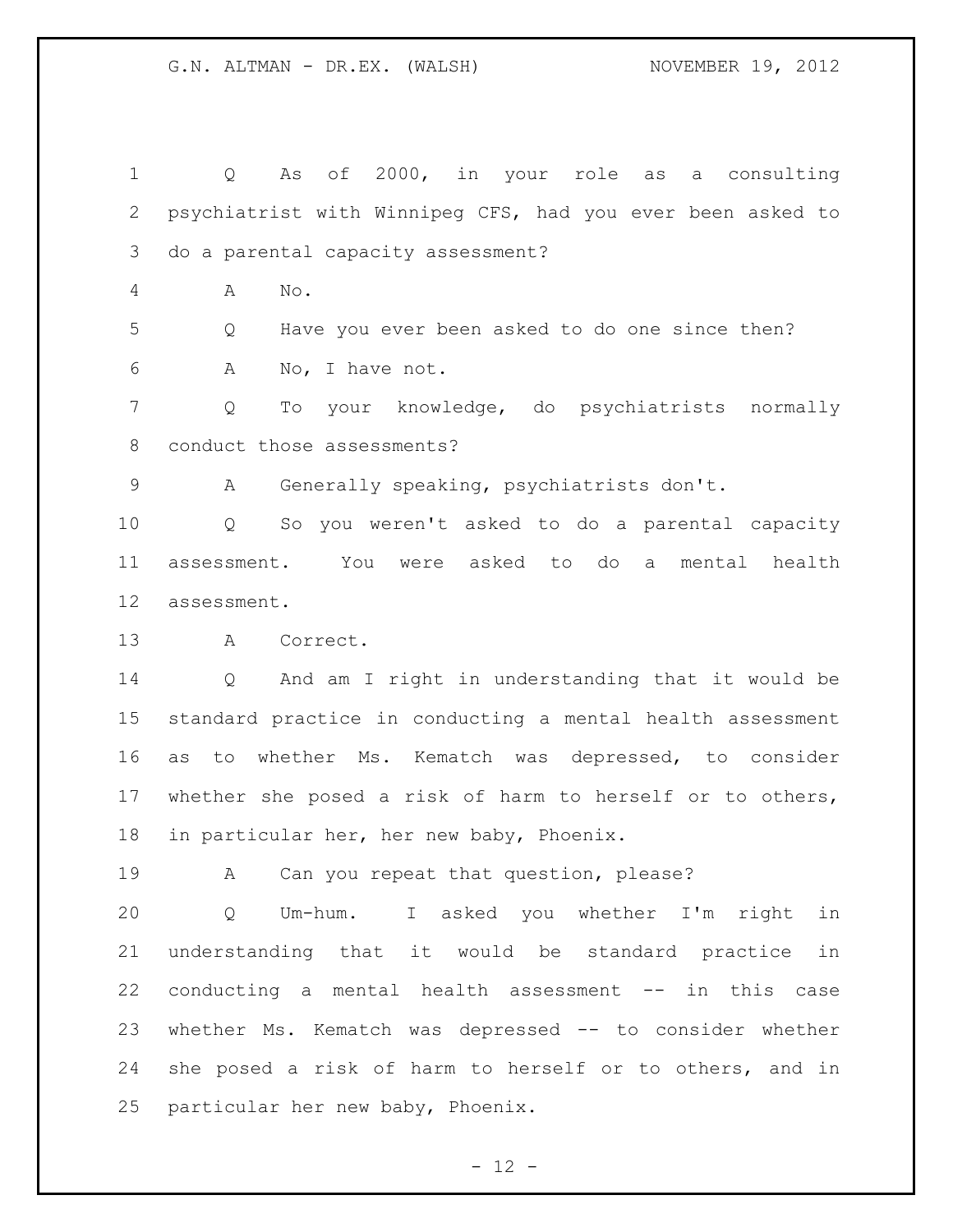A I suppose that that would in general what might be a consideration in a assessment of someone who was depressed. It wouldn't be the sort of foremost consideration or foremost concern. There would probably have to be, you know, some strong indication that they were -- you know, had voiced suicidal thoughts, had some, you know, significant reason why that would be sort of particularly looked at. Q Okay. So at the time did you consider whether Ms. Kematch posed a risk of harm to herself or to her baby? A I wouldn't say that specifically I did so. I didn't really consider that to be a concern. Q Okay. Because you were conducting an assessment in a Child and Family Services agency office, right? A Correct. Q Of a woman about whom the agency had queried postpartum depression? A Yes. Q Whose child had been apprehended at birth? A Yes. Q Just like her first child, who was still out of her care? A Yes. Q So surely -- well, no, I won't say surely. Did you then ask Ms. Kematch specifically whether she had any

 $- 13 -$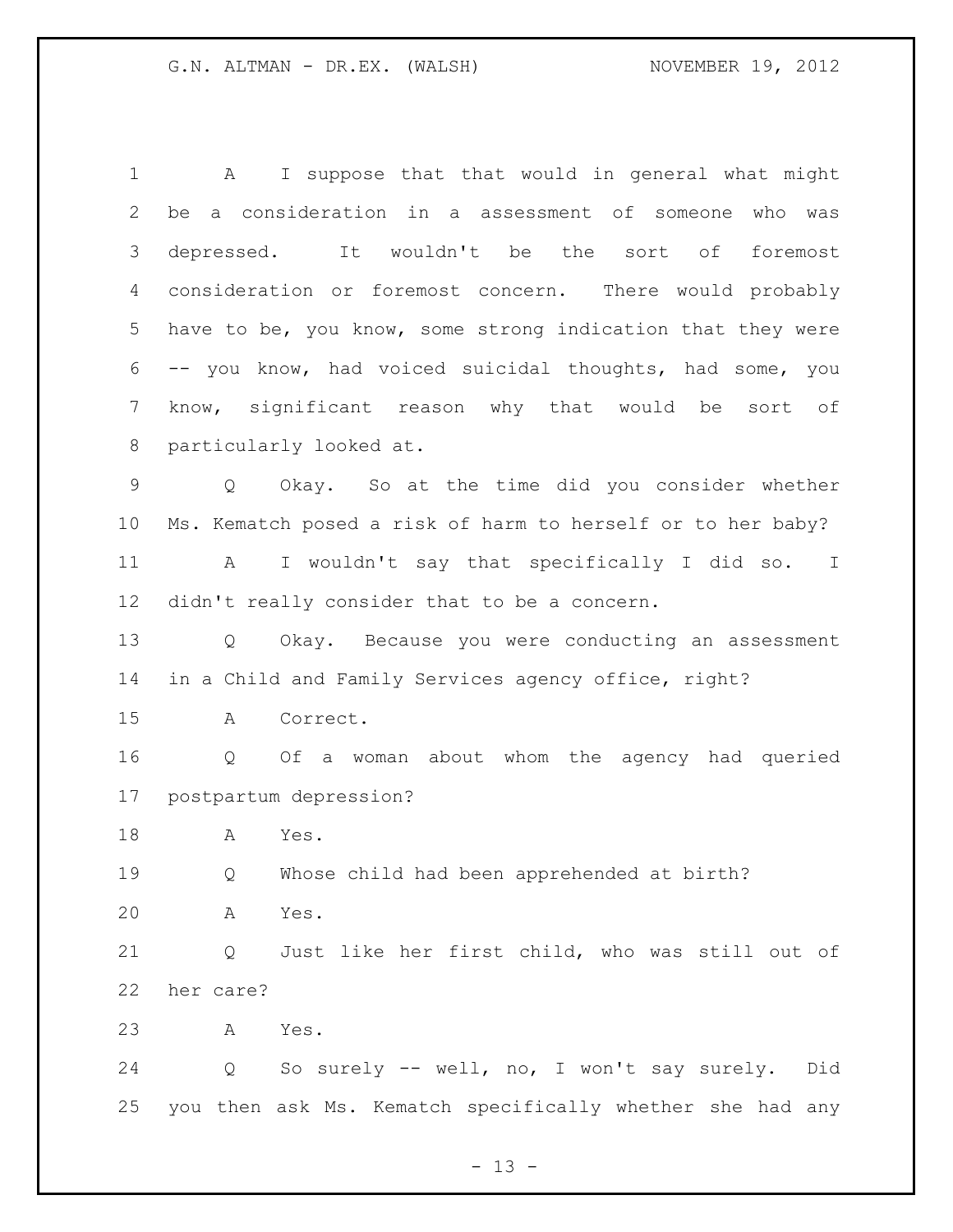thoughts about hurting herself or hurting her baby?

 A I don't recall whether I asked her that question or not.

Q Okay. Did you consider it, nonetheless?

 A I imagine I did. It certainly would be part of what a mental health assessment would be, but I can't specifically recall did I ask the question.

 Q Okay. As we'll see in a moment when we review the notes that, that you made after or as a result of your meeting with Ms. Kematch, there's nothing in the notes about whether Ms. Kematch posed a risk of harm to herself 12 or to her baby. Is that something that you would have noted if you had asked it?

 A It probably would be something I would have noted if I thought -- if I found that that was the case.

 Q So the lack of that -- the fact that that information is not in your notes doesn't necessarily mean you didn't consider it?

A Correct.

 Q And you say you think you did consider it but you didn't --

 A I can't specifically recall that. You know, again, I can't specifically recall doing the interview or the full range of questions that I specifically asked. Obviously, I'm using my notes as a guide. But that would

 $- 14 -$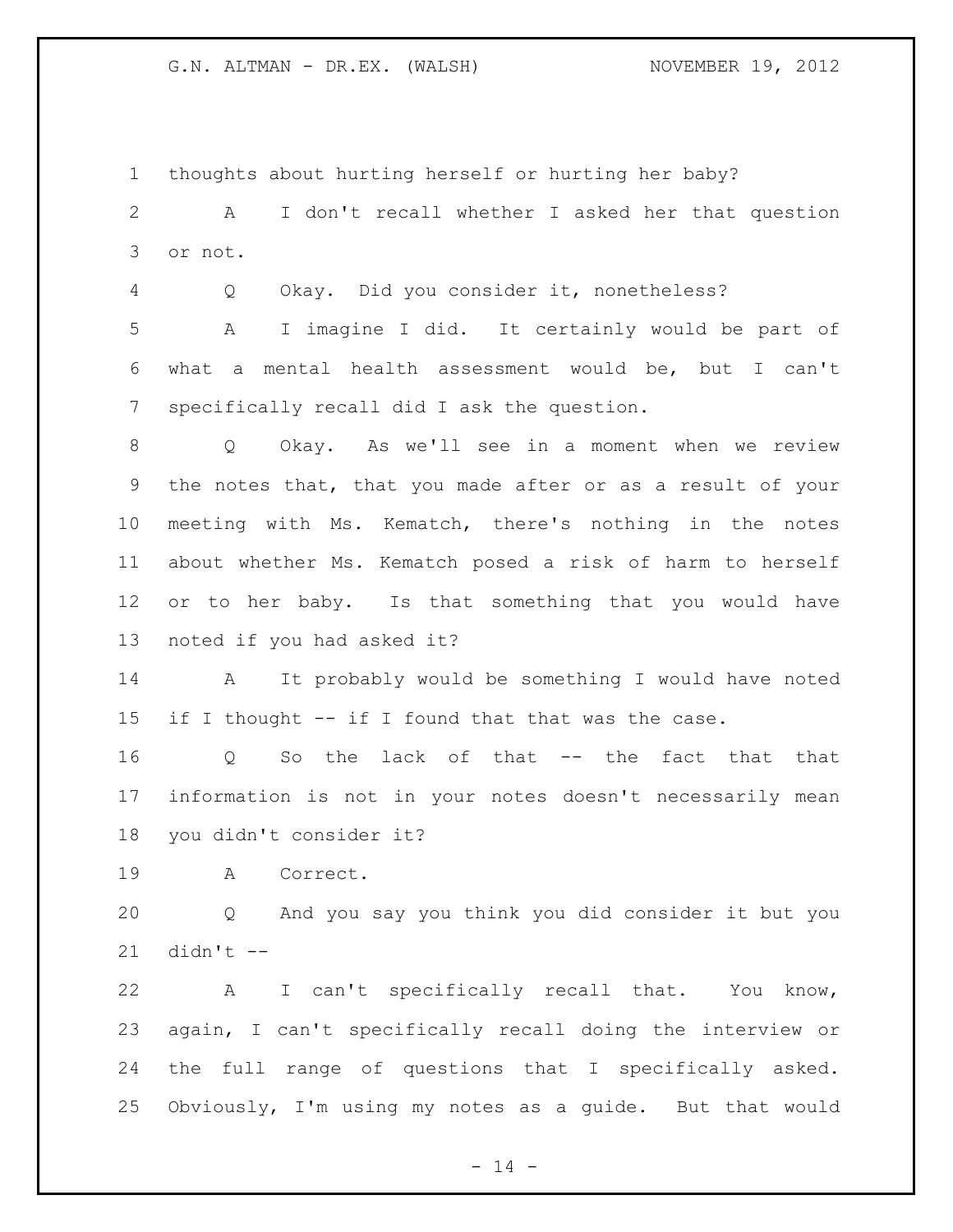have been a consideration or it would have been something that would have been in the back of my mind while conducting the interview. But if I didn't feel that there was any strong need to be concerned about that, then I probably wouldn't have made any particular reference in my notes to it.

 Q Okay. And if you had determined that there was a risk of harm to Phoenix, would you have made a note of that?

A I believe I would.

 Q Okay. How -- we'll come to your notes in, in a minute. You did make notes as the result of your meeting with Ms. Kematch. How do you decide what to put in your notes?

 A Well, I guess what I do is write kind of what I guess strikes me as being pertinent. I don't necessarily make note of every comment. It isn't a verbatim record of everything I said or she said, or every question or every consideration. It's not meant to be a complete and all- encompassing record of, of what I do. So I write down the things that I, that I think are, are relevant and -- but as I say, I might not necessarily make a note of everything. It's those things that I think I want to recall or those things I think that might be pertinent.

Q And did Ms. Greeley tell you why the agency

 $- 15 -$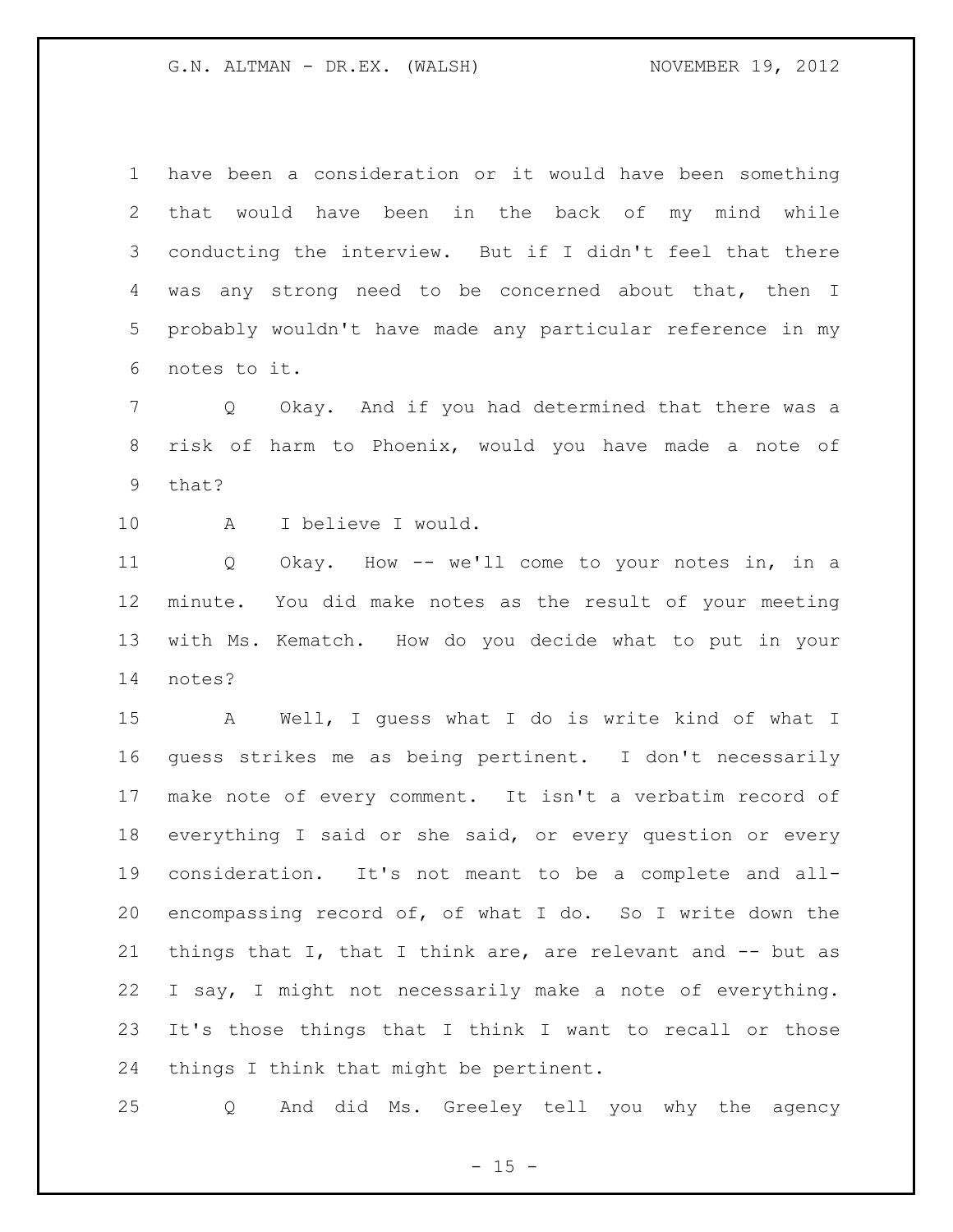wanted your assessment as to whether Ms. Kematch was depressed?

 A Well, I think they were wondering, as my note 4 suggests, about, you know, why, why does she have this sort of ambivalence, why does she have this kind of flat affect when she presents to them.

 Q Did you understand that the agency would use your assessment to assist it in assessing Ms. Kematch's ability to parent?

 A I wouldn't say that. You know, I think the question to me was, is she depressed. So I, I don't -- I mean, they might have used it. You know, I can't speak for them, what they were intending to use it for.

 Q So you didn't have an understanding as to what use the agency would make of your consultation?

A No, no.

 Q You gave the consult in a CFS agency with a situation where a mother is queried about depression and, and her child has been apprehended.

A Right.

 Q Did you not think that, that your assessment would be required by the agency with respect to their assessment of Ms. Kematch's ability to parent?

 MS. VAN IDERSTINE: I'm just going to object for a second there, sorry.

 $- 16 -$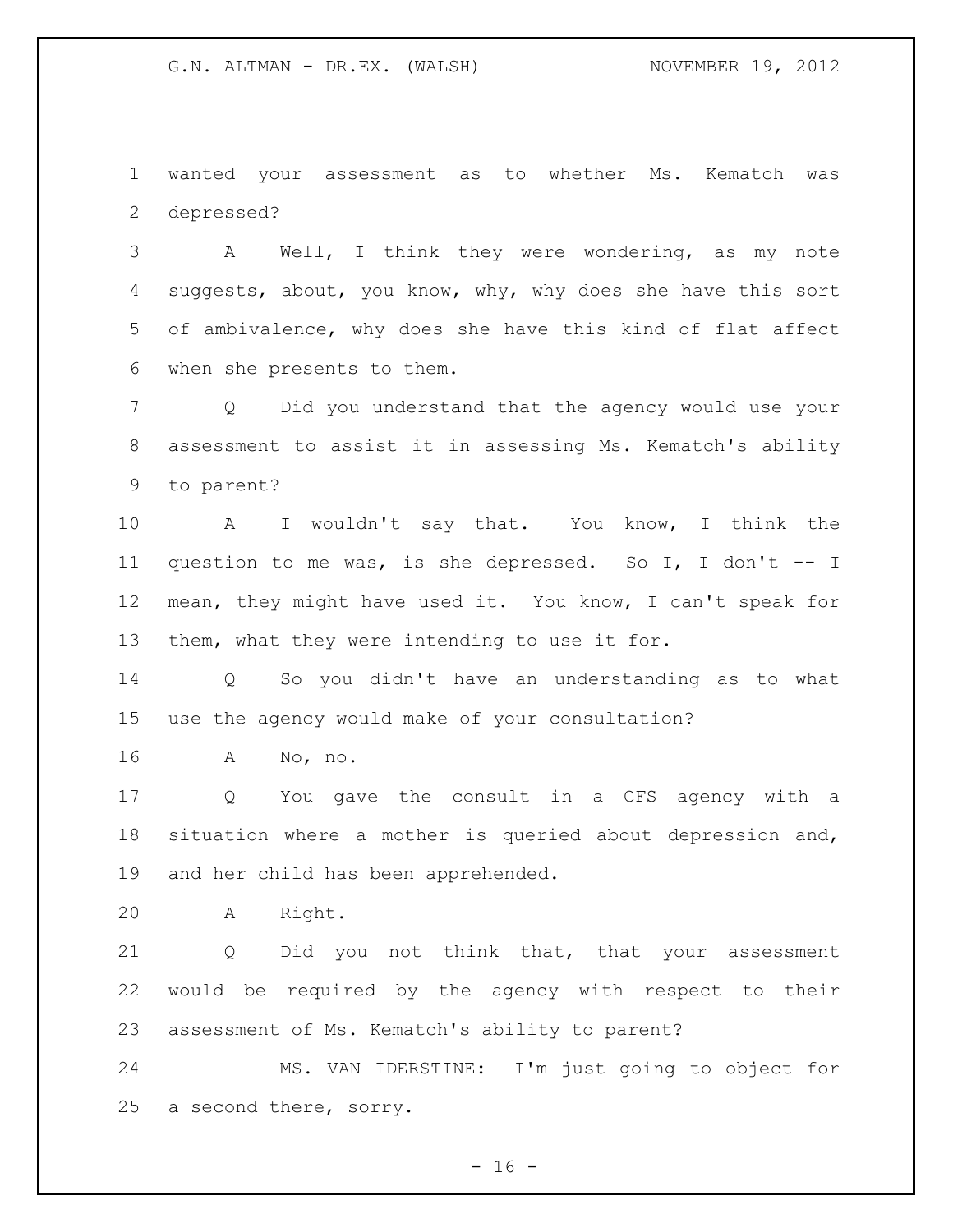1 THE COMMISSIONER: Yes. MS. VAN IDERSTINE: Ms. Walsh, the child was not actually apprehended at the time that Dr. Altman had done the assessment. The child was back actually living with the family at the time that Dr. Altman had the -- did the assessment. 7 MS. WALSH: Fair enough. 8 MS. VAN IDERSTINE: So just wanted to clarify that. 10 MS. WALSH: Thank you. BY MS. WALSH: Q That's true. Phoenix had been returned the week before. A Right. 16 THE COMMISSIONER: You were aware of that, were you? 18 THE WITNESS: I think it says somewhere ... BY MS. WALSH: Q Yes, I believe in your notes -- A I think somewhere -- Q -- you do have that. A -- in my notes it says ... I'd have to look at my notes.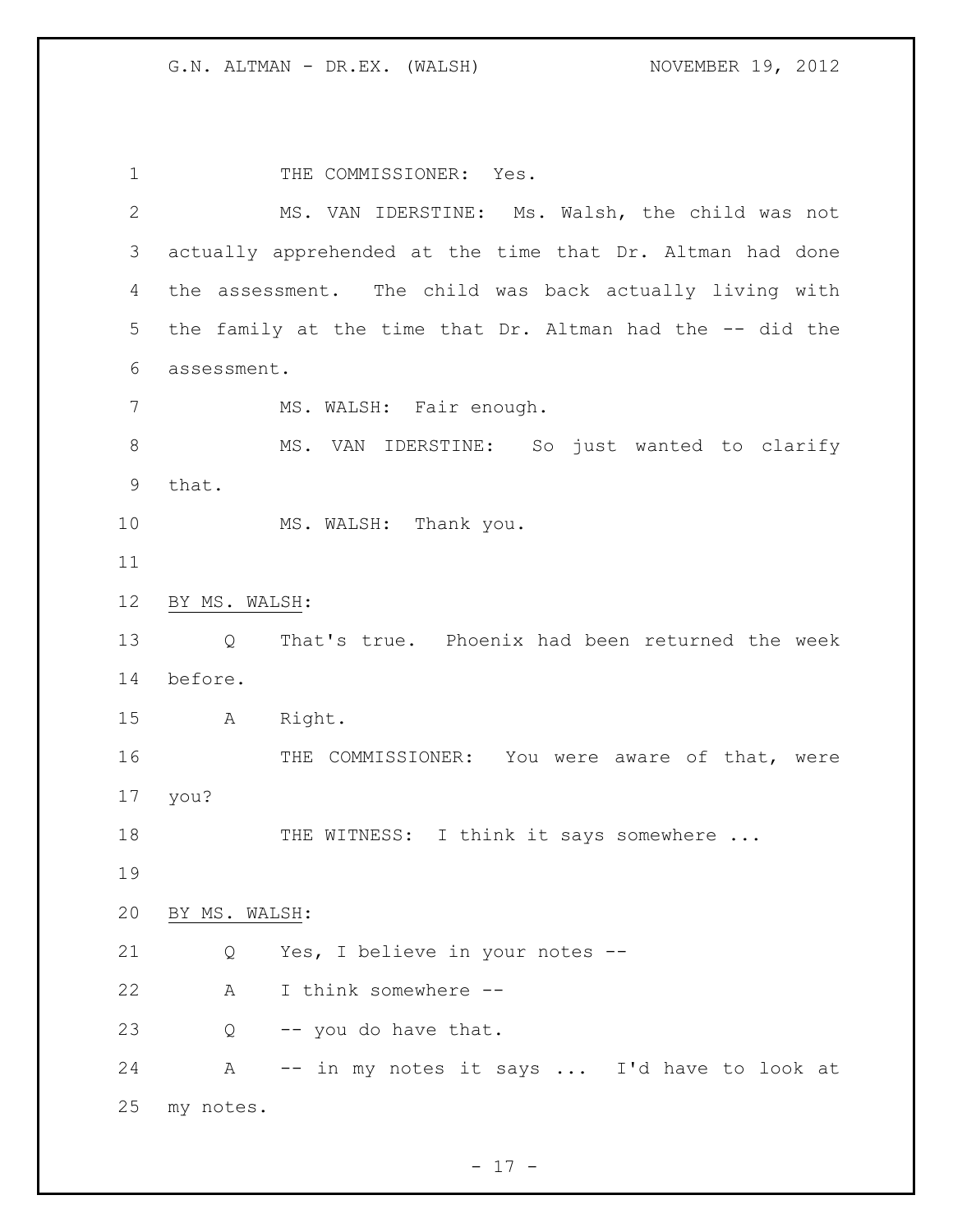Q At the beginning of your notes. We'll come to that in a minute. A Oh, right, the child was returned September 5th and it was September 13th. Q So did, did you -- A So did I know -- 7 Q -- not think that -- $A$  -- that they were  $-$  Q -- the, that the agency would -- THE COMMISSIONER: All right, just let him finish. 12 THE WITNESS: Well, you can repeat the question. I'm just trying to -- I was going to rephrase the question or -- BY MS. WALSH: Q Go ahead. 18 A -- clarify what you were asking. Yeah. Q Did, did you not think that the agency would be using your assessment to assist it in determining Ms. Kematch's parenting ability? A I suppose so. I don't know that it was directly -- as I say, I cannot recall if that was directly commented on or directly explained to me. Certainly, if they were bringing her to me because they were concerned about her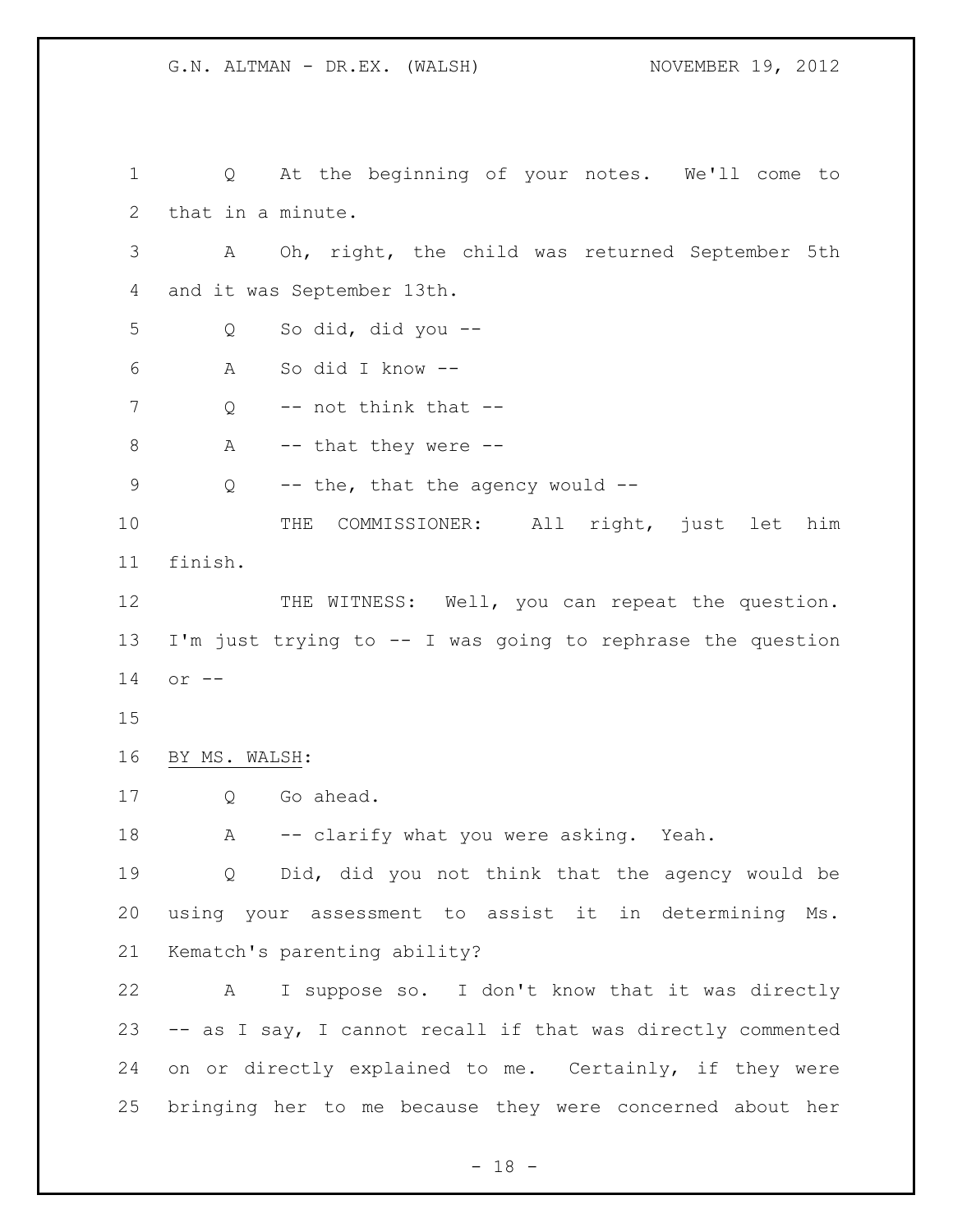ambivalence about parenting, they were wondering, well, is, is she depressed, is this a reason that might explain this? So my role was to say, well, does she have a depression or not, you know, is depression a reason that might explain her flat affect and her ambivalence. So I guess that's part of their fact gathering or, or their global assessment as to how do we understand this person and understand why they're behaving in the way they are. Q And they're concerned about Ms. Kematch as a parent, CFS is. 11 A Well, I mean, that's -- yeah, I guess, obviously their primary concern is for the child. Q Right. Were you asked to meet with or assess Mr. Sinclair? A I wasn't asked to assess Mr. Sinclair, no. Q Was Mr. Sinclair present in the meeting that you had with Ms. Kematch? A I believe so. 19 THE COMMISSIONER: What was that question? MS. WALSH: Was Mr. Sinclair present in the meeting. BY MS. WALSH: Q You believe he was? A Yes.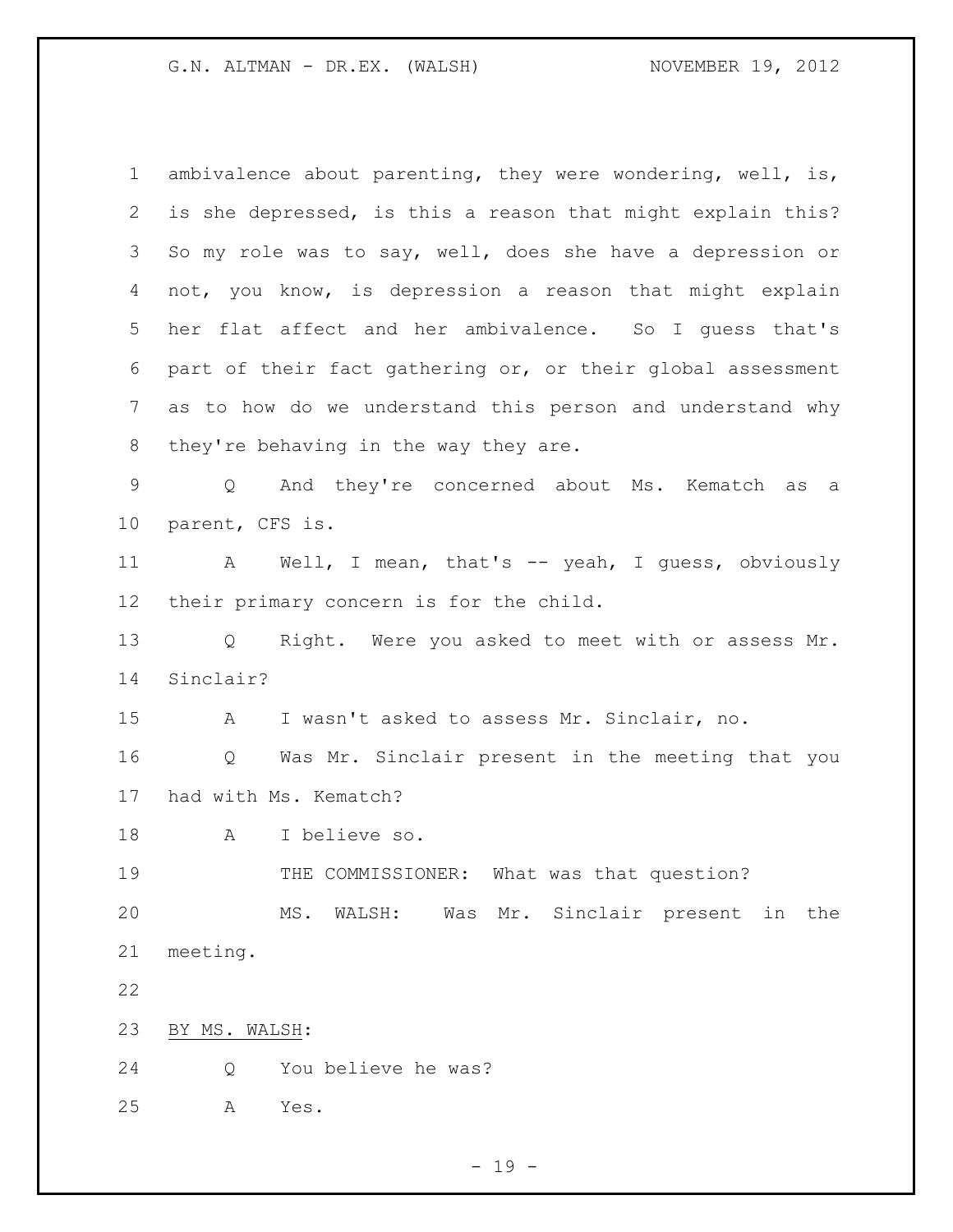Q And did he participate in the interview that you conducted? A Yes. Q What -- A At least to the extent that my notes tell me. Q Was Phoenix present in the meeting? A I don't recall Q Ms. Greeley's evidence was she thought that Phoenix was present. 10 A That, that might be the case. Q Was Ms. Greeley present in the meeting? A I don't believe so. It wasn't typically the case that the social worker would stay in the room. Occasionally they did, but typically not, so I, I'm assuming not. I don't recall. Q Let's talk a bit about the information that the social worker gave you by way of background information that the agency had about Ms. Kematch. Were you ever shown any written documents about Ms. Kematch's history with Child and Family Services or her interaction with the agency? A I don't believe so. Q Were you ever shown any documents about Phoenix? A I don't believe so. Q What about, about Mr. Sinclair?

 $- 20 -$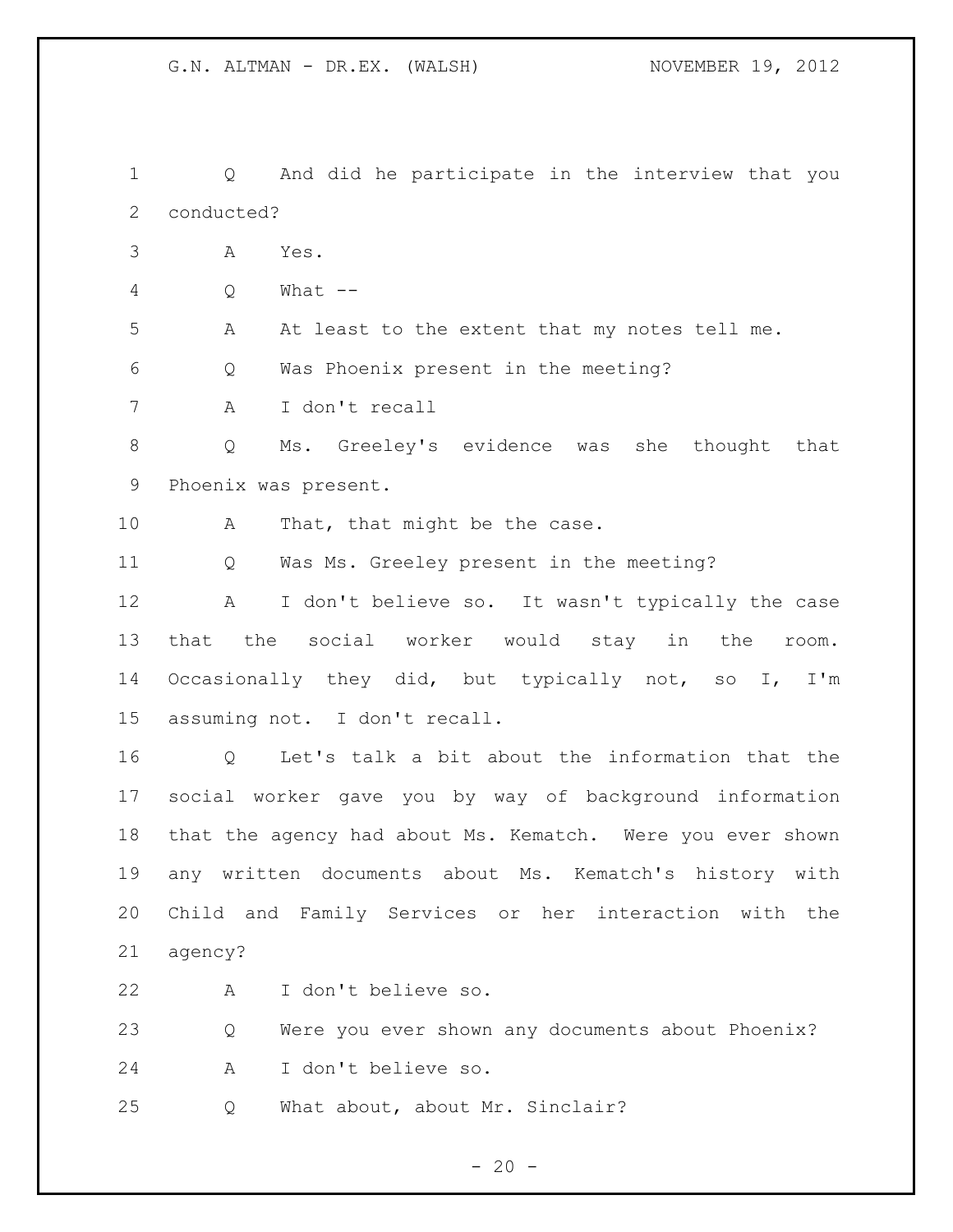A I don't believe so. Q But we know that before you met with Ms. Kematch, Ms. Greeley did give you some background information about Ms. Kematch. A Correct. Q And we'll see that from your notes in a minute. How much time did you spend with Ms. Greeley talking about Ms. Kematch before you actually met with Ms. Kematch? A Well, I don't remember. So that -- I mean, the straightforward answer is I don't remember. Typically, I might spend somewhere between 15 minutes up to, at most, a half an hour. Q And you made notes of what Ms. Greeley told you? A Yes. Q Okay. And we talked already about how you decided what information to put into your notes? A Yes. Q And you don't have any independent recollection of your meeting with Ms. Kematch? A I do not. Q Okay. So let's look at your notes, please. If we refer to commission disclosure 1801, pages 37995 and 37996 are a copy of your handwritten notes. Is that right? These are your handwritten notes? A Yes.

 $- 21 -$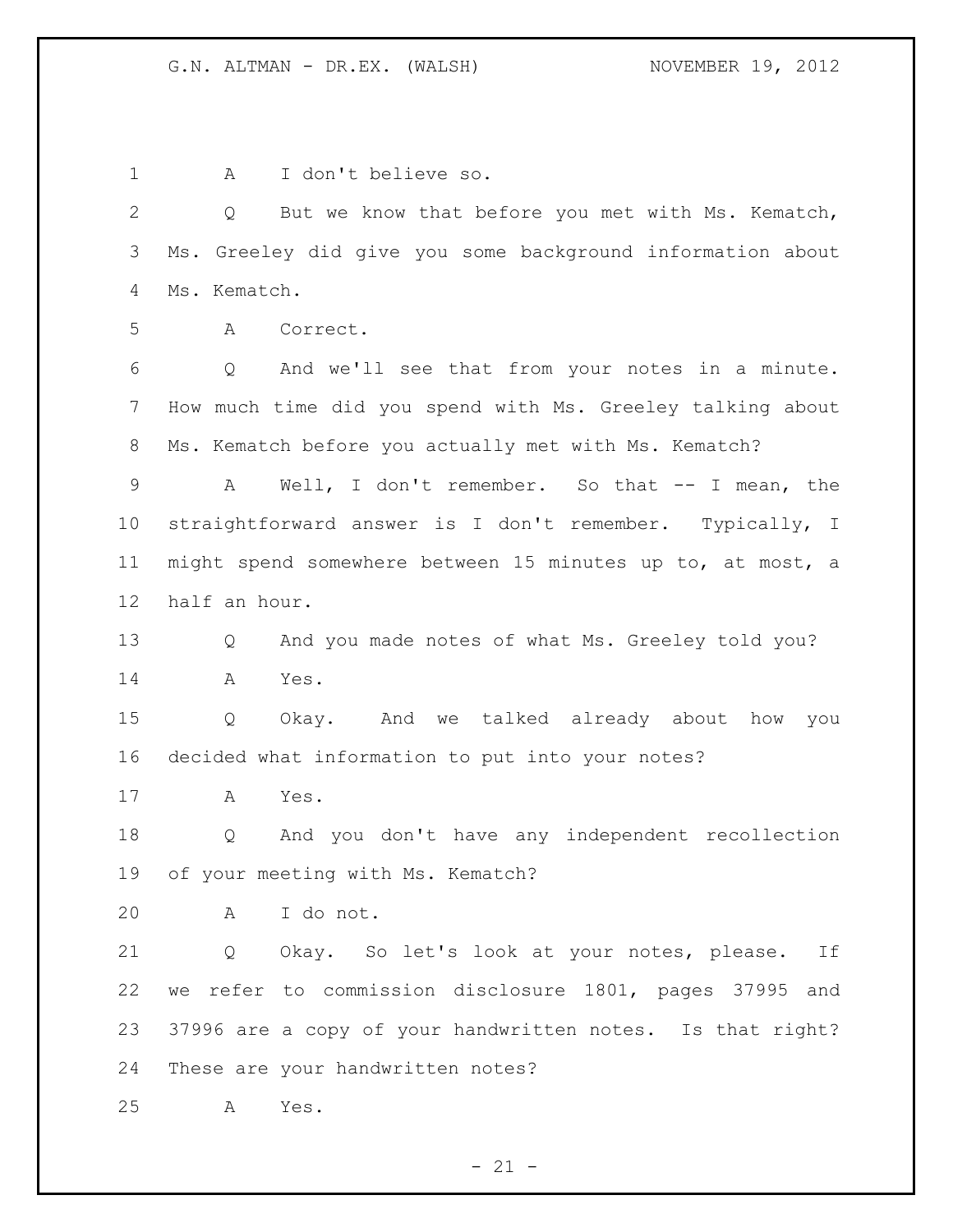Q And when did you make them? A On September 13th. Q Did you make them as you were meeting with Ms. Kematch? A Yes. Q You didn't go back to your office and write them up afterwards? 8 A No. Q Where did you keep these notes? A In a file folder. Q In your office? A Yes. Q You didn't hand these to the social worker at the -- A No. Q -- end of your meeting? A No, I did not. 18 Q Or send them to her at some other time. A No, I did not. Q Okay. If we turn just for a minute to CD 2069, pages 43559 and 43560, these are entitled Dr. Altman's Notes. And I understand that you had the notes that we just looked at -- the handwritten notes at disclosure 1801, you had them typed up at my request, on the page that we're looking at here, page 43559.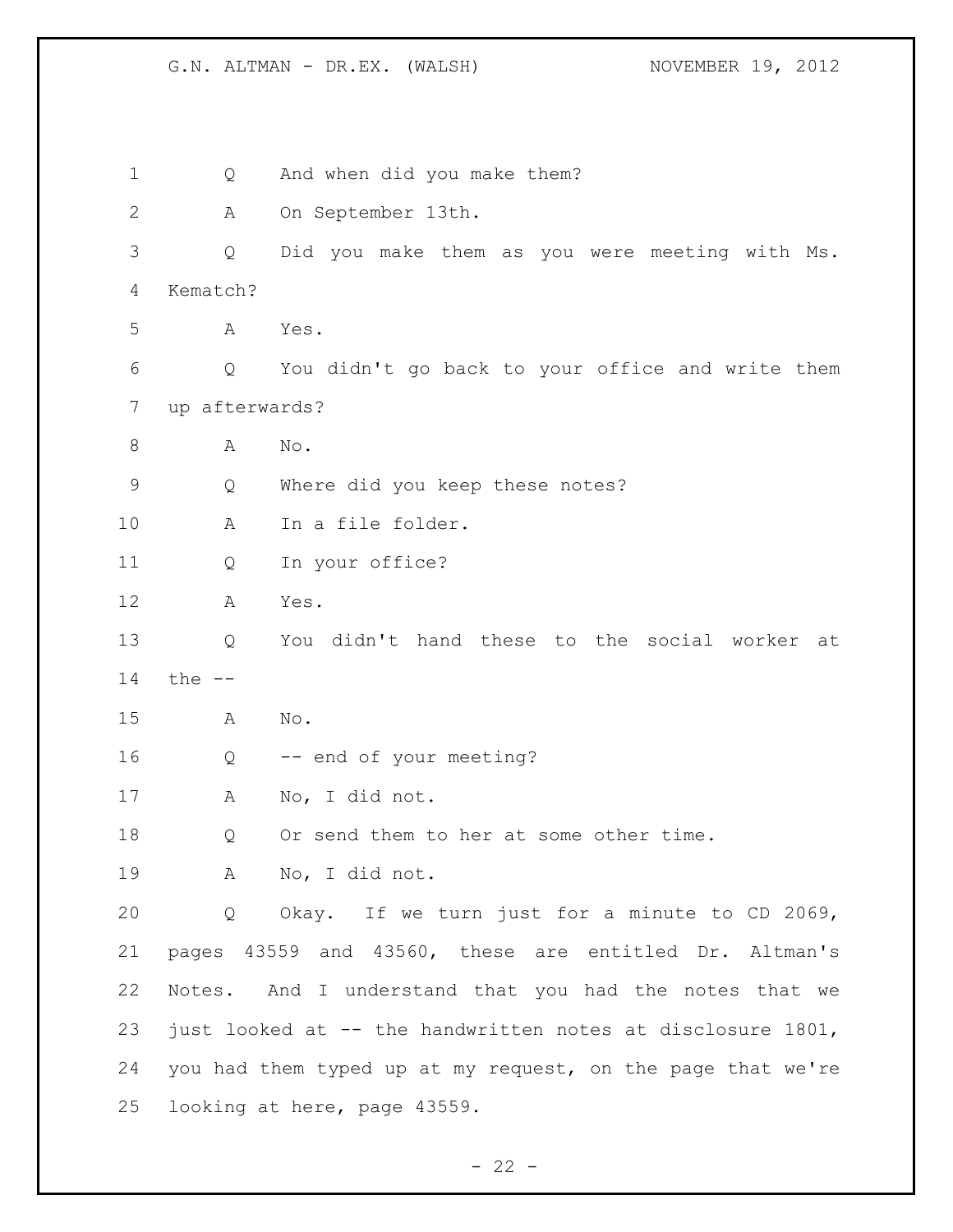1 A I don't believe I had them typed up. I think you had them typed up or someone else had them typed up. Q Through your lawyer's office. A Okay. Q Okay. And if we scroll to the end of the second page, 43560, just for anyone who's looking at them, my understanding from your counsel is that that last word, "parent" -- A Yes. Q -- should actually be "parenting" -- A Yes. 12 Q -- when compared with your written notes. A Yes. Q Okay. Thank you. So since we have you here, let's work with your written notes starting at page 37995. And I'll just go through them and you can tell me what, what you've recorded there. At the left-hand -- top left- hand page it says, Kerri-Lynn? A Yes. Q Okay. That's the social worker. A Yes. Q And you've got the date on the right-hand side? A I do. Q Then it says, Samantha Kematch, 19 years old. A Yes.

 $- 23 -$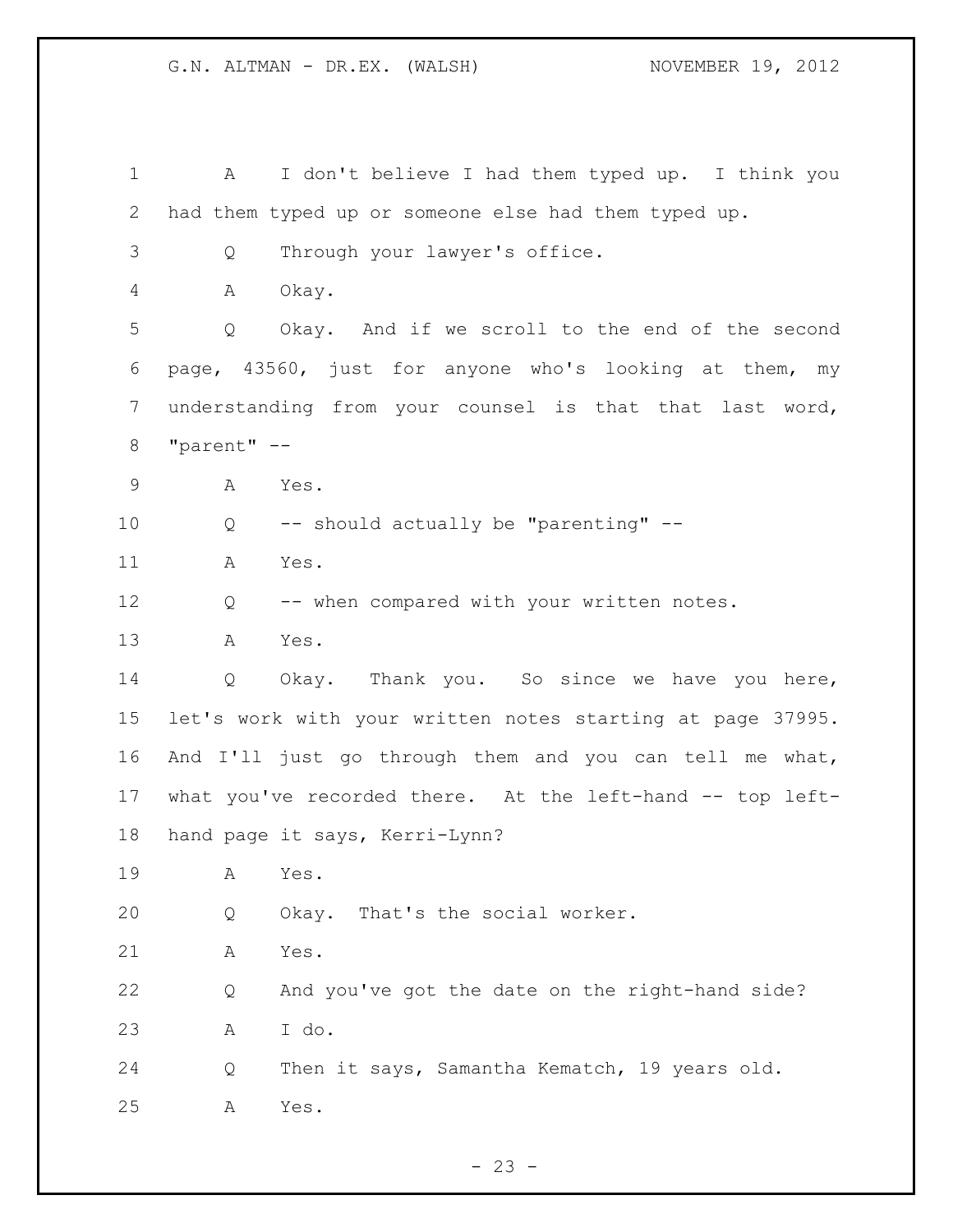| 1            |          | Q | What's the NW?                                           |
|--------------|----------|---|----------------------------------------------------------|
| $\mathbf{2}$ |          | Α | Northwest.                                               |
| 3            |          | Q | That's the agency --                                     |
| 4            |          | Α | That refers to the agency.                               |
| 5            |          | Q | -- office?                                               |
| 6            |          | А | Yeah.                                                    |
| 7            |          | Q | Or unit, okay. And then it says, Phoenix --<br>is        |
| 8            |          |   | that four months?                                        |
| $\mathsf 9$  |          | Α | Yes.                                                     |
| 10           |          | Q | And Steve Sinclair, 20.                                  |
| 11           |          | A | Yes.                                                     |
| 12           |          | Q | Okay. And then it says, Child returned September         |
| 13           | 5, 2000? |   |                                                          |
| 14           |          | Α | Yes.                                                     |
| 15           |          | Q | So that is, as we just confirmed, your having            |
| 16           |          |   | been told that Phoenix was returned to her parents.      |
| 17           |          | A | Yes.                                                     |
| 18           |          | Q | And is this information that we're looking at,           |
| 19           |          |   | this is information that you received from Ms. Greeley?  |
| 20           |          | A | Yes.                                                     |
| 21           |          | Q | Okay. So this is, this is your note of the               |
| 22           |          |   | background information that you received from the social |
| 23           | worker.  |   |                                                          |
| 24           |          | Α | That's right.                                            |
| 25           |          |   | THE COMMISSIONER: This whole document?                   |

- 24 -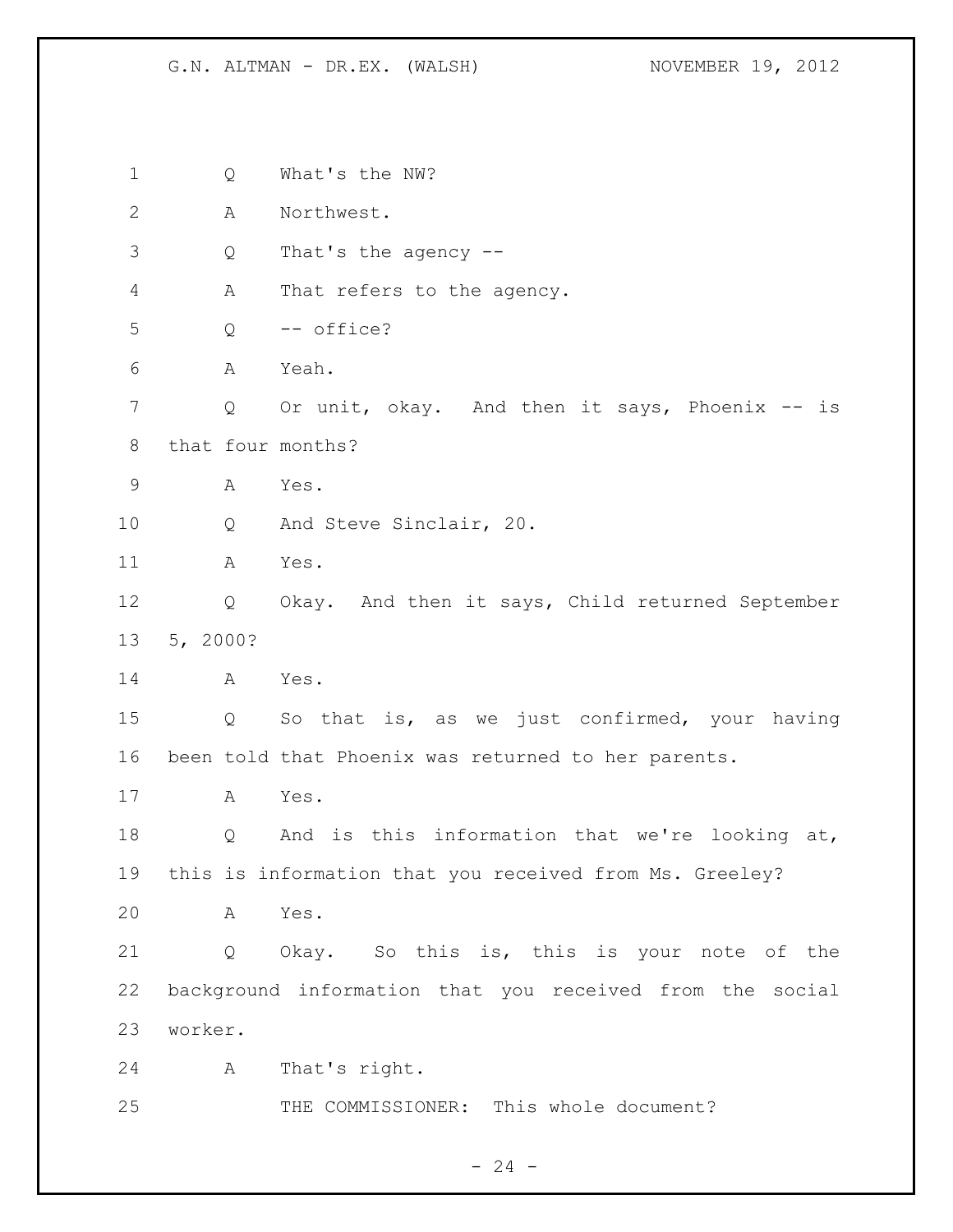```
1 MS. WALSH: No. We'll, we'll come to where that 
2 information stops. 
3
 4 BY MS. WALSH: 
5 Q Is that fair to say? 
 6 A Sure. 
7 Q That -8 A Yeah.
9 Q That at some point the document --
10 A There's a line.
11 Q -- reflects your meeting with Ms. Kematch. 
12 A Yes, there's a, there's a line.
13 MS. WALSH: Do you want to scroll down towards 
14 the bottom, please? 
15 THE WITNESS: Yeah. So there's a line and --
16
17 BY MS. WALSH:
18 Q That's --
19 A -- that represents --
20 Q Where that line is drawn, that's where the 
21 information from Ms. Greeley stops and you start making 
22 note of your meeting with Ms. Kematch. 
23 A Well, pretty much, because the question about why 
24 ambivalence, that's sort of the final question, kind of 
25 thing. But I guess after that last line is when I started
```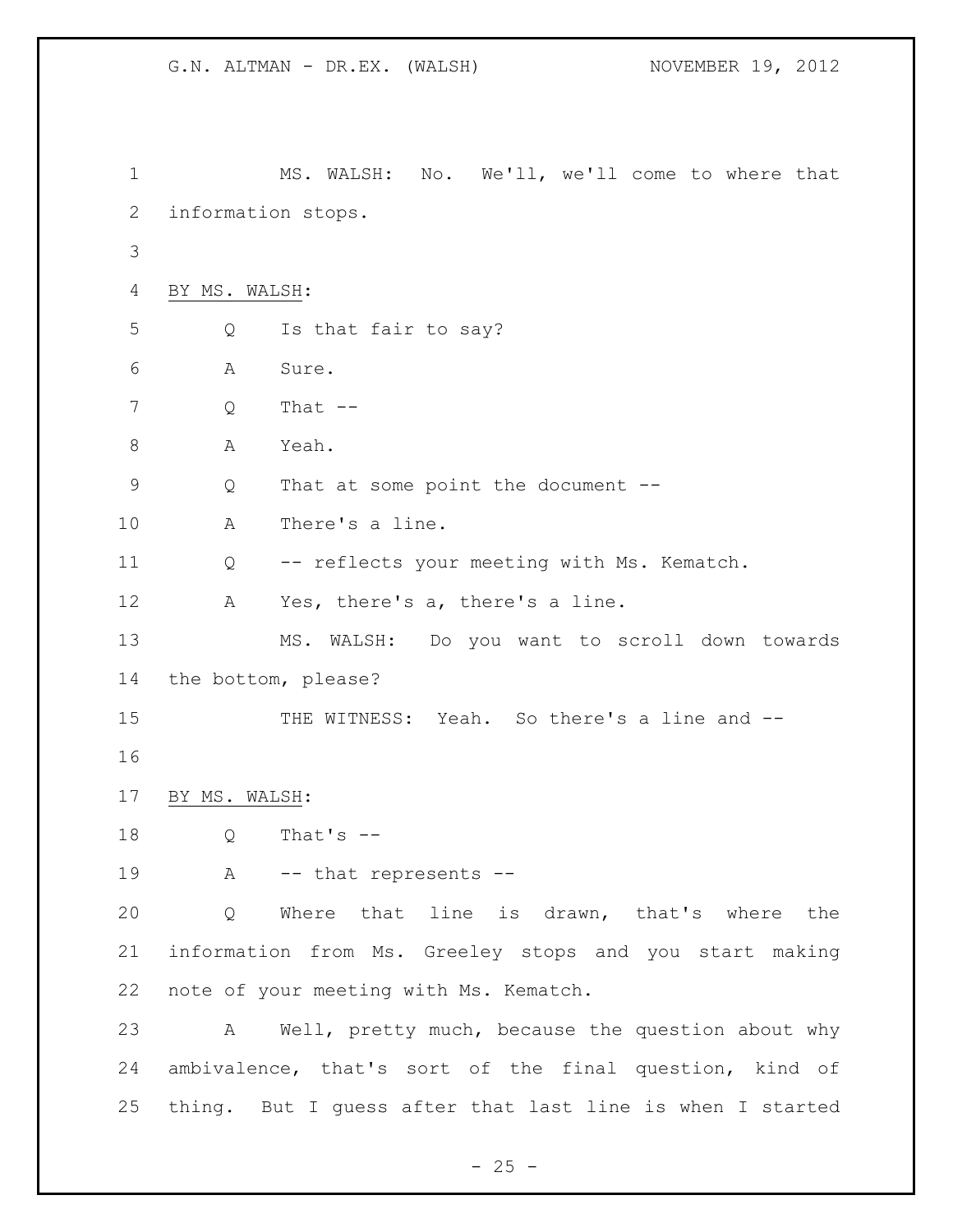to see Samantha. That's, that's part of the interview.

Q Okay.

 A Where it says, "to see how I'm doing about myself," that's her first response to what I imagine is, Do you understand why you're meeting with me?

 Q Okay. So if we go back up towards the top of the page, then, this is information that you've recorded while you're meeting with Ms. Greeley before you go in to see Ms. Kematch and Mr. Sinclair.

A That's right.

 Q Okay. So then it says, First child male, two years old --

A Yes.

 Q -- is apprehended and seeking permanent order, Cree nation?

A Yes.

 Q And then Sam, a permanent ward of other agency? 18 A And the other agency is the Cree Nation. Q Okay. That's reflected by your little arrow.

A Yes.

Q Okay. A history of anger, aggression --

A Yes.

Q -- and then what does ETOH mean?

 A There's a question mark about whether or not she had a history of alcohol and drug use.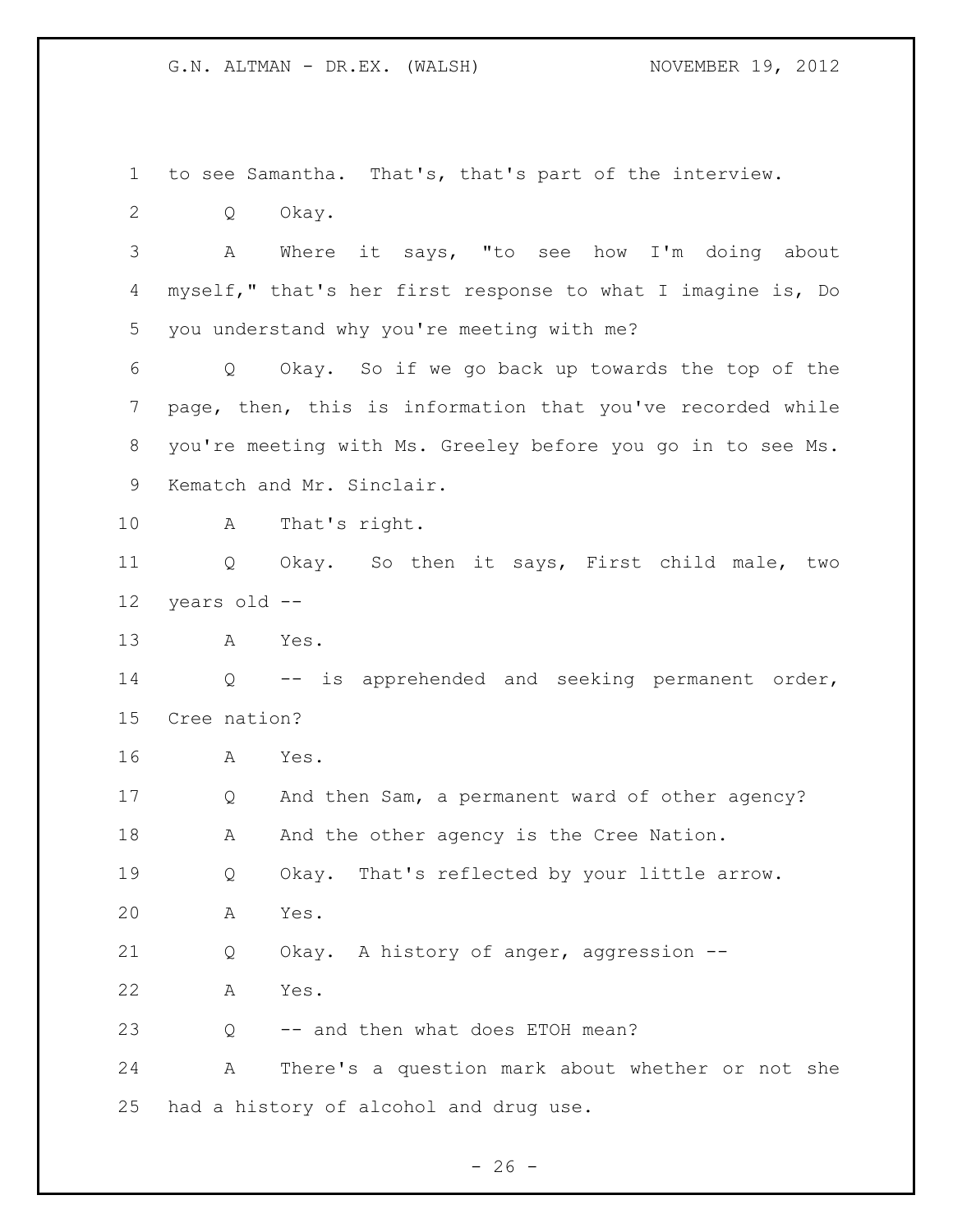Q Okay. Hostility towards adults/authority? A Right. Q Was ambivalent at first about parenting child number one? A Yes. Q Spent -- 7 A Approximately. Q -- approximately two months -- A Yes. Q -- in supported parenting environment, and then couldn't handle baby's needs, so apprehended, and has not visited since? A Yes. Q So this is all information that Ms. Greeley provided to you? A Yes. Q Second pregnancy also hidden from anyone? A Yes. Q No prenatal care. A Right. Q With second baby, parents said they were ambivalent, had made no plans to parent, so apprehended? A Correct. Q Two days later, decided to parent? A Yes.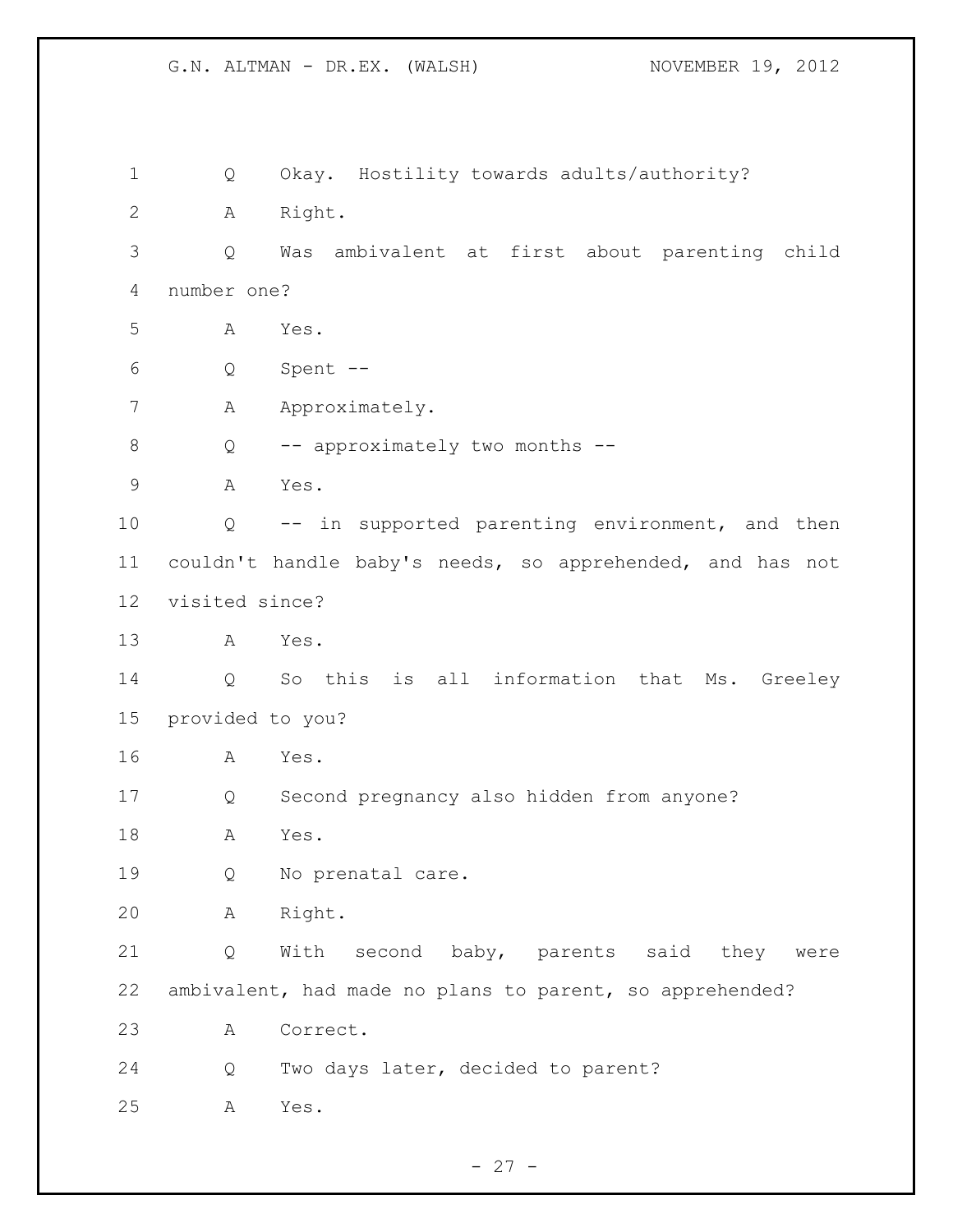Q Prior worker felt, question mark. A Right. Q Which means what? Why do you put a question mark? A The prior worker felt -- wondered if perhaps. Q Okay. Postpartum depression or some mental health issue? 8 A Right. Q Okay. Cooperative with agency requirements to date? A Yes. Q Has teaching support worker two times per week, eight hours? A Yeah. Q Feels doing good. Steve stronger parent, question mark, exclamation mark. 17 A Right. There was some -- right. Q So is that the worker saying to you that she thought or wondered -- A Yes. Q -- whether Steve was the stronger parent? A That's right. Q Both thought -- A Yes. Q -- or wondered?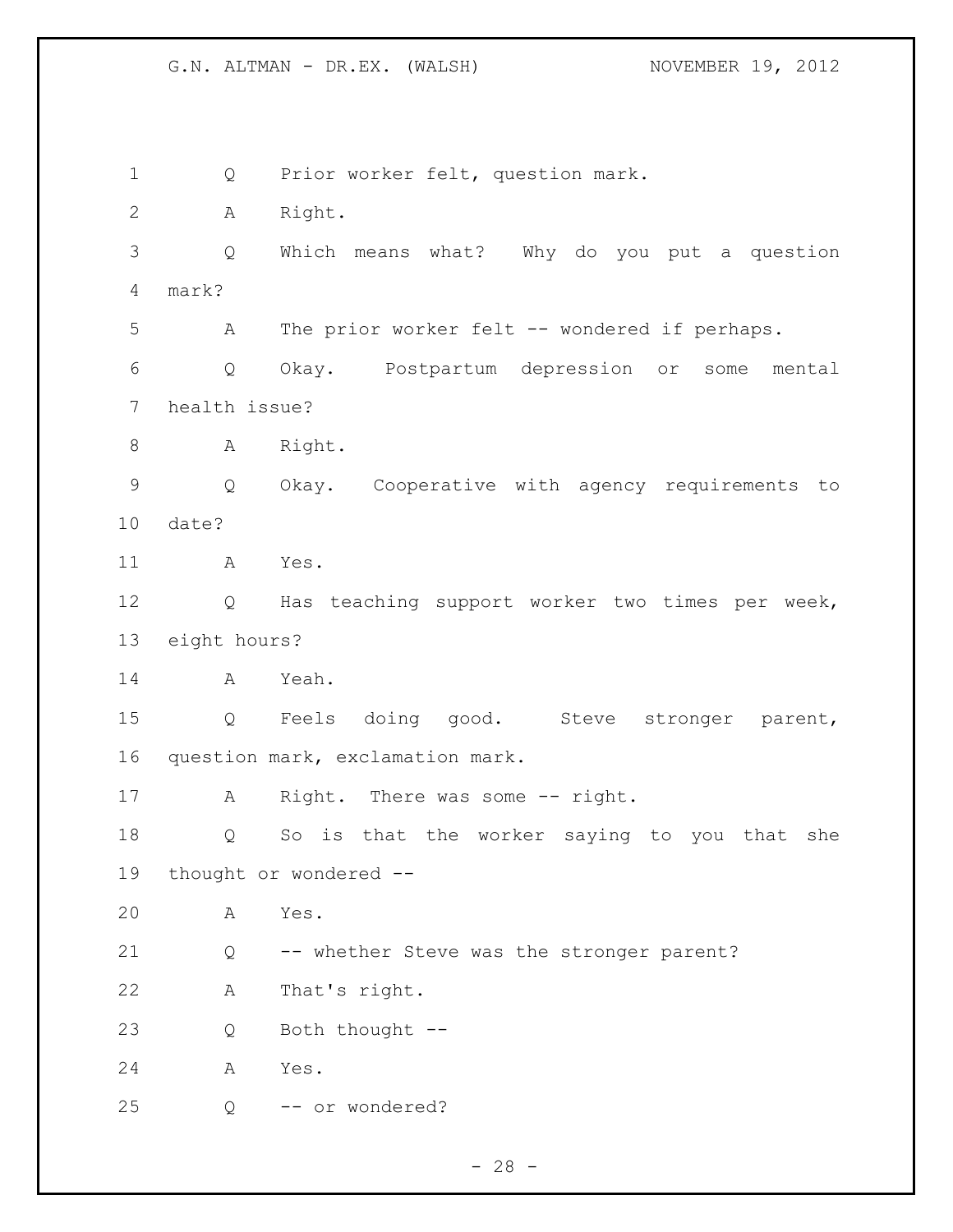A Yes. Q Okay. And then you have a question mark, Why ambivalent to parenting? A Re. Q Re parenting? A Yes. Q Depression. A Query depression. Q Query depression. A Yeah. Q Okay. And a line. So that last line just below 12 the, the line that you've drawn, Why ambivalence re parenting depression, what does that signify? A I imagine that that was the, the principal question. Q Okay. So that's all information that the agency gave you that you noted. A Right. 19 Q Okay. And what, if any -- THE COMMISSIONER: Just a minute. What did you just say was the principal question? THE WITNESS: Why does she have ambivalence about parenting. You know, is it as a result of being depressed? 24 THE COMMISSIONER: Thank you.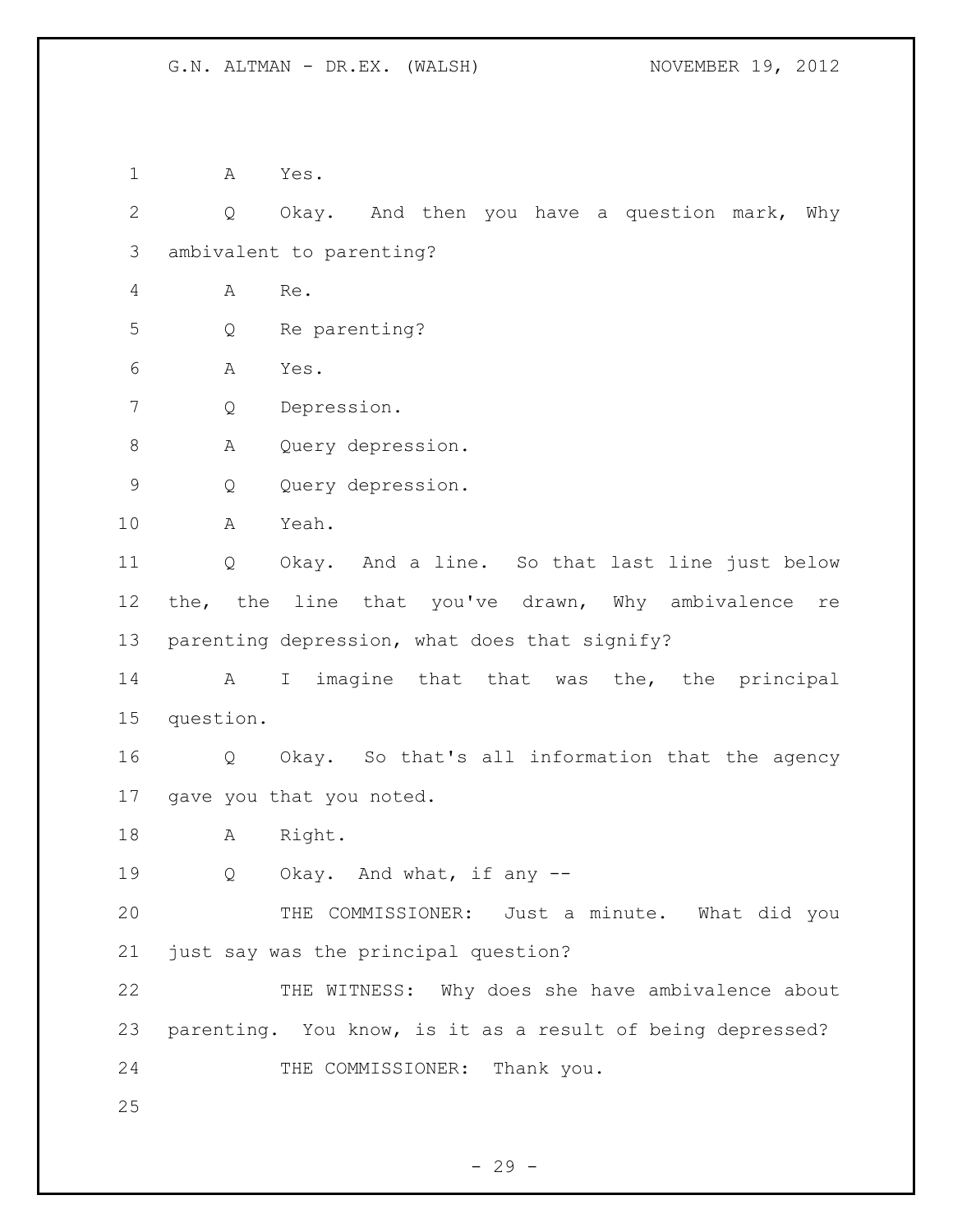BY MS. WALSH:

| $\overline{2}$ | So does that tell you that you're -- the, the<br>Q                |
|----------------|-------------------------------------------------------------------|
| 3              | assessment that, that the agency was asking you to do,            |
| 4              | she was depressed, was related to their<br>whether<br>own         |
| 5              | assessment of Ms. Kematch's parenting?                            |
| 6              | A Well, it certainly told me that they had concerns               |
| $7\phantom{.}$ | about her parenting.                                              |
| $8\,$          | Now, the information that we just read out that<br>Q              |
| $\mathsf 9$    | you noted --                                                      |
| 10             | Yes.<br>A                                                         |
| 11             | -- in terms of the background information that<br>Q               |
| 12             | the social worker gave you about Ms. Kematch, what if any         |
| 13             | of that information was significant to the assessment that        |
| 14             | you were asked to do?                                             |
| 15             | Well, I guess the fact that the prior worker<br>A                 |
| 16             | wondered whether she had a postpartum depression or some          |
| 17             | mental health issue was the relevance.                            |
| 18             | How?<br>Q                                                         |
| 19             | who<br>knew<br>her<br>who<br>had<br>А<br>Because<br>someone<br>or |
| 20             | interacted with her sort of wondered if she was depressed,        |
| 21             | so that would have been significant to my task of assessing       |
| 22             | whether, in fact, it was a matter of depression that was          |
| 23             | the cause for her ambivalence about parenting. I mean,            |
| 24             | she's had a troubled past history so that certainly would         |
| 25             | make her at increased risk of being depressed, so that also       |

- 30 -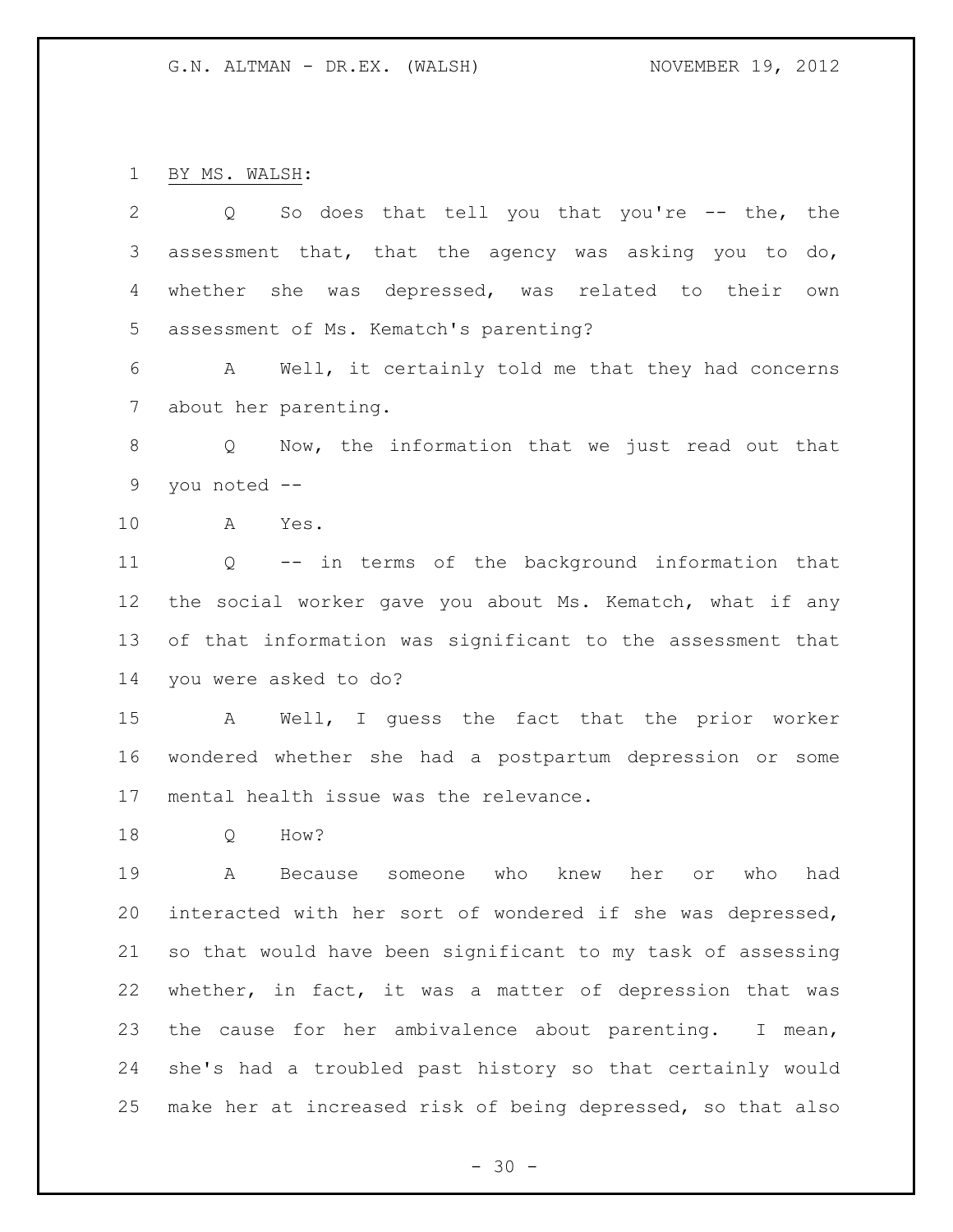would be relevant. The absence of prenatal care, perhaps, could be an indication of being depressed as well.

Q How is that?

 A Someone that's depressed might not go out, might not have any energy or interest in, you know, doing what they should be doing. They're sort of apathetic and uninterested in their life, so to speak. That's probably most of what's relevant.

 Q Okay. So now just reading to the end of page 37995, now, the information that you've recorded after the line, why ambivalence re parenting, question, depression, this is information that you recorded as the result of now meeting with Ms. Kematch; is that right?

A Correct.

 Q And is the information that you recorded, information you received just from Ms. Kematch or is some of it also from Mr. Sinclair?

18 A It would have been both, probably.

 Q And do you know which came -- which information came from which individual, by looking at your notes?

 A Well, I know that one line in particular which I have Steve -- which is on the second page -- not sure at the time, et cetera, et cetera, that that would have come from Steve. And then there's another line further down the page that specifically makes reference to Steve and then a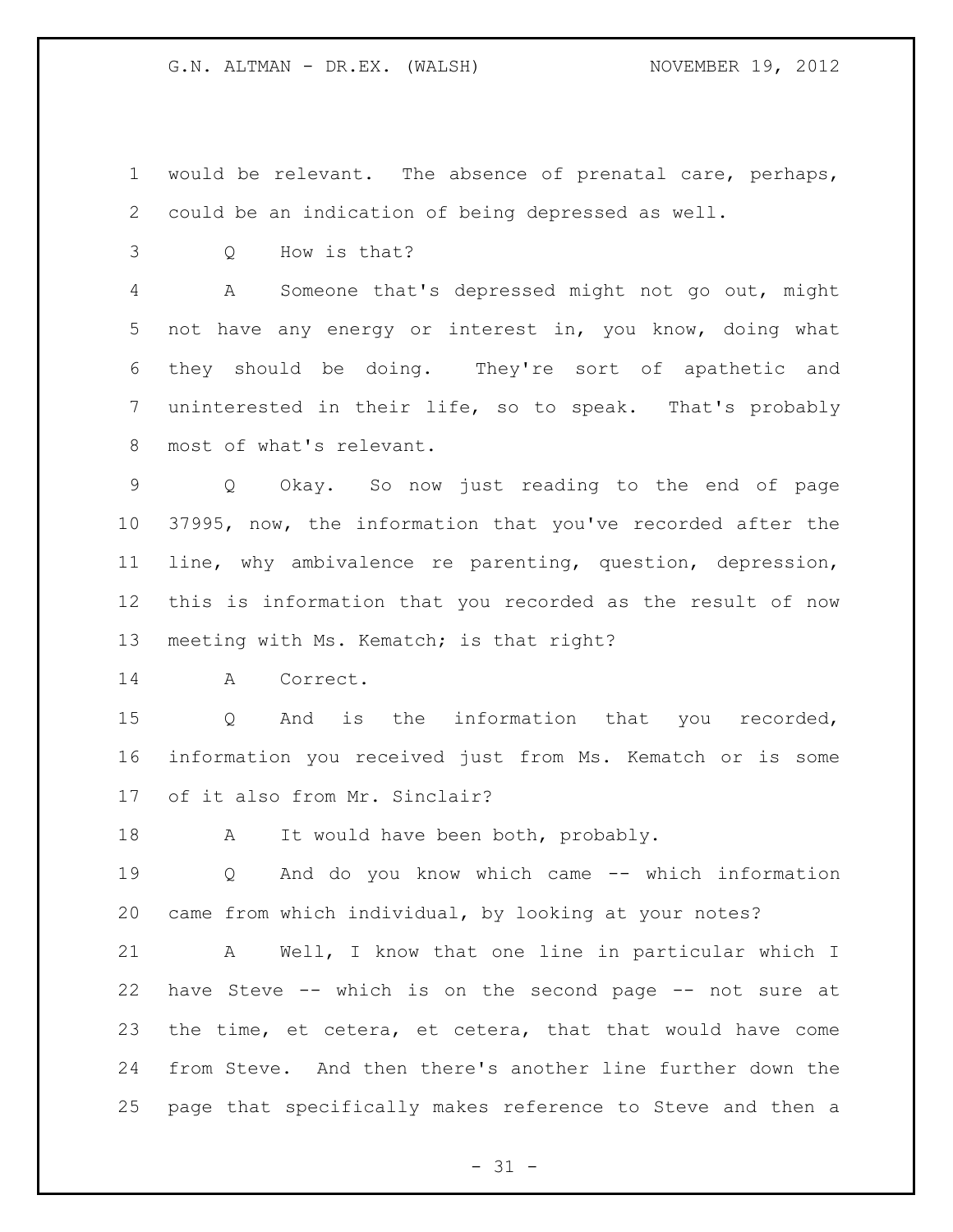colon. And, and then later on there's another -- so in other words, the things that I think came from Steve, I think most of the ones that came from Steve I noted as coming from Steve, but I can't honestly recall if any of the other comments, you know, were just Steve or Samantha as well. But certainly, the ones that say Steve were Steve. MS. WALSH: Okay. So if we can just go back to page 37995 -- that's good, thank you. BY MS. WALSH: Q So you've written, To see how I'm doing about myself. A Yes. Q Wasn't sure if ready to parent at birth -- or with birth? A With birth, yeah. Q And then thought about it and began to feel -- you've got two lines, and then on the next page it says, daughter and -- 21 A I don't know what those two lines are, actually. Q Okay. A Feel -- Q So what, what are you writing about there? What, what has Ms. Kematch told you?

 $- 32 -$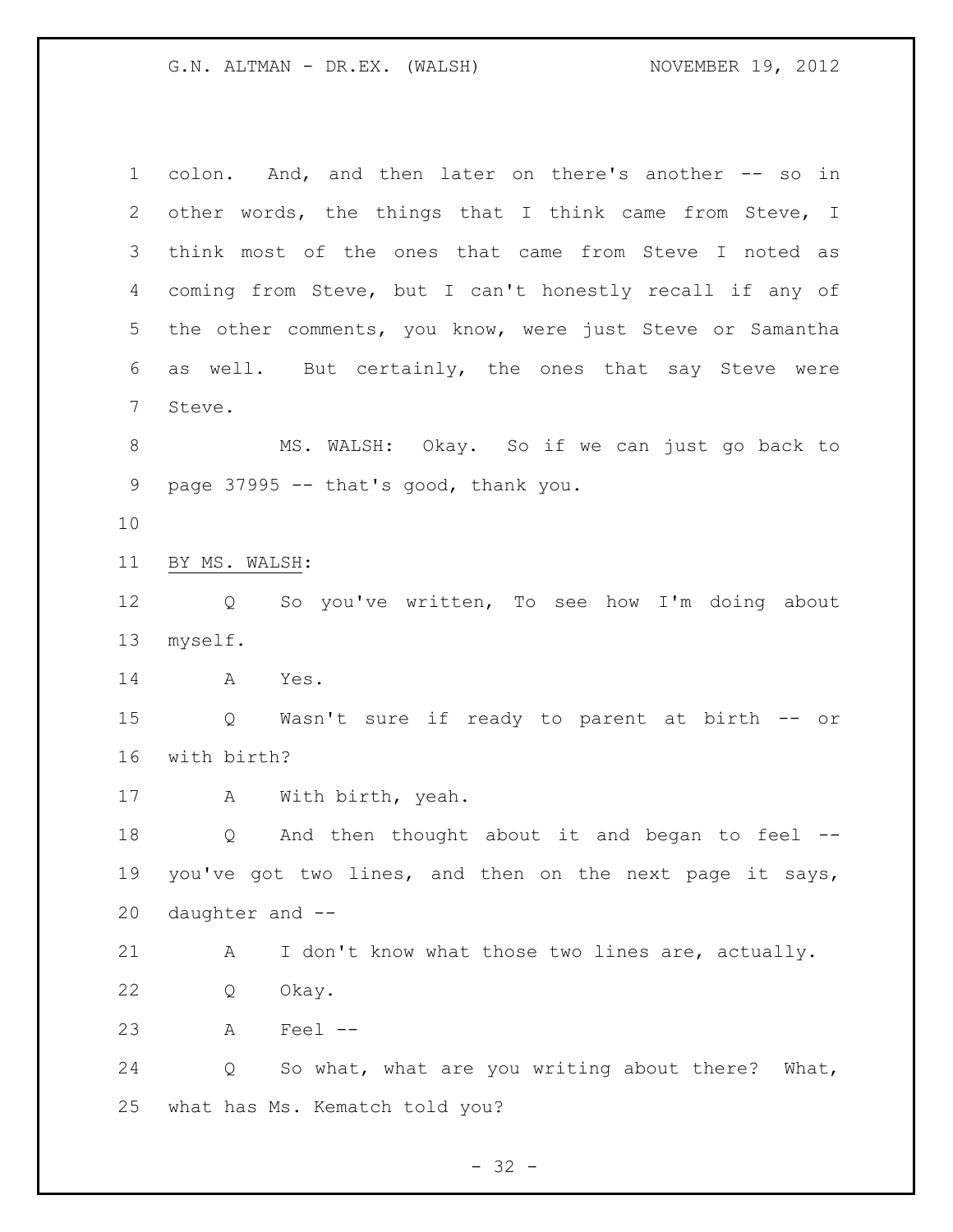| $\mathbf 1$ | A                  | That she understood that it was an assessment of            |
|-------------|--------------------|-------------------------------------------------------------|
| 2           | how                | she was doing with -- about -- with herself.<br>She         |
| 3           |                    | explained, you know, that she wasn't ready to parent at     |
| 4           |                    | first, but then she thought about it and began to feel that |
| 5           |                    | Samantha was her daughter and that she loved her.           |
| 6           | Q                  | Okay. And then -- what's that, does that say                |
| 7           | Steve?             |                                                             |
| 8           | A                  | Steve, yes.                                                 |
| $\mathsf 9$ | Q                  | Steve. So this would be information that you                |
| 10          | received from him? |                                                             |
| 11          | A                  | That's right.                                               |
| 12          | Q                  | Okay. Does that say, Not sure at time?                      |
| 13          | Α                  | Yes.                                                        |
| 14          | Q                  | But after visits decided to take care of her?               |
| 15          | A                  | Yes.                                                        |
| 16          | Q                  | Okay. And then it says, Afraid that doctor would            |
| 17          |                    | sexually touch me. Not sure what the --                     |
| 18          |                    | A Secondary to.                                             |
| 19          | Q                  | Secondary to TV.                                            |
| 20          | Α                  | Yes.                                                        |
| 21          | Q                  | And aunty.                                                  |
| 22          | Α                  | Yes.                                                        |
| 23          | Q                  | Therefore no prenatal care.                                 |
| 24          | Α                  | That's right.                                               |
| 25          | Q                  | Now, is that information from Ms. Kematch?                  |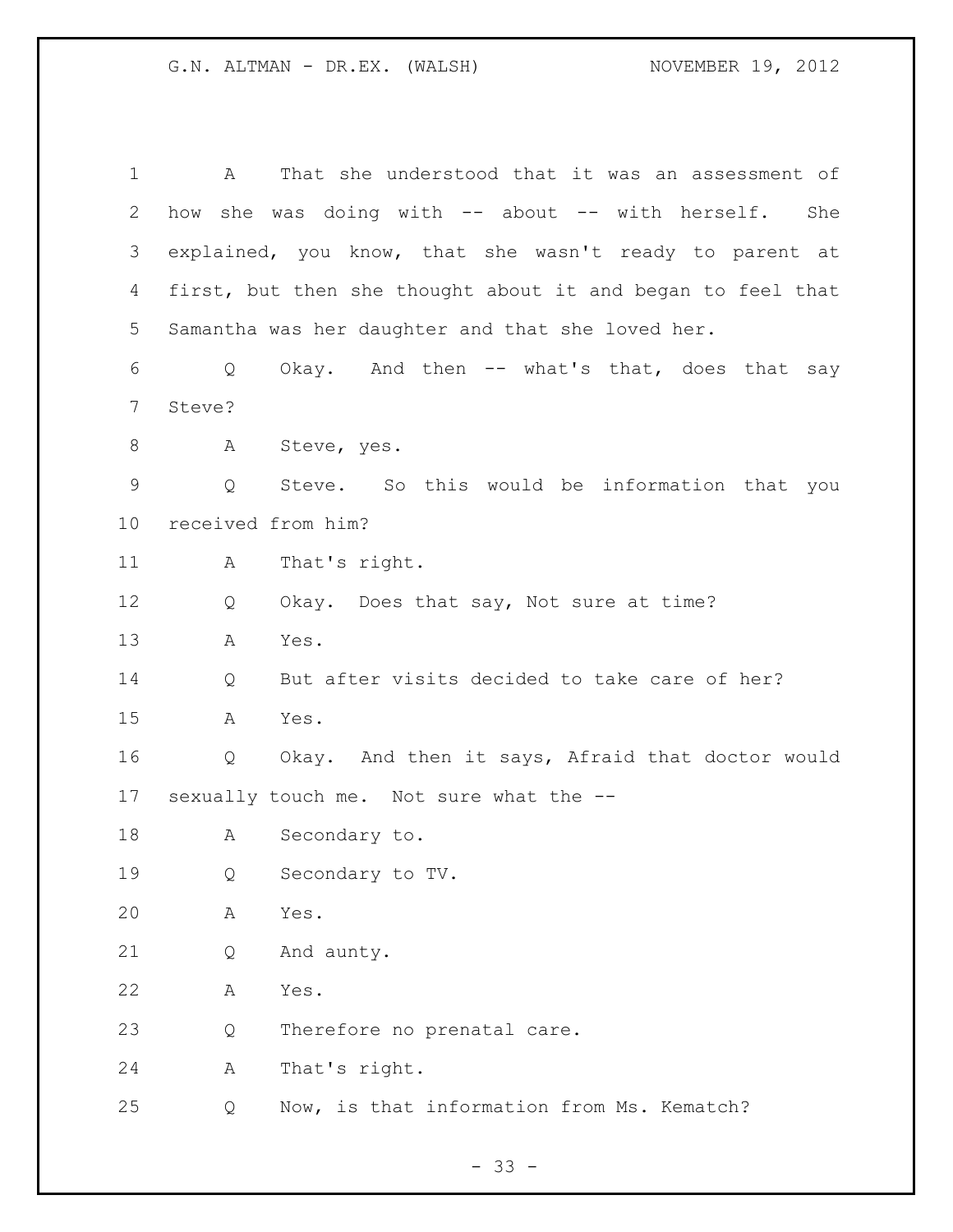A Yes.

 Q And what does that mean? What was she telling you?

 A Well, I imagine from that I asked her, Well, why didn't you have any prenatal care, and this was her response.

 Q And what, what did you understand her reason to be?

 A That she was afraid that her doctor would sexually touch her or inappropriately touch her because she'd seen such things on the TV, as well as her aunty had I guess told her a story or told her something about that possibility. So that's why she avoided prenatal care.

 Q Okay. And did you make any assessment as to the, the accuracy of that comment or the veracity of it, whether she had, in fact --

17 A I didn't speak to her aunty.

Q Okay.

 A If that's what you mean. Is that what you mean? Q Or whether there was any other reason why she wouldn't have had prenatal care or was concerned about a doctor sexually touching her.

 A I don't -- you know, I, I don't know. I didn't write it down.

Q Okay. Then it says, We talk about the baby but

 $- 34 -$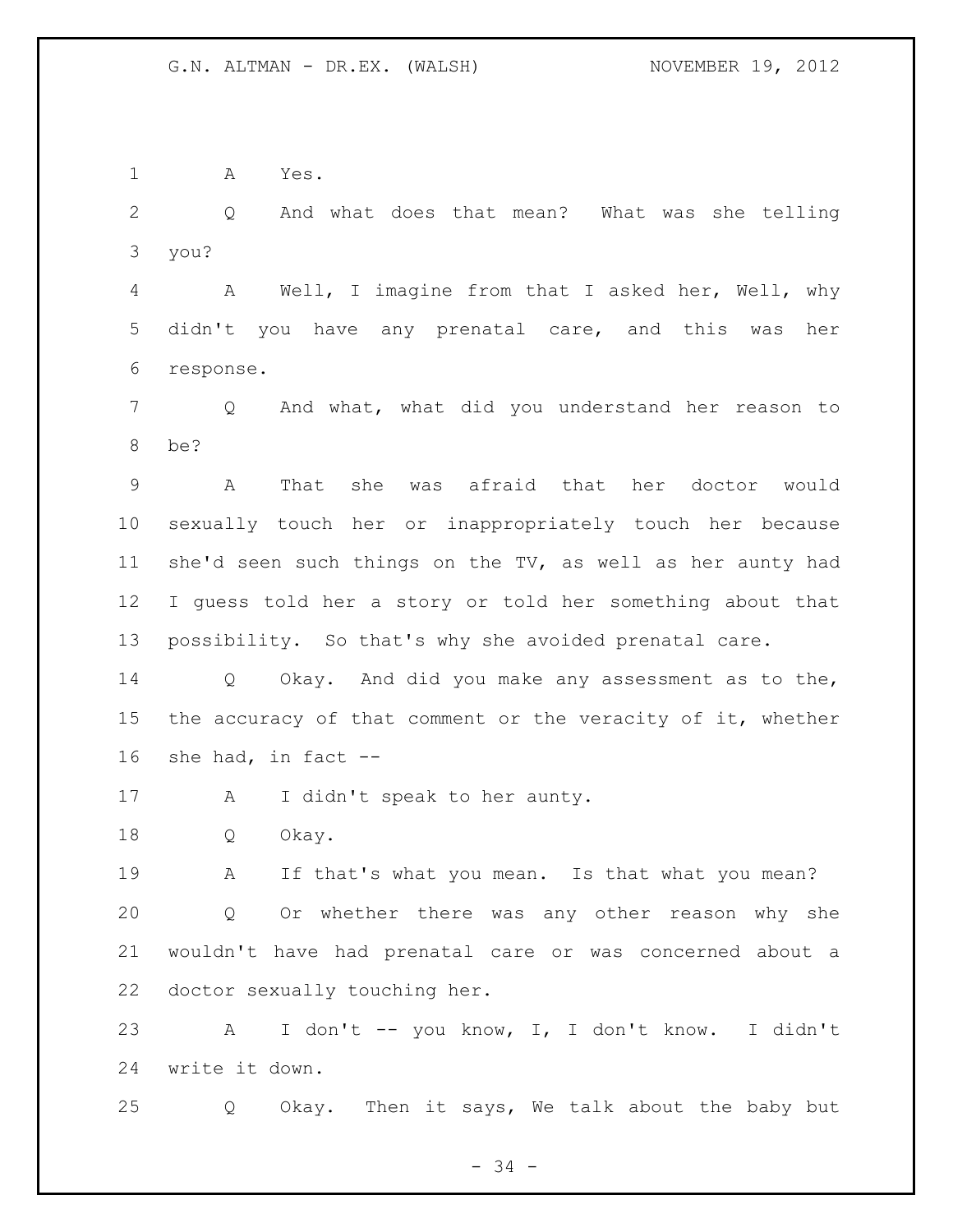didn't come to decision?

A Yes.

Q Okay. And what, what was that reflecting?

 A Again, you know, I'm making inferences in the same way that you're asking questions about inferences, right? So I imagine that it has to do about the fact that I asked, you know, what about the baby and how did you decide, or something about that. Which her response was that she and Steve talked about the baby but didn't come to any decision about whether or not they wanted to parent a child.

 Q Okay. And then it says, Mixed feelings about pregnancy, not planned, mostly negative feelings, sad, since didn't want to have child for a while?

A Yes.

Q Okay. And then it says, Wanted education or job?

A Right.

Q Started school September 5?

A Yes.

Q Grade ten?

A Yes.

Q Steve ...

A Grade ten.

 Q Grade ten. Look for job after daycare arranged --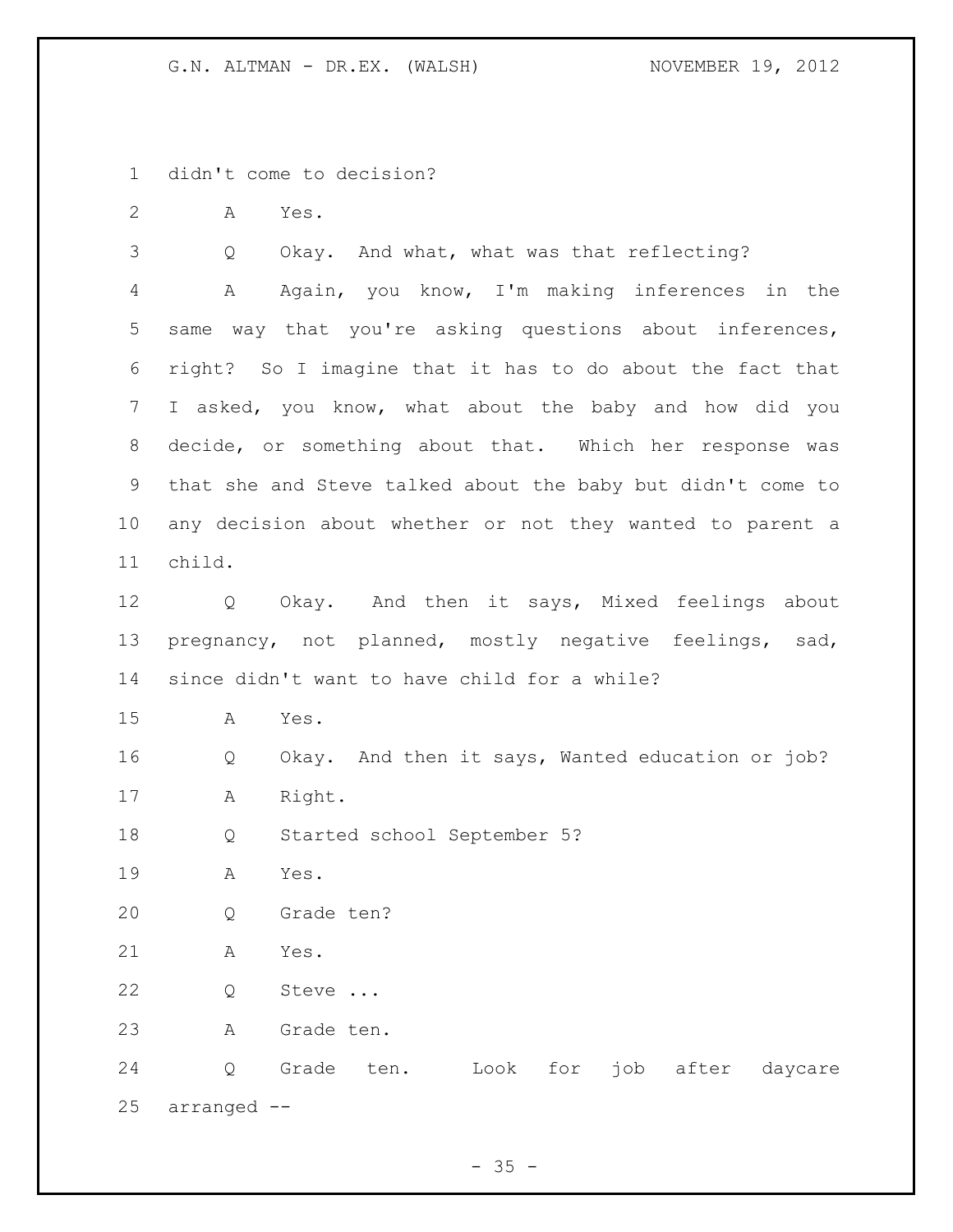A Yes. Q -- and would like to make -- A My. Q -- my own money -- my own or more money. A Right. Q And who is that saying that? Is that Steve -- A Steve. 8 Q -- or Samantha? 9 A I think that's Steve. Q Okay. And then you have a small o. 11 A Right. Q Mad, sad, depressed. 13 A A small o means the absence of. So it's -- Q And was that -- A Like -- 16 Q -- with respect to Ms. Kematch? A Yes. Q Okay. And then it says, Steve: sex whenever she's ready? A Right. Q And then, Sam: never much interested in sex? A Yes. Q And then, Sam: happy, would like to be off welfare? A Yes.

- 36 -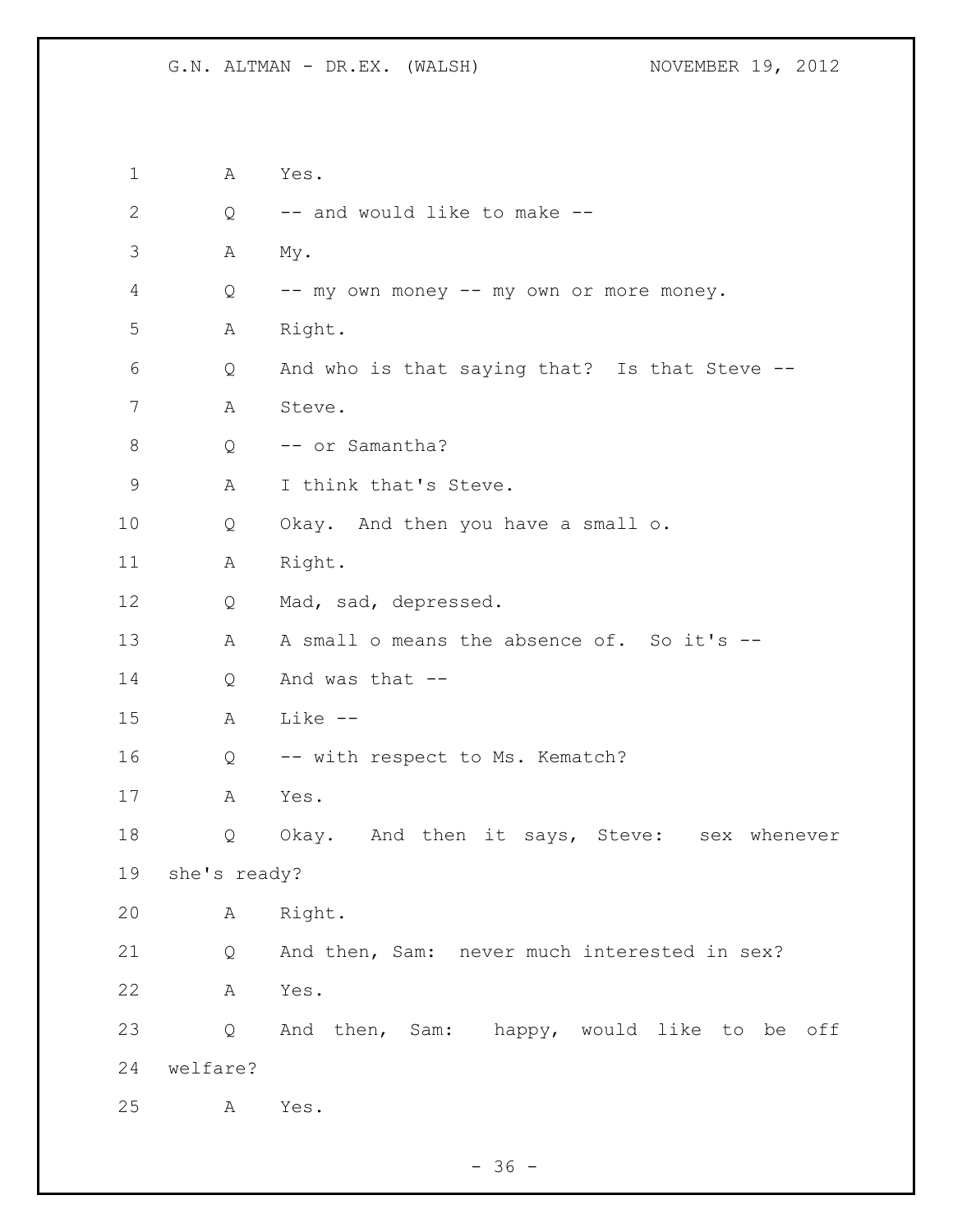Q Steve: lottery? A I guess he joked that he'd like to win the lottery. Q Sure. And then what -- A Steve -- so S and S would be both of them would have been expressing the following comment. Q CFS okay, not bugging us? 8 A Right. Q Okay. And then there's a line drawn, and what does that line signify? 11 A The end of my interaction with them. Q Okay. Do you know how long the interview with them took? 14 A I don't. Again, in general, an interview like that might have been 45 minutes, or an hour at most, perhaps. Q Okay. And then after you met with them, did you meet with Ms. Greeley? A Yes. Q Okay. Privately? A You mean -- Q As in, not with Mr. Sinclair and Ms. Kematch? A Correct. Q Separately from them? A Right. Right.

- 37 -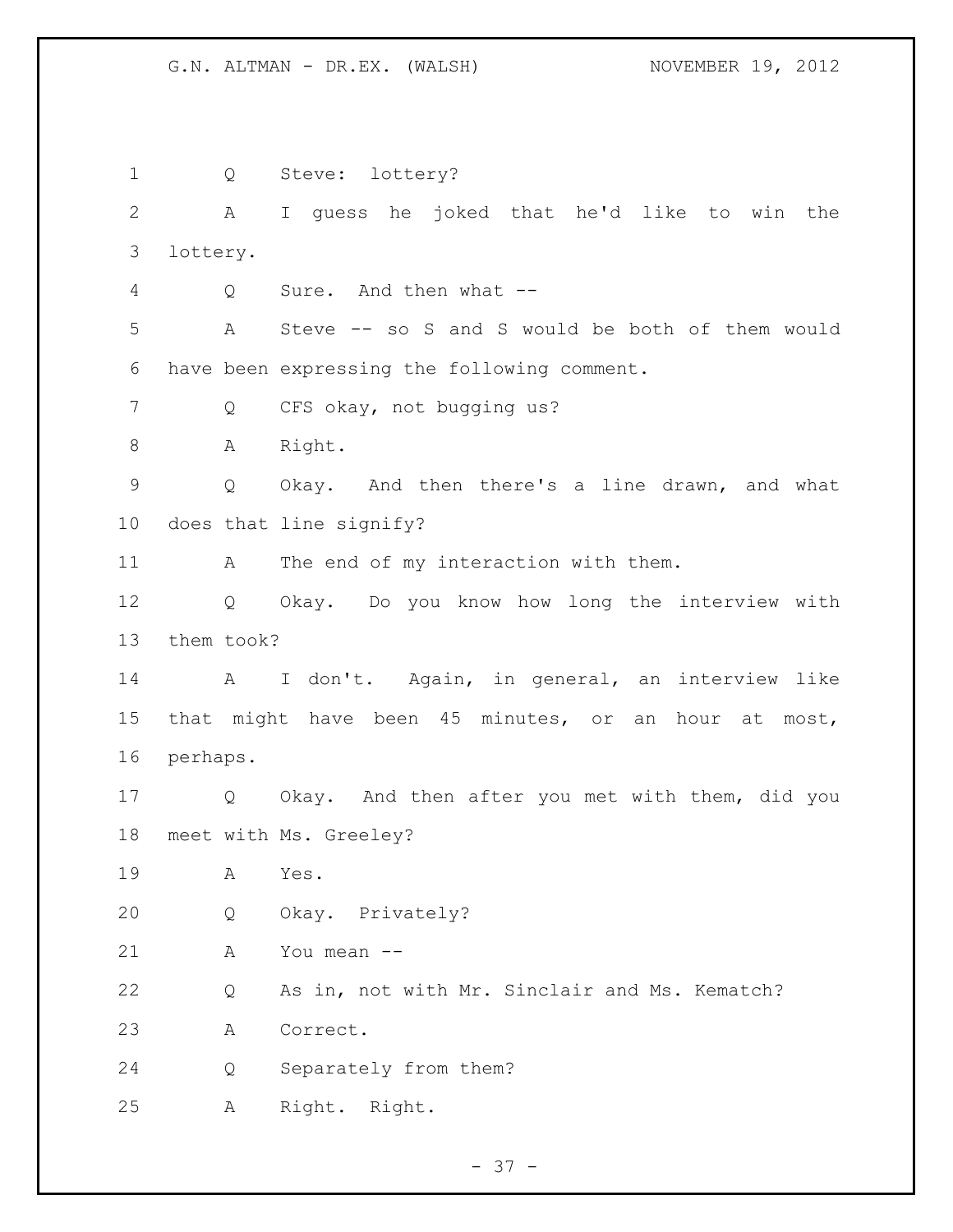Q Okay. Was that immediately after you met with -- A Yes.

 Q -- Ms. Kematch? And what did you tell Ms. Greeley?

 A Well, I'm not sure all of what I told Ms. Greeley other than what my notes reflect, which was that I didn't think that she was depressed, that I thought her mental 8 health was okay. You know, I had -- I thought that there perhaps was some issues regarding their sexual relationship, marriage, and, and their parenting future, I guess.

 Q And why did you mention those issues to the social worker?

 A Because I was providing my feedback, my impression about what went on in the interview and sort of what -- those were kind of, I guess, things that must have been highlighted in my mind.

Q As being important in what way?

 A Being important in terms of, you know, is she depressed and kind of what's the state of their marriage and I guess what my concerns would be about their sort of parental unit.

 Q So you told Ms. Greeley that Ms. Kematch was not depressed?

A Right.

- 38 -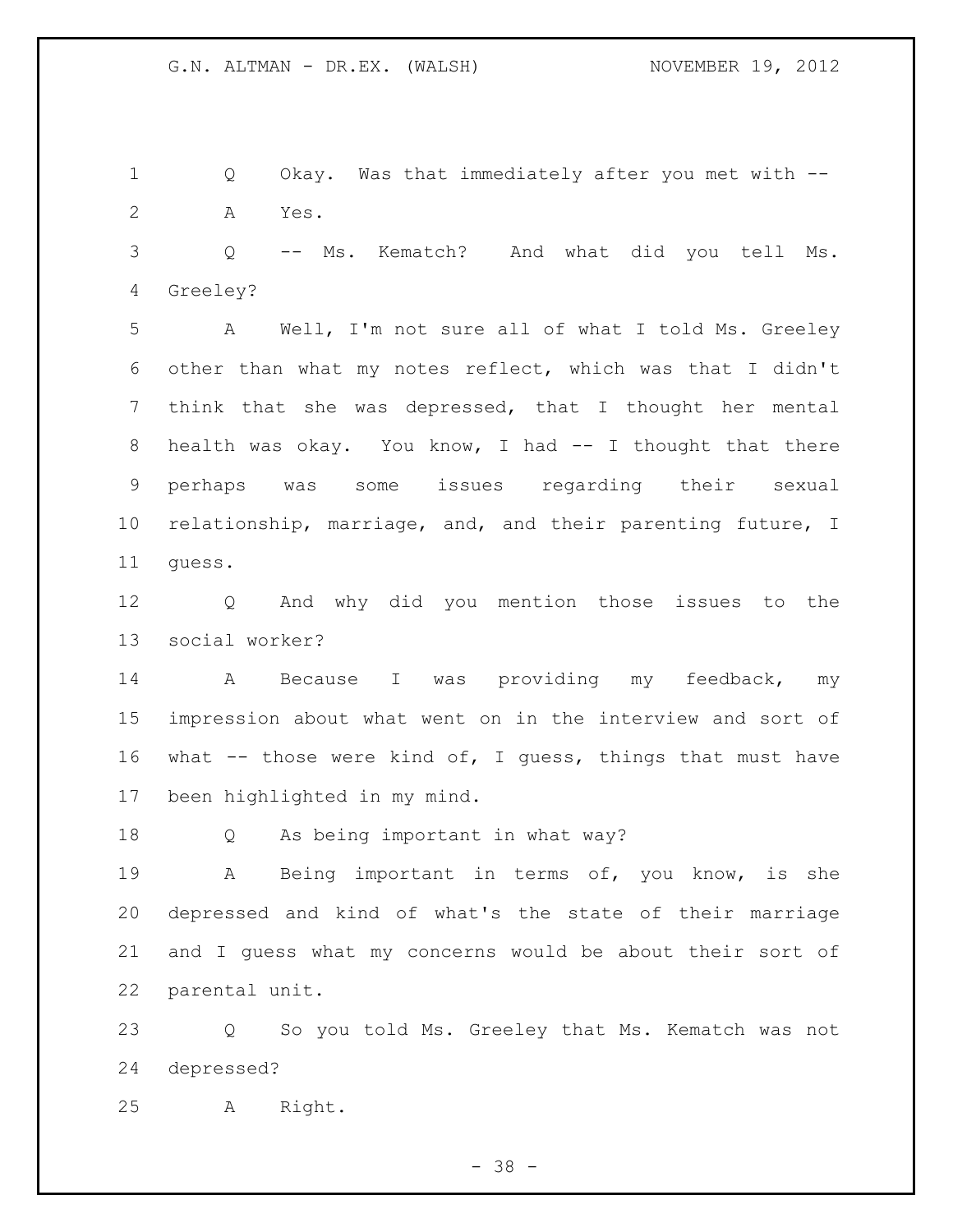Q But that in your view, the parents had issues? A Yes. Q And those issues related to sex, marriage, and parenting. A Yes. Q Do you recall whether Ms. Greeley asked you to do any follow-up with Ms. Kematch? A I don't recall, but I typically did not provide any follow-up. Q If you had been asked to, would you have had a note recording that you been asked to do that? A I suppose so. I mean, I can't remember a circumstance where I actually did a follow-up assessment on any client that I'd seen for Child and Family Services. So I guess if she would have asked me to, then I probably would have written a note because it would have been unusual, maybe. Q Okay. So you typically didn't follow-up with, with the clients that you were asked to see. A Correct. Q Okay. And did you provide any advice to the agency, to Ms. Greeley, as to what the agency should do with respect to Ms. Kematch in her role as a parent? A I don't recall. Q And your notation about issues re sex, marriage,

- 39 -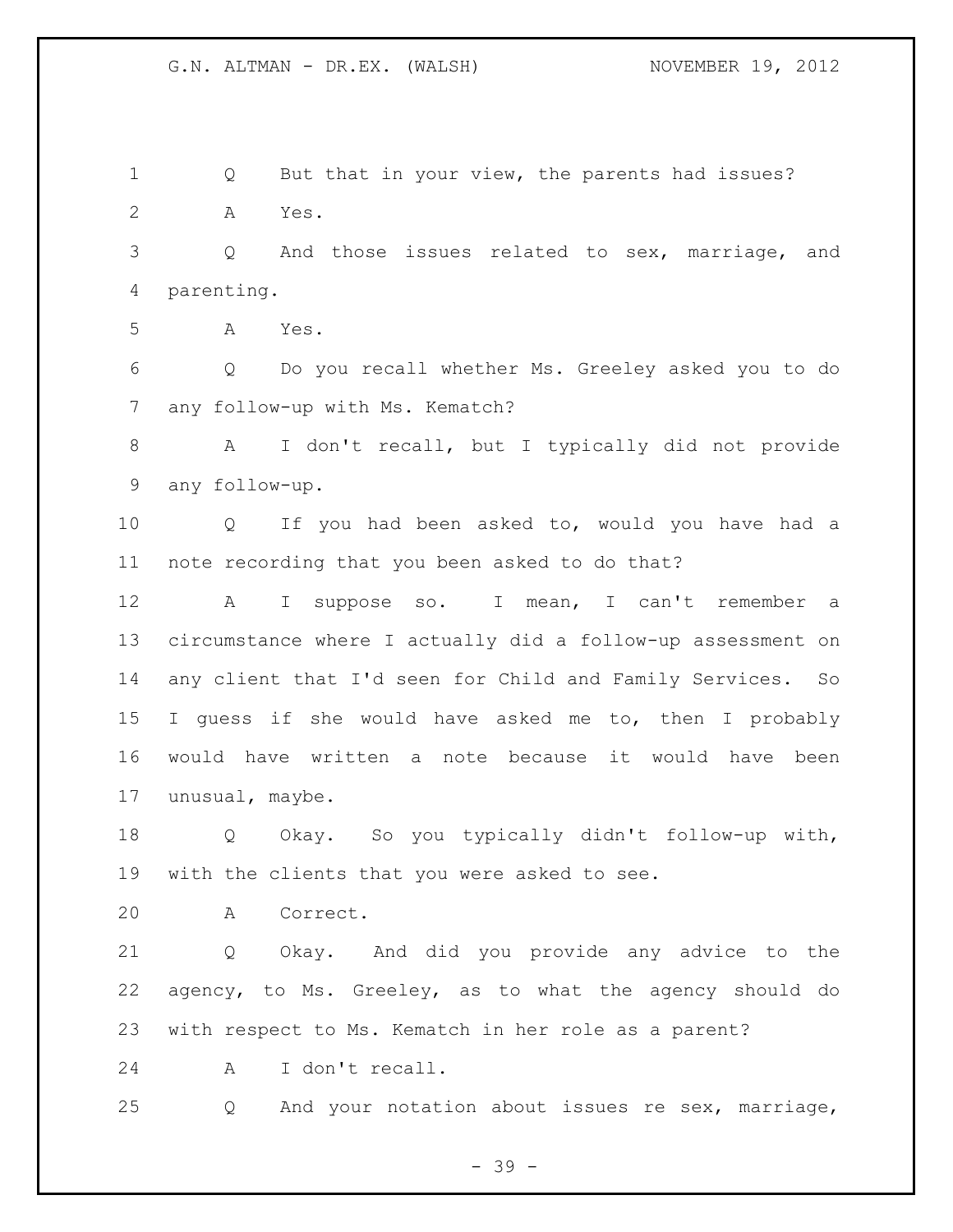parenting, you don't consider that advice that you gave to the social worker?

 A I guess it's my findings or my impression, as opposed to advice.

 Q So your findings were that the parents -- both parents had issues about sex, marriage, and parenting?

 A Well, that their, their marriage did. I don't know about both, both parents. I guess I'm not really following what you're asking me.

 Q Well, what was the -- your reference to sex, marriage, parenting, you said was a reference to three issues you raised in speaking with the social worker after your meeting.

A Right.

 Q So what was the purpose of raising those issues? What did you mean by "raising those issues"?

 A Those must have been issues that I was -- had some concern about or that I wanted to reflect on or report about.

 Q Okay. And were they issues that related -- I appreciate that, that two people are required to make a successful marriage, generally --

A Right.

 Q -- but were those issues that you thought were issues that related to each of the parents, Samantha

 $- 40 -$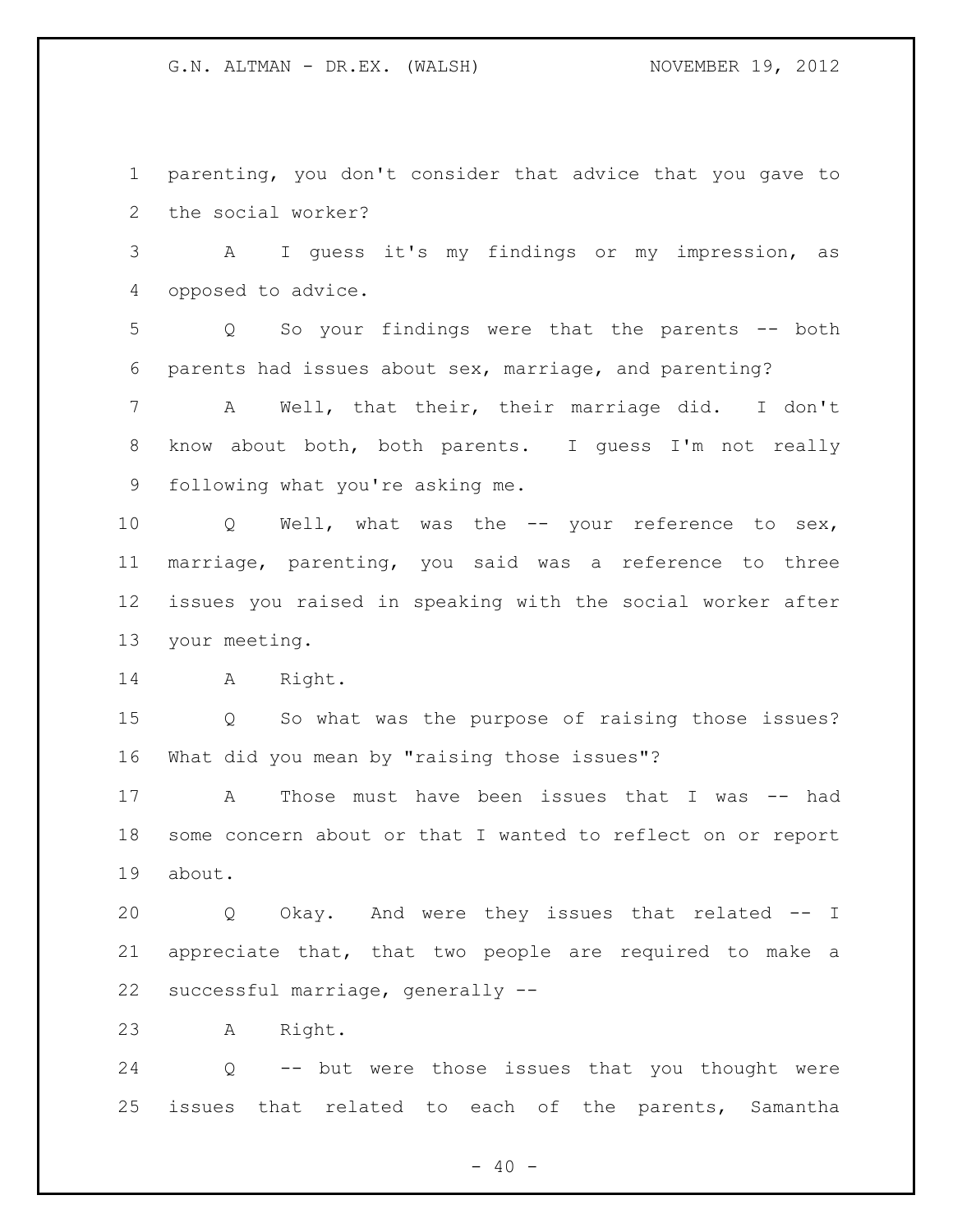Kematch and Steve Sinclair?

 A I think it was for both of them, as opposed to each of them.

Q What's the distinction?

 A I know it's a semantic -- well, I keep on saying both and you want to make it be each, so maybe you could explain what you mean.

 Q Well, were you saying to the agency that you had issues of concern about sex, marriage, and parenting with respect to Ms. Kematch?

 A I think -- I think, again, because I don't honestly recall exactly what I said so it really is me guessing about what I meant about this, but my guess would be is that I had concern about them as a couple in that respect, not -- I don't know that I would have identified one or the other's in particular.

Q Okay.

A But that they as a couple had these issues.

 Q Okay. So let's turn to Ms. Kematch's protection file relating to Phoenix, CD 1795. We're at page 37032. And I'll have you review. This is an excerpt from the transfer summary that Ms. Greeley prepared. It's ultimately dated October 2nd, 2000, and the portion on this page, 37032, identifies the information that Ms. Greeley wrote down after meeting with you.

 $- 41 -$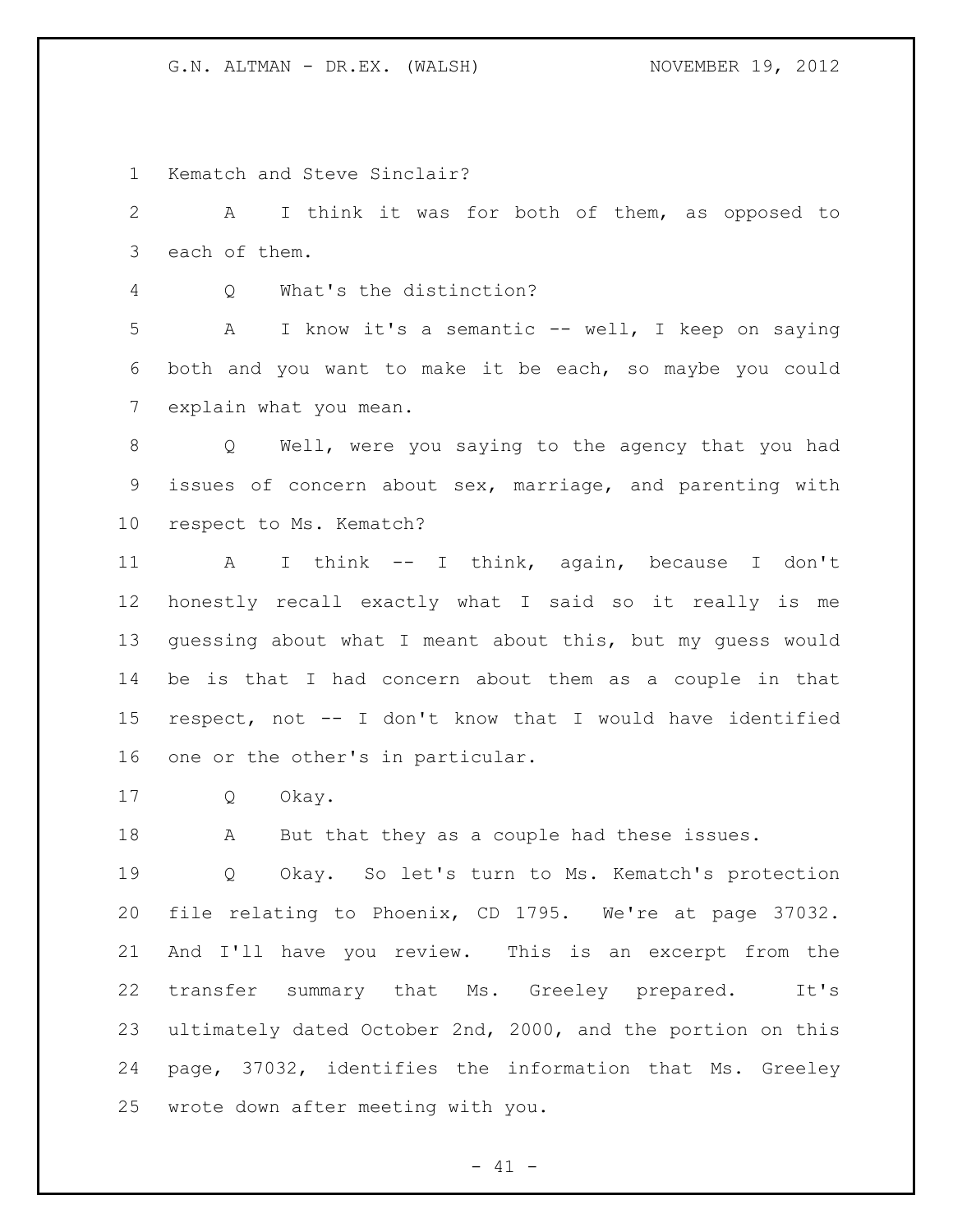1 A Okay. 2 MS. VAN IDERSTINE: Well, again, to -- sorry. I'm sorry I'm being so -- to rise but Ms. Greeley's evidence was that she wrote this down as a summary some time around October 2nd or so, not immediately after the meeting. 7 MS. WALSH: I didn't mean to suggest that it --8 MS. VAN IDERSTINE: Okay. 9 MS. WALSH: -- was immediately after. BY MS. WALSH: Q But it was as the result of meeting with you, Ms. Greeley made a note in the file; is that fair? A I'll believe you. Q Okay. When was the, the first time that, that you saw this recording? 17 A I believe it was in your office. Q So when, when I first met you in preparation for these -- A Yes. Q -- hearings last winter. A Yes. Q Okay. So this file recording was never sent to you. A No.

 $- 42 -$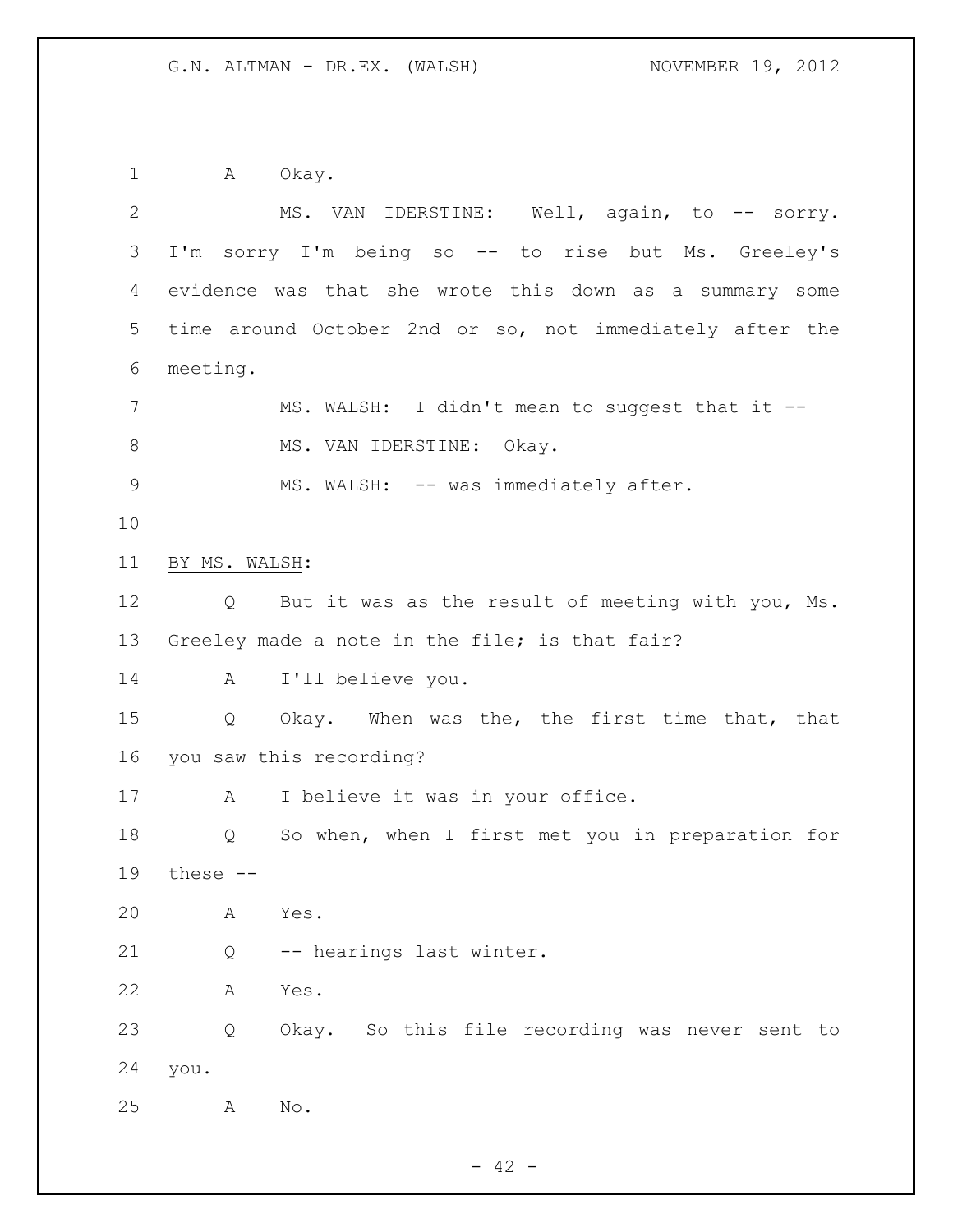Q Okay. Or shown to you. A No. Q Okay. So it says: "The first condition of the agreement was that Samantha meet with Dr. Altman and follow any recommendations he made. Samantha and Steve both met with Dr. Altman on September 13, 2000. He advised 11 the following: "Samantha does not present with a diagnosis of depression, he does see her a 'closed book', that she presents as not wishing to 16 tell all of the information there 17 is to tell, he said this could be due to her own style of interacting and/or some of her own life experience." I'm going to read the whole thing, Dr. Altman, and then I'm going to ask you whether there is any information recorded that you feel is not an accurate

 $- 43 -$ 

representation of information you provided to Ms. Greeley.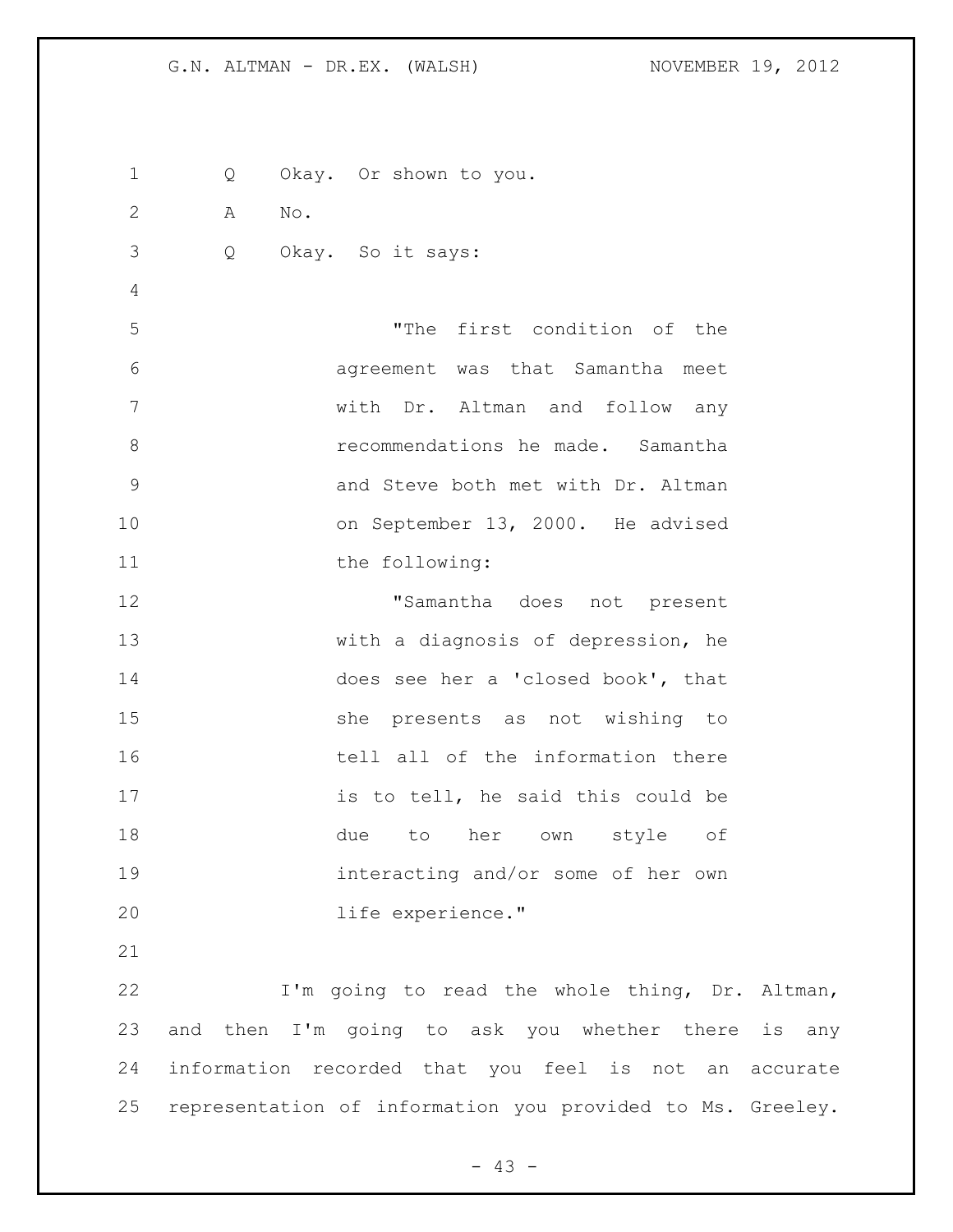| 1  | $So$ -- |                                               |
|----|---------|-----------------------------------------------|
| 2  | Α       | Okay.                                         |
| 3  |         | Q -- with that in mind, the next bullet says: |
| 4  |         |                                               |
| 5  |         | "His impression is that both                  |
| 6  |         | parents are now committed to each             |
| 7  |         | other and to parenting, Samantha              |
| 8  |         | indicated that she had not wanted             |
| 9  |         | to be pregnant and was some what              |
| 10 |         | sad about it but since she has                |
| 11 |         | decided that this is her child and            |
| 12 |         | wants to parent her, she felt she             |
| 13 |         | got connected with the child                  |
| 14 |         | during the visits.                            |
| 15 |         | "His impression is that the                   |
| 16 |         | relationship is okay, they both               |
| 17 |         | openly shared their feelings for              |
| 18 |         | each other and their relationship,            |
| 19 |         | Sam feels Steve loves her and they            |
| 20 |         | tell each other they love each                |
| 21 |         | other.                                        |
| 22 |         | "Dr. Altman does not see the                  |
| 23 |         | need for any further assessments              |
| 24 |         | at this time, he talked to them               |
| 25 |         | about commitment but he feels that            |

- 44 -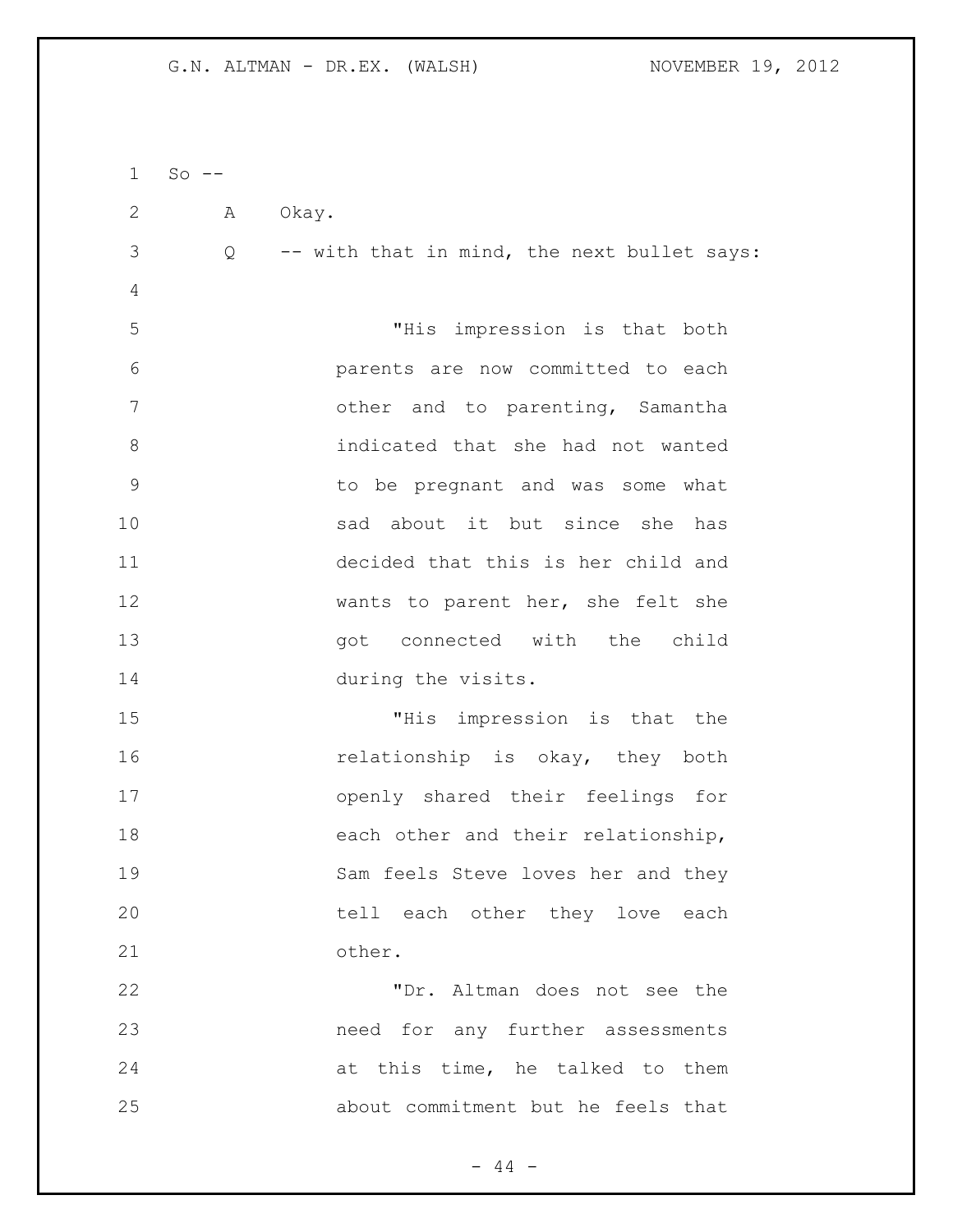| 1             | for now they arc committed to one    |
|---------------|--------------------------------------|
| $\mathbf{2}$  | another and to parenting.            |
| 3             | "He<br>believed the couple's         |
| 4             | responses and their interactions     |
| 5             | were genuine.                        |
| 6             | "He<br>seen them<br>sharing          |
| 7             | parenting responsibilities.          |
| 8             | "He<br>suspects that there<br>may    |
| $\mathcal{G}$ | be some past sexual abuse in her     |
| 10            | life however she is not ready to     |
| 11            | address it, this was based on her    |
| 12            | responses to why she did not see a   |
| 13            | Dr. when she was pregnant, she       |
| 14            | expressed concern about a<br>Dr.     |
| 15            | touching her inappropriately, she    |
| 16            | [said] this was due to watching      |
| 17            | similar issues on TV.                |
| 18            | impression was that the<br>"His      |
| 19            | flat affect people experienced       |
| 20            | with Samantha is likely due to her   |
| 21            | method and style of communication,   |
| 22            | not depression or feelings of        |
| 23            | sadness, she reported that she<br>no |
| 24            | longer had feelings of sadness<br>as |
| 25            | she did when she was pregnant."      |

- 45 -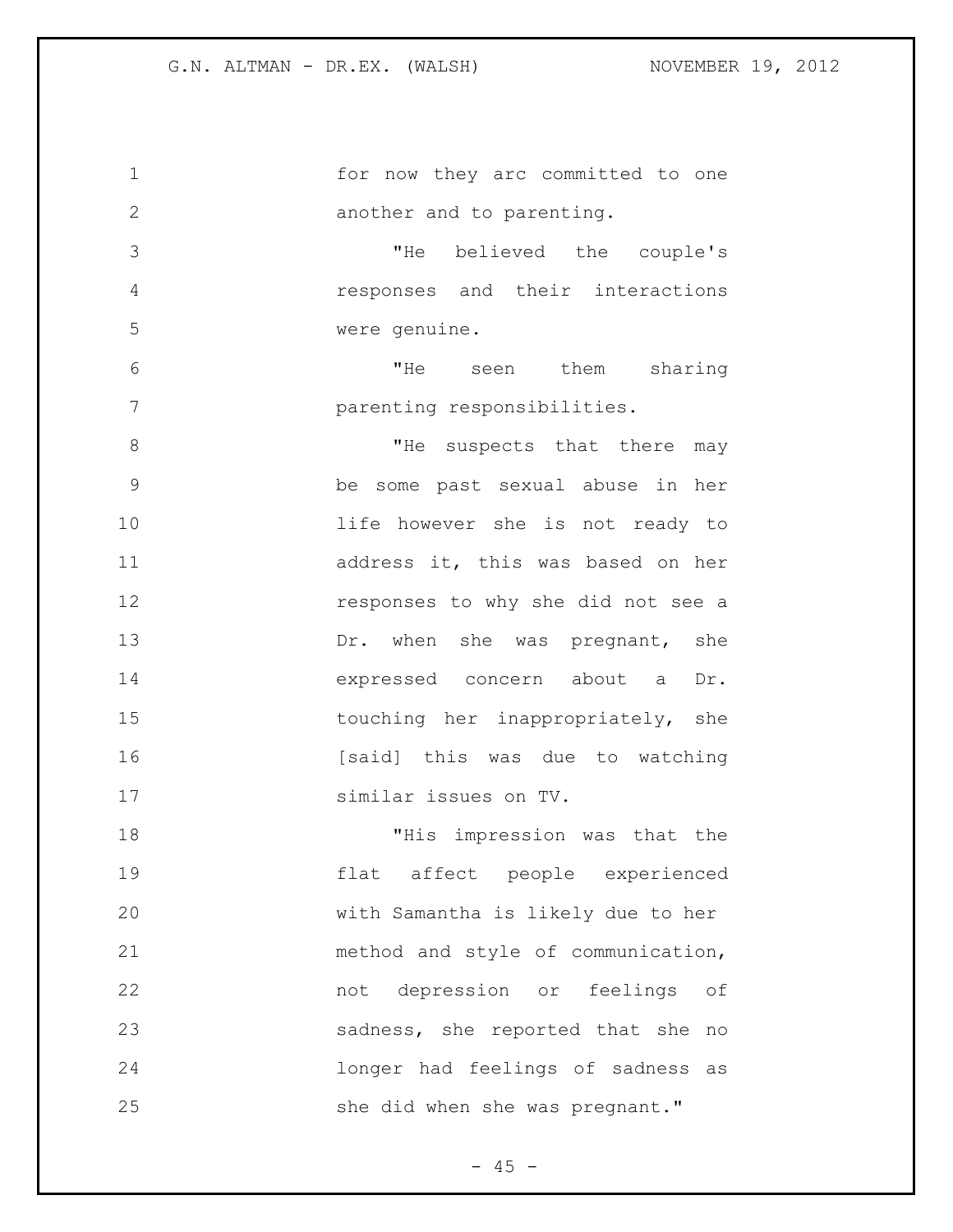So is this an accurate representation of the information that you provided to Ms. Greeley following your meeting with Ms. Kematch, and if not, can you tell us what is not?

 A Well, most of it seems consistent. The line that says, "Dr. Altman does not see the need for any further assessments," I don't recall saying that. I don't really have a note about that. The rest of it, you know, to me, more or less jibes with what my notes are and with what I imagine I would have said. Again, I don't recall, you know, saying any of these things. But all the rest of it seems consistent with what I think I might have said and consistent with what I, I gleaned from my notes.

 The part about not seeing any need for further assessment, I suppose would -- might have been a reference to her being depressed, that likely I would have said I don't think that, you know, there needs to be a further assessment regarding depression.

 Q You said if, if you had said that it might have been in your notes or you didn't see a reflection of that in your notes, was what you told me.

 A I, I just -- I don't remember saying that. The rest of it, to me, sort of follows from the notes that I made and kind of makes sense to me. I can't specifically

 $- 46 -$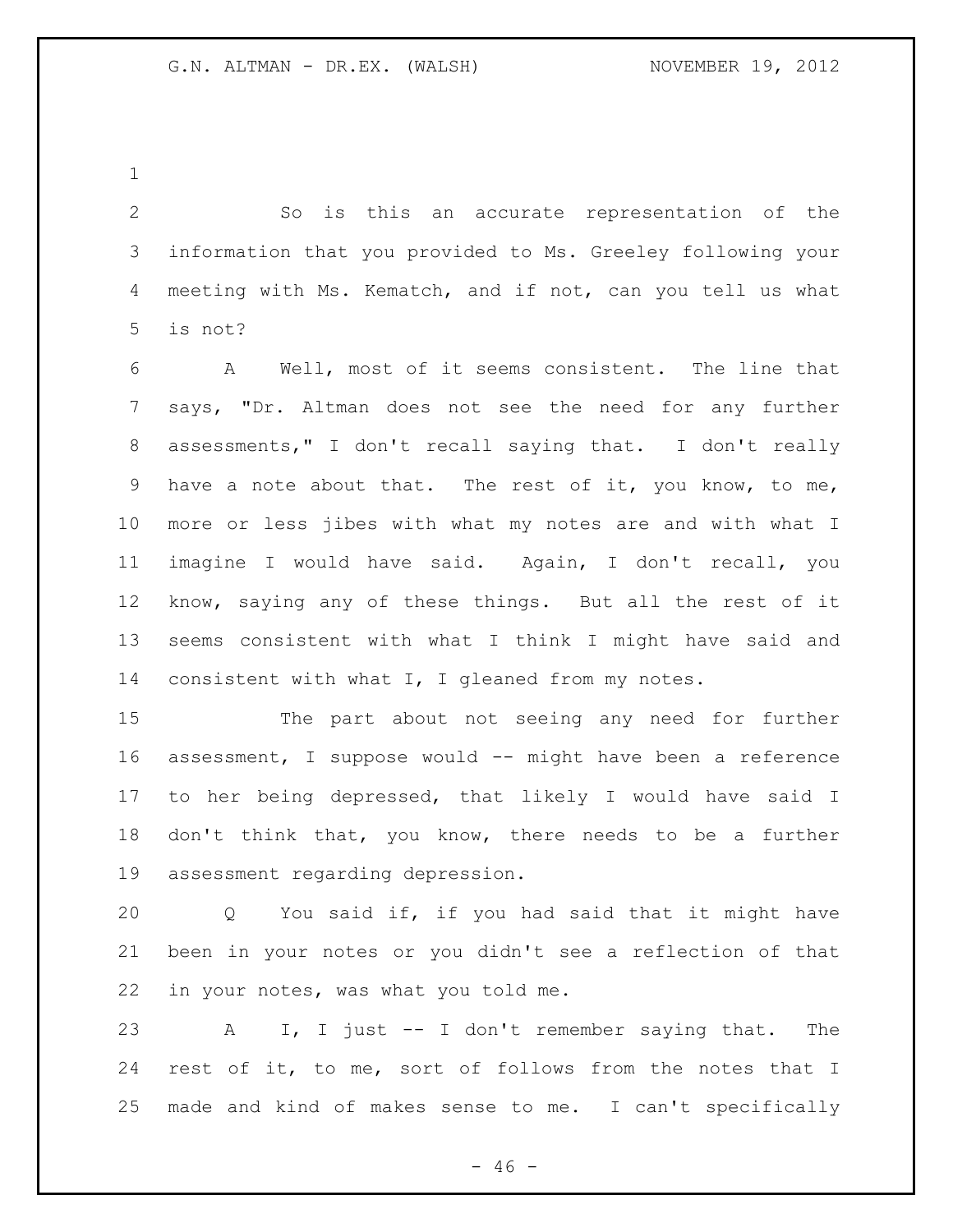recall any of it, quite frankly, and so the, the specific comment about need for any further assessment, I imagine that if I had said that, it would have been in respect to whether she was depressed or not.

 Q And if you had said that or believed that, would you have made a note of that in your file recordings, your notes?

8 A Not necessarily. I, I don't recall -- I mean, obviously, you know, much of what is said here is not reflected in my notes, so I can't honestly say that I necessarily would have put it in my note.

 Q Okay. It's not something that you know for certain as part of your practice you would have included in your notes if you had indicated it?

15 A Not -- that's, that's hard to say. I mean, I think it may or may not have been the case. I guess it would have been dependent upon a number of factors. I can't even guess what they might be, but I don't have an answer.

 Q So are you saying that the fact that there is nothing in your notes that talks about your saying no further assessment is necessary, that doesn't necessarily mean you didn't say that.

A Right.

Q Okay. And, in fact, it was brought to our

- 47 -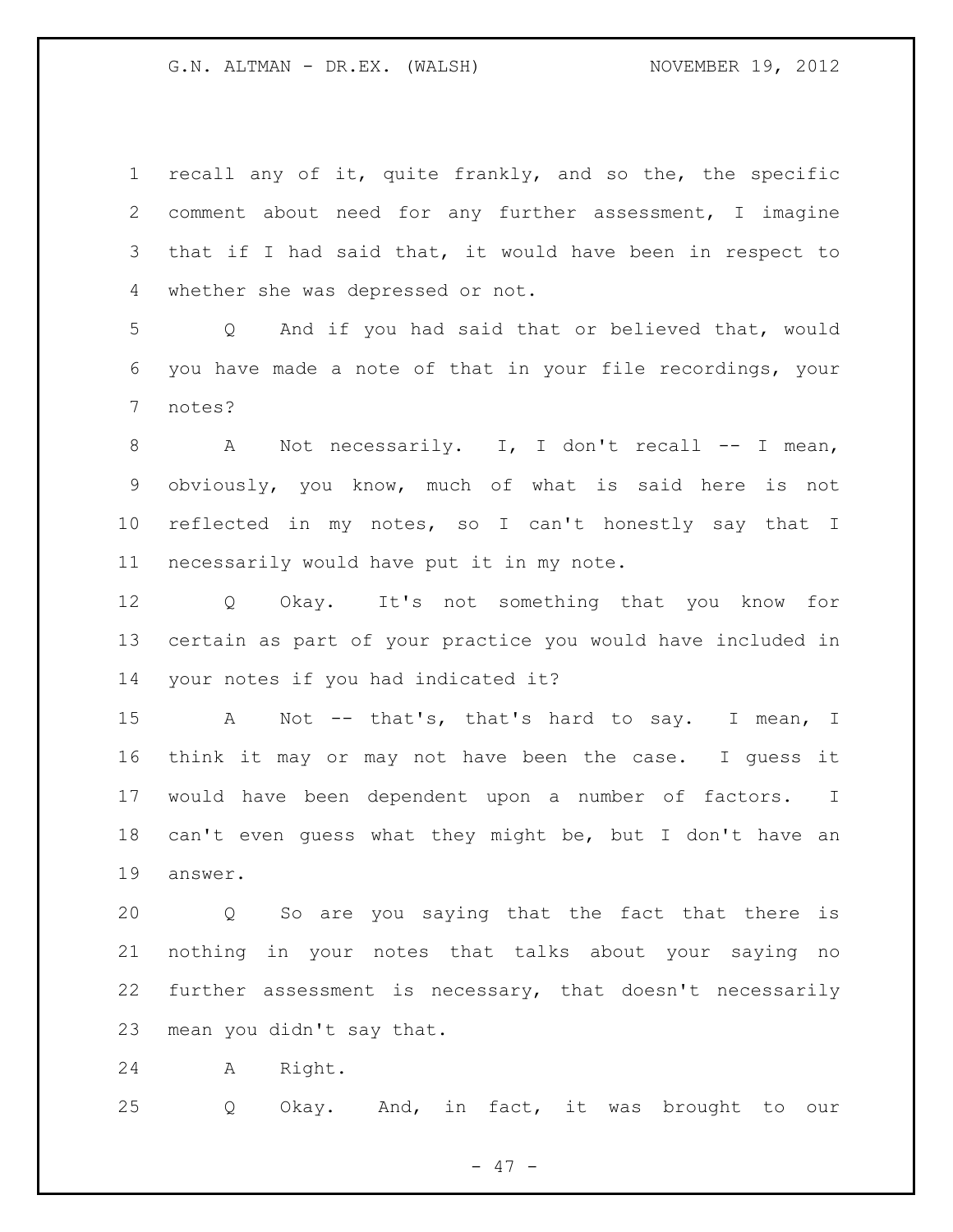1 attention, if we turn to page 37307 ... 2 A I have the wrong page number. Q 37307. So this is a note that was handwritten by Ms. Greeley after -- or as the result of her meeting with you, and you'll see the second arrow says: "Dr. A does not see need for further assessments at this time. He did talk with them about commitment (sort of a lecture) but 11 he feels for now they are" -- 13 And I'm not sure ... "... committed." 17 While we have this note in front of you -- and I appreciate that this is not a note that I've ever shown you before but it was brought to our attention by Ms. Greeley's counsel; we did have it. "Wants to parent her - she felt she got connected to child when it was ... in visits." 

 $- 48 -$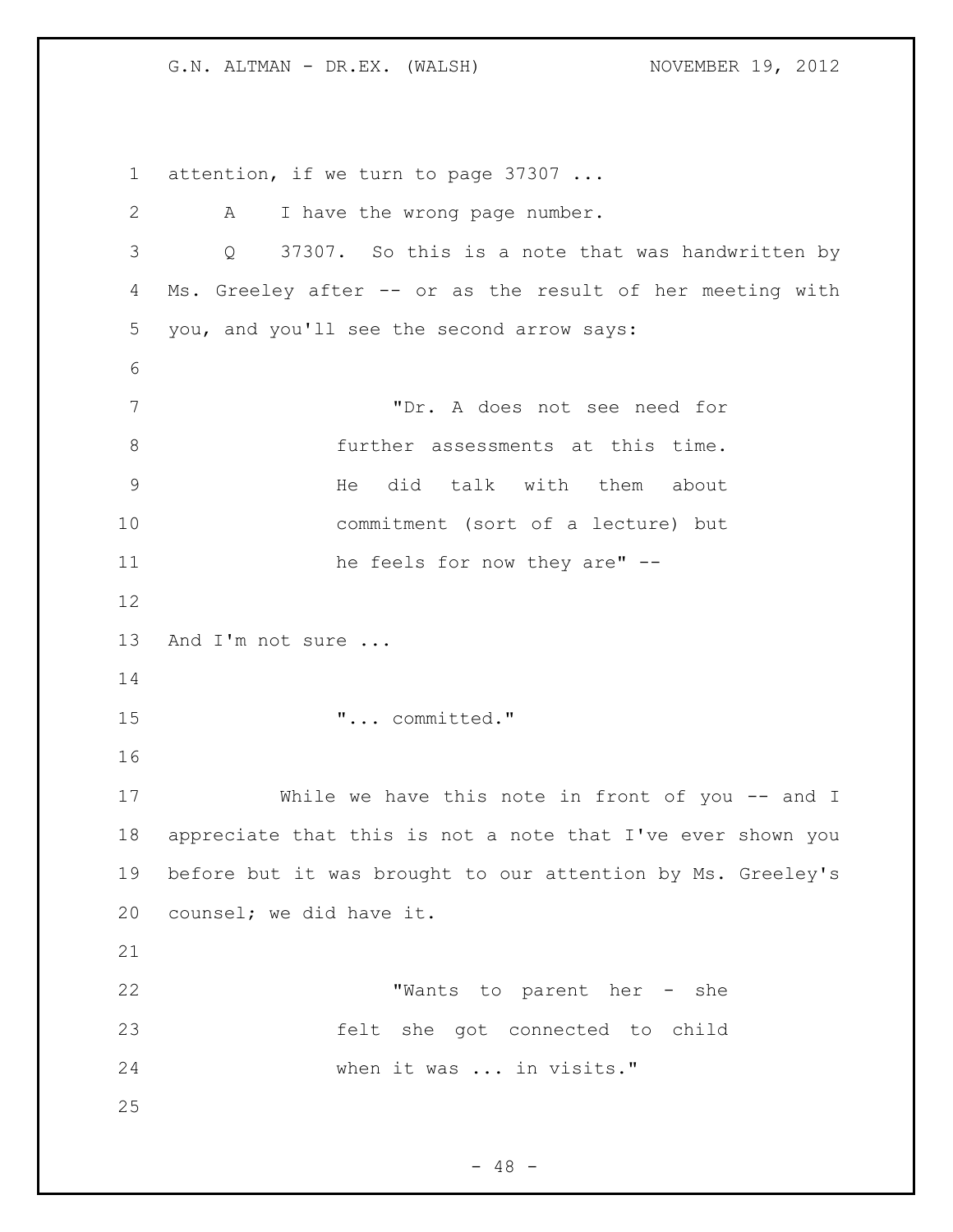1 And then it says: "His (Dr. A) sense is that the relationship is okay - they both shared with him their feeling about the relationship and each other - they tell each other 8 [that] they love each other and Sam feels he loves her." 11 And then we read the note about: "Dr. A does not see need for 14 further assessments ..." And then below that: 18 THe believes their responses 19 to him and how they interact 20 together were genuine. 21 THe [has] seen that they likely share parenting responsibilities, [something] was attentive to baby while they spoke.

 $- 49 -$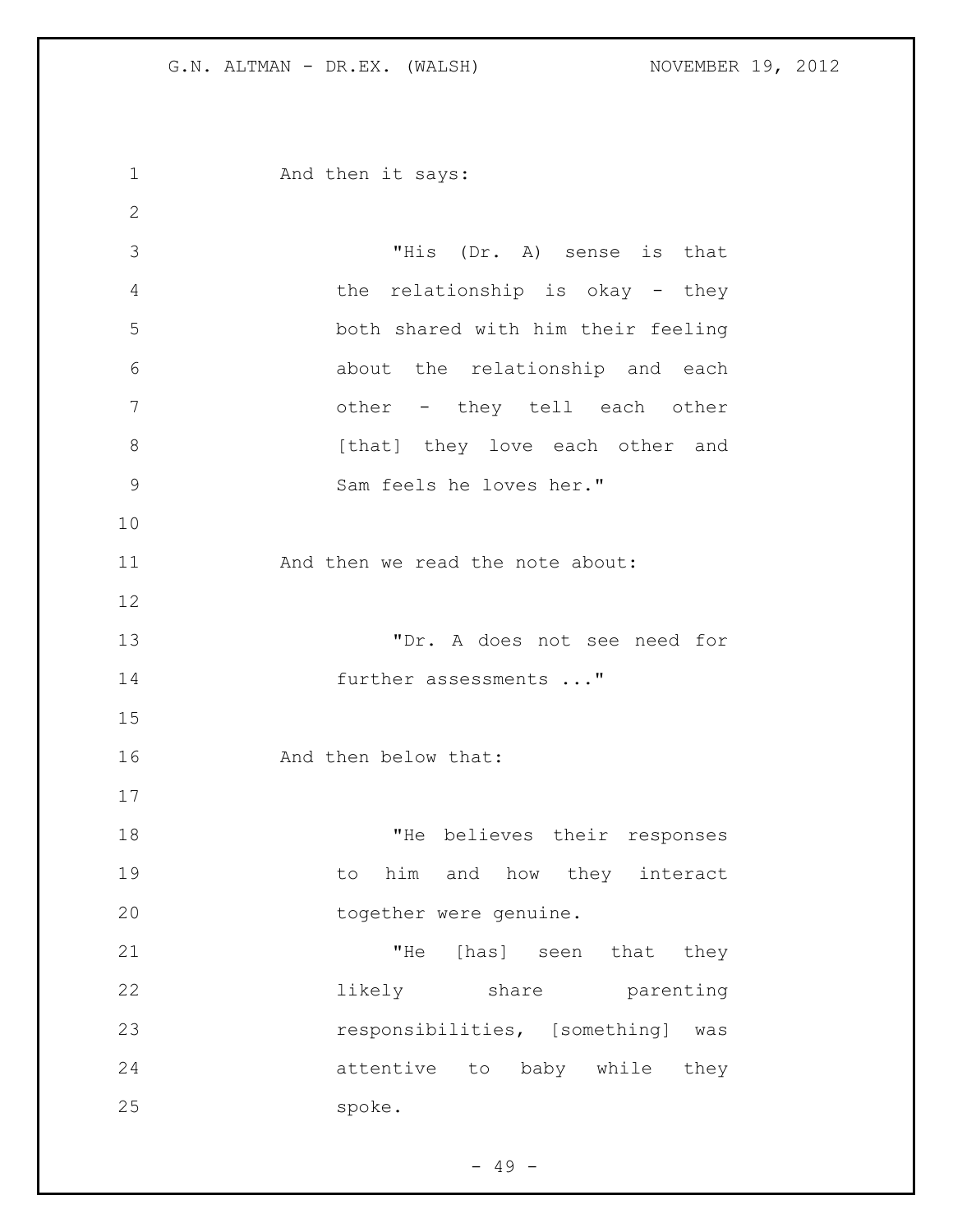Maybe it says, "Steve was attentive to baby while they spoke"?

 And this appears to be what's -- consistent with what's in the typed file recording that I just showed you.

A Right.

7 Q Okay. When you compare --

8 MS. WALSH: If we can go back to, to that file recording, please, which was page 37032.

BY MS. WALSH:

 Q When you compare the social worker's record of what the two of you discussed with the notes that you made, you'd agree that your notes have more information about what the social worker asked you to assess, what background information she gave you, and different information about what you reported to her?

A Right.

 Q Okay. Why didn't you provide a written report of your consultation with Ms. Kematch to the agency?

 A Well, it was never my practice to provide. It 22 was never the intention. The intention in these  $-$ - in the, in the arrangement with Child and Family Services was to provide direction, education, opinion, fast access. The intention was never to provide a formal written report.

 $-50 -$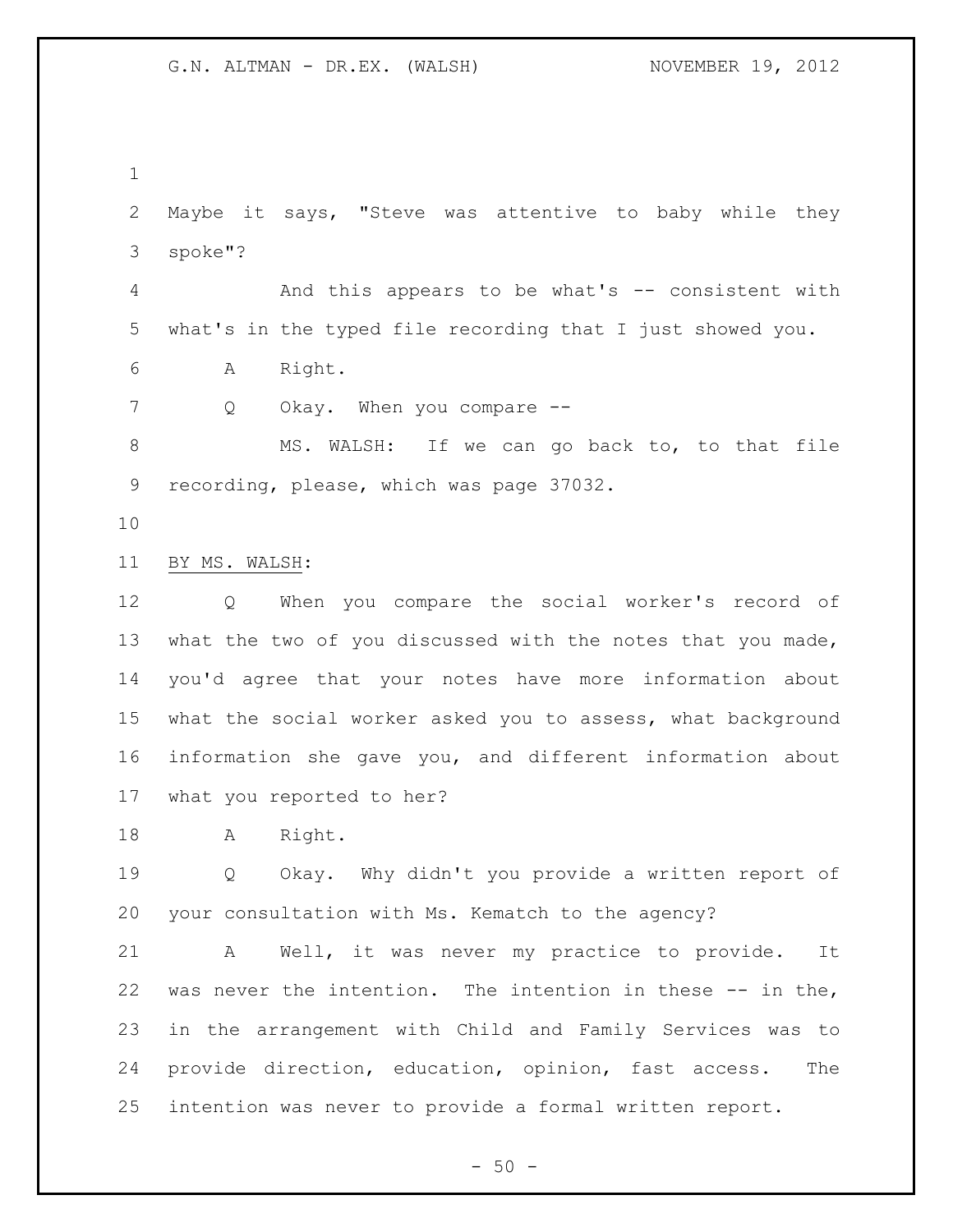1 Q So CFS never asked you for that. A Correct. Q Okay. Isn't it always good practice, as a psychiatrist when you're asked to do a consultation, to put your assessment in writing? A Well, I took notes. Q Yes, but did you provide those notes to the agency? A No. Q Wouldn't that have been a good idea? 11 A I don't know. Why do you say that? Q Well, in this case, for example, if you had provided a written consult, then the agency would have had a lasting record of your assessment and your observations to include in their file for anyone who picked up the file to see. 17 A Well, certainly, I can understand why they might have wanted that as a service. Q But they didn't ask for it. A This was not the common practice or this was not the nature of the services that had been arranged between the mental health program and Child and Family Services. Q Aside from that, just you, as a psychiatrist, is it not good practice as a consulting psychiatrist to put your report, in this case to an agency, in writing?

 $- 51 -$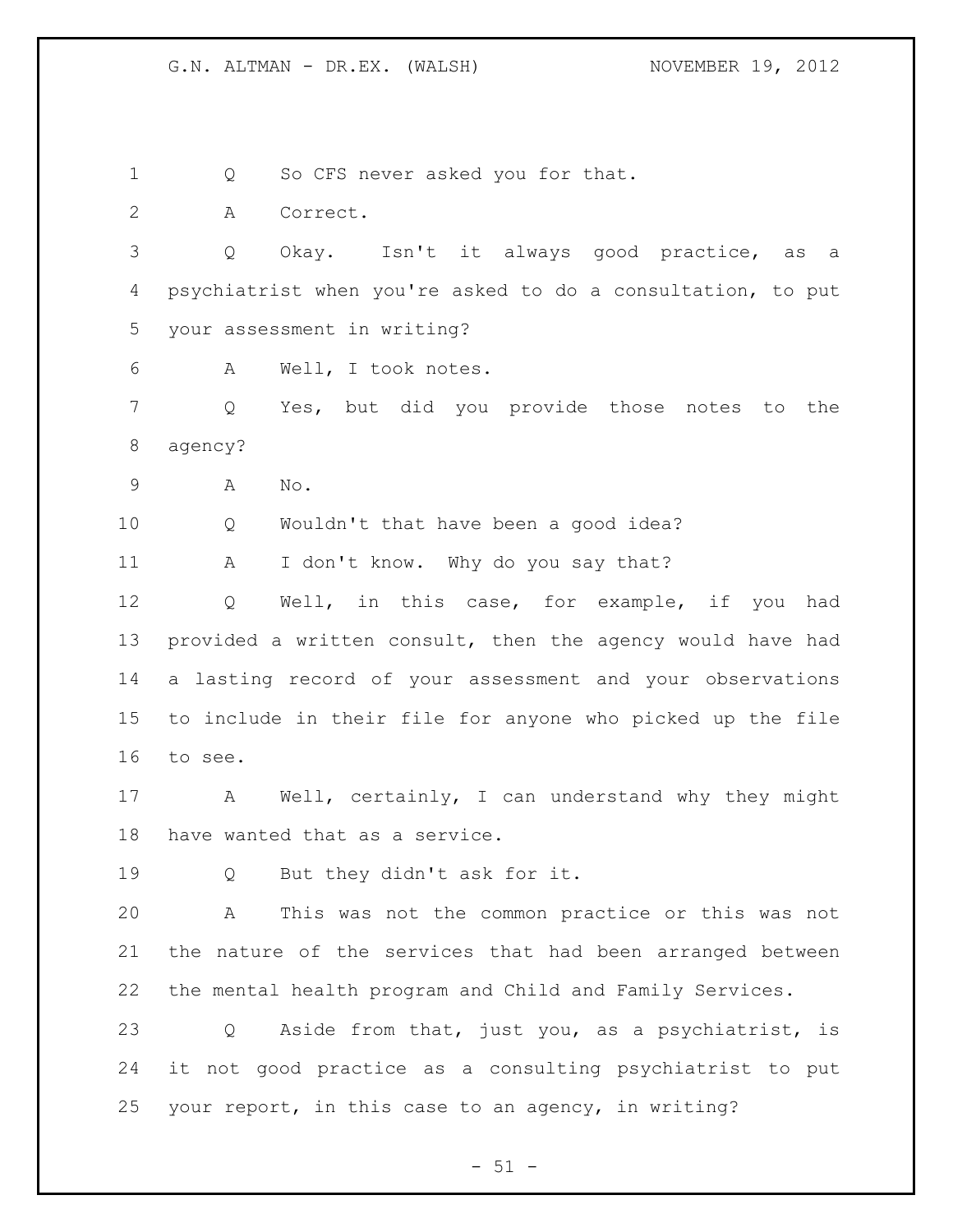A Well, I guess my expectation and what generally happened in, in these sort of discussions after the fact was that the person that I met with took notes and, you know, created their own record about this. And the idea here was that there was going to be -- there should be a discussion as opposed to a formal requirement or, or a request for a formal report.

 Q You don't generally, as a, as a consulting psychiatrist, put your consultations in writing?

 A Well, when, when, when I'm doing a consultation that is sort of defined by a doctor-patient relationship, if I'm being consulted by another physician, then, you know, I would do that. The circumstances here is that I was being asked to provide, again, direction and an opinion for Child and Family Services. I wasn't creating a doctor- patient relationship with any of the individuals that I saw. It was for the purposes of Child and Family Services to figure out do they require anything more formal or do they need to, you know, sort of do anything different, are they on the right track, those kind of things.

 Q Is there any reason why you couldn't have provided your comments, observations, advice about Ms. Kematch in writing?

 A I don't think that there was any particular reason I could not. That wasn't the nature of the

 $-52 -$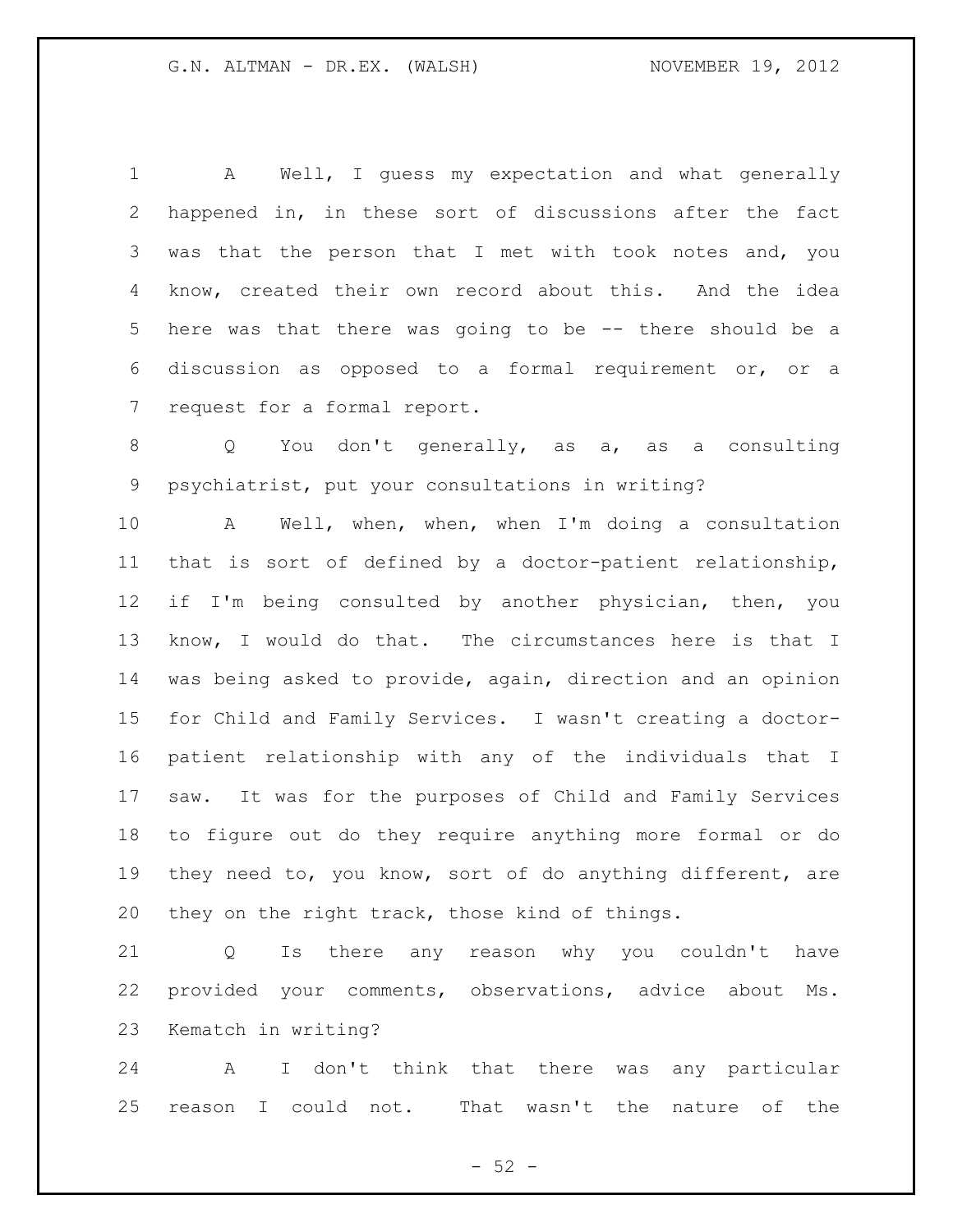relationship or the services that I was contracted to provide.

 Q And as we've seen, there are discrepancies in what you recorded in your notes and what Ms. Greeley recorded in her file recording.

 A I don't know. Maybe you could point out the discrepancies.

 Q Well, for example, your note that you raised issues about sex, marriage, parenting, that's information that's recorded in your notes.

11 A Right.

 Q I didn't see it anywhere recorded in Ms. Greeley's file recording.

A You're right, not specifically, no.

 Q And is that information that you would have included in a written consult if you had provided a report in writing, that you saw those issues?

A I imagine so.

 Q And conversely, we see information in Ms. Greeley's notes and recording that's not reflected in, in your notes, her reference to "Dr. Altman does not see the need for any further assessment at this time." Right?

 A Right. So that's another discrepancy; is that what you're trying to say?

Q Right.

 $-53 -$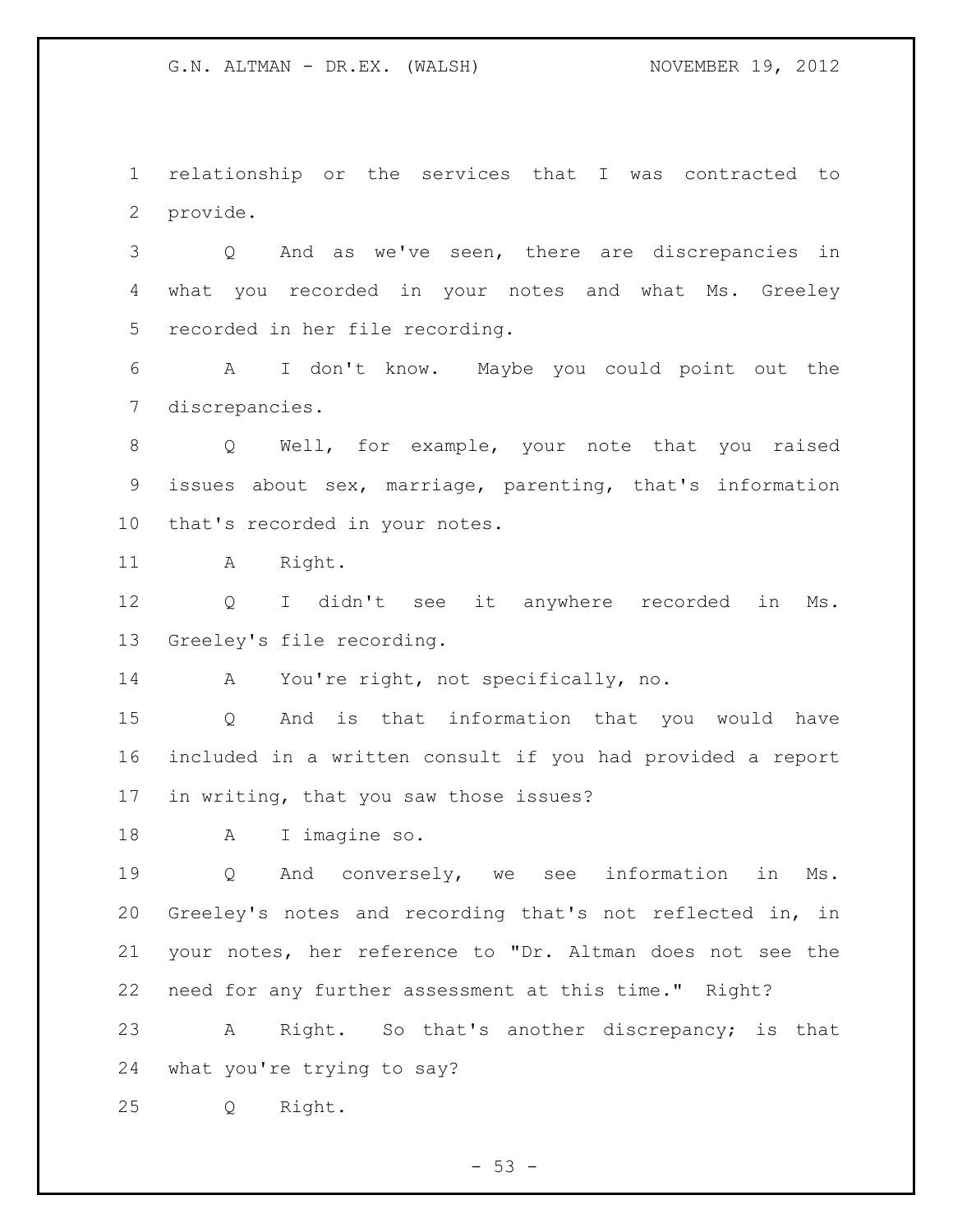A Yeah.

 Q And you never saw Ms. Greeley's notes or file recording?

A I did not.

 Q So you didn't know what she had recorded of the advice that you -- and information that you gave to her.

A That's correct.

 Q Okay. So let's talk some more about the information that the social worker shared with you from the CFS files before you did, you did your assessment of Ms. Kematch. You said Ms. Greeley didn't give you anything in writing or show you anything from the files, right?

A I do not recall that, no.

 Q Okay. And that would include -- she didn't show you Ms. Kematch's child protection file, her own child-in-care file; is that correct?

 A I don't recall her showing me anything in writing.

 Q Okay. She briefed you orally about Ms. Kematch? A Right.

Q About her history as an adolescent?

22 A As I made note of, is that what you mean? Q Well, I'm trying to determine what, what information Ms. Greeley gave you about Ms. Kematch. So let's turn to --

 $-54 -$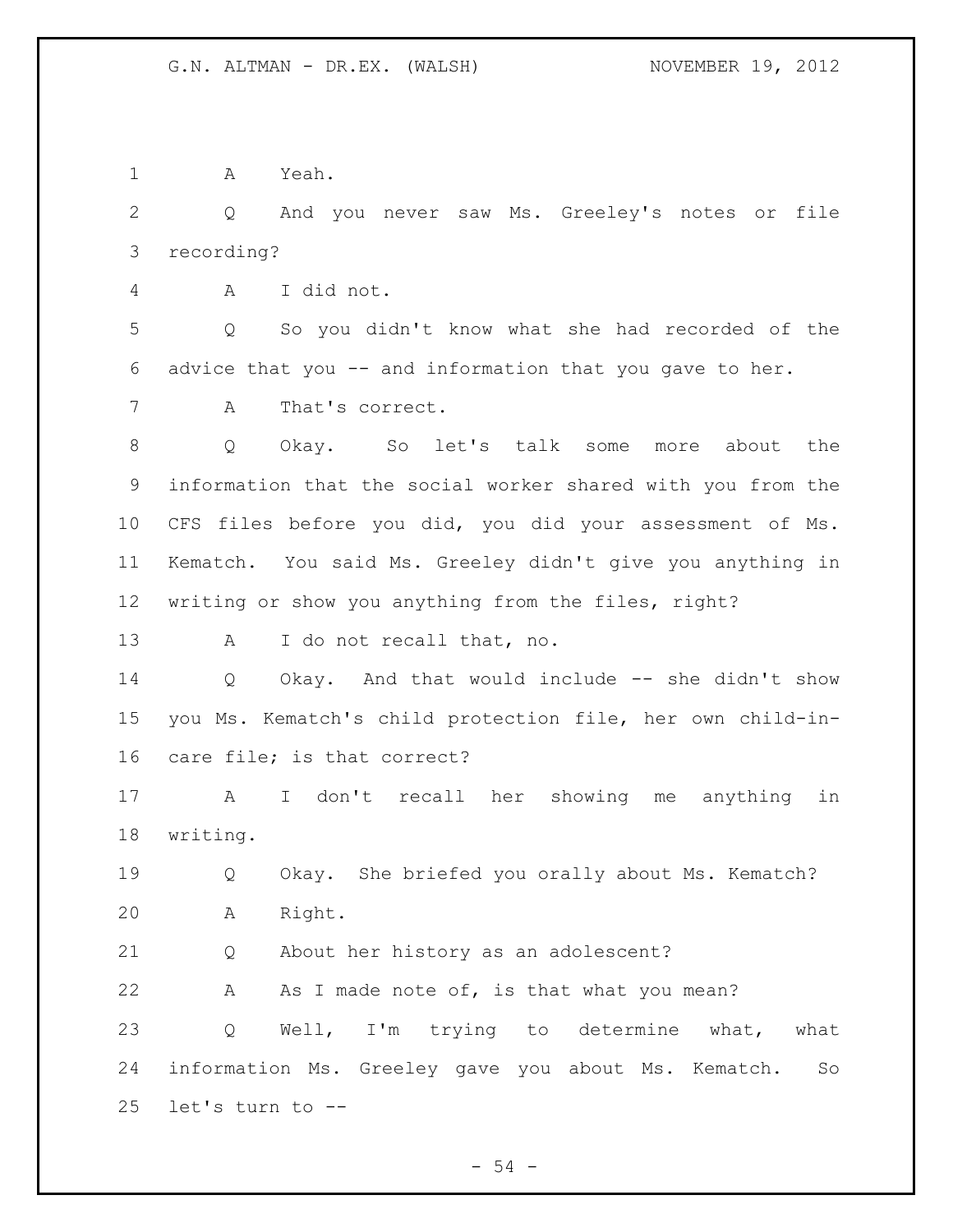1 A The information that I wrote down -- Q Yes. A -- would be all I could tell you was provided to me, so ... Q So the information about history of anger, aggression, question, alcohol, drugs, hostility towards adults, authority, was that information that you understood to be about Ms. Kematch as a teenager? A Yes. 10 0 Okay. That was historical information or -- A Yes. Q Not in the sense of many years back, but in the sense of, of background information. A I'm not sure what the difference is between many years back and background information. Q Well, did you know what time frame that information related to in Ms. Kematch's life? 18 A I, I don't recall. Q Okay. Let's look at page 37026. So this is part of the information that Ms. Greeley included in her transfer summary that we were looking at earlier. This is part of the historical information that the agency had about Ms. Kematch as a child in care and also her history with the agency. You said you weren't shown this at the time that you met with Ms. Kematch, but you have since had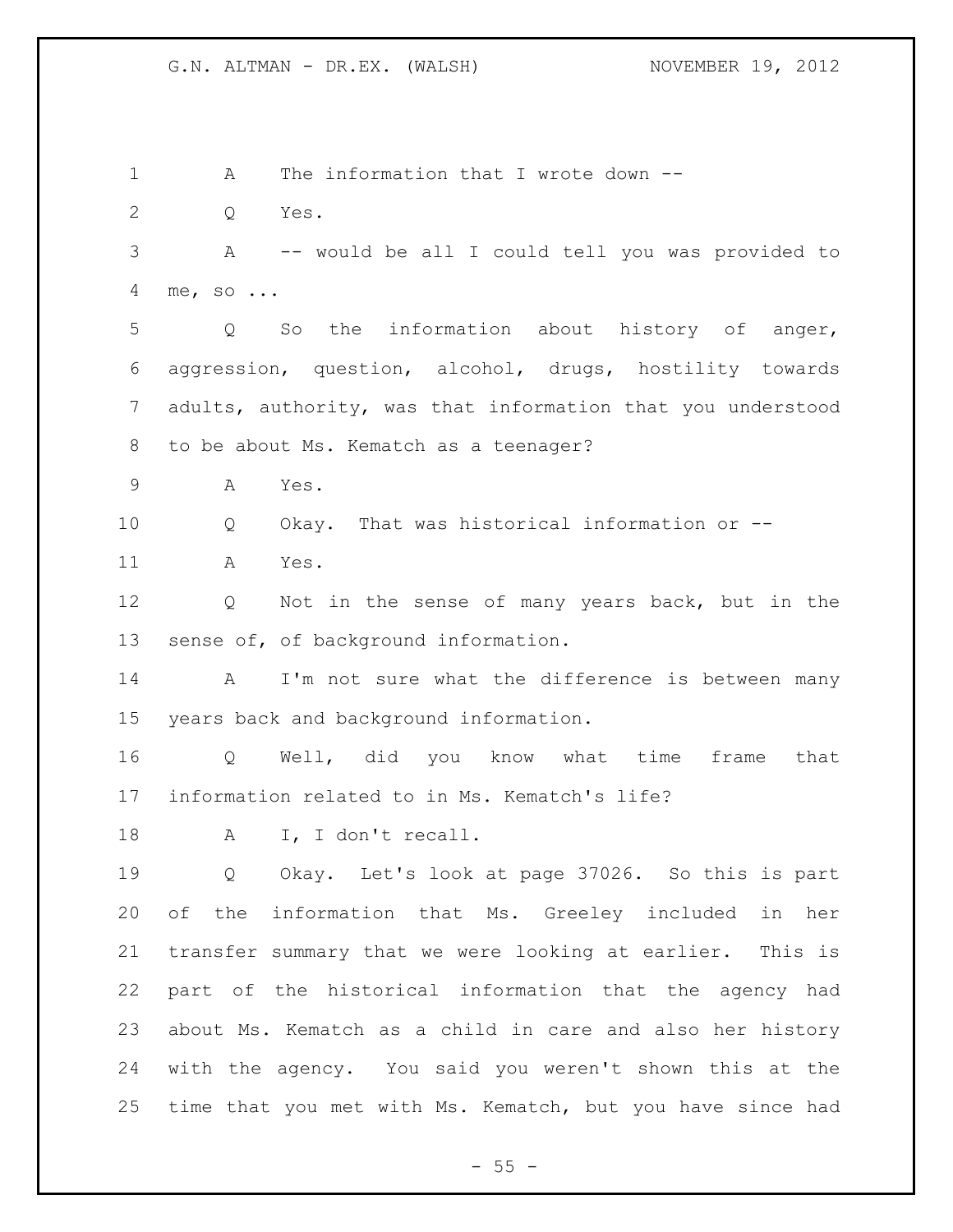an opportunity to review it? 2 A Have I? Q Pardon me? A Have I? Q Well, I believe you have. A Are you telling me or are you asking me? Q I'm asking you. I believe that you've had an 8 opportunity to review it. If, if we scroll down the end of this page, the psycho-social assessment information, have you had a chance to review this? 11 A You know what, I, I don't remember. Q Okay. A If you tell me that this is one of the documents that you provided to me, then I'll believe you, but I can't say I remember. Q Okay, no problem. Let's, let's look at this information, then. Under the heading Psycho-Social Assessment, if you'll read that, please. A Sorry, what did you want me to read? Q The paragraph under the heading -- A Oh. Q -- Psycho-Social Assessment, starting with: "On April 24, 2000 HSC social worker" --

 $- 56 -$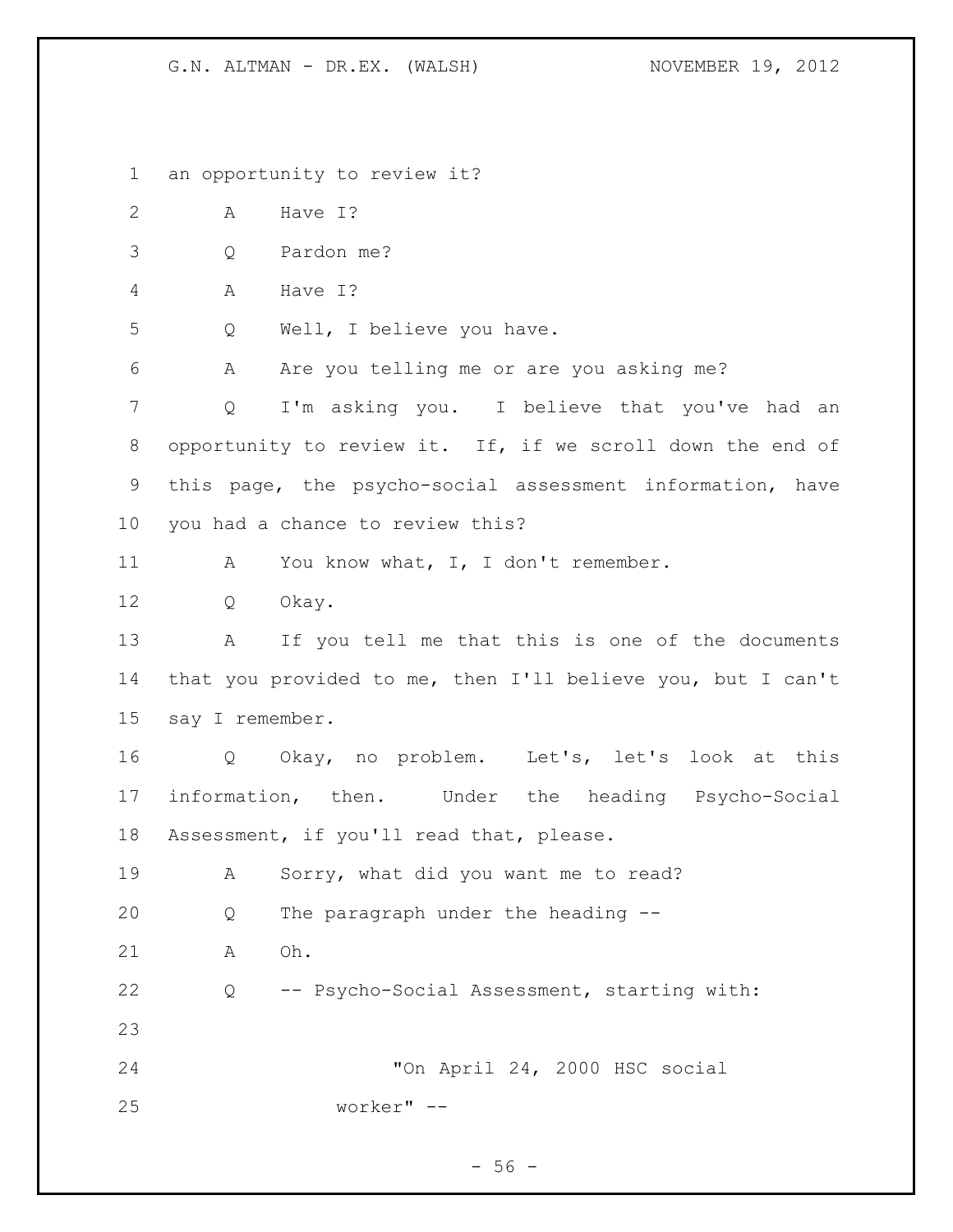whose name is blacked out,

 "... called the Agency to advise that Samantha gave birth to baby girt, Phoenix, after having no prenatal care. In discussions, it was discovered that Samantha had another child that was in the care of Cree Nation CFS. When asked 11 why, Samantha thought that it was **because** they thought that she 13 might hurt the baby, as her mother did her."

 Was this information that Ms. Greeley provided to you before you met with Ms. Kematch?

A No.

 Q If she had, would it have been significant to you in making the assessment you were asked to make?

 A Well, I guess I was asked to comment as to whether she was depressed. I wasn't specifically asked about is she a risk to her child, so ... I guess if, if part of the reason why they thought she might harm the baby was because of a postpartum depression or, you know, if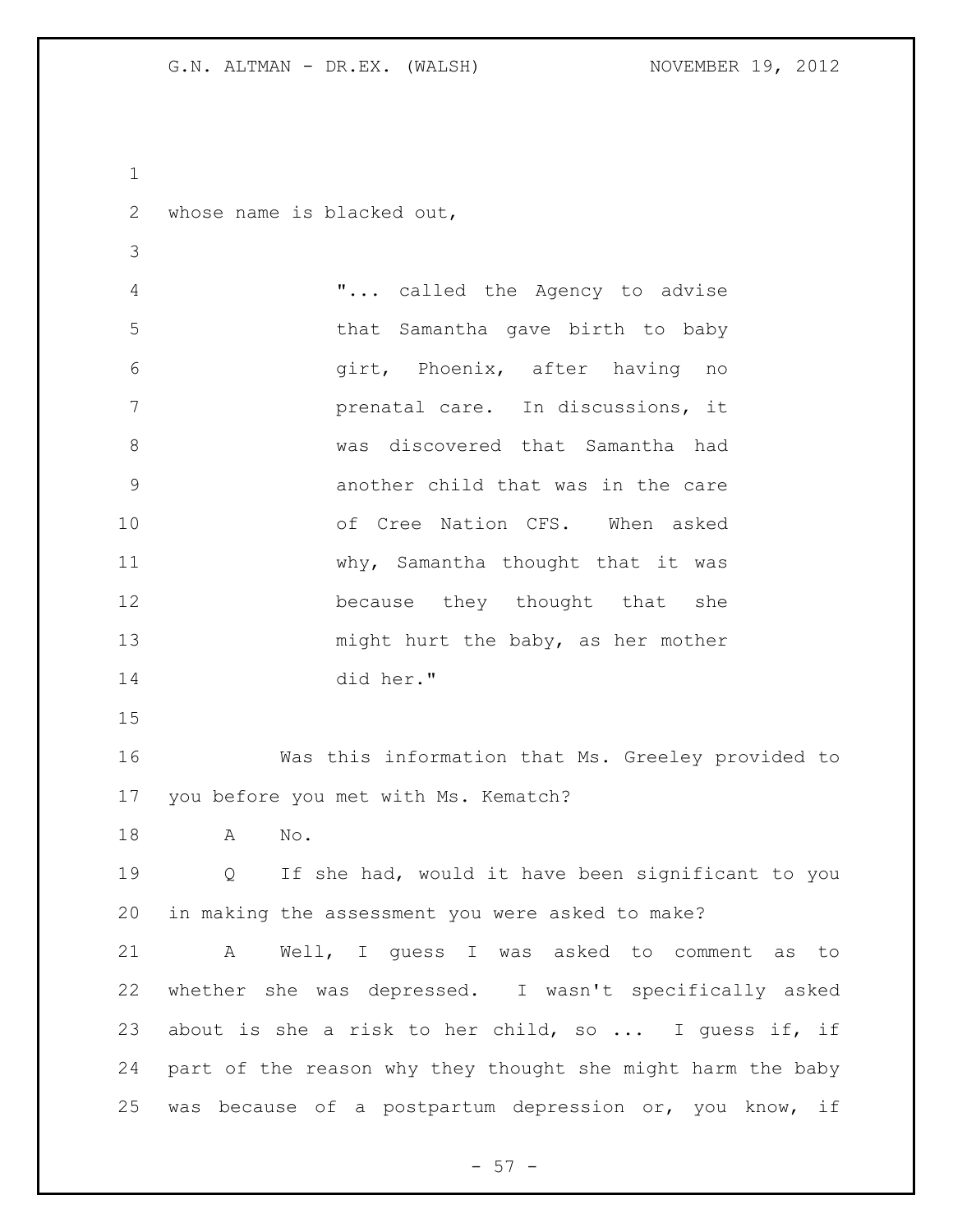that was sort of part of the consideration, then, then that would have been relevant.

 Q Okay. And if you'd had that information -- I assume you're referring to the reference that she might hurt the baby -- would it have changed the assessment that you -- your, your final determination?

7 A As to whether she was depressed or not?

Q Yes.

A I don't imagine so.

 Q And you told me that as part of a standard mental health assessment you would consider whether Ms. Kematch was a risk of harm to herself or to her baby?

A Right.

 Q So with that in mind, would this information that she might hurt the baby, that you said you didn't have, would that have affected the assessment that you carried out of Ms. Kematch --

A I suppose I might --

19 O -- if you had had it?

 A I suppose I might have said that there was some risk here.

 Q Okay. Is it information that you would have wanted to have in order to conduct a thorough assessment of Ms. Kematch's mental health?

A Well, the question was very specific about, you

- 58 -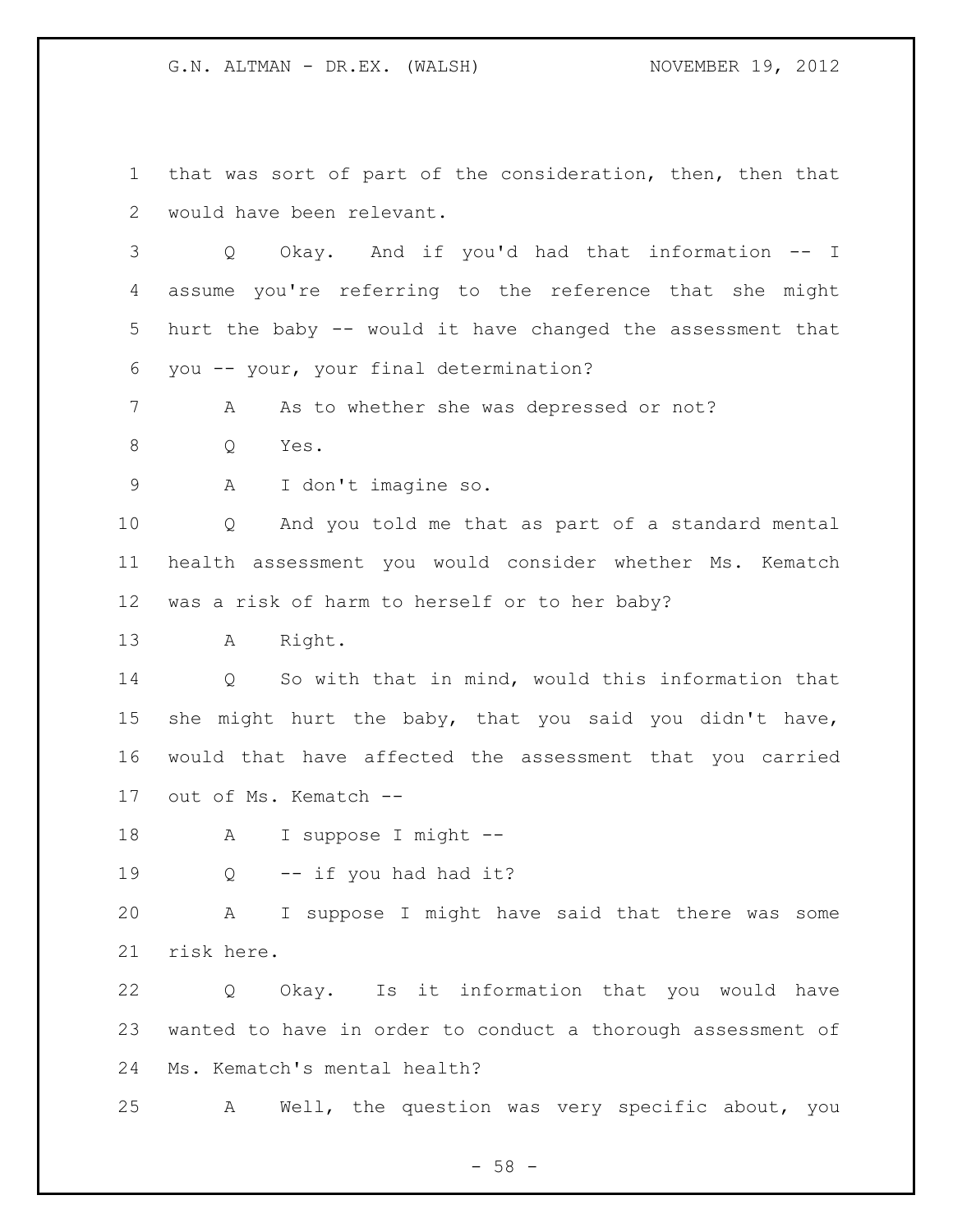know, is she depressed. You know, the broader the information, the broader the question, the broader the, the nature of the -- this -- that the assessment can be. You know, the, the point of these appointments with workers was more focused and was less broad, less far ranging and far reaching than I think that you're suggesting, perhaps.

7 So, you know, the specific question and the -- you know, the expectation was, you know, you have a certain small amount of time, you know, to conduct an assessment and, and so, of course, then the, the question needs to be rather narrow as opposed to very broad. So when you say, well, this would have been helpful, I guess you could argue that all the documents that existed ever in relationship to Samantha could be helpful, so I guess the answer would have to be yes.

 Q Well, and more specifically you were asked whether Ms. -- to assess whether Ms. Kematch was depressed 18 or had mental health issues, is what your notes --

A Right.

Q -- refer to.

 A Why does she seem ambivalent about parenting, is she depressed.

 Q So knowledge that the previous child was apprehended because it was thought that she might hurt that child, would that have been relevant to the assessment you

 $-59 -$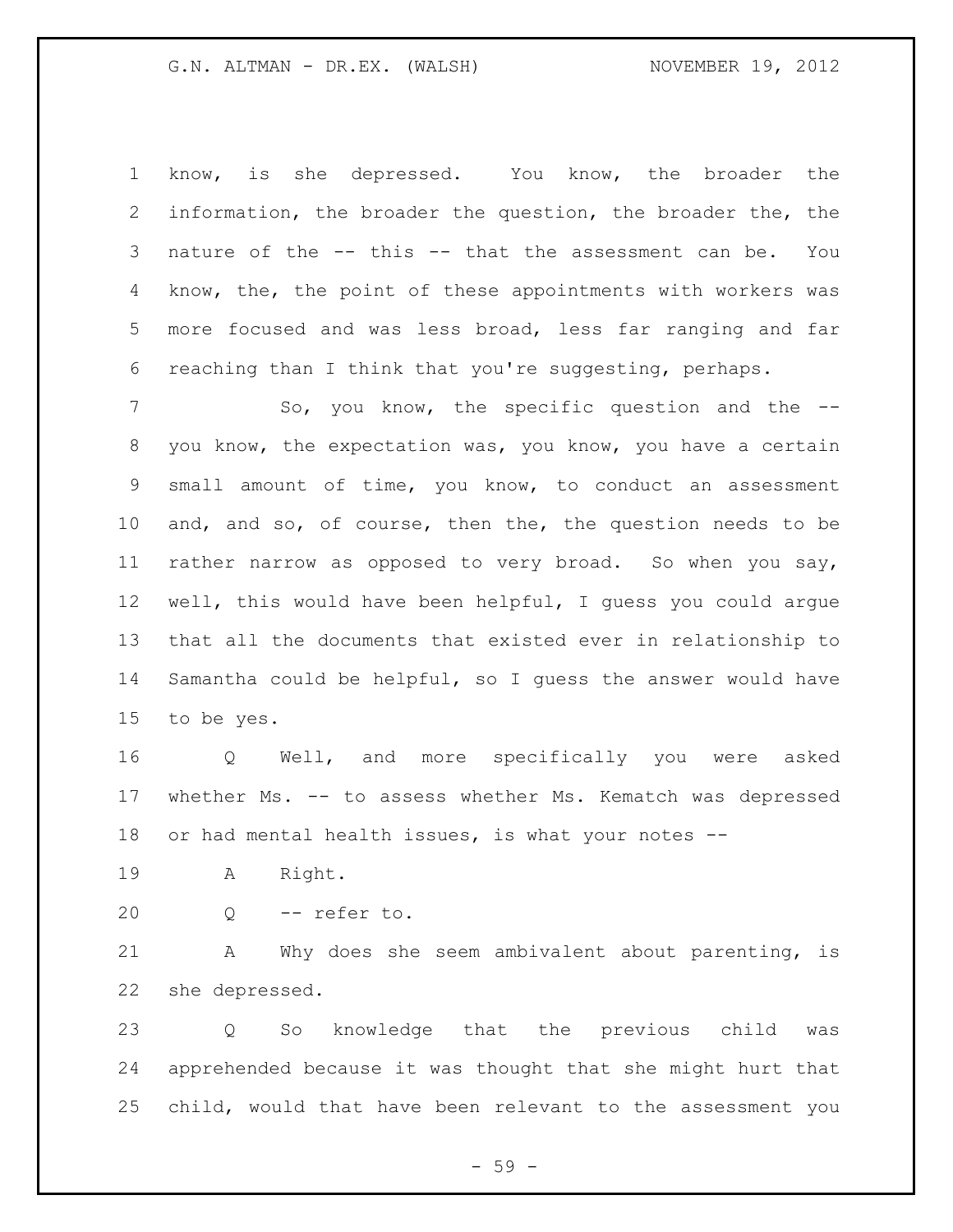were asked to do?

| $\overline{2}$ | Α | I think it would be relevant information, yeah. |      |                                    |              |                                                        |
|----------------|---|-------------------------------------------------|------|------------------------------------|--------------|--------------------------------------------------------|
| $\mathfrak{Z}$ | Q |                                                 |      |                                    |              | Okay. If we go to the next page, 37027,                |
| $\overline{4}$ |   |                                                 |      |                                    |              | scrolling down to (d) Brief History of Cree Nation CFS |
| 5              |   | Involvement, that says:                         |      |                                    |              |                                                        |
| 6              |   |                                                 |      |                                    |              |                                                        |
| 7              |   |                                                 |      | "Samantha had been                 |              | а                                                      |
| $\,8\,$        |   |                                                 |      | Permanent Ward of Cree Nation CFS  |              |                                                        |
| $\mathsf 9$    |   |                                                 |      | since 1993, when she               |              | was                                                    |
| 10             |   |                                                 |      | apprehended from her mother due to |              |                                                        |
| 11             |   |                                                 |      | issues of alcoholism, neglect,     |              |                                                        |
| 12             |   |                                                 |      | abandonment and abuse. Samantha's  |              |                                                        |
| 13             |   |                                                 |      | years in the care of that Agency   |              |                                                        |
| 14             |   |                                                 |      | were fraught with difficulties for |              |                                                        |
| 15             |   |                                                 |      | her, in that she was often AWOL    |              |                                                        |
| 16             |   |                                                 |      | from placements, involved          |              | in                                                     |
| 17             |   |                                                 |      | criminal activities, sexually      |              |                                                        |
| 18             |   |                                                 |      | promiscuous, didn't attend school, |              |                                                        |
| 19             |   | was                                             |      | hostile and aggressive and         |              |                                                        |
| 20             |   | qenerally                                       |      | had                                | difficulties |                                                        |
| 21             |   |                                                 |      | following any rules. Cree Nation   |              |                                                        |
| 22             |   | CFS                                             | made | attempts to place                  |              |                                                        |
| 23             |   |                                                 |      | Samantha in a Level IV setting due |              |                                                        |
| 24             |   |                                                 |      | to these behaviors, and she        |              | was                                                    |
| 25             |   |                                                 |      | eventually placed                  | in           | an                                                     |

- 60 -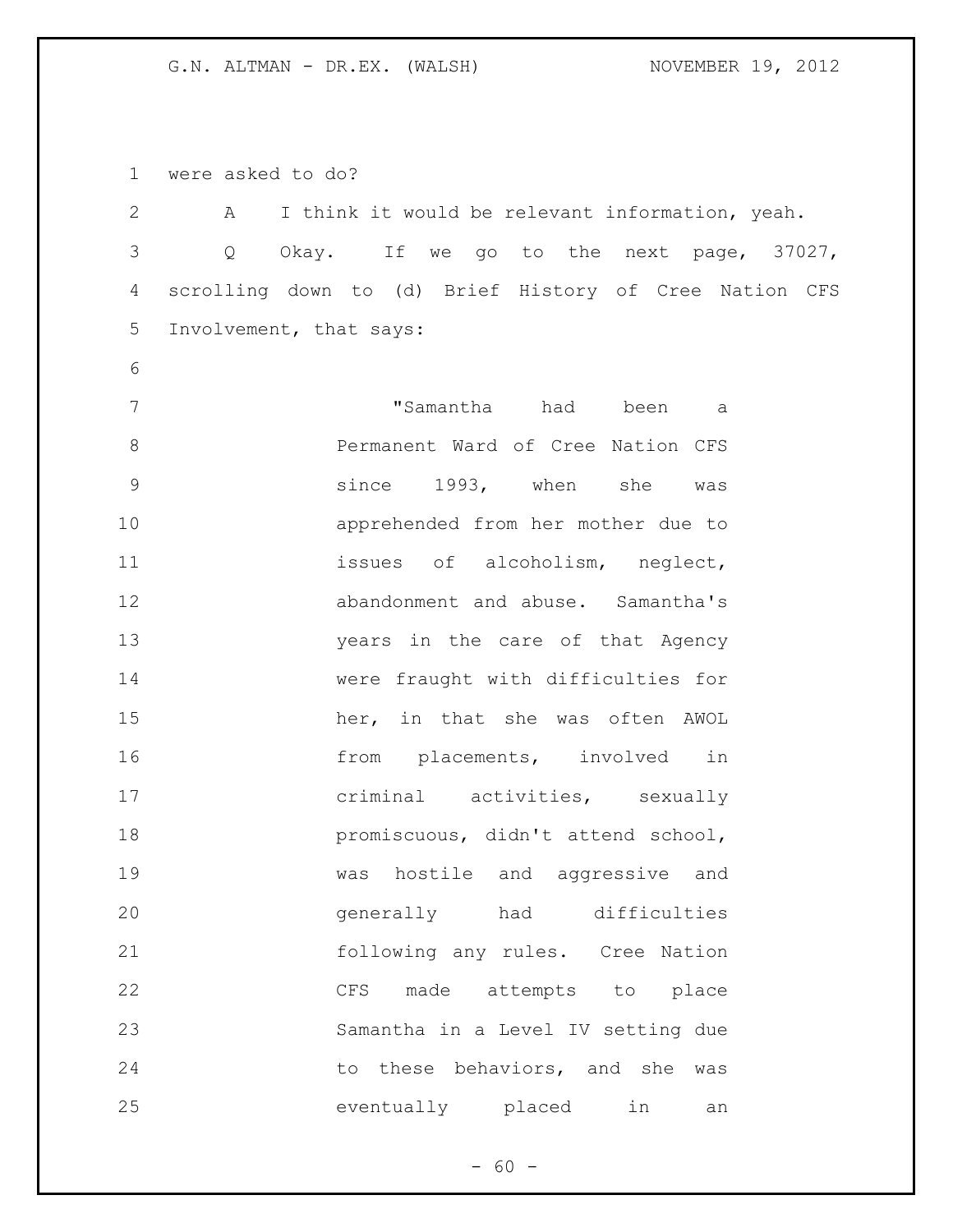Independent Living program supervised by MacDonald Youth Services." Now, was this information that you were told by the social worker before you met with Ms. Kematch? A I, I don't believe so. Q And if you had been told this information, would it have been relevant to the assessment you were asked to perform? A Well, it would be relevant to a mental health assessment, yes. Q And if we go to the next page, 37028, the third paragraph from the top: "On September 14. 1998 17 The Mematch's first child] was removed from his foster home and placed with Samantha at Oskki- Ikwe. Just after eleven weeks at the facility both Samantha and were discharged because of safety concerns for [the child.] Apparently Samantha was not able to feed him or meet his basic

 $- 61 -$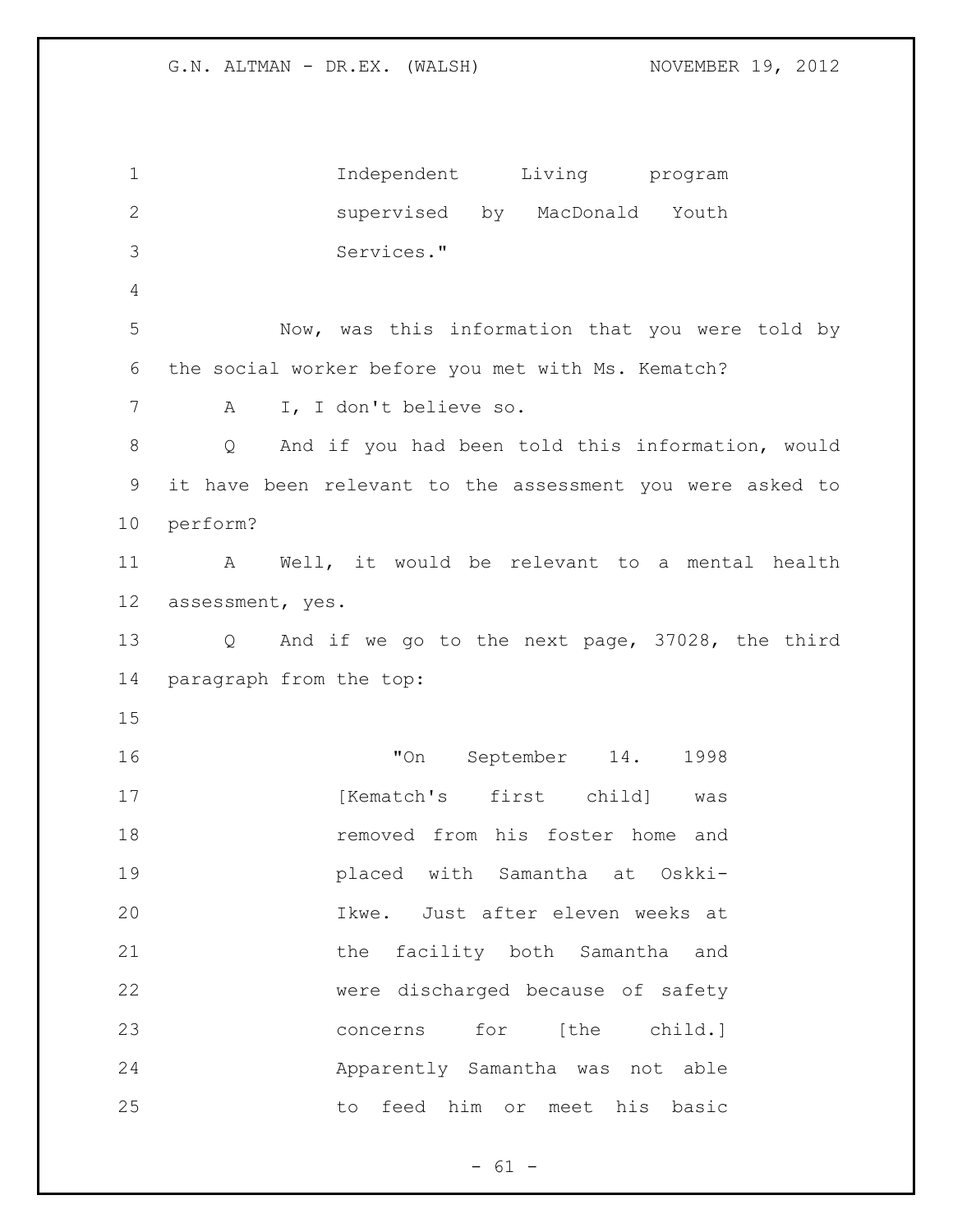needs." Was this information that you were given by the social worker before you met with Ms. Kematch? A I don't believe so. Q And would it have been relevant to the assessment that you were asked to do? 8 A Broadly, yes. Q If you had been given this information, aside from whether it was relevant to the assessment -- specific assessment you were asked to provide, would it have caused you to raise any other issues of concern with the worker? A Well, I imagine then it would have brought into question her capacity to attach to her infant, whether or not she had some -- you know, the -- I guess the, the level of concern about her potential is what it would raise. Q And would you have raised those issues with the worker? A I imagine so. Q Okay. I want to turn you to what we are referring to as a Section 10 report. It's at page 132. It's called the Section 10 report because it was prepared through the office of the Chief Medical Examiner's -- the Chief Medical Examiner pursuant to Section 10 of the Fatality Inquiries Act. And it was prepared specifically

 $- 62 -$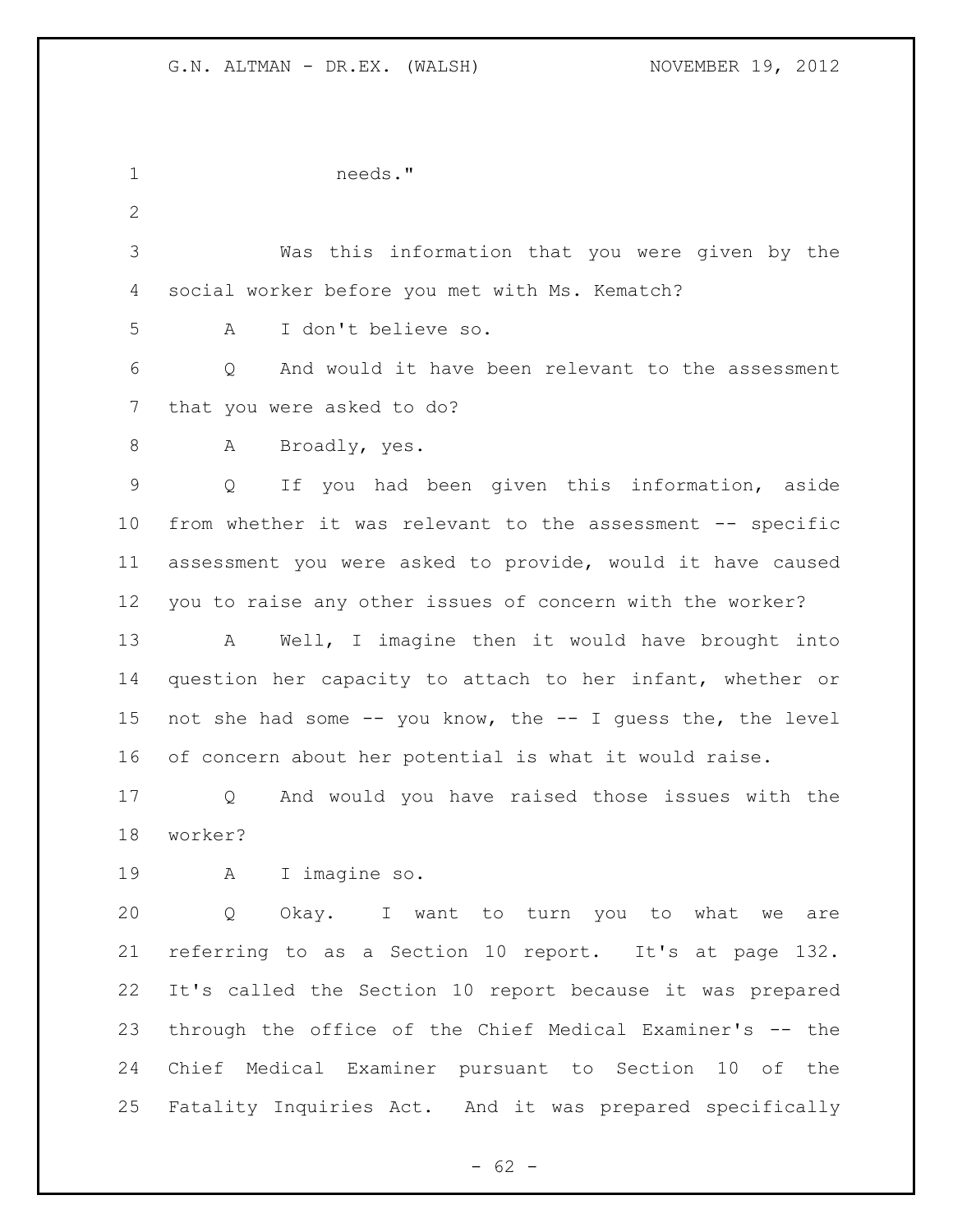by Ms. Jan Christiansen-Wood. Have you ever met Ms. Christiansen-Wood? A I don't know. Q You don't know? A I don't know. Q You don't have a specific recollection of meeting her, in other words. 8 A Correct. Q Okay. You were never interviewed by her with respect to the work you did with Ms. Kematch? 11 A I don't recall, so ... Q Okay. 13 A Are you telling me I was? Q No. A Oh, okay. Q I'm not aware of it. I just wanted -- 17 A No, me, neither.  $Q \rightarrow -\infty$  confirm that that's  $-\infty$  A Okay. Q -- that's the case. So the last paragraph on the page -- I think that's the last paragraph: "On September 13, 2000" -- So what I'm reading to you, then, is part of the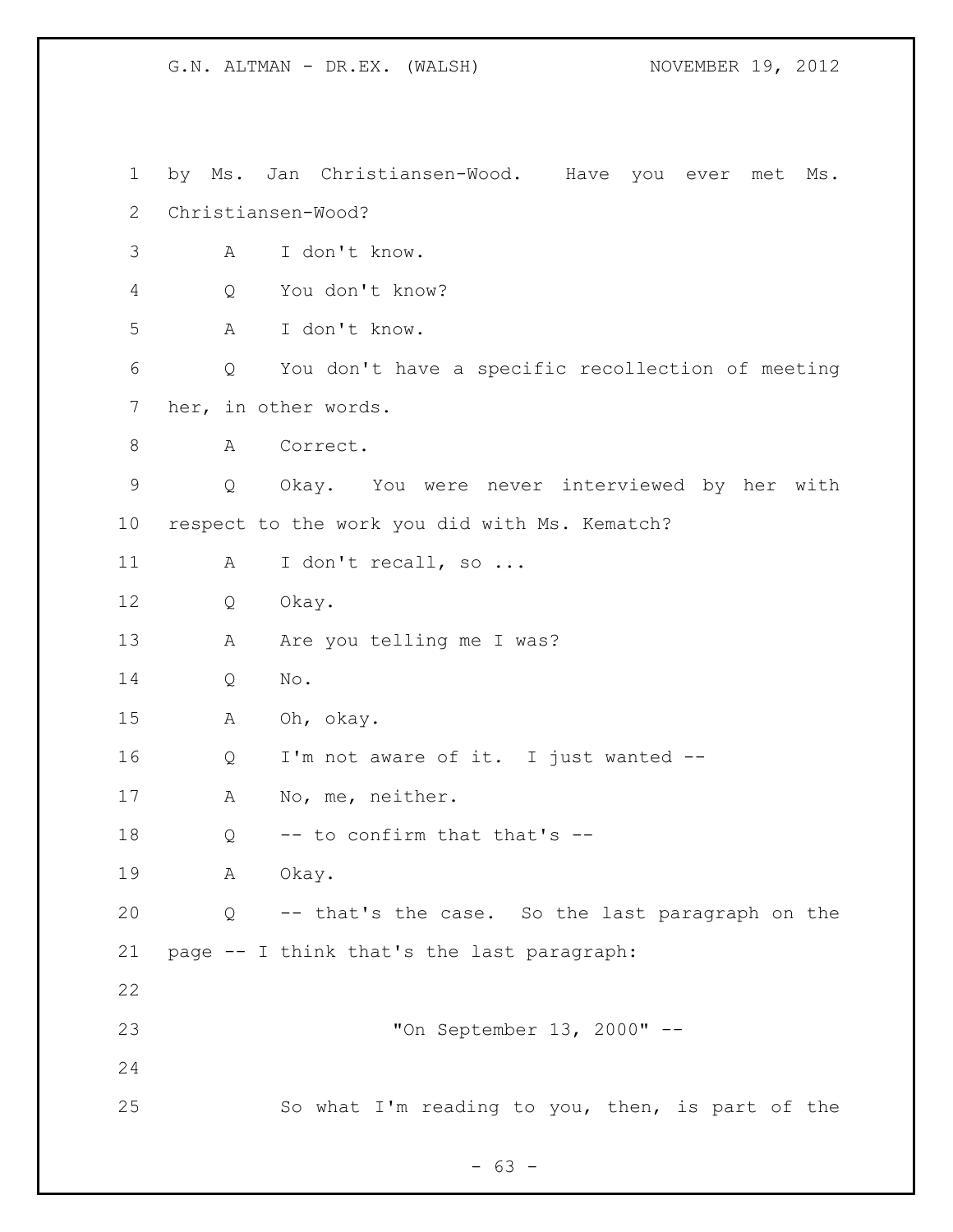report that Ms. Christiansen-Wood prepared in reviewing the services that were delivered to Phoenix and her family, and this report was prepared in 2006. "On September 13, 2000 Ms. Kematch was assessed by a psychologist who indicated that 8 she was not depressed but that her flat affect might be a manner in which to protect herself due to her life experiences or might simply be her style of **presentation**. The psychologist" -- **I'll read you the, the, the entire entry and then**  I'll ask you to comment. 18 A Sure. Q Is that fair? A Sure. Q Or did you want to comment at this point? A No, go ahead. Q Okay. "The psychologist stated that the

 $- 64 -$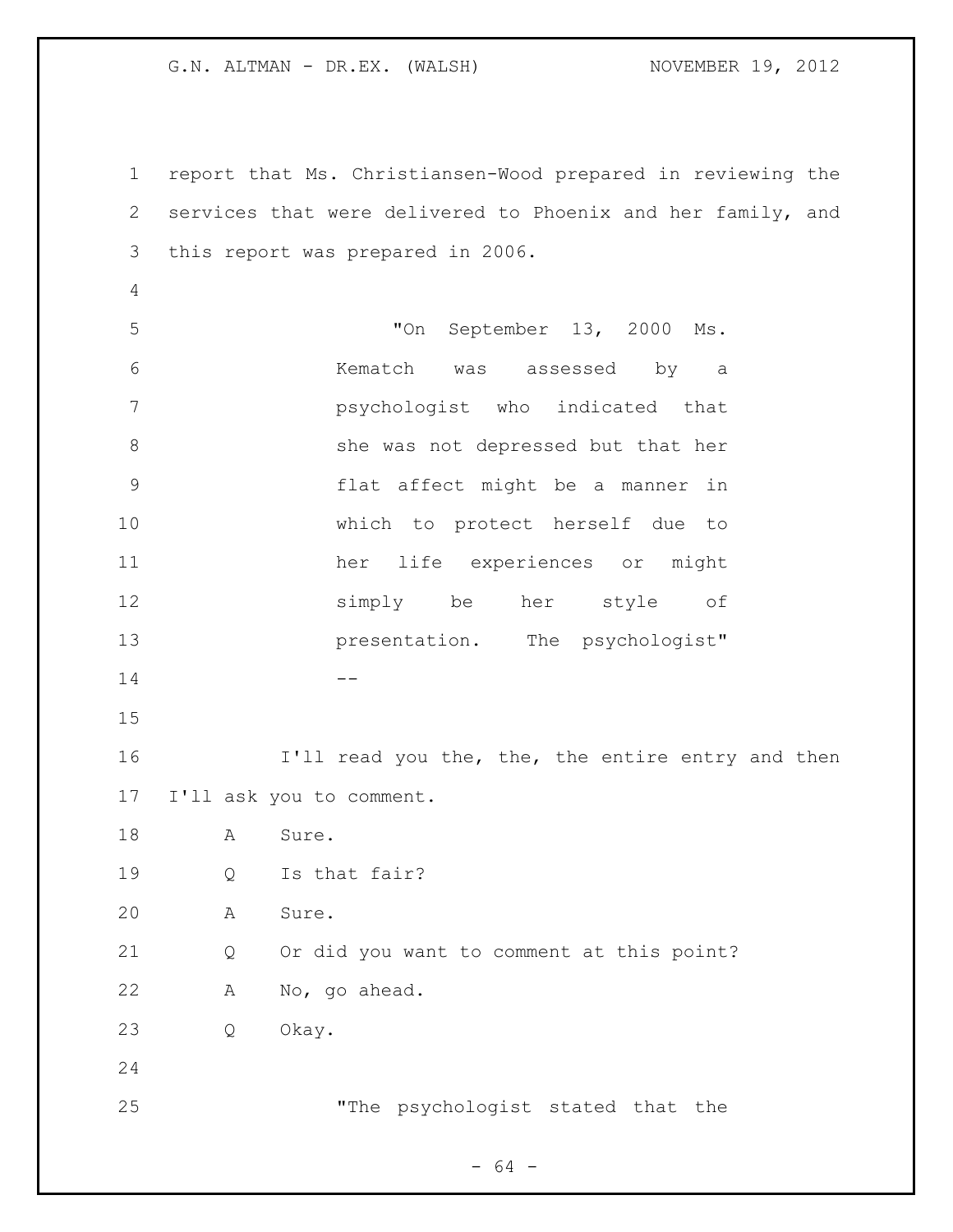parents appeared committed to one another and felt they were genuine in their desire to parent Phoenix. The psychologist also noted that Ms. Kematch was a 'closed book' in that she did not want to reveal information. Despite this, he did 8 and that any further **assessment** was required." 11 and then in italics, the report writer has indicated: "The notes reviewed do not indicate whether Ms. Kematch's **history** as a teenager, which 17 includes references to hostility, 18 aggression, criminal activities, and sexually promiscuous behaviours were shared with the **psychologist**. There was no indication that an assessment of Mr. Sinclair was considered, despite the concerns noted in 1998 about the potential for harm to

 $- 65 -$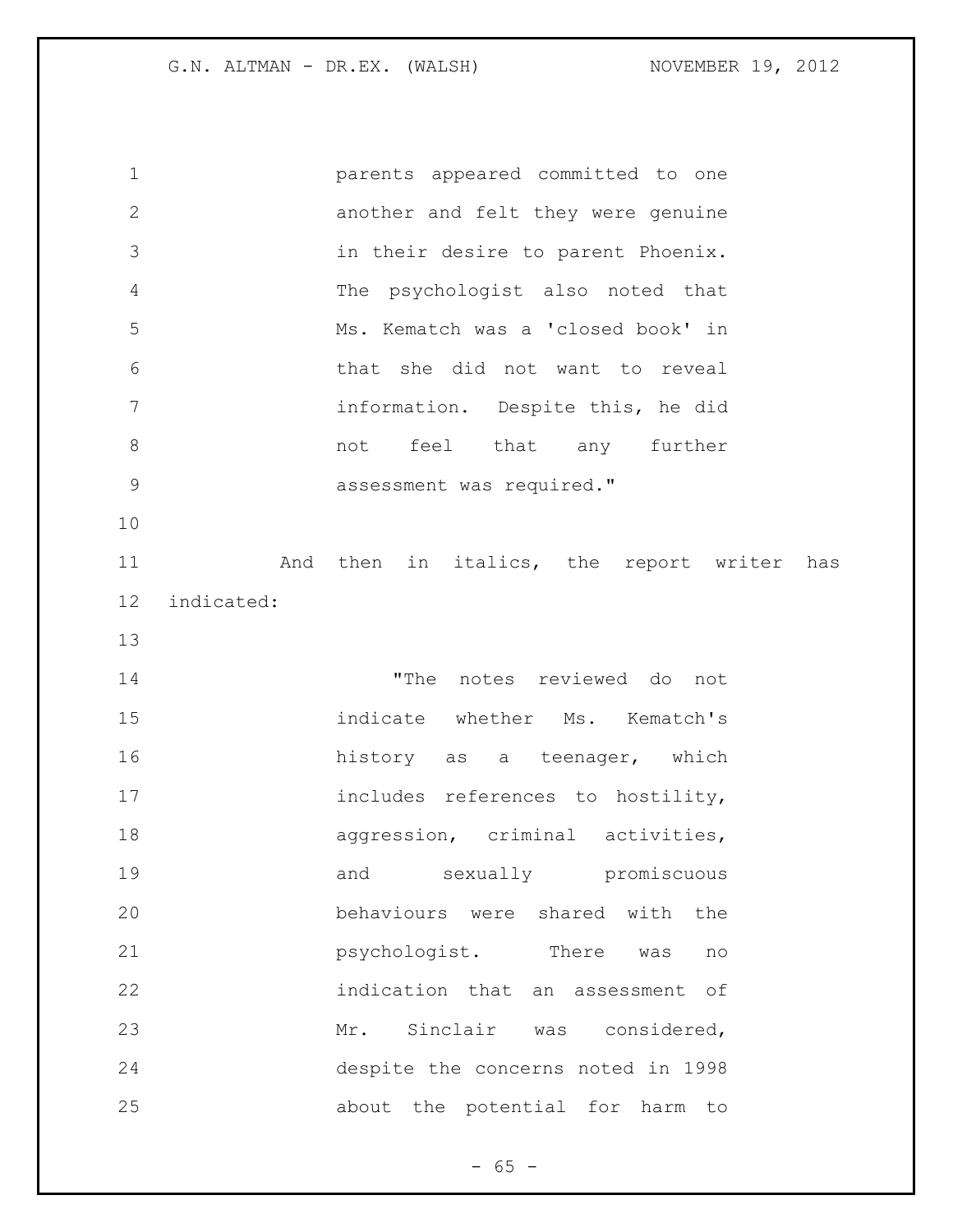children placed in his care. The quality of this assessment -- and the lack of insight it provided into Ms. Kematch's capacity to parent adequately -- was not challenged by the Agency." So that, that's the sum of what is recorded about your involvement. A Okay. Q So, first of all, you're noted as being a psychologist and that's not correct. A Correct. Q Is there anything else that you want to specifically comment on in these items in the report? A Not specifically. 17 Q Okay. Where it says: "The notes reviewed do not indicate whether Ms. Kematch's 21 history as a teenager, which includes references to hostility, aggression, criminal activities, and sexually promiscuous behaviours were shared with the

 $- 66 -$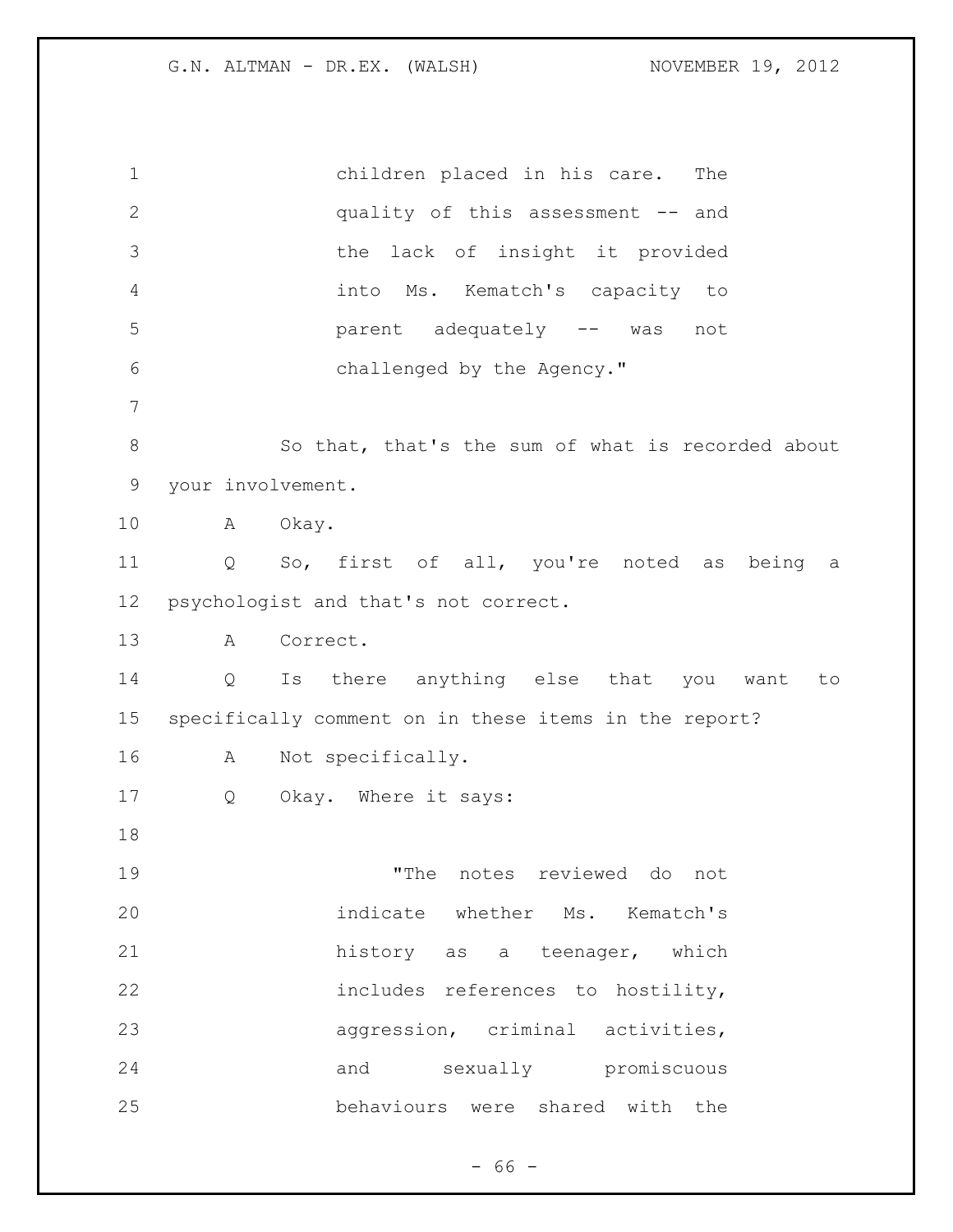| $\mathbf 1$     |             | psychologist",                                             |
|-----------------|-------------|------------------------------------------------------------|
| $\mathbf{2}$    |             |                                                            |
| 3               |             | you and I have just reviewed that you had some information |
| 4               |             | but not the extent of the information that was in --       |
| 5               | Α           | Right.                                                     |
| 6               | Q           | -- or available to the social worker about Ms.             |
| 7               |             | Kematch's history as a teenager, right?                    |
| 8               | Α           | Right.                                                     |
| 9               | Q           | Okay. And the reference to there being a lack of           |
| 10 <sub>o</sub> |             | insight that your assessment provided into the capacity of |
| 11              |             | Ms. Kematch to parent adequately --                        |
| 12              | A           | Yes.                                                       |
| 13              | Q           | -- did you have a comment on that?                         |
| 14              | Α           | Well, I wasn't doing a parenting capacity                  |
| 15              | assessment. |                                                            |
| 16              | Q           | So you weren't --                                          |
| 17              | A           | $So$ --                                                    |
| 18              | Q           | -- asked to comment on the adequacy of Ms. --              |
| 19              | Α           | Right.                                                     |
| 20              | Q           | -- Kematch's ability to parent?                            |
| 21              | Α           | Correct.                                                   |
| 22              | Q           | You do make some comments about her parenting.             |
| 23              | Α           | You mean in my last references about                       |
| 24              | Q           | Yes.                                                       |
| 25              | А           | Yes, that's true, but I wasn't asked to<br>Yeah.           |

- 67 -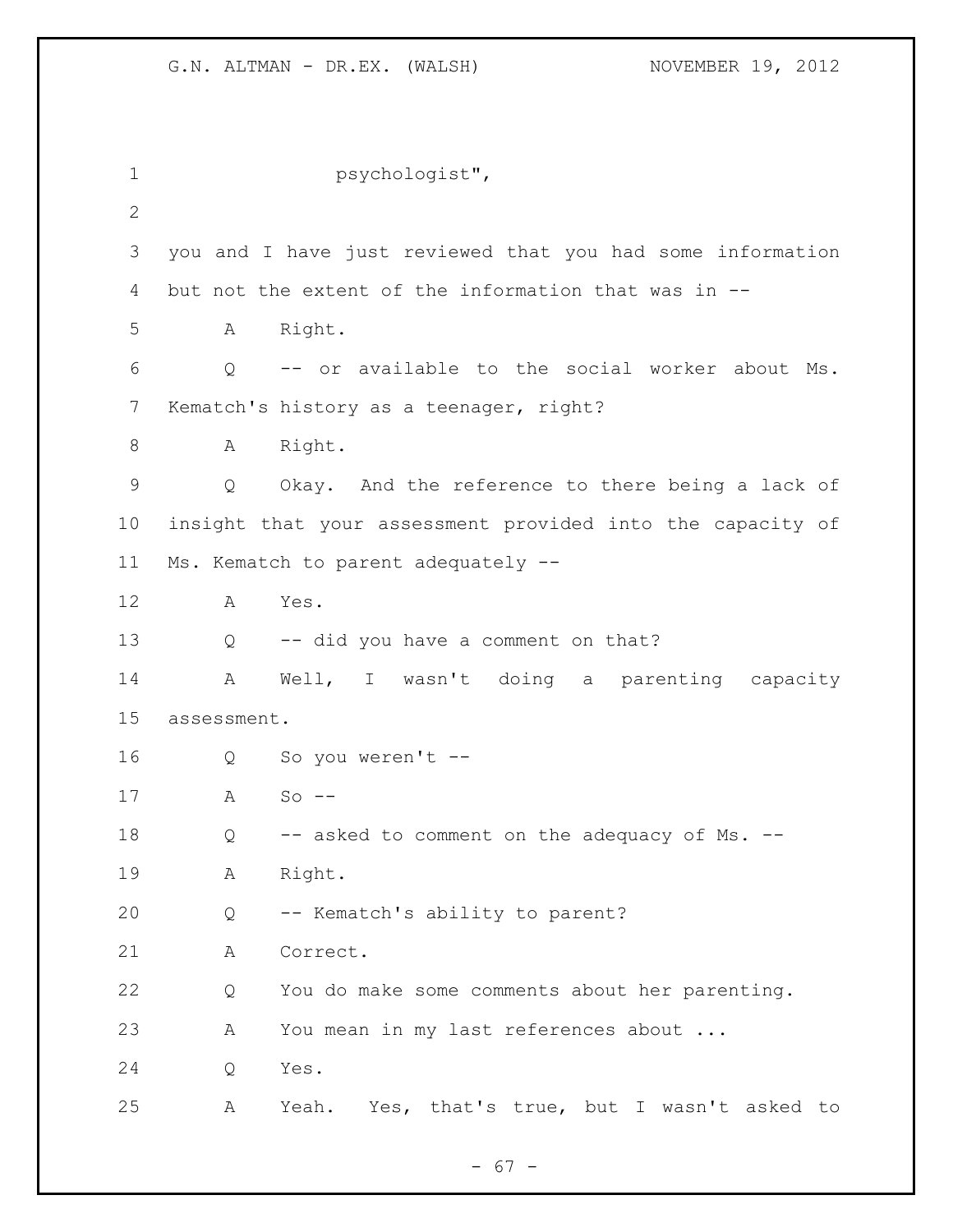provide a parenting assessment. I was asked to provide an 2 assessment of whether her -- you know, as we reviewed, that this -- her lack of affect and her ambivalence was related to depression. It wasn't whether she was an adequate parent or what I thought about her parenting. That wasn't the, the point of the interview, as far as my notes reveal. So ...

 Q Okay. Did you ever ask to see Ms. Kematch's child-in-care file, the file of her time as a ward of Child and Family Services?

11 A I, I don't believe I did.

Q Why not?

 A Well, because the assessment that I was asked to provide was about sort of the current state of her mental health, you know, is she depressed at present, not her parenting or, or not to comment about her mental health in a very broad sense. It wasn't a personality assessment, you know, wasn't a parenting assessment. It related to a very, I think, specific question sort of in the here and now, which is, is she depressed? Is that why she presents with a flat affect and some ambivalence?

 Q You did tell me, though, that some of the information about her time as a teenager was information that you would have taken into account.

A Well, certainly I would have taken it into

- 68 -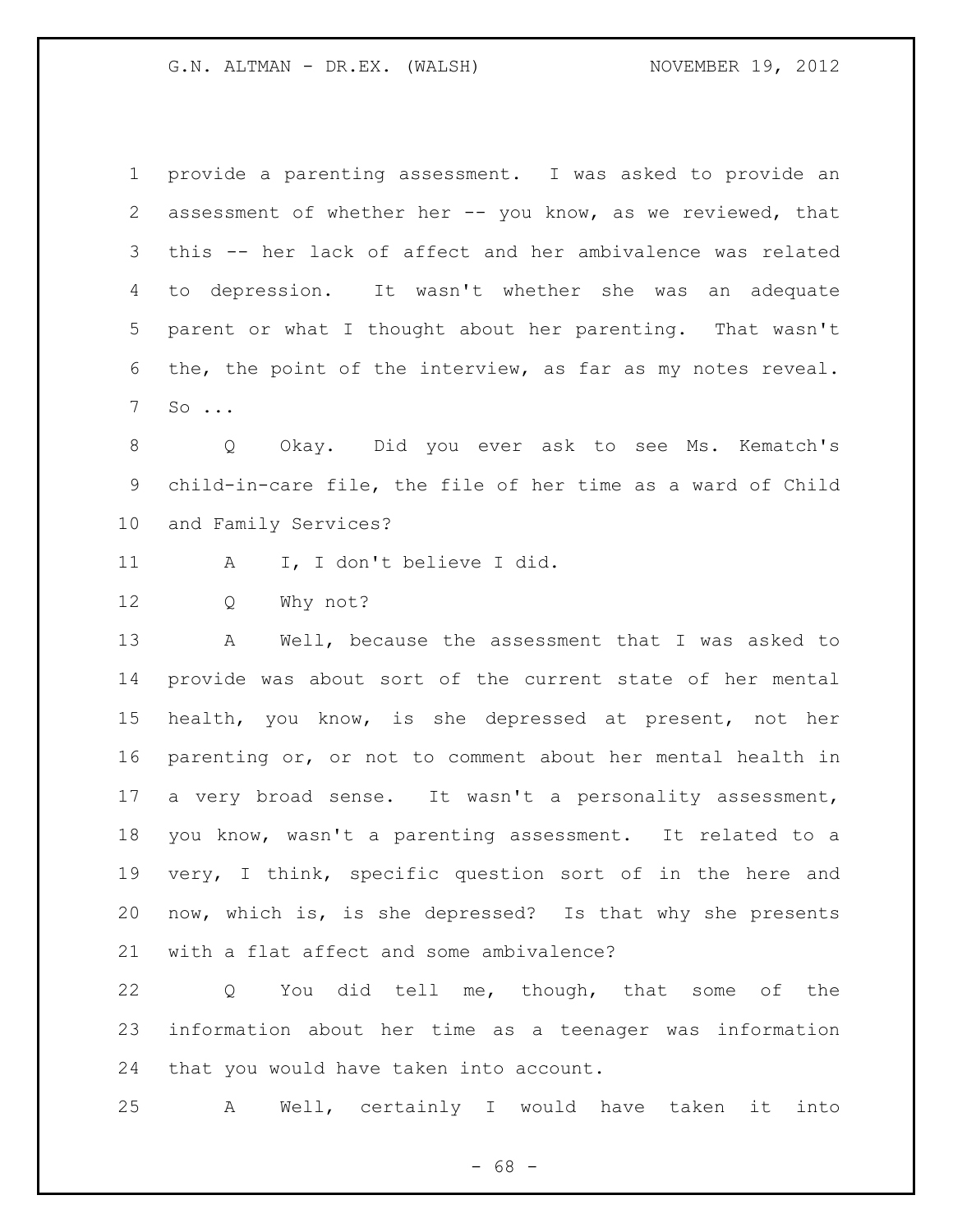account, but -- yes, I guess. Q Did you ask Ms. Greeley to give you any other information, other than what she provided to you about Ms. Kematch, either before or after you met with her? A I don't believe I did. Q Okay. Were you aware of any history or background information about Mr. Sinclair? 8 A No, I don't believe I was. Q Were you asked by anyone at the agency to do any form of assessment with respect to Mr. Sinclair? A I don't believe so. Q Do you think you should have been asked to do an assessment of Mr. Sinclair of some sort? A Well, not if the issue was Samantha's state of depression. Q So would it have been helpful to you when you were assessing Ms. Kematch, to have been provided with Mr. Sinclair's child-in-care file? A I don't know that it would have been particularly relevant. 21 0 You didn't ask for it. A No. Q Okay. If we turn to page 37763, scroll to number 7, what I'm showing you is a portion of information that was contained in Mr. Sinclair's child-in-care file that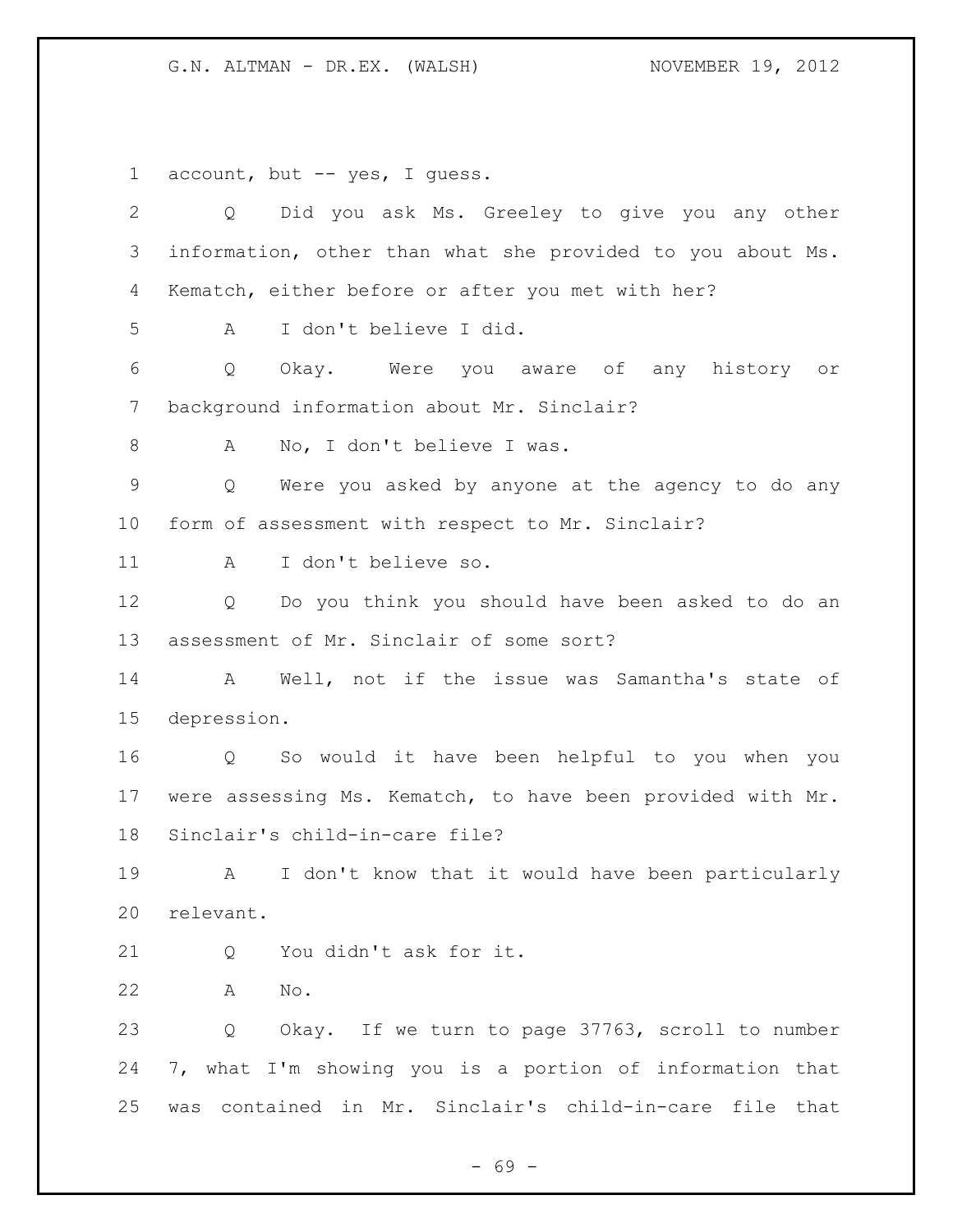says, at number 7: "Steven remains to be a highly disturbed individual who should not be left in charge of dependent children. He has numerous unresolved abuse issues." Now, we expect that we will hear from his social worker who will tell us that that is not, in fact -- was not, in fact, an accurate assessment 12 MR. GINDIN: I --13 THE COMMISSIONER: Just one moment. MR. GINDIN: I'm just wondering about the propriety of this question. This witness knows nothing about what was in that particular document. We're not hearing from the person who created it, I don't believe. I fact, I know we're hearing from someone who disagrees with it, so -- MS. WALSH: That's what I'm in the middle of indicating. I'm, I'm quite fairly advising the witness that that's the evidence we're going to hear. MR. GINDIN: So I'm not sure of the relevance of this witness's opinion of something that is in a report that he never saw, that now we're hearing wasn't accurate.

 $- 70 -$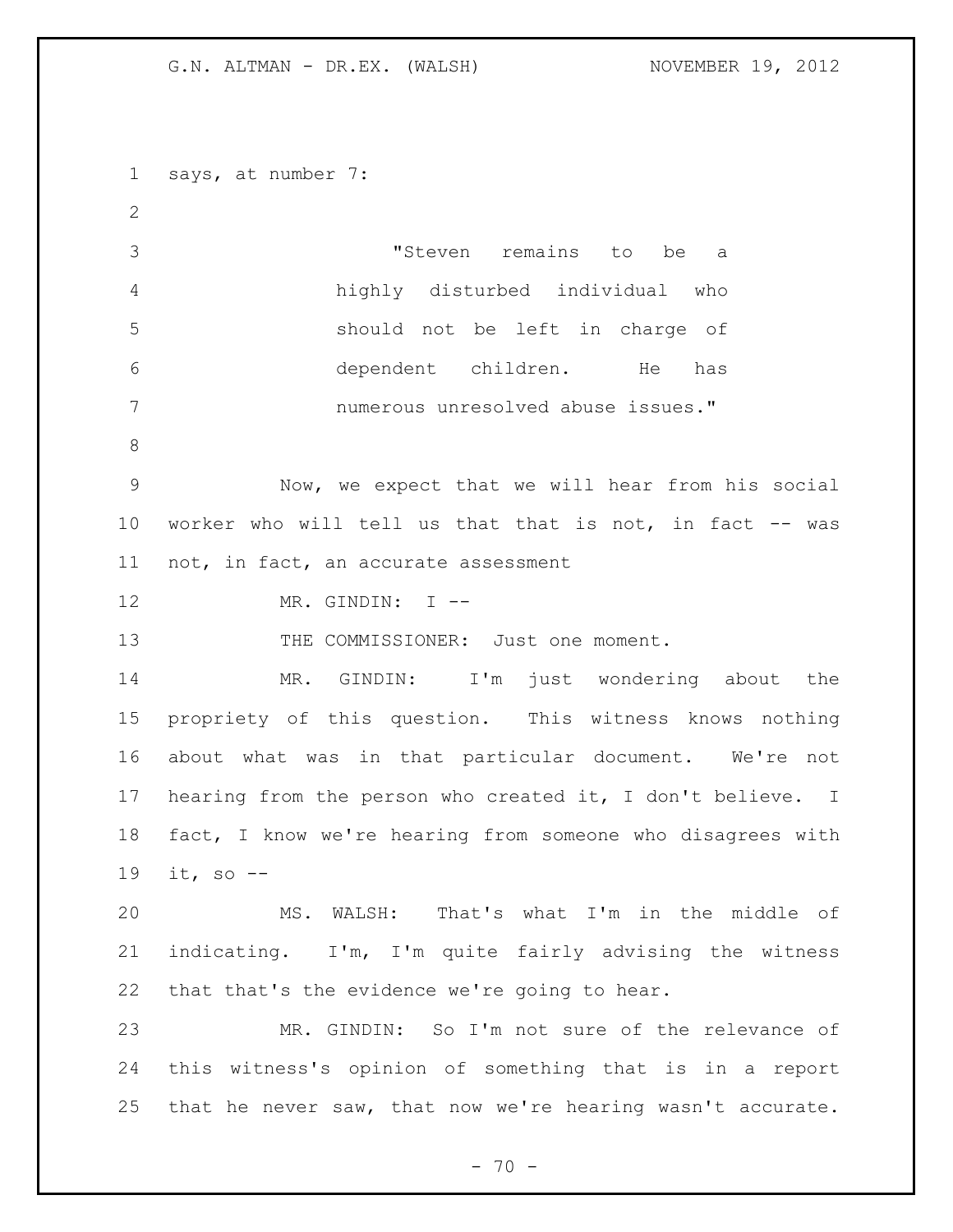There has to be some limit to the relevance of the question. It's not going in for the accuracy of what's in there, that's for sure. MS. WALSH: Well, you haven't let me ask the question. MR. GINDIN: All right. 7 MS. WALSH: And the report that --8 THE COMMISSIONER: Well, frame your question. 9 Stay there, Mr. Gindin. Frame your question. MS. WALSH: The report that we have asked the witness to comment on refers to the work that he did and is critical of it. And if we want to put that page 133 on the screen, please? THE COMMISSIONER: Is this Jan Christiansen's work? 18 MS. WALSH: Yes. 19 THE COMMISSIONER: Yes. MS. WALSH: It says: "There was no indication that an assessment of Mr. Sinclair was considered, despite the concerns noted in 1998 about the potential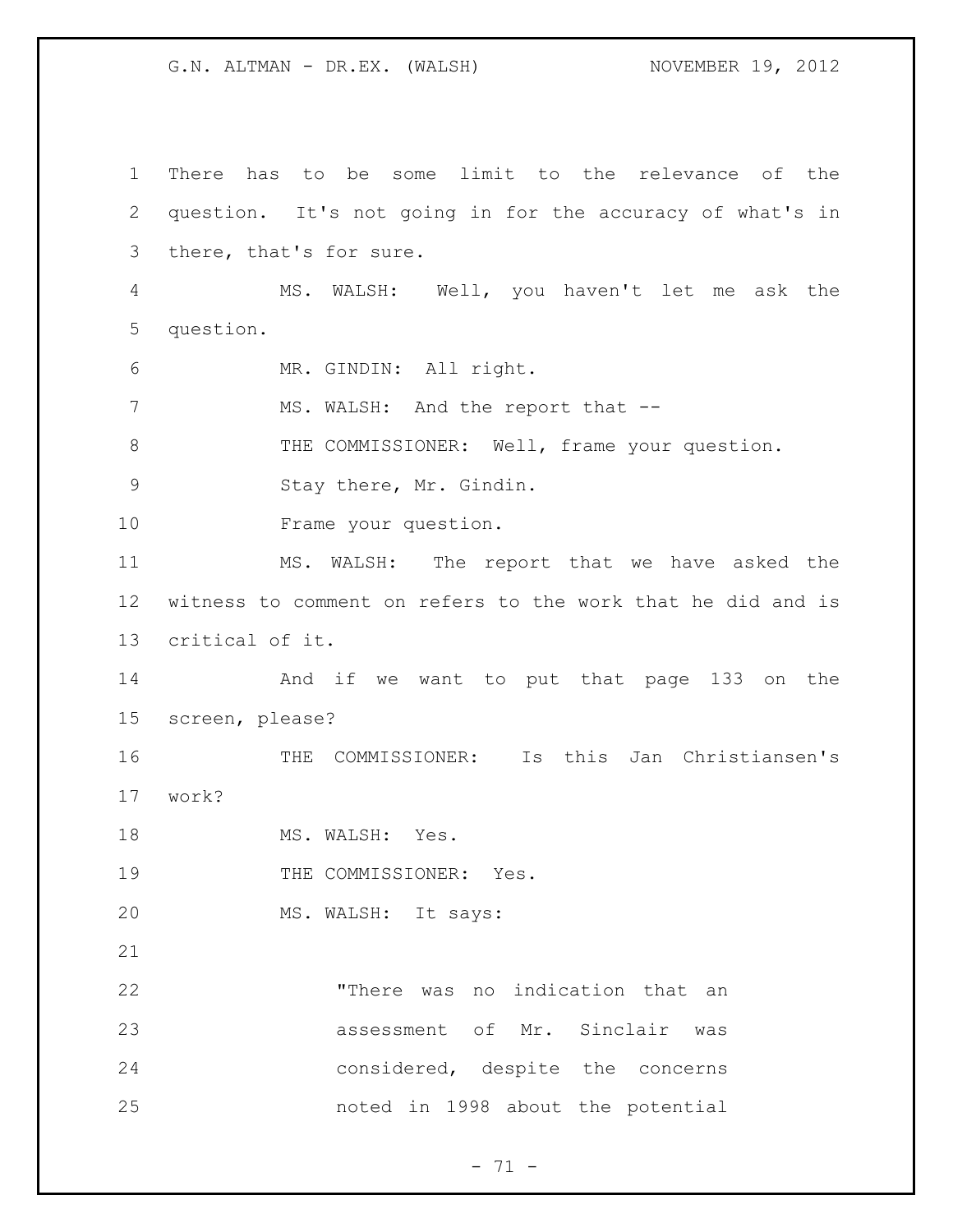| $\overline{1}$ | for harm to children placed in his |
|----------------|------------------------------------|
| 2              | The quality of this<br>care.       |
| -3             | assessment -- and the lack of      |
| 4              | insight it provided into Ms.       |
| .5             | Kematch's capacity to parent       |
| 6              | adequately -- was not challenged   |
|                | by the Agency."                    |

 So my question to the witness is, if this information had been provided to him, was this information relevant to him? And what I was about to say was that we expect that we will hear from the social worker who was involved with Mr. Sinclair, who will say that this information was not, in fact, accurate. Notwithstanding that, that is the information that was contained in the child-in-care file and is information that, had a social worker or anyone else interested looked at Mr. Sinclair's file, this is what they would have seen.

 The report writer has been critical of Dr. Altman or has said there was no indication --

21 THE COMMISSIONER: Well, wait, wait a minute.

22 MS. VAN IDERSTINE: I was going to say, I, I'm -- THE COMMISSIONER: Which, which report writer is being critical of Dr. Altman?

MS. VAN IDERSTINE: Yeah, I'm, I'm not --

- 72 -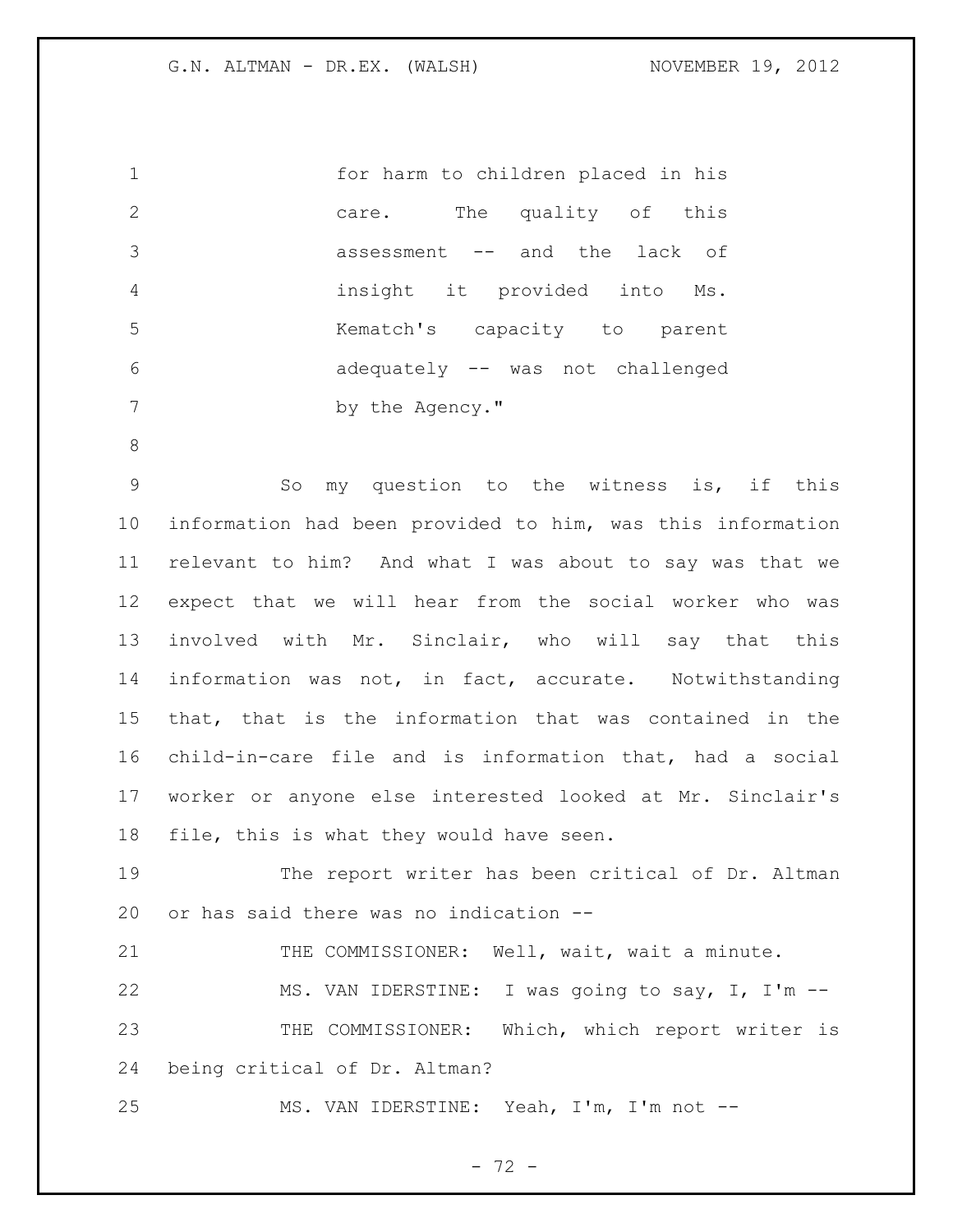1 MS. WALSH: All right. 2 MS. VAN IDERSTINE: -- sure that there's a 3 criticism there. 4 MS. WALSH: It may not be of Dr. Altman. It's a 5 criticism generally because the report writer -- and this 6 is -- 7 THE COMMISSIONER: Yeah, Christiansen-Wood? 8 MS. WALSH: Yes. Says: 9 10 The quality of this assessment --11 and the lack of insight it 12 provided into Ms." -- 13 14 THE COMMISSIONER: Well, just a minute. Where --15 all right, I see where -- all right. 16 I see that. What are you asking him? 17 MS. WALSH: So the report writer says: 18 19 "There was no indication that an 20 assessment of Mr. Sinclair was 21 considered, despite the concerns 22 noted in 1998 about the potential 23 for harm to children placed in his 24 care." 25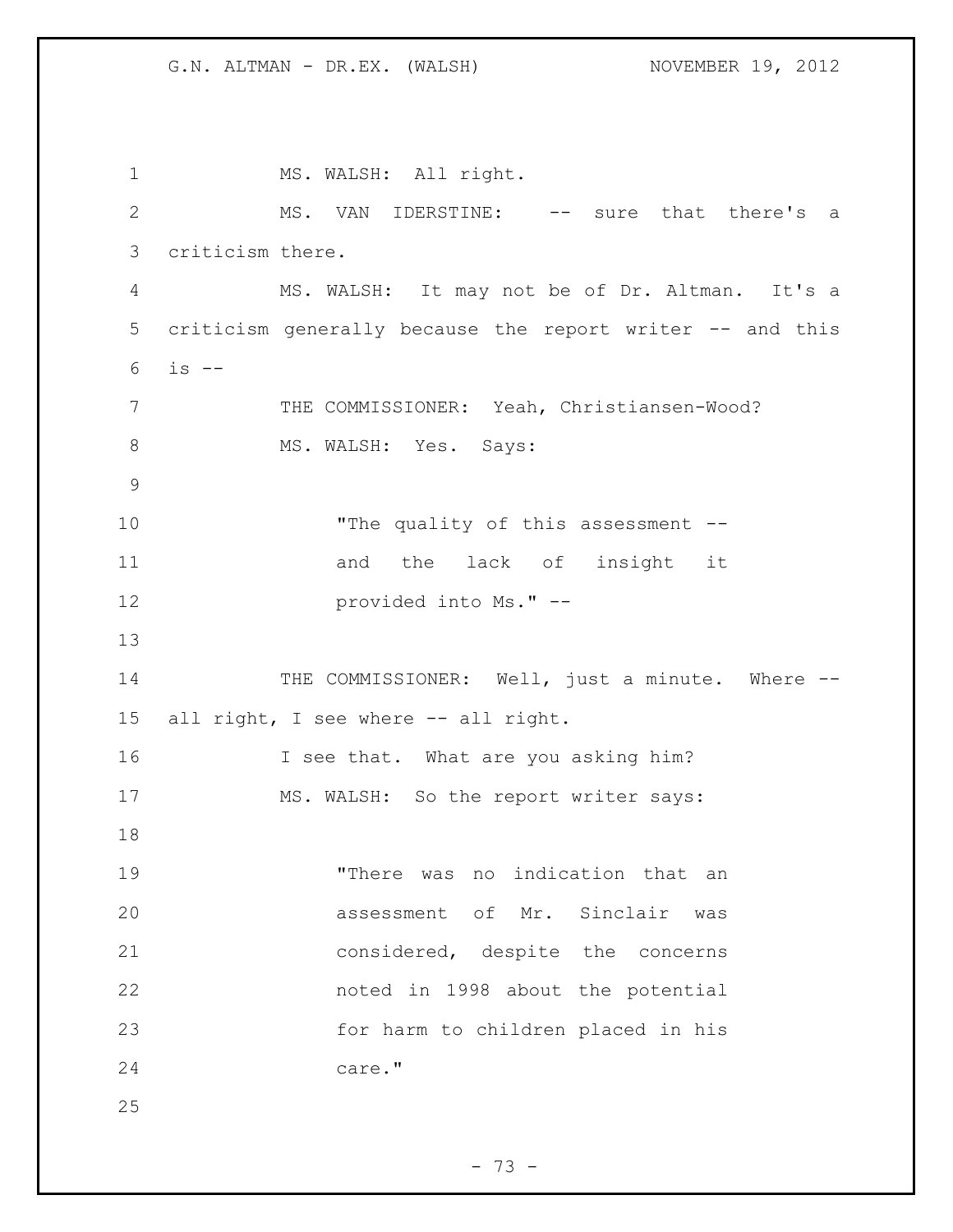1 THE COMMISSIONER: Well, he agrees that, that he didn't take that into consideration.

 MS. WALSH: That's right. So that's, that's what I'm confirming, is the specific -- I wanted to put to the witness the specific information that we will hear the report writer was referring to, and that is this document, pages 37761 to 37764. That's what we will hear the report writer say she was referring to in looking up information in Mr. Sinclair's child-in-care file. And so my question is whether this information, if Mr. -- if Dr. Altman had been shown Mr. Sinclair's child-in-care file, would this information have been relevant to him in carrying out his assessment.

 THE COMMISSIONER: That is, what was in Sinclair's file.

MS. WALSH: This specific information, yes.

17 THE COMMISSIONER: Which --

18 MS. WALSH: Because this is the --

 THE COMMISSIONER: Which, which specific information?

 MS. WALSH: So the report that we're looking at by Jan Christiansen-Wood --

23 THE COMMISSIONER: Yes.

MS. WALSH: It's on the screen in front of us.

No, let's go back, please. Or let's, let's leave

- 74 -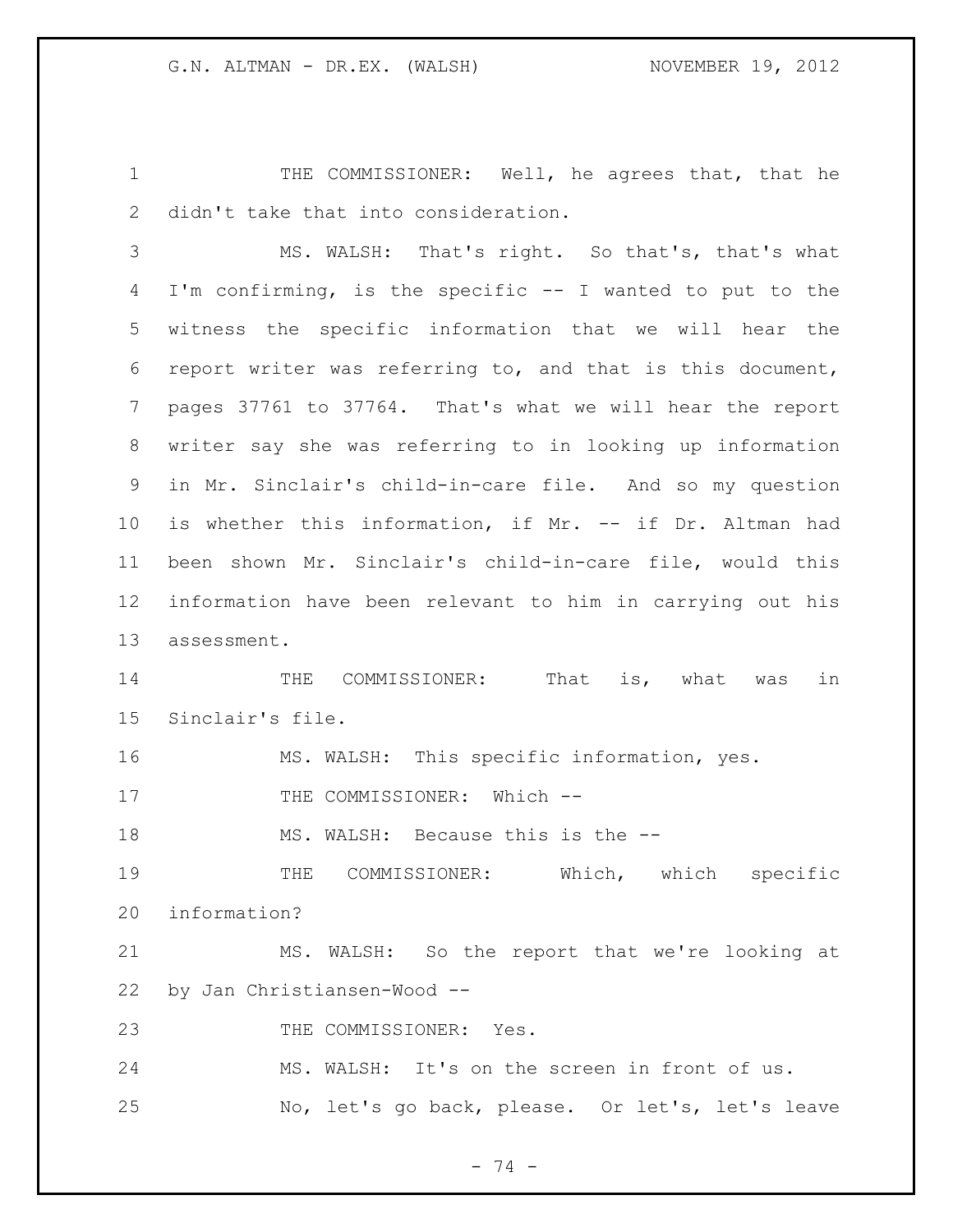--  $oh$ ,  $okay$ . Says: "There was no indication that an assessment of Mr. Sinclair was considered, despite the concerns noted in 1998 about the potential for harm to children placed in his care." Now, if we go to page 37763, that's the notation that I expect we'll hear Ms. Christiansen-Wood is referring to. Number 7: "Steven remains to be a highly disturbed individual who should not be left in charge of dependent children. He has numerous unresolved abuse issues." THE COMMISSIONER: Who -- what -- whose work is this? MS. WALSH: This is a document that was in Mr. Sinclair's child-in-care file and this is the document that we will hear Ms. Christiansen-Wood is referring to when she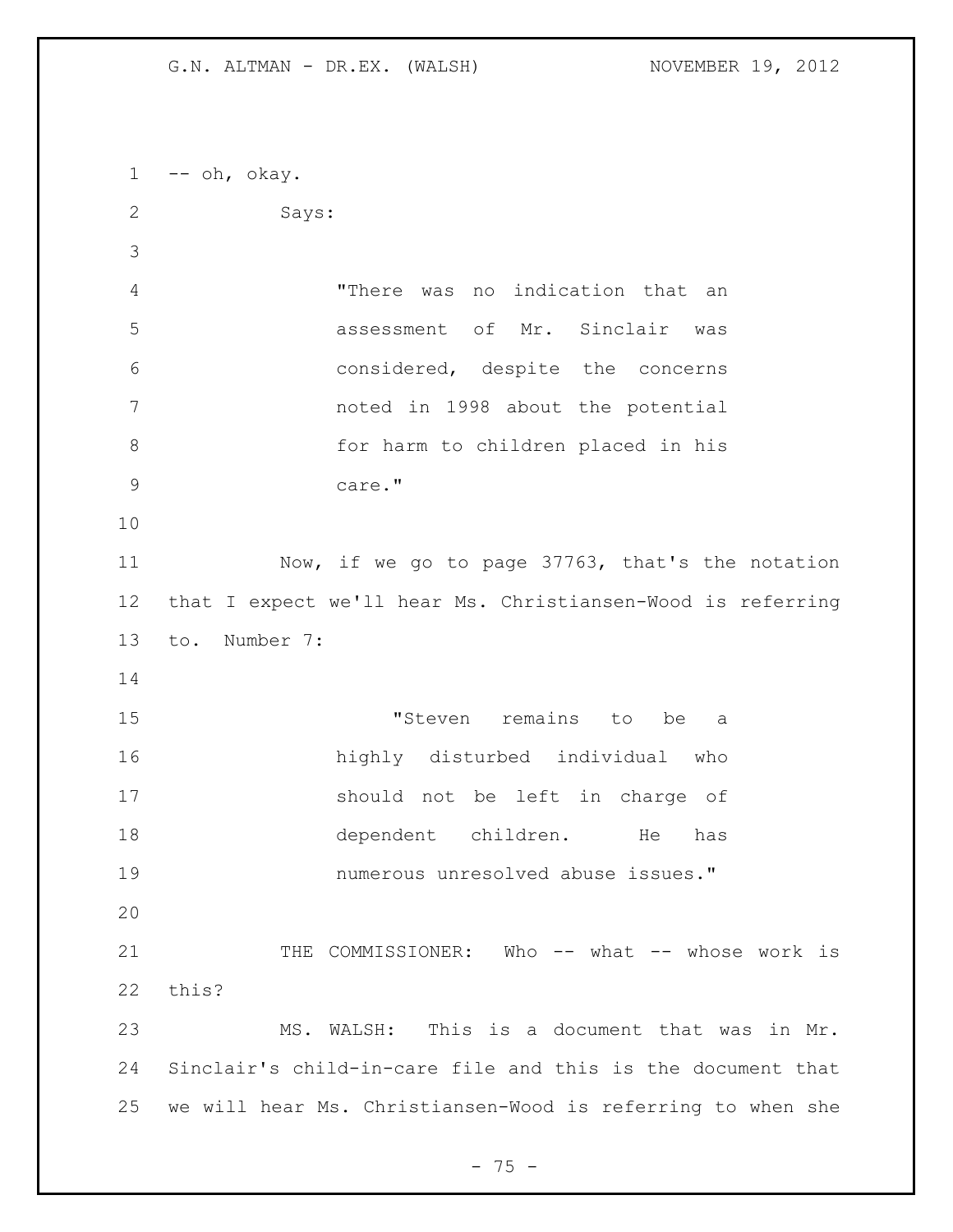says -- we go back to, to that assessment.

2 THE COMMISSIONER: But what -- are, are you asking him anything beyond whether had he had knowledge of the content of Sinclair's file --

MS. WALSH: Right.

 THE COMMISSIONER: -- would it have been of assistance to him in the retainer he was working on, 8 namely, whether this woman was depressed.

 MS. WALSH: That's what I'm asking, Mr. Commissioner, and the reason that I'm being specific is because I'm taking the specific reference that the report writer has referred to and putting that specific reference to Dr. Altman, because the report writer has referred to this specific portion of the child-in-care file. So I'm asking Dr. Altman, if he had seen those comments in the child-in-care file of Mr. Sinclair, whether that would have been relevant to the assessment he conducted and was asked to conduct of Ms. Kematch.

19 THE COMMISSIONER: Now, Mr. Gindin, what do you say?

 MR. GINDIN: Well, I am -- I'm objecting to that. First of all, Dr. Altman was never asked to assess Steve Sinclair, nor did he ever see his file, nor did he prepare the report that Dr. Wood prepared. So it would be for her to tell us about her report, what it was based on, and if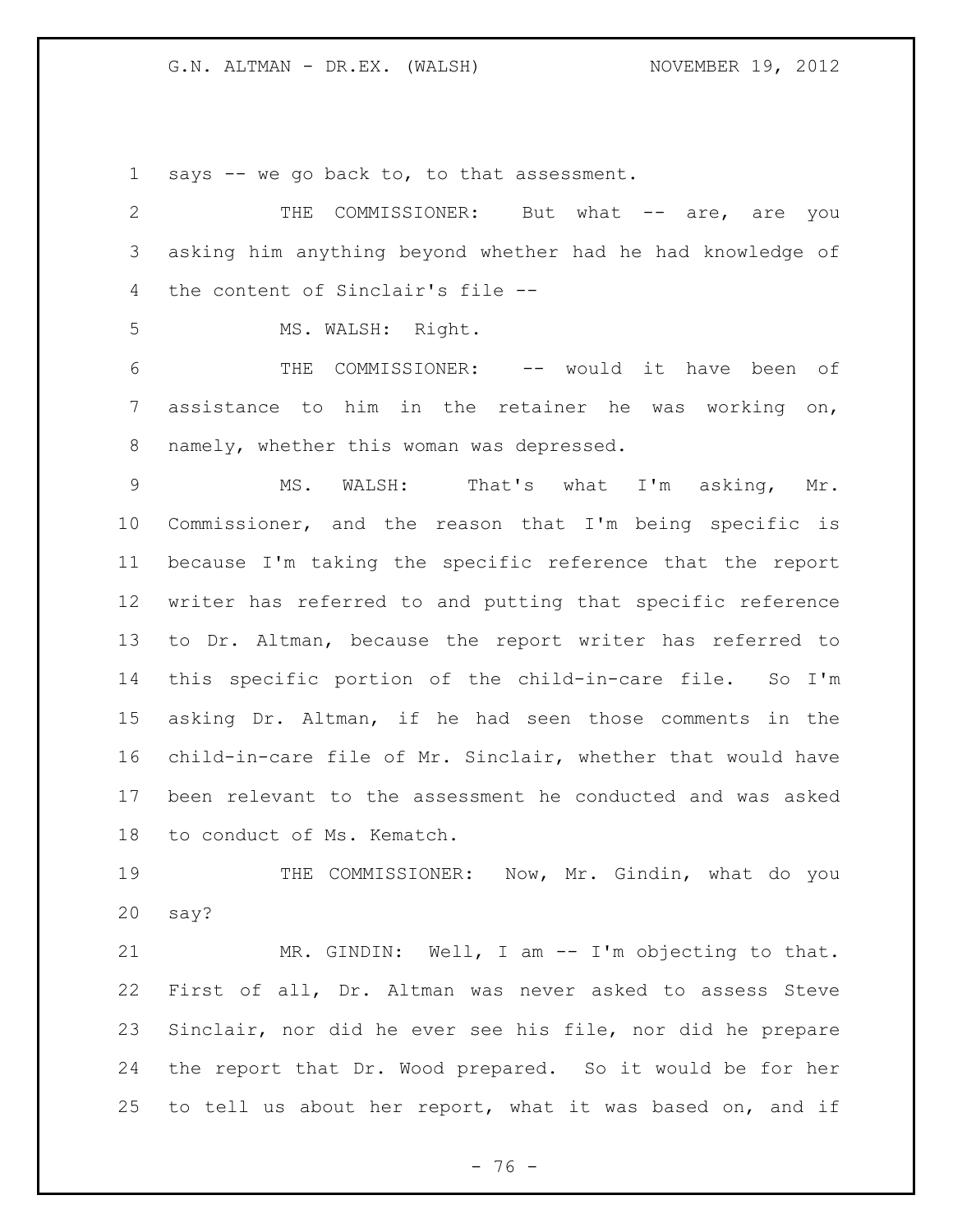it was based on something that ends up being inaccurate, well, that can be put to her. But it seems like a bit of a stretch to ask this doctor, who wasn't preparing a report on Steven, what he thought about an opinion expressed by someone else which happens to be inaccurate according to another witness. That's a bit of a stretch and I'm not sure if it's relevant or appropriate. MS. WALSH: Those are matters that you can put to cross-examination on Dr. Altman, and we will be hearing

 from Ms. Christiansen-Wood. I'm simply asking Dr. Altman if, because the report writer in commenting on the assessment that Mr. -- the work that Dr. Altman did with the agency, because she says:

 "There was no indication that an assessment of Mr. Sinclair was considered, despite the concerns noted in 1998 about the potential for harm to children placed in his care",

and she says:

 "The quality of this assessment -- 25 and the lack of insight it

- 77 -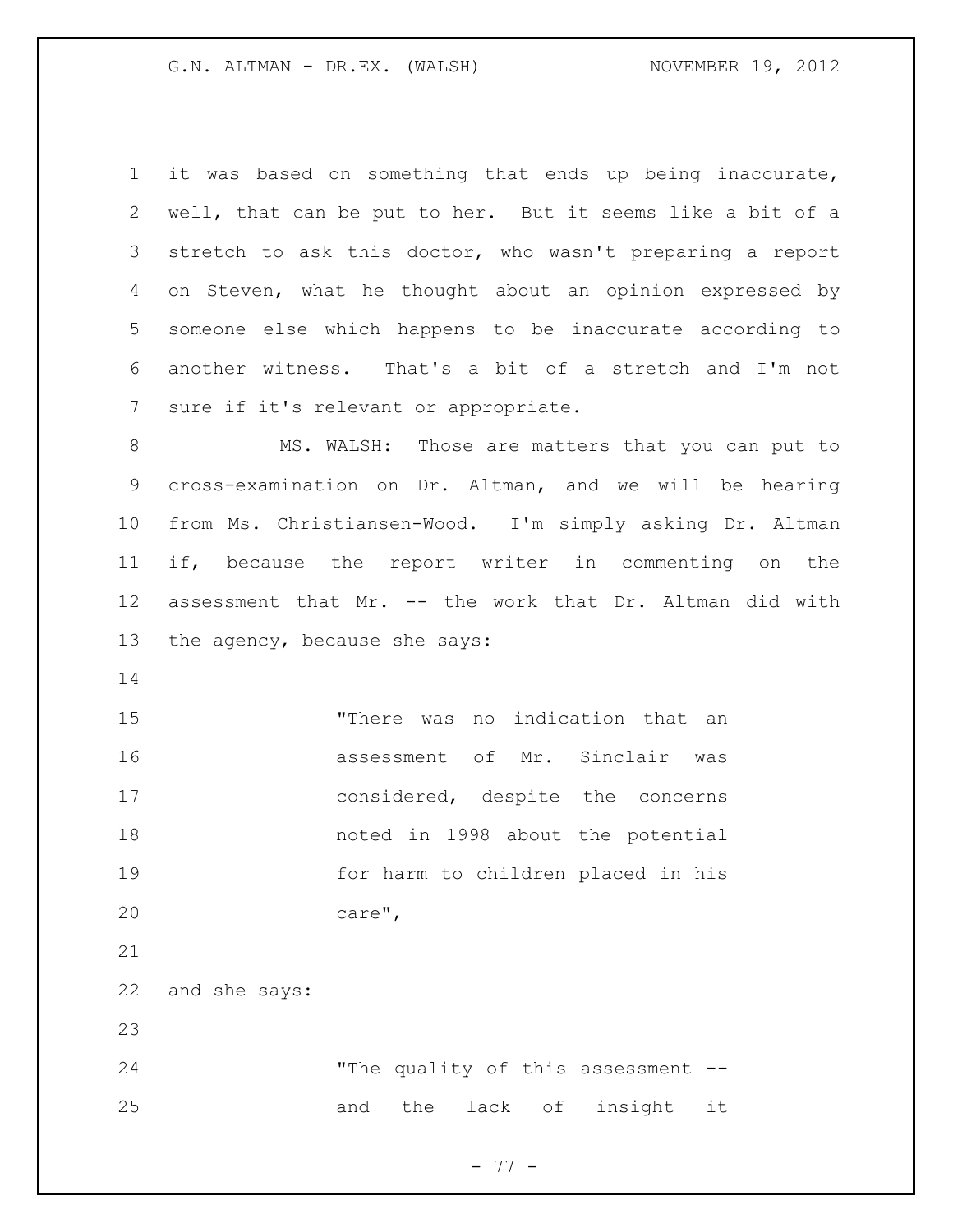provided into Ms. Kematch's capacity to parent adequately -- was not challenged by the Agency." So I simply want to know whether, if Dr. Altman had reviewed that information that Ms. Christiansen-Wood is referring to, that is, the concerns noted in 1998 about Mr. Sinclair, if he had seen that information, if he considered that relevant to the assessment he was asked to do. If the social worker had been asking him what information did the social worker provide to him and not provide to him -- THE COMMISSIONER: Well, why, why would that be relevant when he was looking at Samantha's state of mind? MS. WALSH: Mr. Commissioner, that's the question that I'm asking Dr. Altman. And the only reason I'm raising it is because the report writer of the Section 10 report has raised it. We will hear from that report writer, but not until after Dr. Altman has testified. 19 I think it's important for the report writer now, who has never interviewed Dr. Altman, to know what Dr. Altman's professional position is with respect to whether that information was relevant because the report writer has questioned the fact that there's no indication as to whether that assessment was done of Mr. Sinclair. The report writer says there's no indication that Mr.

- 78 -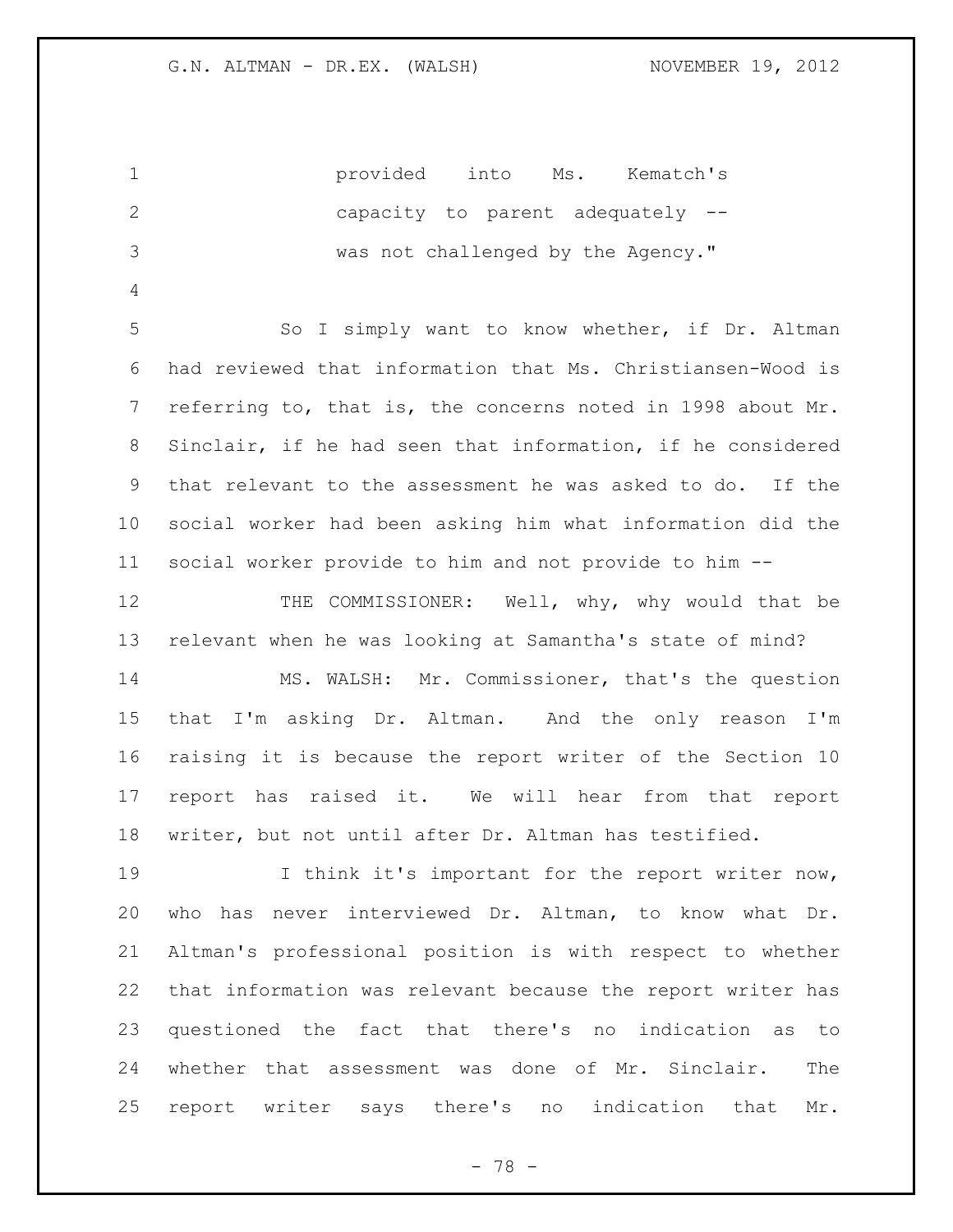Sinclair's past was considered.

| $\overline{2}$  | THE COMMISSIONER: Well, we know that, don't we?            |
|-----------------|------------------------------------------------------------|
| 3               | MS. WALSH: We do. And the report writer has                |
| 4               | commented on that in, in her report with respect to the    |
| 5               | adequacy and whether the -- of, of Dr. Altman's report and |
| 6               | whether that was challenged by the agency. So out of       |
| $7\phantom{.0}$ | fairness to all of the witnesses -- to Dr. Altman, to the  |
| 8               | social worker who was dealing with Dr. Altman, and to the  |
| $\mathsf 9$     | report writer -- when the report writer says that:         |
| 10              |                                                            |
| 11              | "The quality of this assessment --                         |
| 12              | and the lack of insight it                                 |
| 13              | provided into Ms. Kematch's                                |
| 14              | capacity to parent adequately --                           |
| 15              | was not challenged by the Agency",                         |
| 16              |                                                            |
| 17              | I think it's fair to find out from Dr. Altman whether that |
| 18              | information about Mr. Sinclair was relevant to the         |
| 19              | assessment he was asked to do.                             |
| 20              | MR. GINDIN: In spite of being inaccurate.                  |
| 21              | MS. WALSH: And I said that to him.                         |
| 22              | MR. GINDIN: Well --                                        |
| 23              | MS. WALSH: As you were interrupting me, I said             |
| 24              | we are going to hear evidence that that information in any |
| 25              | event was not accurate but it was evidence or information  |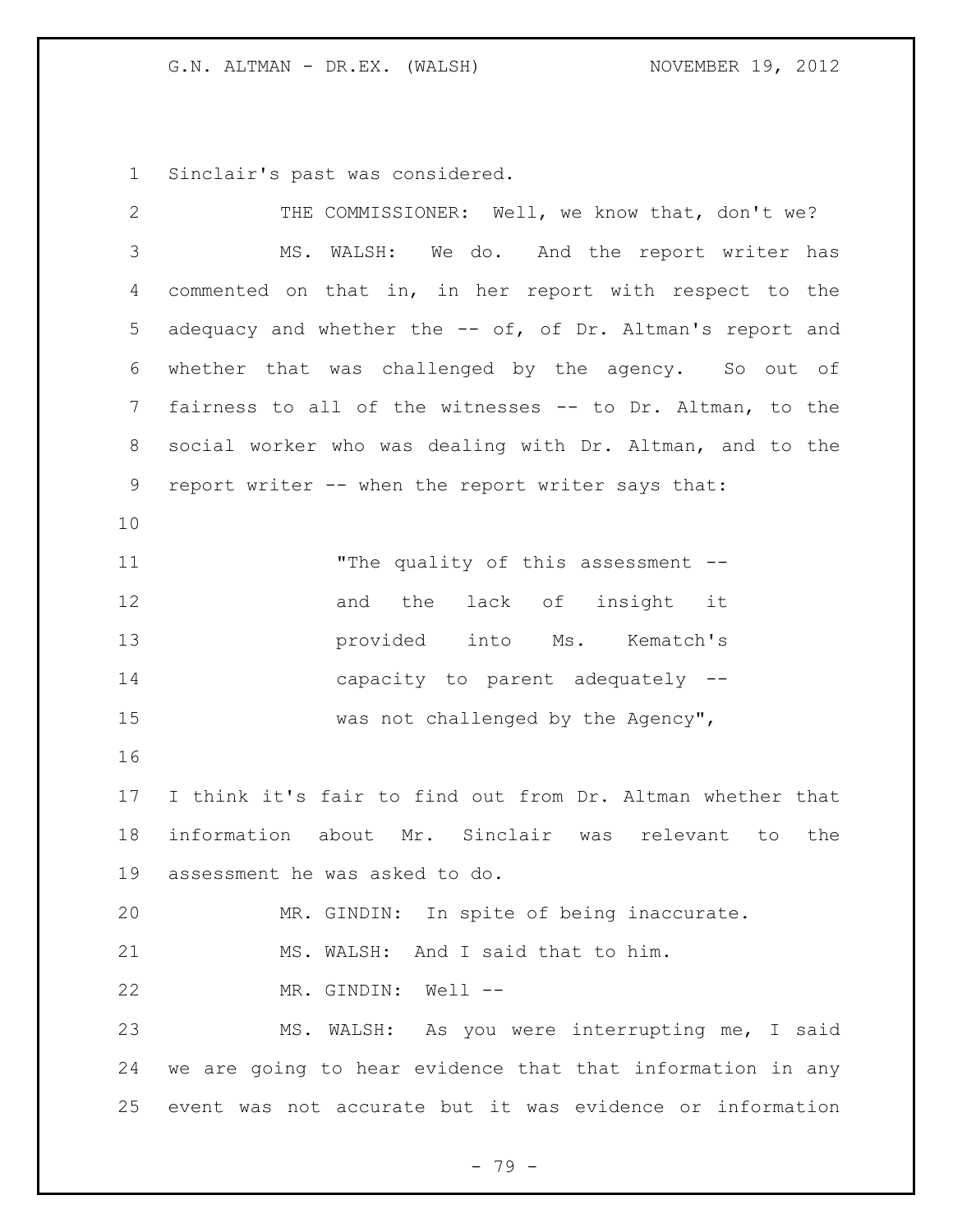that was in the file. MR. GINDIN: Well, my position is that Ms. Wood should be asked about her opinion. MS. WALSH: She will. 5 MR. GINDIN: And -- MS. WALSH: But she's not testifying until Phase Two. 8 THE COMMISSIONER: Well, maybe, maybe the way to deal with it is to leave it aside today, and after Ms. Wood's testified, maybe recall Dr. Altman, in light of the objection Mr. Gindin takes. 12 MS. WALSH: Fair enough. 13 THE COMMISSIONER: I think we'll deal with it on that basis. 15 MS. WALSH: Fair enough. BY MS. WALSH: 18 Q In any event, regardless of -- you didn't know what was in Mr. Sinclair's child-in-care file. A Correct. Q And you didn't ask to see it. A Correct. Q And is there a reason why you didn't ask to see Mr. Sinclair's child-in-care file? A Because I was asked to assess Samantha.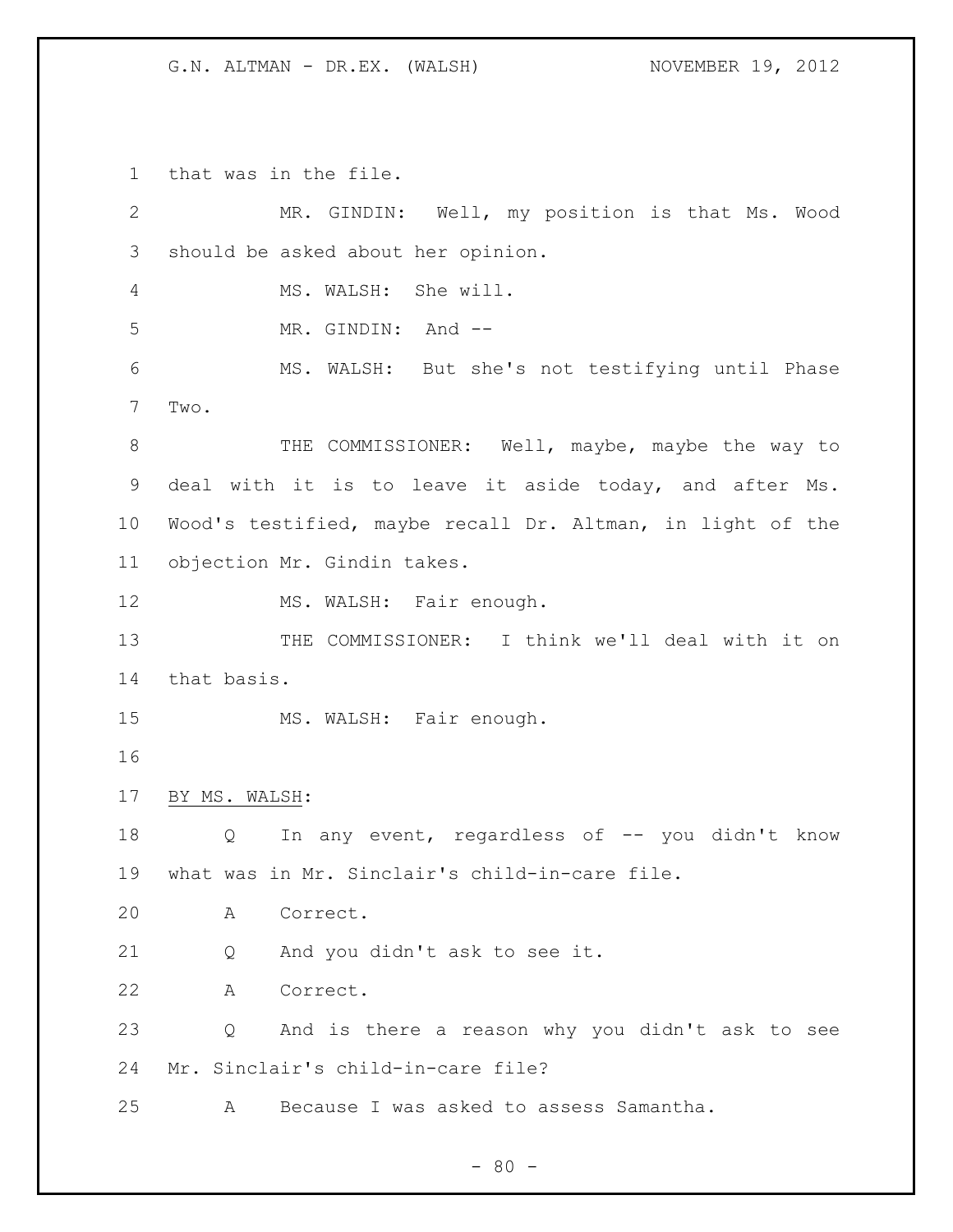Q And so you didn't think that any information in Mr. Sinclair's child-in-care file would be relevant to the assessment you were asked to do? A Correct. Q Okay. This report says: 7 The quality of this assessment --8 and the lack of insight it provided into Ms. Kematch's capacity to parent adequately -- was not challenged by the Agency." Were you ever asked by anyone at the agency to assess Ms. Kematch's ability to parent adequately? A No, I was not. Q You did indicate there were some issues for the agency to follow-up on with respect to her parenting. A Yes. Q Were, were you ever asked to see Ms. Kematch again? A No, I was not. MS. WALSH: Thank you. Those are my questions, Mr. Commissioner. I note that it is just after eleven. Did you want to take a break?

 $- 81 -$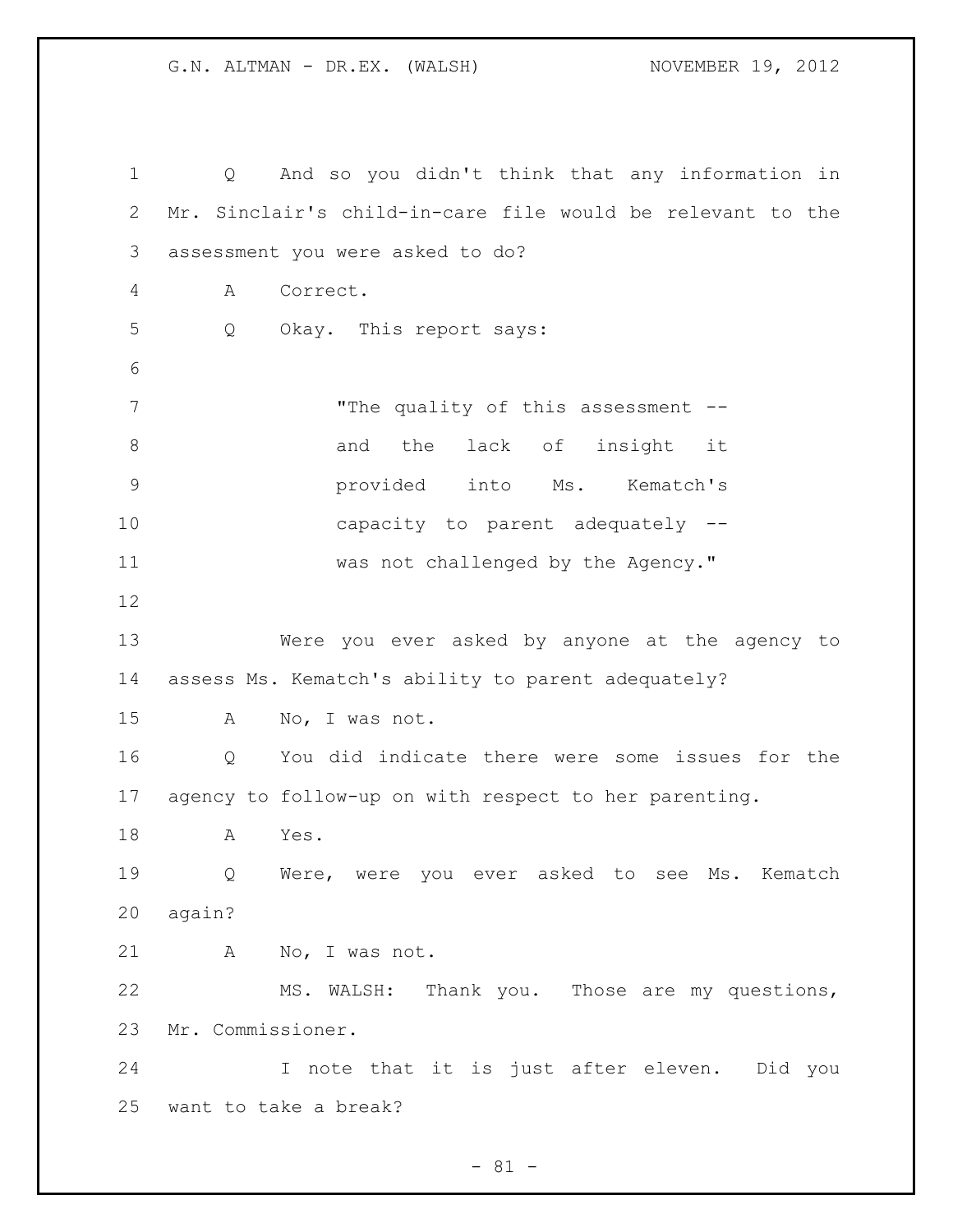THE COMMISSIONER: Yes, this would probably be the best time, and then we'll -- now, I, notice on the screen that the next witness has patiently been sitting there. MS. WALSH: Yes. THE COMMISSIONER: Will we -- do you think we'll need her before lunch? I guess you don't really know. 8 MS. WALSH: I guess it depends on the other counsel what -- in terms of cross-examination -- 10 THE COMMISSIONER: Well, I guess -- MS. WALSH: -- and re-examination of the witness by his own counsel. 13 THE COMMISSIONER: Well, we'll just have to see. I -- yeah. We'll take a 15-minute break. 15 MS. WALSH: Thank you. (BRIEF RECESS) 19 THE CLERK: Order, please rise. MS. VAN IDERSTINE: Your Honour, if I, if I may, just a reminder. Dr. Altman had advised Commission counsel when this was being set up that he has a flight to catch this afternoon, and so I'm hoping that if counsel who are cross-examining can keep that in mind, he'd really like to

be out of here by around 1:30 so he can get home, get his

- 82 -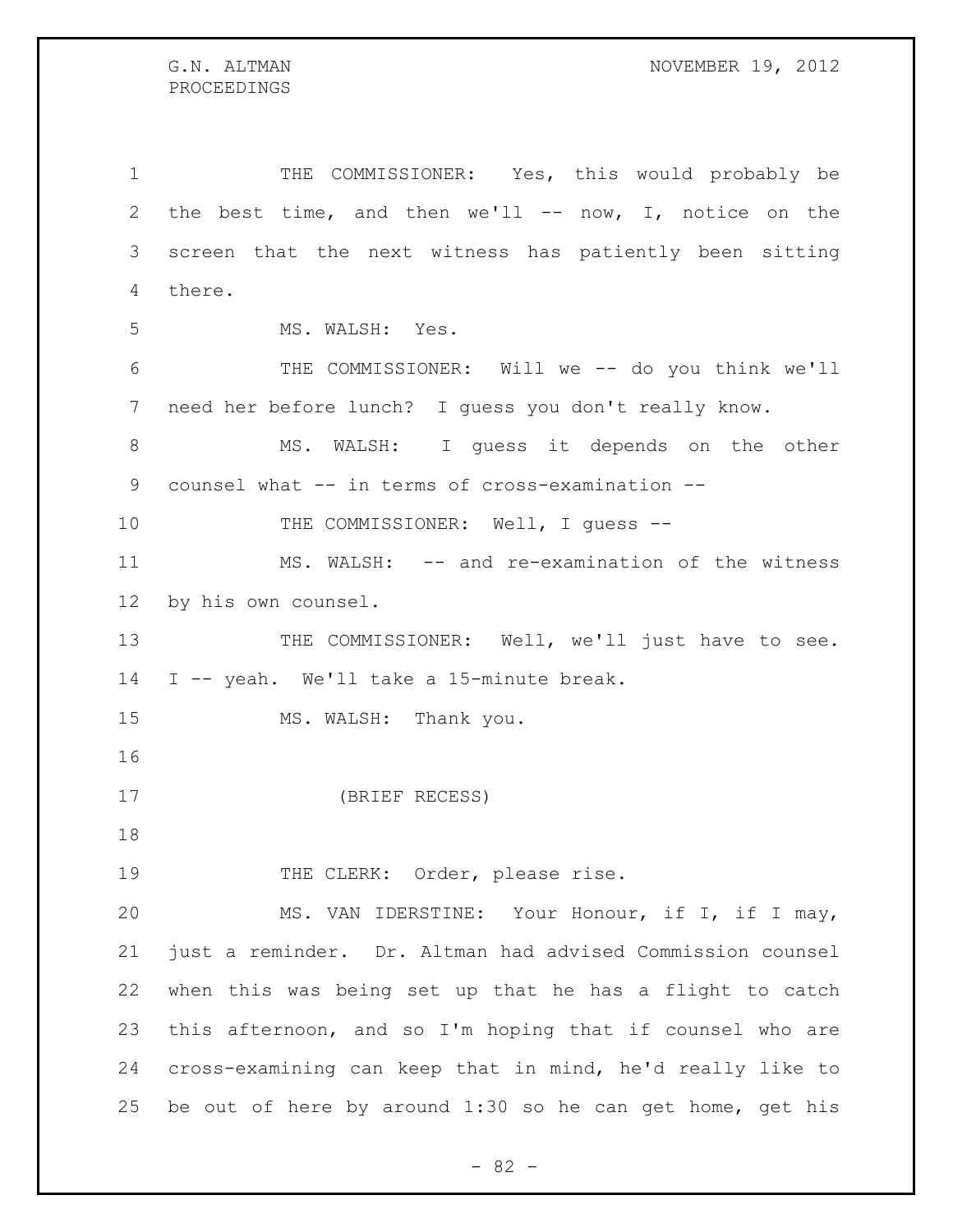stuff, and get to the airport on time. Thank you. THE COMMISSIONER: Well, if we have to extend the morning session, we'll do that, if, if that'll get us there. MS. VAN IDERSTINE: Thank you so much. THE COMMISSIONER: Mr. Saxberg? MR. SAXBERG: Thank you, Mr. Commissioner. CROSS-EXAMINATION BY MR. SAXBERG: Q Good after -- good morning, Dr. Altman. My name is Chris Saxberg and I act for ANCR, which is the -- an intake agency in Winnipeg, and the Southern Authority, the Northern Authority, and the General Authority who regulate child welfare agencies in Manitoba, and I'll try to be, try to be brief with you here. You indicated that your task -- your sole task was to answer the question, Why does Samantha Kematch appear to be ambivalent about parenting, is it because of depression. Is that fair? A Right. Q What -- so you're diagnosing -- the idea was that you would be diagnosing as to whether or not Ms. Kematch had depression.

A Correct.

Q What do you, as a psychiatrist, need to do to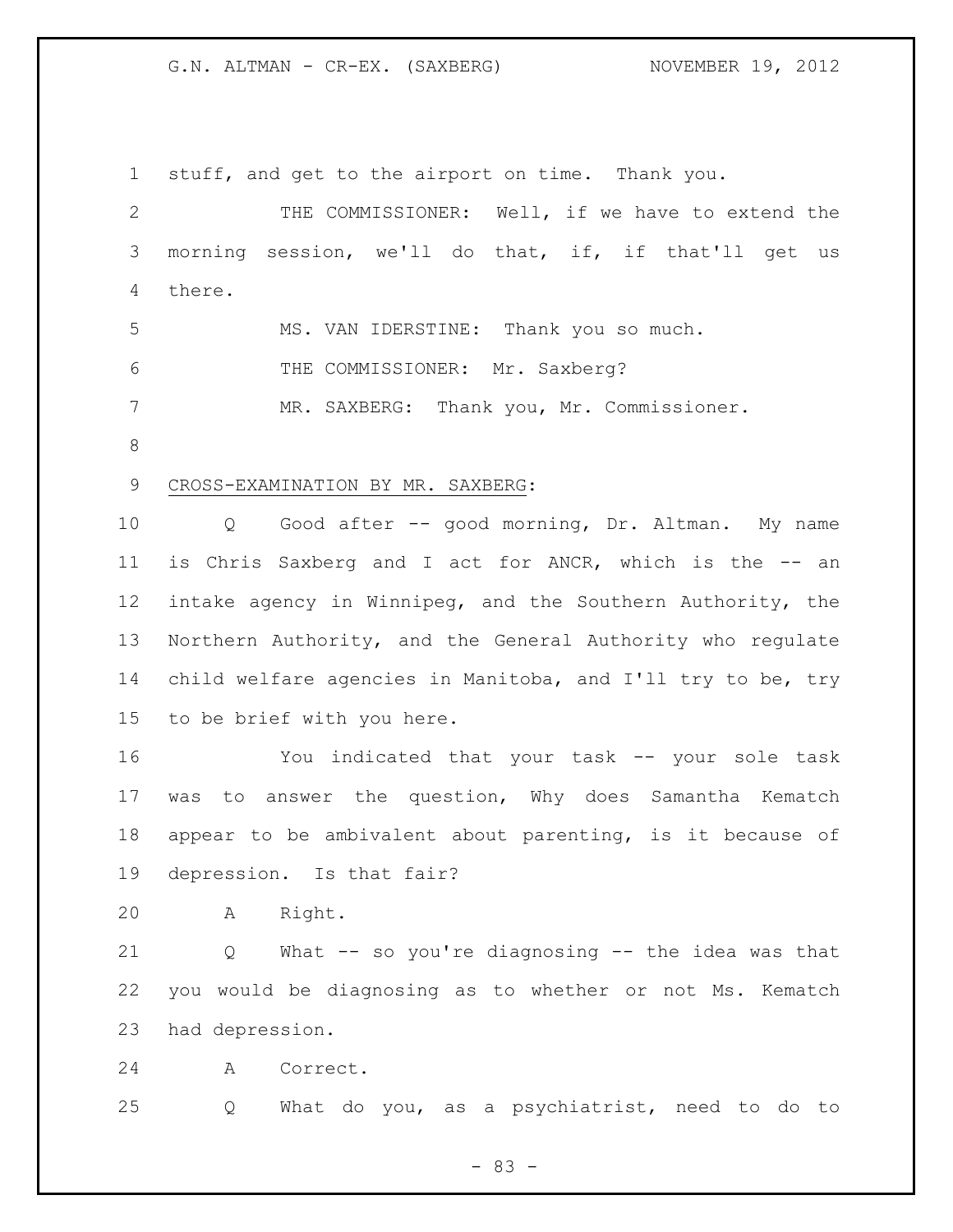make that diagnosis?

| $\mathbf{2}$    | I need to interview the person and kind of assess<br>A                |  |
|-----------------|-----------------------------------------------------------------------|--|
| 3               | what their affect is. Ask them if they're depressed. Get              |  |
| 4               | a sense of how they're behaving, if there's any kind of               |  |
| 5               | lack of pleasure or interest in their activities. That's              |  |
| 6               | sort of a general assessment as to, you know, sort of their           |  |
| $7\phantom{.0}$ | state of mood.                                                        |  |
| 8               | And how much time do you need with someone to be<br>$Q \qquad \qquad$ |  |
| 9               | able to ask those questions and form an opinion on whether            |  |
| 10 <sub>o</sub> | they're depressed?                                                    |  |
| 11              | Α<br>Maybe half an hour.                                              |  |
| 12              | Did you have enough time in this case with Ms.<br>Q                   |  |
| 13              | Kematch?                                                              |  |
| 14              | I believe so.<br>A                                                    |  |
| 15              | And you had the opportunity to ask all those<br>Q                     |  |
| 16              | questions that you needed to ask to determine if she was              |  |
| 17              | depressed?                                                            |  |
| 18              | I believe so.<br>A                                                    |  |
| 19              | And you didn't need to know about Ms. Kematch's<br>Q                  |  |
| 20              | history as a teenager in order to make that diagnosis, did            |  |
| 21              | you?                                                                  |  |
| 22              | Correct.<br>A                                                         |  |
| 23              | And you didn't need to know about the history of<br>Q                 |  |
| 24              | her spouse as a teenager in the care of CFS to make that              |  |
| 25              | determination, did you?                                               |  |
|                 |                                                                       |  |

- 84 -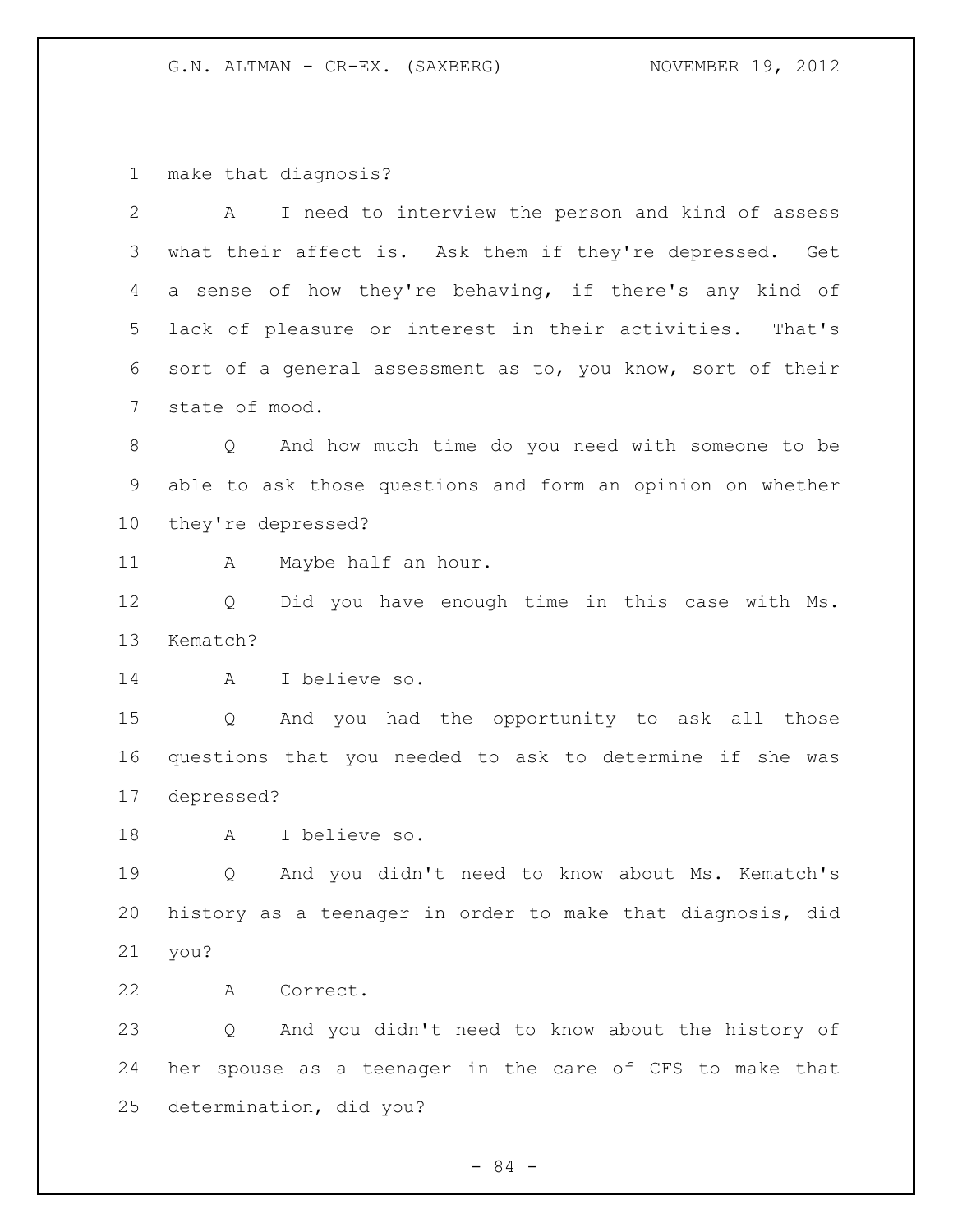A Correct.

 Q And if you'd needed more information to make that determination, you would have asked for it, right? A I believe so. Q And you knew that Winnipeg CFS, quite rightly, was going to rely on your opinion here, correct? A Well, I, I don't think that I can answer as to what CFS was intending to do or not to do. Q You were being asked to give an opinion on whether or not Samantha Kematch was depressed -- A Yes. Q -- and you knew that CFS was going to receive that information and rely on your ability to make that determination. A You know, again, you're asking me to, to comment about what Child and Family Services would or would not do with my opinion, and I can't directly comment that I know what they were going to do with that. I know they were seeking my opinion. Q Okay. Well, I'll try a different way, then. Do you believe it was -- it's reasonable -- do you believe it's reasonable for CFS to rely on your diagnosis? A Yes. Q Yes. And you stick with that diagnosis to this day: She wasn't suffering from depression at the time.

 $- 85 -$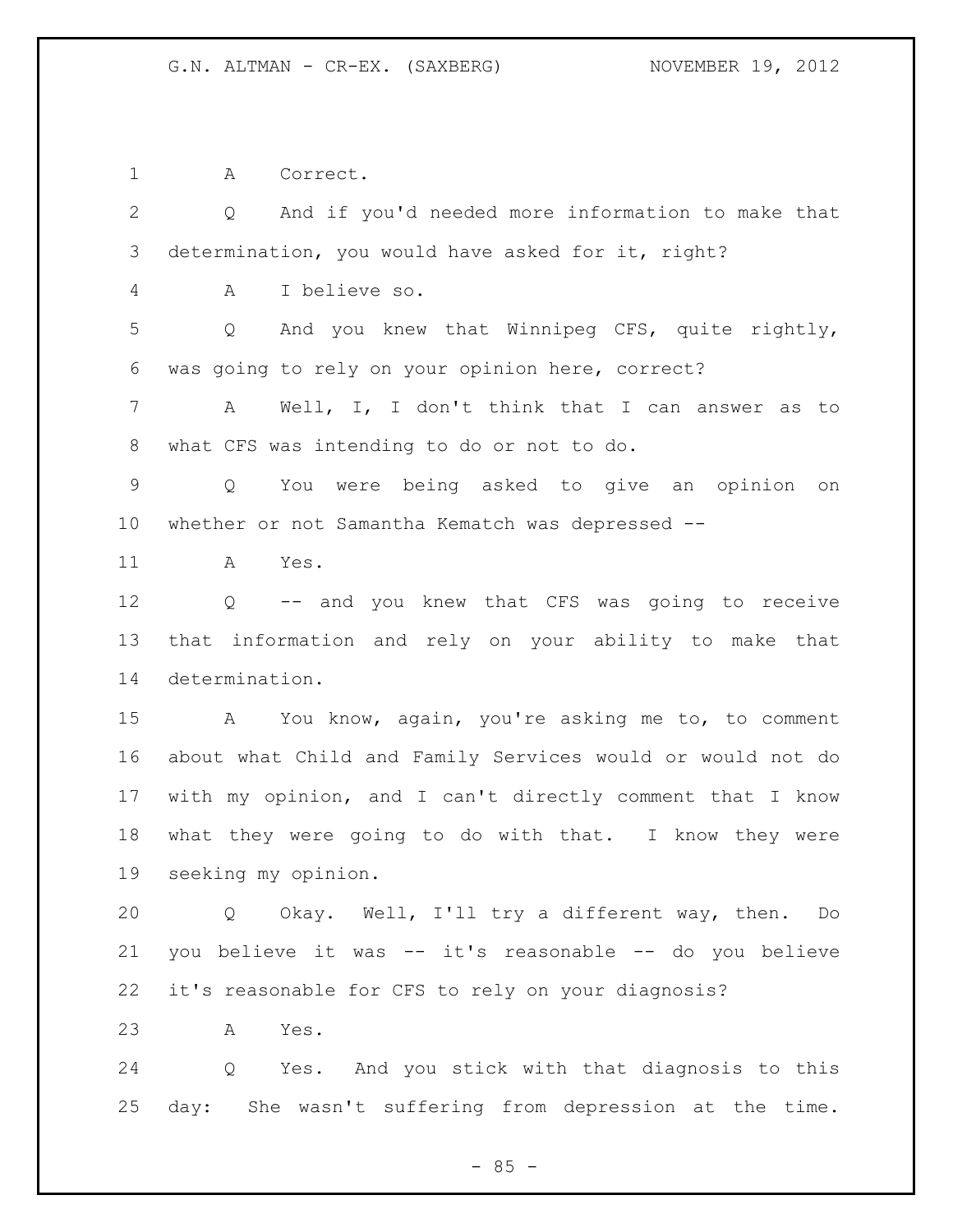Correct?

A Correct.

 Q How often were you asked by CFS to perform a similar function, to decide or make a diagnosis as to whether one of their clients was depressed?

A Infrequently.

 Q Infrequently. So this was a rare occurrence, where CFS is asking you to look at one of their clients and make a determination as to whether they're depressed, correct?

 A I don't know what the definition is between rare and infrequent, but, yes.

 Q And that's not something that you could do without -- or CFS could do without the consent of that client, correct?

A You want to ask that again? I'm not sure what --

Q Well, Ms. Kematch is an adult and you --

A Yes.

Q -- were doing an assessment of her.

A Yes.

 Q That's not something that could have been forced on her. She had to consent to it, correct?

 A You know, I'm not quite sure what power CFS would have to bring someone to be assessed, so I don't know that I can answer that question.

 $-86 -$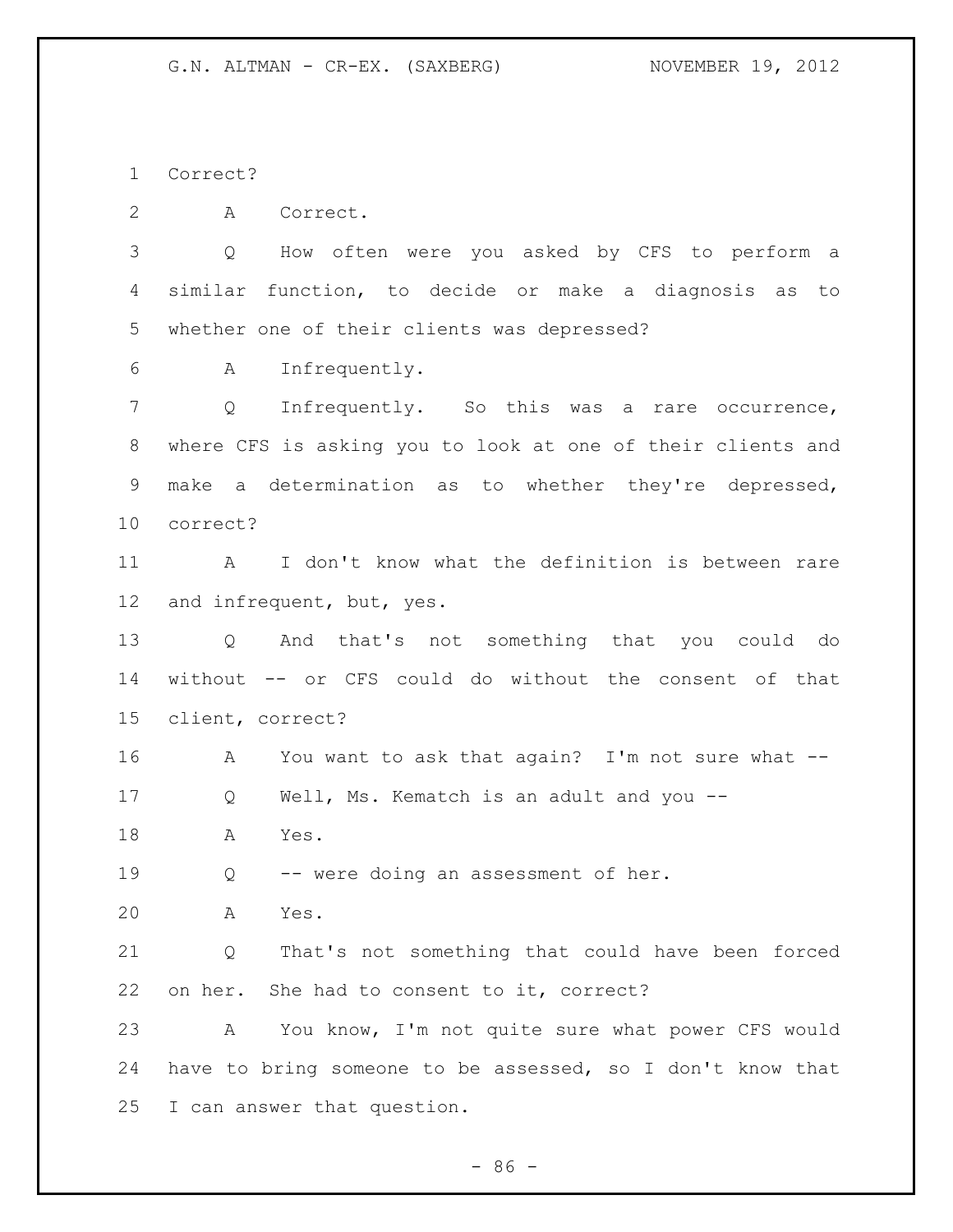Q You met on September 13, 2000, you've indicated, with Samantha Kematch and with Steve Sinclair in the room, correct?

A Correct.

 Q And it's expected in this proceeding that Steve Sinclair will testify that around the time that Phoenix was returned, around that September 13th period of time, he and Ms. Kematch were smoking marihuana and drinking. Did Mr. Sinclair disclose that to you at the meeting?

A I don't believe so.

 Q Would that have been something that would have been relevant to your diagnosis of Ms. Kematch, if she was drinking and smoking marihuana?

 A It probably would have had some relevance as to, you know, whether or not she was trying to, I guess, make herself feel better as a result of depression. It may not have been relevant because it could have just been a practice that she engaged in that was not reflective of a mood state or, you know, an attempt to self-medicate, in quotes.

 Q It's expected that Mr. Sinclair will testify that Ms. Kematch did not show much emotion towards Phoenix and would always yell at her. Would that have been something that would have been relevant? First of all, were you told that?

- 87 -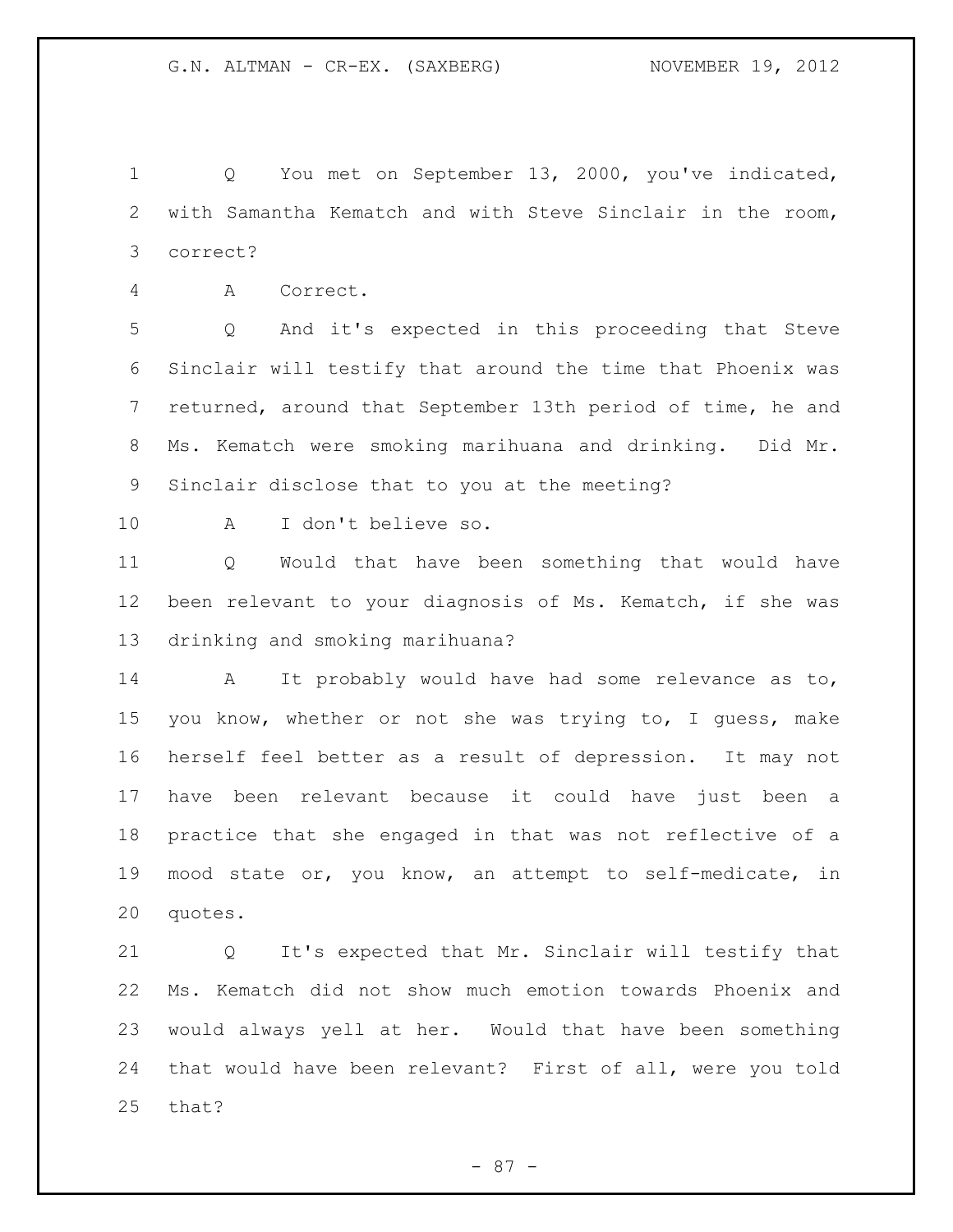1 A I was not told that. Q Would that have been something that was relevant to your task? A It, it might have informed whether or not her mood was irritable in general or not. Q It's expected that Mr. Sinclair is going to testify that Mr. Kematch was not herself when Phoenix was returned. Were you told that by Mr. Sinclair? A No, I was not. Q Would Samantha Kematch not being herself on the return of her daughter have been something that was relevant to your task? A Yes. Q And your conclusion went slightly beyond that there was no signs of depression. I believe your note that you were taken to earlier says, Mental health okay. Is that fair? A Yes. Q So is it fair to say you didn't see any signs from the time you spent with Samantha Kematch that she had any mental health issues. Correct? A Well, I don't think that that's fair, no. I, I don't know exactly what, what exactly perhaps I meant by that. I think it probably related more to kind of her state of depression and, you know, whether she presented as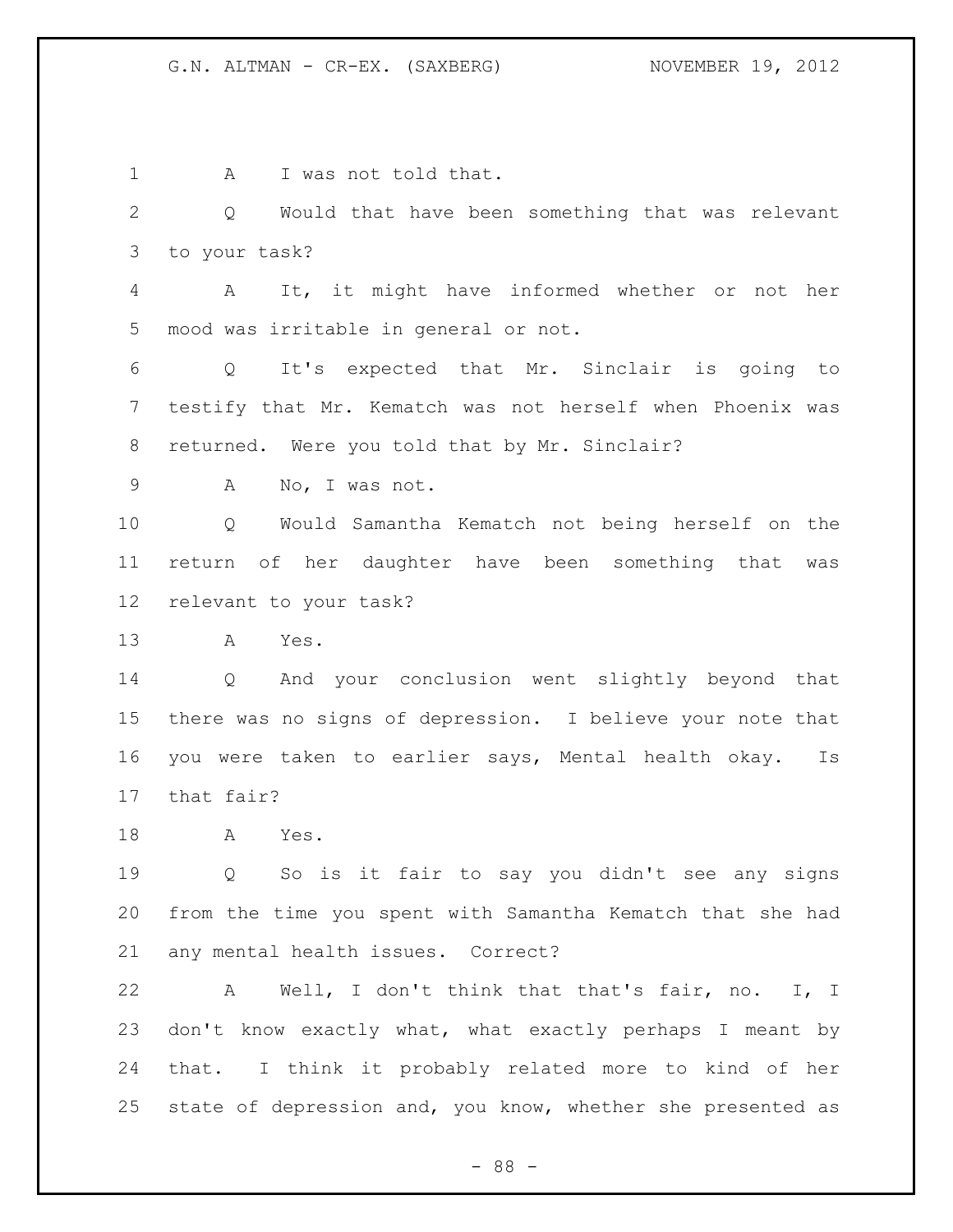psychotic, whether there's any sort of gross presence of a mental health disorder.

 Q Okay. She didn't present to you as having any serious mental health issue. Is that fair, to say it that way?

 A Serious as I didn't believe that she was psychotic, that she was not depressed.

Q Is that right?

A Yes.

 Q Well, you said that her mental health was okay and she wasn't suffering from depression. That's what you said, correct?

A Yes.

 Q And how, how much time did you spend with her approximately? Sorry, can't recall your evidence.

 A I, I think it was 45 -- well, I'm guessing that it was 45 minutes to an hour.

 Q And so it's fair, then, that you didn't observe anything in that period of time in meeting with Samantha Kematch, that would indicate that she was capable of doing what she eventually did in this case, murdering her child.

A No.

MR. SAXBERG: Those are my questions.

24 THE COMMISSIONER: Thank you, Mr. Saxberg.

Mr. Ray?

- 89 -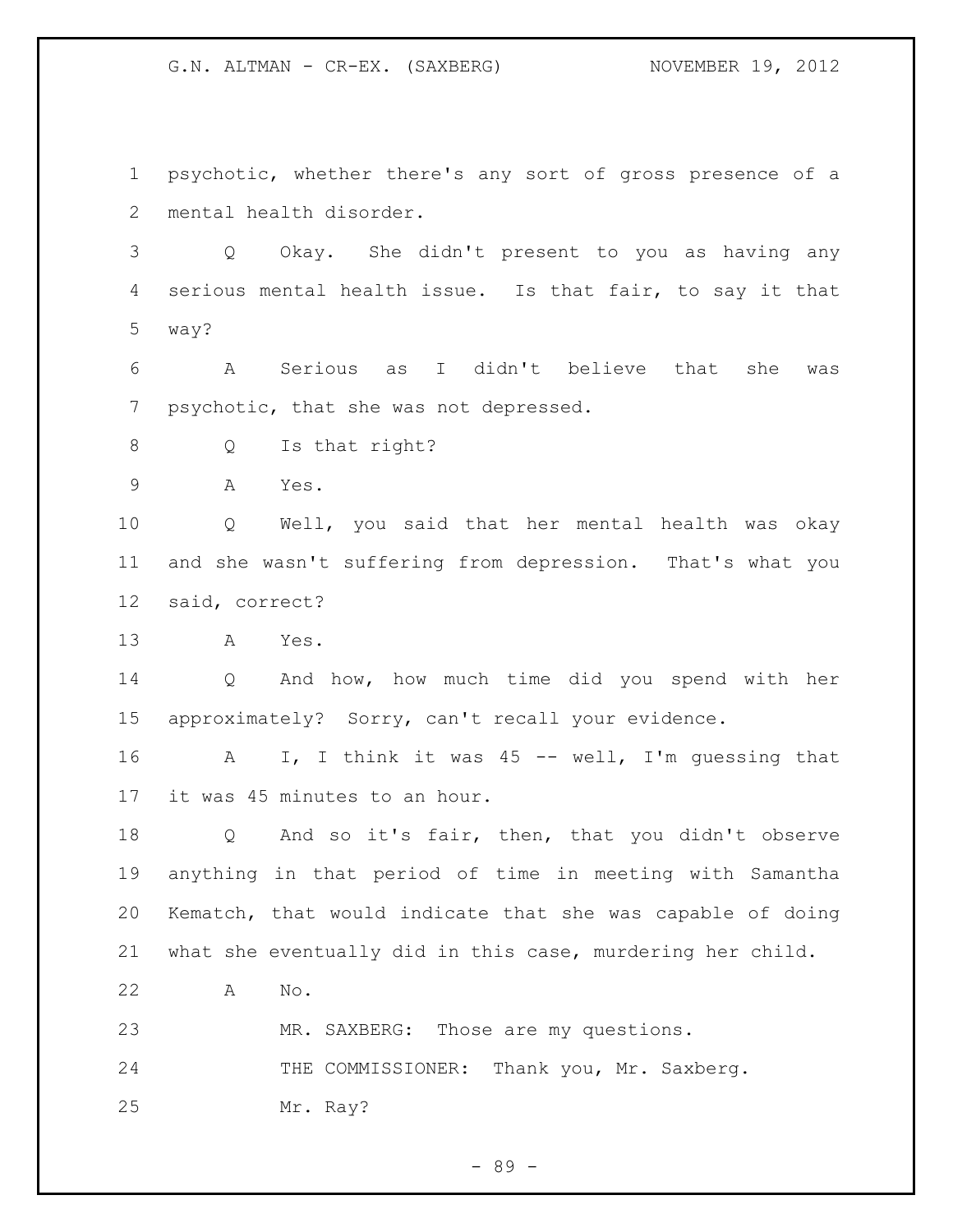| 1           |           | MR. RAY: Good morning, Mr. Commissioner.                    |
|-------------|-----------|-------------------------------------------------------------|
| $\mathbf 2$ |           |                                                             |
| 3           |           | CROSS-EXAMINATION BY MR. RAY:                               |
| 4           | Q         | Good morning, Mr. Altman. My name is Trevor Ray.            |
| 5           |           | I represent Ms. Kerri-Lynn Greeley, who you met within the  |
| 6           |           | interview, as well as some of the other social workers.     |
| 7           |           | I just have a few questions for you.<br>You                 |
| $8\,$       |           | indicated that you started assessing with CFS<br>in         |
| 9           |           | approximately 1987; is that correct?                        |
| 10          | A         | Correct.                                                    |
| 11          | Q         | And you did that until approximately 2000?                  |
| 12          | A         | You know, I, I -- somewhere in the early 2000s, I           |
| 13          | think.    |                                                             |
| 14          | Q         | Early 2000s, okay. So roughly, roughly --                   |
| 15          |           | certainly a minimum 13 years, perhaps longer?               |
| 16          | A         | Right.                                                      |
| 17          | Q         | Thirteen years by the time you had assessed Ms.             |
| 18          |           | Kematch in this case.                                       |
| 19          | A         | Correct.                                                    |
| 20          | Q         | And I assume after approximately 13 years that              |
| 21          |           | you would know that the primary function or one of the main |
| 22          |           | functions of Child and Family Services is to protect        |
| 23          | children. |                                                             |
| 24          | A         | Yes, it is one of the primary goals, yeah.                  |
| 25          | Q         | Okay. And you're assisting a family services                |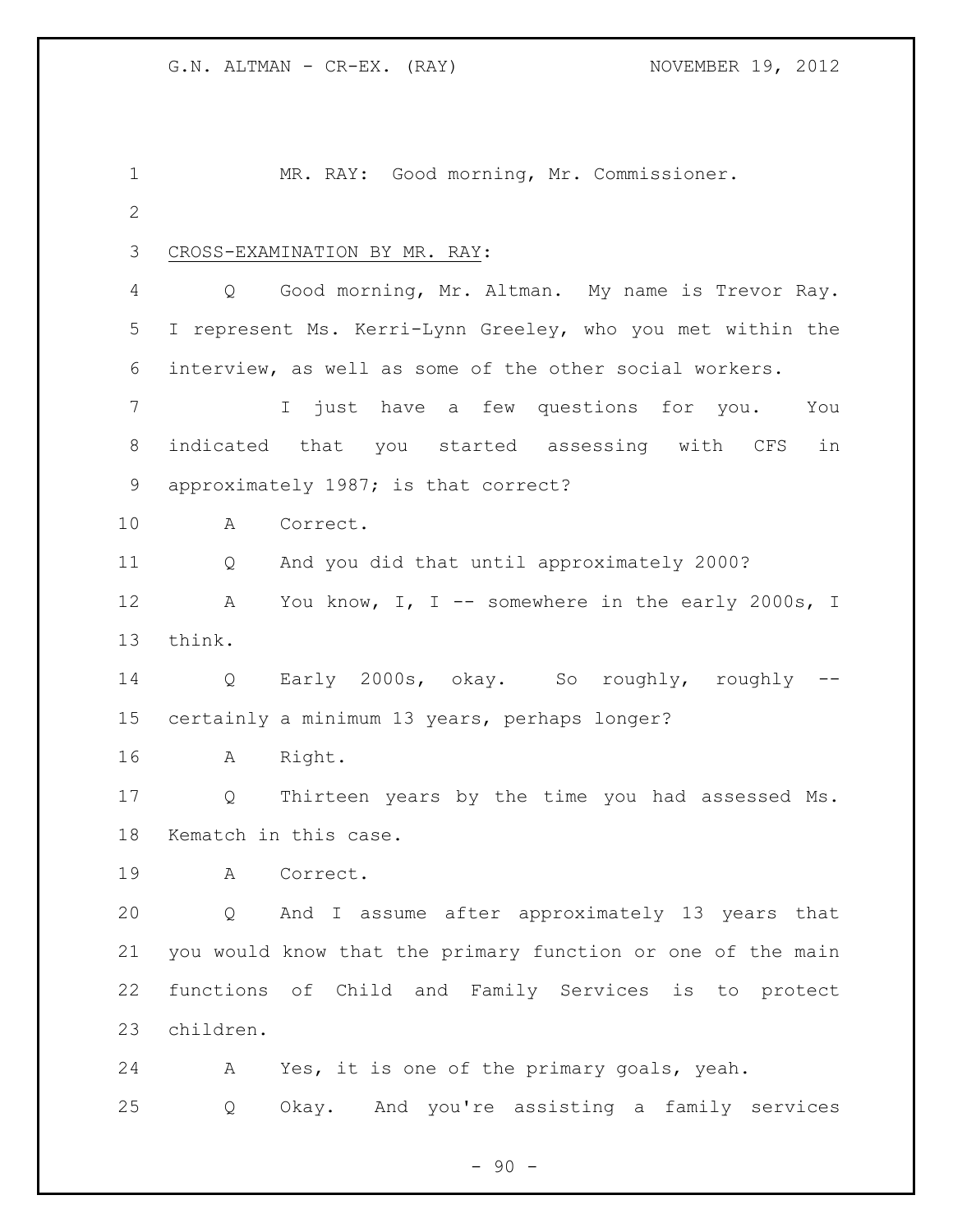worker in a child protection unit when you go to visit them. You're, you're assisting them with many things, but that's generally what -- who you're consulting with.

 A No, I don't believe I was always consulting to child protection.

Q Okay.

 A The -- my time was available to the agency in 8 general, so anyone with any, any unit -- and I wasn't informed specifically what unit the social worker was from.

 Q I understand. You would, you would know, though, for certain that some of the social workers you assisted were engaged in child protection.

A Yes.

 Q And you'd agree with me that in attempting to protection children that one of the things a Child and Family Services worker would do is to ensure that children -- or excuse me, parents are capable of parenting.

A Yes.

 Q And one of the ways of determining that would be to determine whether they're suffering some -- from mental health issues or some psychosis or such things as depression.

A Yes.

 Q Okay. And those conditions, you'd agree, could potentially impact an ability of a parent to, to parent.

 $- 91 -$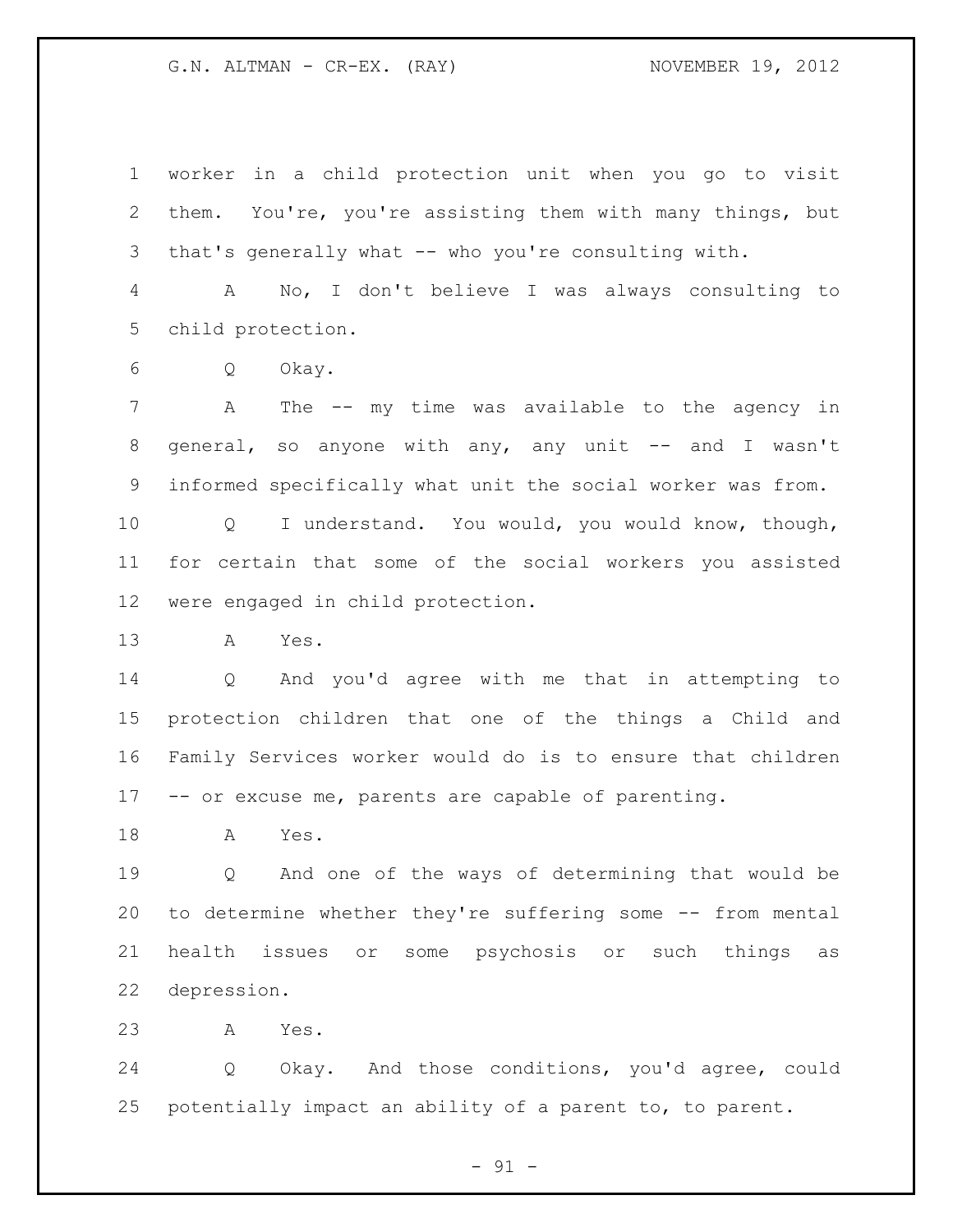A Yes. Q And that, and that's why they're relevant for consideration. A Yes. Q Now, you did an assessment of Ms. Kematch for psychological conditions. 7 MR. RAY: If we could bring up your notes, Dr. Altman's handwritten notes, page 37995. 9 THE COMMISSIONER: What page? MR. RAY: 37995. And if you could just scroll down a little bit? That's fine. BY MR. RAY: Q Just above the line, Dr. Altman, one of the things you, you indicate in your question at the bottom -- MR. RAY: Actually, you may scroll up a little bit higher, please? That's fine. BY MR. RAY: Q -- why ambivalent to parenting, question mark, depression. And you indicated that that was one of the things you were, the things you were primarily interested in assessing. A Yes.

 $-92 -$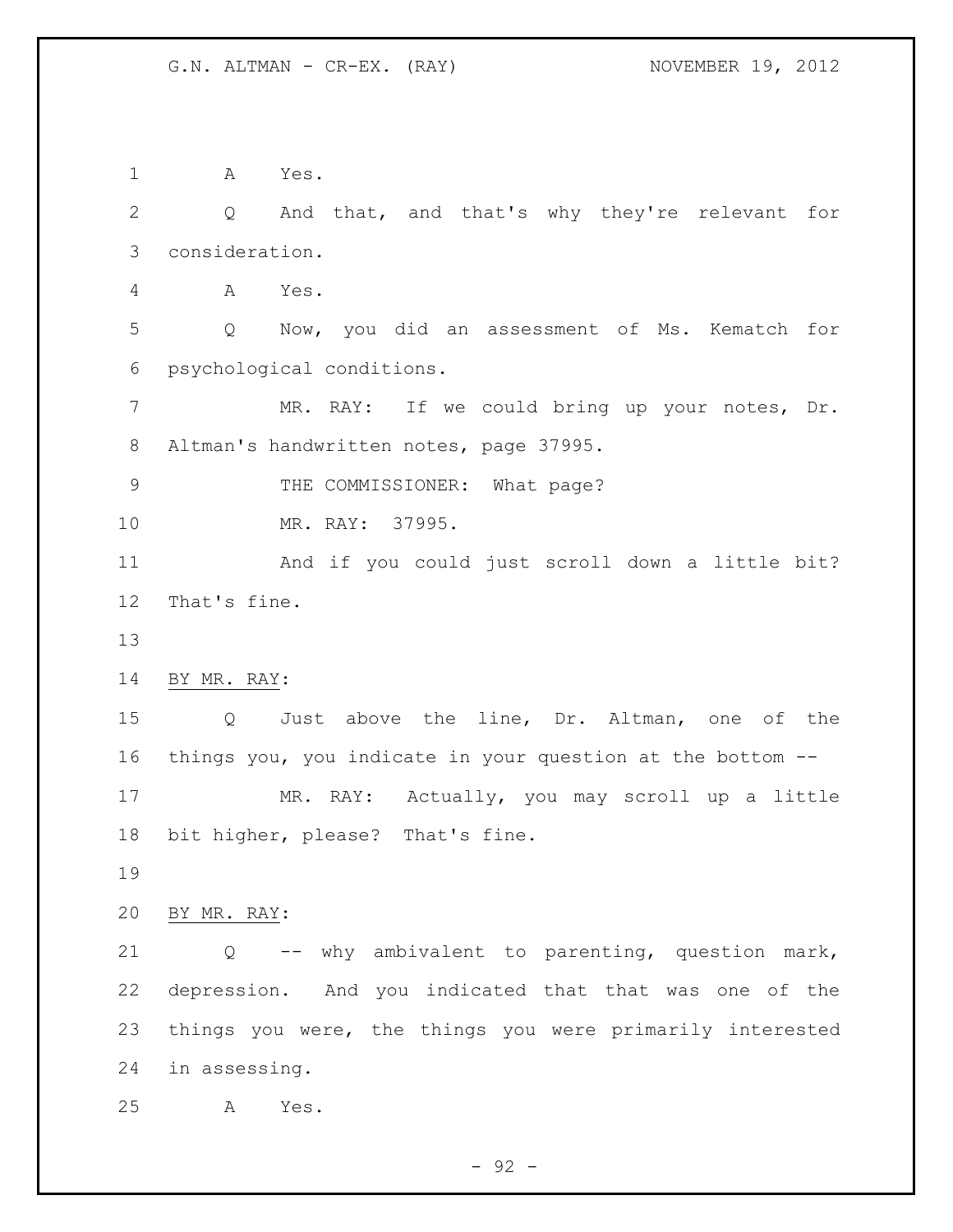Q Okay. And then just above the line, three lines above, you see, Depression or some mental health issue. 3 A Oh, that the prior worker -- yes. Q Yes. And you were asked to assess those conditions to determine whether Ms. Kematch -- MS. VAN IDERSTINE: Sorry, I'm going to clarify. It's postpartum or some other mental health issue, not just depression. MR. RAY: Thank you. Sorry about that. BY MR. RAY: Q It is -- I think it says depression at the bottom and then postpartum depression in the middle. A Yes. Q Now, your conclusions were that you didn't note depression or any other condition that would impact her ambivalence; is that correct? 18 A No, that's not correct. Q Your -- A I, I noted that she was not depressed. Q Um-hum. A I don't think I, I made any note of what other considerations there might be as to why she was ambivalent. Q Okay. We'll come back to that in a minute. Just going back with respect to the process of the interview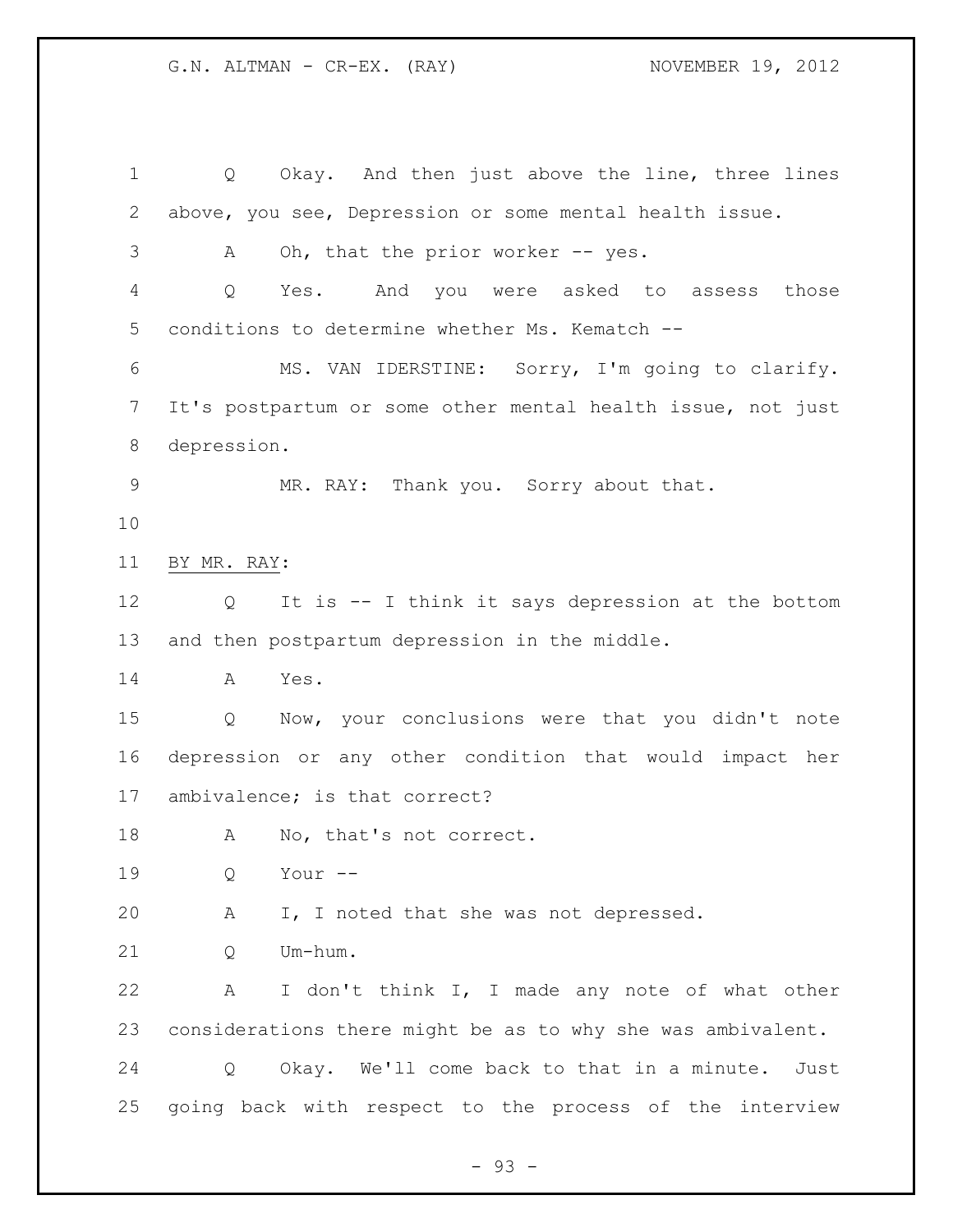occurring, now, you met with Ms. Greeley first, correct? A Correct. Q And she's describing to you what she wants you to do, correct? A Correct. Q And you're taking notes as she's describing that to you, correct? 8 A Correct. Q And then you met with the parents and, and you're asking them questions -- A Correct. 12 Q -- I assume. And, and your, your notes -- your personal notes don't really reflect the questions you posed to the parents, but rather their answers they gave you. A Correct. Q So they're speaking to you and you are recording their answers as they're speaking. 18 A Some of their answers. Q Okay. And then you met thereafter with Ms. Greeley and you explained your report to her. A Yes. Q And you're talking and as she's talk -- you're talking, she's writing -- A Correct. Q -- correct? And you'd agree that Ms. Greeley's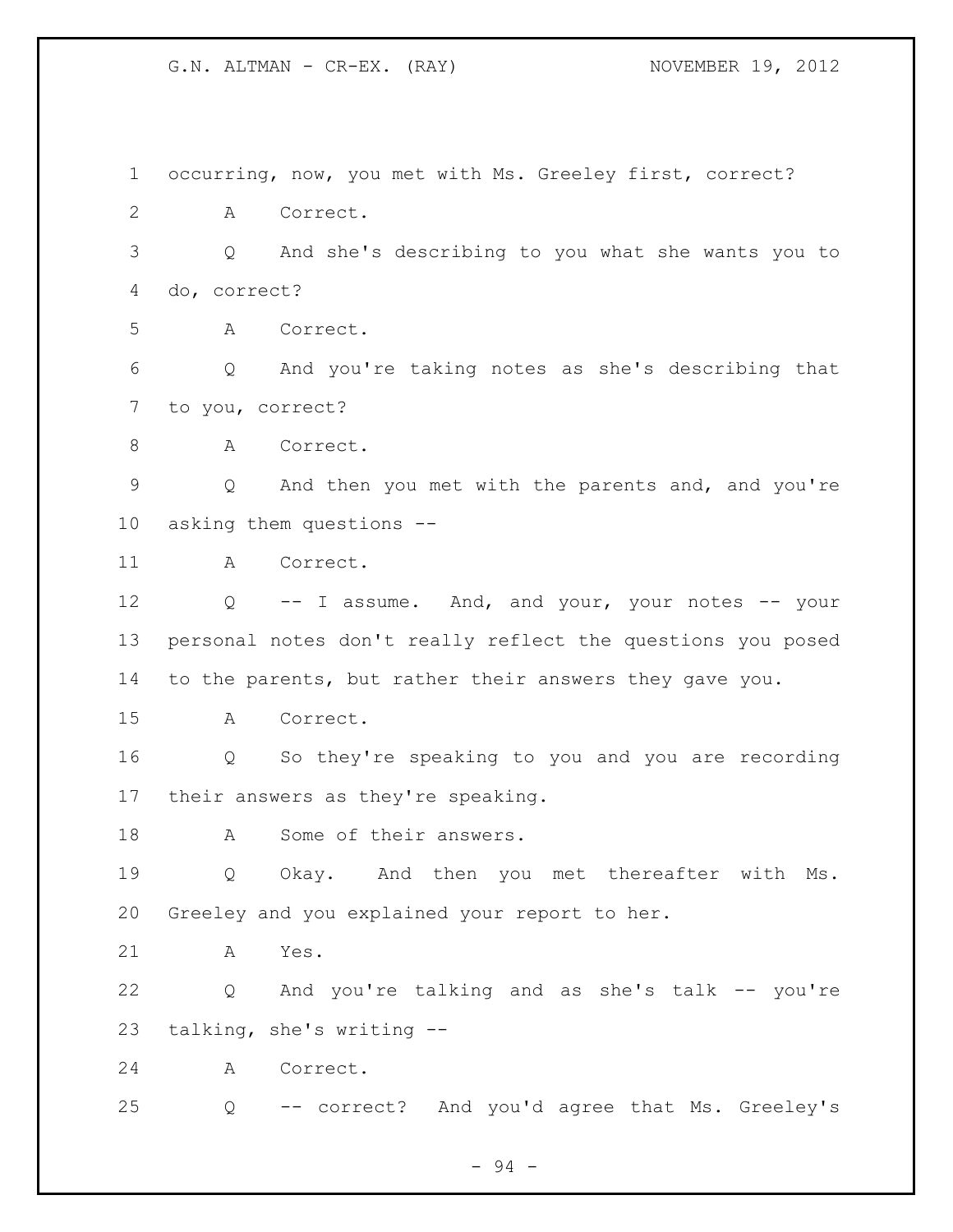notes seem to indicate -- I think you indicated to the Commission counsel before that Ms. Greeley's notes seem to accurately depict what you believed you would have told her. A I think so. Q To, to your recollection, and there -- A Yes. Q -- there are some things you can't recall. A Well, I don't really have a recollection, but, yes. Q And your answer was, Not depressed, mental health okay. A Yes. Q Correct? MR. RAY: Now, if we could just go to CD 1795, page 37302? BY MR. RAY: Q And what I'm showing you, Dr. Altman, are Ms. Greeley's notes. Have -- were you shown these notes at the time you met with Commission counsel in relation to this interview? To your previous interview? A Say that again? Q Were you shown a copy of Ms. Greeley's notes at the time you met with Commission counsel originally when

 $- 95 -$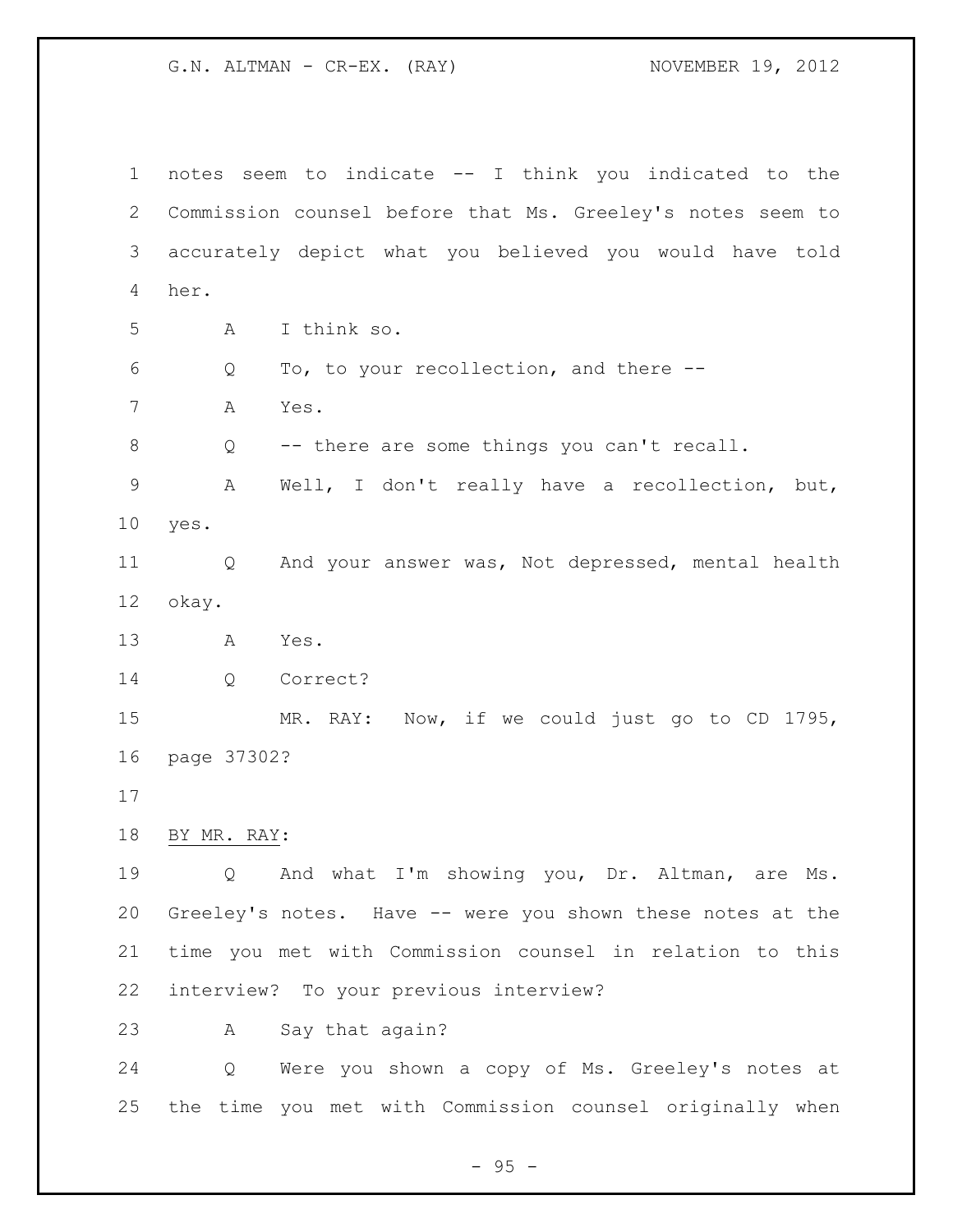you were interviewed? A You'd have to ask Commission counsel. Q Okay. You don't recall? A I don't recall. Q Okay. Have you had an opportunity to review them with your counsel in preparation for this hearing? A I think I did. 8 MS. VAN IDERSTINE: A portion of them, not the entire disclosure. BY MR. RAY: Q So, Ms. Greeley -- MR. RAY: If you'd just scroll up slightly higher? That's good. Whoa, sorry, back down a bit. Thank you. BY MR. RAY: Q His -- just in the middle of the page you say -- you see: "His report is that Samantha does not present with a diagnosis of depression ... she presents as not wishing to tell all of the info ... may be her ... style of

 $-96 -$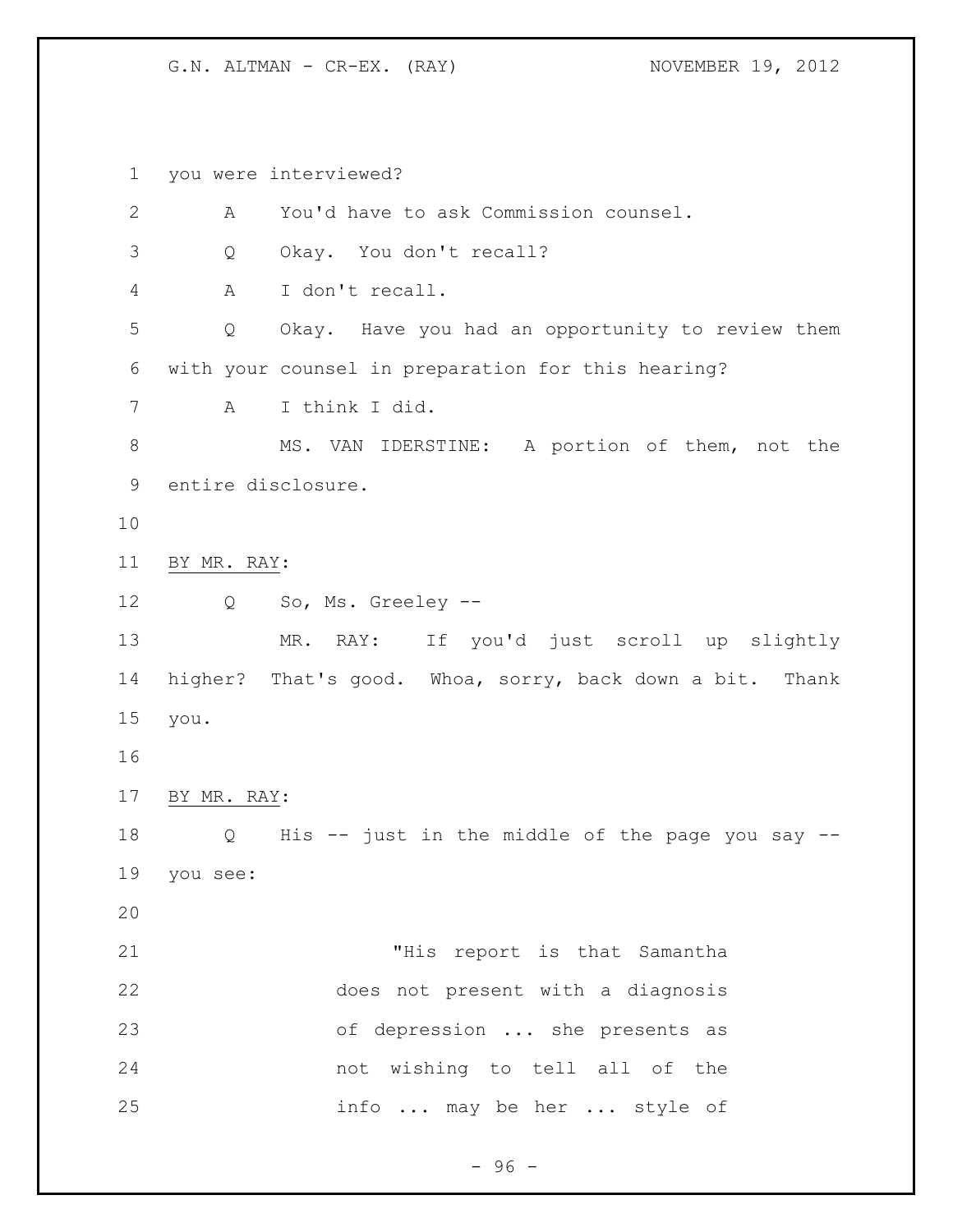```
1 interacting ..."
2
3 And then the next hyphen:
4
5 "His impression is that they 
6 are both committed to each other 
7 and to parenting."
8
9 And then if you go to the next page, Ms. Kematch 
10 wants to parent, she, she got connected to the child in 
11 visits, essentially, paraphrasing her, her notes. 
12 You indicated in your notes -- no need to go back 
13 to them at this point -- I'll just read it to you. And Ms.
14 Walsh asked you some questions about your conclusion and it 
15 said, Not depressed, mental health okay, and then you had 
16 question mark, issues re sex/marriage/parenting. 
17 Now, you didn't note anything negative about Ms. 
18 Kematch or Mr. Sinclair's ability to parent, did you?
19 THE COMMISSIONER: Well, wait a minute. Were you 
20 there assessing Sinclair's ability?
21 THE WITNESS: No, I was not.
22
23 BY MR. RAY: 
24 Q Restrict it to -- restrict the question to Ms. 
25 Kematch. You didn't, you didn't note anything negative
```
- 97 -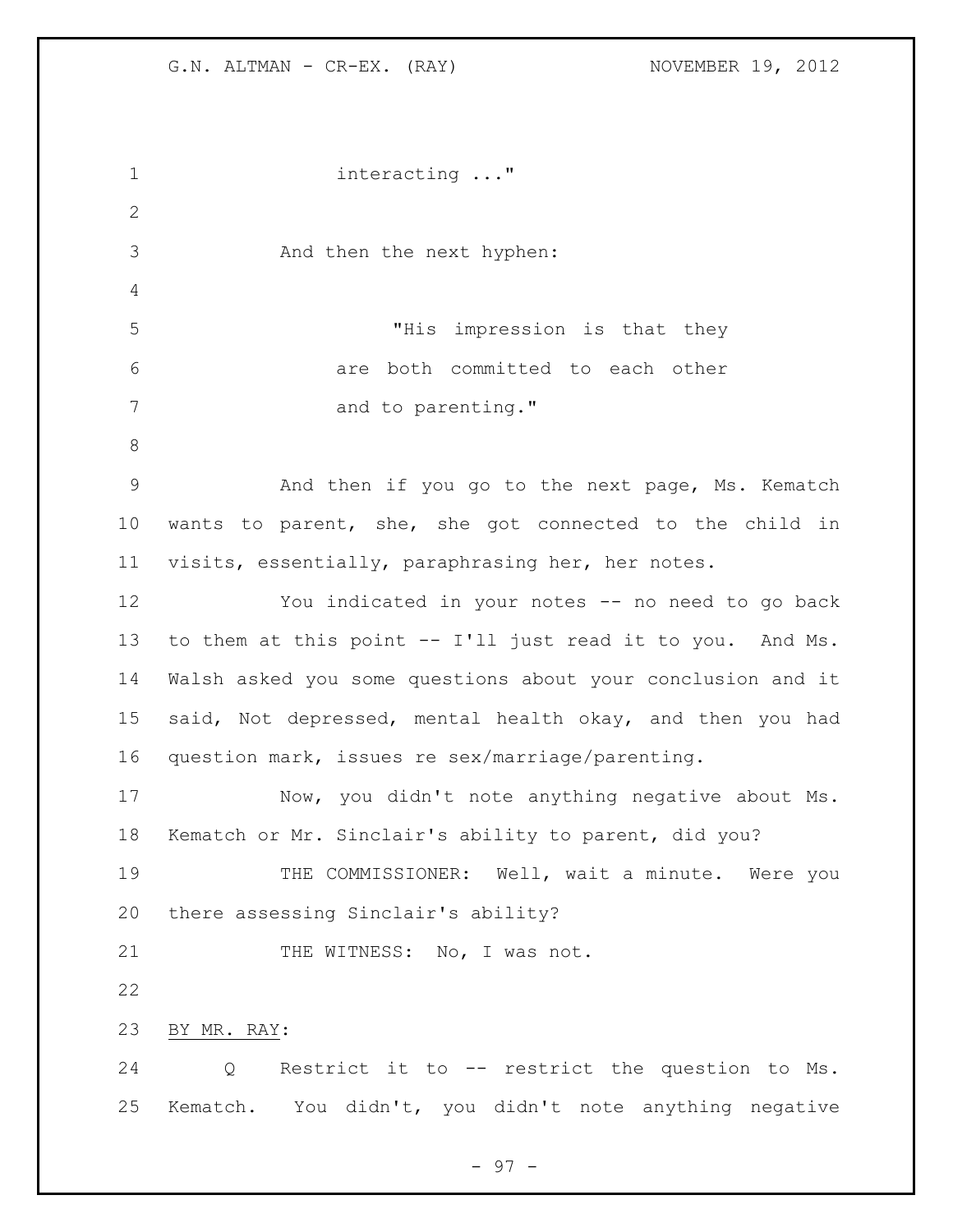about Ms. Kematch's ability to parent, anything particularly negative about their marriage, did you, in your notes. A I wasn't paying attention to her parenting. That wasn't the focus of my interview with her. And sorry, what was the second part of that? Q The question is, you didn't note anything negative about her -- any perceptions that you had about her ability, her ability to parent. A I don't, I don't recall. Q And there's nothing in your notes about that. A There's nothing in my note -- Q Okay. 14 A -- about that specifically. Q My, my point is you made a note about parenting, Dr. Altman, but you didn't indicate, together with that note, that you had negative concerns about her ability to parent, did you? You just said, issues about parenting. A Right. Q Okay. A But -- yes. Q Okay. So -- and if you read through Ms., Ms. Greeley's notes, in fact, what you appear to be telling her is that they are committed to each other and to parenting -- and that was the note on page -- on 37302. And then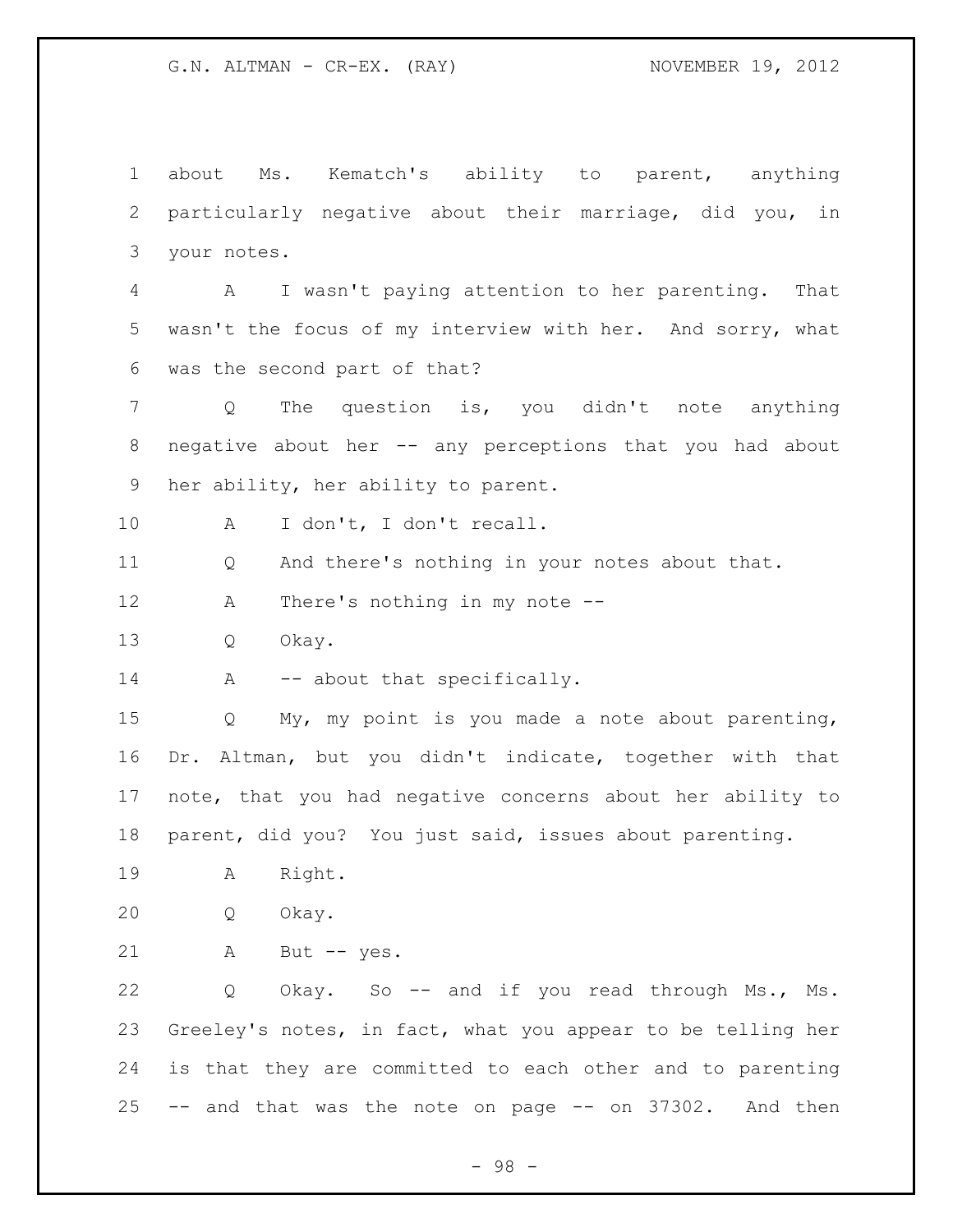37307, she wants to parent, she got connected to child in visits. So this is what you're telling Ms. Greeley in terms of your observations about Ms. Kematch's parenting, whether it's the motivation or what she's telling you, correct? A What she's telling me, yes. Q And, and what she's telling you appears to be things that are positive about wanting to parent and being prepared to parent, correct? A Yes. Q And then just continuing with page 37307, this -- your sense is that the relationship is okay. 14 "They ... shared with him their feeling about the relationship and 16 each other - they tell each other 17 that they love each other and Sam feels he loves her." And then the note: "Dr. [Altman] does not see need for further assessments at this time - he [talked to] them about commitment (sort of a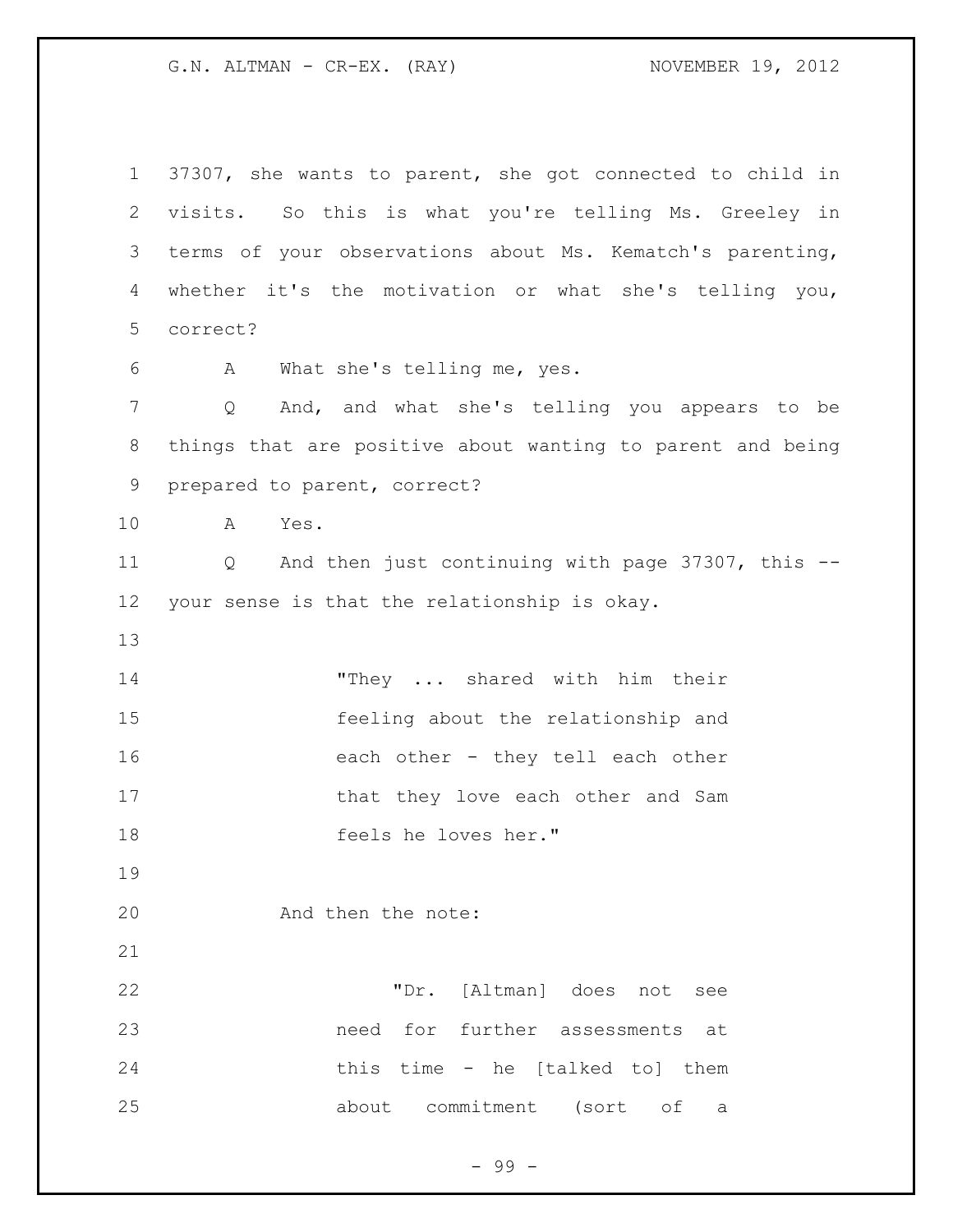| $\mathbf 1$  | lecture)  he feels for now they                             |
|--------------|-------------------------------------------------------------|
| $\mathbf{2}$ | are  committed."                                            |
| 3            |                                                             |
| 4            | So those are not negative comments that would               |
| 5            | reflect an inability to parent as a couple or some concerns |
| 6            | about their marriage, are they?                             |
| 7            | Well, I think that, though, what they reflect is<br>A       |
| 8            | concern on my part that the strength of their<br>some       |
| 9            | relationship was an integral part of their being parents.   |
| 10           | Q And you certainly didn't note anything negative           |
| 11           | about the strength of their relationship.                   |
| 12           | A Well, I think that if -- you know, again, if I'm          |
| 13           | giving them sort of a lecture, I'm talking to them about    |
| 14           | it, I guess I must have had some, some concern or that I    |
| 15           | wanted to -- maybe not concern, but certainly I wanted to   |
| 16           | make the point that, that their relationship and taking     |
| 17           | care of their relationship was an important aspect.         |
| 18           | Okay. Page 37303. And here we see your comments<br>Q        |
| 19           | that:                                                       |
| 20           |                                                             |
| 21           | "He had a sense they have a                                 |
| 22           | decent relationship and  the                                |
| 23           | flat affect  is likely due to                               |
| 24           | her method and style<br>of                                  |
|              |                                                             |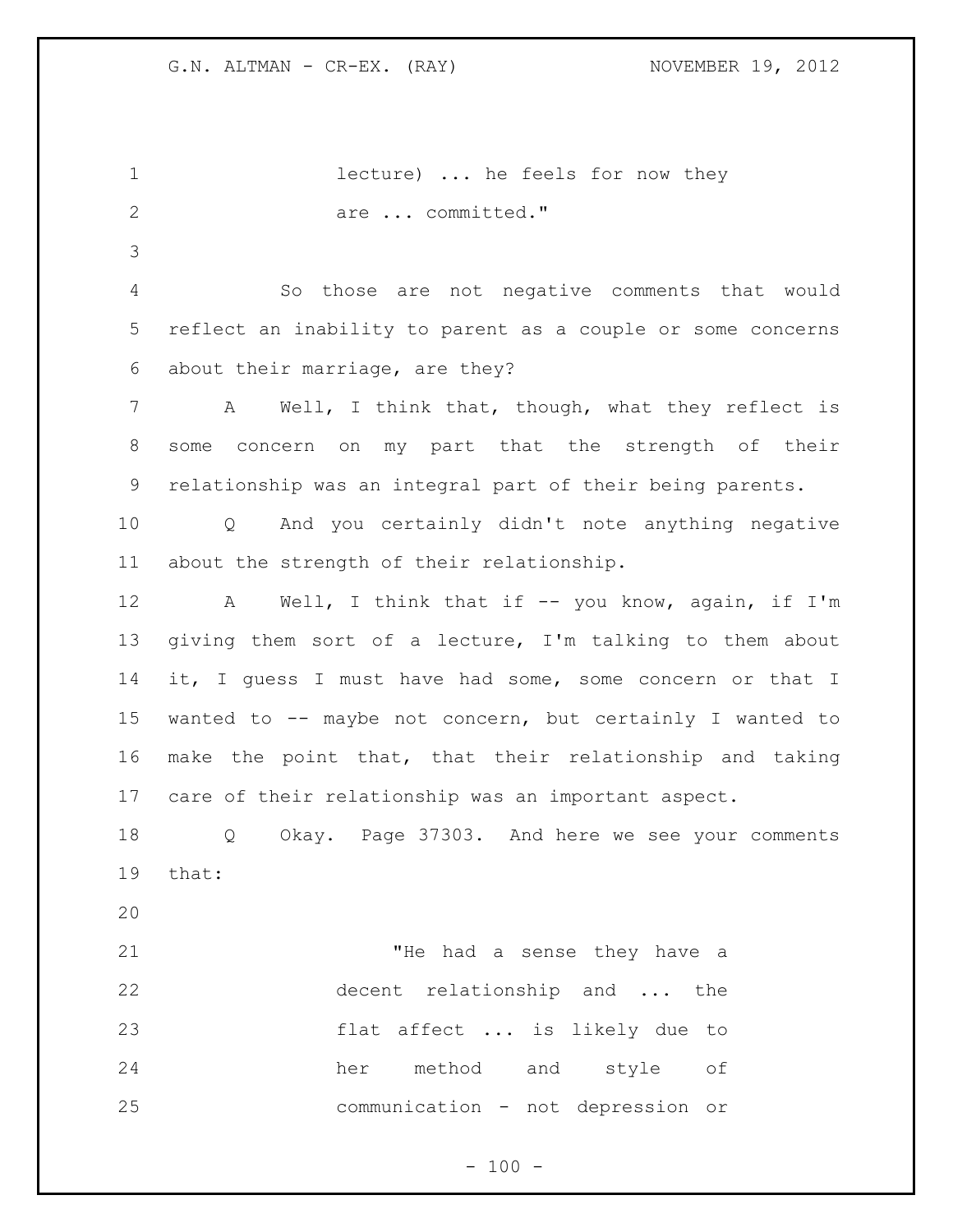feelings of sadness. 2 T... no longer sad about having a child - as she [was] when she was pregnant." Now, you'd agree with me that Ms. Greeley's notes about your conclusions are basically the same as your note, which is, Not depressed, mental health okay, not mad, sad, depressed. A Correct. Q And as Ms. Walsh indicated, you have no notes of your own report to Ms. Greeley. That was simply a verbal report which Ms. Greeley recorded in her notes. A Correct. Q Ms. Walsh asked you some questions about the, the psycho-social assessment that was contained in Ms. Kematch's -- excuse me, that was contained in Ms. Greeley's transfer summary, and Ms., Ms. Walsh was pointing out to you some negative things that we knew about Ms. Kematch from her past history. Based on your notes, page 37995 -- 9-9-5 -- you appear to have recorded the things that Ms. Greeley told you. And you'd agree that Ms. Greeley told you some things that are negative about Ms. Kematch, which starts as relating the fact that she's 19 years old; she had a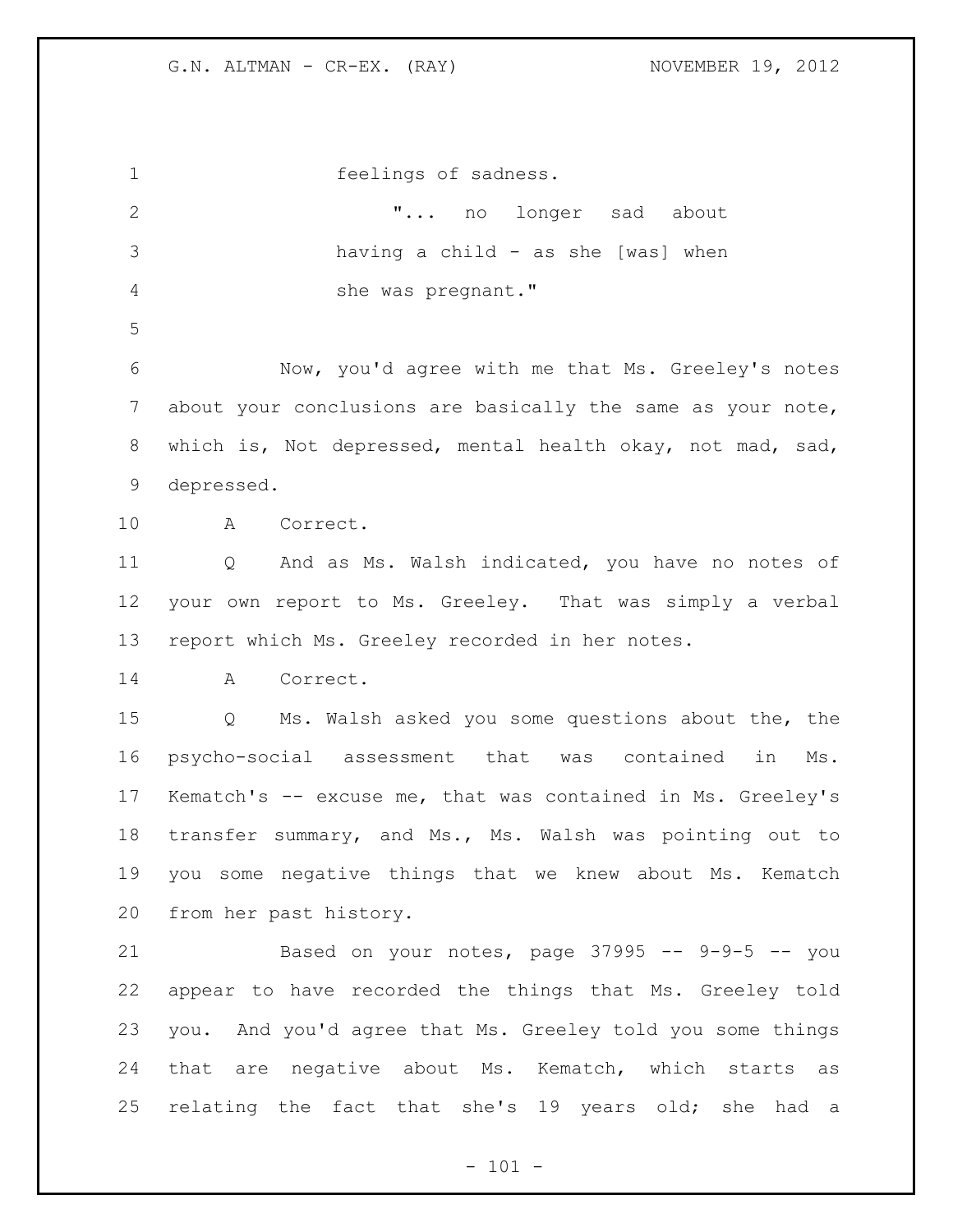previous child which had been apprehended; she had been a permanent ward; she had a history of anger, aggression, alcohol, drugs, hostility towards adults, authorities; ambivalent at first about parenting child number one; second pregnancy hidden; and concerns that -- whether they were ambivalent and whether they had plans to, to parent. 7 Now -- so you knew those -- certainly knew those negative things about Ms. Kematch, correct? A Correct. Q And you, in your conclusions, never raised those as, as presenting concerns about Ms. Kematch's ability to parent, did you? A Well, again, the question being placed to me was about whether she was depressed. Q Um-hum. 16 A Not about her capacity to parent. Q Okay. THE COMMISSIONER: I think that's the essence of what this witness has been trying to get across, so -- he's been asked that many times and I think he's made it clear that that's what his retainment was. MR. RAY: I think the -- I'll move on, Mr. Commissioner. That's fine. Thanks. BY MR. RAY: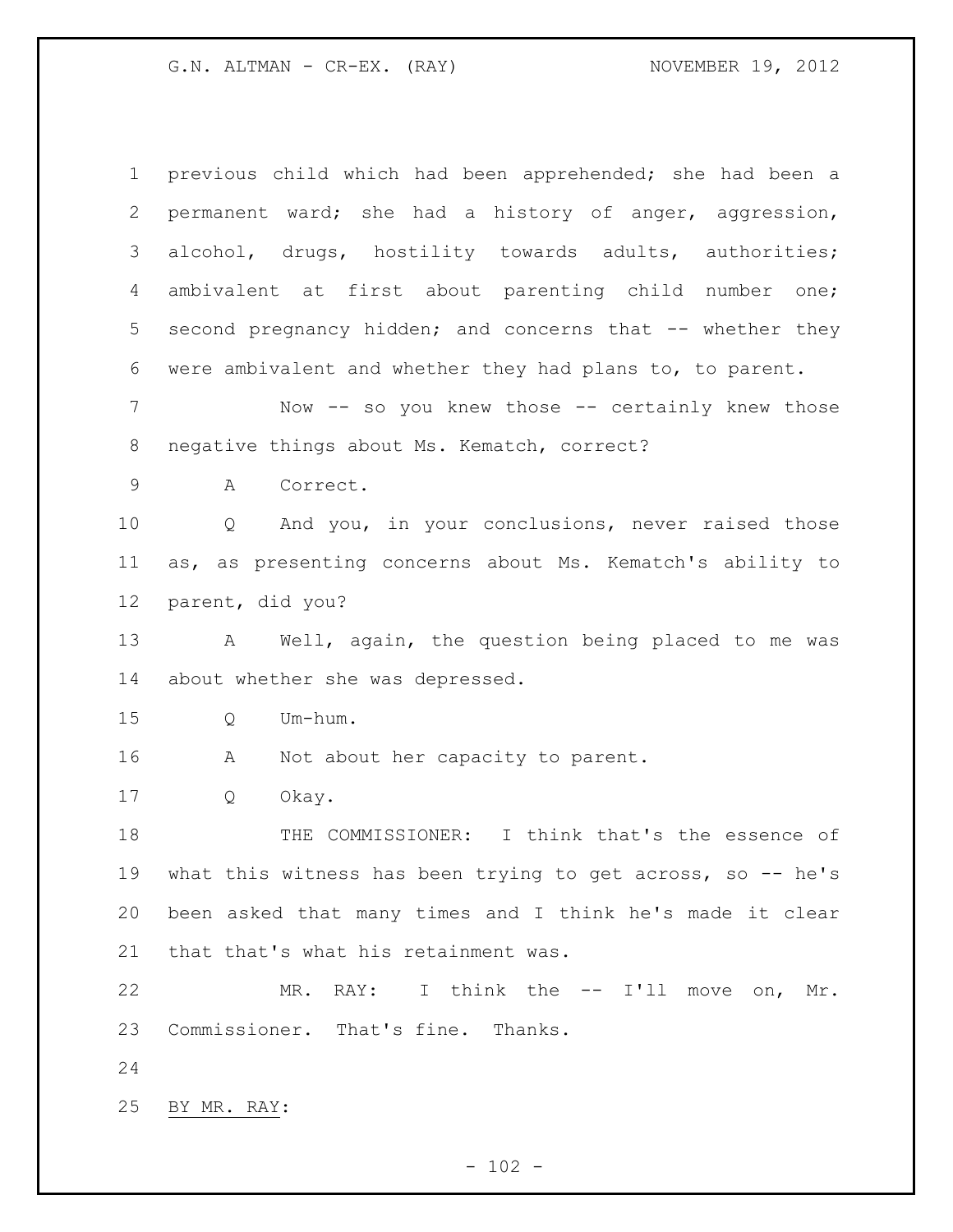Q You indicated previously that you would expect that you thought that Ms. Greeley would meet with you for approximately 15 to 20 minutes in advance of your meeting with Ms. Kematch? A I think I said 15 minutes up to half an hour. Q Fifteen minutes up to half an hour. Would you 7 agree with me, sir, that your notes that you've made starting with your meeting with Ms. Greeley down to the line indicating where you started your interview with Ms. Kematch are, are fairly brief? A Yes. Q Is it possible, sir, that that would take less than 15 minutes for you to record and was it possible the meeting would have lasted actually only five minutes? A I don't think so. Q You don't recall? A I don't recall. I just -- it doesn't seem reasonable to me that it would take five minutes. Q There's not a lot of -- certainly wouldn't take half an hour to record that information. It's possible that information could be provided to you in five to ten minutes, that you've recorded? A I suppose so. I mean, now we're talking -- you know, I think five minutes is a bit -- Q Okay.

 $- 103 -$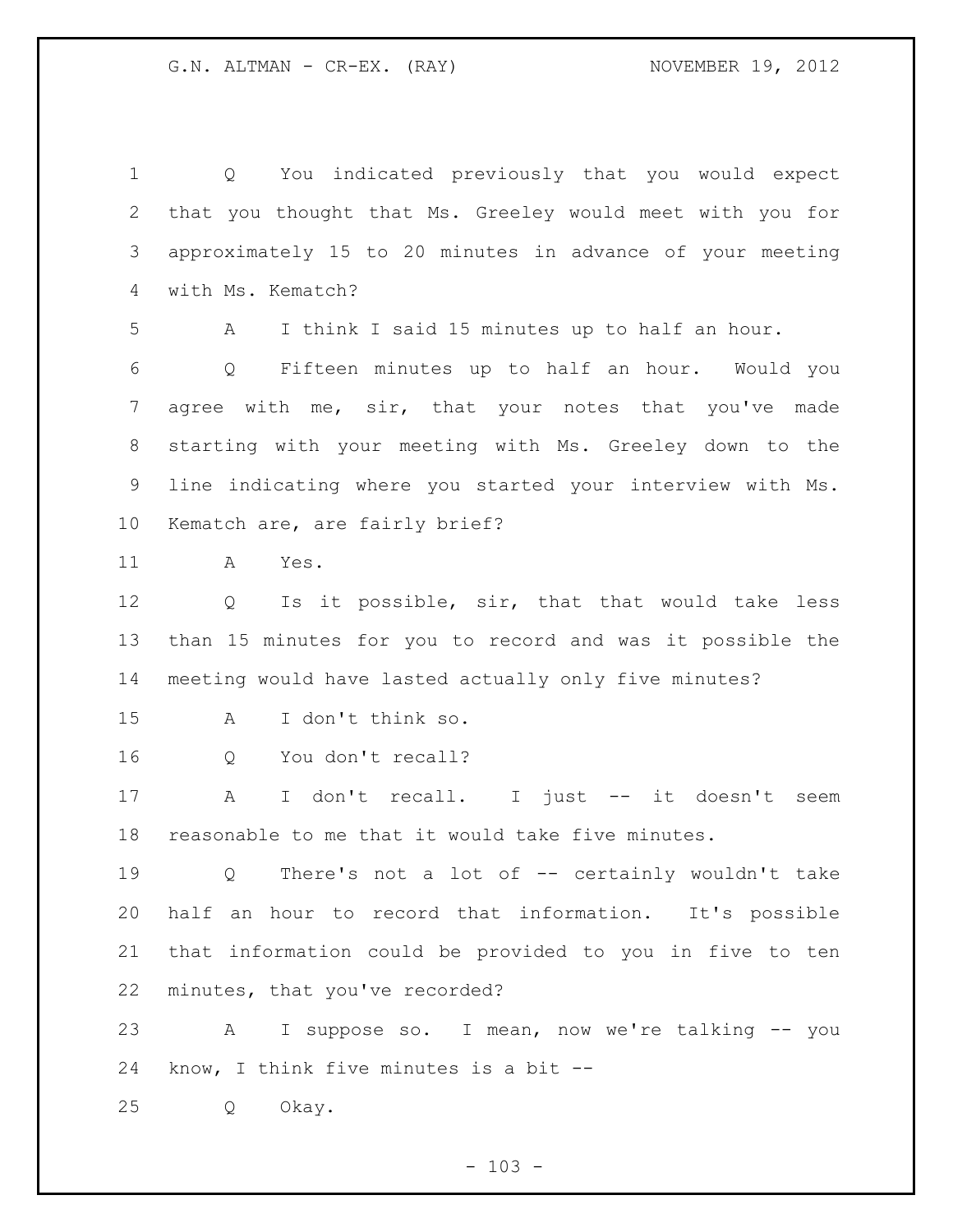A You know, certainly it could be 10, 15 minutes, 20 minutes. I don't imagine it was a half an hour, but I'm just trying to sort of guesstimate the, the range. Q Now, Ms. Greeley's notes indicate that you told her that no follow-up was necessary, and you, you don't have a specific recollection of that. I assume, sir, that if you did feel, based on your observations, that follow-up was necessary, that you would have indicated that to Ms. Greeley. A I don't recall her saying anything about follow- up so I'm not sure where you're -- what you're referring to. Q I think my point is, Ms. Greeley's notes reflect that you said no assessment was necessary and you've agreed you don't recall that. My question is, if you did feel that an assessment was necessary based on your observations of Ms. Kematch, or even Mr. Sinclair if something came up, I assume, sir, that you would tell Ms. Greeley in your job role as a psychiatrist that, look, we'd better get her in for another assessment -- A Yes. Q -- if something was concerning to you.

A Yes.

 Q Notwithstanding that Ms. Greeley asked you to conduct an assessment for depression and, and why

 $- 104 -$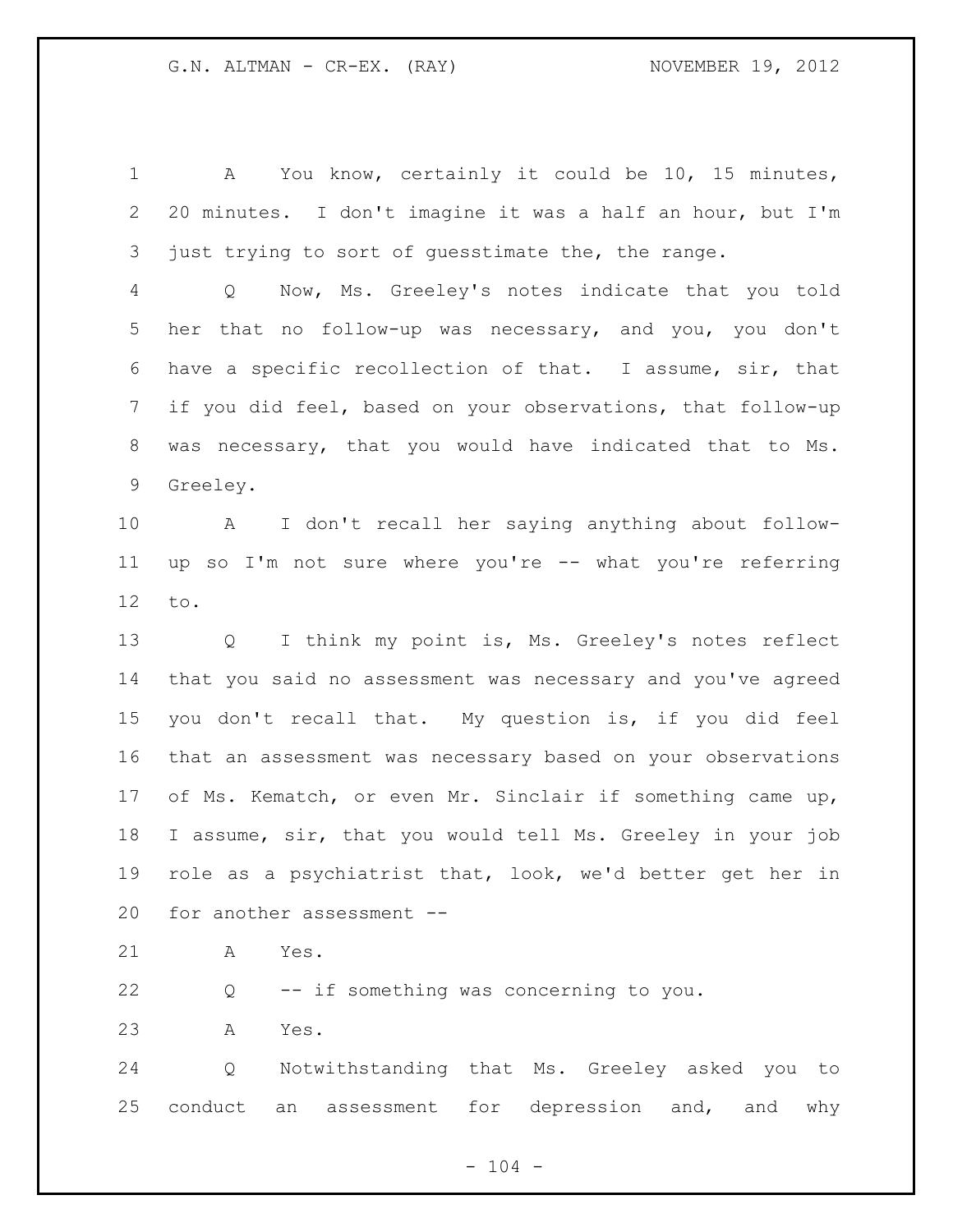G.N. ALTMAN - CR-EX. (GINDIN) NOVEMBER 19, 2012

 ambivalent, I appreciate that that's what your, your narrow focus was on, your narrow focus was on, and Mr. Saxberg indicated to you ... MR. RAY: Actually, I'm sorry, I'll, I'll withdraw that question. Those are my questions. Thank you. 7 THE COMMISSIONER: Thank you, Mr. Ray. 8 Mr. Gindin. CROSS-EXAMINATION BY MR. GINDIN: Q Dr. Altman, I presume your opinion that you gave was limited to the precise question you were asked. A Yes. Q Right? Also by the information that you were given? A Yes. Q In other words, you've heard about other information you might have been given. A Yes. Q Fact is, you weren't. So your opinion was limited to the information that you got from Ms. Greeley. A Yes. Q The, the specific question you were asked. A Yes. Q Correct? As well as the time that you had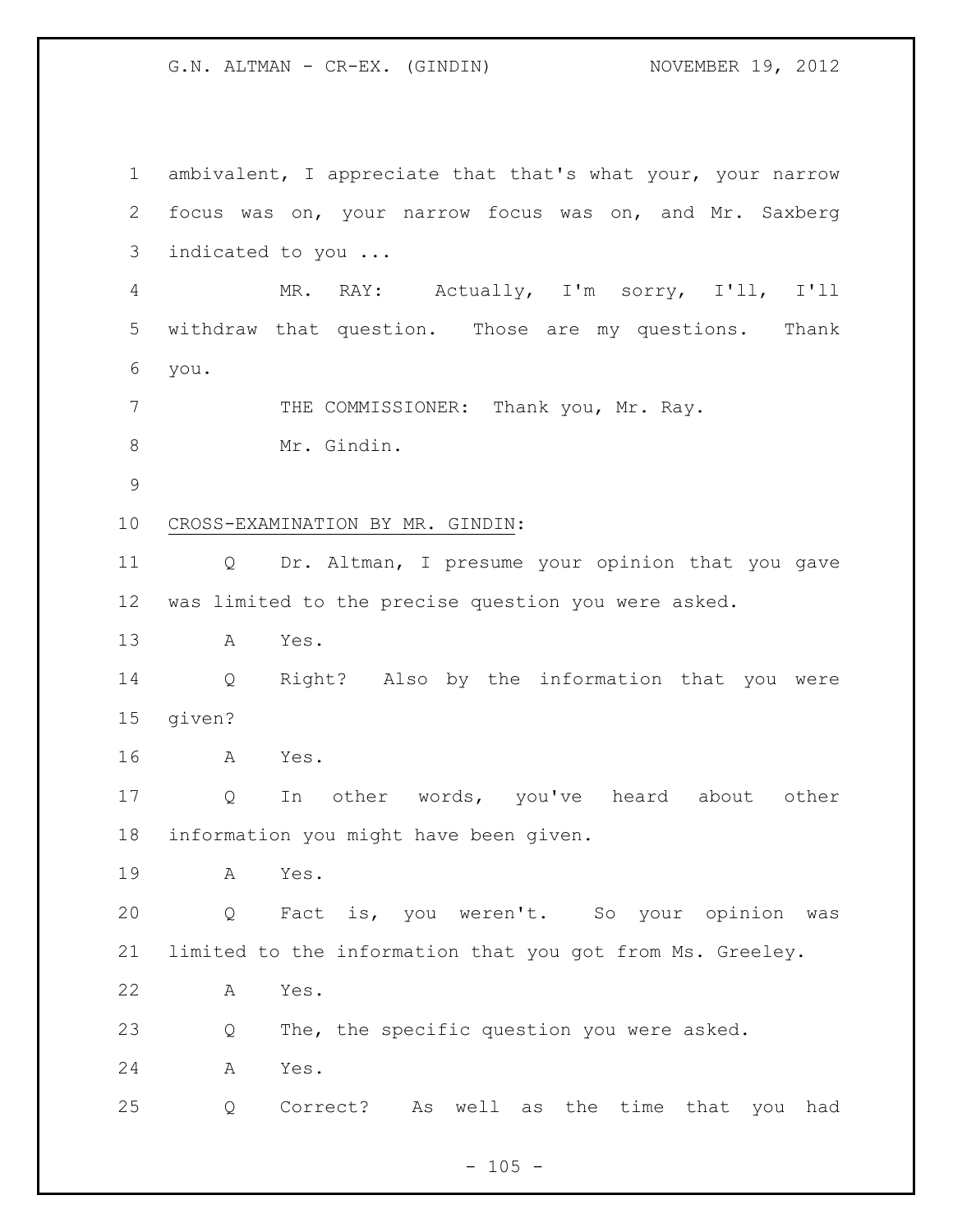available to you.

A Yes.

 Q Right? You were asked by Mr. Saxberg if you saw anything at all that would cause you to conclude that Ms. Kematch could be capable of, of doing the things that she ended up doing. You met her for half an hour or so?

 A I think we've established that it's somewhere perhaps around 45 minutes to an hour.

 Q And we know from -- according to Ms. Greeley's notes, which I can refer you to, she indicates that Steve was present?

- A Yes.
- Q Steve Sinclair.

A Yes.

 Q She also indicates that the baby Phoenix was present as well.

A Yes.

 Q So you didn't have a private meeting with Samantha.

A No, I did not.

 Q You saw her in the presence of her boyfriend or husband and a five- or six-month-old child.

A Yes.

Q And it was just the one meeting.

A Yes.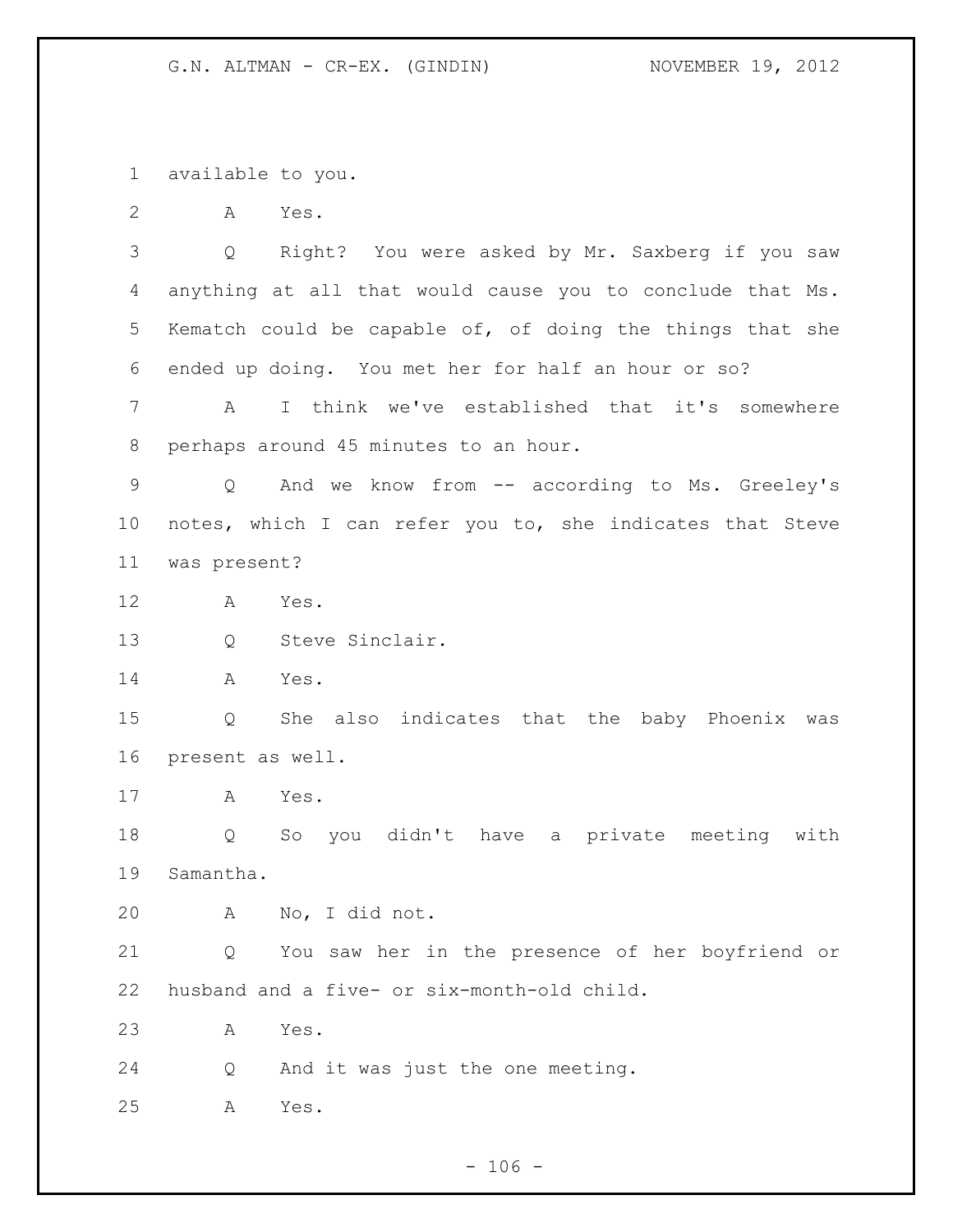Q When you went to that meeting, I take it you had no information ahead of time.

A Correct.

 Q Would that have been preferable, to have some of this background before you actually got there so you could think it over, decide if you had a few questions of Ms. Greeley, perhaps?

8 A Preferable in what ...

 Q Just having a little more time to consider what it was you were asked to do, decide whether you had some questions you might want to ask.

12 A I guess it's hard to argue that, you know, more time and more information is not helpful.

Q Right.

 A But having said that, the nature of, of often the work that I do is that a person presents with no prior information or very little or scanty information. That's common practice in, in being a psychiatrist.

 Q It may be common practice, but it's hard to say that it wouldn't be helpful to have more information and more time to consider it.

 A Like I said, it would be hard to argue that -- Q Yeah.

A -- the, you know ...

Q You were asked about reports. You never supplied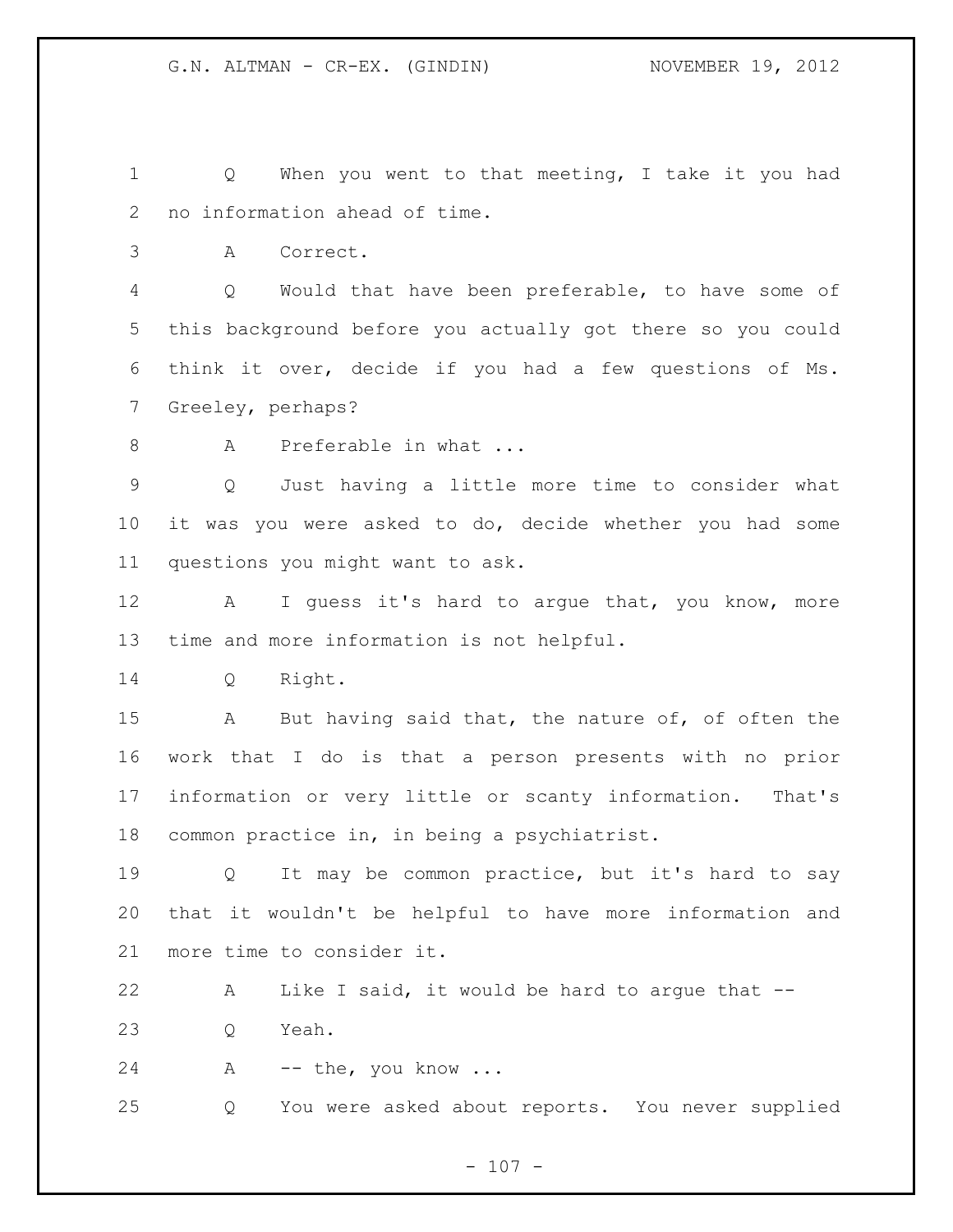G.N. ALTMAN - CR-EX. (GINDIN) NOVEMBER 19, 2012

 a written report and that's partly because you weren't asked to?

A Correct.

 Q And also because that wasn't the practice in the past.

A Sorry, I missed that last part.

 Q That was also because it wasn't the practice in the past.

A Correct.

 Q Which doesn't mean that it wouldn't have been a good idea, it's just the way things were and you weren't asked about it. You weren't asked to provide it.

A I was not asked to provide it.

 Q If you had seen Ms. Greeley's notes shortly after the meeting and she had seen your notes, some of these discrepancies might have been discussed?

A Correct.

Q Right. But you didn't have that opportunity.

A No, I did not.

 Q The question I think you told us you were asked to consider was why was she ambivalent towards Phoenix and was it because of depression.

23 A Well, I think it was, is, is the fact -- is it the -- is being depressed the reason why she seems to have this ambivalence and flat affect.

 $- 108 -$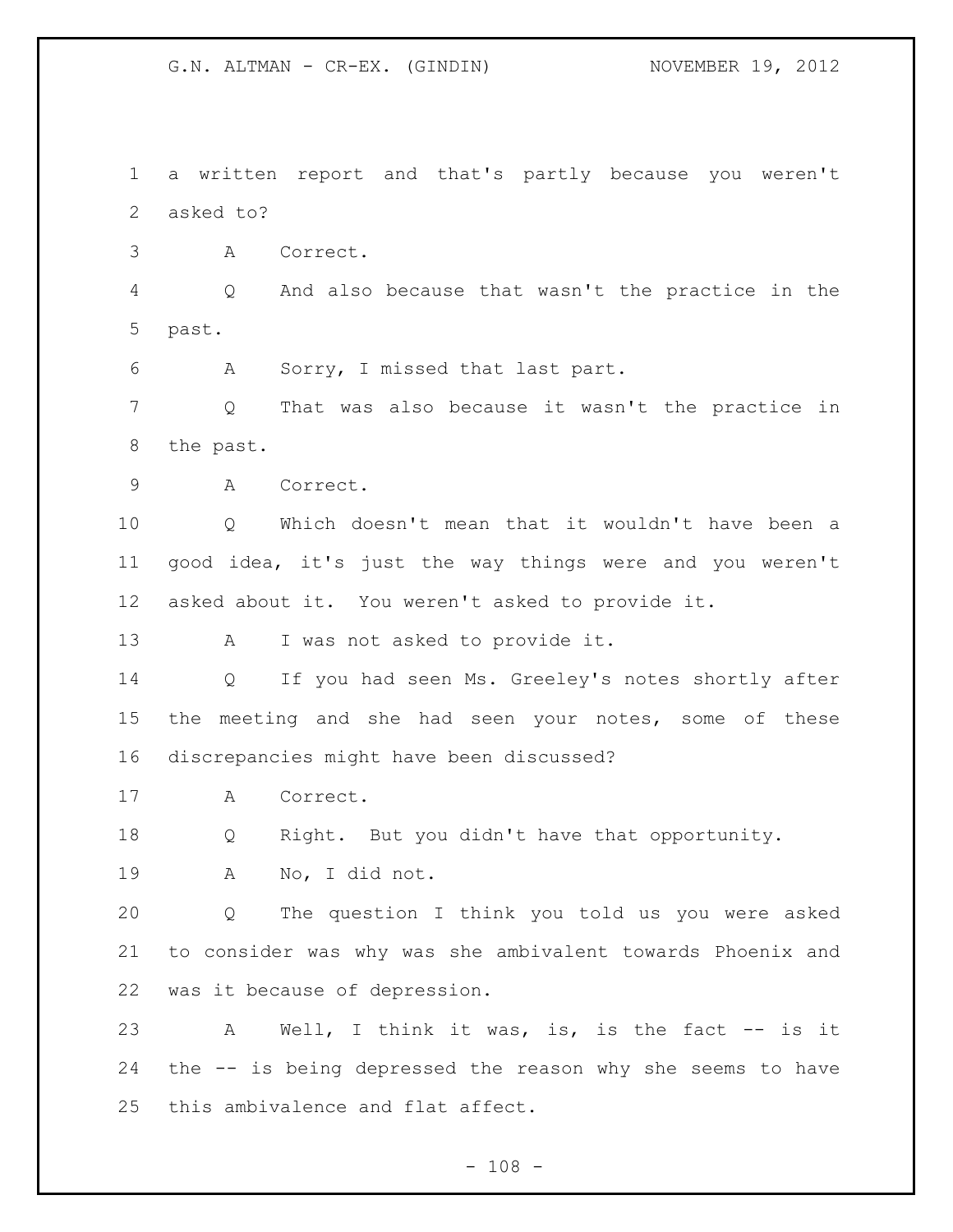Q Okay. You concluded that she wasn't depressed. A Correct. Q So therefore, I presume, there is some other reason why she's ambivalent towards the child. A Yes. Q Right? And that certainly might affect her ability to parent, the fact that it's not due to a depression that you might be able to deal with, but something else. A Yes. Q And certainly, being ambivalent towards your own child has something to do with your ability and motivation to be a good parent. A Yes. Q The focus of your interview was Samantha. You've made that clear. A Yes, yes. Q No one had asked you to do an assessment of Steve Sinclair. A Correct. Q Obviously, he was present and took part in the discussion? A Yes. Q And you asked him things and he told you things. A Yes.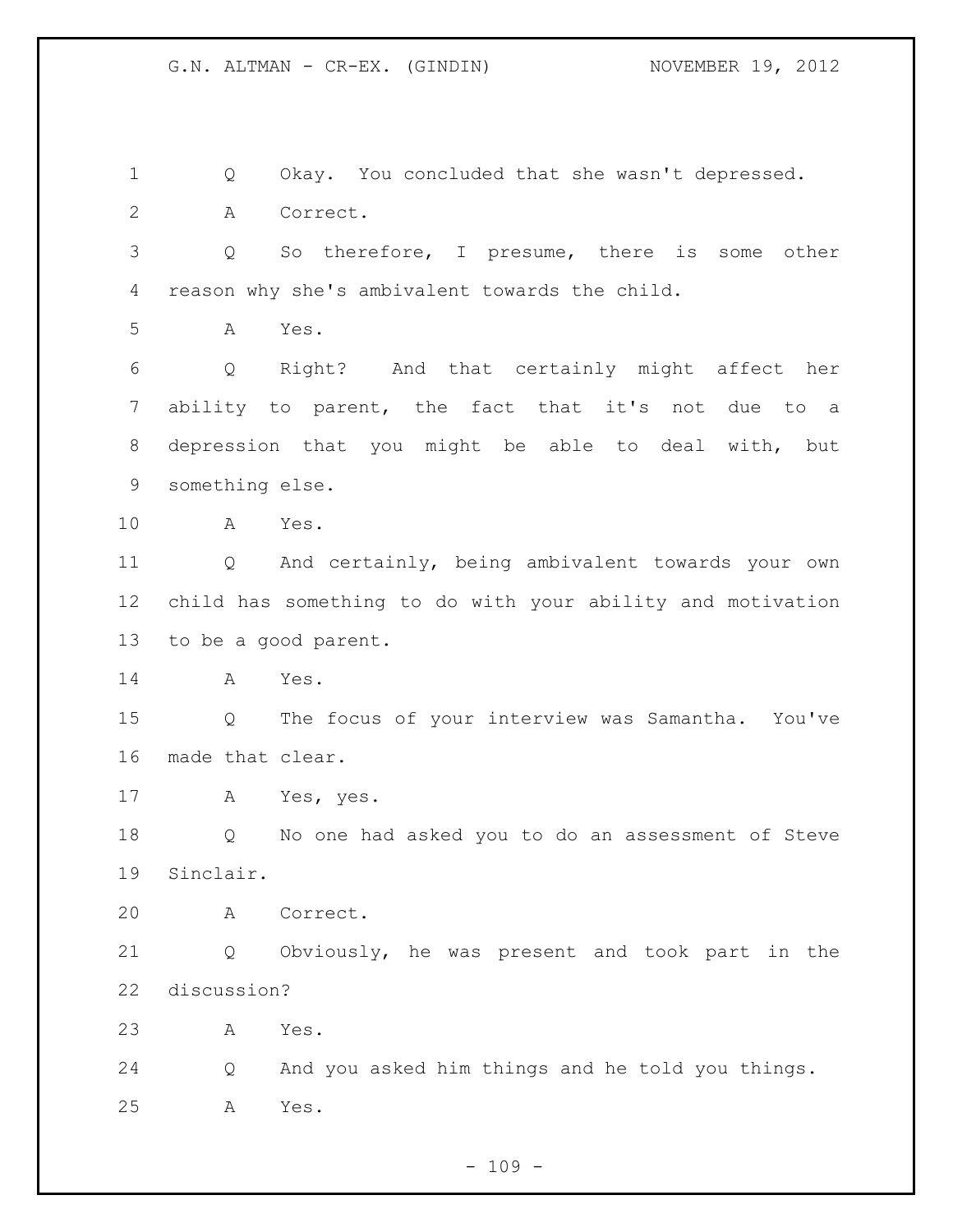1 Q The notes that you've been referred to, that you made, at the very end express that you had concerns regarding their marriage and parenting. A Yes. Q Right? A Yes. Q Did you make a note specifically of what your concerns were? A No. Q But obviously they were significant enough to mark in your notes. A Yes. Q In fact, you didn't make a note of every single thing that was said during your interview. A Correct. Q Nor did you make a note of everything you told Greeley. 18 A Correct. Q Or everything she told you. A Right. Q You had to be somewhat picky in terms of deciding what to make a note of. A Yes. Q Things that you thought were particularly relevant, you marked down.

 $- 110 -$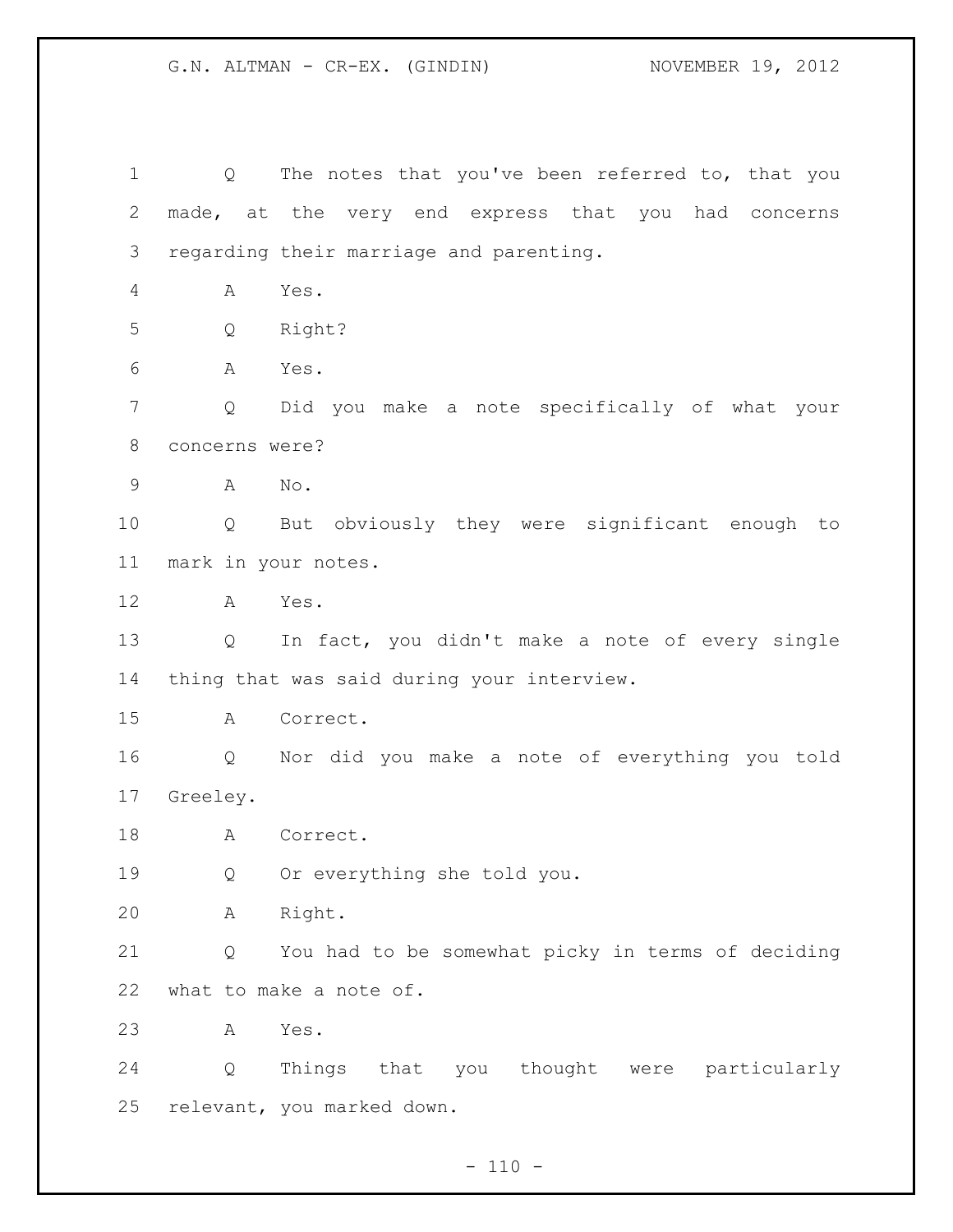A Um-hum. Yes.

 Q And that comment about having an issue regarding parenting was something you marked down.

 A Well, I -- you know, yes, it was, and I, I -- it was the -- that -- the -- that their relationship was important and what I think would impact upon the parenting of this child. It wasn't that it was specifically about parenting, but it's about that their relationship would be important and the maintenance and the health of that relationship would be important in their parenting.

 Q Right. That's a pretty obvious fact, logically, correct? But you actually noted that you had concerns about that.

14 A I wanted to make note of it and, yes, I, I wondered about it.

 Q And your opinion in the end about the relationship and that kind of thing would be based entirely -- or for the most part, at least -- on what they had to say about it.

A Yes. What they said, yeah.

 Q Because you didn't have a lot of other information and history --

A No, I did not.

Q -- at your disposal, right?

A Correct.

 $- 111 -$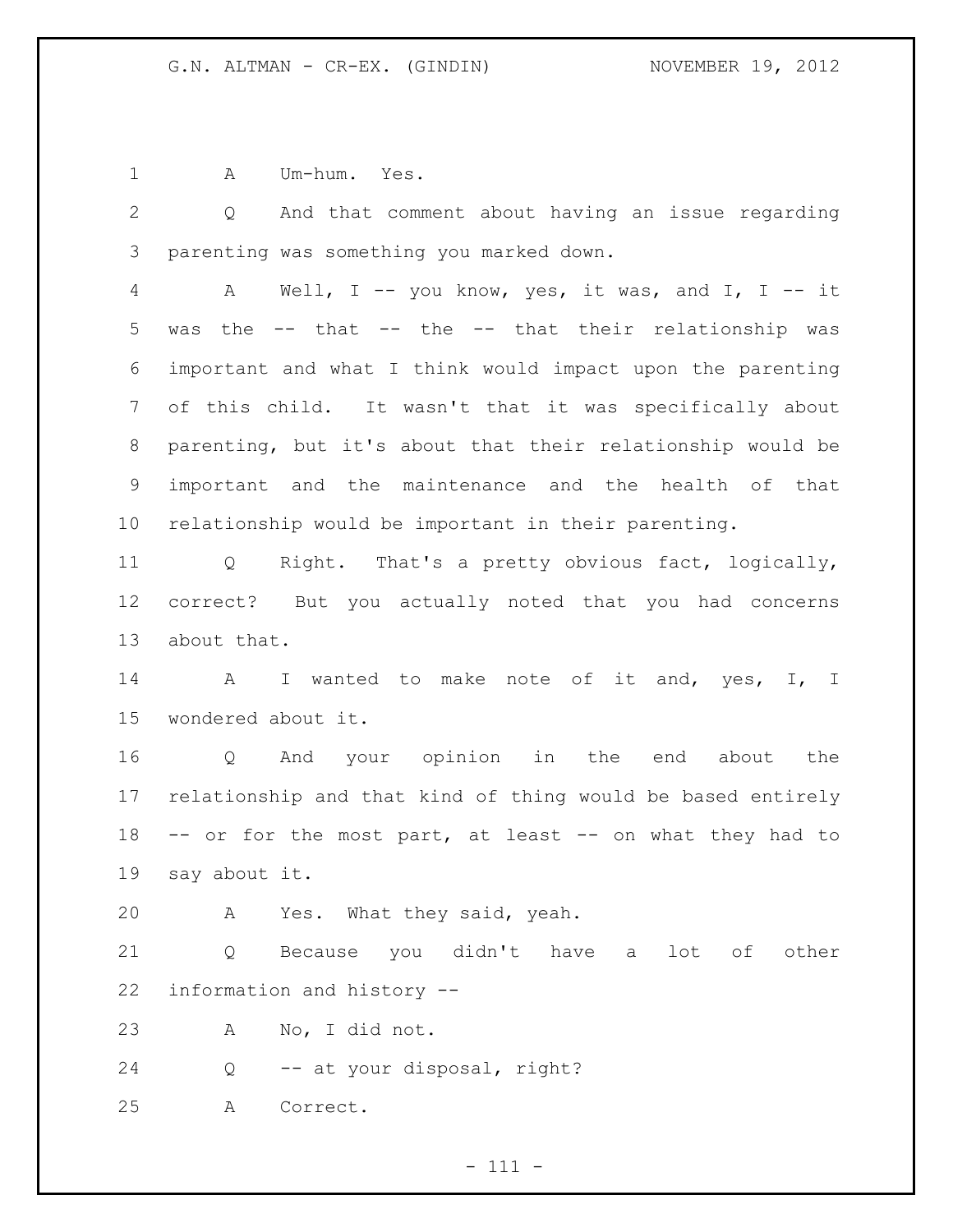Q And as, as a psychiatrist, the history of the patient is pretty important.

A Yes.

 Q For example, if you're assessing depression, if you had known, for example, that Samantha had some history of that in the past, that would have been relevant?

A Yes.

 Q So when you're assessing depression, is there a particular thing you're looking for, to determine whether someone suffers from it?

 A I guess there's, there's a range of things that I'd be looking for.

 Q In this case, what would be some of the things that you would be watching out for?

 A Well, I'd be looking for whether they're crying, whether they appear sad, whether they express sadness, tearfulness, whether they talk about things in very negative terms. Those are probably the principal ones.

 Q And that relates to the way they're communicating with you.

A Yes.

Q At that present time.

A Yes.

Q During that 45 minutes.

A Right.

 $- 112 -$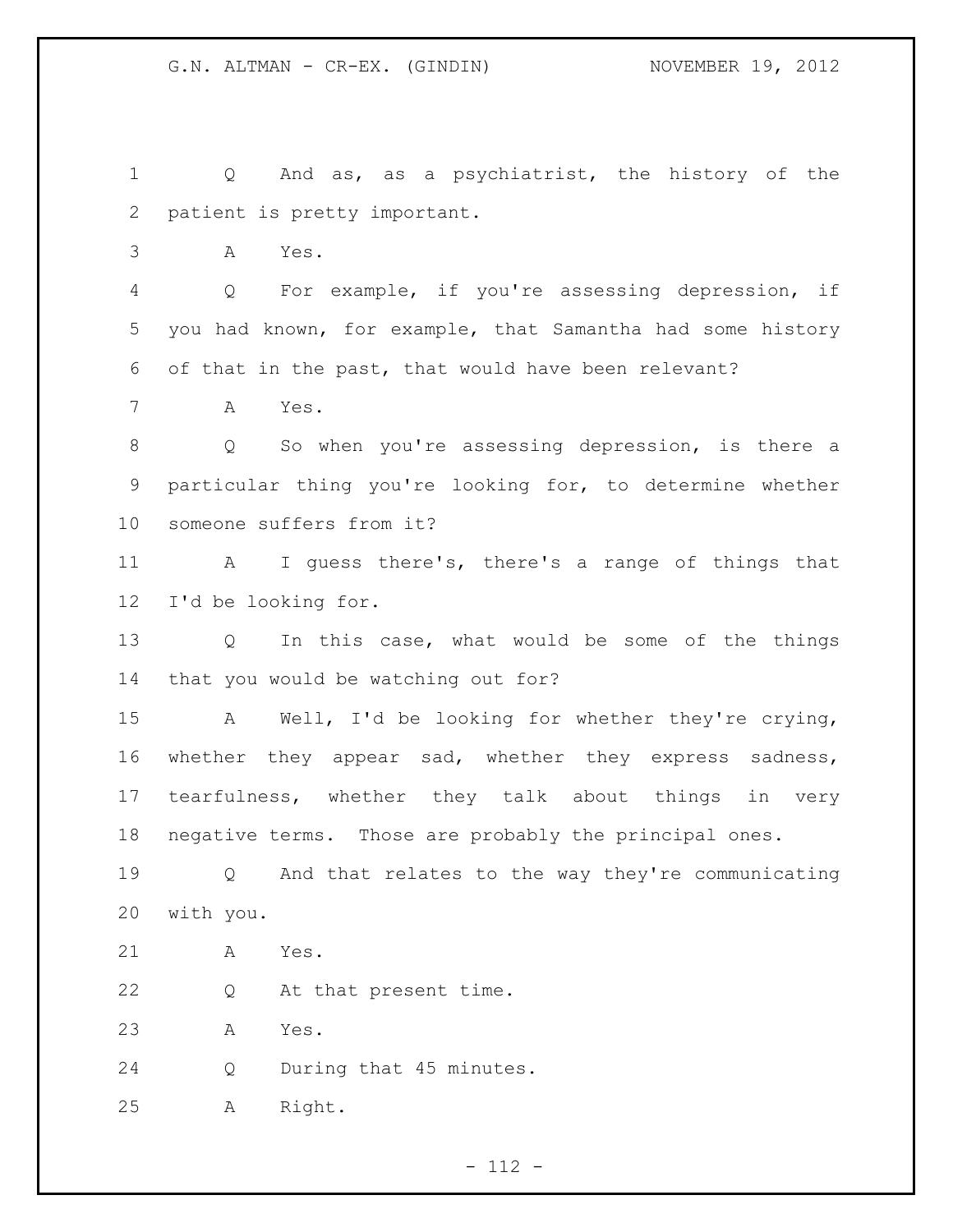Q Right? I think earlier when you were asked about the, the note about parenting, I think your response was you really weren't -- that wasn't your main focus. A Correct. Q But it was still something you made a note of. A Yes. 7 Q Even though it wasn't your main focus. 8 A Correct. Q I'm going to refer you to disclosure number 1798, page 37699, which is Samantha's child-in-care file. And I appreciate that this is not something that you had to look at, correct, at the time? A Correct. Q Now, this report here talks about Samantha's youth, as a child herself. A Yes. Q And as you can see there, it talks about an eating disorder, right? Hoarding food, that kind of thing? Does that in some way or could it relate to depression or be a sign of depression? A Yes, it could. MR. GINDIN: If we can look at the next page, 37700. And just lift it up a little bit. BY MR. GINDIN: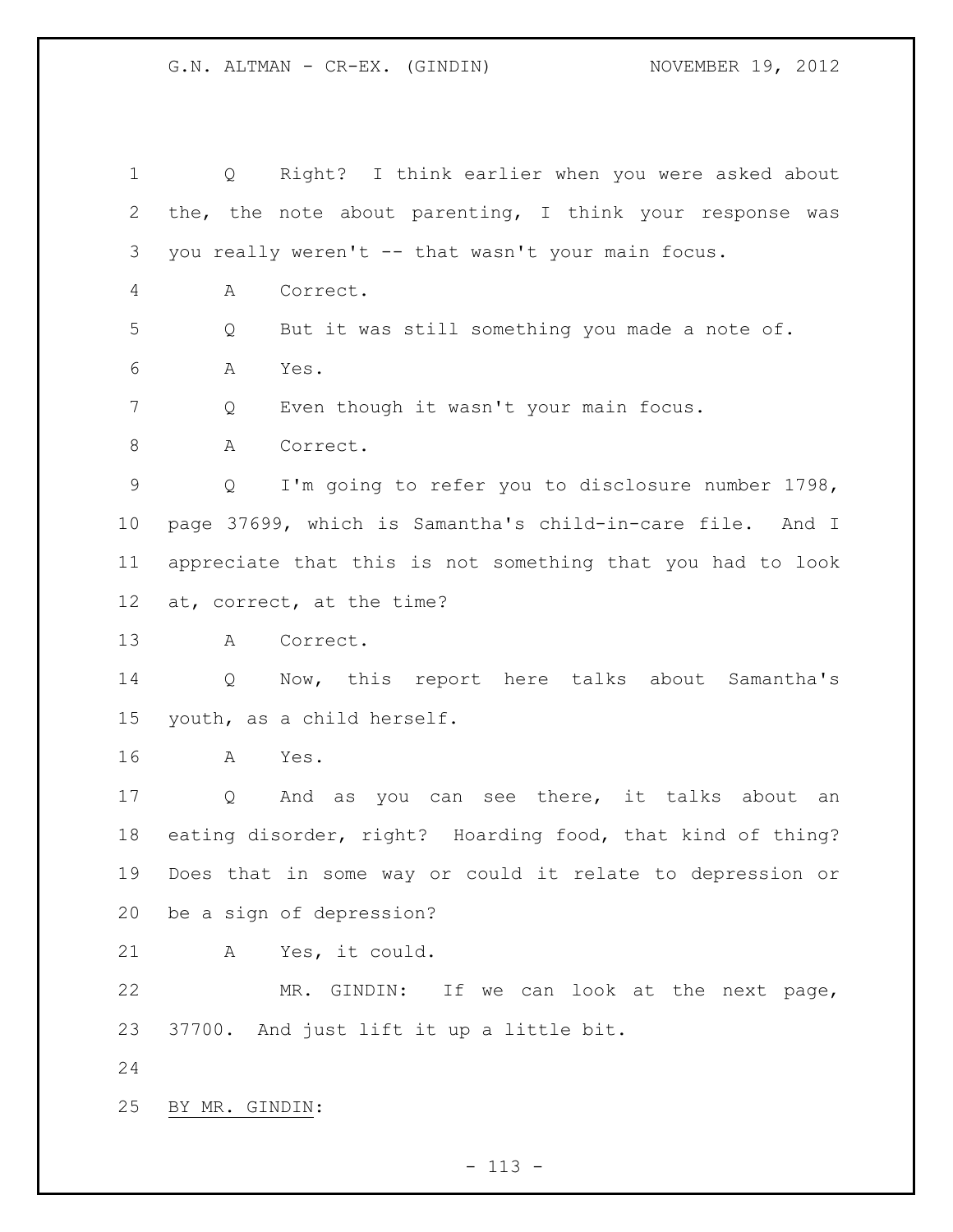1 Q Under point 3, under Health, you see that over there? It says, Mental health issues, and there's a checkmark, and in brackets the word "depression" is underlined. See that there? A Yes. Q Again, that would be certainly something that might have been significant to you if you were aware of it. A Yes. Q We can go to 37704. Some of the things mentioned in there, that she withdraws, inappropriate socializing, things of that nature. Are those things that might have been significant to you, if you're aware of them, to some degree? A To some degree. Q On the very next page, 37705, it talks about her not participating in activities and things of that nature. Can that also be a sign of depression? A Yes. Q Wanting to be by yourself, perhaps, not with others? A Perhaps. Q And obviously if someone's depressed and -- that affects their ability to take care of themselves to some degree. A Yes, it can.

 $- 114 -$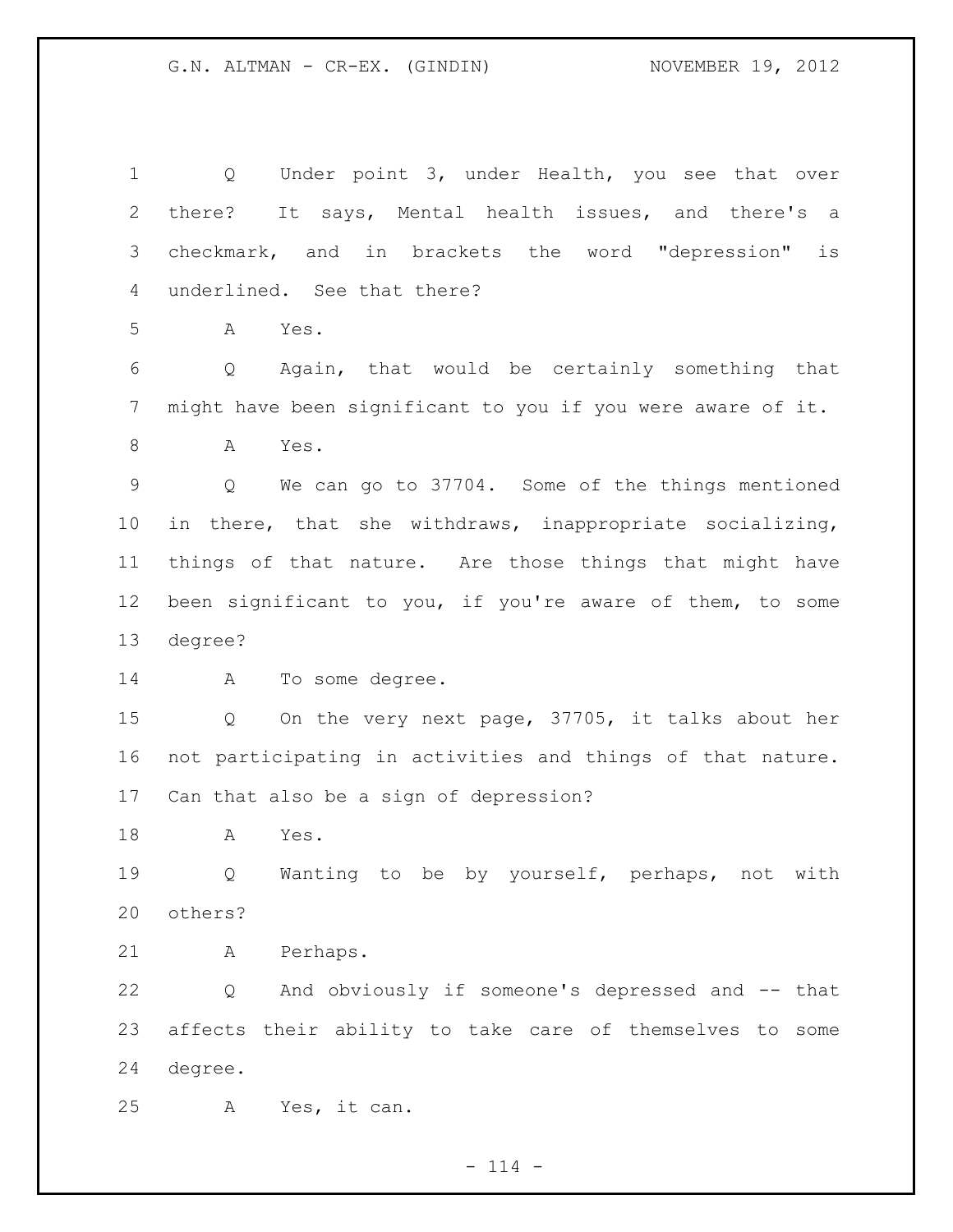Q And, of course, obviously, the ability to take care of somebody else under their care, as well.

A It can.

 Q We heard evidence that it seemed to take a long time to arrange this interview with yourself or any interview for an assessment, that this was something that was going on for a number of months where it was suggested to Samantha that she -- that this type of assessment is required. And I think it took quite a number of months before this interview, in fact, took place. Do you have any comment on, on, on how long it normally takes or why it would take many months to set up this type of thing?

13 A When you say "this type of thing," you mean an appointment with me?

 Q Well, an appointment for a psychologic -- psychiatric assessment on this issue of depression. We've heard evidence that that was suggested many months prior to the interview, and for some reason it wasn't happening. What's your information about how --

 A Oh, accessing mental health services and accessing the services of a psychiatrist often involves a wait and certainly at that time it would have involved a wait. I don't, I don't think there was any ready or easy access to psychiatry at that point in time. That was part of the rationale, in fact, for providing my services and

 $- 115 -$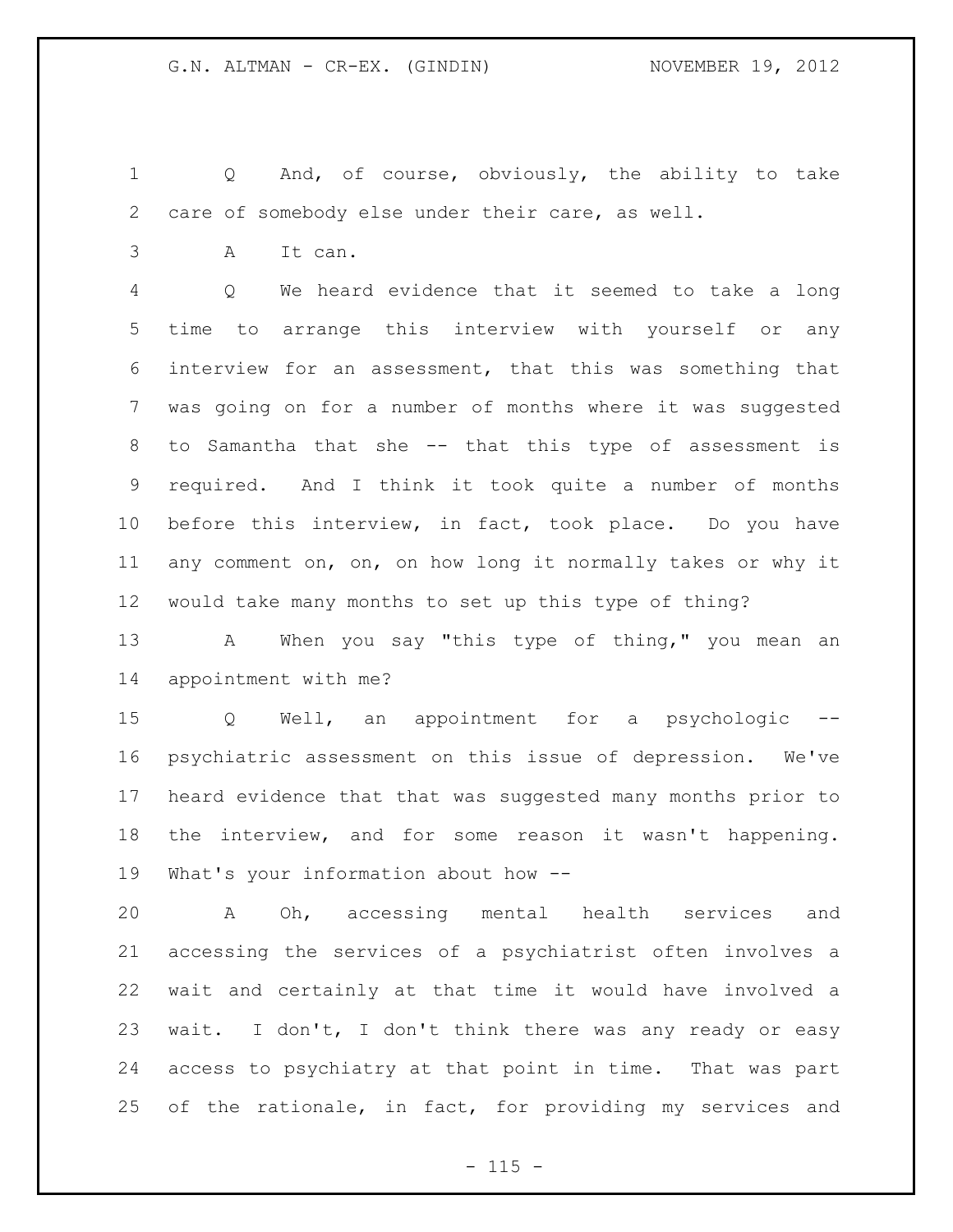G.N. ALTMAN - CR-EX. (GINDIN) NOVEMBER 19, 2012

 other psychiatrists that provided similar services to CFS, to try and provide more ready access and -- you know, to psychiatry.

 Q Were there a number of psychiatrists like yourself who were doing these type of assessments that you were asked to do?

 A I believe so. I don't know how many. I think at least there was one or two others.

 Q And I think you said you attended every week to this particular agency or others for --

A Right. It, it wasn't just this agency.

 Q Do you recall whether you were asked, in July or August, prior to the meeting of September the 13th, whether you could come down and make your assessment?

 A I was never asked specifically to see anyone. There was sort of a timetable of sorts. You know, I made available, you know, these are the dates that I'm going to be at your agency, and then the agency decided who used those appointment times.

 Q And around that time if someone contacted you and said, Can you come down to make this type of assessment, can you give us an idea of how soon you could do that?

 A That was never done. That was not the manner in which it was arranged. I was attending an office on a certain date.

 $- 116 -$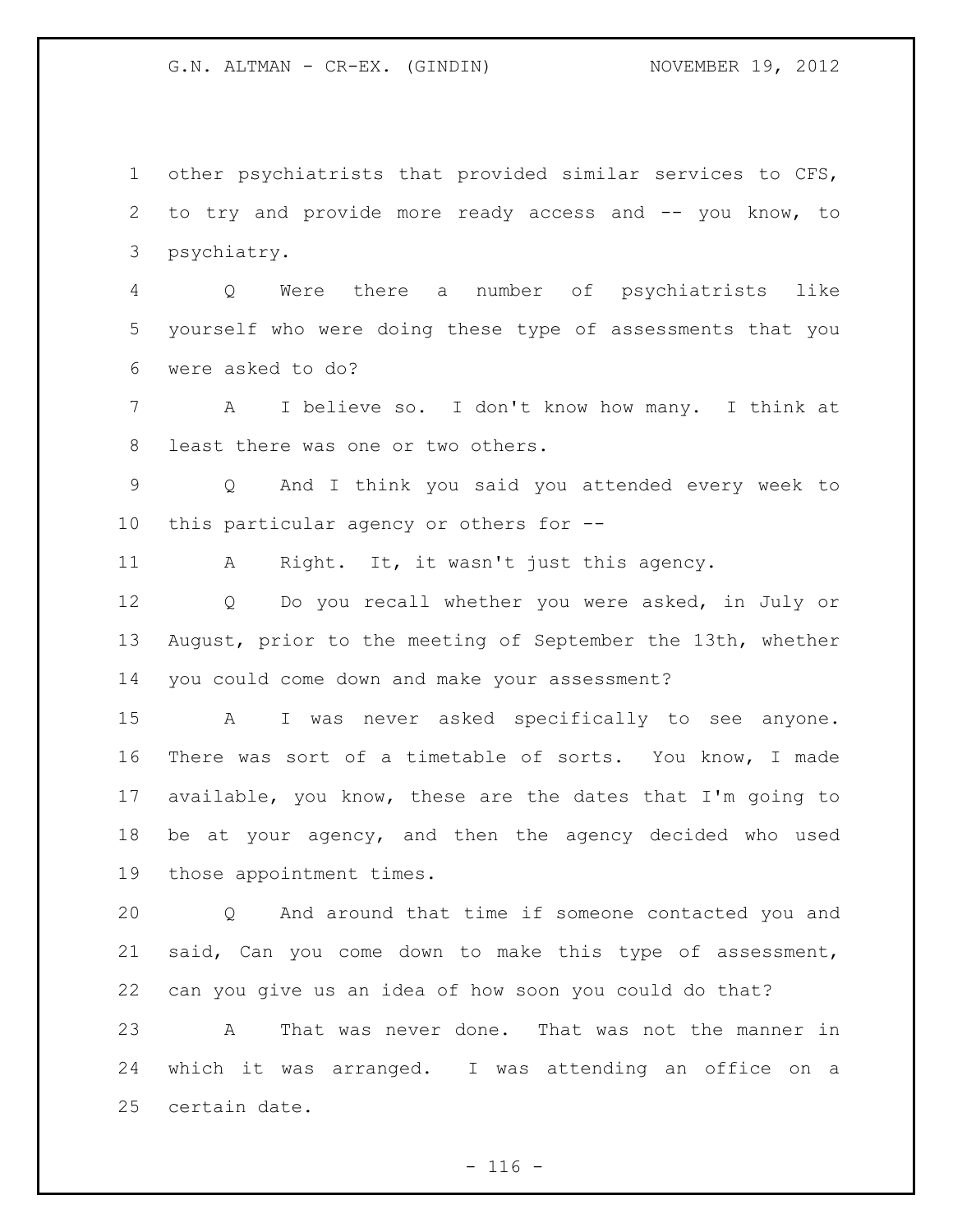Q Um-hum.

A No one contacted me about that.

 Q I see. So you weren't contacted in the months preceding this interview, to see whether you could come down for a particular purpose?

A No, I was not.

 Q And, and had you been, is that something you would be able to do fairly quickly or would it still take months? If someone had called you and said, We need you to do an assessment, can you come down for a few hours, would you have been able to do it fairly soon thereafter?

 A Well, I don't, I don't know exactly at the time. I guess I'd have to look at my schedule. It probably would be several weeks, at least.

 MR. GINDIN: Okay. Those are my questions, thank you.

17 THE COMMISSIONER: Mr. Gindin, I wanted to ask your -- the witness a question; you may want to just stay there.

 Do you recall what part of the discussion Sinclair participated in? Do you, do you -- was he vocal throughout or was most of your interfacing with Samantha, or do you know?

24 THE WITNESS: Well, he was present throughout. My guess is that she would have been the principal speaker

 $- 117 -$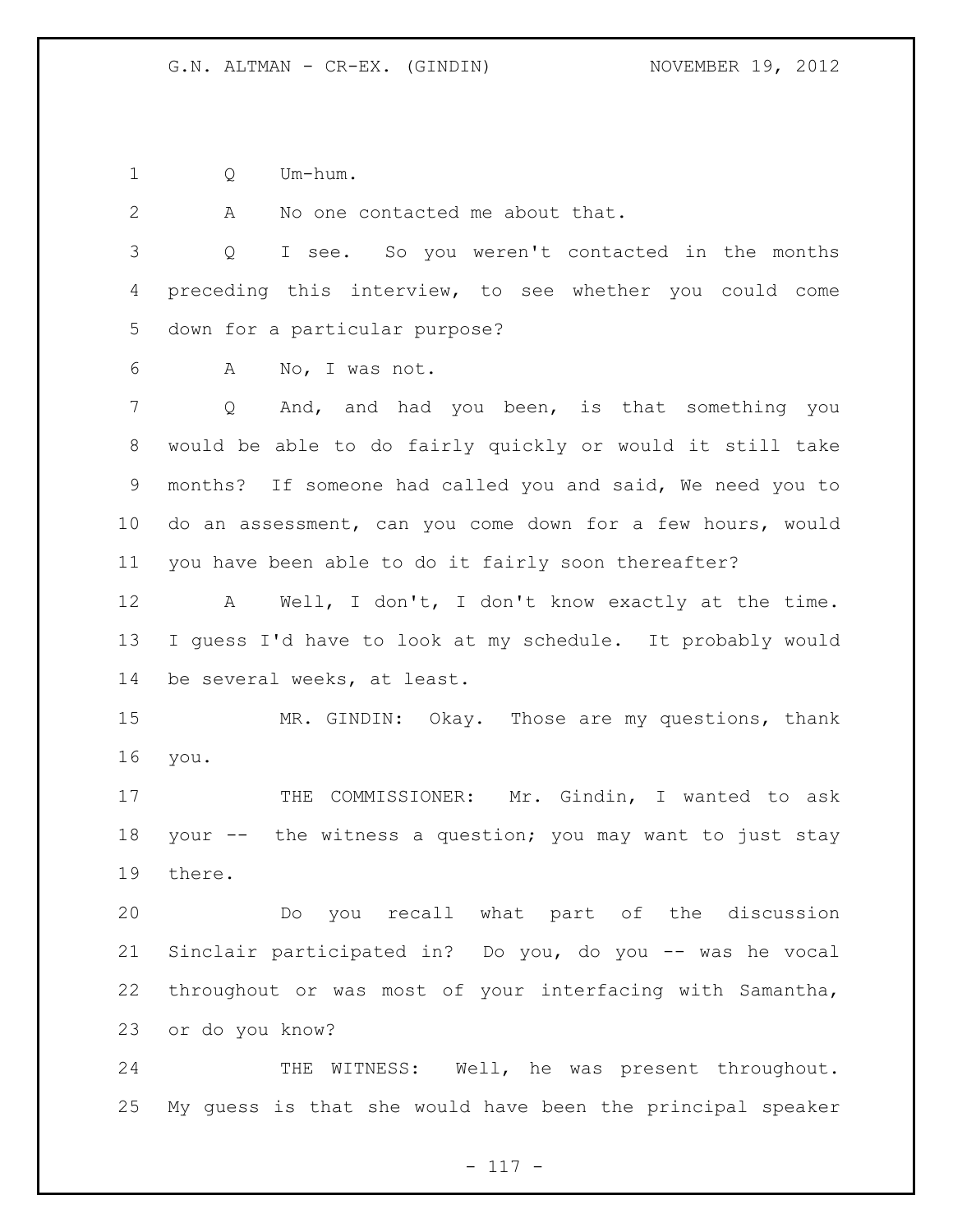G.N. ALTMAN - CR-EX. (GINDIN) NOVEMBER 19, 2012 G.N. ALTMAN - CR-EX. (MCKINNON)

 throughout and I sort of made some notes about when he made comments. But probably, mostly, it would have been her speaking.

4 THE COMMISSIONER: Did he -- was his involvement, as you remember it, if you do remember it, just in answering your questions or did he volunteer information?

 THE WITNESS: You know, I can't, I can't recall. Certainly, that would have been acceptable to me. I wouldn't have hushed him or, you know, suggested that he couldn't add whatever he wanted to at the time. I would have invited it.

 THE COMMISSIONER: Thank you. Anything else you want to ask out of that?

14 MR. GINDIN: Nothing further, thank you.

15 THE COMMISSIONER: Thank you, Mr. Gindin. All right. Mr. McKinnon, I guess, is next?

### CROSS-EXAMINATION BY MR. MCKINNON:

 Q Dr. Altman, my name is Gordon McKinnon and I act for Winnipeg CFS.

 Just wanted to ask you one question for clarification arising out of a question that Mr. Gindin put to you. And he asked you to look at some documents that you acknowledged you had never seen before, and there were three or four particular documents. All had this same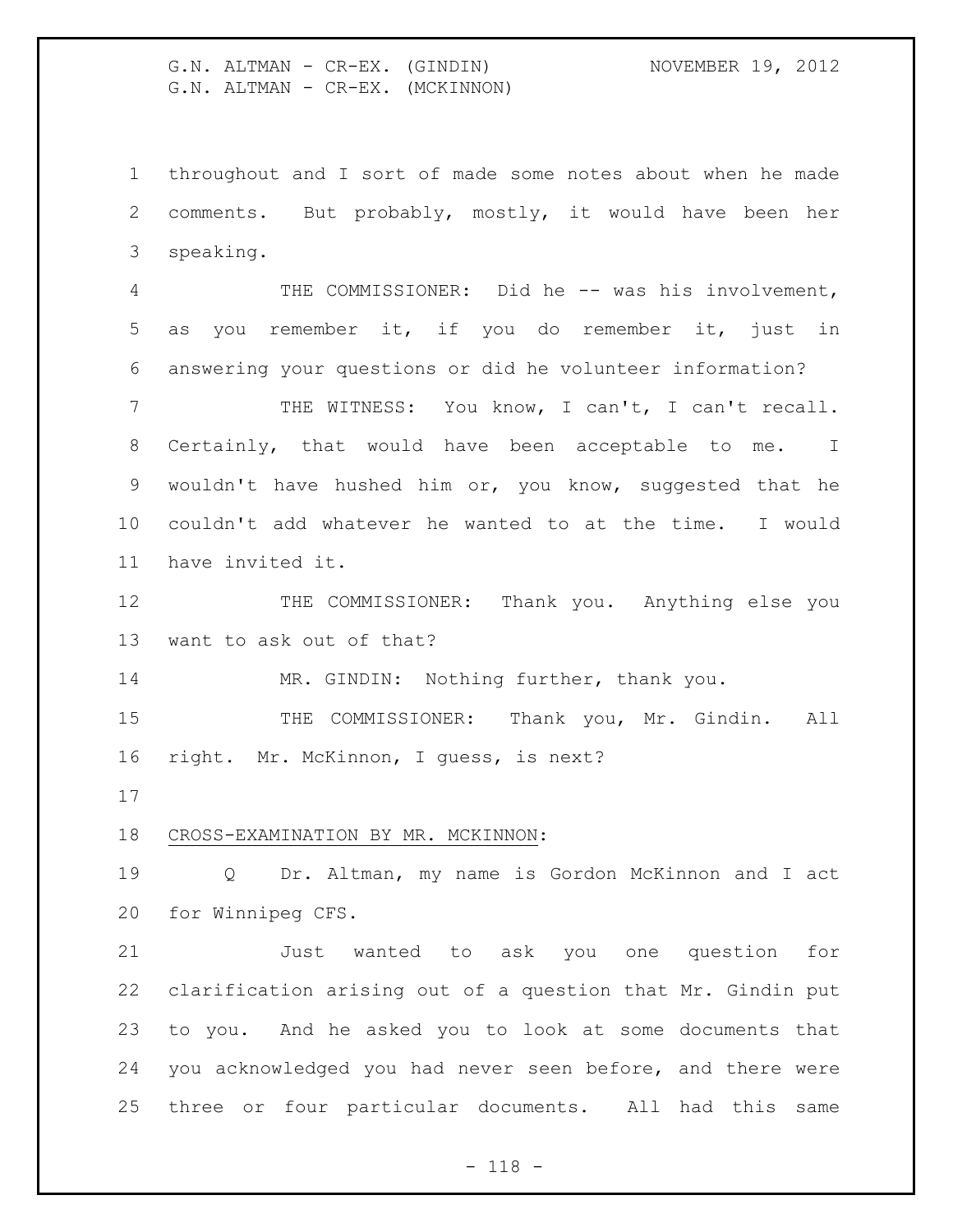character.

| $\overline{2}$ | If we look at 37704 as an example, that's where,            |
|----------------|-------------------------------------------------------------|
| 3              | for example, he was asking you to comment on there was      |
| 4              | reference to her being withdrawn, if my memory serves me    |
| 5              | correctly. And you were asked to comment whether that       |
| 6              | might be relevant to your assessment and you said it might  |
| 7              | There was another one where there was a reference to<br>be. |
| 8              | depression.                                                 |
| $\mathsf 9$    | A Can I, can I just stop you for a minute? Because          |
| 10             | I don't know that I actually read it completely, because it |
| 11             | says:                                                       |
| 12             |                                                             |
| 13             | "If child rejects attempts to                               |
| 14             | nurture, what does foster parent                            |
| 15             | $do?$ "                                                     |
| 16             |                                                             |
| 17             | So the withdraw is, is not actually in reference            |
| 18             | to the child.                                               |
| 19             | Okay, well, let me give you a better -- and<br>Q            |
| 20             | that's a good point. Let me give you a better example. He   |
| 21             | put to you 37700, where there's a reference to mental       |
| 22             | health and then there is -- the word "depression" is        |
| 23             | underlined and he asked you, I think, to comment on that    |
| 24             | point as well.                                              |
| 25             | Yes.<br>Α                                                   |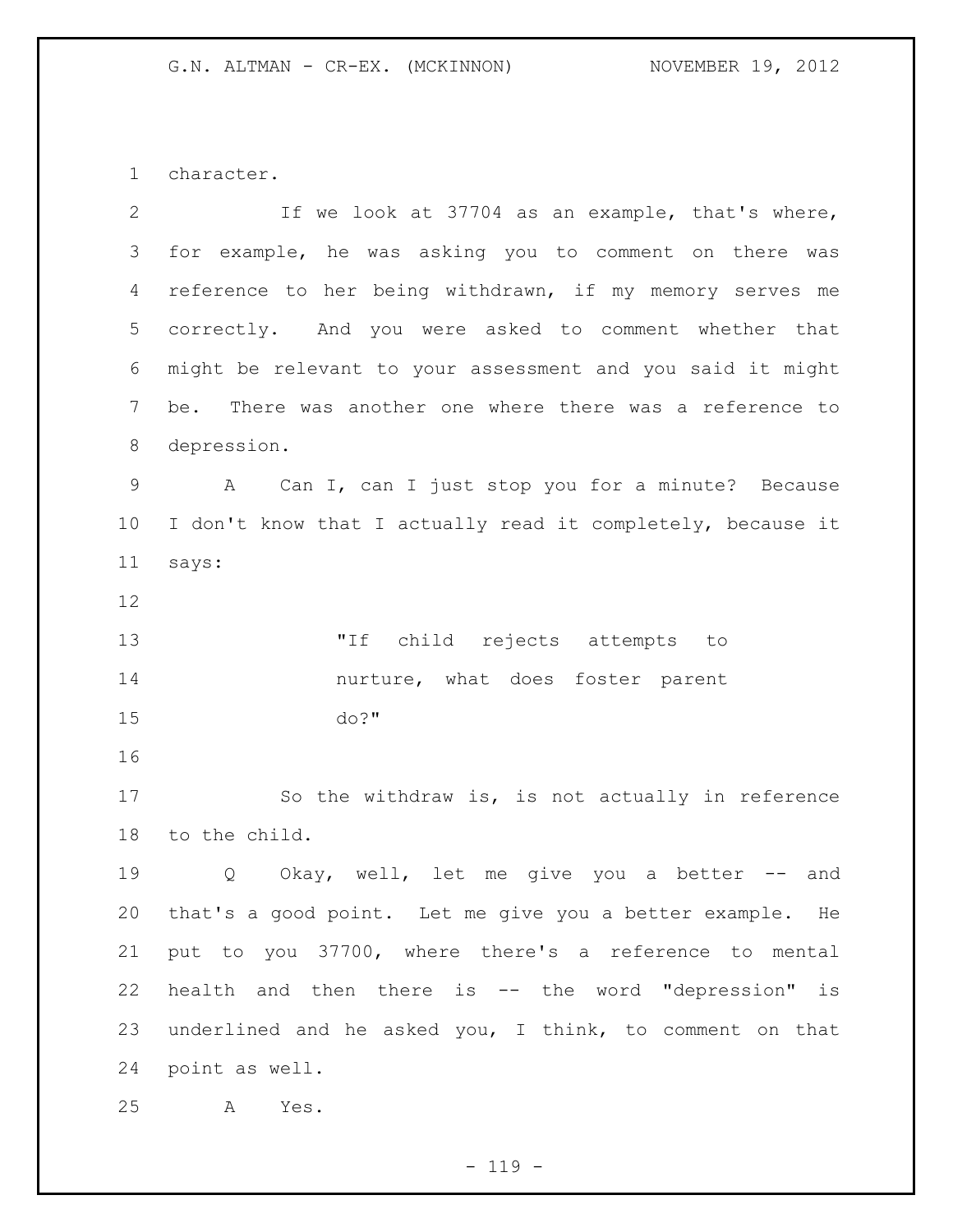Q You'll recall he did that --

A Yes.

 Q -- a moment ago. And he did not point out to you when this document was created. My understanding, sir, if you look two pages back, you'll see this document was created in May of 1994.

 MR. MCKINNON: Scroll down to the bottom of the page.

## BY MR. MCKINNON:

 Q And this was an assessment done when Ms. Kematch was 14 years old. And the question I have for you is this: Would you agree with me that as the -- this kind of information becomes more remote in time from the time of your assessment, it becomes less relevant?

A Yes, in general, I'd agree.

17 MR. MCKINNON: Thank you. Those are my questions, Mr. Commissioner.

19 THE COURT: Thank you, Mr. McKinnon.

20 Now, we -- Ms. Van Iderstine?

 MS. VAN IDERSTINE: I just have a couple of questions that I hope that might clarify for Your Honour just a bit of what Dr. Altman's arrangement was with CFS and where he went.

THE COMMISSIONER: Yes, I -- that might well be

 $- 120 -$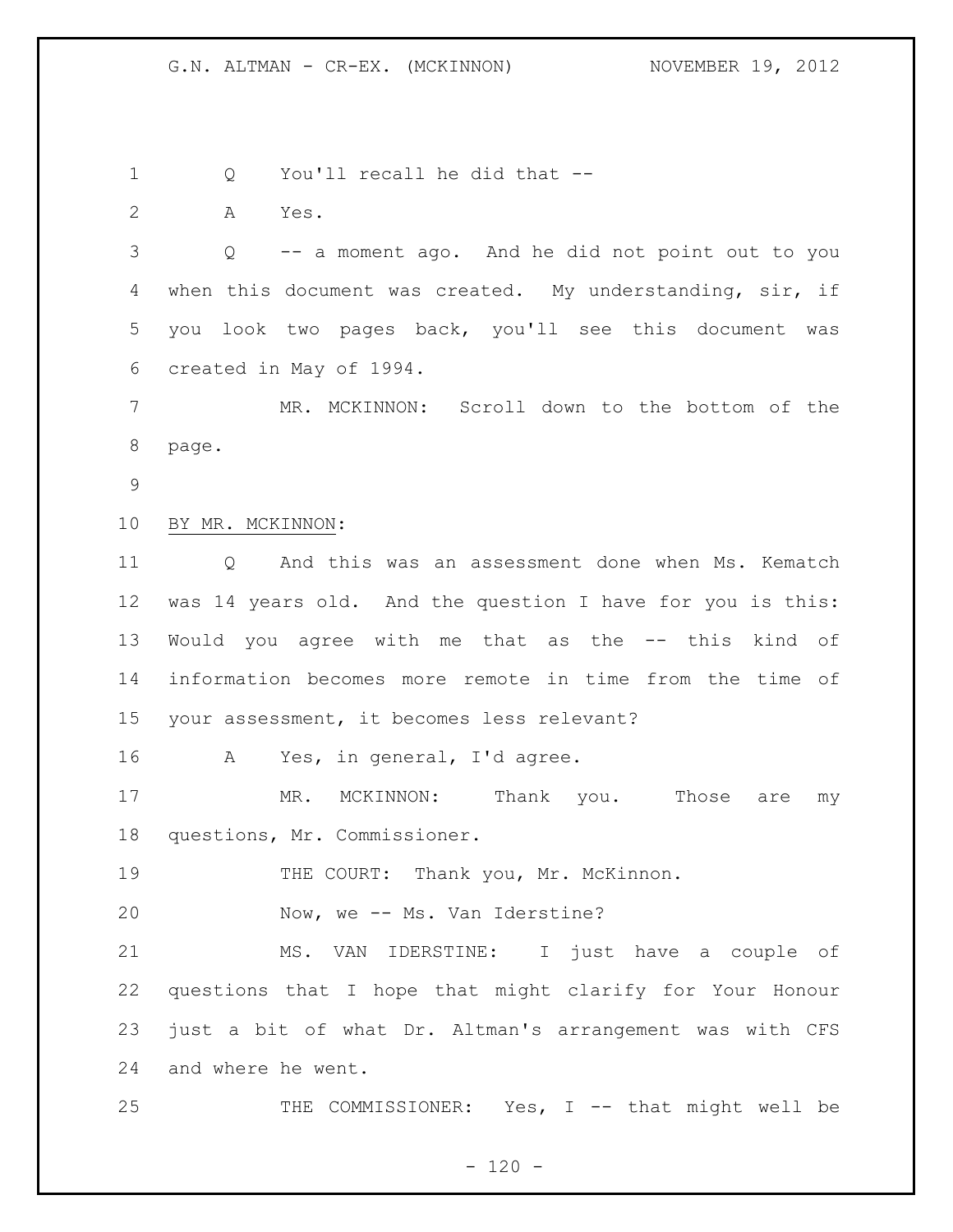helpful.

2 MS. VAN IDERSTINE: He ...

# CROSS-EXAMINATION BY MS. VAN IDERSTINE:

 Q So first of all, can you explain what agencies and how many agencies you were consulting to?

 A You know what, I think that I consulted to Northwest and South, but I'm not positive. I might have also consulted to East if there was a -- or Northeast. Maybe those three.

 Q And you would devote to them, as I understand, three hours per week in total to the agencies.

A Yes.

 Q And that was under a contract made -- an arrangement through, as I understood it, from the Manitoba Child and Adolescent Treatment Centre, the WHRA, with the -- with Child and Family Services.

18 A Right.

 Q And so if you couldn't go for some reason, there might be another psychiatrist that would go on that particular afternoon to fill that spot.

A I don't believe so.

 Q Would the other agencies have had a similar arrangement within the CFS system?

A Well, I don't know, so there might have been. I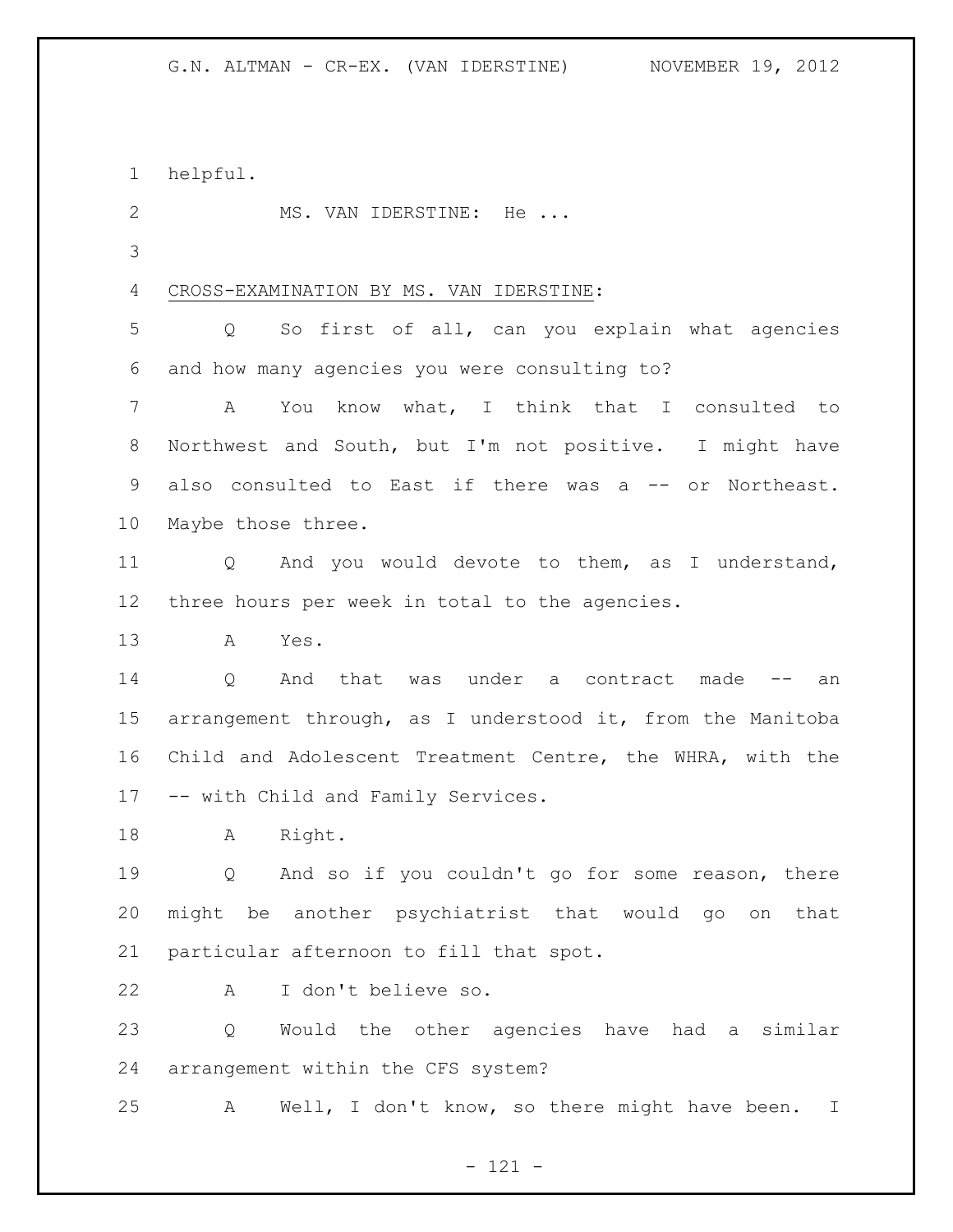believe there was another psychiatrist or maybe two other psychiatrists that had similar contracts with Child and Adolescent Mental Health Program, and they would have gone, I think, to other agencies. I don't think they went to the same agencies that I did.

 Q So you would go directly to the agency office, 7 though, to do these -- for these appointments.

A Yes.

 Q And if I understood you again, the, the arrangement was that the CFS office itself would determine who you would see on any given day.

A Correct.

 Q And this assessment of Samantha Kematch was not one, obviously, that had been previously arranged, but when 15 you got there, Ms. -- you were advised that Ms. Greeley wants to meet with you.

A Yes.

Q And she tells you what needs to be done.

A Yes.

Q Or what she's asking of you.

A Right.

 Q Now, there's been some questions about the -- whether or not a written report would be provided or you should see Ms. Greeley's notes. Can you tell us a little bit about how the interaction would go typically between

- 122 -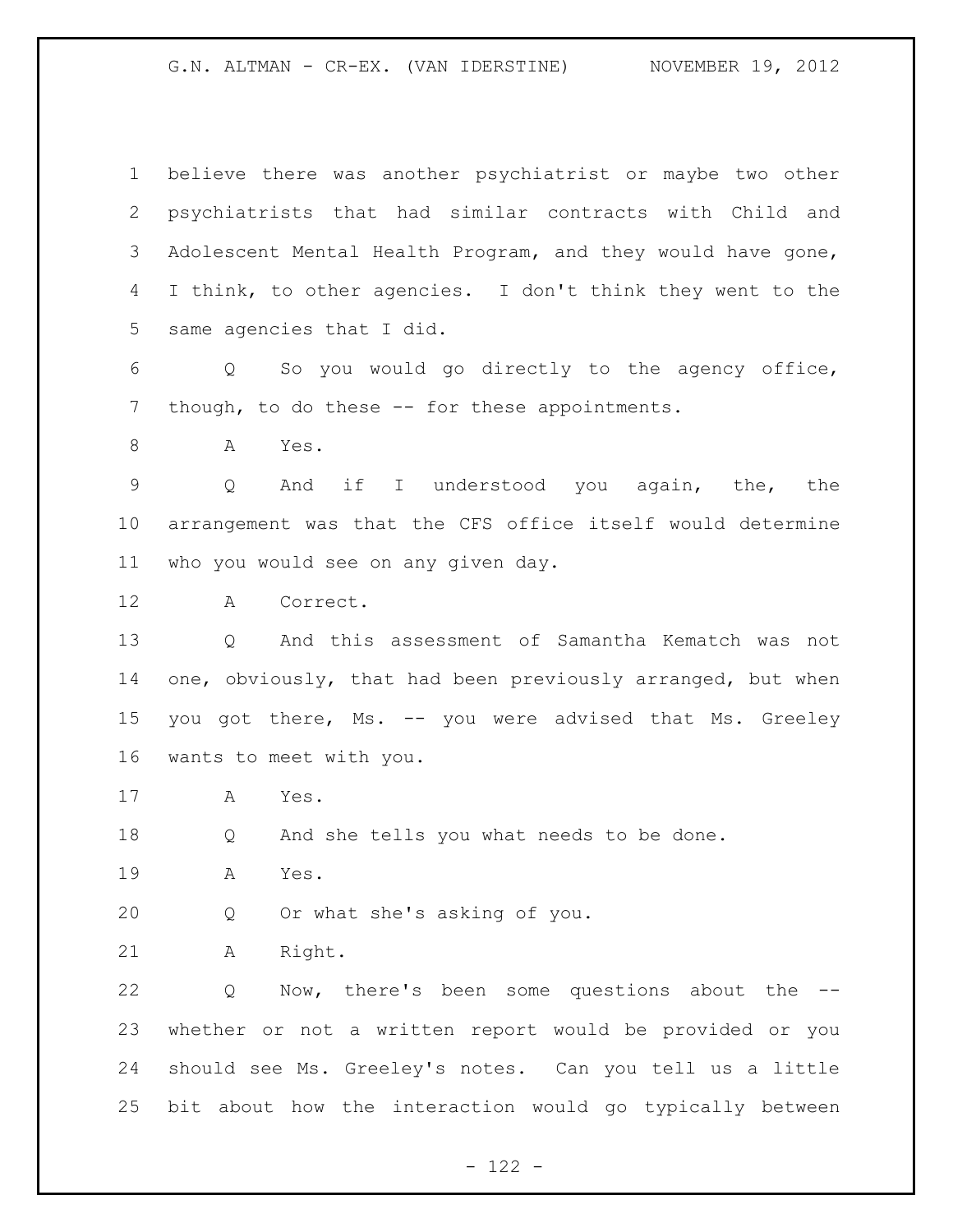you and a social worker on any of the visits and, and when you were being asked to assessment somebody or asked for advice?

 A Well, it, it was a discussion. They might very well have -- well, they provided me with information, you know, before we met, and, and if I was meeting with a client then I would meet with a client and then afterwards speak with the social worker about what my findings were. It was an opportunity for them to ask questions of me and, you know, some -- get some idea of the direction in which maybe they should go further.

 Q So that's what I was getting at. That last portion, after you've met with the client in this particular case, the interaction you're having with the social worker, as I understand it, was an opportunity to give the social worker a chance to ask you questions.

A Yes.

 Q And to get feedback directly from you in a timely way.

A Correct.

21 THE COMMISSIONER: Would be a debriefing, wouldn't it?

MS. VAN IDERSTINE: Yes.

24 THE WITNESS: Yeah.

MS. VAN IDERSTINE: That would be a very good way

- 123 -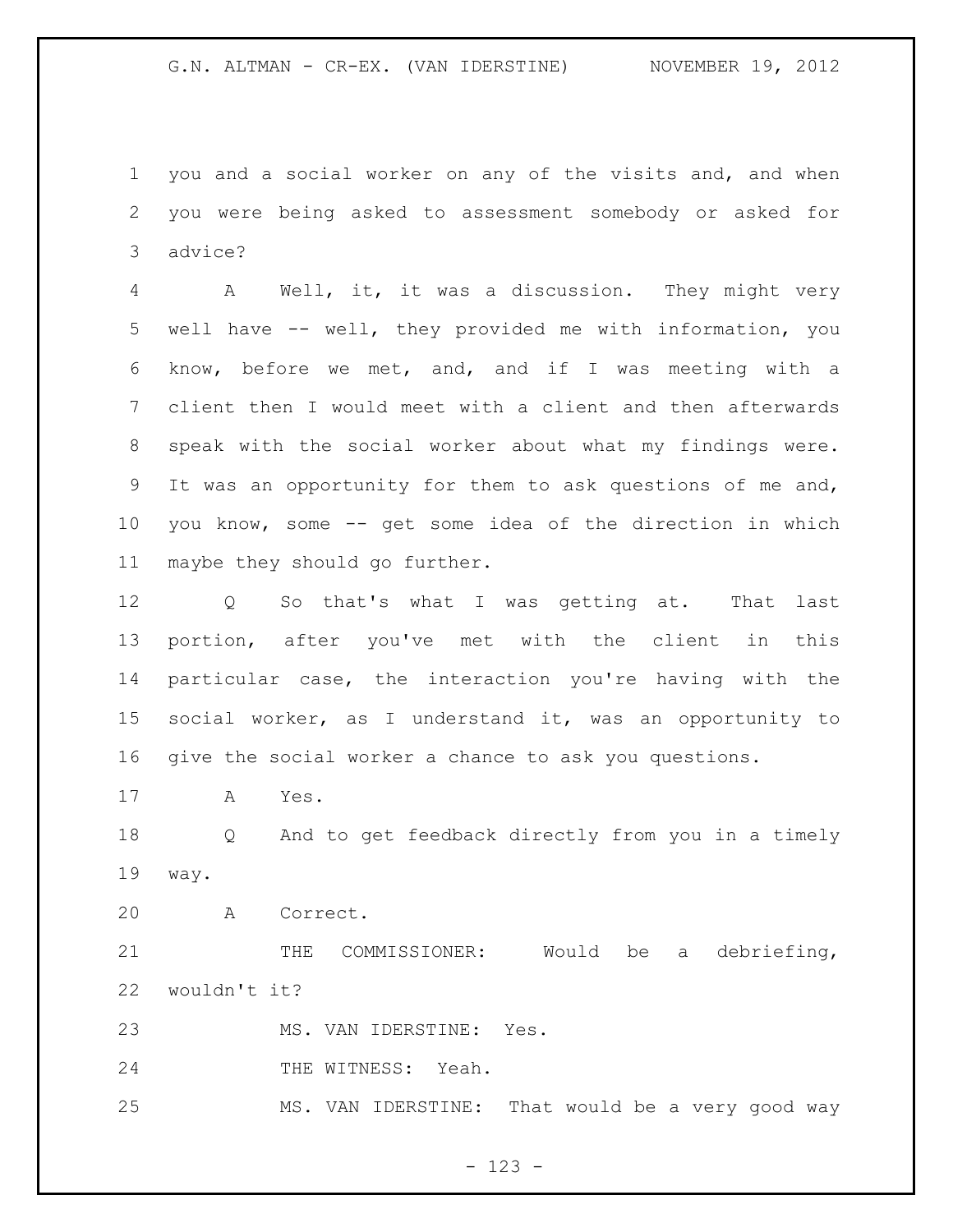of putting it.

2 THE WITNESS: Yes.

# BY MS. VAN IDERSTINE:

 Q And then after that, then you'd go on to doing whatever else they'd asked you to do that afternoon, with no expectation you'd be involved with that client again.

8 A Correct.

Q One of the questions --

10 MS. VAN IDERSTINE: I hope that helps, Mr. Commissioner, if that ...

## BY MS. VAN IDERSTINE:

 Q One of the questions that Ms. Walsh had asked at the outset was about the mental health assessment you were doing. And one of the questions she'd asked was phrased 17 as, was this a situation -- or as part of your assessment, were you assessing whether or not there was harm to the child or the -- was the person at risk of harming themselves or others. Do you remember that?

A Yes.

 Q That term, risk of harming themselves or others, where does that term typically come up in, in terms of mental health assessments that are done within the mental health system?

 $- 124 -$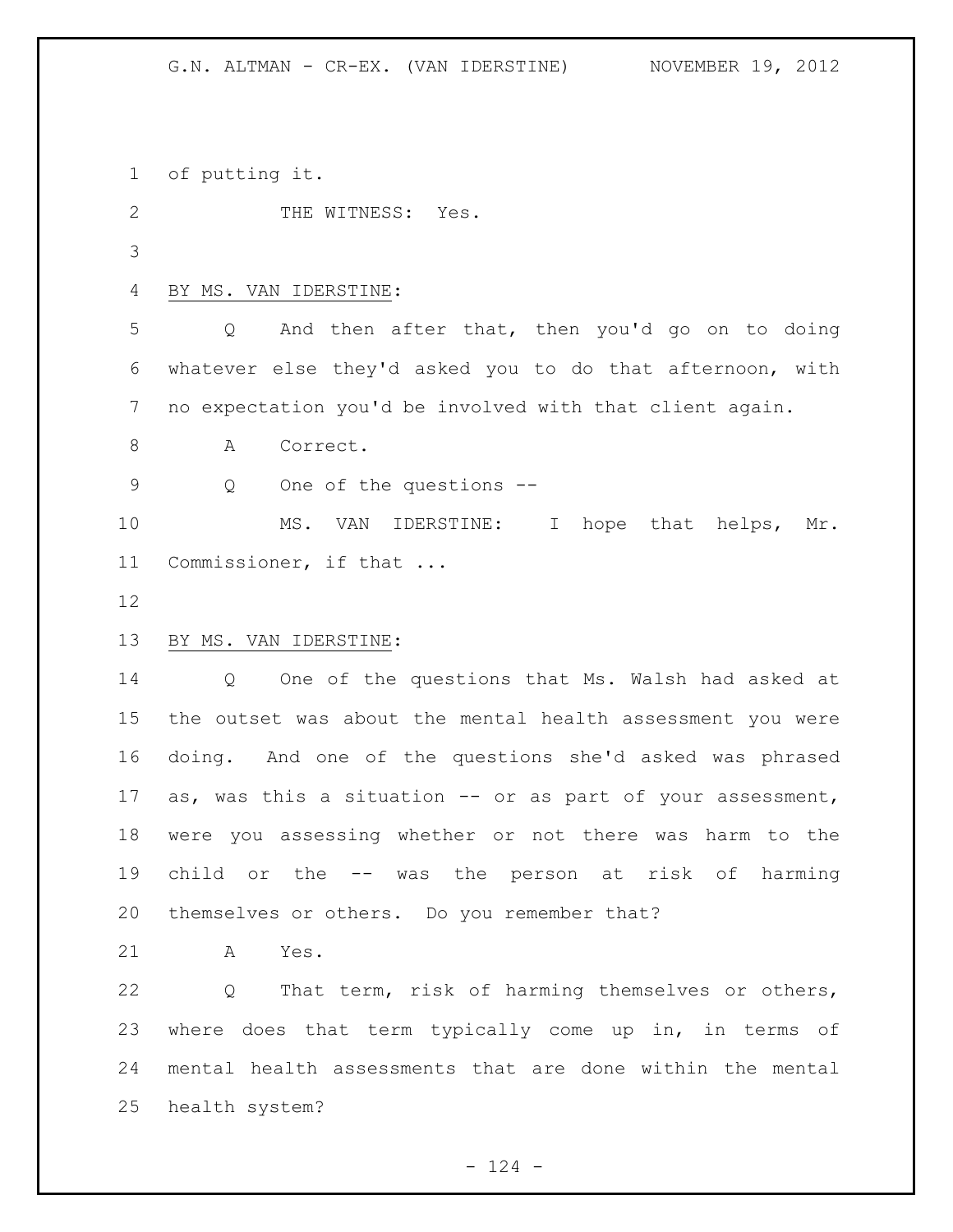1 A Well, often it would be in the -- you know, an emergency department often is, is where these types of considerations are most prominent. They're prominent in individuals that are significantly depressed, that might voice some thoughts of suicide, something ... You know, a danger to others is probably perhaps more likely to be the case on a forensic assessment where you're assessing someone, you know, that might have involvement with the criminal justice system that might have, in fact, been acting on delusions or hallucinations that might lead them, you know, to harm somebody else.

 Q And it's the criteria, as I understand it, if you were going to involuntarily admit someone.

14 A Yes. I mean, that, that would usually lead to an involuntary admission.

 Q And was there anything about your assessment of Samantha Kematch when you saw her on September 13th, 2000, that would suggest that she needed to be involuntarily assessed or that there was a general concern about immediate suicidal ideation or anything like that?

A No.

Thank you. Those are my questions.

23 THE COURT: Thank you, counsel.

 MS. WALSH: I'm mindful of your time, Dr. Altman. I have just one quick question

 $- 125 -$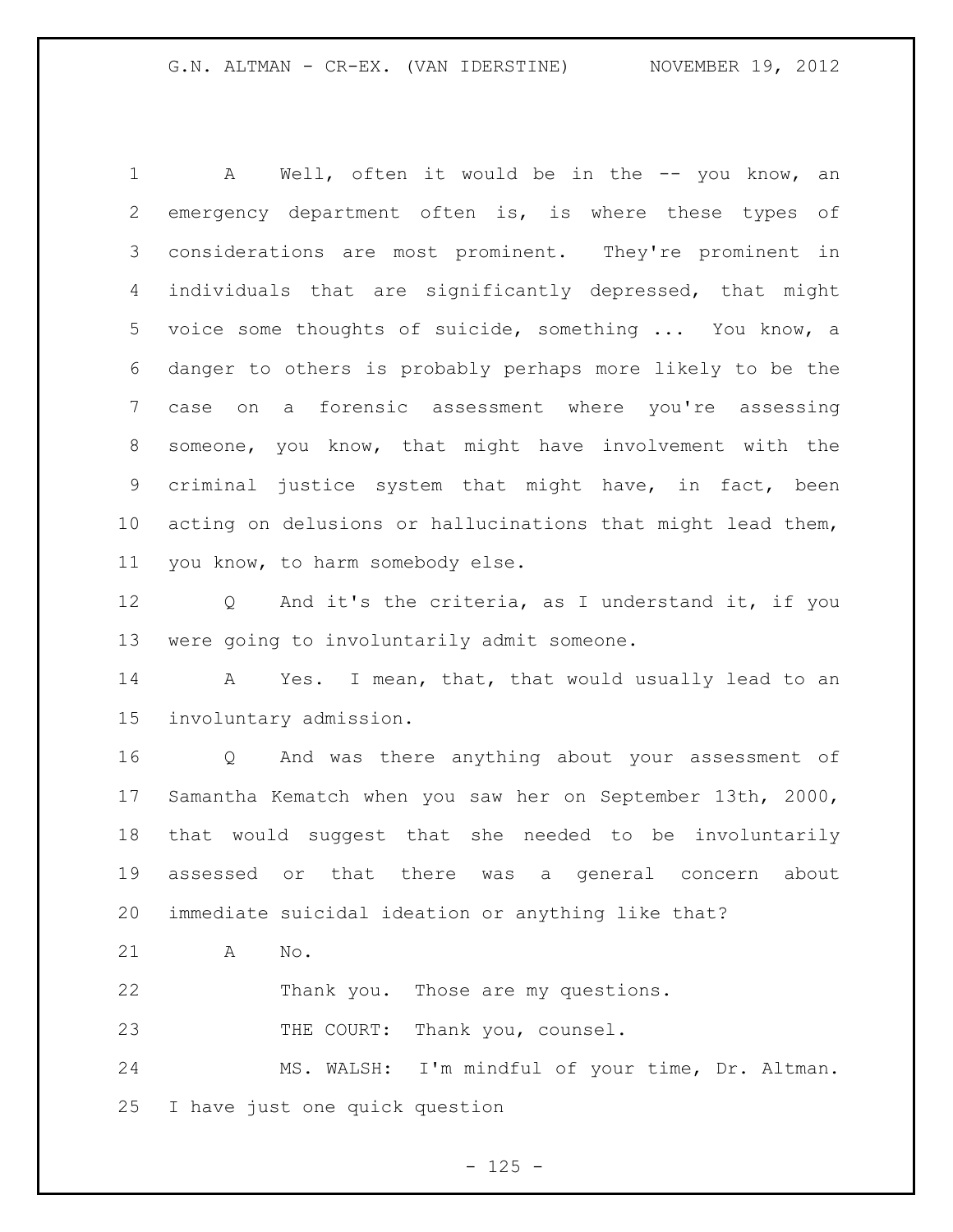RE-EXAMINATION BY MS. WALSH: Q Did I understand you to say that you did not have a doctor-patient relationship with Ms. Kematch? A Right. Q Okay. And so in conducting the assessment that you did of her, were you primarily conducting that assessment for the benefit of Child and Family Services, as opposed to Ms. Kematch's therapeutic benefit? A Correct. 11 MS. WALSH: Thank you. 12 Those are my questions, Mr. Commissioner. 13 THE COMMISSIONER: All right. Witness, I thank you for being here. You -- there was one issue that came up that I deferred to deal with later. It may be necessary to recall you -- I'm not sure I will -- but we'll endeavour to accommodate your schedule if that becomes -- 19 THE WITNESS: Thank you. 20 THE COMMISSIONER: -- necessary, and it won't be immediate. 22 THE WITNESS: Yes. 23 THE COMMISSIONER: So with that, I thank you and we -- it's -- no point in starting another witness now, is there or --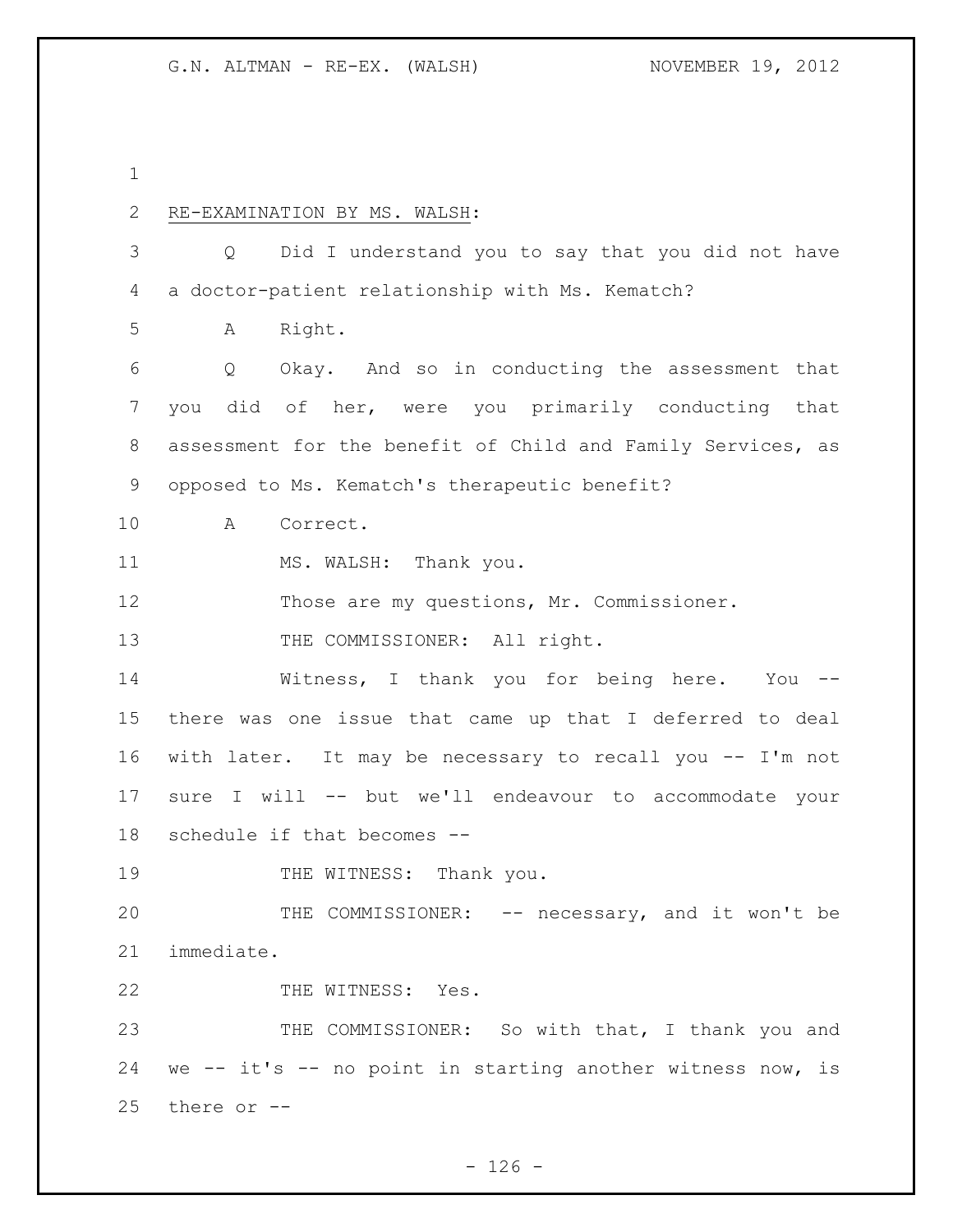PROCEEDINGS NOVEMBER 19, 2012

1 MS. WALSH: No. 2 THE COMMISSIONER: Unless it's very short. 3 MS. WALSH: The witness will -- 4 THE COMMISSIONER: You, you can leave the stand, 5 doctor, and -- 6 THE WITNESS: Thank you. 7 THE COMMISSIONER: Thank you. 8 MS. WALSH: Thank you. 9 10 (WITNESS EXCUSED) 11 12 MS. WALSH: The witness won't be lengthy but I 13 don't think that we can start it -- that we should start it 14 now. 15 THE COMMISSIONER: All right. 16 MS. WALSH: Perhaps can we take ten fewer minutes 17 over the lunch break, then, so we can start maybe at, at 18 ten to two? 19 THE COMMISSIONER: Well, let's shoot for 1:50 and 20 see if we make it. 21 MS. WALSH: Okay. 22 THE COMMISSIONER: All right? 23 MS. WALSH: Thank you, Mr. Commissioner. 24 THE COMMISSIONER: Adjourn to that time. 25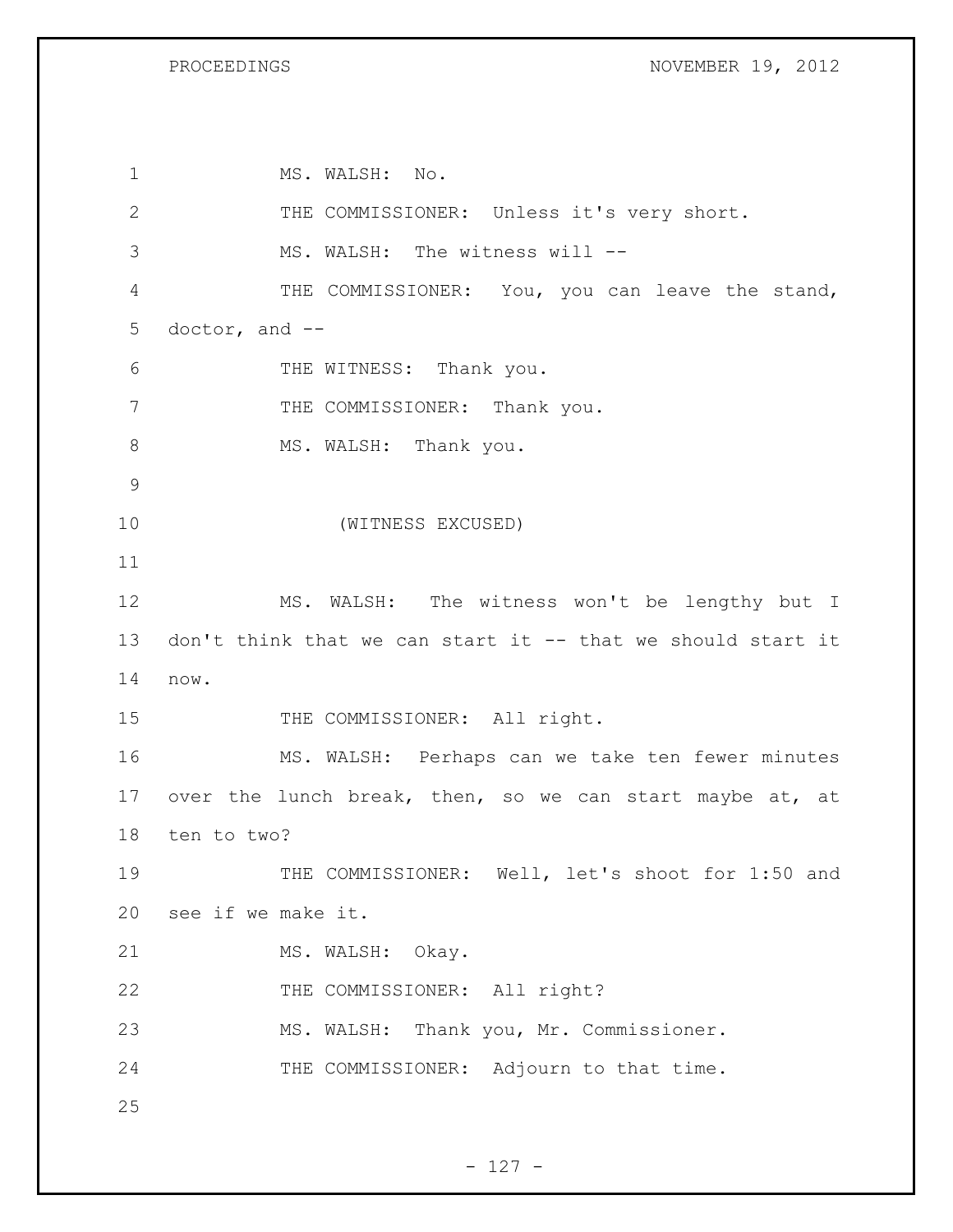PROCEEDINGS NOVEMBER 19, 2012

| $\mathbf 1$     | (LUNCHEON RECESS)                                             |
|-----------------|---------------------------------------------------------------|
| $\mathbf{2}$    |                                                               |
| 3               | THE COMMISSIONER: Now, as I understand it we're               |
| 4               | ready to swear in SOR #2?                                     |
| 5               | MS. WALSH: Yes, Mr. Commissioner, and I would                 |
| 6               | just remind everyone, including the media, of our protocol    |
| $7\phantom{.0}$ | regarding sources of referral. We will be asking everyone     |
| 8               | to leave the room while the witness is sworn in, and then     |
| 9               | return. And then in terms of identifying or reporting on      |
| 10              | this witness's evidence, we would ask the media to be         |
| 11              | careful not to disclose any information that might identify   |
| 12              | the witness. To date they have been very respectful and       |
| 13              | careful with that, and I thank them for that and expect       |
| 14              | that they will continue to do that.                           |
| 15              | So we will have to start by asking all counsel                |
| 16              | and, and members of the public and the media to leave the     |
| 17              | room while we have the witness sworn in, please.              |
| 18              | And during the questioning,<br>COMMISSIONER:<br>THE           |
|                 | 19 the, the witness will not be referred to by name.          |
| 20              | MS. WALSH: That's correct.                                    |
| 21              | THE COMMISSIONER: Yes.                                        |
| 22              | MS. WALSH: Thank you.                                         |
| 23              | THE COMMISSIONER: All right. Everyone but                     |
| 24              | Commission counsel and counsel for the witness will just      |
|                 | 25 very briefly leave the room while she's sworn in, and then |

- 128 -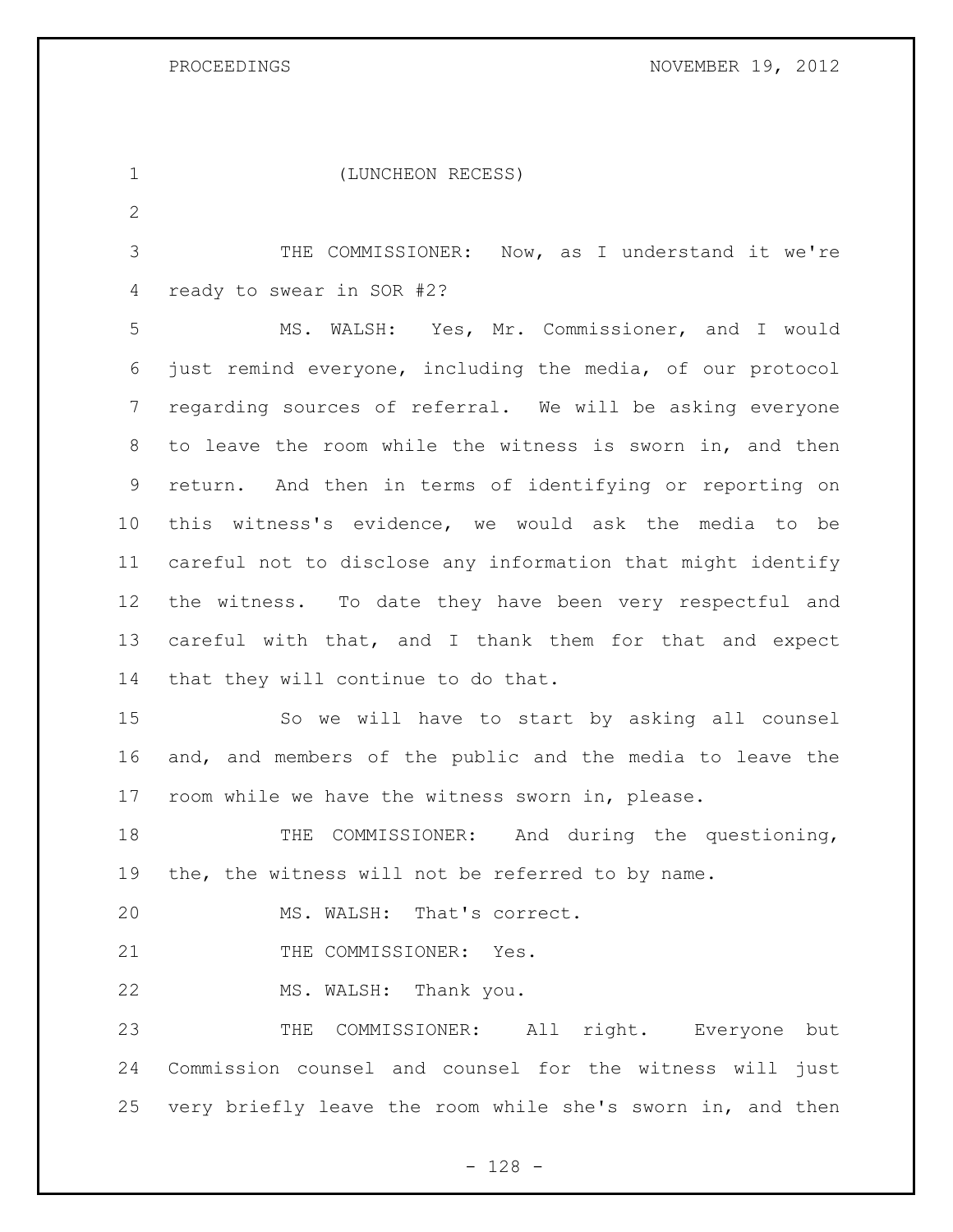PROCEEDINGS NOVEMBER 19, 2012

 you come back in and we'll be underway -- 2 MS. WALSH: Thank you. 3 THE COMMISSIONER: -- under those conditions. (INQUIRY PARTICIPANTS, EXCEPT FOR THE COMMISSIONER, COMMISSION COUNSEL AND MS. RACHLIS, LEAVE THE COURTROOM) THE COMMISSIONER: All right, I think the doors are closed. MS. WALSH: Now, Mr. Commissioner, the other thing that I would ask is that we turn the recording off while the witness is being sworn in, because I am advised that it's impossible to take the witness's name off the recording that is then put on a drop box for all counsel to listen to the transcripts. So what I would ask is that we turn the recording off and then when we come back on with the recording I will put on the record that the witness has been duly sworn in your presence, if that's all right with you. THE COMMISSIONER: Yes. The technical problem has been explained to me by Commission staff, and under those circumstances, I think that's the best we can do. We will -- I will be here to observe the swearing in and -- as you will be, and then when everyone comes back in the room, you can announce that that has occurred.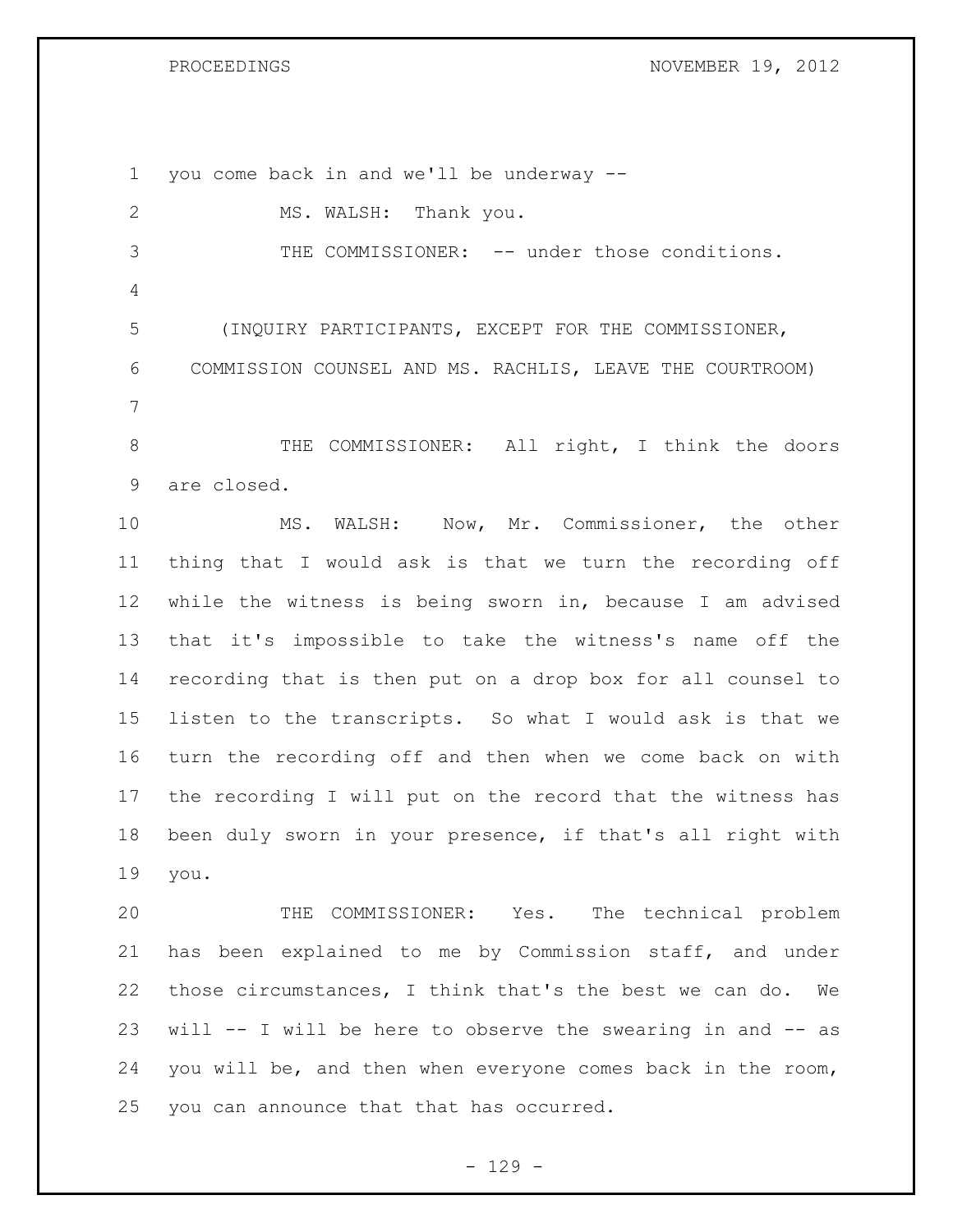| 1               | MS. WALSH: Thank you. So --                                 |
|-----------------|-------------------------------------------------------------|
| $\overline{2}$  |                                                             |
| 3               | <b>SOR #2,</b> sworn/affirmed, testified                    |
| 4               | as follows:                                                 |
| 5               |                                                             |
| 6               | (INQUIRY PARTICIPANTS, EXCEPT FOR THE COMMISSIONER,         |
| 7               | COMMISSION COUNSEL AND MS. RACHLIS, RE-ENTER THE COURTROOM) |
| 8               |                                                             |
| $\overline{9}$  | MS. WALSH: So we are back on the record and I               |
| 10              | will just put on the record that the witness has been sworn |
| 11              | or has affirmed in the presence of the Commissioner.        |
| 12              | Now, I've just been advised, Witness, that you              |
| 13              | may not be able to see the screen with the documents that   |
| 14              | we're pulling up. Do you have access to the documents that  |
| 15 <sub>1</sub> | we are going to ask you to review?                          |
| 16              | THE WITNESS: Yes, I have paper copies with me.              |
| 17              | MS. WALSH: Okay. Good. Thank you. All right.                |
| 18              | We will begin, then. And I confirm that you can hear me.    |
| 19              | THE WITNESS: Yes.                                           |
| 20              | MS. WALSH: Okay. And the only person in the                 |
| 21              | room who can see you is the Commissioner.                   |
| 22              | THE WITNESS: Yes.                                           |
| 23              |                                                             |
| 24              | DIRECT EXAMINATION BY MS. WALSH:                            |
| 25              | Okay. You are a social worker?<br>Q                         |

- 130 -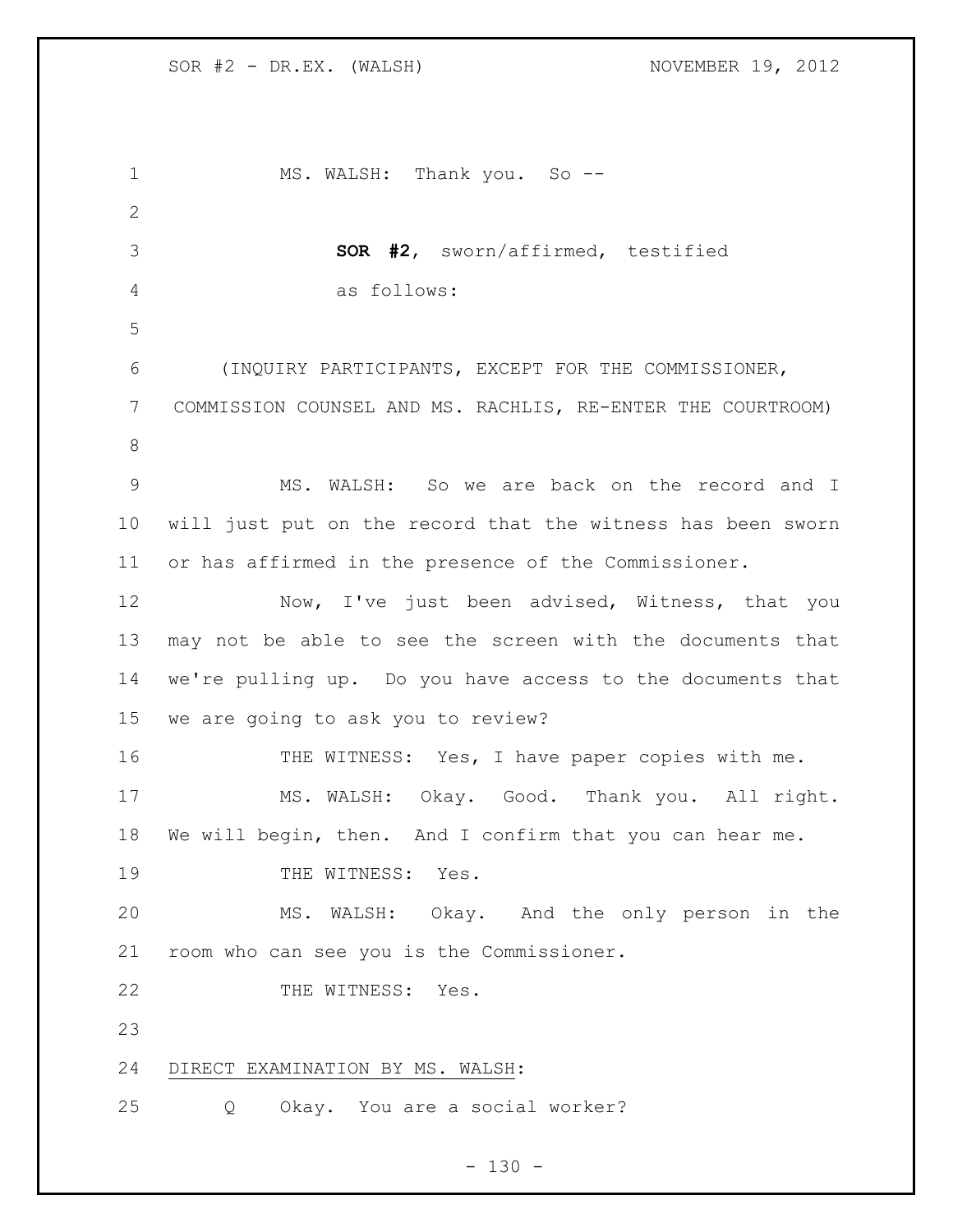A Yes. Q And you earned your Bachelor of Social Work in 2000? A That's correct. Q And you're currently employed by Winnipeg Child and Family Services as an adoption social worker? A That's correct. Q How long have you held that position? 9 A Just over six years. Q And are you a registered social worker? 11 A Not at the present time. Q Have you ever been? A I was in the past a registered social worker, yes. Q And is there a reason why you are no longer registered? 17 A It's not a requirement for my job at this time. Q But it has been previously? A Yes, it was. Q In 2001, you were employed as a social worker at the Women's Hospital at the Health Sciences Centre in Winnipeg? A That's correct. Q And was it a requirement of your employment with that hospital to be registered?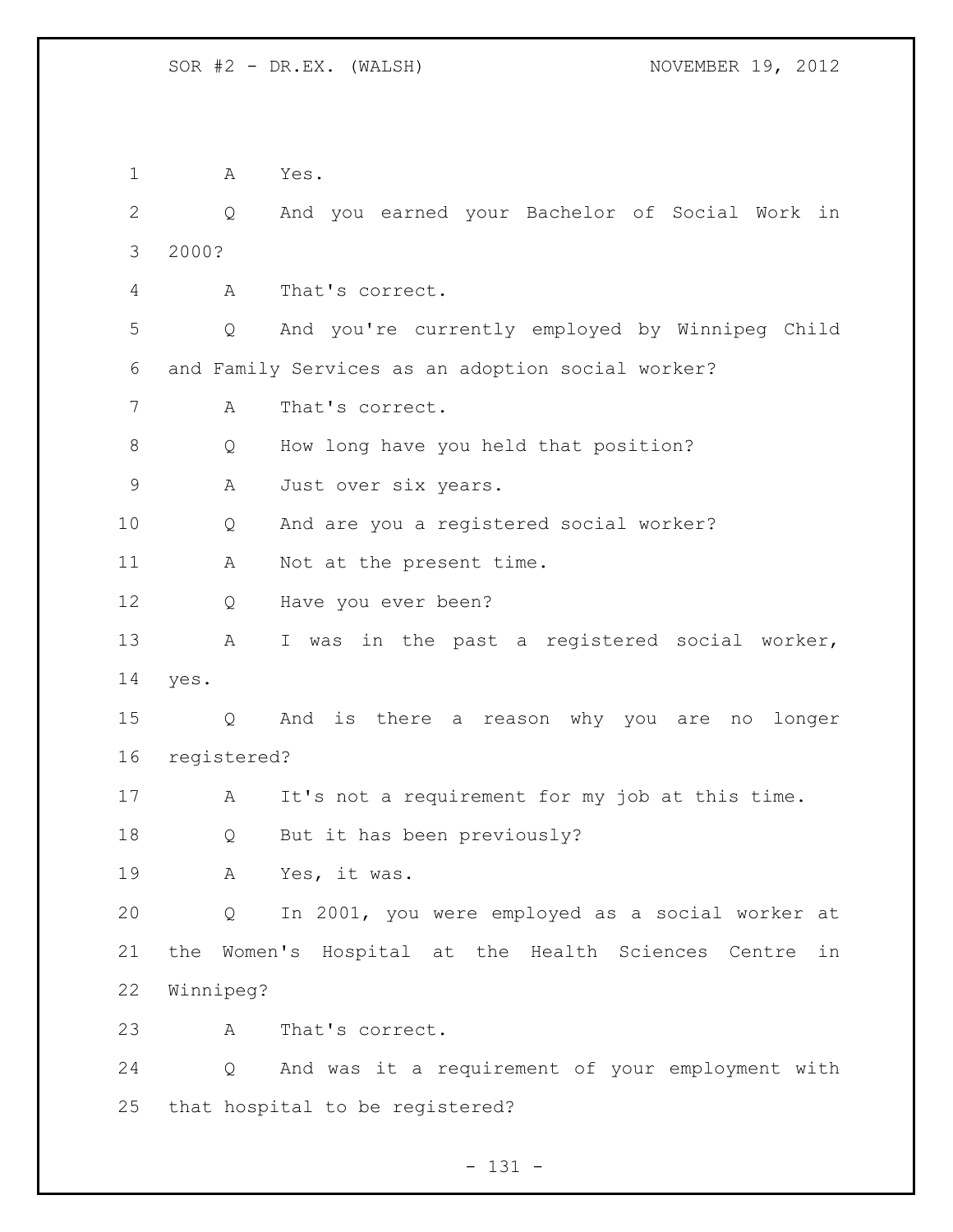A Yes, it was.

| $\overline{2}$ | What period of time did you work at the hospital?<br>Q               |
|----------------|----------------------------------------------------------------------|
| 3              | I worked there from 2000 until 2003.<br>Α                            |
| 4              | And you worked there as a social worker?<br>Q                        |
| 5              | Α<br>Yes.                                                            |
| 6              | Q<br>And what, what did you do? What was your job                    |
| 7              | description as a hospital social worker?                             |
| 8              | I worked in various departments at the Women's<br>A                  |
| 9              | Hospital, in both the in-patient and outpatient                      |
| 10             | departments.                                                         |
| 11             | Doing what? Can you give us an example of the<br>$Q \qquad \qquad$   |
| 12             | kinds of things that would come to your attention?                   |
| 13             | Sure. I would do assessments on women who had<br>$\mathbf{A}$        |
| 14             | recently had a baby and were on the postpartum ward. I               |
| 15             | also worked occasionally with women facing unplanned                 |
| 16             | pregnancies, as well as women with gynaecological cancer.            |
| 17             | And how would a patient come to your attention?<br>$Q \qquad \qquad$ |
| 18             | How would they be referred to you?                                   |
| 19             | The majority of the time it was through a written<br>A               |
| 20             | referral by the nursing staff.                                       |
| 21             | And in terms of the kinds of matters that would<br>Q                 |
| 22             | be referred to you, you've given us some examples?                   |
| 23             | Often it would be issues around<br>Α<br>with<br>women                |
| 24             | substance abuse issues, mental health issues, domestic               |
| 25             | violence, child welfare involvement, things like that.               |

- 132 -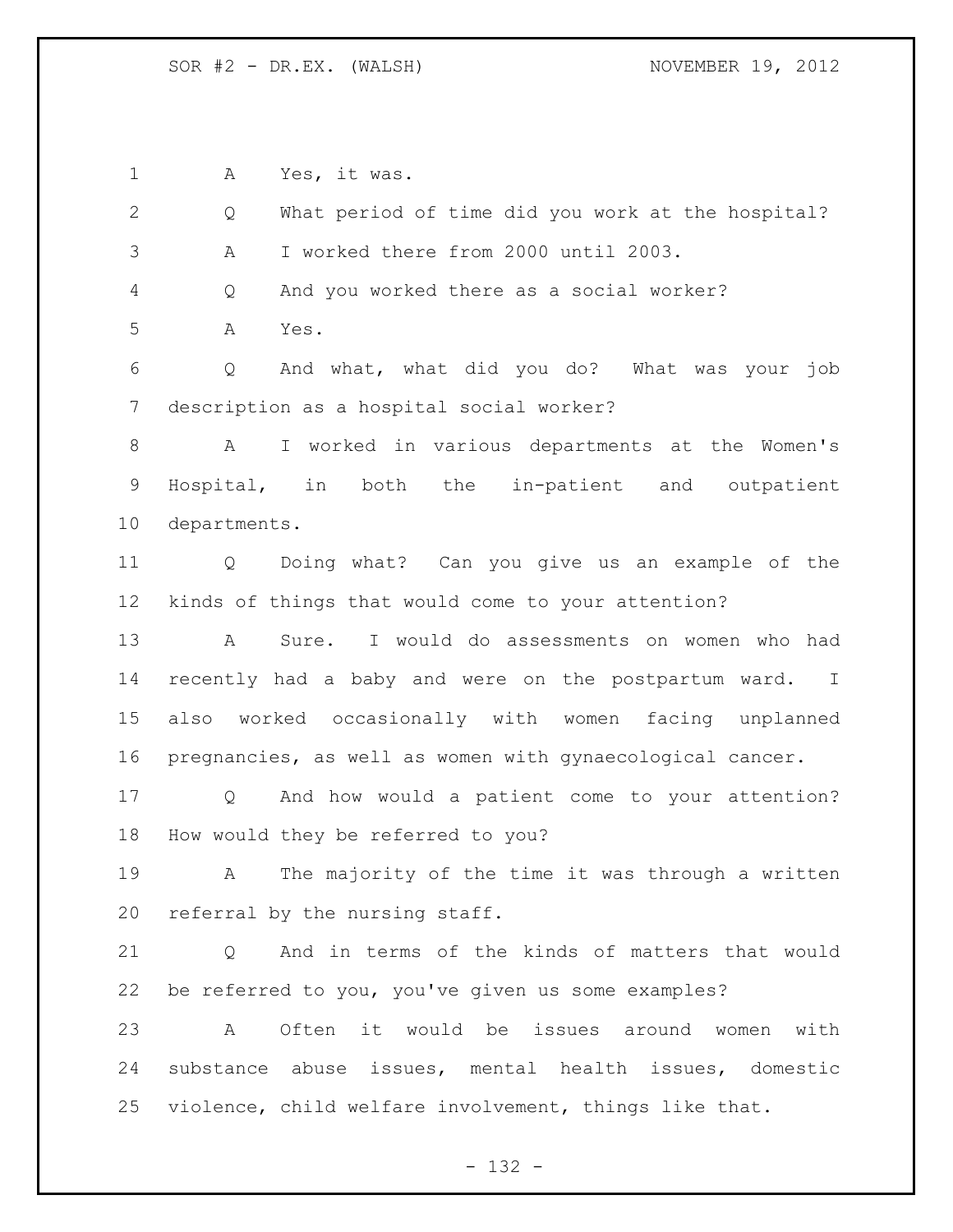Q Okay. And you said the referral was made to you in writing.

A Yes.

 Q And when the referral was made, did you receive any other information about the patient?

 A Yes, I would. When I received a referral, I would have access to the patient's chart from their current admission that I could review, and I could also review charts from previous admissions.

 Q And did you typically, when you received a referral, review the patient's chart?

12 A Yes, I would always review the chart.

Q And why was that?

 A I believed that it was important to have a full picture of the current situation that the patient was in, as well as any history that would be relevant to my assessment.

 Q And what was the purpose in making a referral to you? What were you expected to do with that referral?

 A Well, because it would usually only be a one- or two-time involvement with the patient, it was to do a brief assessment of things like their support systems, whether they were adequately prepared, for example, to go home with their child, their new baby, whether any additional community resources or supports were needed, things like

- 133 -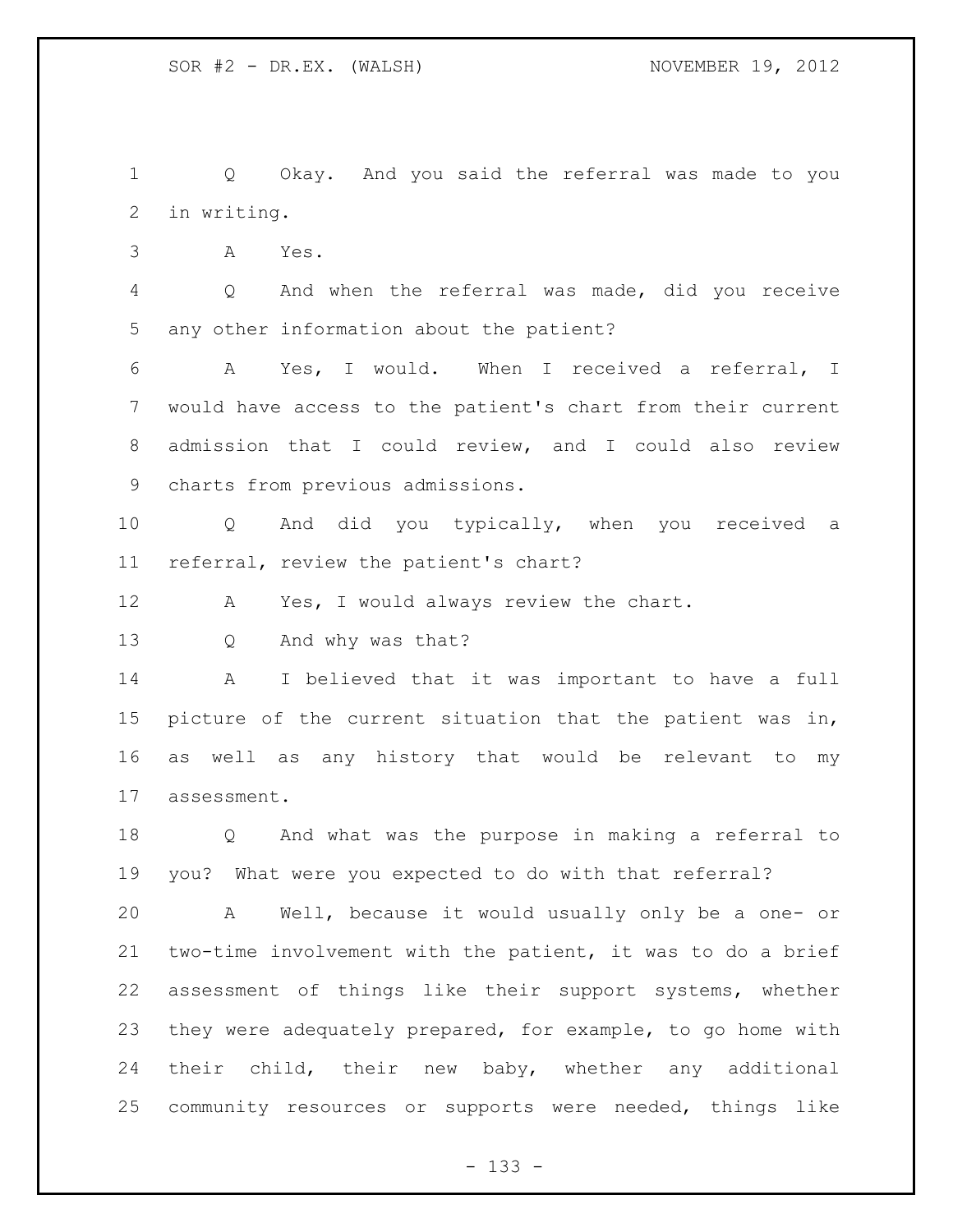that.

 Q How would you go about doing that assessment? A I would meet with the patient, I would review their, their file, their chart. I would talk to the patient about how they were managing, how they were coping, and then, if needed, consult with other parties. Q If you were dealing with a patient who had had previous involvement with Child and Family Services, would the fact of that involvement be known to you? A Sometimes. If it was documented on the chart, then certainly I would know that. Or other times the patient might tell me that they had history of involvement with Child and Family Services. Q Would the fact of that involvement be relevant to the assessment that you would be making of a patient? 16 A Absolutely, yes. Q I'm going to refer you to page 36779. This is from our disclosure 1790. A Okay. Q This is the Health Sciences Centre chart for Ms. Kematch. A Yes. Q You have that in front of you? A Yes, I do. Q And this page is an entry from the chart and it

- 134 -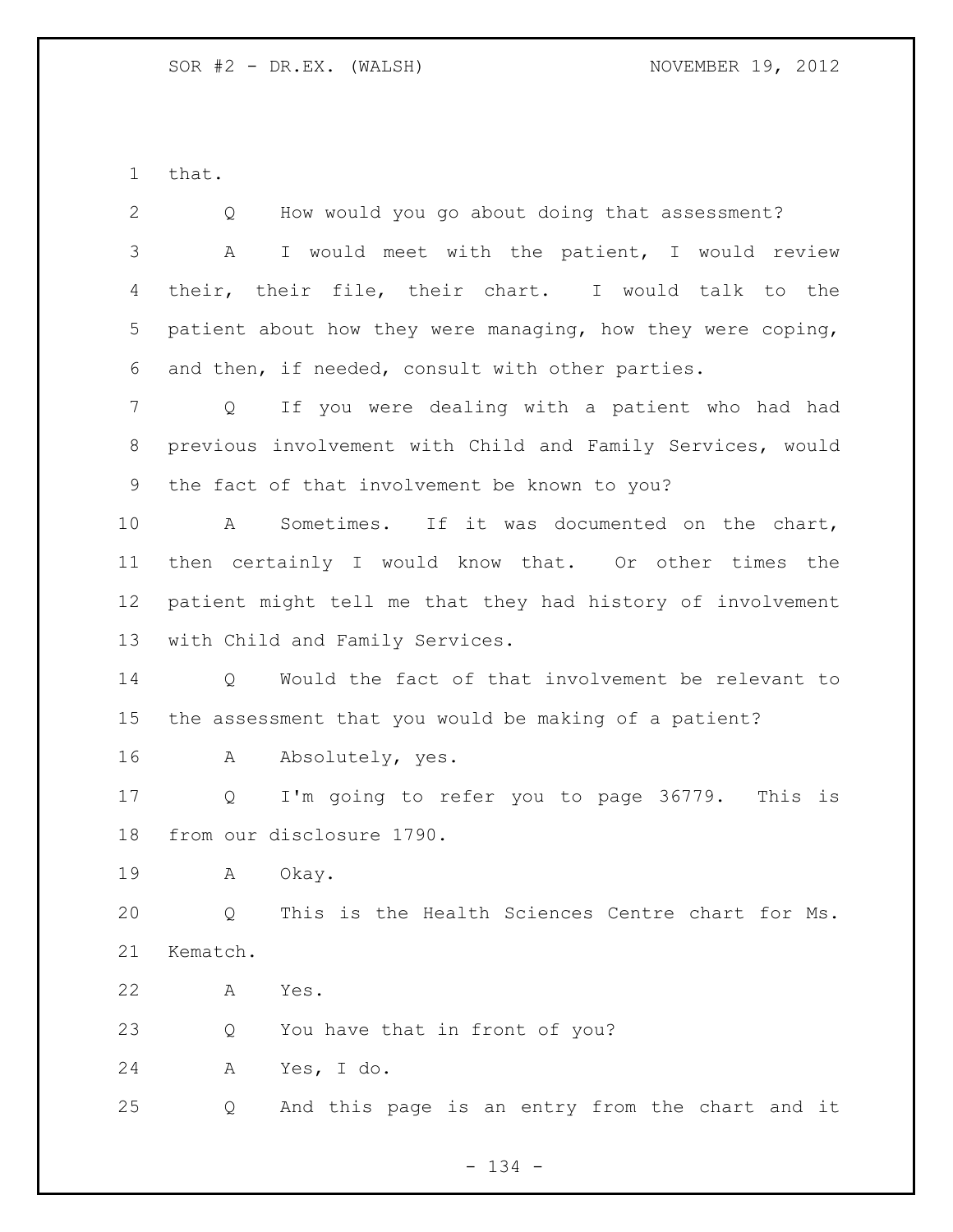relates to a social work referral made on April 30th, 2001 at the Health Sciences Centre. If we scroll to the bottom, you look at the bottom of the page, we have redacted the signature, but is your signature at the bottom of this page?

A Yes, it is.

 Q Okay. And which portion of this document did you fill out?

 A The portion that I filled out begins about a third of the way down the page where it begins with Assessment Summary.

12 O And what is this form used for?

13 A This is the referral form that hospital staff, usually the nursing staff, would complete. They would 15 complete the top portion of the page, and then my response -- my written response to the assessment was recorded on the bottom part of the page.

Q So was this referral made to you by a nurse?

 A It appears to me that -- it's hard to read the signature from the nurse but it looks like it, it came from a nurse, yes.

 Q Okay. And is that the nurse's handwriting at the top of the page on the left-hand side?

A Yes.

Q Did you review the handwritten note that's

 $- 135 -$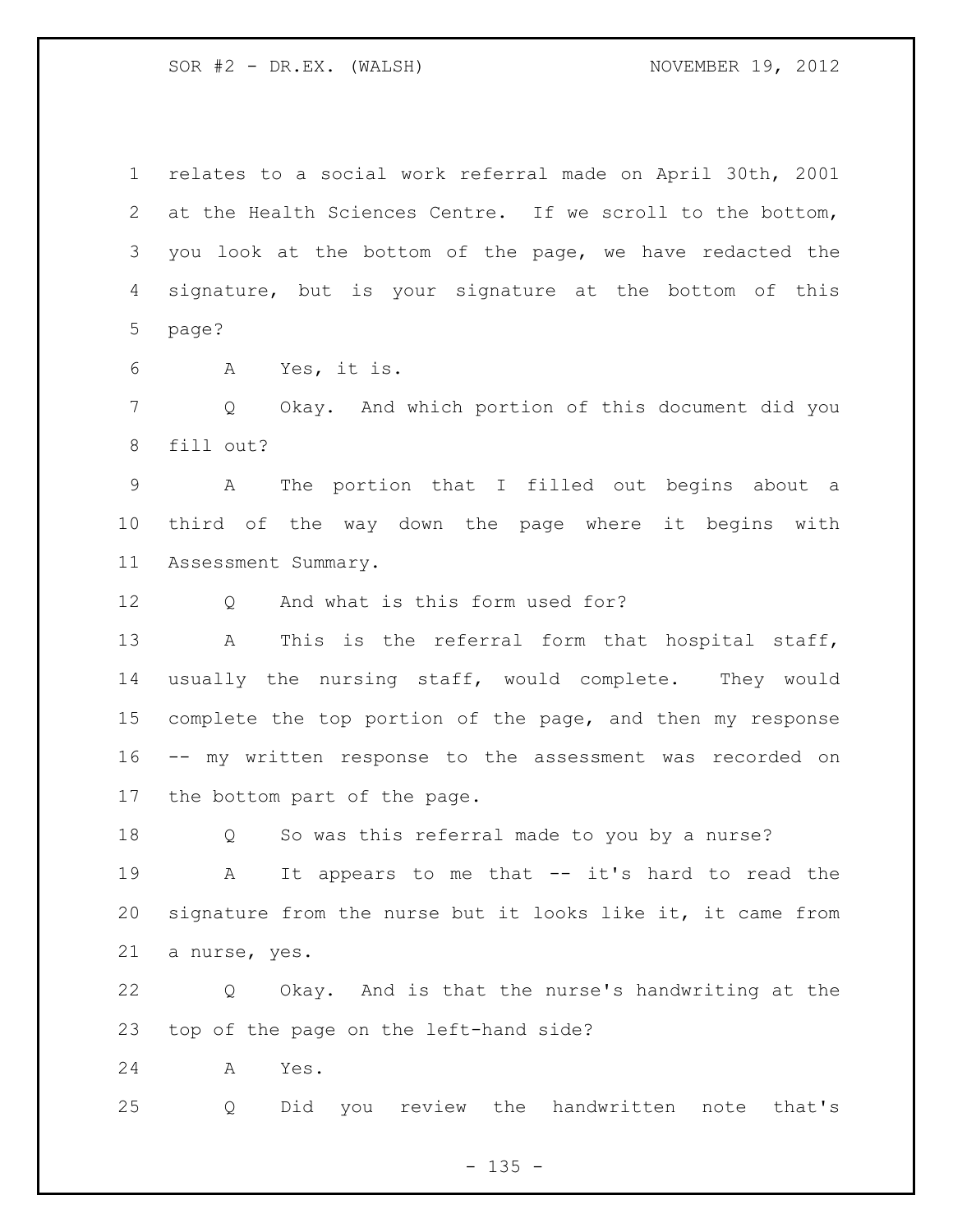indicated there, when you received the referral? 2 A The note from the nurse? Q Yes. A Yes, I would have read that note from the nurse. Q Are you able to read that for us into the record? A Sure. Her note says: 19-year-old G3P3, Day 1, SVD -- Q So -- A **...** first child in care, second child with the patient. Please 14 see and assess re supports. Thanks. Q So G3P3, what does that mean? A That means that the patient had had three pregnancies and three deliveries. Q Okay. And Day 1 SVD? A That means it's the first day after a spontaneous vaginal delivery. Q So what was your understanding as to why this referral was being made to you? A That it was the first -- the patient's first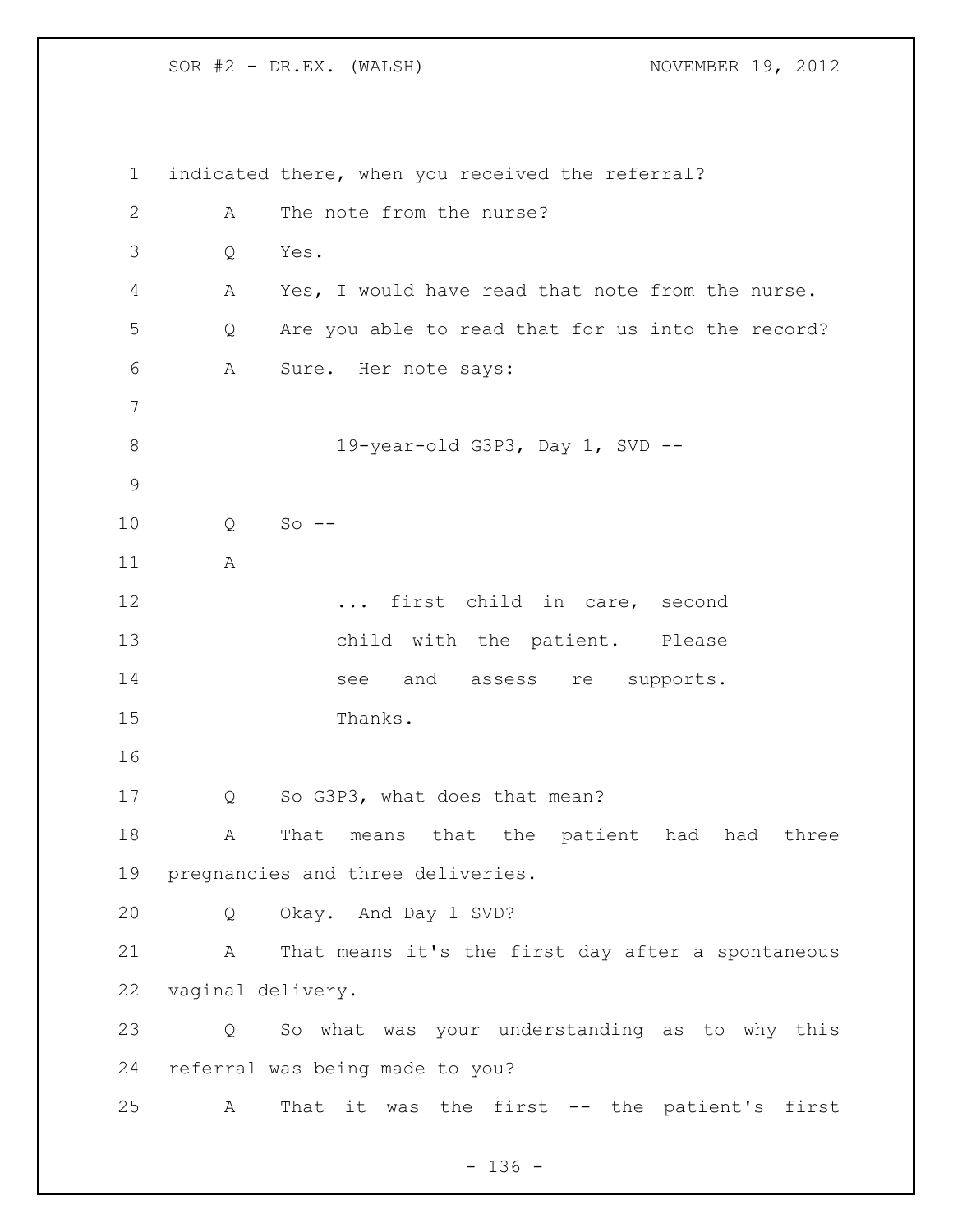child is in care, which would mean in the care of Child and Family Services, and that nursing staff wanted me to assess the patient's need for supports. Q What did you understand that to mean, needs for -- need for supports? A I, I have no independent recollection of, of this consultation so I can't speak to what I felt or what I thought at the time, but asking for an assessment with regards to supports was fairly standard wording in, in a referral from a nurse. Q So what type of supports are being referred to, typically? A Things like family supports, community supports, involvement from community agencies, things like that. Q And I just want to confirm that this referral relates to the birth of a baby who was born in April 2001. A Correct. Q And that's one year after the birth of, of Phoenix. A Yes. Q What did you do once you received this referral? A I, I don't recall specifically what I did, the order I did things, but I did meet with the patient and reviewed the current file from current admission, as well as the file from her -- or the chart from previous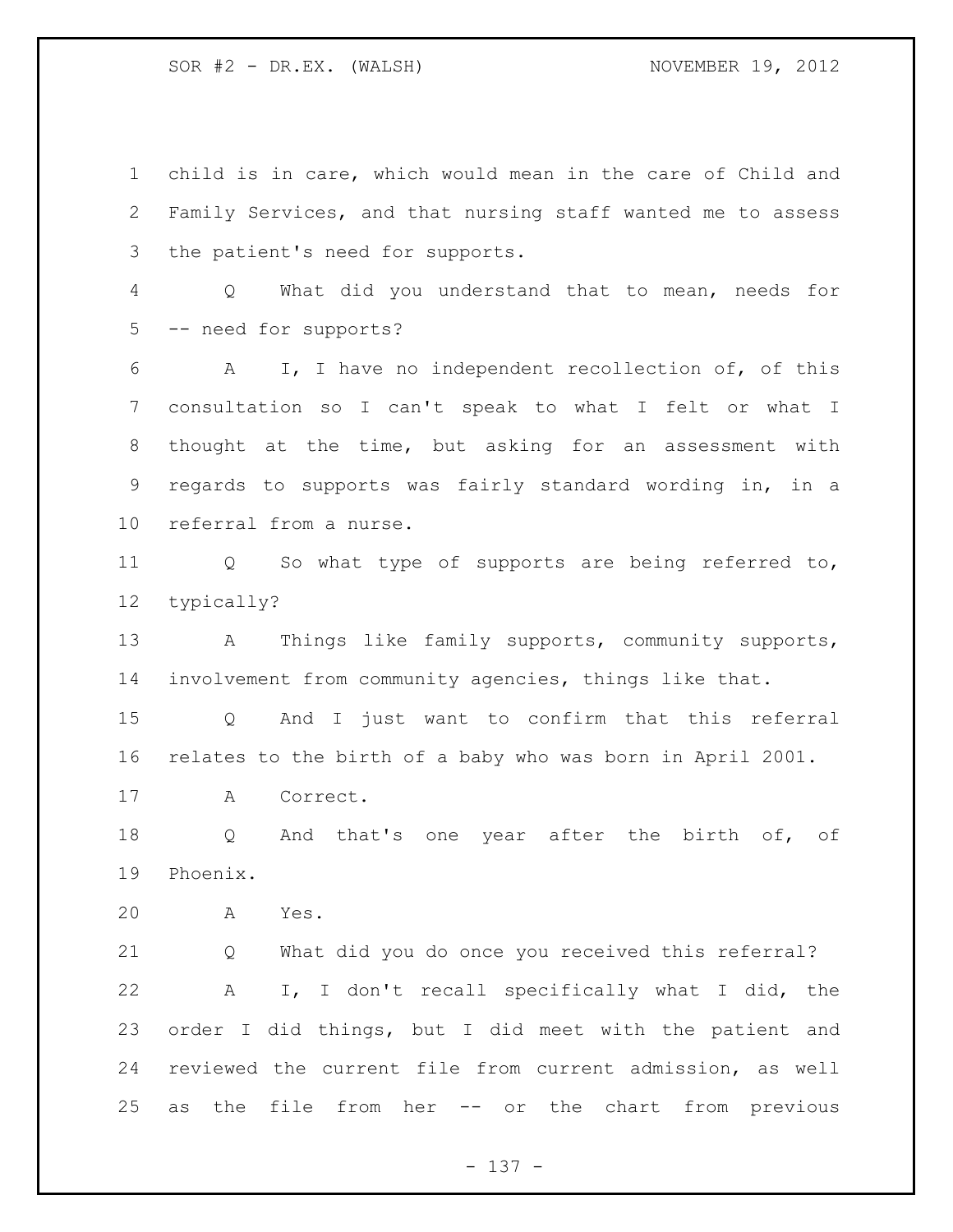admission to hospital. Q Okay. And so you met with Ms. Kematch in the hospital? A Yes, I did. Q And I think you said you don't have any independent recollection of this meeting beyond what's documented in your note under the heading Assessment Summary? A That's true. Q Okay. So let's take a look at what these notes say. A Okay. 13 Q Do you want to read them to us, please? 14 A Sure. It says: Thanks for this consult. Writer met with Samantha, her common-law 18 and the putative father, Steve, 19 and the new baby. The couple indicated that a friend is looking 21 after one-year-old daughter, Phoenix. They have all the needed supplies. Chart was reviewed. Social work staff saw the couple last year when Phoenix was born,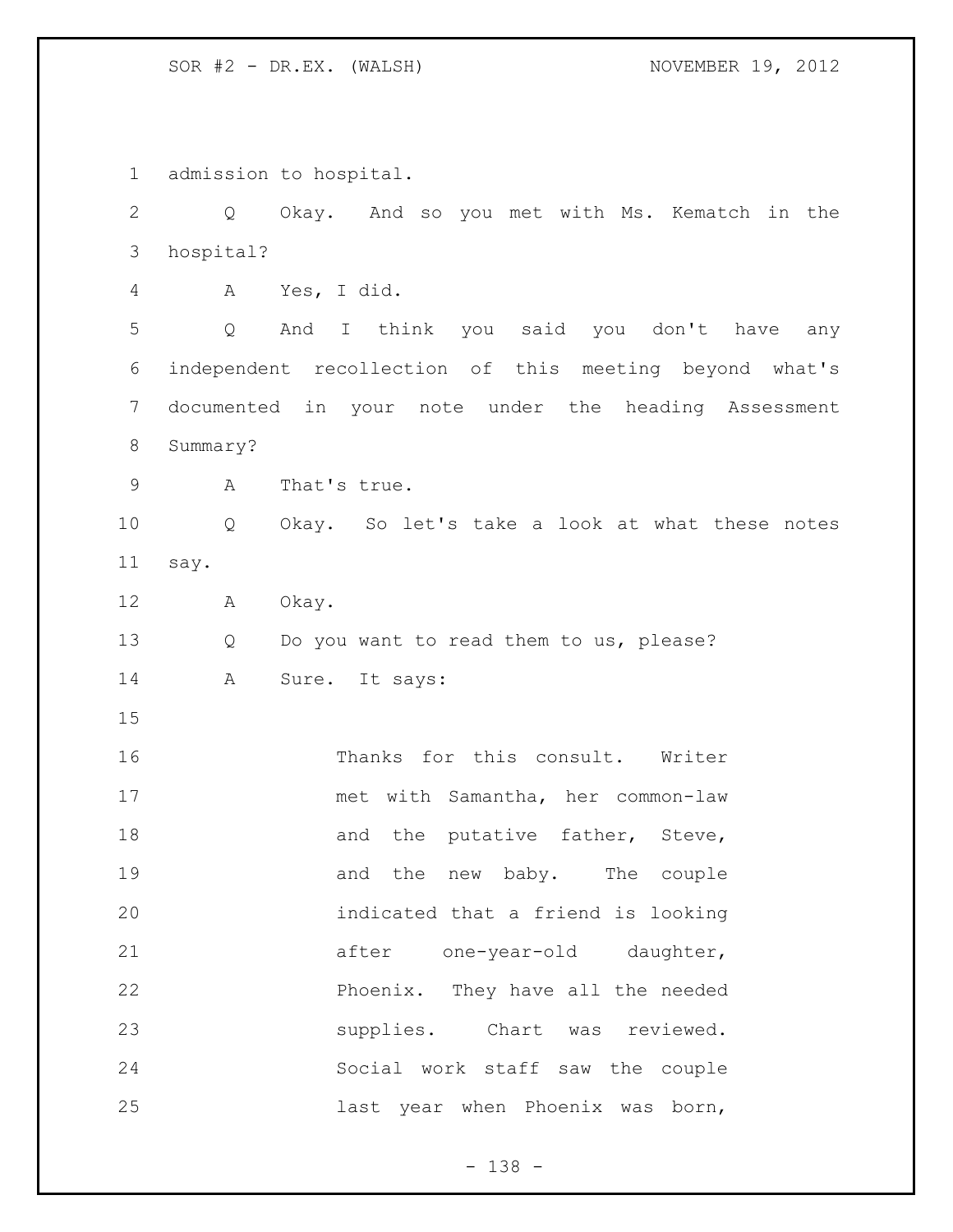| $\mathbf 1$  | referral<br>and<br>made<br>was<br>a<br>to             |
|--------------|-------------------------------------------------------|
| $\mathbf{2}$ | Winnipeg Child and Family Services                    |
| 3            | as the couple had no baby supplies                    |
| 4            | and had vague plans regarding the                     |
| 5            | baby.                                                 |
| 6            |                                                       |
| 7            | And there I reference the consultation<br>by          |
| 8            | hospital social work staff from April of 2000.        |
| $\mathsf{S}$ |                                                       |
| 10           | Samantha's worker is Delores                          |
| 11           | Chief-Abigosis, who was unaware of                    |
| 12           | Samantha's pregnancy. Writer                          |
| 13           | informed Delores that Samantha and                    |
| 14           | baby are ready for discharge today                    |
| 15           | and that supply -- baby supplies                      |
| 16           | are in place, that Delores will                       |
| 17           | follow-up in the community. There                     |
| 18           | concerns prohibiting<br>are<br>no                     |
| 19           | discharge at this time<br>and<br>no                   |
| 20           | further hospital social work<br>$\dot{\mathbf{1}}$ s  |
| 21           | indicated.                                            |
| 22           |                                                       |
| 23           | Okay. So how did you know that Delores Chief-<br>Q    |
| 24           | Abigosis was Ms. Kematch's worker?                    |
| 25           | I don't recall specifically how I, how I learned<br>A |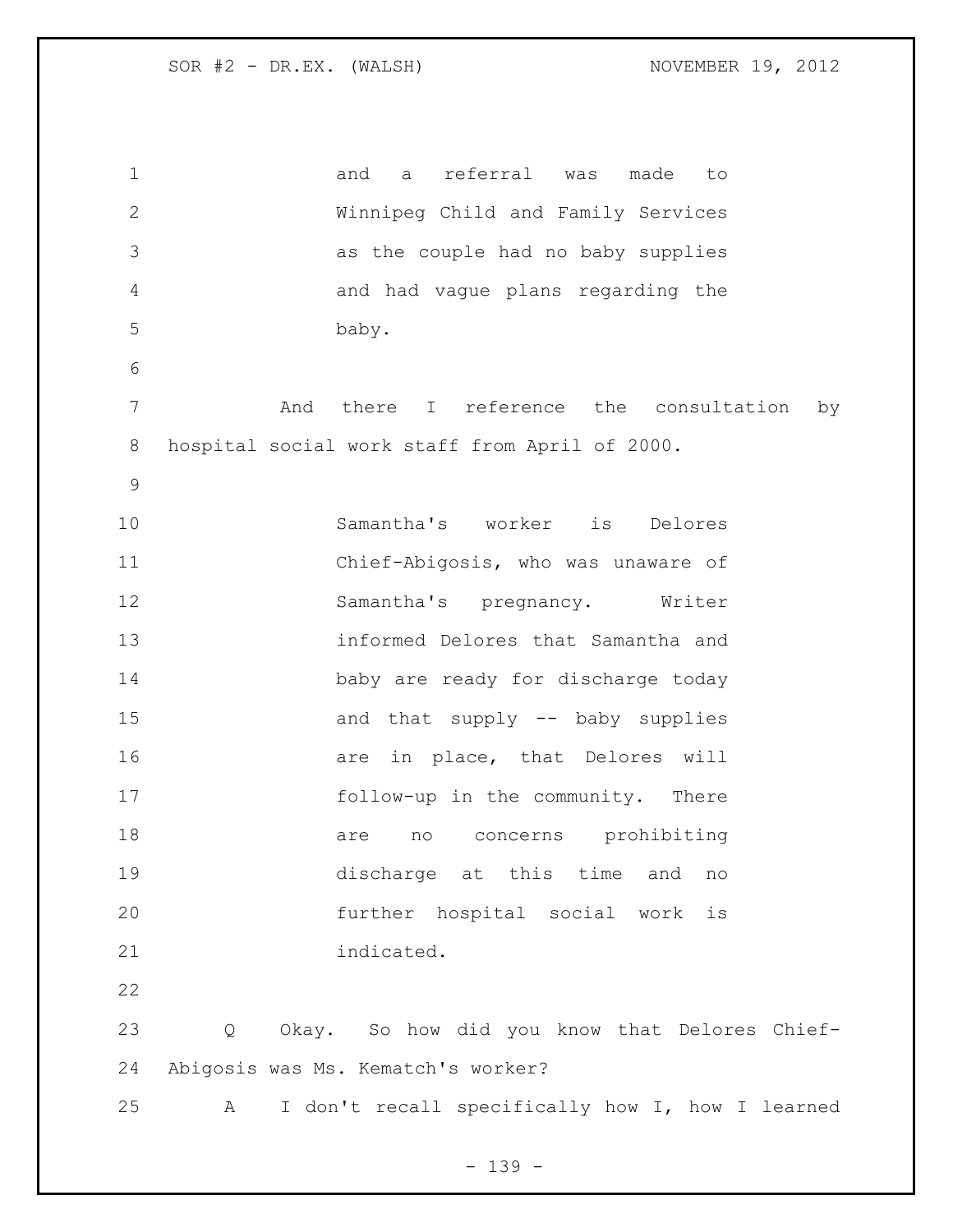that. However, my routine practice in these situations would be to call Child and Family Services and they would confirm for me who the worker was, if there was a worker assigned.

 Q And so in this case do your notes reflect that you had a conversation with Delores Chief-Abigosis?

 A Yes, that I contacted her to inform her of the arrival of this new baby, and as my notes indicate, that Delores would follow-up with Samantha and the family in the community.

 Q And was it typical for a social worker to indicate they would follow-up in the community rather than coming to visit the patient in the hospital first?

 A Yes. Sometimes social workers would come and visit the patient at the hospital and sometimes they would follow up in the community.

 Q And the reason that you contacted Child and Family Services in the first place?

 A Because I learned through my interview with the, the patient and specifically with -- also with my reviewing of the hospital chart, that Ms. Kematch had had significant Child and Family Services involvement in the past, including having her first child as a permanent ward of the agency and her second child was brought into agency care a year prior. So I felt that that mandated another referral

 $- 140 -$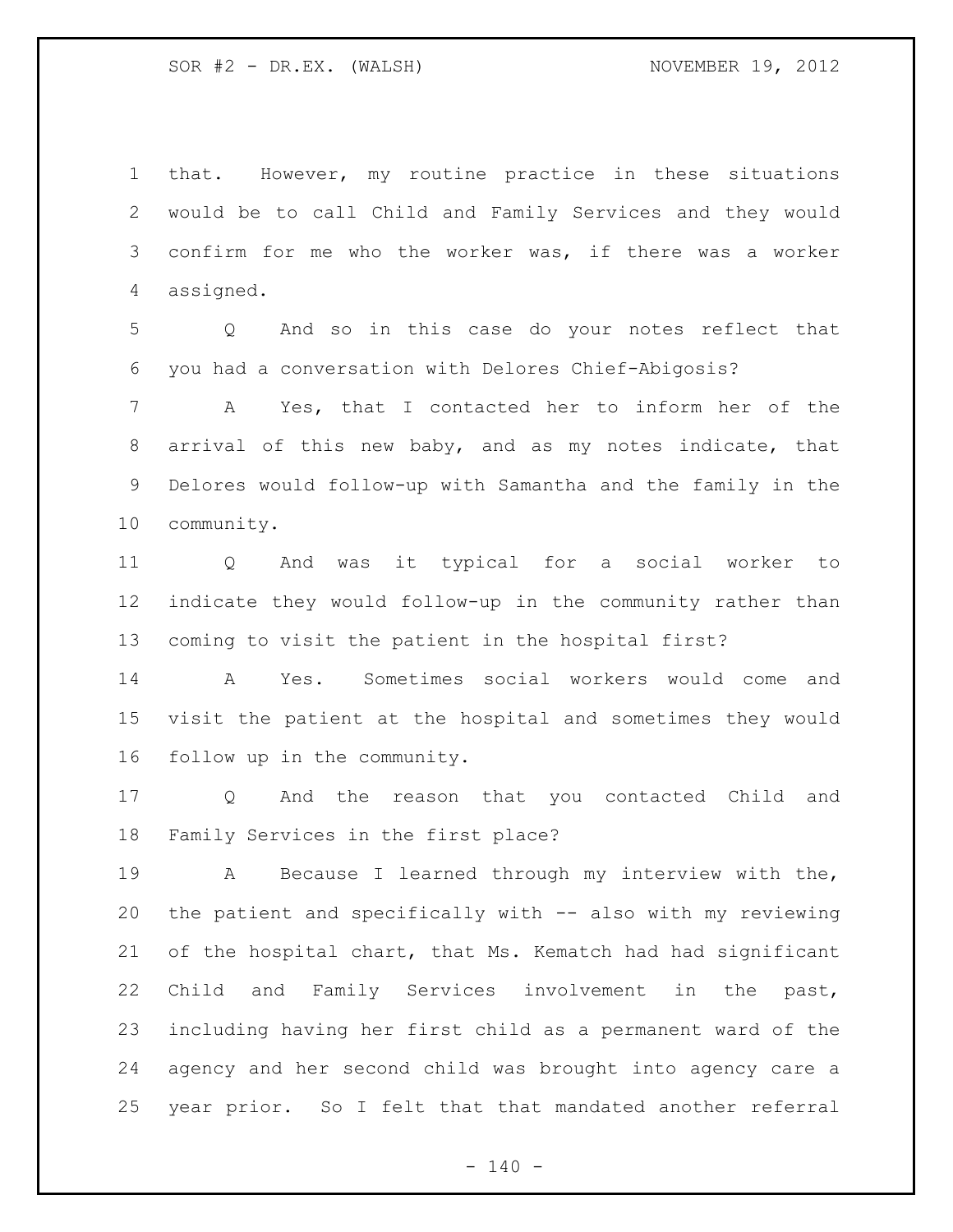to Child and Family Services.

 Q Did you have a specific concern that prompted you to call CFS or was it just because of, of Ms. Kematch's history?

 A From what my notes indicate, it was primarily because of the, the history. There are -- I don't make note of any other specific concerns that arose out of my assessment.

 Q And was that your standard practice when you were aware of CFS involvement, to contact CFS when a new baby was born?

A Yes.

Q If we turn to page 36780.

14 A Okay.

 Q This is still from Ms. Kematch's chart. What is this document?

 A This document -- I believe it's called a database. It's a social work document and what it is, is more the demographic information on the patient. So it's got her address, her -- some details about the, the baby, 21 the date of birth and the weight and things like that; some information about living arrangements, who she lives with, who's in her home; their financial situation; as well as any community resource involvement such as Child and Family Services or other involvement.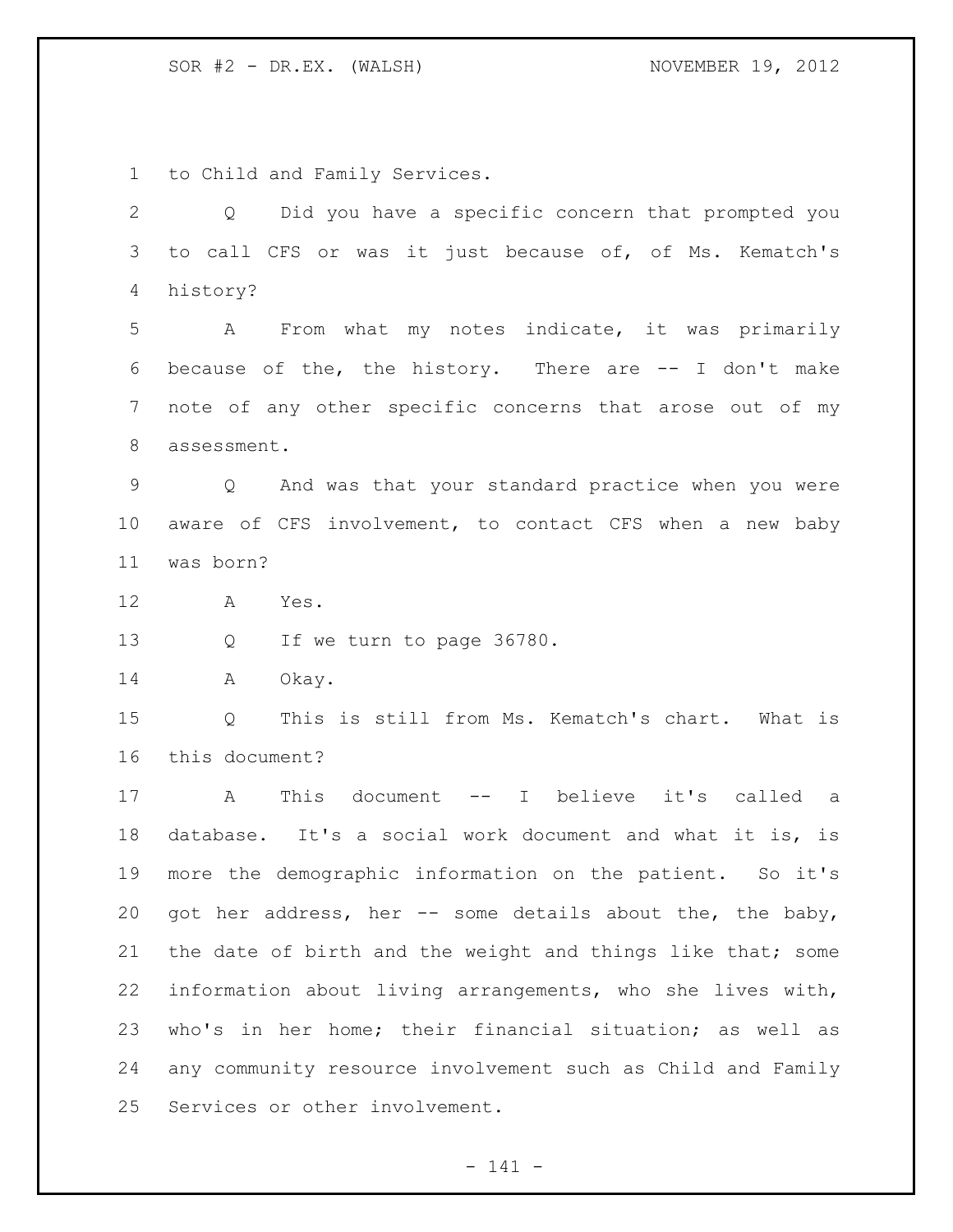Q And what's the purpose of noting this information for the chart?

 A It was, again, just to have a bit more information about the, the patient's situation, and it spells out specific information about who she lives with as well as any -- the names and phone numbers of any collaterals involved with the patient.

 Q And this document stays in the chart at the hospital?

A Yes.

Q Okay.

A Yes, it does.

Q Did you ever meet Phoenix?

14 A I have absolutely no recollection of that. My, my notes don't reflect that so I, I'm not sure.

 Q Okay. After April 30th, 2001 when you contacted the social worker, Ms. Chief-Abigosis, did you have any further involvement with Ms. Kematch or her family?

19 A No, my notes indicate that I -- my meeting with her was a one-time occurrence.

 MS. WALSH: Thank you. Those are my questions. There may be some questions from other lawyers.

23 THE WITNESS: Thank you.

24 THE COMMISSIONER: All right. Any questions? Mr. McKinnon?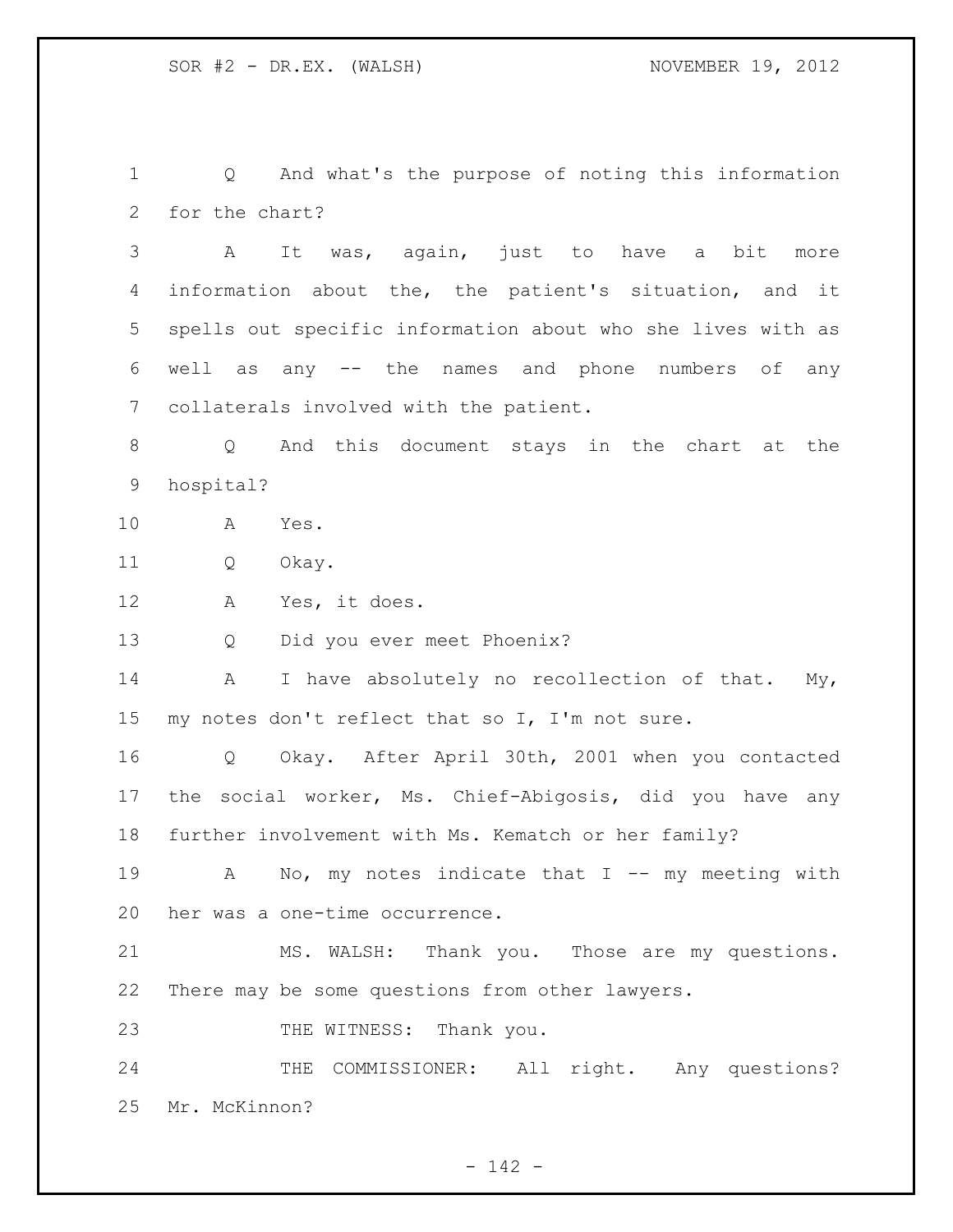One of the lawyers is just coming; he'll be at the stand momentarily. 3 THE WITNESS: Okay. CROSS-EXAMINATION BY MR. MCKINNON: Q Thank you, Witness. I'm looking at the witness chair, but obviously you're not there. My name is Gordon McKinnon, and I'm a lawyer for Winnipeg CFS and I just wanted to ask you a couple of questions. A Okay. Q Now, your mandate, per se, is not child protection. A As a hospital social worker? No. Q Correct. So that's why you would phone Winnipeg CFS if you had a concern of this nature, correct? A Correct. Correct. Q And you gave evidence that you did speak to a social worker at Winnipeg CFS and her name is Delores Chief-Abigosis. Do you recall speaking with her? A I don't have any recollection of speaking with her beyond what's written in my notes. Q And we have -- and I don't know if this can be made available to you, Witness, but we have a copy of Delores Chief-Abigosis's notes of this same telephone conversation.

 $- 143 -$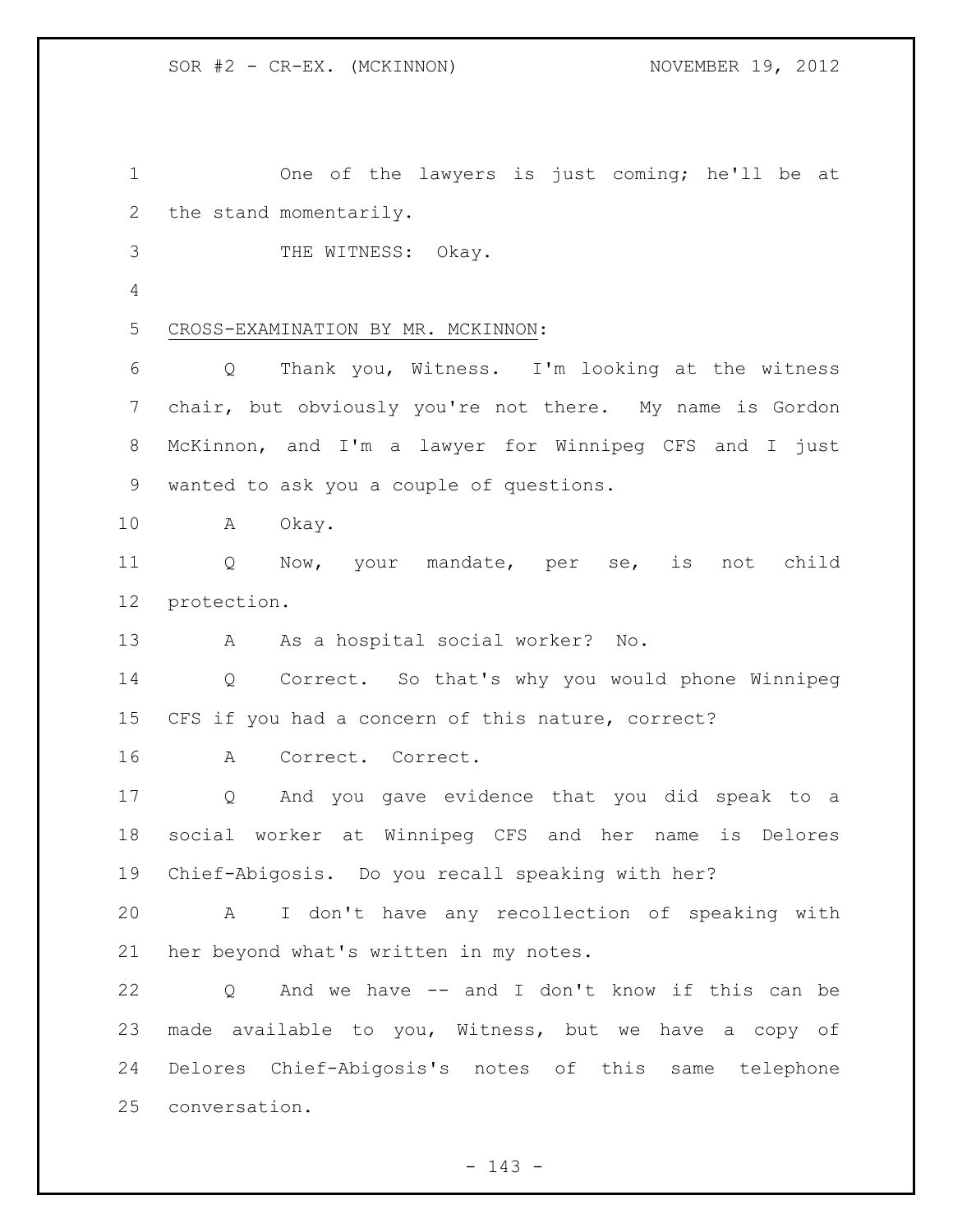MR. MCKINNON: It's commission disclosure 1795, page 37010. Now, am I to understand, Ms. Walsh, that the witness cannot see that document? THE COMMISSIONER: Well, not, not unless she has it with her, so I think she's just checking to see if she's got that, that page. THE WITNESS: I don't think I have that page, no. BY MR. MCKINNON: Q And the point that I wanted to draw to your attention, Witness, is that Ms. Chief-Abigosis's recordings of that conversation may be a bit more detailed than yours. And I'm certainly not suggesting your notes were inappropriate because your mandate is not child protection, but there are some things in Ms. Chief-Abigosis's notes that weren't reflected in your notes, that I may just read to you or put to you and ask you to comment a little bit upon. For example, it starts out that Ms. Chief-

 Abigosis received a telephone call from you to inform her that Samantha Kematch had given birth to a baby girl on April 29th, and it gives her name, and it says the baby and the mother are doing fine.

 That sound consistent with your recollection of what you would have recorded? And when I say your

 $- 144 -$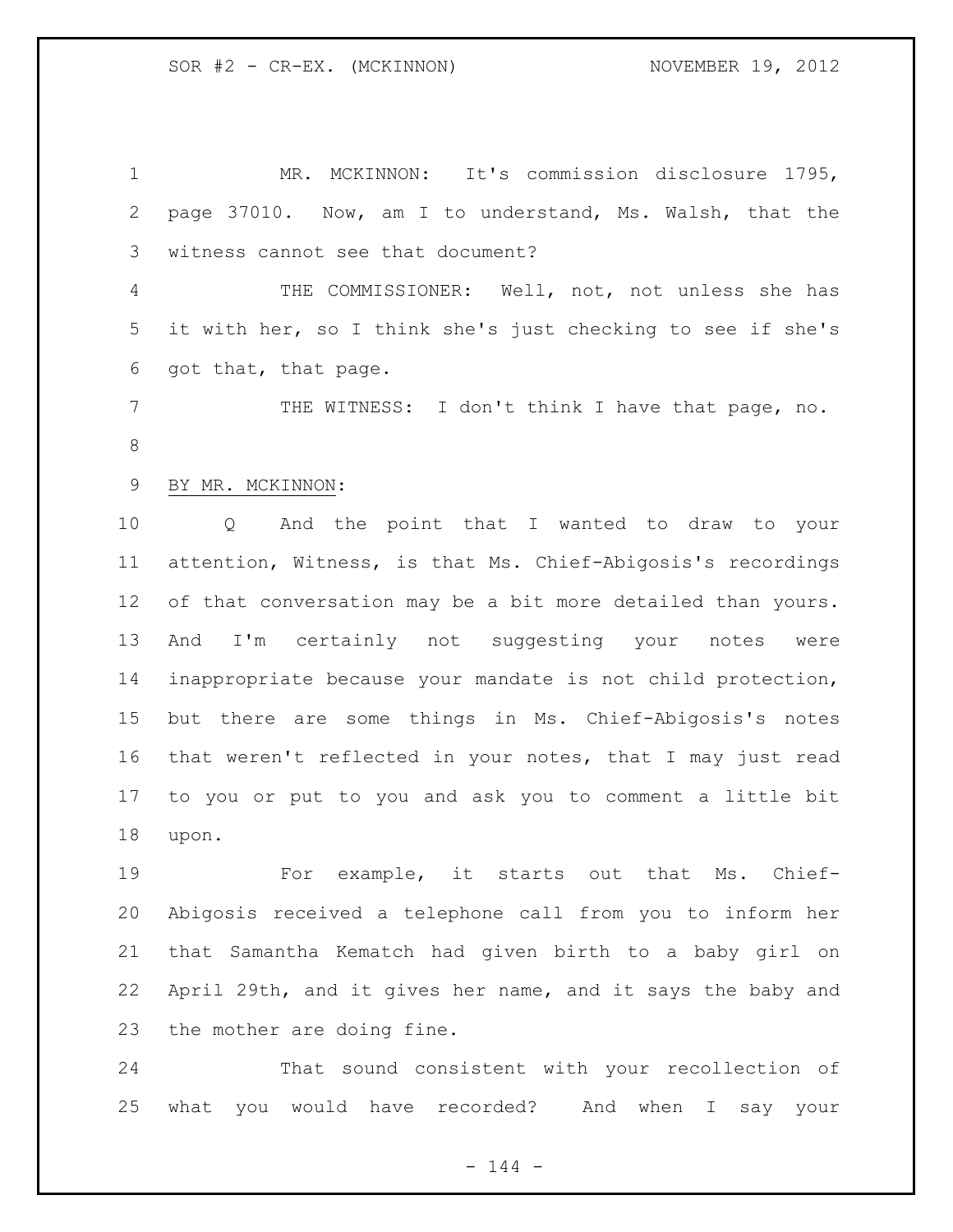SOR #2 - CR-EX. (MCKINNON) NOVEMBER 19, 2012

 recollection, as, as, as per your notes? A Yes. I, I have no recollection of the, of the conversation, but that seems consistent with what I recorded. Q And there's a note here -- THE COMMISSIONER: Well, Mr. McKinnon, let me ask you, what is it that's preceding where you're referring to on that document? MR. MCKINNON: This entire document that I'm looking at is, I believe, a closing summary that was prepared by this witness some time later. 12 THE COMMISSIONER: Oh, oh, I see. MR. MCKINNON: So there would be a great deal of other information in this document, Mr. Commissioner, that wouldn't be relevant to this witness. THE COMMISSIONER: And it just gets to this 17 incident at that stage on the page, then. MR. MCKINNON: Yes. It has a lot of the history of the file and then carries on with some of the work that continued on the file. 21 THE COMMISSIONER: All right. I was trying to find it at the top, but I see it now, yes. Go ahead. BY MR. MCKINNON: Q So I'm, I'm, I'm looking at a typed document,

 $- 145 -$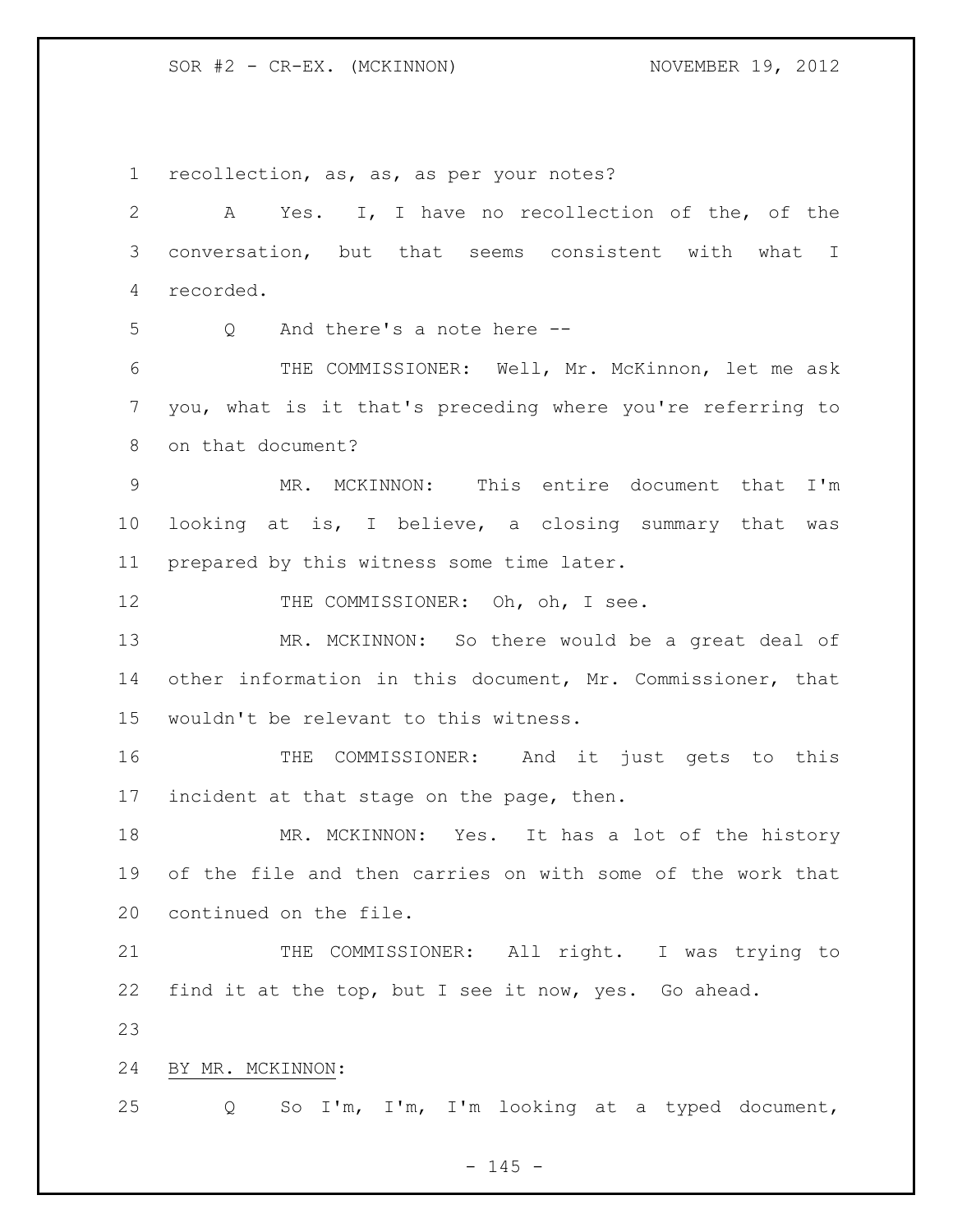SOR #2 - CR-EX. (MCKINNON) NOVEMBER 19, 2012

 Witness, that was prepared some time later, but the level of detail suggests to me that someone had made notes of your conversation, which is why I'm putting it to you in this fashion. A Okay. Q The next statement, it says: "According to [you] the parents are quite attentive to the child 10 and stated that they have all the **necessary items for the child."**  Just on that point again, there's a reference to the parents being attentive to the child. You have no record of that in your notes. You would have no reason to disagree with that description of the telephone call? 17 A You know, I have no -- I'm sorry, I have no recollection of the telephone call so I can neither disagree or agree with you. Q Fair enough. 21 A I can't speak to that now. Q Fair enough. But you have no reason to challenge that. A No, I -- Q It's --

 $- 146 -$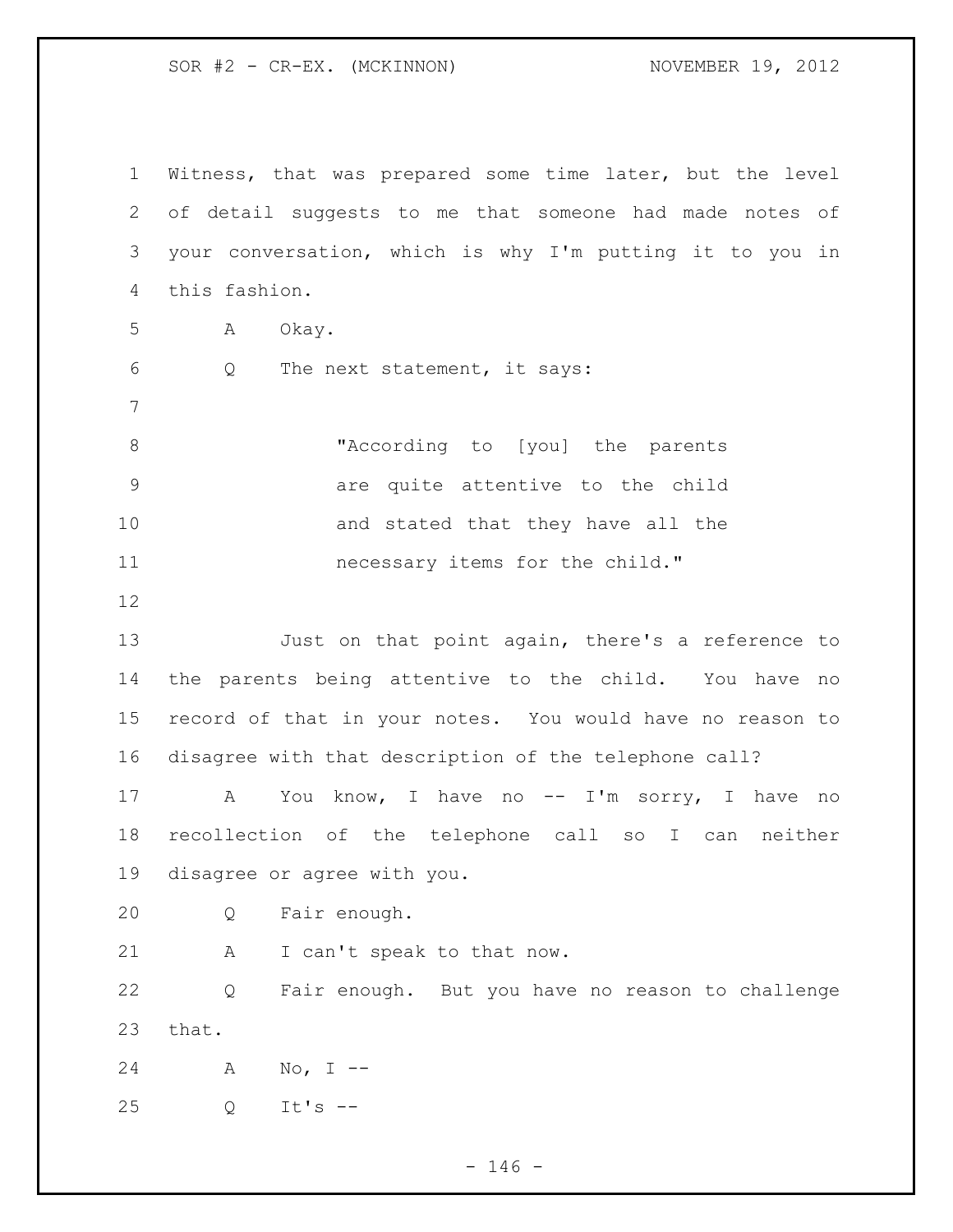A -- have no reason to challenge or change it or dispute it because I, I have no recollection of the phone call. I can't speak to why it's slightly different there from my notes. Q Fair enough. And it may be different because the mandate of Winnipeg CFS is child protection. That's not your mandate. 8 A That's correct. Q And the next statement, it says: 11 Their daughter Phoenix is about 1 year old and they have kept all 13 her baby stuff." That seems to be consistent with what you recorded as well? A I recorded that Phoenix is a year old and that they had all their needed baby supplies, yes. Q It says: "A friend of theirs is keeping Phoenix until she is released from 23 the hospital." That's consistent with what you told --

- 147 -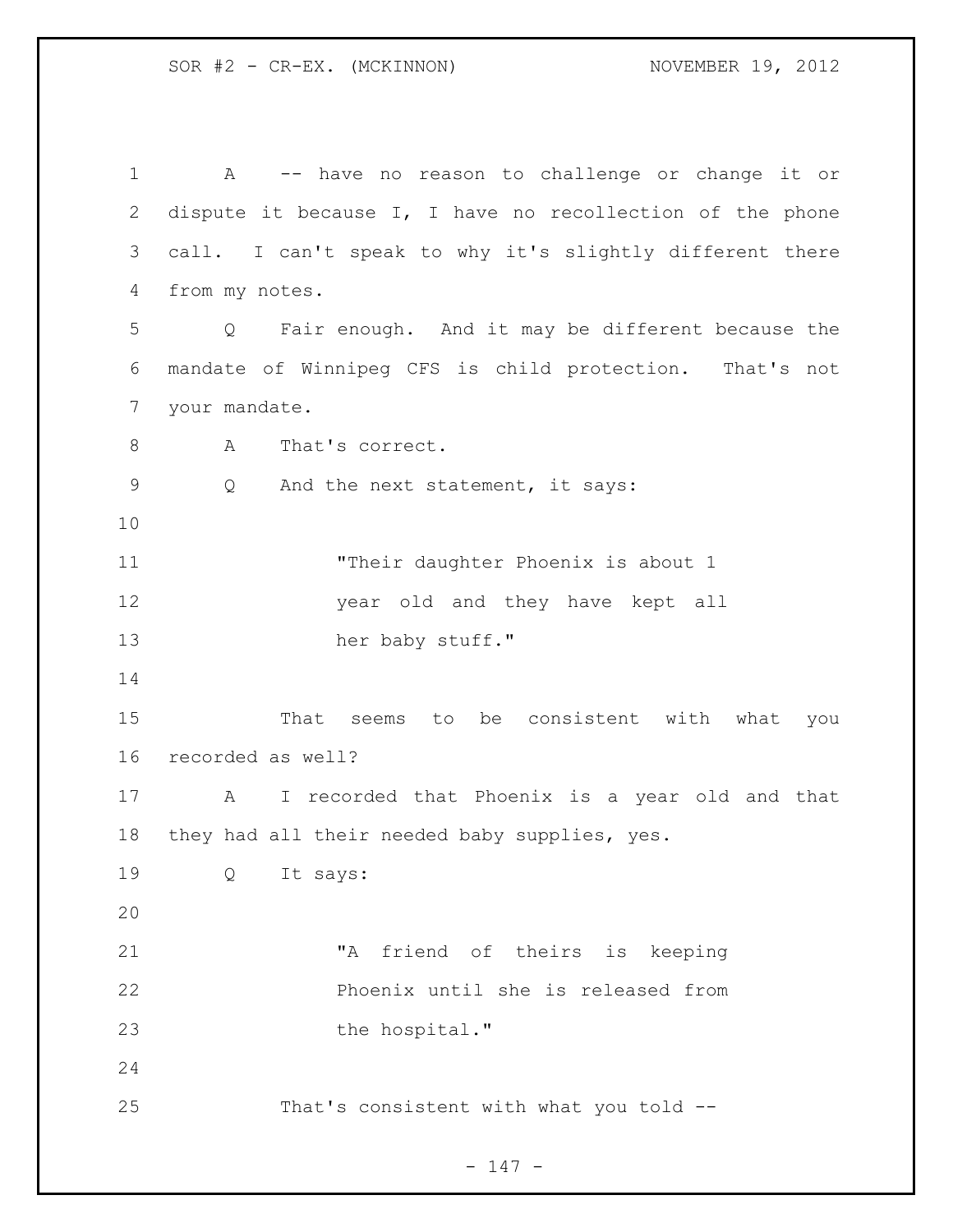A Yeah. Q -- Ms. Chief-Abigosis in your notes. A Yes, that's correct. Q And then it says: "[You have] no concerns and stated that the father — Steve Sinclair has been actively visiting and participating in the care of the baby." 12 Now, that you don't have in your notes but, again, I'm going to suggest to you, no reason to dispute Ms. Chief-Abigosis's recording of that? A Yeah, I, I -- seeing as I don't recall the conversation with her, I really can't speak to why that's in her notes and not in mine. Q Okay. And the next statement: "The parents returned home with 21 the child and appeared to [be] **b** quite active in the care of the child - parents have been observed as responsible for caring for the child and access the appropriate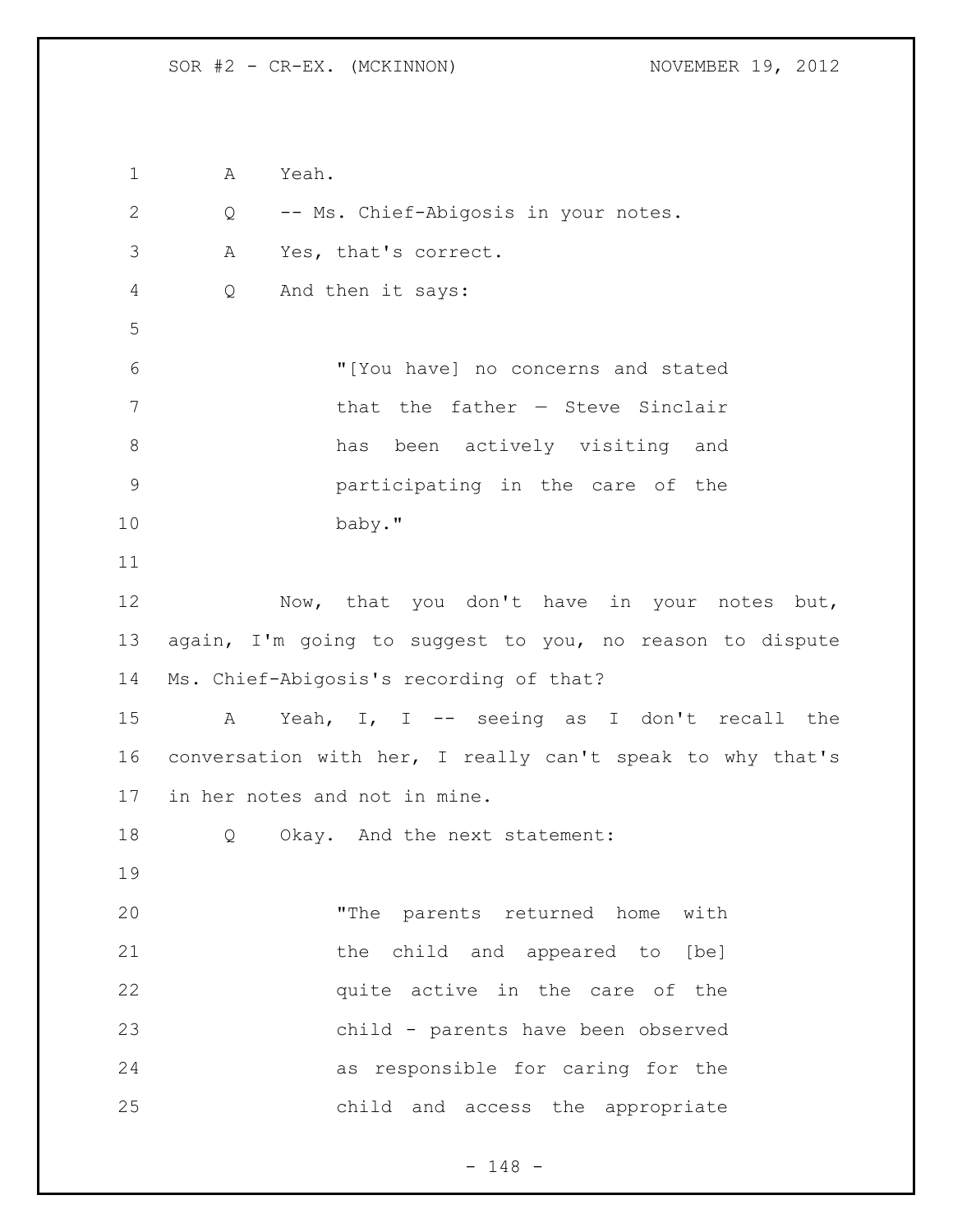caregivers to care for Phoenix in 2 their absence."

 So again, that's a level of detail that's not in your notes. And I'm not criticizing that, I'm just suggesting that the agency mandated for child protection would have an interest in recording those kinds of comments.

 A Well, my understanding is that that statement that you just read, it speaks to the parents returned home with the child, and my involvement would have ended at the time of their discharge so I didn't have any follow-up with them once they returned home. So that wouldn't have been a statement, I don't believe, from me.

 Q Okay. So that may have been a statement that this witness who will come after you to give evidence, we can ask her about.

A I believe so, yes.

 Q Okay. The point I'm trying to get at with this is that when you were meeting with Steven Sinclair and Samantha Kematch, you were anticipating that you would be reporting to Winnipeg CFS your concerns -- or, or these developments, is a better way to put it. You were anticipating you would be reporting developments.

A Yes, because of their previous involvement with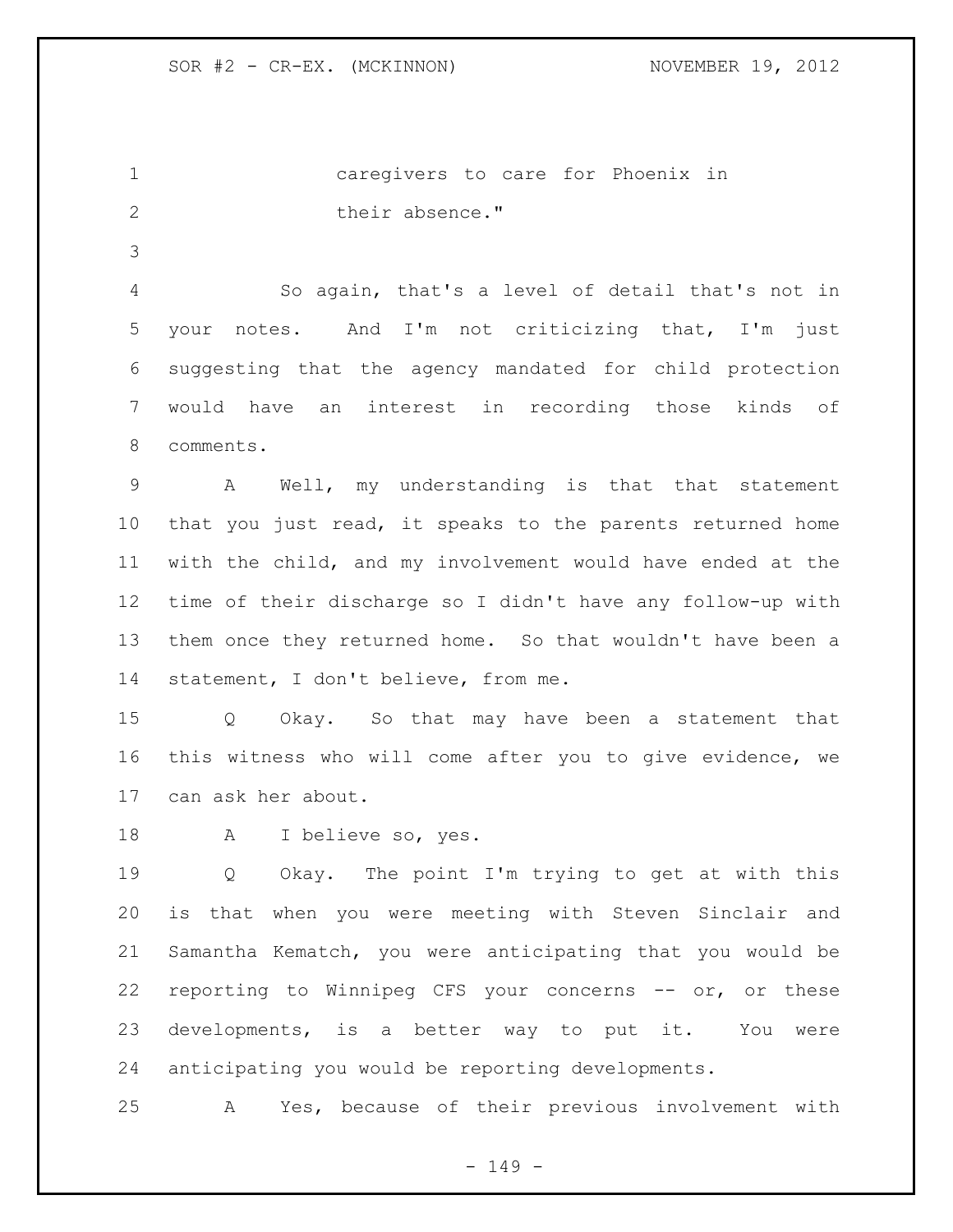child welfare, that I would -- I was anticipating notifying CFS about this new baby's arrival.

 Q That's fair enough. And, and in terms of the extent to which you would have met with this couple and interviewed this couple, would you have been asking them questions about their ability to parent and whether they were having any difficulty parenting or any problems parenting?

 A I -- really, I can't recall the conversation that I had with Ms. Kematch and Mr. Sinclair, so I can't speak to what other kinds of questions I might have asked them 12 other than what I've recorded in my, in my notes.

 Q And in terms of your usual practice in a case like this -- and, and I believe your evidence earlier was that this was the kind of case where they would be referred to social workers in the hospital, that is, where there was previous CFS involvement. In terms of your usual practice, would you talk to the parents about whether they were having any difficulty parenting?

 A Generally not, because my role as a hospital social worker was not to perform child welfare assessments or child protection assessments. That was not my mandate. That's the mandate of the child welfare system.

 Q Fair enough. Let -- if, if they had volunteered information to you about difficulty parenting, would you

 $- 150 -$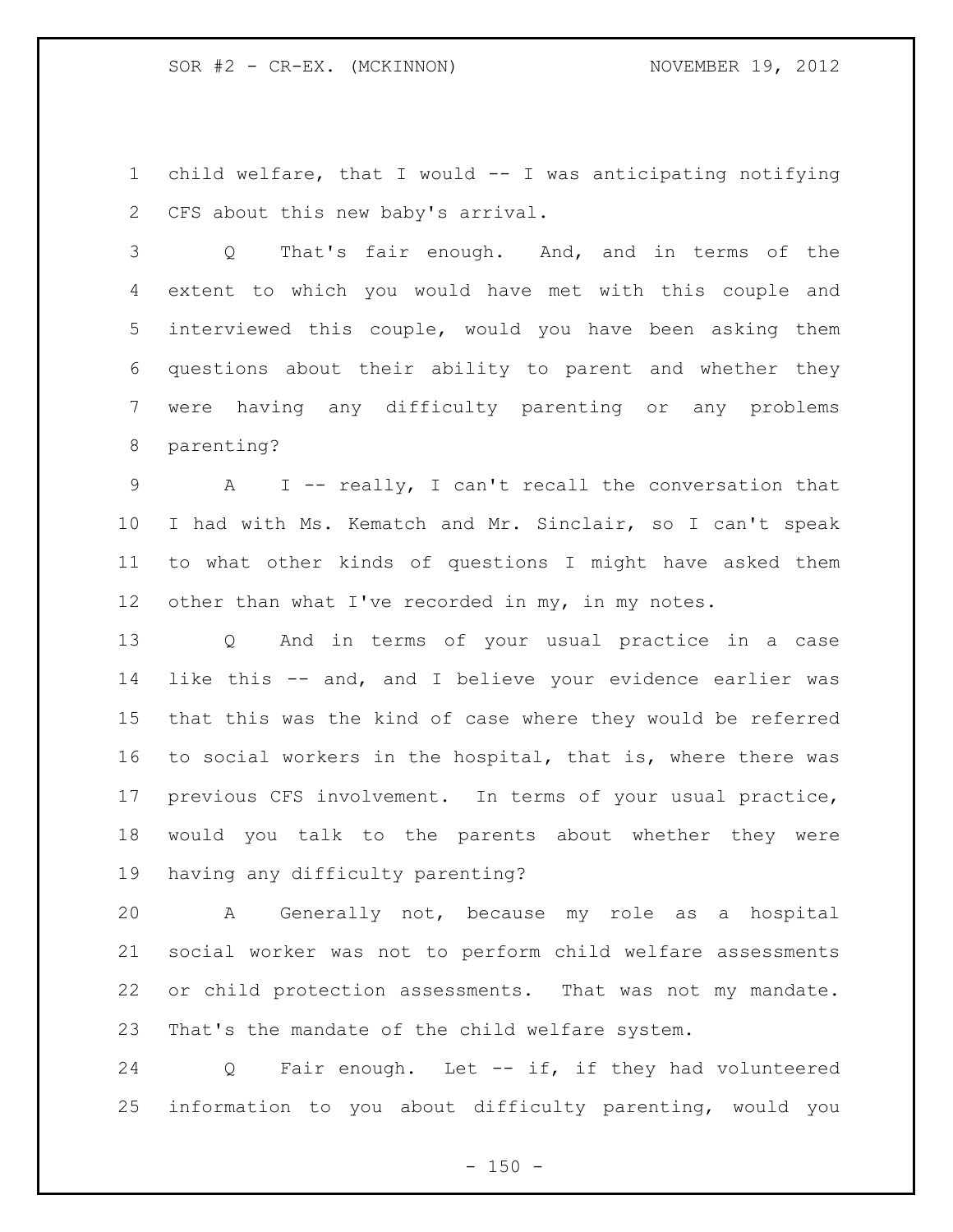SOR #2 - CR-EX. (MCKINNON) NOVEMBER 19, 2012

have recorded that?

2 A Are you speaking about --

Q Hypothetically, now.

 A Are you speaking about Ms. Kematch or Mr. Sinclair?

 Q Yes, in, in a, in a case like this, if Mr. Sinclair or Ms. Kematch told you they were having problems parenting, would you have recorded that?

 A You know, I, I really don't want to speculate on what I would have done if they had done something like that. Certainly, if they had made reference to concerns that needed to be recorded --

Q Well, we're --

14 A -- I would have recorded that.

 Q Let me be more specific, then. We're -- we anticipate at this hearing, in some time in the future, we're going to hear evidence from Mr. Sinclair that Samantha Kematch would always yell at Phoenix. If, if that had been reported to you, would you record it?

 A I really, I really don't know how to answer that question because it's, it's a very vague hypothetical question that I, I really don't have any answers for other 23 than what I've recorded here.

 Q Yeah. And I'm just -- I realize you have no actual recollection, so I'm trying to get at what your

 $- 151 -$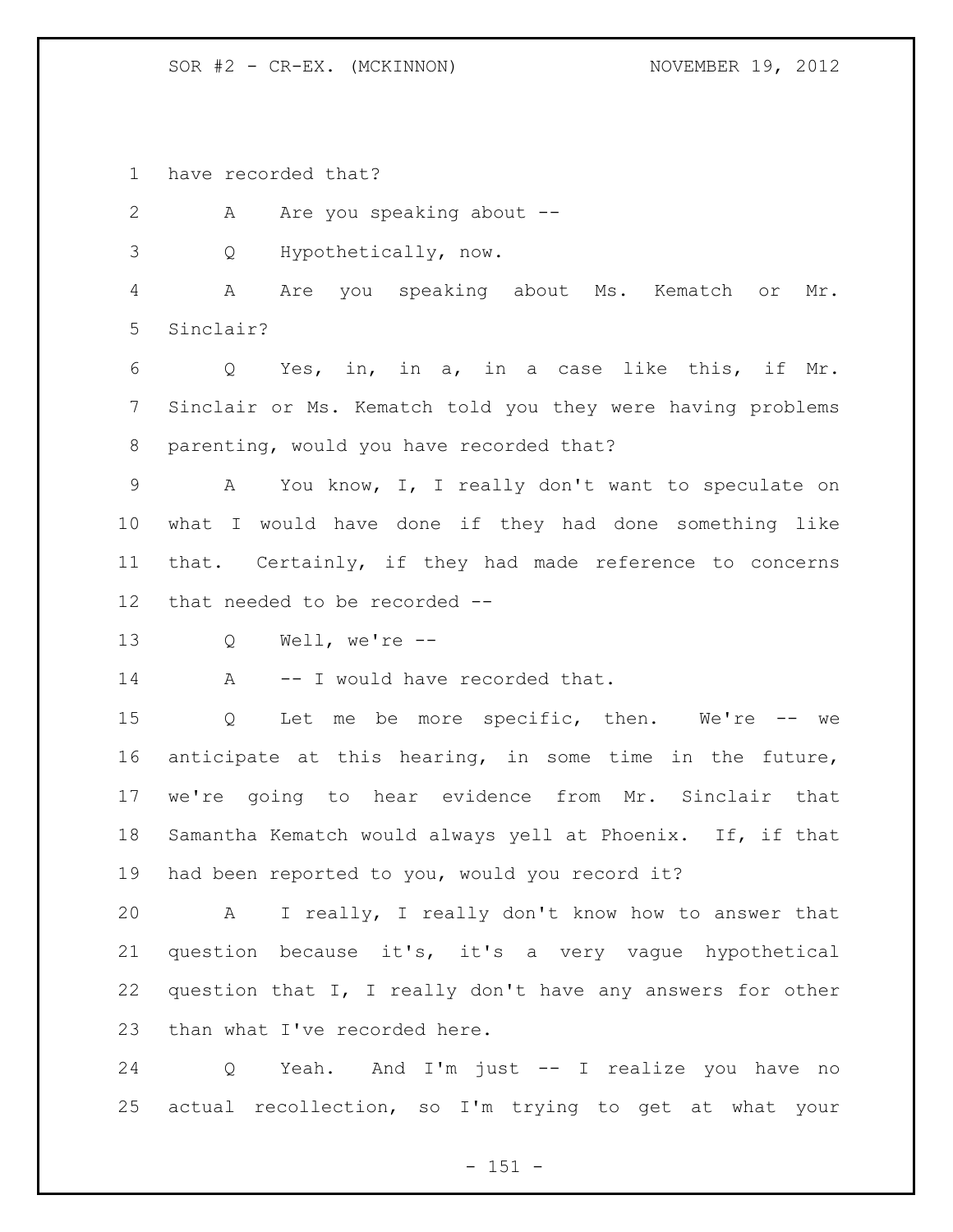SOR #2 - CR-EX. (MCKINNON) NOVEMBER 19, 2012  $SOR$   $#2$  -  $CR-EX.$  (GINDIN)

 practice would be as a social worker. Let me make it -- put another suggestion to you. We, we anticipate we're going to hear evidence that Samantha Kematch hit Phoenix because she would not stop crying, and this incident took place between the birth of Phoenix and the birth of the child we were just -- you, you were assessing her for. If it was reported to you that Samantha Kematch had hit Phoenix Sinclair, would you have recorded that?

 A The Child and Family Services Act requires the disclosure and reporting of any act of child abuse, so I would have reported that and recorded that in my notes, I believe, yes.

 Q So the absence of any record of that -- to that 14 effect in your notes, we can conclude from that that it was not reported to you that Samantha Kematch hit Phoenix because she would not stop crying. Is that fair?

A I think that's fair.

 MR. MCKINNON: Thank you. Those are my questions.

CROSS-EXAMINATION BY MR. GINDIN:

 Q Good afternoon. My name is Jeff Gindin. I represent Kim Edwards and Steve Sinclair. Can you hear me okay?

A Yes, I can.

 $- 152 -$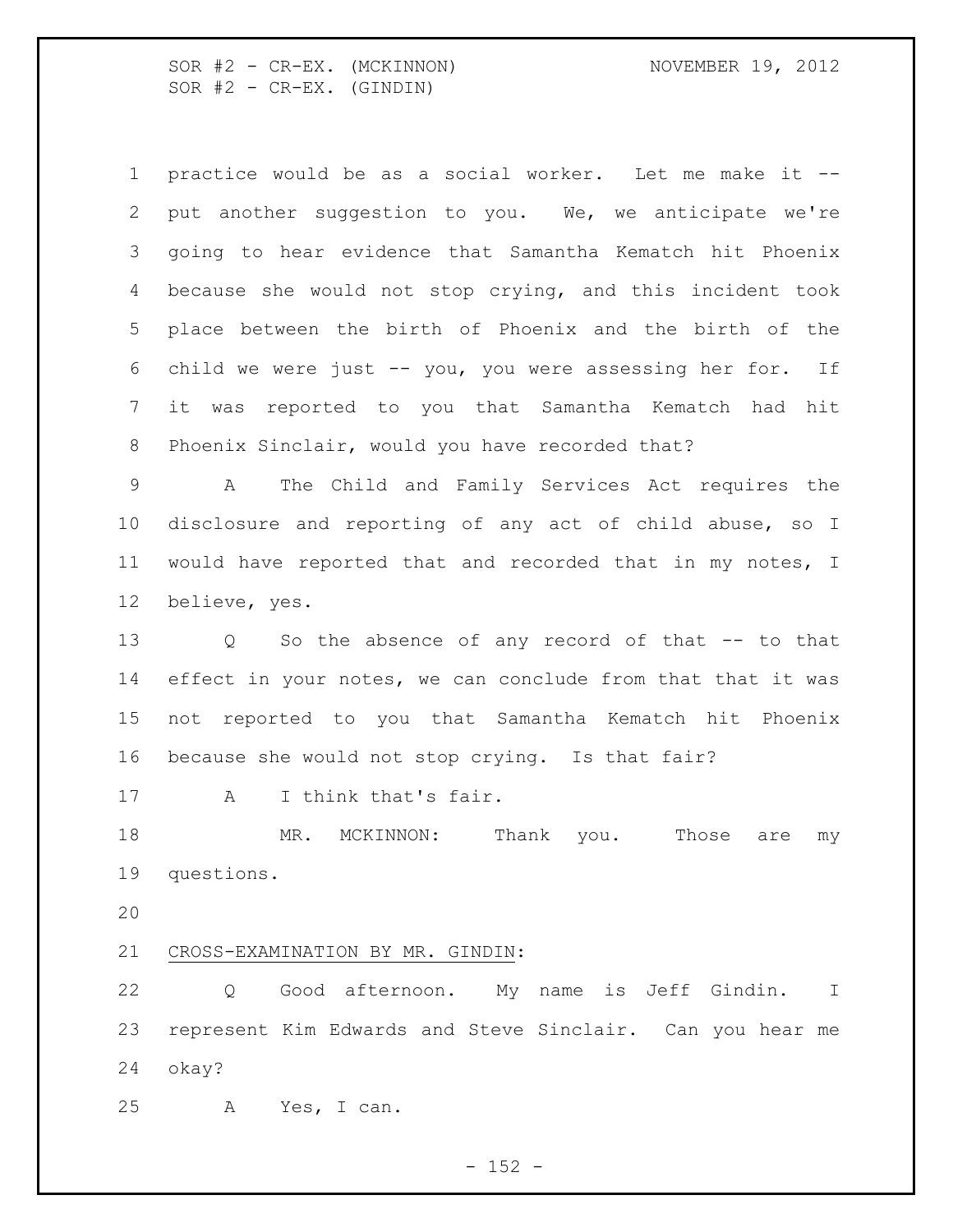Q I just have a few questions. You had a conversation, according to your notes, with Samantha and Steve at the hospital, correct? A Correct. Q And I take it you didn't record verbatim the entire conversation. A Right. Q You did indicate in your notes that you were told that a friend was looking after Phoenix, correct? A Correct. Q I don't see anything in your notes about you asking who that was or for how long or anything of that nature; is that right? A Yes, I don't make note of, of any of those details in my notes. Q Do you recall whether you asked more specific questions about who the friend was or how long the friend might have been taking care of the child? A No, I don't recall if I asked that. Q You were also asked about how you found out who the social worker was. Do you recall whether that was in any of the material that you looked at, or the chart? A Do you -- you mean in the hospital chart? Q Yes. A Or the document in front of me now?

 $- 153 -$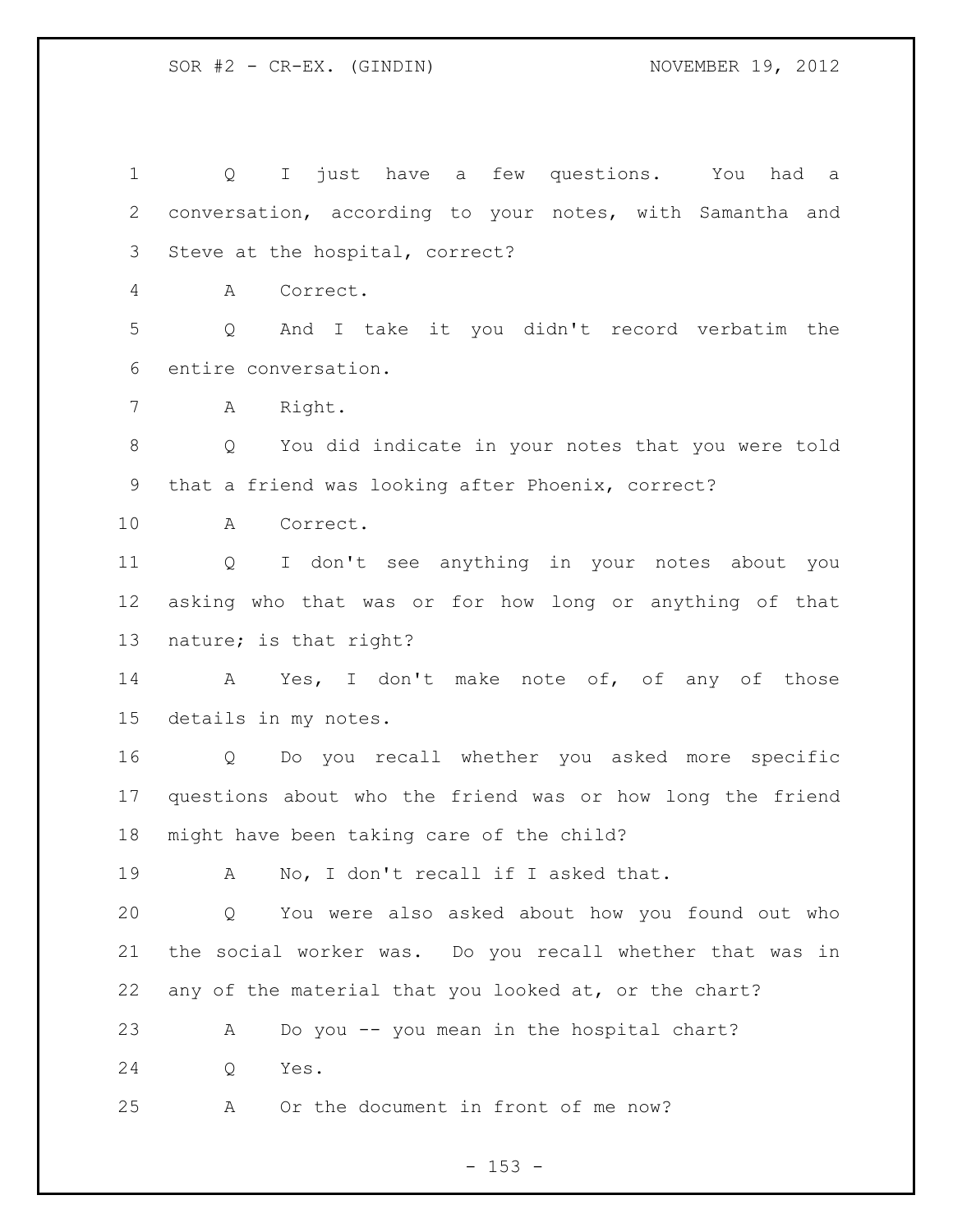Q Any document that you might have seen at the time that you were at the hospital that day. Could you have learned that information from some of the documents you were looking at? Is that possible? A I'm not sure. I don't recall what was all in the documents that I looked at that day. Q So I, I -- A So I just don't recall if that information was in the file -- or the chart or not. Q I see. Either that, or you made a phone call and found out. Is that what you're telling us? A Right. Q Okay. Is it possible you asked Samantha and Steve who their social worker was? A You know, I, I don't recall if I asked them or not. Q Okay. You were just asked a few questions about what you might do if Steve Sinclair had told you some things about the way Phoenix was behaving with -- the way Samantha was behaving with, with Phoenix, and whether or not you were told any of the things that were suggested to you. I take it you never met with Steve Sinclair by himself.

 A My notes indicate that I met with the couple together.

 $- 154 -$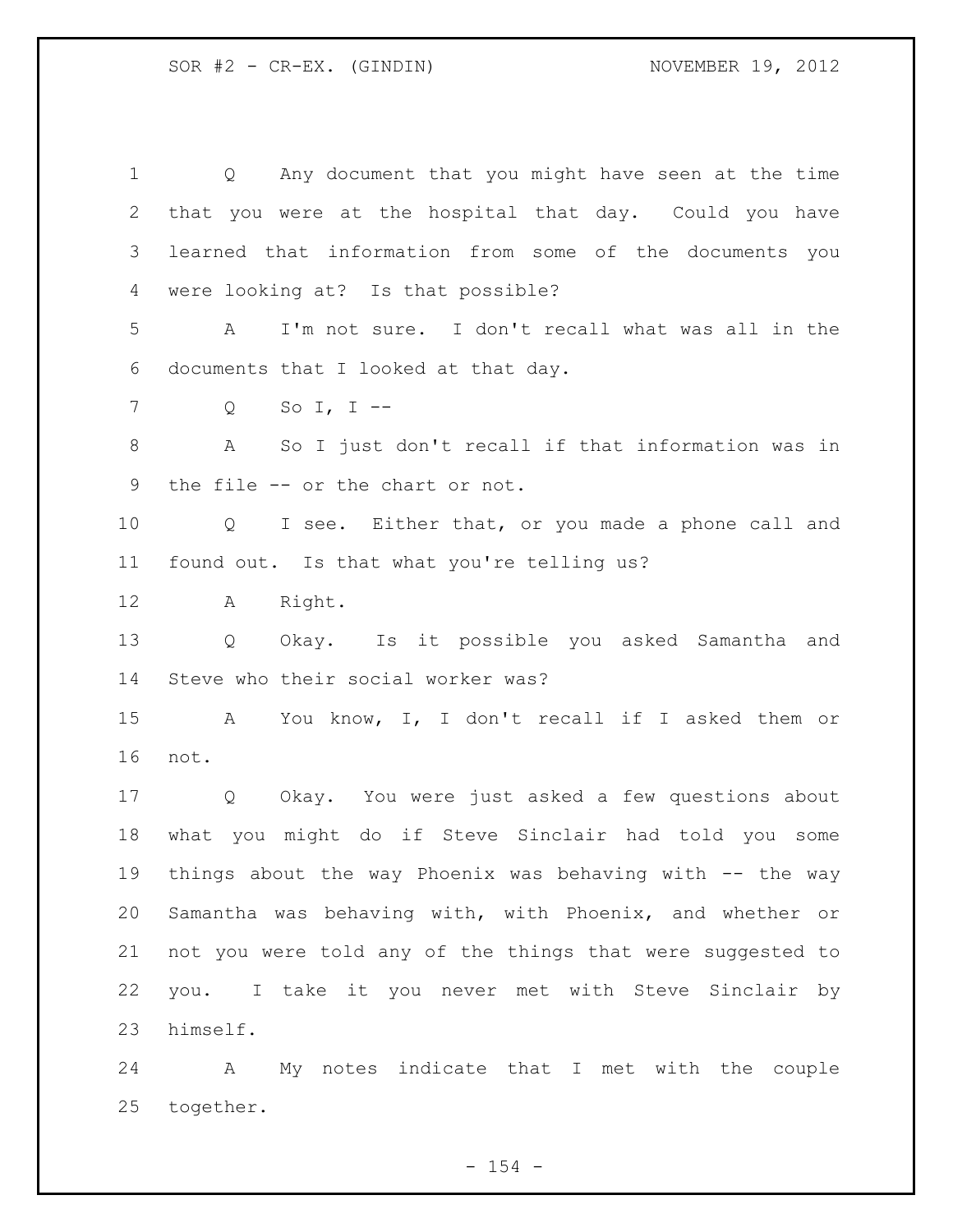SOR #2 - CR-EX. (GINDIN) NOVEMBER 19, 2012  $SOR$   $#2$  -  $CR-EX.$  (RACHLIS) Q That's right. So there's nothing to indicate that you would have had a private discussion with Steve at that time. A Nothing in my notes would in that, no. Q In fact, your notes would indicate that you spoke to both of them right in front of each other in their -- in each other's presence, right? 8 A That's what my notes indicate, yes. MR. GINDIN: Those are my questions. Thank you. THE COMMISSIONER: Thank you, Mr. Gindin. Anybody else? 12 All right. Does counsel for the witness ... MS. RACHLIS: Good afternoon. My name is Vivian Rachlis. 15 THE COMMISSIONER: Yes. MS. RACHLIS: I'm counsel for the witness. 17 THE COMMISSIONER: Pleased to have you back. MS. RACHLIS: Thank you, Mr. Commissioner. I just have a couple of things for the witness. CROSS-EXAMINATION BY MS. RACHLIS: Q And, Witness, you can, you can hear me fine? A Yes, I can. Q All right. You were just asked a moment ago by Mr. Gindin how you -- and you were asked by previous -- by

 $- 155 -$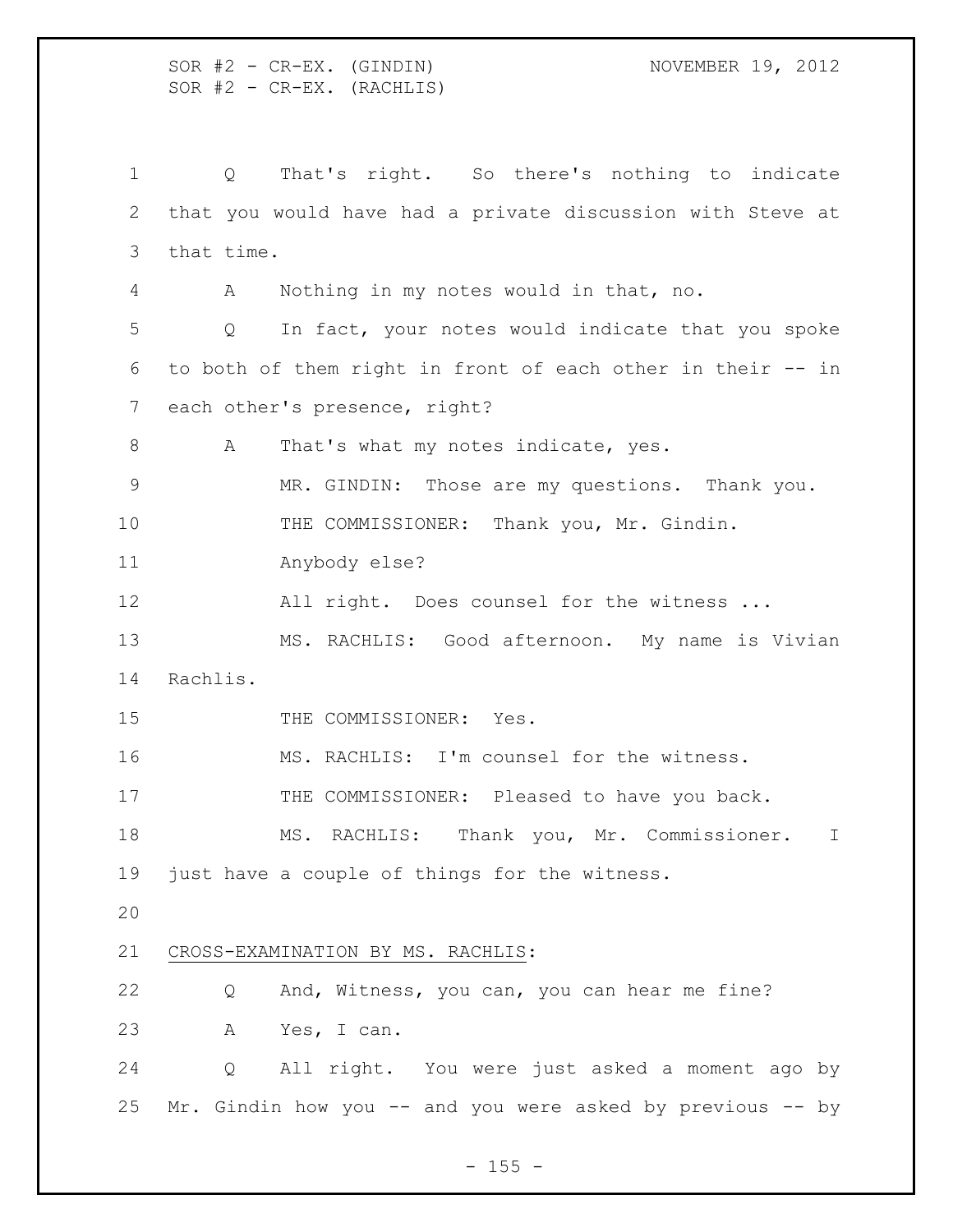SOR #2 - CR-EX. (RACHLIS) NOVEMBER 19, 2012

 counsel representing one of the previous parties, how you went about connecting with Delores Chief-Abigosis of Winnipeg CFS. And I, I just -- Mr. Gindin asked you whether it was possible that Ms. Kematch or Mr. Sinclair advised you who the social worker was. I just wanted to -- if you can turn to commission disclosure number 1790, page 36780.

8 A Yes, I have it here.

 Q This is the document that when Commission counsel was questioning you, you referred to as the database document.

A Yes.

 Q Right. And at the very bottom of that page there's a box that says Community Resource Involvement, Agency, Services Provided, Contact Person, and a phone number. Witness, does this -- first of all, my understanding is that this information is recorded in your handwriting?

A Yes.

 Q So you recorded this information at the bottom of this page. Does looking at that information in the box assist you in answering the question as to how you went about connecting with the, the agency social worker?

 A Yes, it does. It indicates -- the box indicates that Winnipeg Child and Family Services was contacted and

 $- 156 -$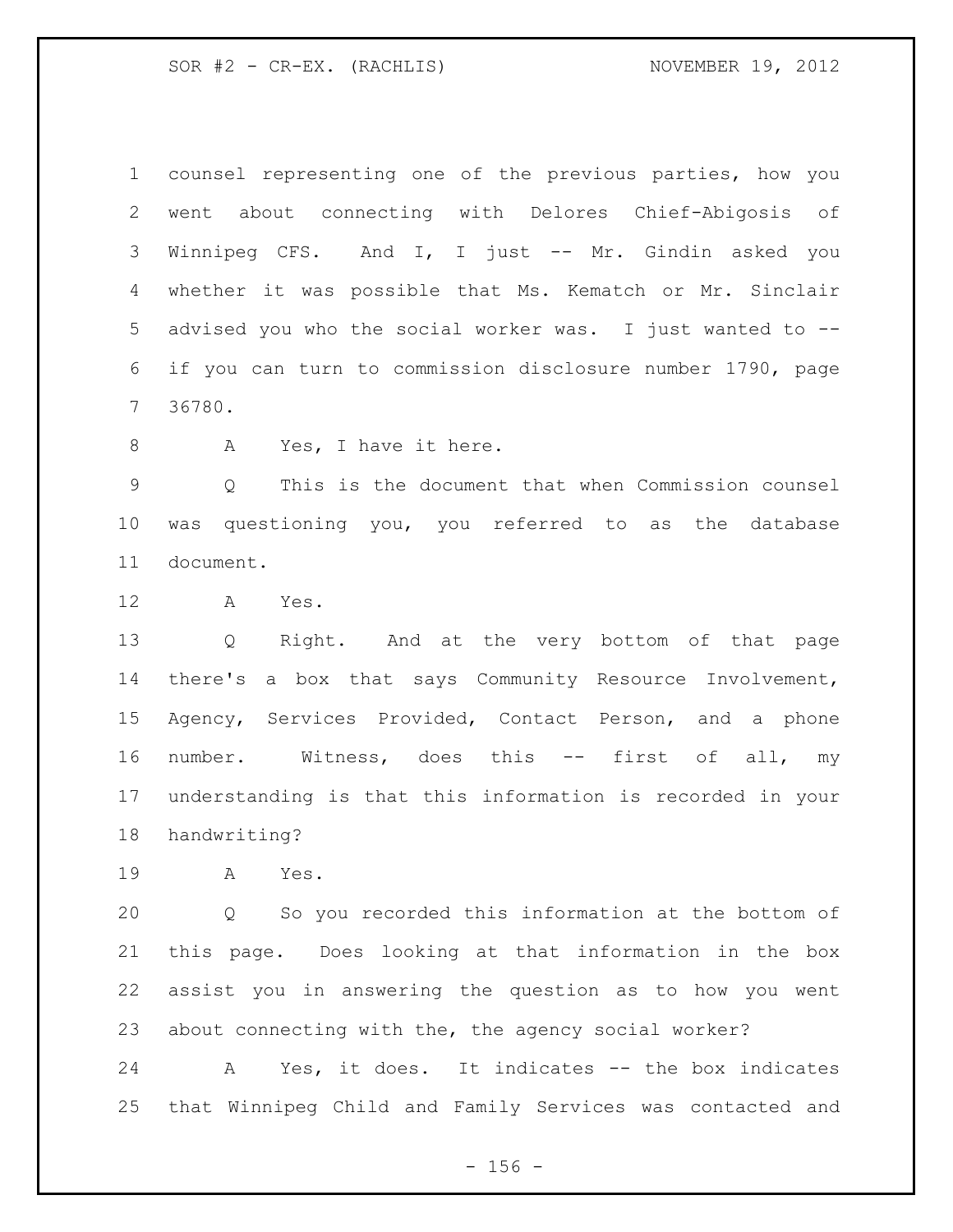was involved with the family. Initially I wrote that I contacted the intake department at the -- and the intake phone number is, is there, is listed. I then crossed that off and put in that the services provided are support and the contact person is Delores Chief-Abigosis, and there's a new phone number there which was suggested was Delores Chief-Abigosis's phone number.

8 So my understanding of what that process would have looked like, then, was that I would have initially contacted intake at the phone number, the original photograph number listed, and then been redirected in some fashion to Delores Chief-Abigosis at that phone number.

 Q Thank you. Mr. McKinnon, the, the department's counsel, referred you to a document that it was explained to you was the recording of events by that agency social worker, Ms. Chief-Abigosis. And I, I know you're at a bit, bit of a disadvantage because you don't have that document in front of you; I, I had understood that you would have access to that document in your testimony. But Mr. McKinnon kindly read two paragraphs to you from that document and I just wanted to give you an opportunity to comment further if, indeed, you do have further comments.

 First of all, Mr. Kinnon (sic) read to you certain information recorded by Ms. Chief-Abigosis regarding information received from you. And I'm not going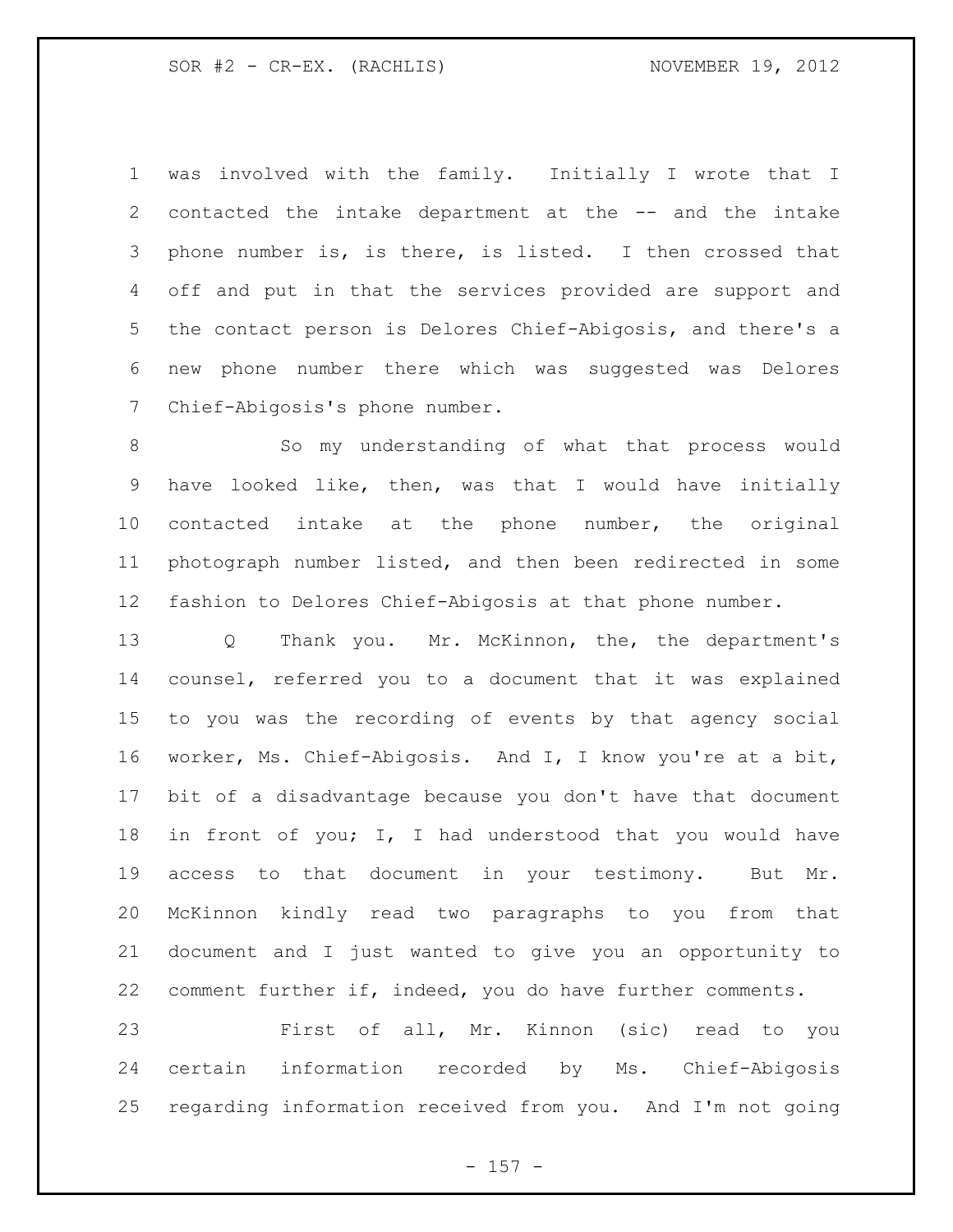to ask those questions again, but you recall giving that evidence a few moments ago.

A Yes.

 Q And then you were advised -- and again, you're -- you are at a bit of a disadvantage because you don't have the document in front of you. You were advised that this document, commission disclosure number -- or page number 37003, that there is a subsequent paragraph referring to the parents returning home with the child and appearing quite attentive in the care of the child. I wanted to give you further opportunity, should you desire it, Witness, to explain what, if any, involvement you might have had after you met with the parents in the hospital.

 A Well, I didn't have any involvement with them. The nature of the role of the social worker in the hospital was just to work with the families in -- while they were in the hospital. So there was absolutely no community follow- up done on my part with this case or in, in any other cases.

 Q All right. So it, it's fair to say, Witness, I take it, that a recording of the degree of attentiveness to the child upon the return home with the child would have been based on no input from you, correct?

A That's correct.

MS. RACHLIS: All right. Those are my questions.

- 158 -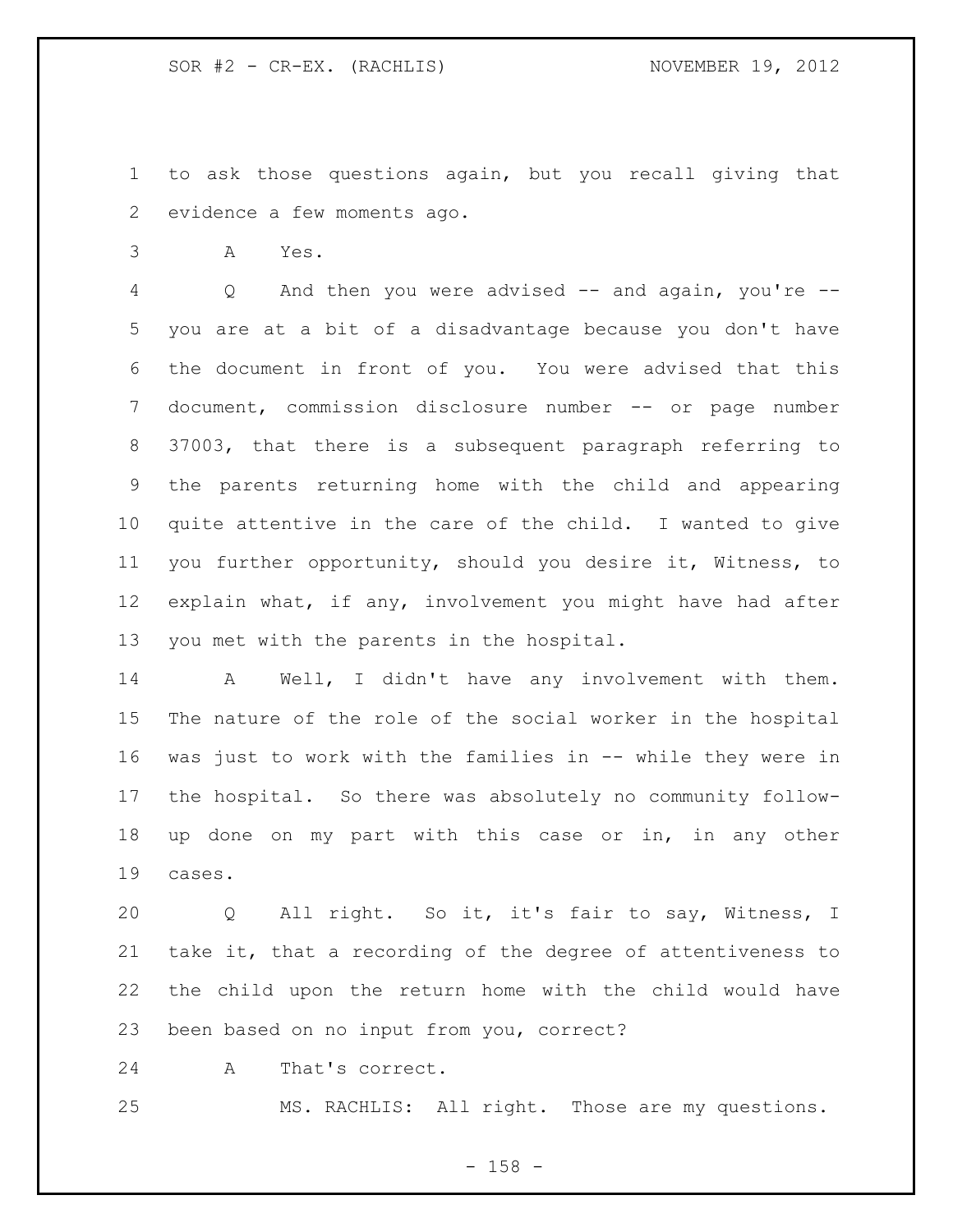SOR #2 - RE-EX. (WALSH) NOVEMBER 19, 2012

1 Thank you, Mr. Commissioner. 2 THE COMMISSIONER: Thank you, Ms. Rachlis. Ms. Walsh? MS. WALSH: Just brief follow-up. RE-EXAMINATION BY MS. WALSH: Q Witness, you told us that the reason why you were asked to do an assessment was to see whether Ms. Kematch had supports. A Yes, that's correct. Q And what was your conclusion? Did she have supports? A The supports that I have noted here include an open file with Winnipeg Child and Family Services. Q So if we turn to page 36780. A Yes. Q At the bottom, under the heading Community 18 Resource Involvement, you have Agency, Winnipeg CFS; Services Provided, Support; and the name of the social worker and her phone number. So that was the support that you understood the, the mother had. A Yes. Q And so I think you said to me you understood, then, that Ms. Kematch had an open CFS file at this time. A Yes.

 $- 159 -$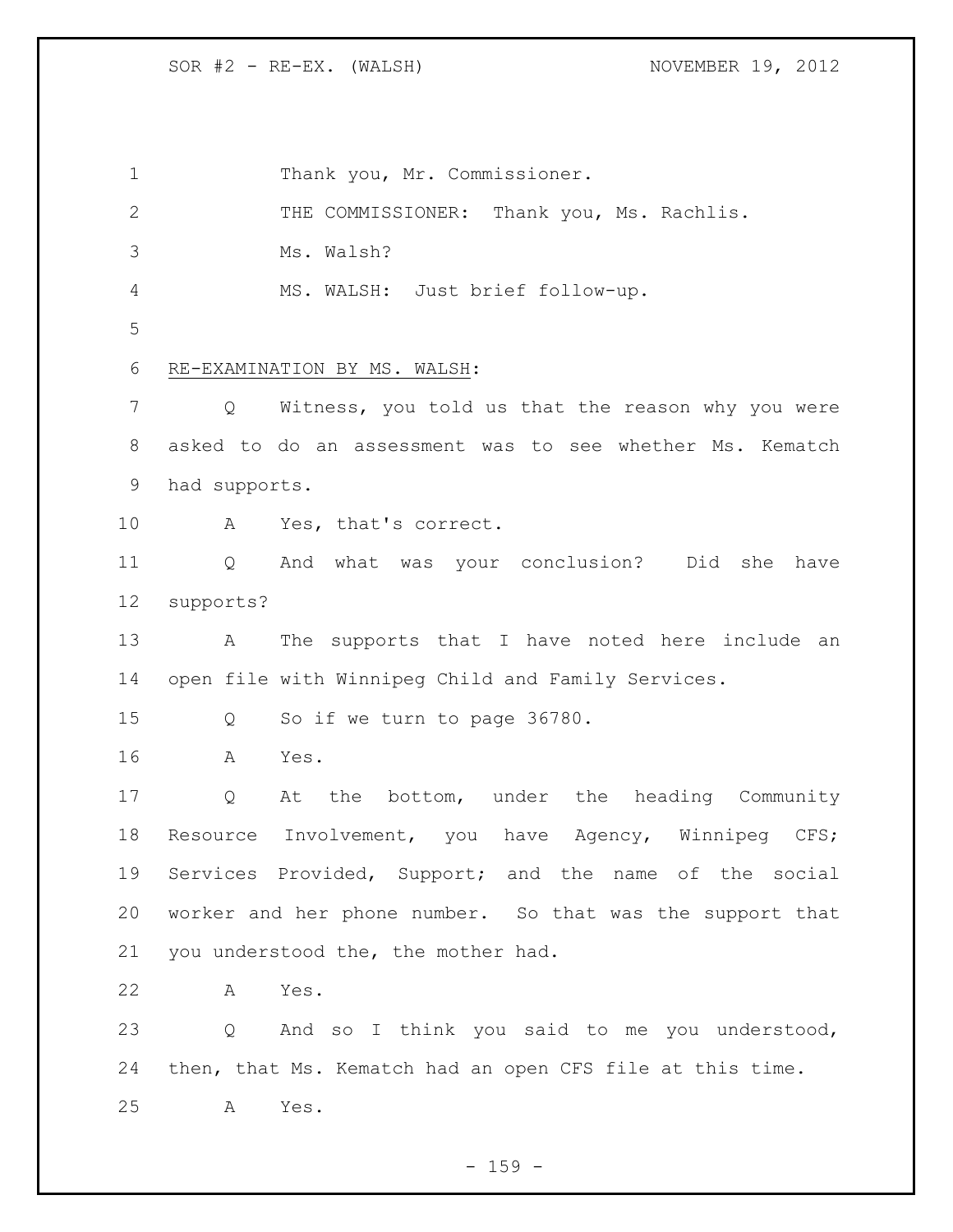PROCEEDINGS NOVEMBER 19, 2012

| $\mathbf 1$   | MS. WALSH: Okay. Thank you.                            |
|---------------|--------------------------------------------------------|
| $\mathbf{2}$  | THE COMMISSIONER: All right. We're finished?           |
| 3             | MS. WALSH: We are, Mr. Commissioner, unless you        |
| 4             | have questions of the witness.                         |
| 5             | THE COMMISSIONER: No.                                  |
| 6             | Witness, thank you very much. I know you've been       |
| 7             | here all day and we appreciate your participation, but |
| 8             | you're now free to take your leave, wherever you are.  |
| $\mathcal{G}$ | MS. WALSH: Thank you.                                  |
| 10            | THE WITNESS: Thank you, Mr. Commissioner.              |
| 11            | MS. WALSH: Thank you.                                  |
| 12            |                                                        |
| 13            | (WITNESS EXCUSED)                                      |
| 14            |                                                        |
| 15            | COMMISSIONER: All right. Move on to the<br>THE         |
| 16            | next witness.                                          |
| 17            | CLERK: Is it your choice to swear on the<br>THE        |
| 18            | Bible or affirm without the Bible?                     |
| 19            | THE WITNESS: I can affirm on the Bible.                |
| 20            | THE CLERK: Sorry?                                      |
| 21            | THE WITNESS: I will affirm on the Bible.               |
| 22            | THE CLERK: No, your choice is to affirm without        |
| 23            | the Bible or swear with the Bible.                     |
| 24            | COMMISSIONER: She'll swear on the Bible,<br>THE        |
| 25            | $I$ $-$                                                |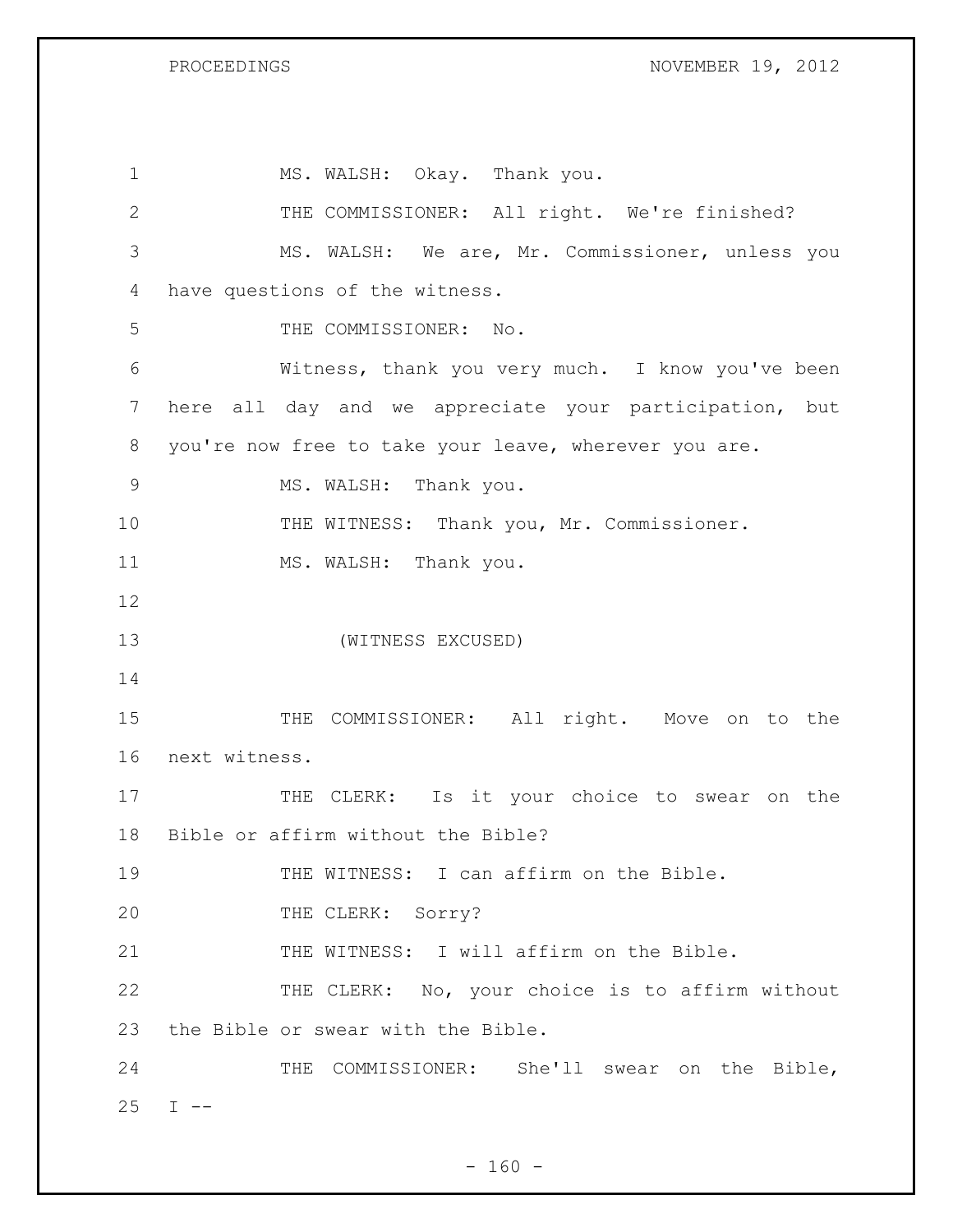PROCEEDINGS NOVEMBER 19, 2012

| $\mathbf 1$           | THE WITNESS: I'll swear with the Bible.                |
|-----------------------|--------------------------------------------------------|
| $\mathbf{2}^{\prime}$ | THE CLERK: Swear on the Bible? Okay. Just              |
| 3                     | stand for a moment, there. Could you stand up, please? |
| 4                     | THE WITNESS: Oh, sure.                                 |
| 5                     | THE CLERK: And take the --                             |
| 6                     | THE WITNESS: Sorry, I'm a little hard of               |
| $7\phantom{.}$        | hearing, so $-$ -                                      |
| 8                     | THE CLERK: Okay. State -- take the -- state            |
| 9                     | your full name to the court.                           |
| 10                    | THE WITNESS: Kathryn Jean Peterson.                    |
| 11                    | THE CLERK: And just spell me your first name.          |
| 12                    | THE WITNESS: K-A-T-H-R-Y-N.                            |
| 13                    | THE CLERK: And your middle name, please.               |
| 14                    | THE WITNESS: Jean, J-E-A-N.                            |
| 15                    | THE CLERK: And your last name.                         |
| 16                    | THE WITNESS: Peterson, P-E-T-E-R-S-O-N.                |
| 17                    | THE CLERK: Thank you.                                  |
| 18                    |                                                        |
| 19                    | KATHRYN JEAN PETERSON, SWOYN,                          |
| 20                    | testified as follows:                                  |
| 21                    |                                                        |
| 22                    | THE CLERK: Thank you. You may be seated.               |
| 23                    | THE COMMISSIONER: Now, Witness, if there's             |
| 24                    | anything you can't hear, you just tell us and we'll do |
| 25                    | something about it.                                    |

- 161 -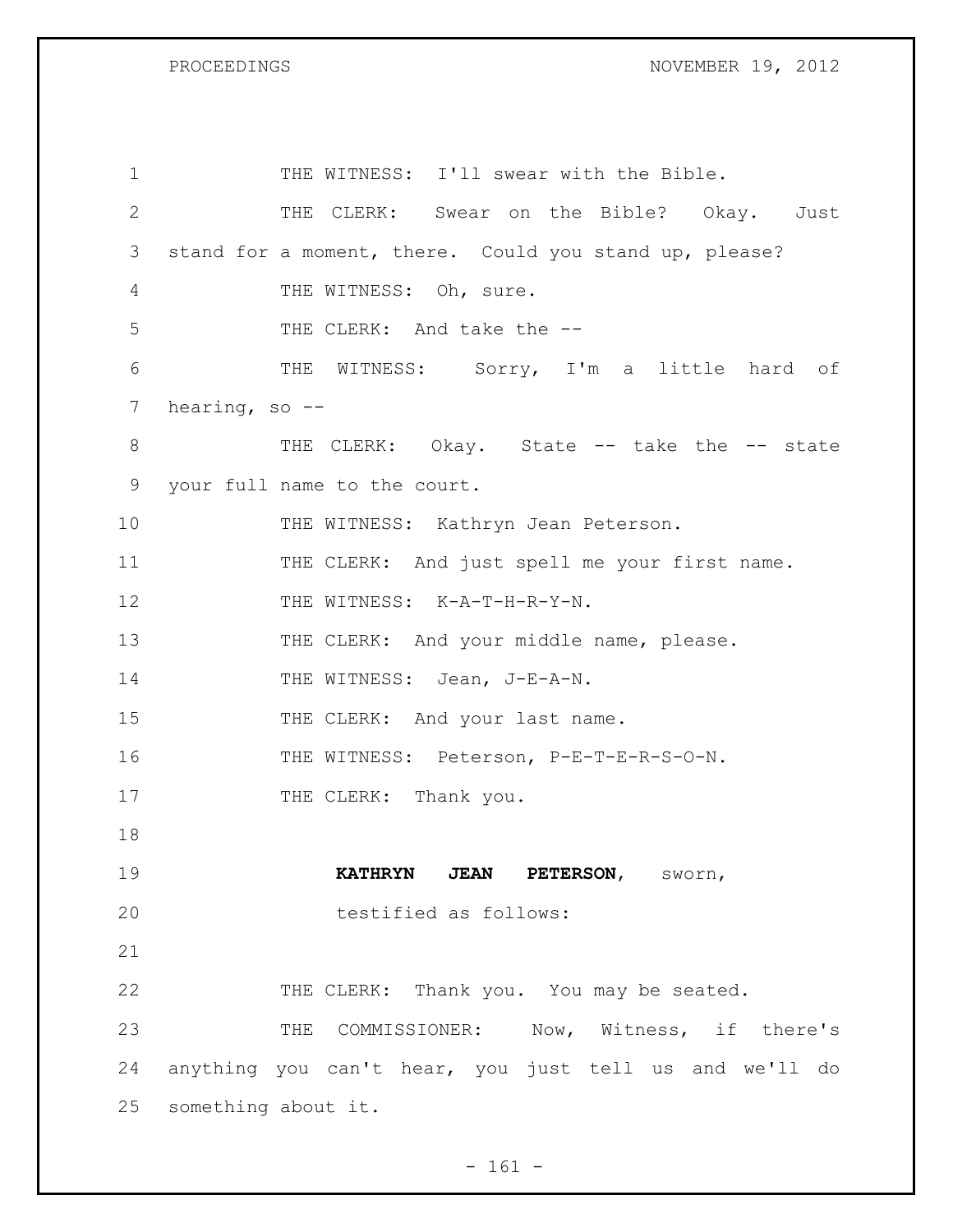1 THE WITNESS: Thank you very much. MR. OLSON: And if, if I go too fast, let me know as well. 4 THE WITNESS: Okay. DIRECT EXAMINATION BY MR. OLSON: Q So just some of your background. You graduated from the University of Manitoba with a Bachelor of Social Work in 1984? A That's correct. Q And when you were going through your Bachelor, did you take any courses specific to child welfare work? A I took child welfare policy while in social work, yes. Q Okay. And what sort of course was that? 16 A Child welfare policy is, is -- mostly has to do with the economics of child welfare, how it started, the more modern child welfare system. Q Apparently, there's some trouble hearing you. If you could just adjust the microphone a little closer? 21 A How's that? Q That's much better. So that was more of an economic policy type course? A I would say, for the most part, yes.

 $- 162 -$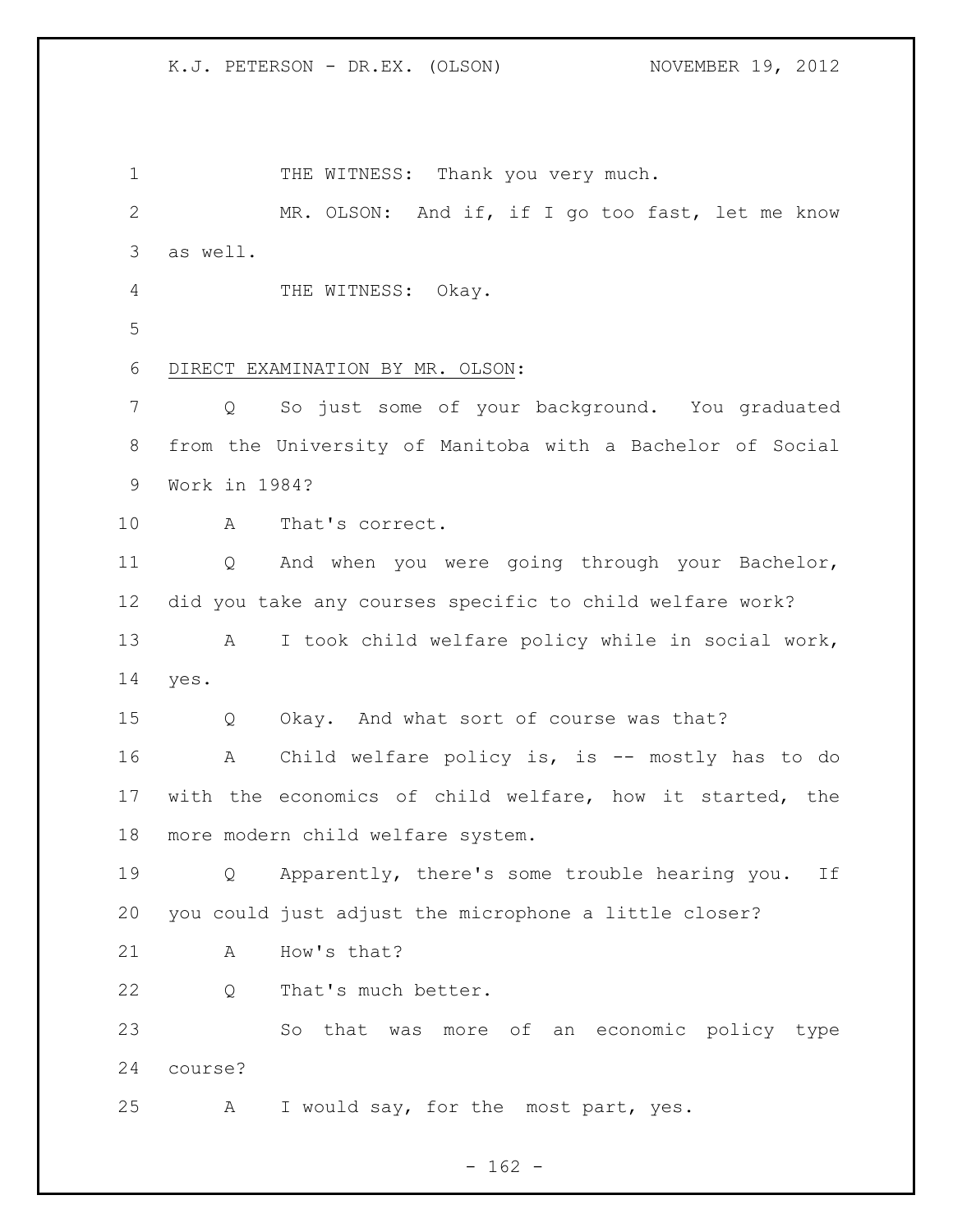Q Okay. And did you do any fields in child welfare?

- A Not directly, no.
- Q Okay. And then --

 THE COMMISSIONER: Do you, do you want to pull your chair in further, Witness, and maybe you'll be more comfortable.

8 THE WITNESS: Okay.

9 THE COMMISSIONER: You sit back and ...

10 THE WITNESS: Thanks.

11 THE COMMISSIONER: They, they do move eventually. 

BY MR. OLSON:

 Q Just -- I'm just going to keep going through your background. In 1984 to 1990, you worked at the Seven Oaks Youth Centre as a juvenile counsellor?

A Part-time, I did, yes.

 Q Okay. That was -- were you working anywhere else at that time as well, or just, just there?

 A I worked at Klinic, with a K, as a crisis counsellor.

 Q Okay. And were either of those child welfare positions?

A No, they were not.

Q Okay. And then in 1990, you began working at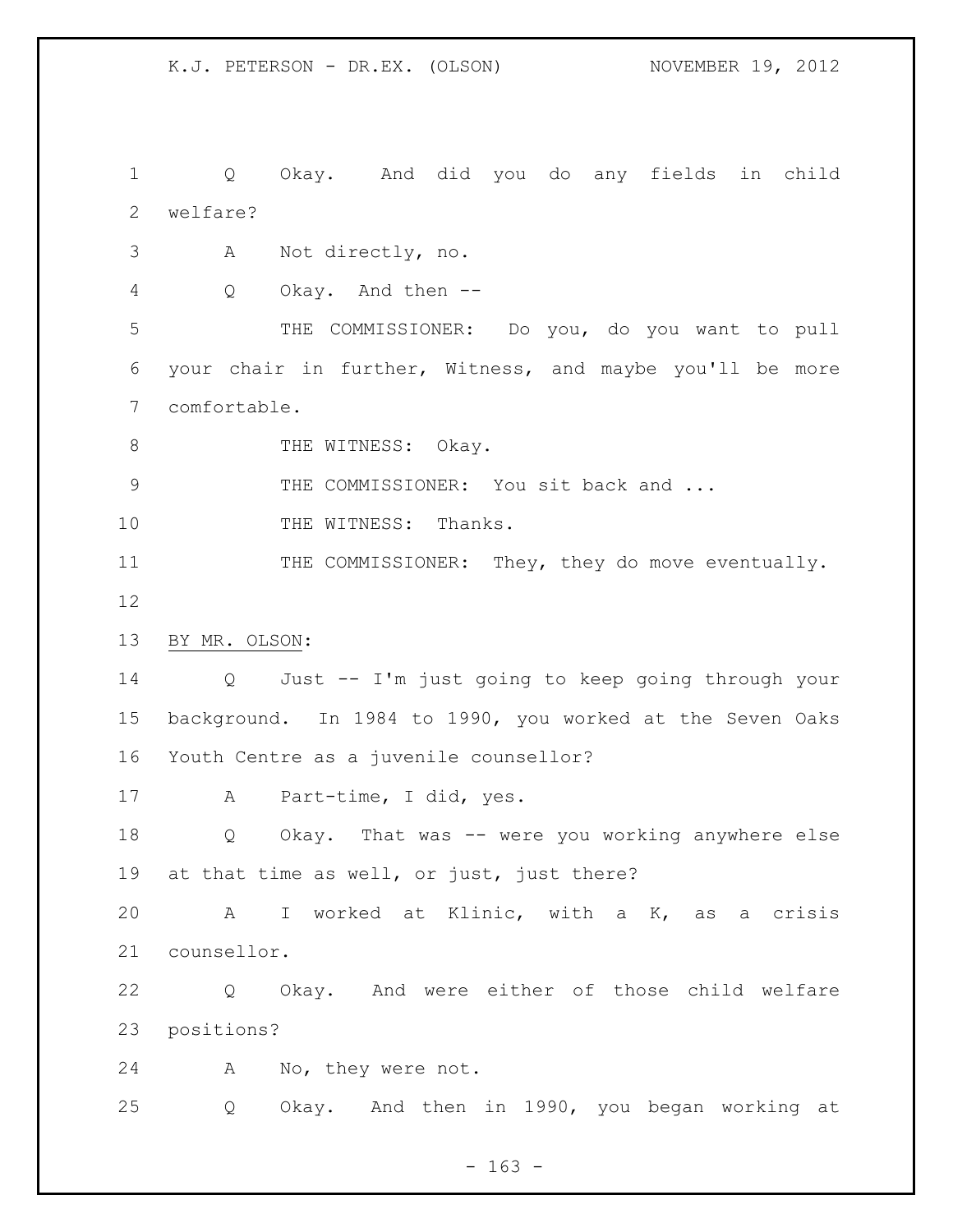Northwest Child and Family Services. Is that -- A Yes. Q Okay. And what did you do there? A I was hired by Northwest Child and Family Services at that time as a high-risk abuse worker, and my job was to provide social work service to families that were -- where the children were involved possibly being abused, to assess that, and high-risk families. Q Okay. So those were specifically high-risk and abuse families? 11 A That's right. Q Okay. And that -- was that ongoing social work you were providing to the families? A I beg your pardon? Q Was that an ongoing type of position, it was where you actually kept files for -- A Yes. 18 Q -- a length of time? A Yes. Q And was it after that that you began as a family service worker with Winnipeg Child and Family Services? A Yeah, I think when we became Winnipeg Child and Family Service workers we all -- or Winnipeg Child and Family, we all became family service workers. So they kind of did away with the high-risk abuse because, basically,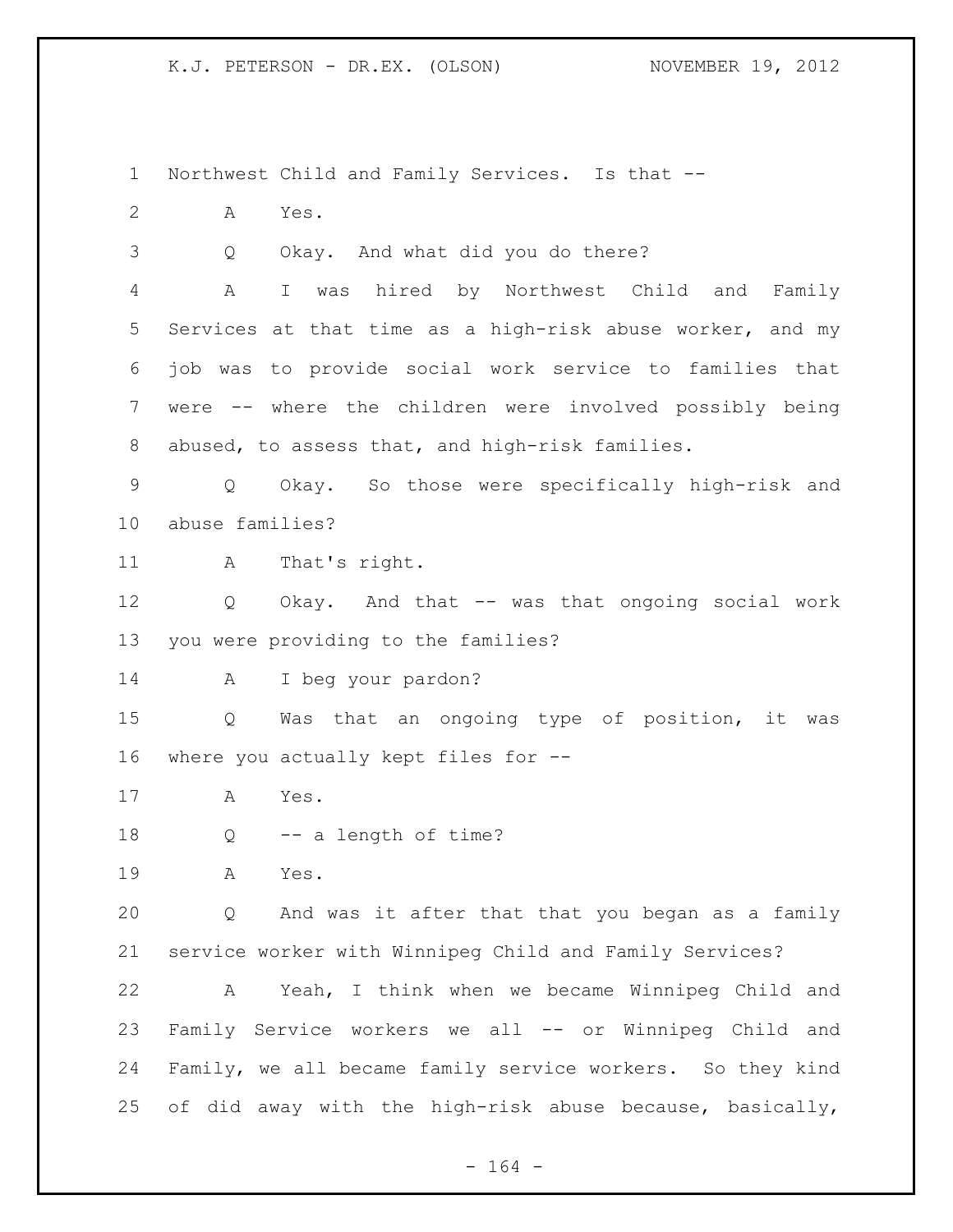all our cases were high-risk abuse. Q Okay. So that position was no longer -- that was phased out, in other words. A Right. Q Okay. And then after it was phased out, you -- did you become a -- A Family service worker. 8 O -- a family service worker? A Yes. Q Do you remember if that was -- what year that was in? A I beg your pardon? Q Do you recall the year? A Oh, gosh, probably around '92. Q '92 is when you became a family -- A '92 or '90 -- yeah, '92 or '93. Yeah. Q Is when you became a family service worker? A Yeah. Q With Winnipeg Child and Family Services? A Think so. Q Okay. Did that work differ than what you were doing previously? A No. Q So then just based on that, you were only with Northwest CFS for two years, then, 1990 to about '92.

 $- 165 -$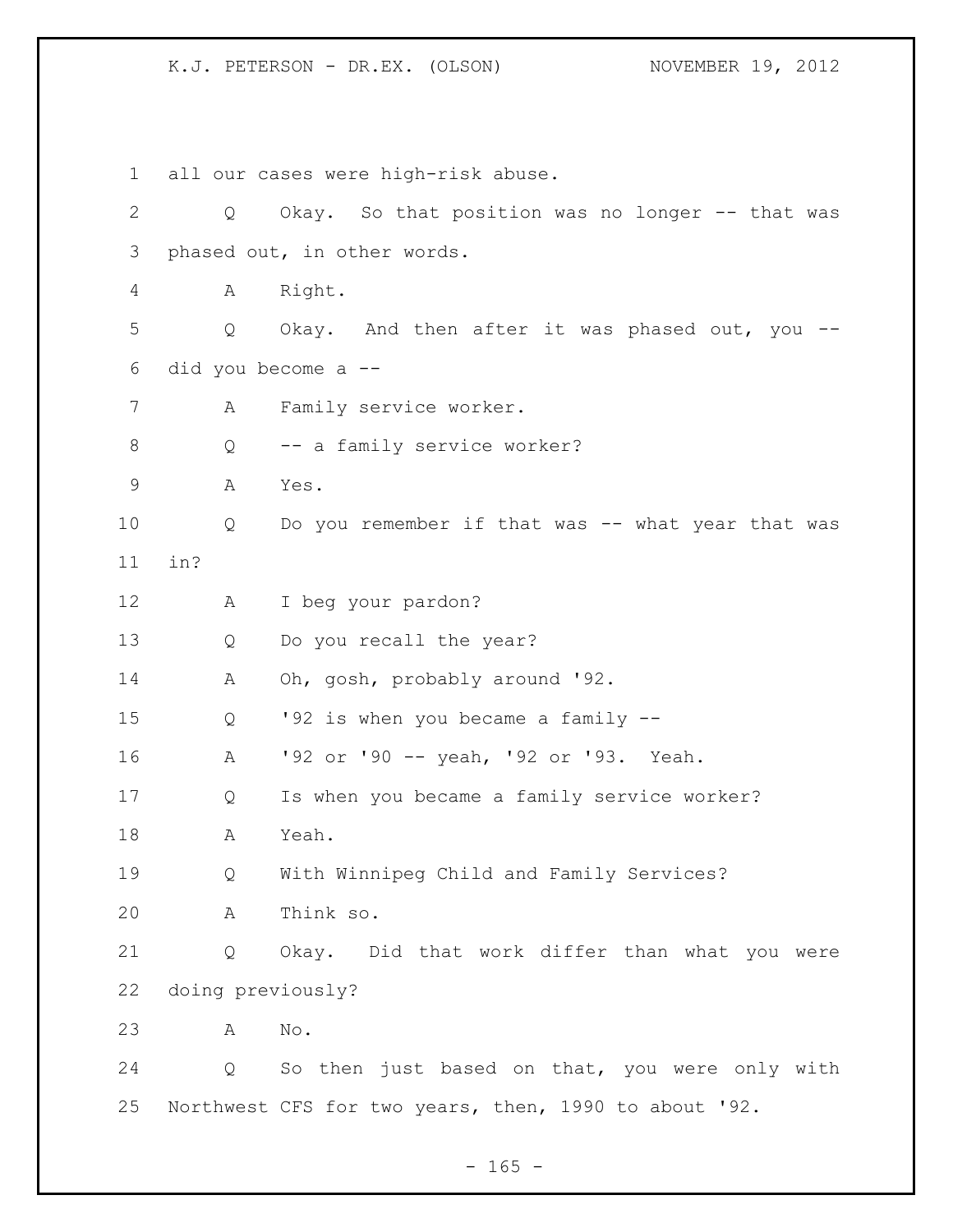A Sorry?

| $\mathbf{2}$   | Were you with, with -- were your -- was your<br>Q           |
|----------------|-------------------------------------------------------------|
| $\mathcal{S}$  | previous position about approximately two-year position,    |
| 4              | the high-risk abuse position that you had.                  |
| 5              | It was basically the same thing. That's why they<br>A       |
| 6              | did away with it. There were four positions and, and        |
| $\overline{7}$ | that's why they kind of phased them out, and we all became  |
| $8\,$          | family service workers when we -- when Winnipeg Child and   |
| $\mathsf 9$    | Family Services took over Northwest Child and Family.       |
| 10             | Okay. And that was in 1992.<br>Q                            |
| 11             | I think so.<br>A                                            |
| 12             | Okay. And for how long did you hold that<br>Q               |
| 13             | position?                                                   |
| 14             | Until, I think, March 2001.<br>Α                            |
| 15             | Okay. And, and where were you working out of as<br>Q        |
| 16             | a family service worker?                                    |
| 17             | Initially I was working out of Salter, and then<br>A        |
| 18             | we changed offices and I was working out of Jarvis.         |
| 19             | Okay. And it was during the time that you were a<br>Q       |
| 20             | family service worker that you had involvement with Phoenix |
| 21             | Sinclair's file; is that right?                             |
| 22             | Α<br>That's correct. From the day I was hired.<br>His       |
| 23             | mother's file, actually.                                    |
| 24             | Yeah, and when I said -- when I say Phoenix<br>Q            |
| 25             | Sinclair's file, I mean any file that was involving --      |

- 166 -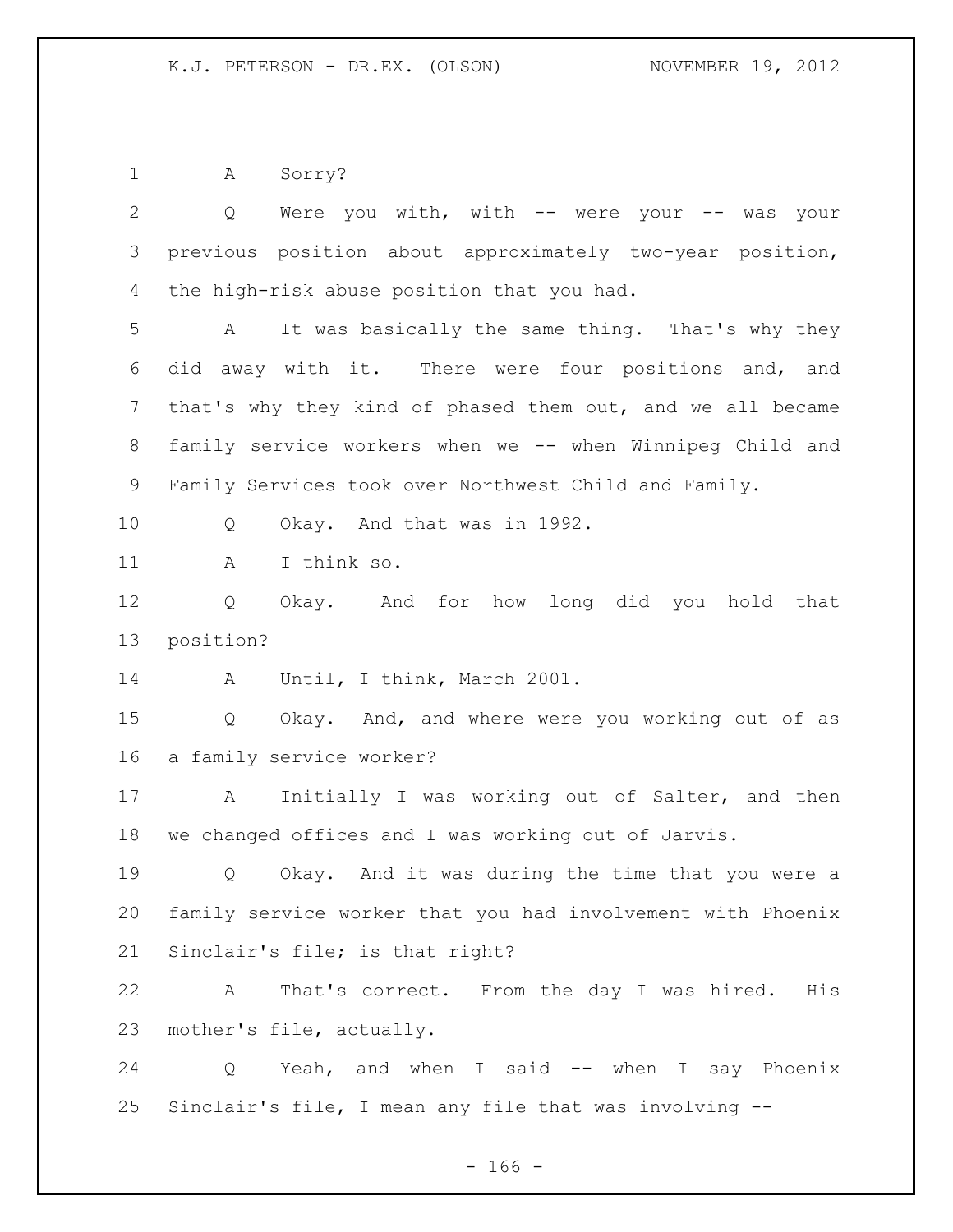A Yes.

| 2           | -- Phoenix Sinclair. So it could have been Steve<br>$Q_{\rm max}$ |
|-------------|-------------------------------------------------------------------|
| 3           | Sinclair's file or Samantha Kematch's file. And then after        |
| 4           | -- so you left -- you, you were no longer a family service        |
| 5           | worker you said, I think, in March of 2001?                       |
| 6           | I think it was 2001.<br>A                                         |
| 7           | Okay. And where did you go after that?<br>Q                       |
| $8\,$       | I got a position as an intake worker, and that's<br>A             |
| $\mathsf 9$ | where I am presently.                                             |
| 10          | Okay. And would that have been with JIRU?<br>Q                    |
| 11          | That's correct.<br>A                                              |
| 12          | And now it's ANCR.<br>Q                                           |
| 13          | That's correct.<br>A                                              |
| 14          | Okay. And you're, you're -- so you're presently<br>Q              |
| 15          | an intake worker. And how does that, how does that differ         |
| 16          | from what you did as a family service worker?                     |
| 17          | Family service worker provides more ongoing and<br>$\mathbb A$    |
| 18          | in-depth service to a family. The intake worker -- intake         |
| 19          | workers are, are crisis responders. So when the agency            |
| 20          | gets an initial call or concern regarding a child in need         |
| 21          | of protection or perhaps in need of protection, then a            |
| 22          | crisis response worker will go out and investigate.<br>If         |
| 23          | they feel that it's a situation that needs to<br>be               |
| 24          | investigated and assessed further, it will be sent to             |
| 25          | general intake -- which is what I am, a general intake            |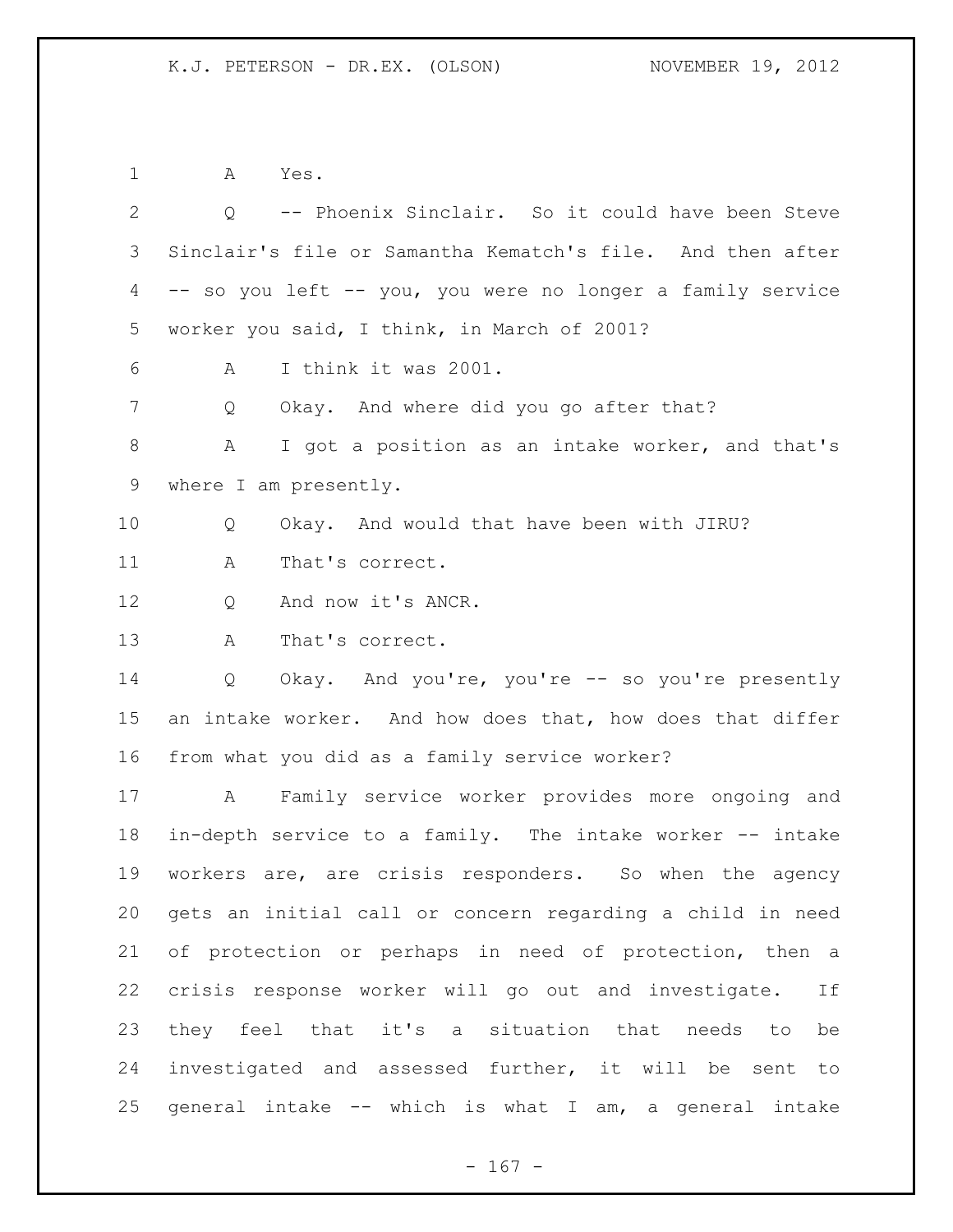worker -- and general intake workers will go out and assess it at more in-depth in terms of whether more ongoing service is needed for the family or we'll be able to provide some service to the family and close, close the file. Q Okay. So as an intake worker, you, you assess whether further services are needed for the family? A I beg your pardon? Q So as an intake worker, you said you assess whether further services are needed for the family? 11 A That's correct, yes. Q And if they are, do you provide those services? A No, we transfer the files to family service workers in whatever agency the parents have chosen. Q Okay. And it's a family service worker that provides the ongoing -- 17 A That's correct. Q -- support to the family. And so in -- when you were a family service worker, do you recall what sort of training you received? A Pardon me? Q When, when you first started as a family service worker -- A Um-hum. Q -- do you recall the, the training you received,

- 168 -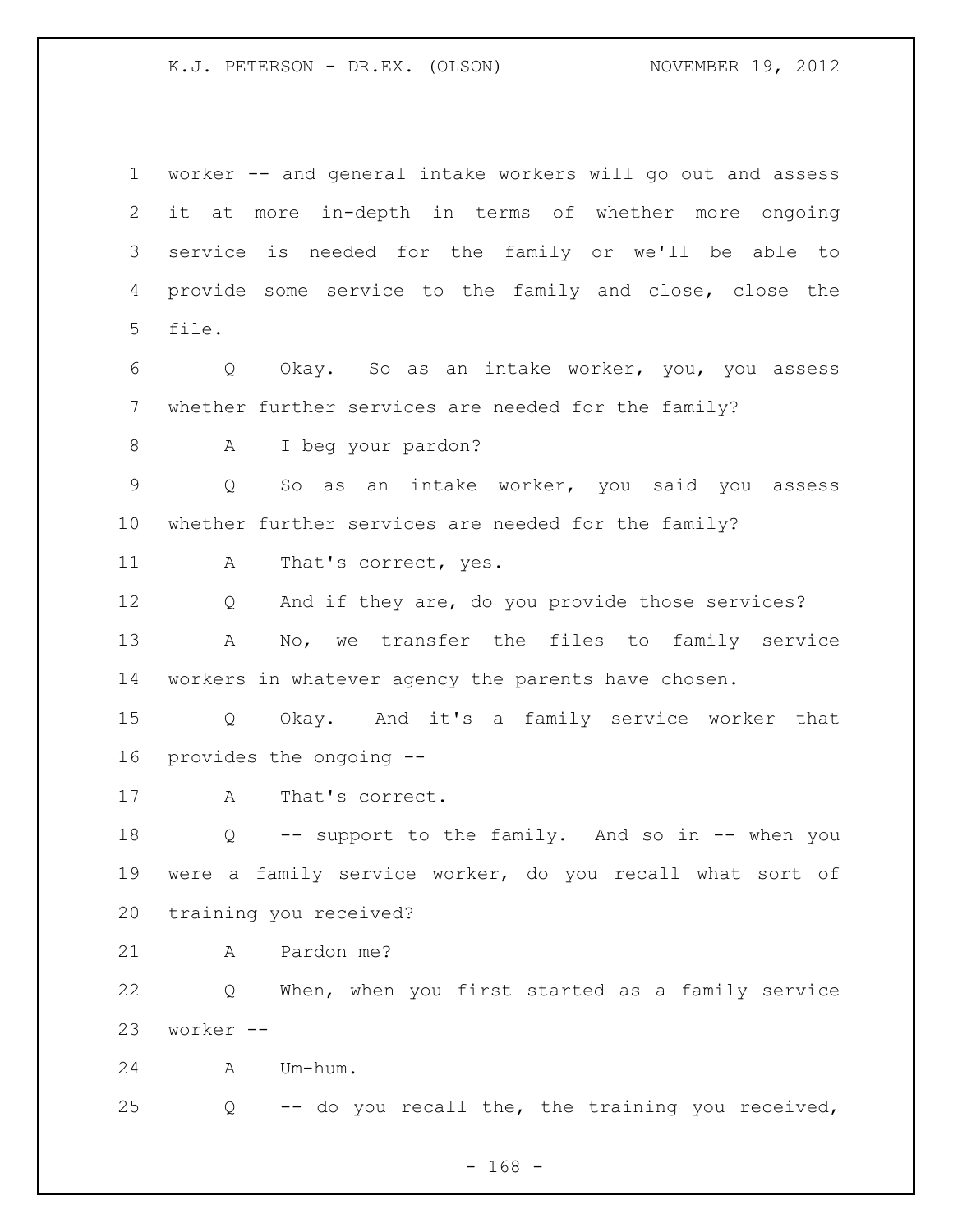if any? A I didn't receive any training before I started as a family service worker. Q Okay. And while you worked as a family service worker, did you receive any training? A I had -- I have attended a number of professional development workshops. Q When you, when you first started, were you given a caseload immediately? A Yes, I was. Q Okay. And, and then were you expected to go out and work on those cases? A Yes, I was. Q And do you recall approximately what your initial caseload would have been? A I believe at the time that I started it was around 30. Q Okay. A It had -- it could get as high as 65. Q Sixty-five cases at, at a time? A Yes. Q Okay. A Yeah, there was, there was a time when I was working at Salter where the caseload was -- mine and my partner each, we each had about 65 cases.

 $- 169 -$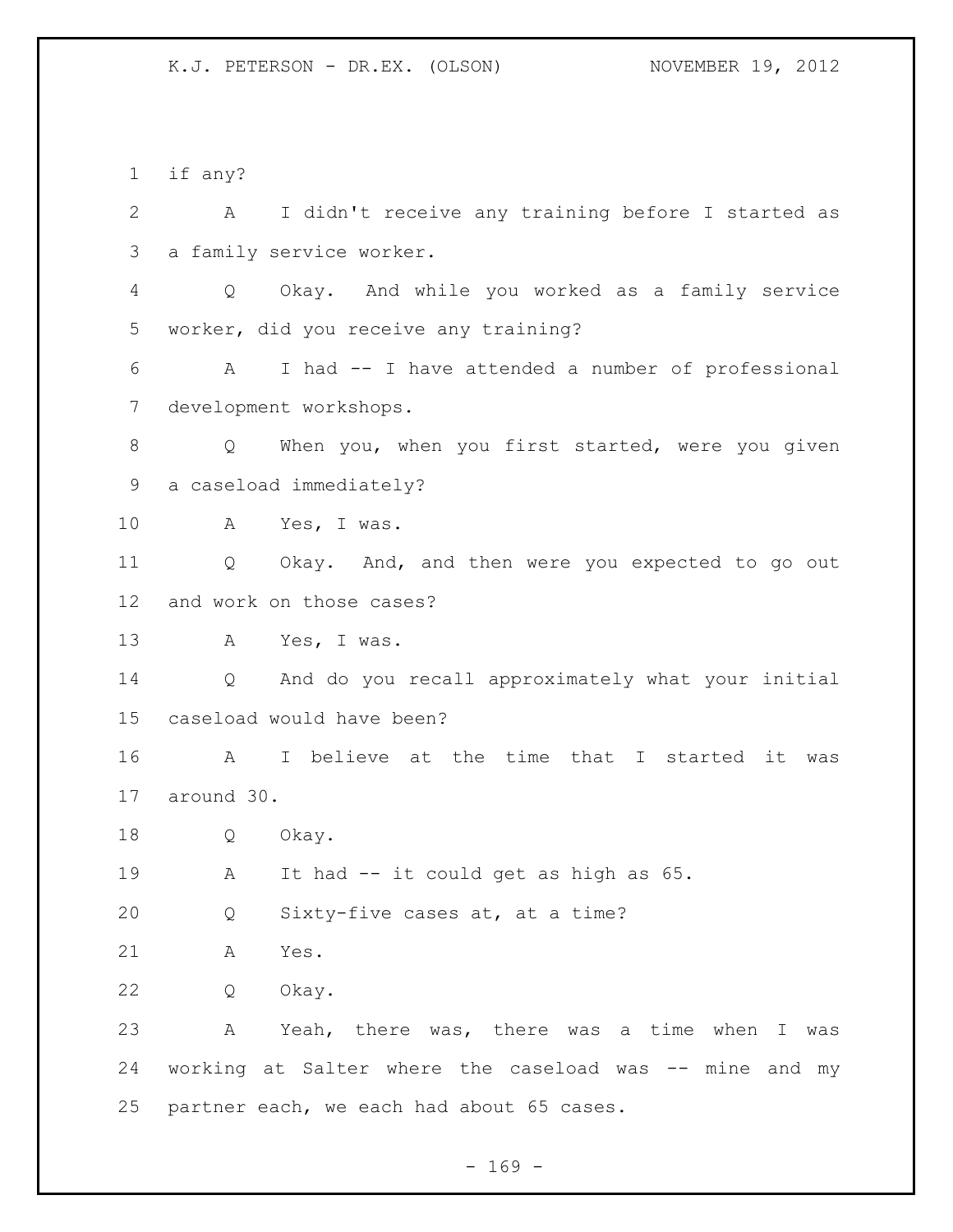Q And that was with Winnipeg Child and Family Services.

A That's right.

 Q Okay. And in terms of your workload while you were a family service worker with Winnipeg Child and Family Services, was it -- was that -- was there sort of an average caseload that you had, when you look back?

 A That was an average caseload in, in that area, for sure.

10 0 So somewhere between --

 A So everyone had somewhere between that, yeah. Around 30 some-odd cases, usually, 30 to 40.

 MR. OLSON: Okay. Just in, in terms of caseload, there's a document that the department recently provided with some caseload numbers. It's not in commission -- in electronic disclosure and I'd like to have it marked as an exhibit now.

 THE COMMISSIONER: All right. That'll become number what?

THE CLERK: Seventeen.

MR. OLSON: Seventeen.

 THE COMMISSIONER: And how do you describe it, Mr. Olson?

24 MR. OLSON: This would be case -- I guess caseload data provided by the department.

 $- 170 -$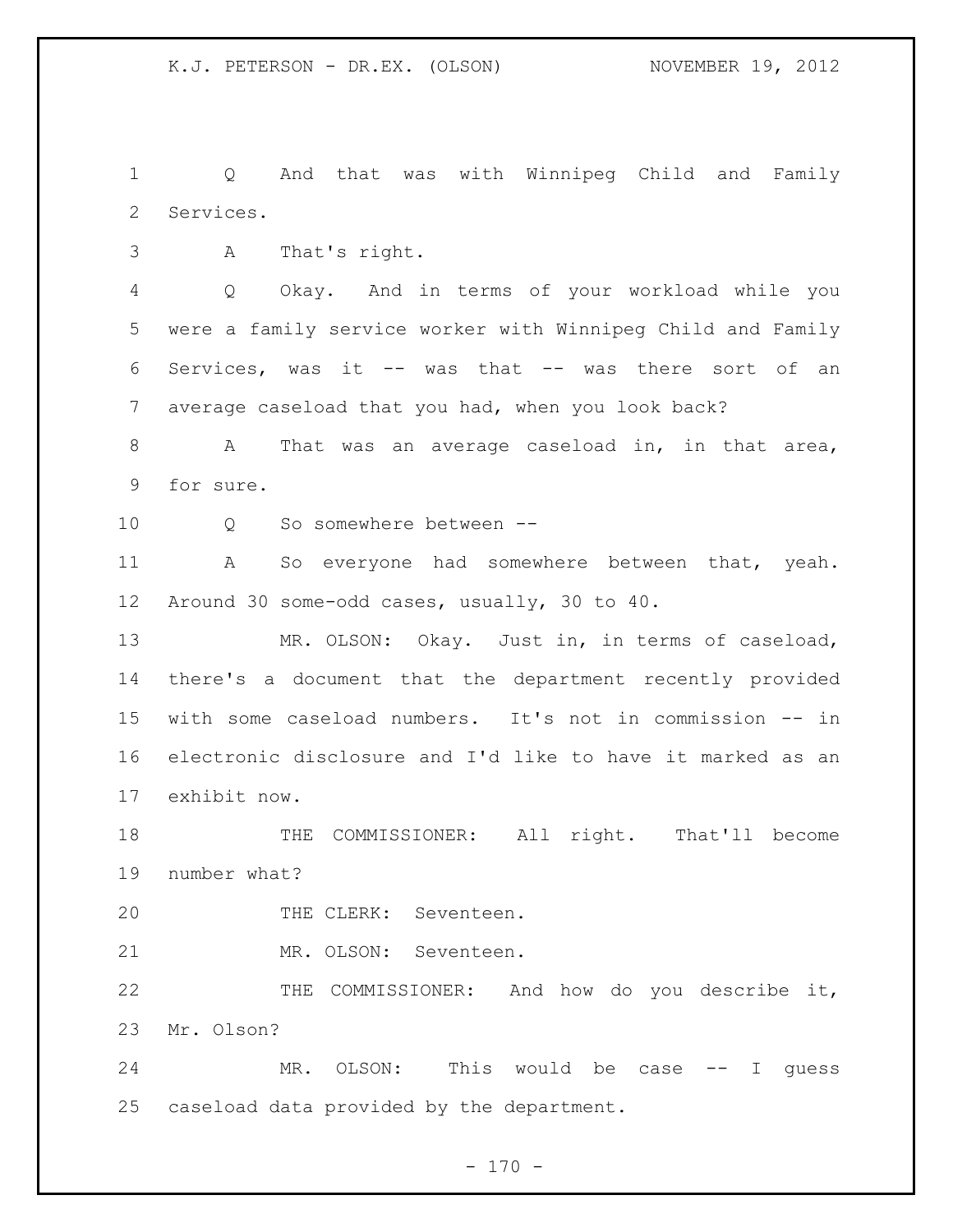1 THE COMMISSIONER: Is there a date on it? MR. OLSON: The dates vary. THE COMMISSIONER: No, no, the date it was prepared. MR. OLSON: No, there's no date on the document itself. UNIDENTIFIED PERSON: What was the exhibit, sorry? UNIDENTIFIED PERSON: It was 17. UNIDENTIFIED PERSON: Seventeen, one seven. 11 THE CLERK: One-seven. UNIDENTIFIED PERSON: Thank you. 13 THE CLERK: Exhibit 17. 14 THE COMMISSIONER: Exhibit 17. **EXHIBIT 17: CHILD AND FAMILY SERVICES CASELOAD SUMMARIES** MR. OLSON: So if we could just bring Exhibit 17 up onto the screen? BY MR. OLSON: Q So under your name, which is the second page -- I understand these are, these are the caseload -- this is a caseload data provided by the department by using a CFSIS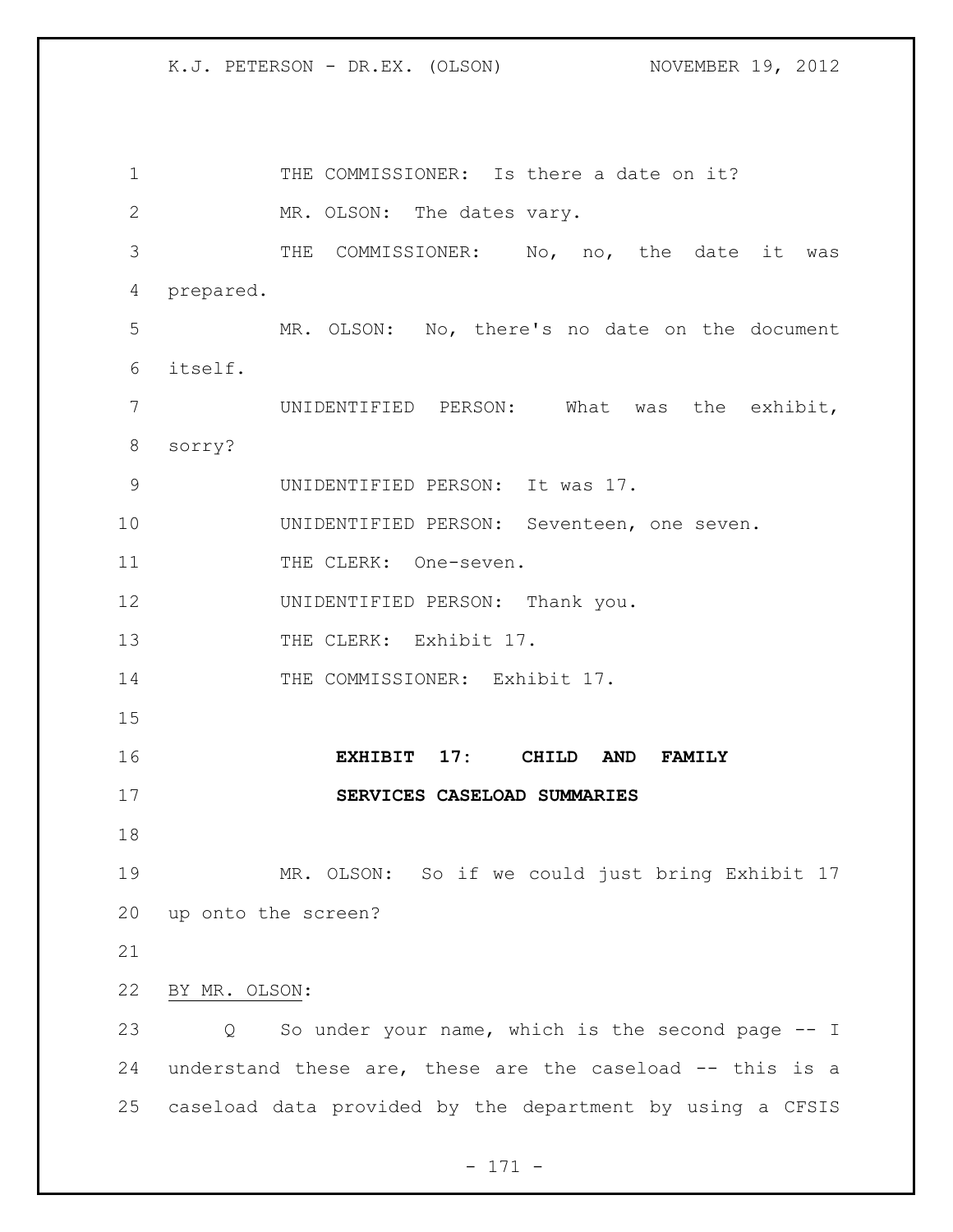search. So if you look, for example, August 31st, 2001, would appear that you had 15 protection cases, 15 child-in- care cases, for a total of 30 cases? A That sounds about right, yeah. Q Okay. And then when it says Family Unit, there -- it indicates there were 18 family units. So your total -- I guess the number of families you were involved with 8 would be 18; is that -- that sound right? A That's right. It would be the number of families, that's correct. Q Okay. And just, just in terms of when -- your length of employment as a family service worker, if you look at the last entry, March 31, 2002, on this chart, it looks like -- A Oh, yeah. Q -- you're, you're reflected to have just one, one case. And in prior month, February 28, 2002, there's just one case. Does that help you determine when you -- 19 A Oh, yeah, that -- actually, that is when I started as an intake worker. I beg your pardon, it wasn't '01, it was '02, February of -- I think it was February of '02. Q Okay.

 A So that's why there's only one case there. I was finishing the paperwork on this caseload when I started the

- 172 -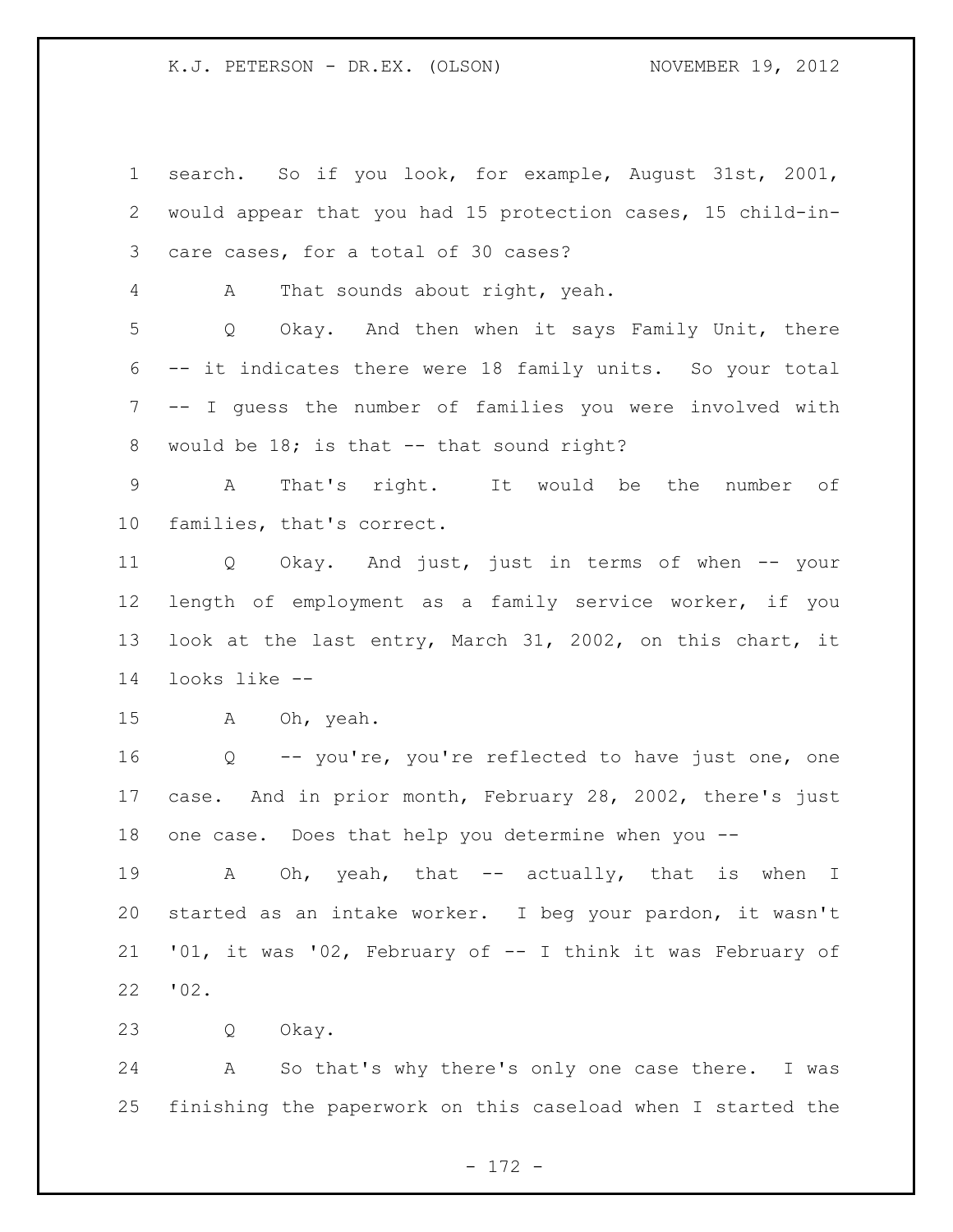new job as an intake worker.

 Q Okay. So you were just wrapping things up before you moved to --

A That's correct.

 Q -- your other position. And so the, the caseloads reflected in this document, Exhibit 17, it looks like they're in 30, 30, 28, 33, 33, 34, over that, that time period, August 31, 2001 to January 31, 2002. Is that fairly consistent with what you recall in terms of --

10 A At that time, yes.

 Q And with that, with that sort of caseload, were you able to manage your, your cases appropriately?

 A I think it was very challenging with that amount of cases to manage, because the types of cases that were referred generally to us as family services worker in that particular community were usually quite high risk and, and had a lot of work involved in them.

 Q Which community was that? That was -- was that Northwest Winnipeg?

A That's correct.

Q Okay.

A North End, yes.

 Q And when you say the type of cases, what do you mean by that?

A They usually involved very complex situations and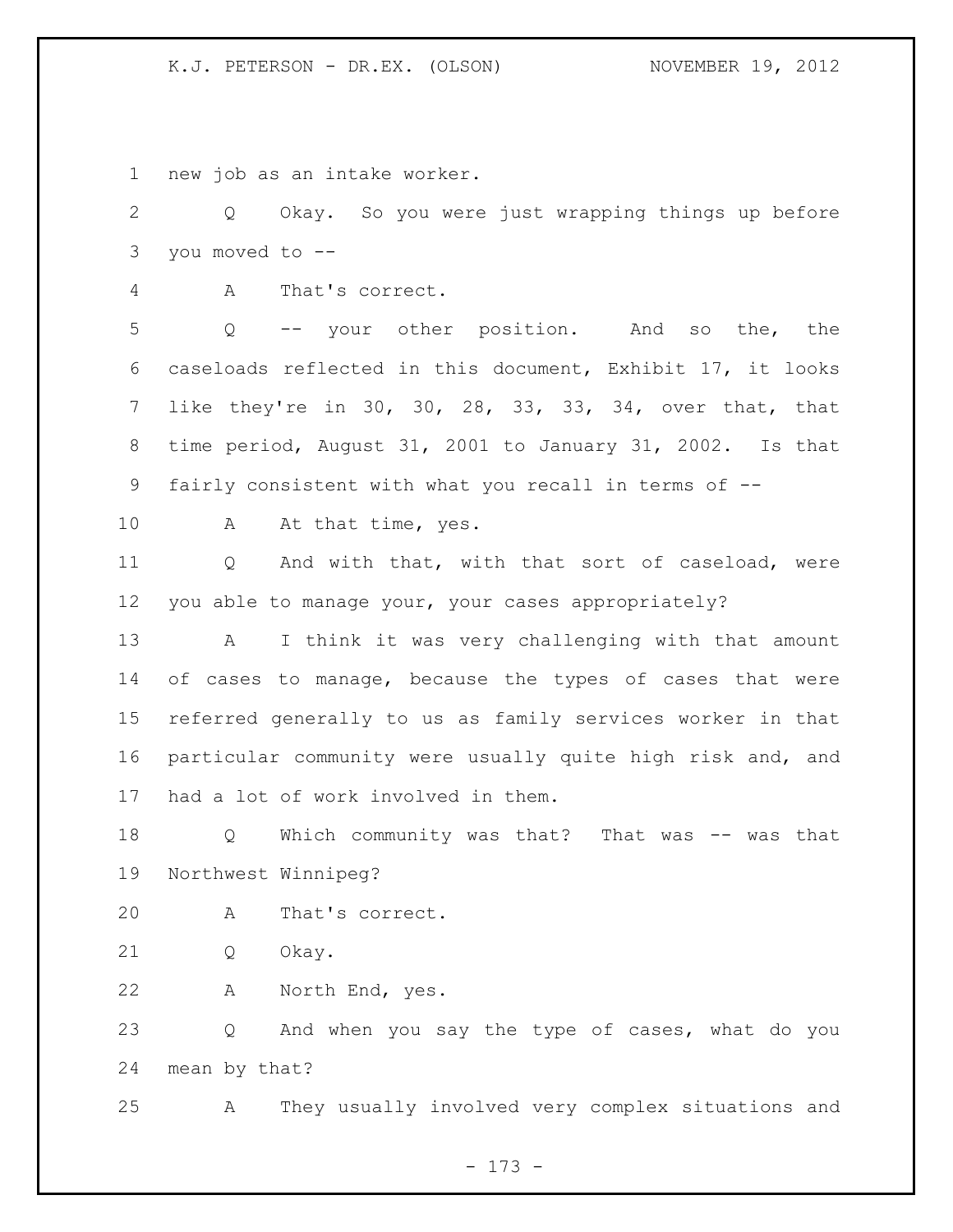high-risk situations for, for children, and parents that were generally quite challenged in terms of their parenting abilities.

 Q Okay. And that's as opposed to cases from other regions of the city, or are you -- is there, is there a comparison?

 A Well, I think it's -- there are different situations or different problems in different areas of the, of the city, that make -- still make a caseload of 30 quite, quite challenging. But certainly when we're dealing with intergenerational abuse in a family, it, it makes for a challenging caseload.

 Q Did, did a caseload of 30 -- if you think back to that time period, would -- did that caseload impact on your ability to meet standards as a social worker?

 A I think it would impact in terms of the amount of time you could spend on each of the cases, that's right. 18 And, and I think what came out of that, quite frankly, was that we had to prioritize the more high-risk --

Q And --

A -- cases --

Q And so --

A -- on the caseload.

 Q And so what did that mean for cases that maybe weren't as high a priority in terms of what you viewed as

- 174 -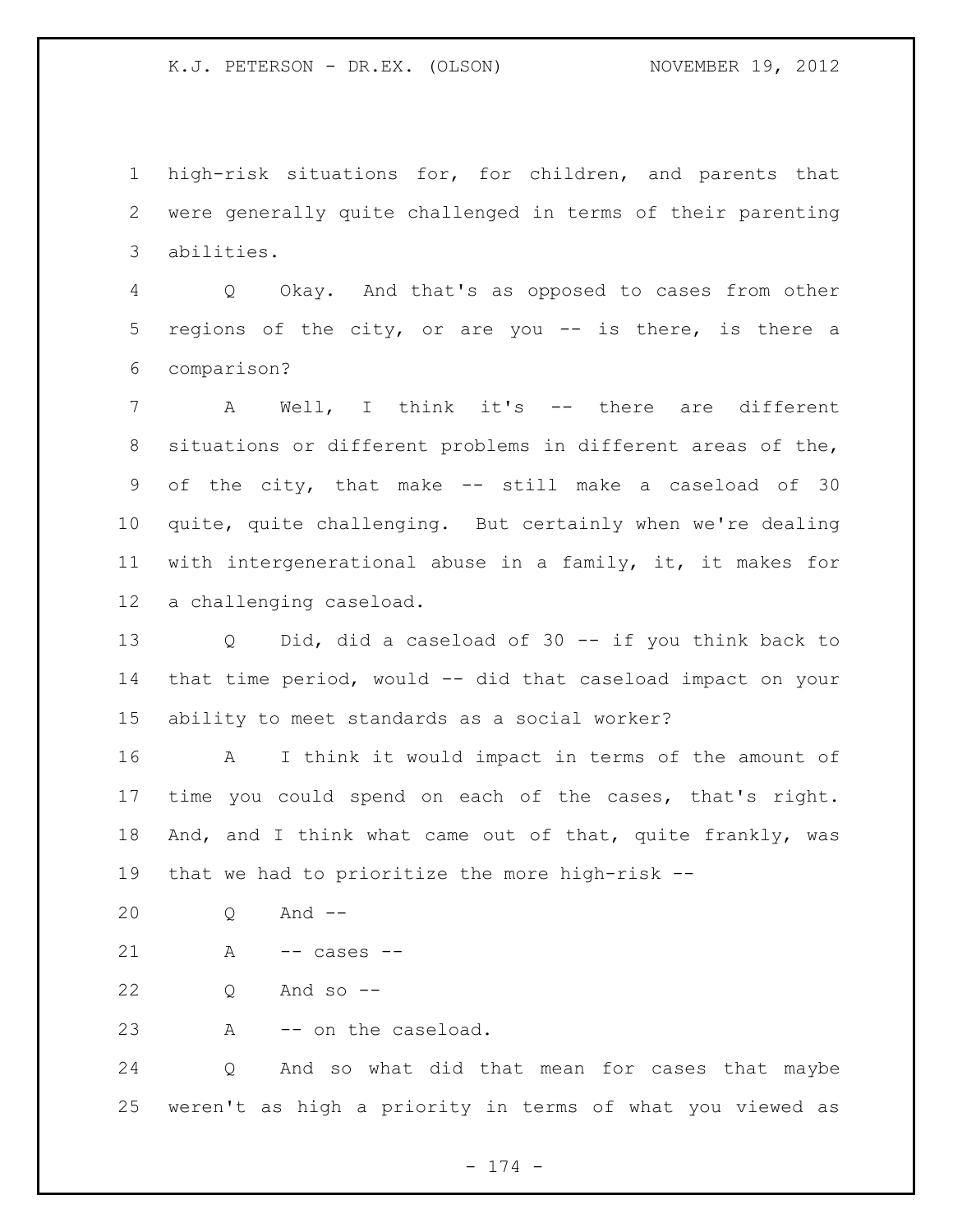risk?

| 2               | Well, it would mean that they're probably not<br>A         |
|-----------------|------------------------------------------------------------|
| 3               | going to get as much attention as they deserve or they     |
| 4               | ought to, and it, it also would mean that we'd be looking  |
| 5               | at, you know, hopefully being able to close some of those  |
| 6               | cases in order to attend to the more serious high-risk     |
| $7\phantom{.0}$ | cases that we had.                                         |
| 8               | Q And when you talk about the level of risk, was it        |
| 9               | the case that some of the files you were assigned were not |
| 10 <sub>1</sub> | serious or not important to get to?                        |
| 11              | I beg your pardon?<br>A                                    |
| 12              | In terms of what your -- you said you<br>Q<br>had          |
| 13              | prioritized files --                                       |
| 14              | A Right.                                                   |
| 15              | Q -- at work. Were there cases that you were able          |
| 16              | to -- that you didn't get to -- were those cases not, not  |
| 17              | important or not significant?                              |
| 18              | Oh, yes, they were still important, yes.<br>A              |
| 19              | Okay. It's just that you -- are you saying you<br>Q        |
| 20              | just didn't have the time to --                            |
| 21              | The time just wasn't there to, to $-$ - yeah, there<br>А   |
| 22              | wasn't the time that they ought to have.                   |
| 23              | So was the impact, then, that those cases would<br>Q       |
| 24              | be neglected?                                              |
| 25              | At, at times, they might be.<br>Α                          |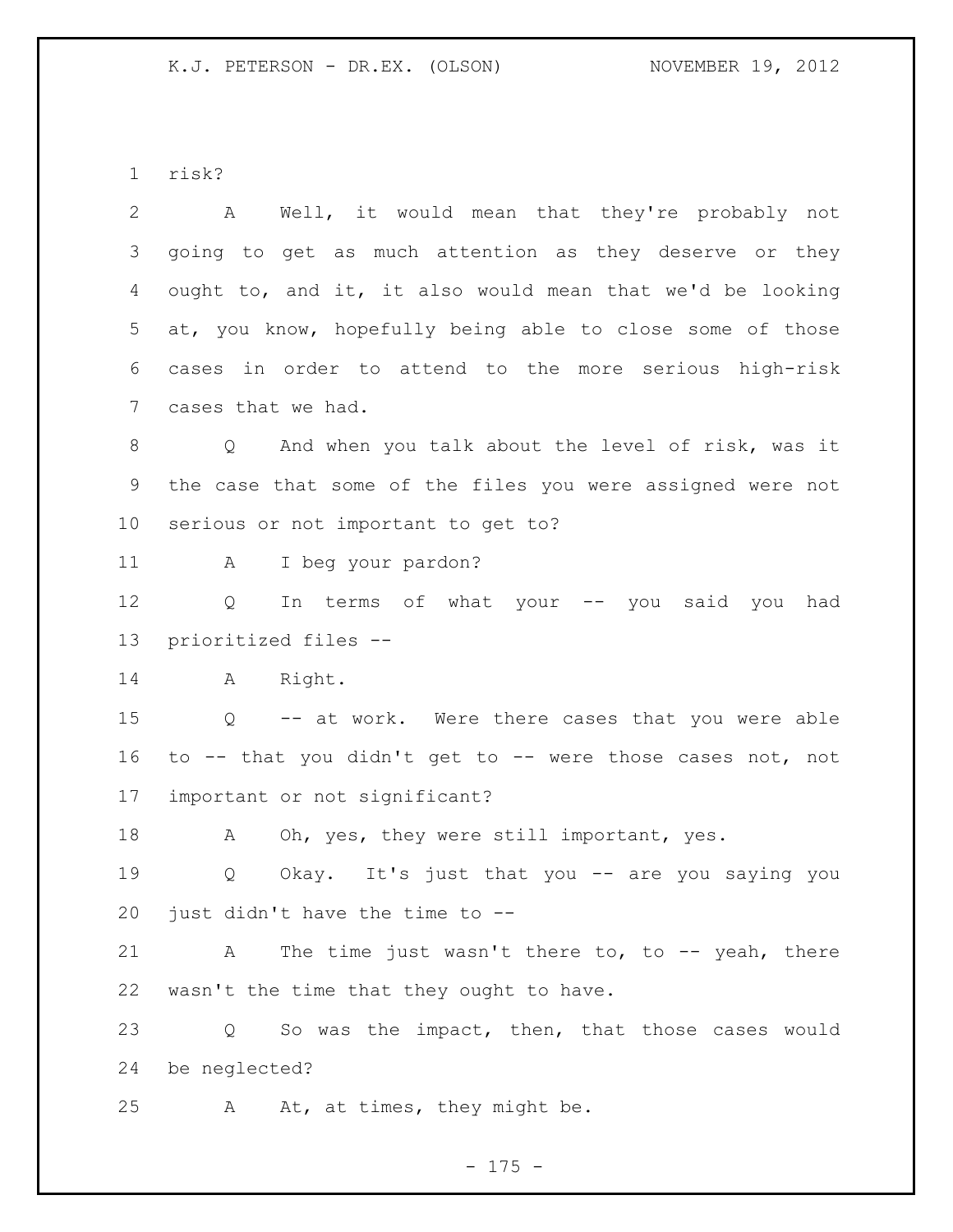Q Do you know if that was an issue for this particular case?

A I'm sorry, an issue for?

 Q Was, was this, was this case -- did you consider this case -- Phoenix Sinclair's case -- did you consider that to be a high priority at the time you were involved?

 A At the time that I was involved, Steven Sinclair's case was considered low risk.

 Q And do you know, by having considered it low risk at that time, did it affect the services you were able to provide in, in this particular case?

 A The assessment of low risk had to do with whether the parent had, had met agency recommendations, whether the child was stable in the home, whether there were no presenting child protection concerns to the social worker from the family or the community. That would be considered a more low risk and that was -- at, at the time that I got Steven's file, that's what it was.

19 0 And so, so what I'm asking is you, you determined that, in your view, this was a low risk case at the time --

- 21 A That's correct.
- Q -- you received it, right?

A Yes.

 Q Based on that assessment, would you have prioritized this case to sort of the bottom of the pile?

- 176 -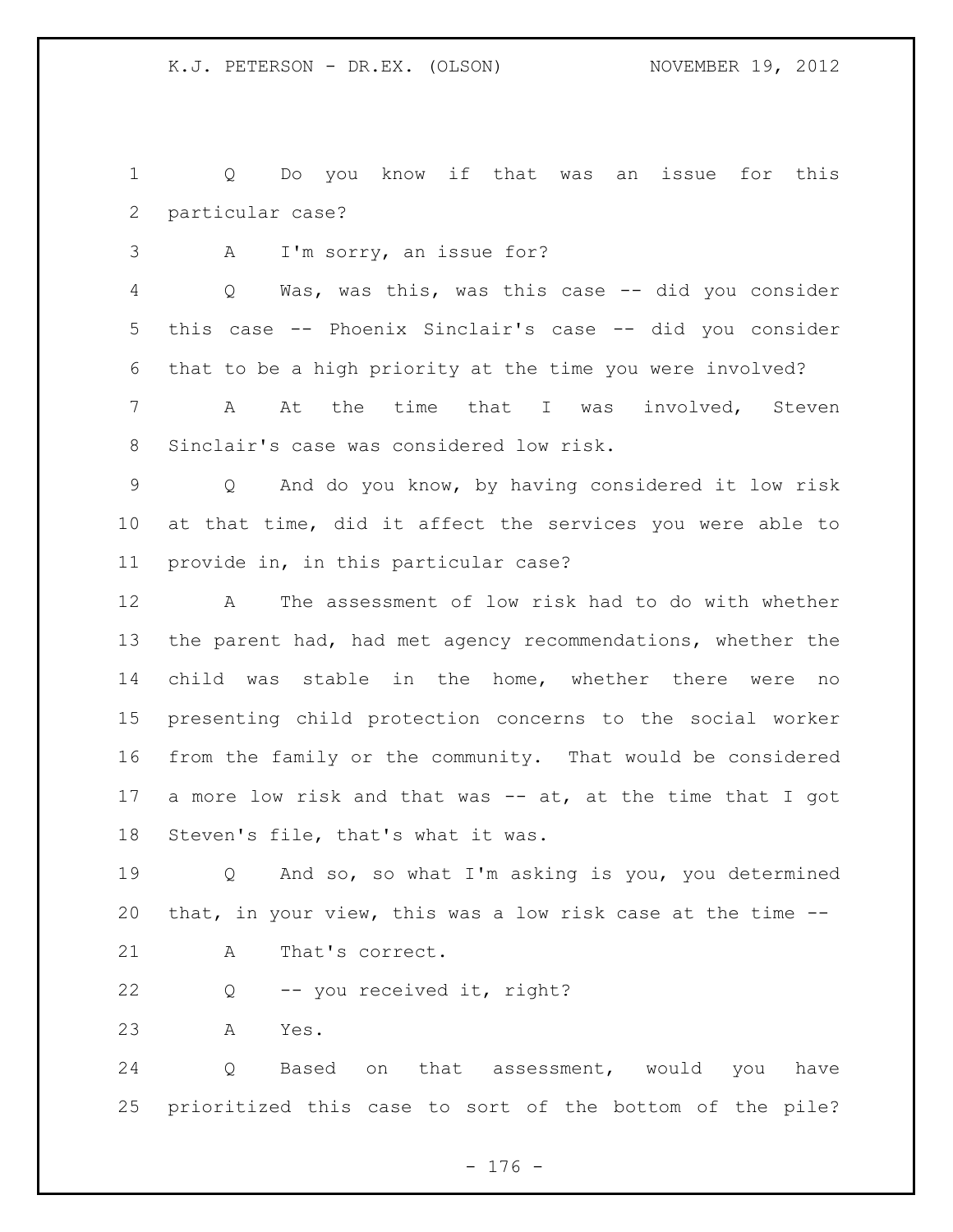In other words, you would give it less attention?

 A It wouldn't get priority, but it would still get attention because it was on my caseload. But it would not be the priority.

 Q So for this particular case, did -- are you able to say whether your workload at the time impacted on your ability to deliver and meet standards with respect to Mr. Sinclair's file?

 A I don't, I don't believe so. I don't really believe so, just given, given the difference in the situation in terms of when I did get this case and, and what type of case it was. I don't believe that, that that was happening, no, because it was, it was more of a situation at this point where there had been discussion even before I transferred to the unit and received Steven Sinclair's case that the case was actually ready to be closed.

Q Okay. So then --

19 THE COMMISSIONER: What, what date did -- what date did you get the Steven Sinclair case, as you refer to it?

22 THE WITNESS: Sorry, sorry?

23 THE COMMISSIONER: What date did, did you get the case?

25 THE WITNESS: August 2001.

- 177 -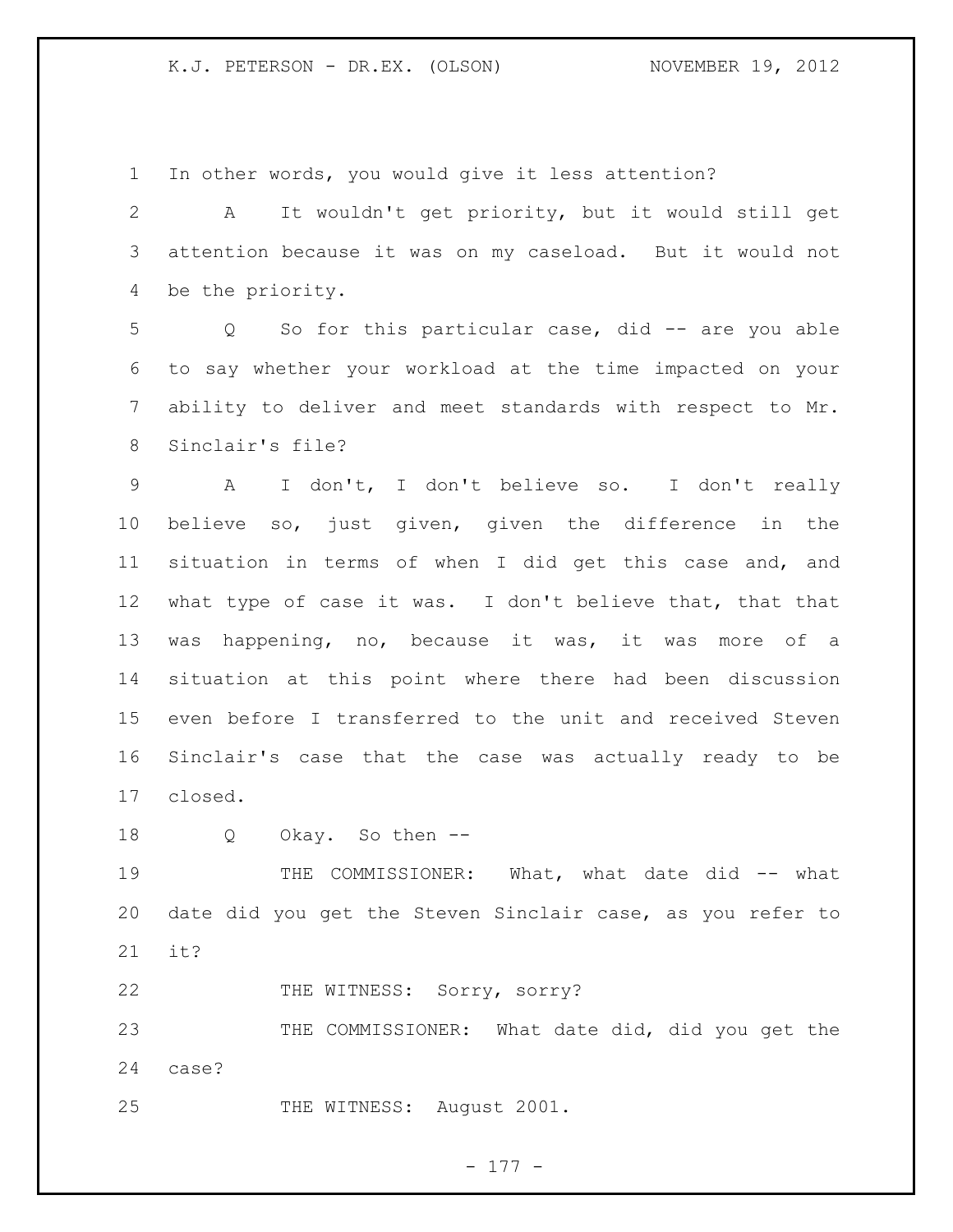## BY MR. OLSON:

 Q So when you -- are you saying when you got the case in, in August, you determined it was pretty much ready to be closed?

 A I had the discussion with my supervisor, Lorna Hanson. And I had just transferred over to Lorna Hanson's unit and we had, and we had a discussion at that time in particular around Steven Sinclair's case. And at the -- at that time there was discussion about whether we should -- it was ready to be closed because there were no longer any concerns and he was not wanting any service, or whether the 13 agency should try and reach out and, and provide Steven some kind of service in hopes that he'll respond. And I 15 got the case simply because I, I knew the family and I had been Steven's worker when he was a ward. So if any -- if he was going to respond to anybody in the agency, then perhaps he would respond to me.

 Q Okay. And we'll cover in some detail your, your involvement in the case at that point. Before we get there, I just wanted to ask you a few questions about standards. When you were a family service worker -- so over that stretch of time you were a family service worker -- were you familiar with any standards -- Child, Child and Family Services standards?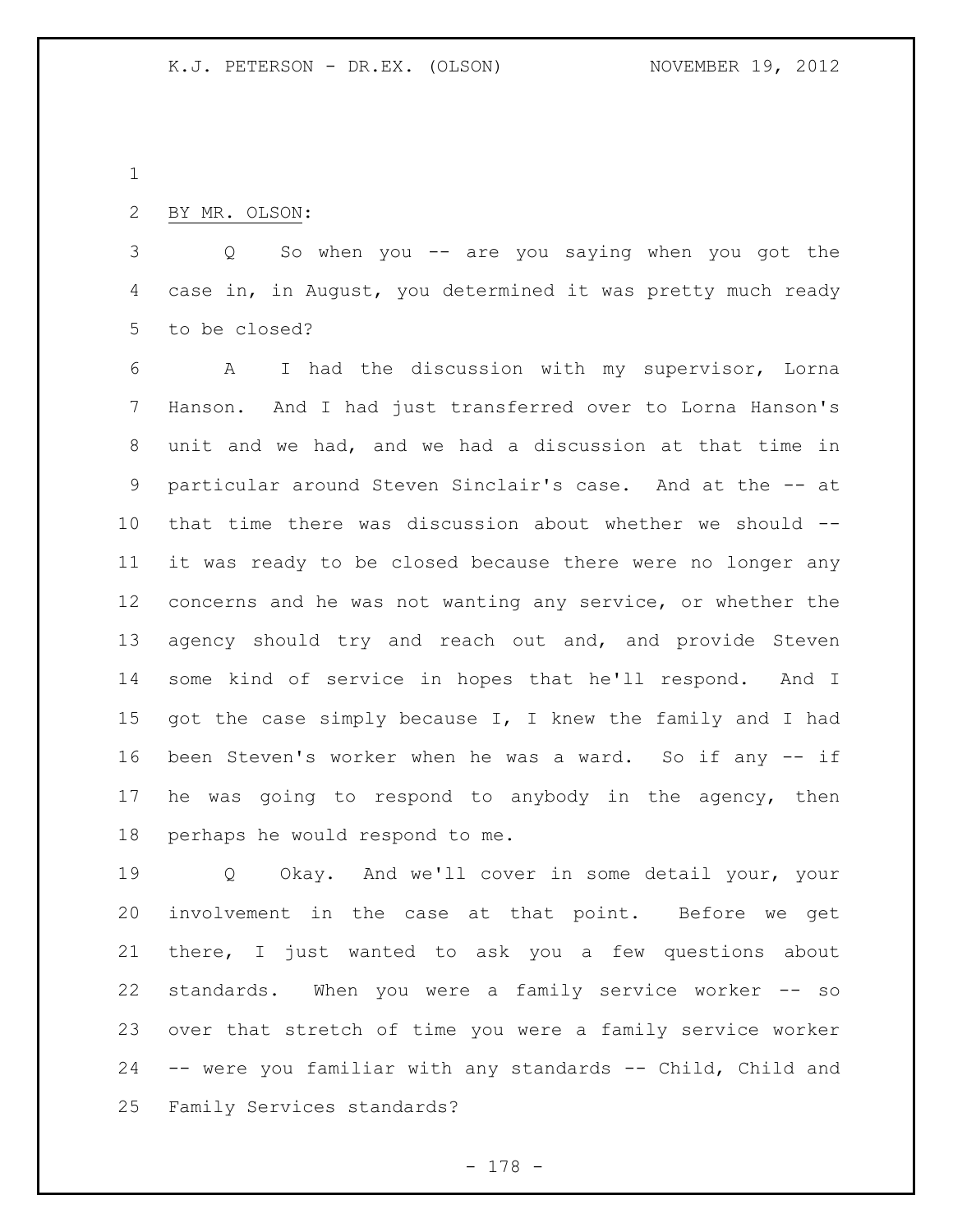A Well, there were -- there was a set of standards in every supervisor's office, and I was certainly shown some of the standards the day I started, when I started, and we could access the standards when we needed to, in the supervisor's office. Each supervisor had a set of the standards.

 Q And did you -- were -- did you receive any training on standards?

A No, I did not.

 Q Okay. And in your practice as a social worker, did you refer to standards?

 A I did. When I started at the agency the supervisor that I had presented me with what she felt was relevant that I ought to pay attention to within the standards and in terms of guidance and how I provide service to, to our families.

 Q So then in -- are you saying that in terms of your compliance and knowledge of standards, that really came through the supervision you received with, with your supervisor?

A I would say so, yes.

 Q Okay. And so it wasn't really a matter of pulling out the standards book or a list of standards and looking at them. It was -- you would have meetings with your supervisor and talk about how the case was proceeding?

- 179 -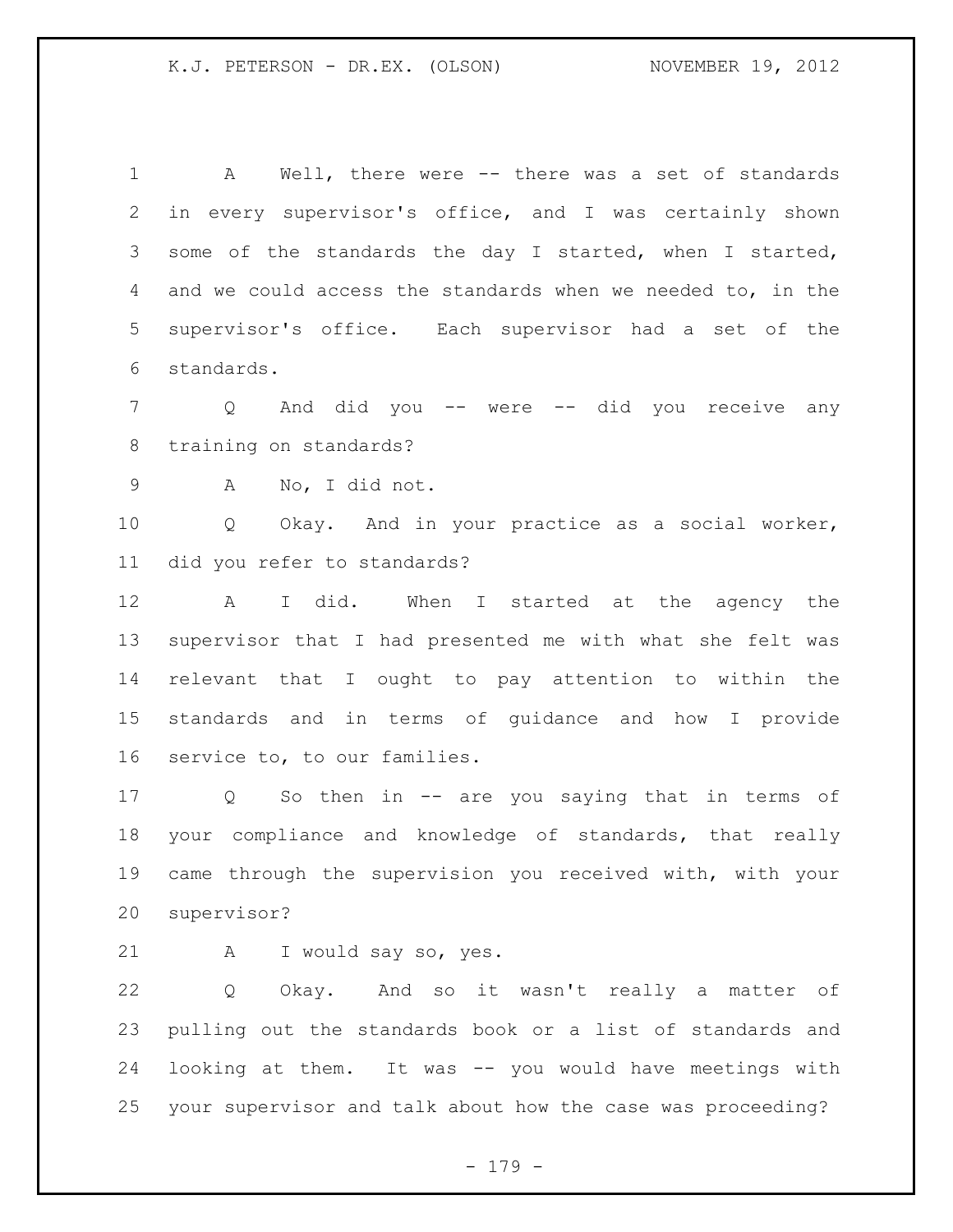A That's correct. Q Okay. At the time you were involved in the provision of services to Phoenix Sinclair, do you know how often a worker was expected to make face to face contact with a child in an open protection file? A An open protection file? Q Right. 8 A Face to face contact? Q Um-hum. A I think it would depend on whether the child -- risk to the child, but I, I believe that it was face to face contact at least every two weeks and insurance that somebody had some contact with the family. But I think that's more high risk. Q Okay. So are you saying it would depend on -- A Face to face contact once a month for low risk. Q Okay. So just thinking back to when you were involved in this case -- so that would have been in 2001 -- your, your recollection is that standard was once, once a month -- A Once a month. Q -- for low risk? A And if there's -- considered no risk or case is closed, then there's no face to face contact. Q If there's no risk in the -- then there's no face

 $- 180 -$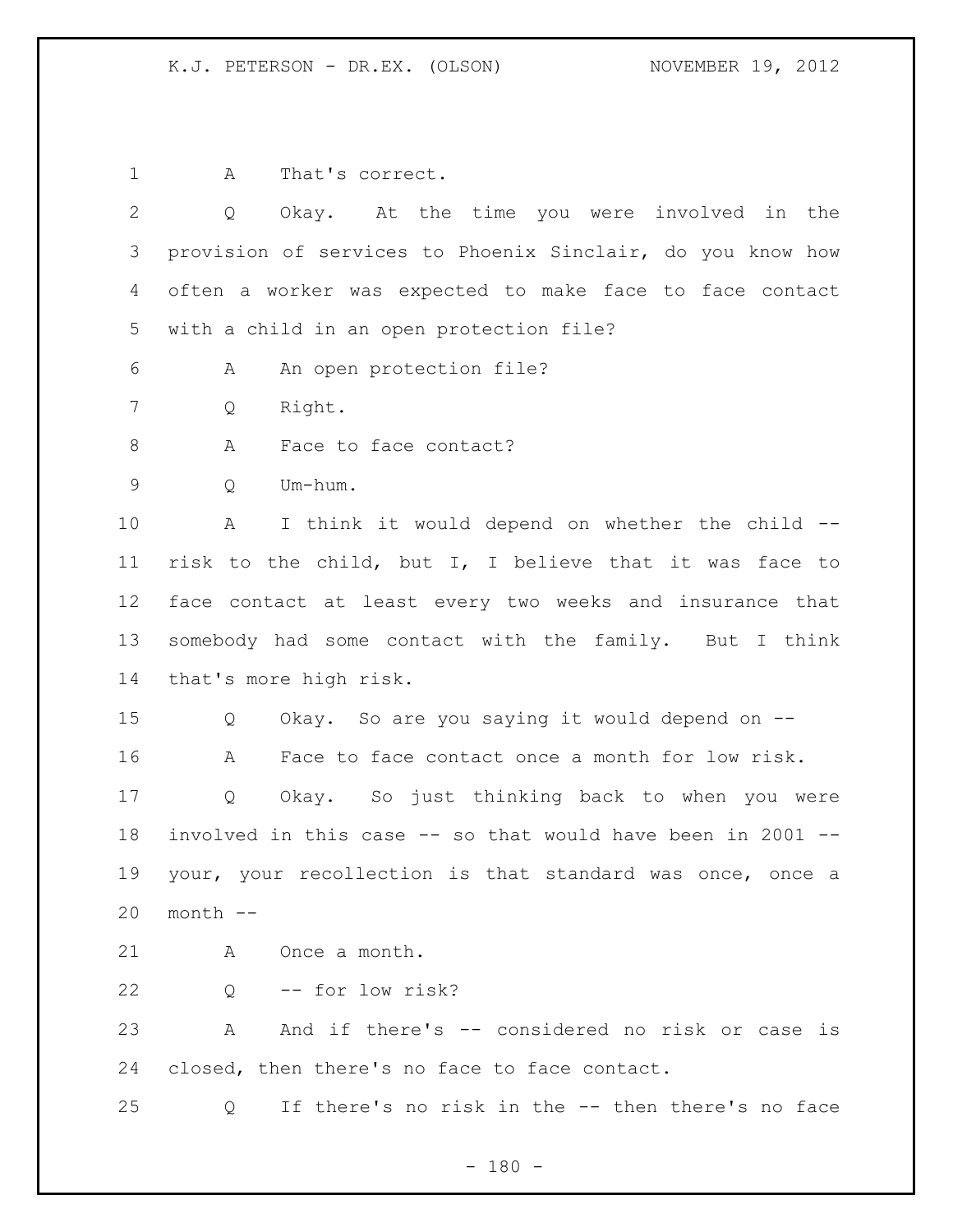to face contact.

A Right.

 Q And was that based -- was that actually based on a standard, or how, how were you aware of that? Or can you recall?

A I believe that was part of the standard.

 Q You're, you're presently with ANCR as an intake worker. Do you know if there's a face to face standard today?

 A No, I've been on medical leave for two years so I ...

Q Okay.

13 A I do believe that, that ANCR was formulating a set of standards and setting up some kind of quality assurance at the time that I left in 2010.

Q Okay.

 A But I haven't been back since then, so I don't -- 18 I'm not aware of any. But I think there is ...

 Q So as, as of 2010, though, you weren't aware of any standard?

 A We had some standards training in 2008, so there were some standards there, yes.

 Q Do you recall what the standard was for face to face contact?

A For?

- 181 -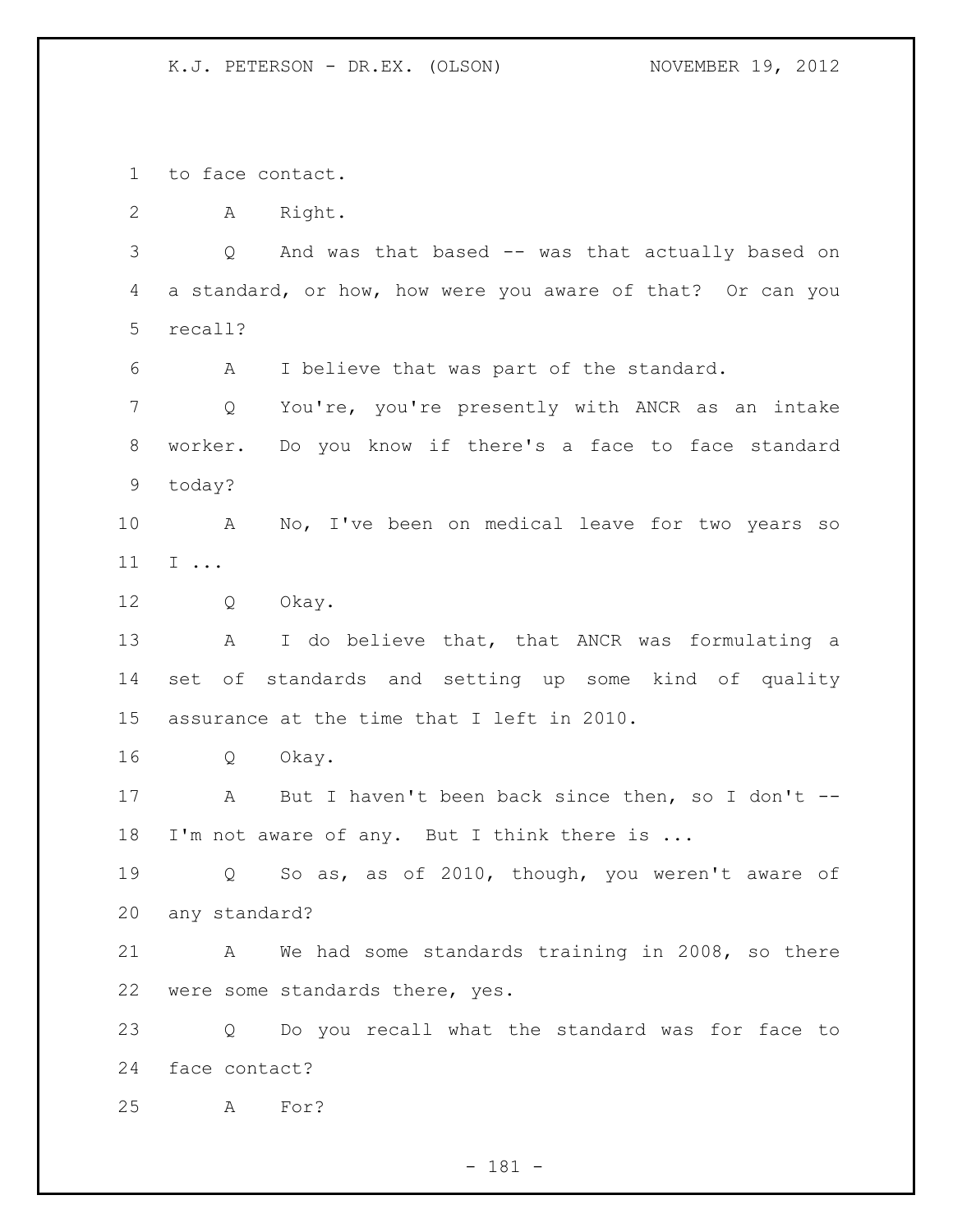K.J. PETERSON - DR.EX. (OLSON) NOVEMBER 19, 2012 Q For seeing children on an open protection file. 2 A And again, I think -- MR. RAY: Just, just at what period of time, Mr. Olson? BY MR. OLSON: Q During your time with ANCR. 8 A ANCR? Q Right. A Well, within -- and again, I think it depends on, on whether there's the risk to the child. So it's going to be once a week if it's high risk. Q In terms of file recording -- and I want to think back to when you were a family services worker -- do you recall whether or not you received any, any formal training on, on file recording or how to take notes on file? A No, I didn't receive any formal training on that. Q Were you aware of the significance of proper note taking? A I was. Q And, and what was your understanding of what the significance was? Why, why was it important to take notes -- proper notes? A Well, my understanding was -- is that the notes are, are the basis of, of providing the worker with the

- 182 -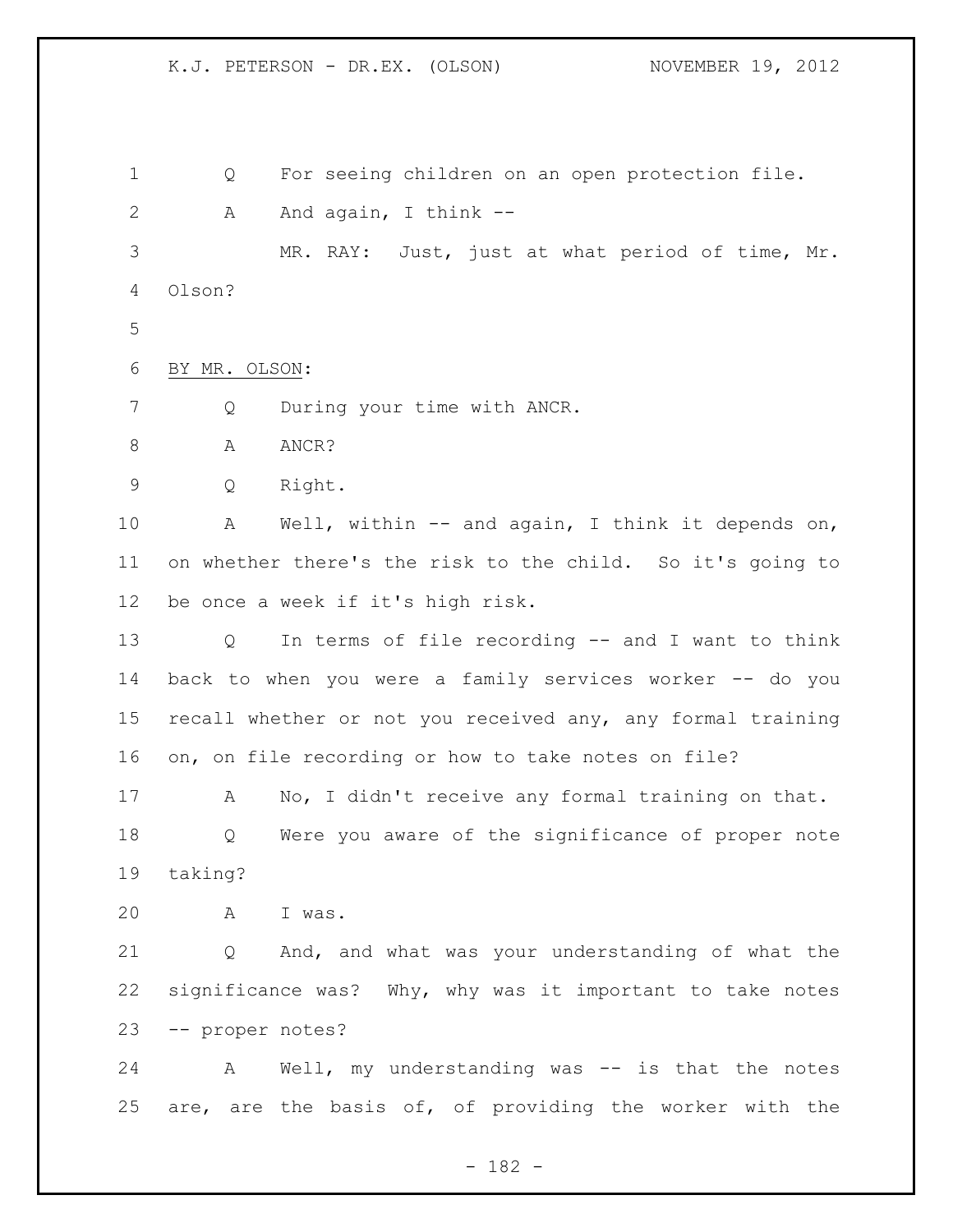ability to do ongoing assessments with regard to the family and to provide service. And, and also that they are considered part of the file and essentially a legal 4 document. So it was important that -- when you were working on a file that you take case notes of any involvement that you had with the family or collaterals on the file.

 Q Did that -- did -- do you recall your supervisor or anyone saying, you know, make sure you record everything, it's important, or words to that effect?

 A I think a supervisor said that, and it was understood, yes.

Q And what was, what was your practice?

14 A My practice generally was, at that time, that we used black books and we kept our recordings in that. There were times when I also used a memo pad and I would write things down in that. We were just -- at that time, just putting things into the computer and having that as part of the record rather than our notes. So we had to transfer any, any notes that we had in the black book or on the memo pads or anything like that into the recording on the computer.

 Q Okay. And so in, in and around 2001 you were doing that, putting, putting notes into the computer system, CFSIS?

- 183 -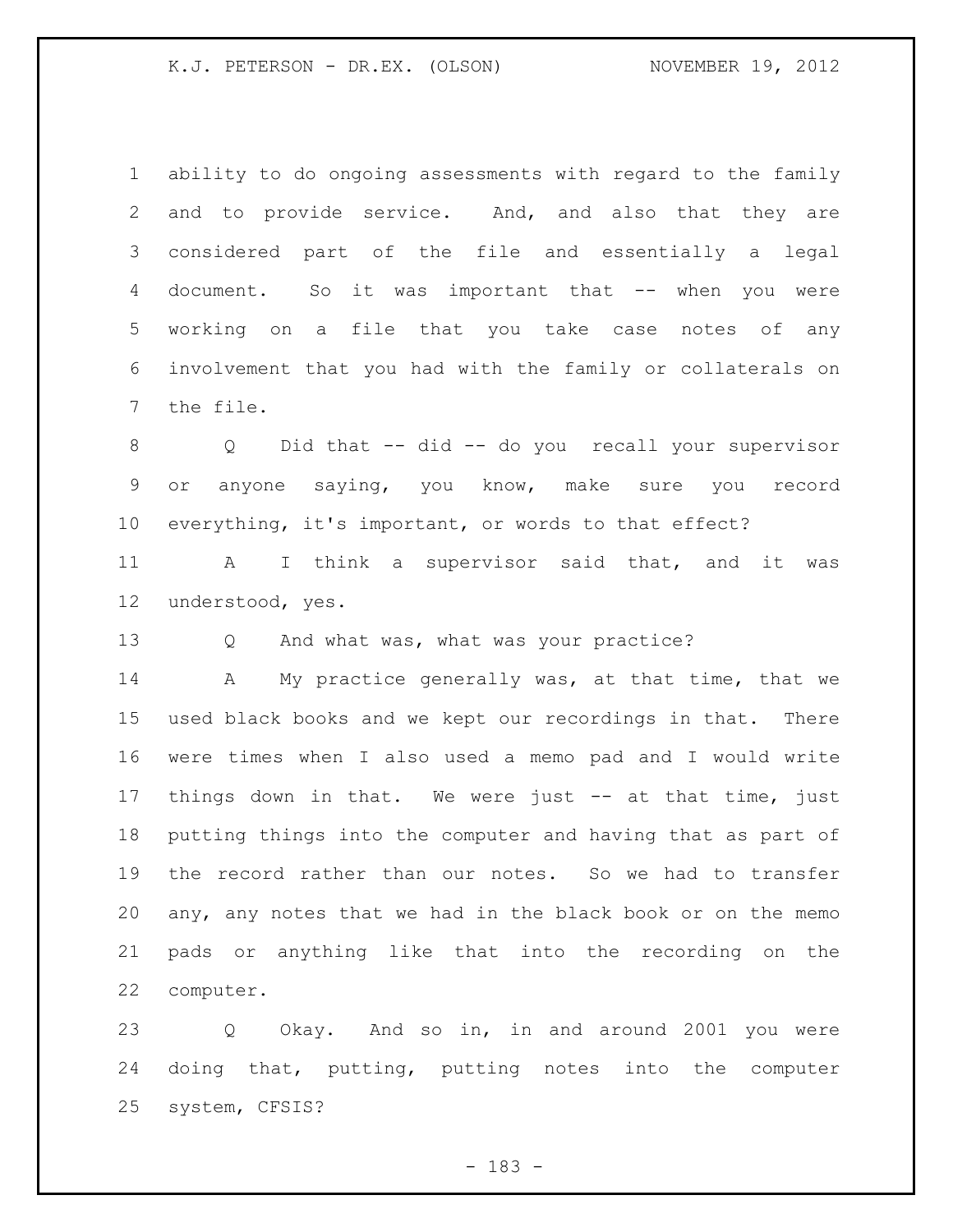A That's right. Q Okay. But were you also taking handwritten notes that would go in the file as well? A That's right. Generally the, the handwritten case notes would go in the back of the file. Q And so was it your practice, then, to document everything you did on a file? A Yes. Q And so if you went -- for example, you went to visit a family, would you make a note of the date and time, that sort of thing? A If I went to visit a family and I had contact with the family, then I would have written notes with me. 14 If I went to do a cold stop at a, at a home -- in other words, not being expected to be there -- and family wasn't there, then I might write it in my appointment book and then transfer it to the -- to CFSIS. Q Okay. So at some point all those notes, though, would find their way into a file, whether it's CFSIS or the paper file. A That's correct, yeah. Q Okay. And so everything you did on a file, then, are you saying would eventually there'd be a record of it in the file?

A There should be, yes.

- 184 -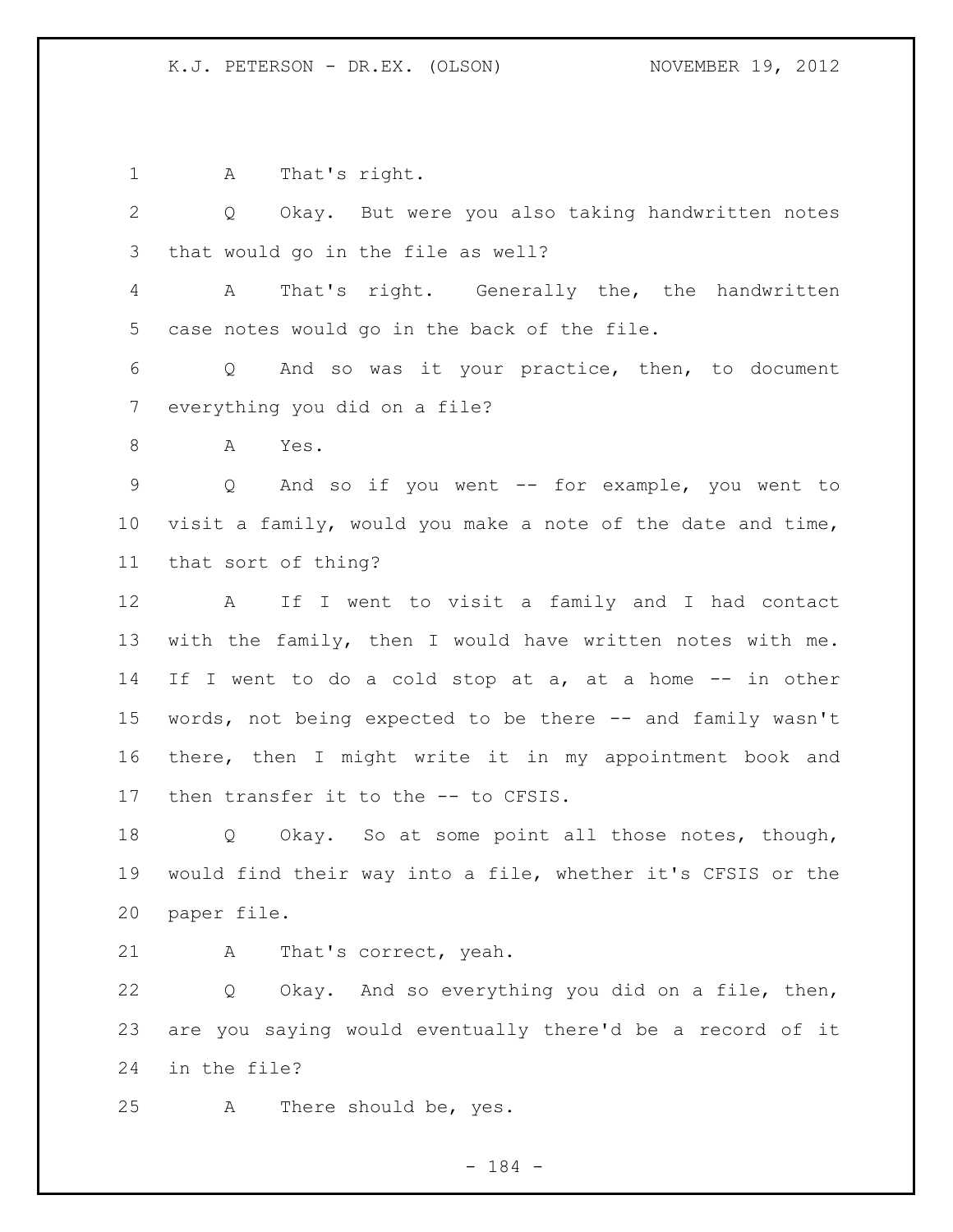Q Okay. And was that your practice then? 2 A That was my practice. Q Okay. And I guess with, with your caseload being what it was, the only way you could keep track of what was happening is by making, making notes of it. Is that -- A Sorry? Q With your caseload being what it was, you said about 30 cases or so -- A Right. Q -- I take it the only way you could keep track of what was happening on each, on each file would be by taking notes of what was going on, what you were doing? 13 A Well, definitely. That's extremely important. Q Now, just with respect to your particular involvement in this file, do you, do you -- 16 THE COMMISSIONER: Well, now, before you start that, is this a good time for the mid-afternoon break? 18 MR. OLSON: Yes, it is. THE COMMISSIONER: Okay. We'll adjourn for 15 minutes, maximum. You're going to have a break now. 21 THE WITNESS: Okay. THE COMMISSIONER: Fifteen minutes. (BRIEF RECESS) 

 $- 185 -$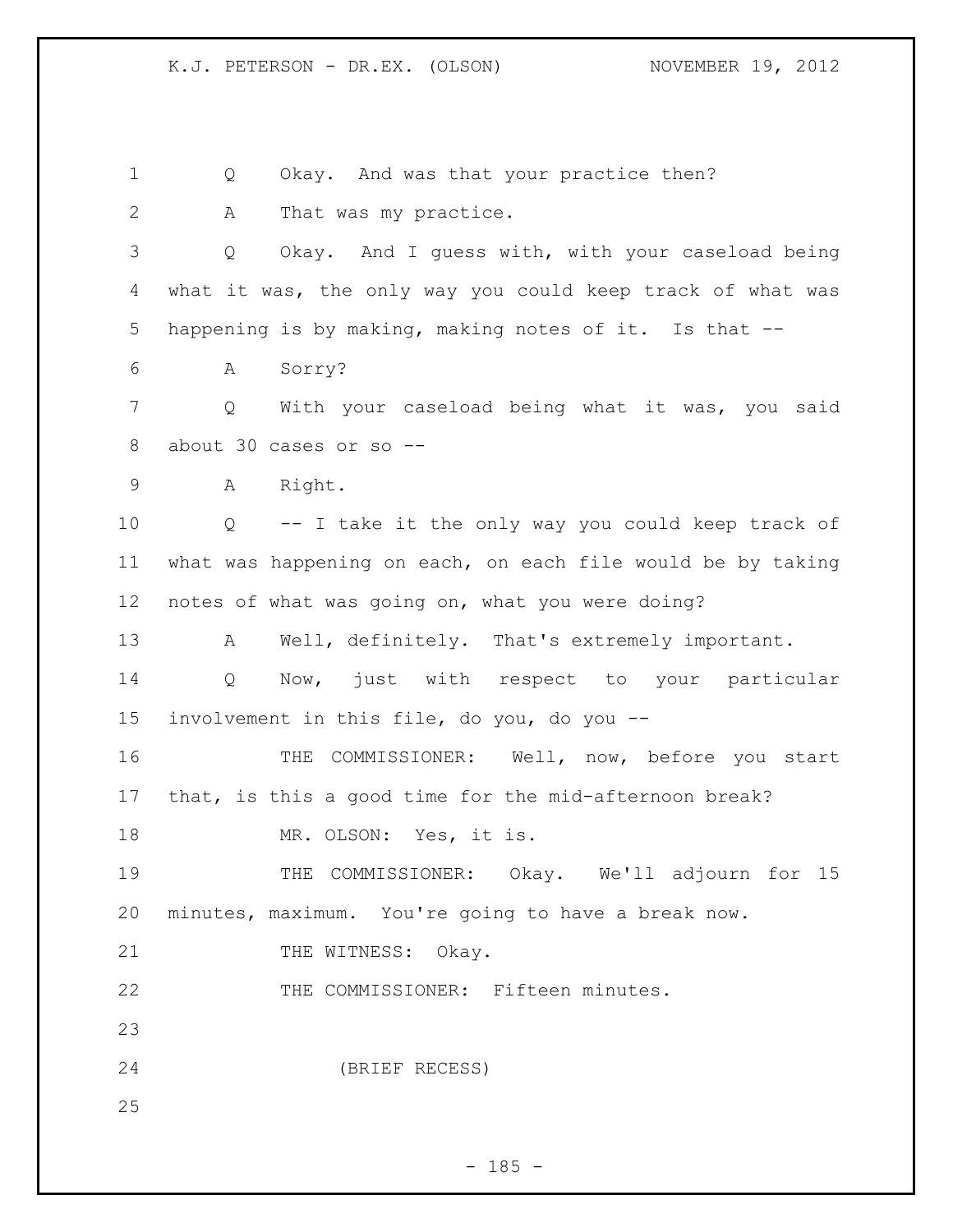THE COMMISSIONER: All right, Mr. Olson. BY MR. OLSON: Q Just before the break we were talking about the face to face standard and I just wanted to clarify something. Back when you were a family services worker -- so remember, that's back, back prior to 2002 -- did you say that there was a standard in place or there wasn't? A There, there were standards. 10 Q With respect to face to face contact? A I believe in those standards there was pages relevant to face to face contact. Q Are you certain of that? A No, I'm not actually certain of it. Q My understanding is that there was no written, written standard with respect to face to face contact in that time period. Does that, does that sound right to you? A I'm sorry? Q My understanding is that there was no written standard with respect to face to face contact in 2001. A That could be possible. I, I may not be able to remember that far back. Q Okay. Do you recall who your supervisor was while you were -- I think you said before it was Lorna Hanson while you were involved in Phoenix Sinclair's file?

- 186 -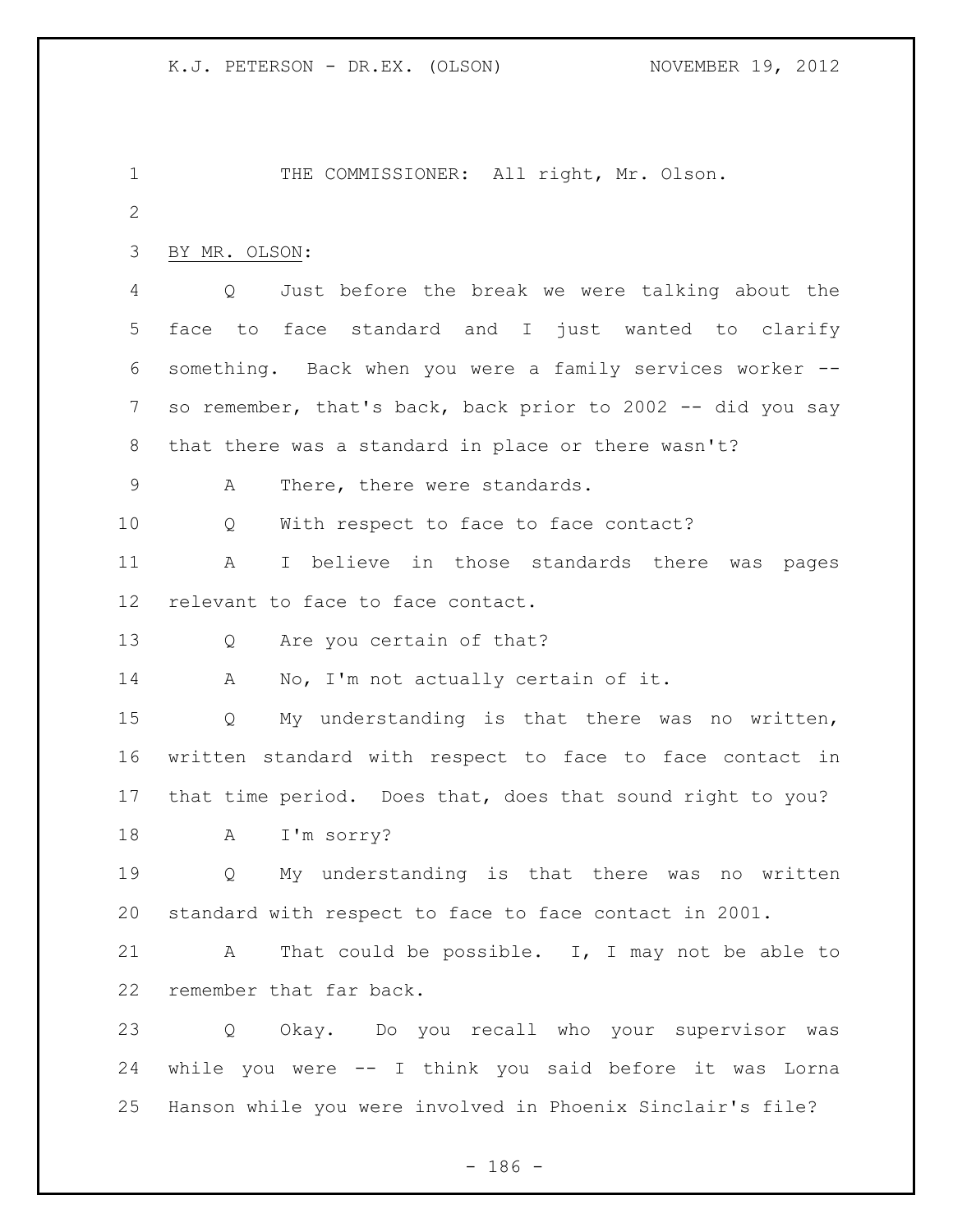| $\mathbf 1$  | That -- yes, that would be Lorna Hanson.<br>Α               |
|--------------|-------------------------------------------------------------|
| $\mathbf{2}$ | And so what was, what was her role in terms of<br>Q         |
| 3            | involvement in the file? What did she -- what would she     |
| 4            | do?                                                         |
| 5            | A As a supervisor, she receives all the files that          |
| 6            | are, that are going to be assigned to family service        |
| 7            | workers, and she reviews them and then assigns them to each |
| 8            | individual family service worker. She also oversees -- I    |
| 9            | think at that time we were six workers. So she would        |
| $10 \,$      | oversee the caseloads and the needs of the workers in       |
| 11           | providing services on these caseloads.                      |
| 12           | Q Do you recall when you, when you received Steve           |
| 13           | Sinclair's case?                                            |
| 14           | I had just transferred over to the unit in<br>$\mathbf{A}$  |
| 15           | August, and I received the case at the same time.           |
| 16           | THE COMMISSIONER: Was that August of '01?                   |
| 17           | THE WITNESS: That's correct.                                |
| 18           |                                                             |
| 19           | BY MR. OLSON:                                               |
| 20           | So August 2001, you transfer over to this unit.<br>Q        |
| 21           | I did.<br>A                                                 |
| 22           | And you -- and this is one of the cases you, you<br>Q       |
| 23           | -- that, that was first assigned to you; is that right?     |
| 24           | That's correct.<br>A                                        |
| 25           | Do you know who the case -- who was, who was<br>Q           |

- 187 -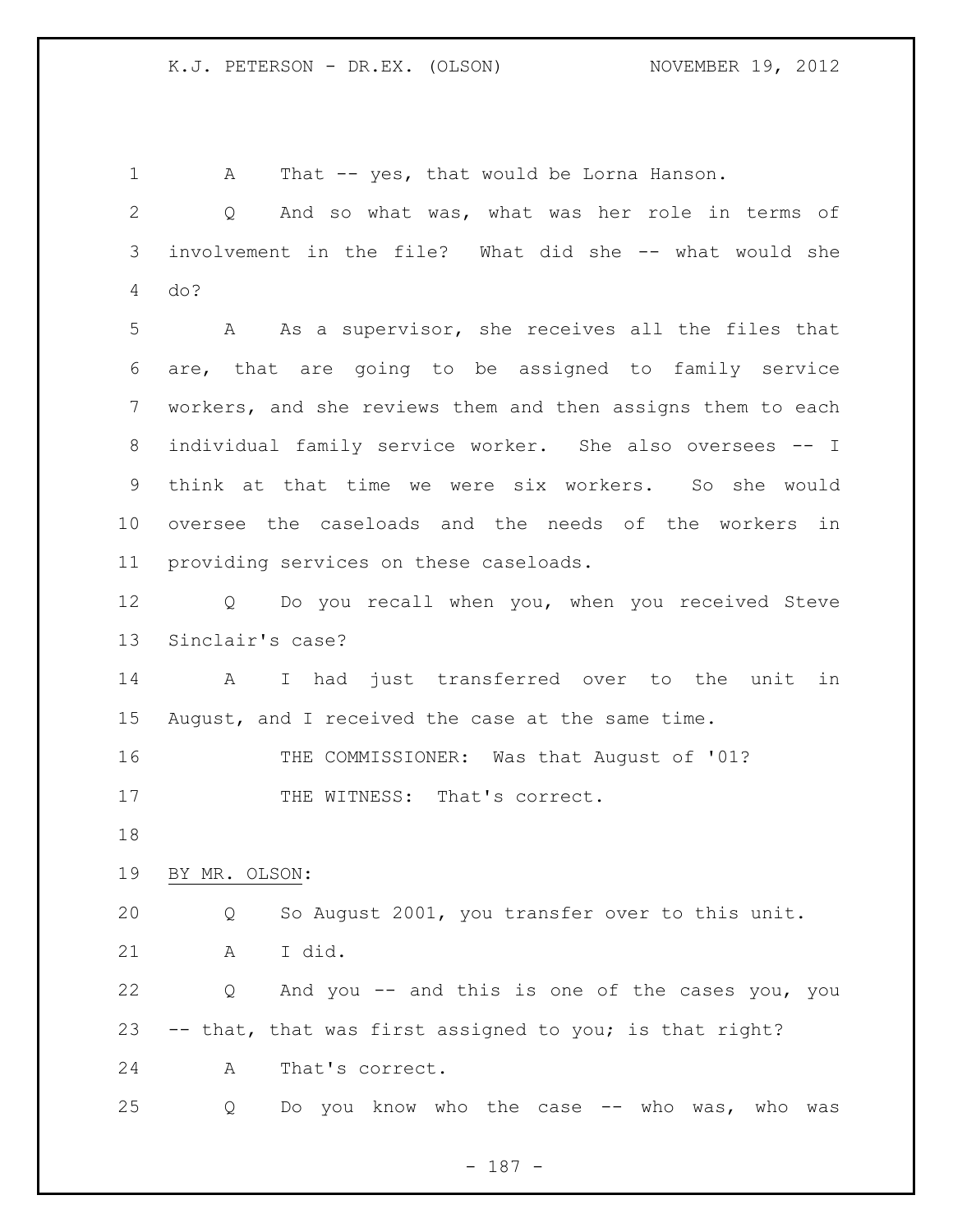working on the case immediately before you?

 A It was -- yes, it was Delores Chief-Abigosis.  $3 \qquad Q \qquad$  Okay. My  $-$  THE COMMISSIONER: Delores who? Oh, Chief -- MR. OLSON: Chief-Abigosis. THE COMMISSIONER: Yes. 7 THE WITNESS: Yeah. MR. OLSON: We're going to be hearing from Ms. Chief-Abigosis I think next week, which is somewhat out of order but necessary due to some of the breaks that the inquiry's had. BY MR. OLSON: Q My understanding is that Chief-Abigosis left the agency in mid-July 2001. Is that something you, you were aware of? A That's correct. Q Okay. And so from the period from July, mid-July to when you assumed conduct of the file, do you know who, who was -- had conduct of it, who was in charge? A It would be the supervisor that would oversee any need for service. Q Okay. And so when you were -- were you given this file then directly by Ms. Hanson? A I was.

- 188 -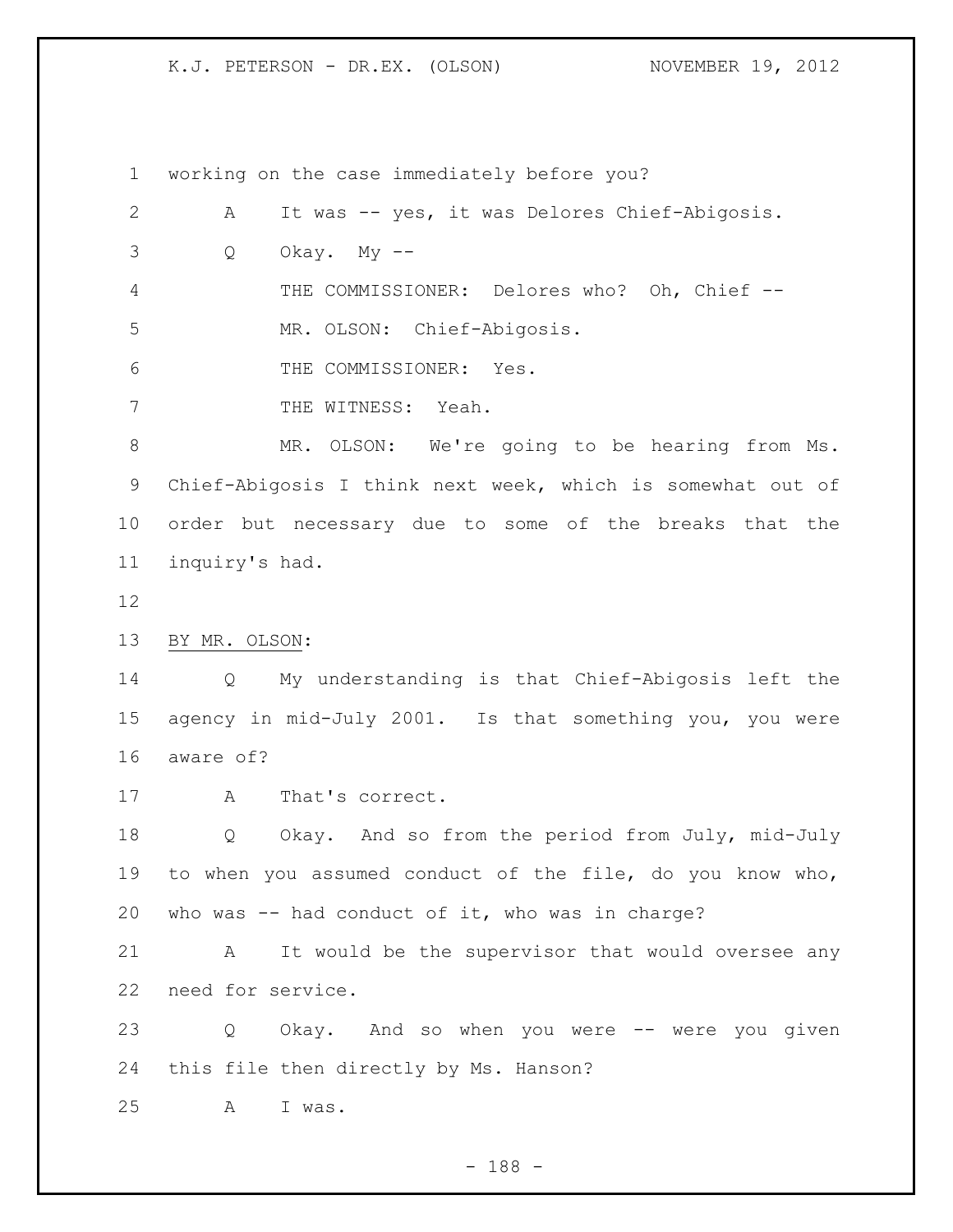Q Okay. And so did you have any contact with Chief-Abigosis prior to receiving it? A No, I did not. Q And did you have any contact with her after receiving it? A No. Q Okay. Do you remember -- do you have any independent recollection of your involvement in this file? A Yes. I had involvement in, in the periphery of the file before, actually, I got it, when Delores still had it. Q Okay. 13 A And, and that was in July, the beginning of July of 2001. Q Okay. 16 A And I had a meeting with the Sinclairs. Q Okay. 18 A And left a memo for Delores after I had that meeting. Q So that was before you were assigned the file. 21 A That's correct. Q And -- A And then I took the file over in the middle to late August of 2001. THE COMMISSIONER: And how did you get involved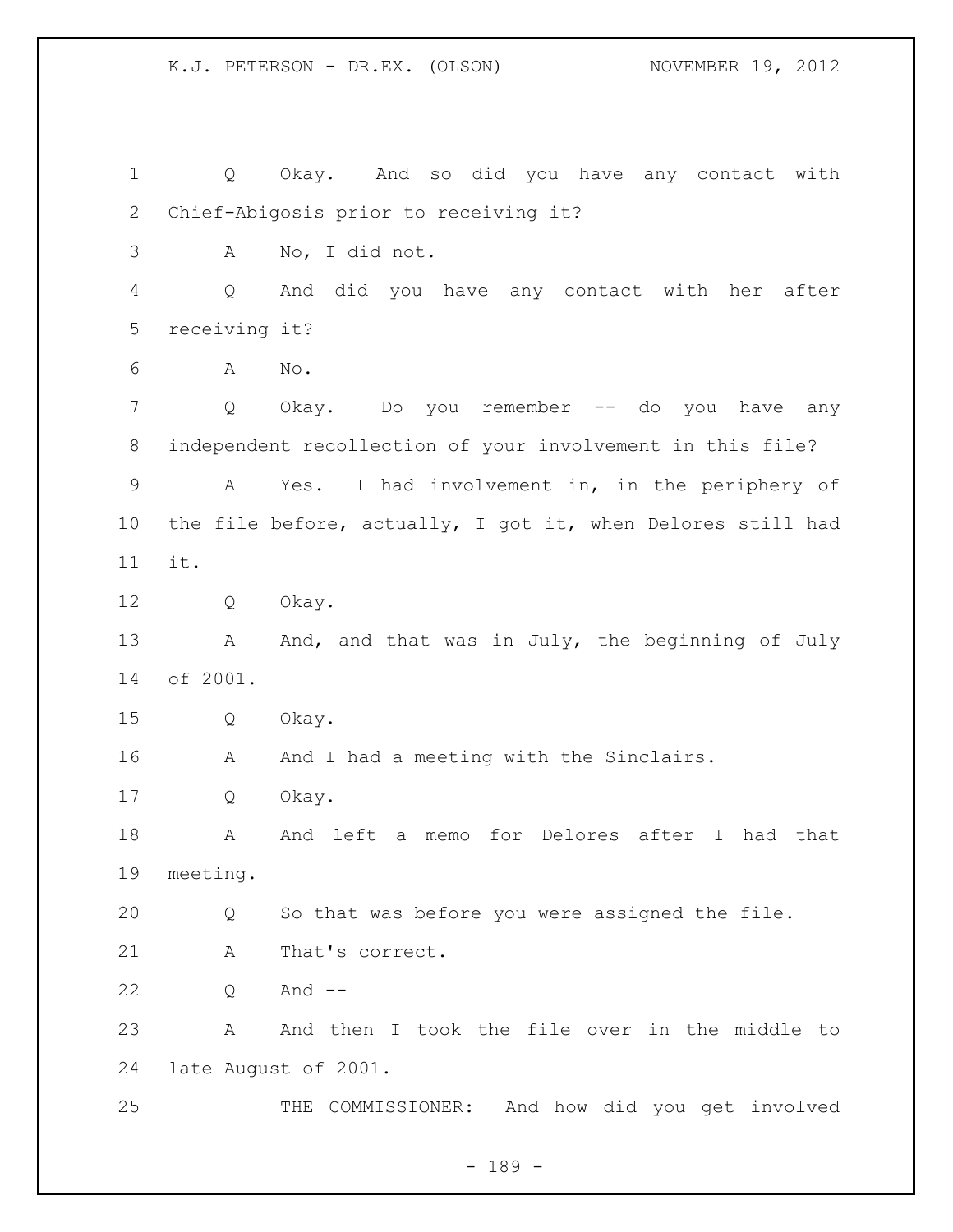when it wasn't your file?

 THE WITNESS: When I got involved with the file --

 THE COMMISSIONER: At, at the beginning of July. THE WITNESS: I got a phone call from Steven's older sister. They knew me as, as a previous worker and it's not unusual for me to hear from past permanent wards, or past clients would call me and say, Can you meet with me or can you give me some information. So it was that type of phone call I got from Ms. Sinclair, who had called me to say, Could you come and meet with me and Steven.

12 THE COMMISSIONER: Okay, I may be getting ahead of you. She's answered my question. I don't know whether -- where you're going with this, but I just wanted to know, since she didn't get the file until --

MR. OLSON: Right.

17 THE COMMISSIONER: -- August, what she -- how she got involved in July. She's told me, and I'll let you take it from there.

 MR. OLSON: Okay, and that's where we're going to go next.

BY MR. OLSON:

 Q I understand that you were Steve Sinclair's worker when he was a child in care. Is that right?

 $- 190 -$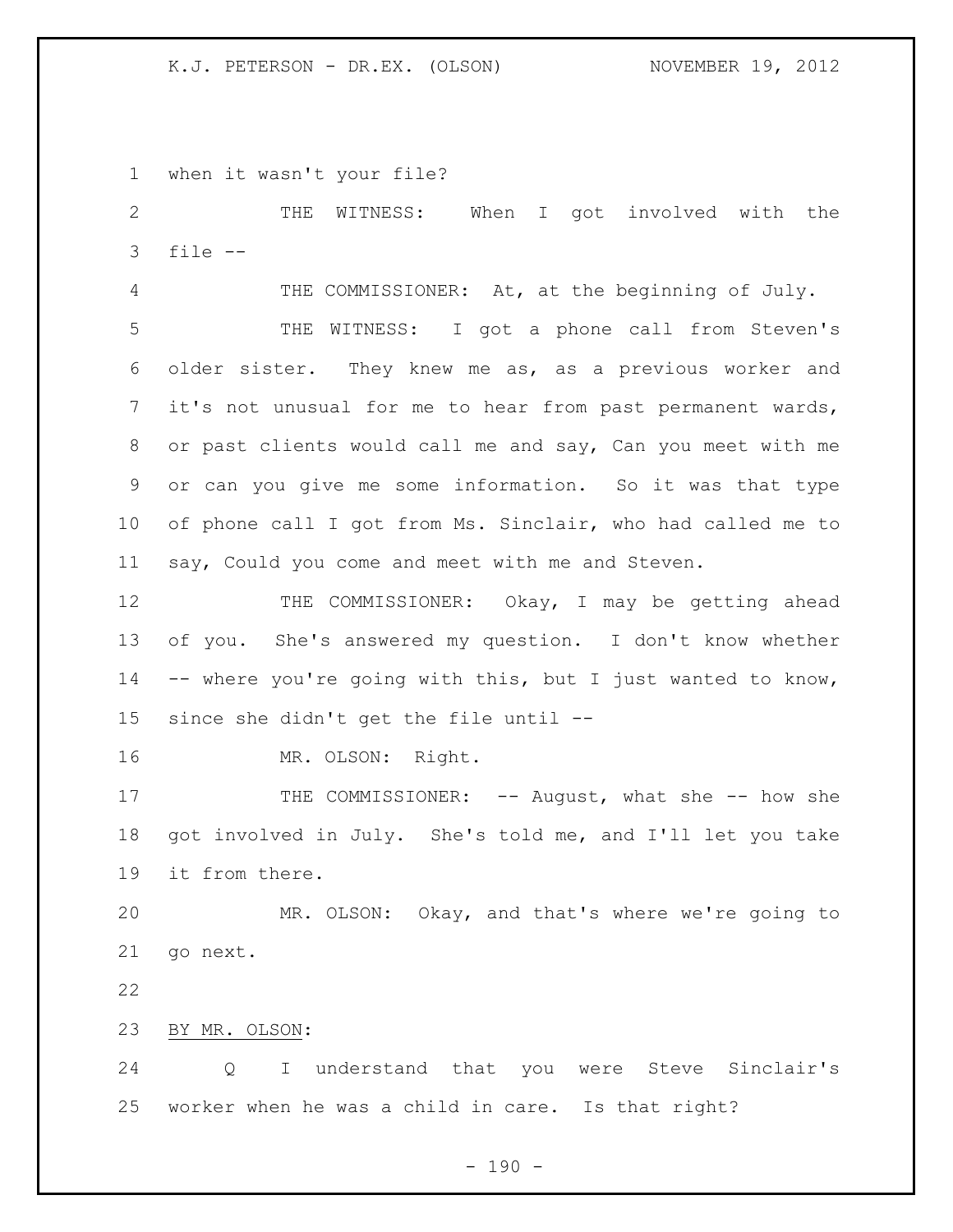A That's right. Q And so do you recall when you became his worker, like, what year it was? A I became his worker the day that I started in 1990. Q Okay. And my understanding, that was in May 1990. Does that sound right? 8 A May 1990, that's correct. Q Okay. And at the time Mr. Sinclair would have been around nine or ten years old? 11 A He was, yes. Q Okay. And do you recall how long you remained his worker for? A I was his worker up until '97. And at that time -- around November of '97, and I left on medical leave at that time. Q Okay. 18 A And Steven then aged out while I was still on medical leave. Q Okay. And then my understanding is he would have aged out in May of '98. Does that sound right? A I'm sorry, what? Q My understanding is that Mr. Sinclair would have aged out of care in about May of 1998. A That's correct.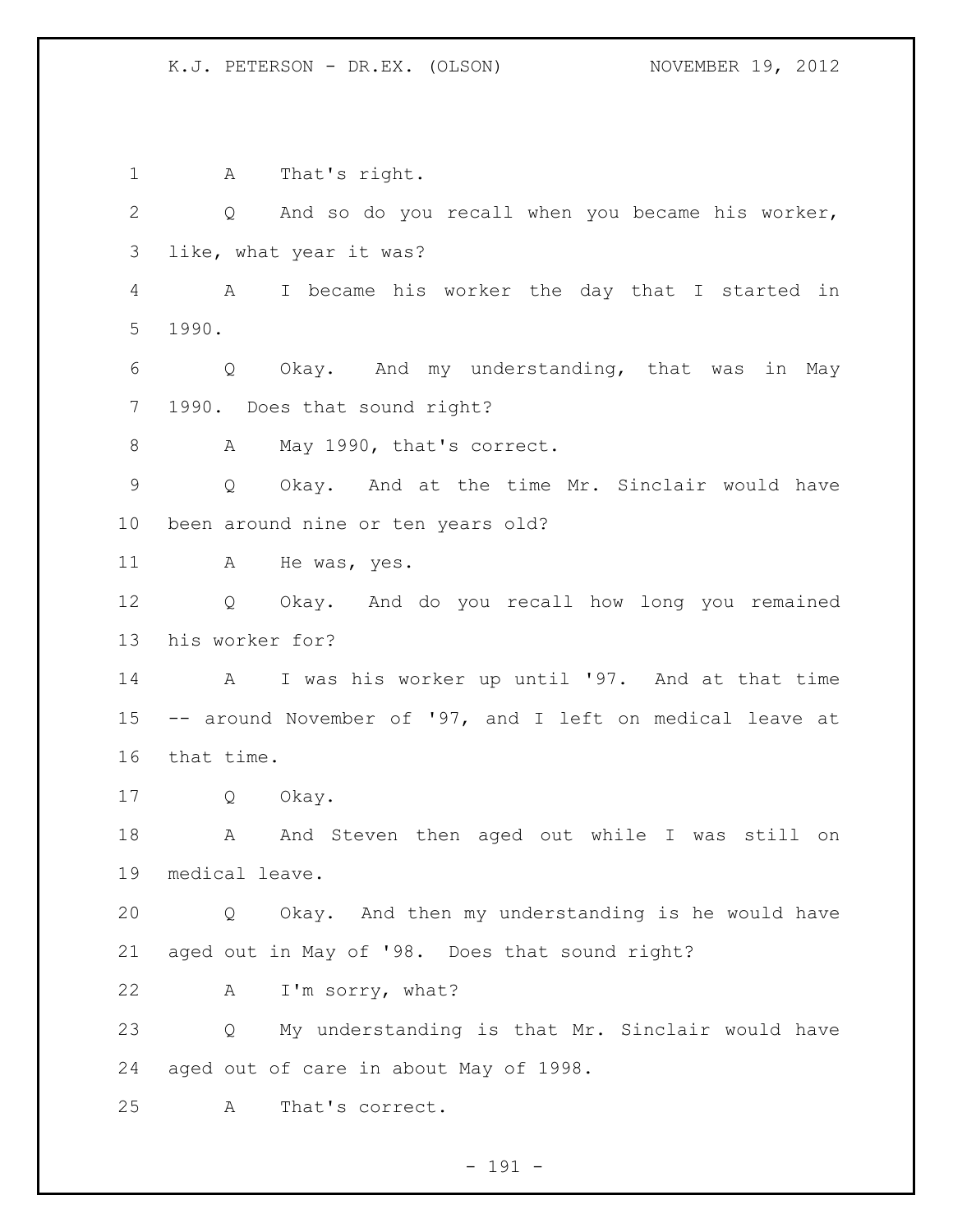Q That's right, okay. So that period of time, then, when you were on leave in November '97 until May '98, do you recall who the social worker was handling the file? A I do not -- I did not know who took it over at, at the time. I know now.

Q Okay.

 A But I didn't know who had, who had received the file to provide service to Steven as he was aging out of the system.

 Q And, and when you say he, he aged out of the system, just so everyone understands, what does that mean?

 A What it means is when the agency has permanent wards, when they turn 17 there's the realization -- seventeen, seventeen and a half -- that they're going to be aging out and turning 18. The agency is essentially -- well, is their guardian and essentially their parent, and responsible for providing these adolescents with some life skills and, and independent living skills prior to reaching the age of majority, age of 18, at which time then their files -- child-in-care files are closed and sealed, and they're on their own.

 Q So at the age of 18, then, does, does CFS continue to have any role in the life of the, I guess, now adult who aged out of care?

A No.

- 192 -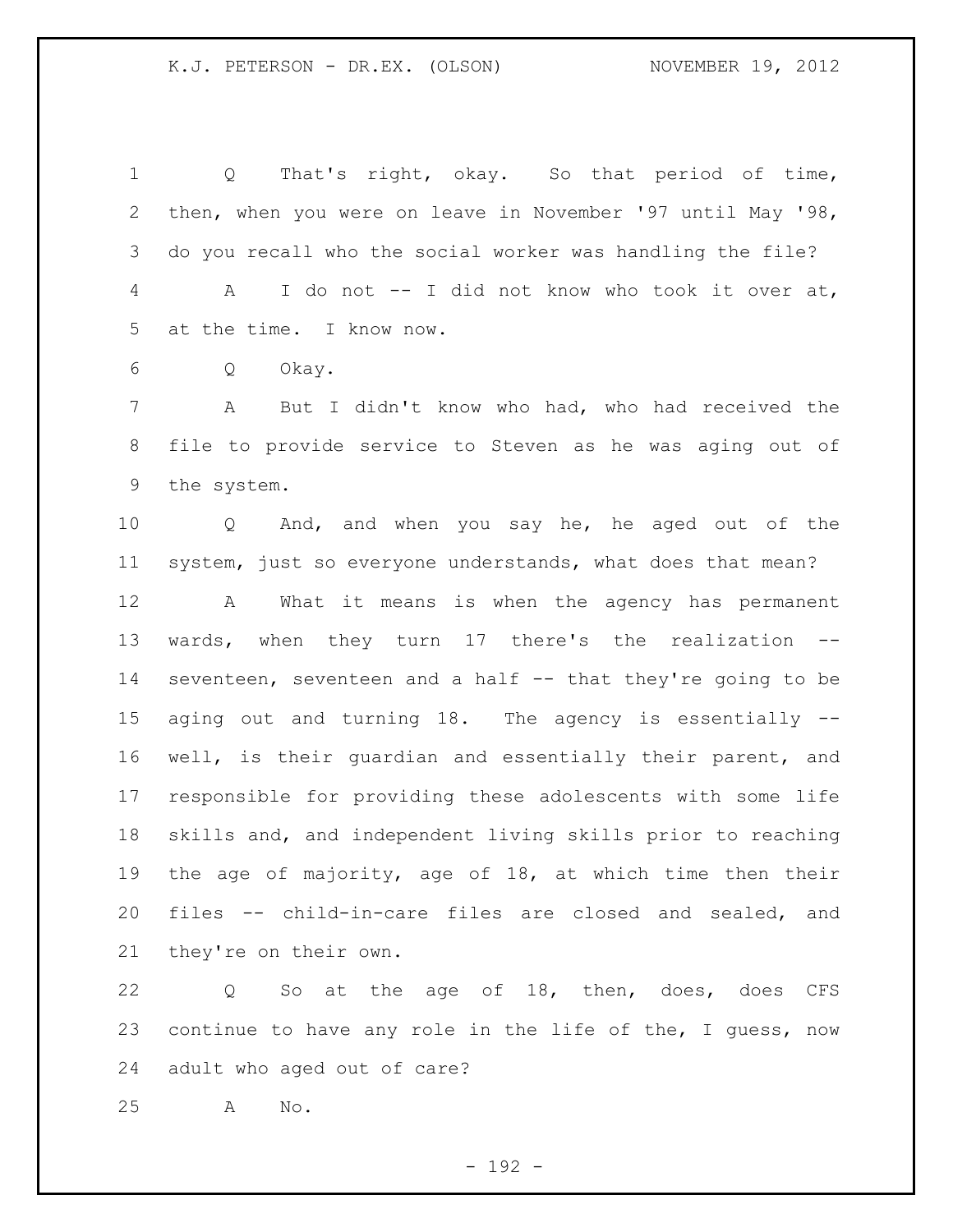Q Okay. A I did not. Q Okay. A I still was the worker for his younger sister, Angie (phonetic), so -- Q Okay. A -- I was still involved with the family. Q So there was -- he had other siblings. There was Angie. Were you involved with any other siblings? A His older sister, Sheila, but she aged out before him. Q Okay. And did you remain her worker on an ongoing basis? A I did. Q Okay. And for how long did you remain her worker? A Until she aged out of the system. Q Oh, no, sorry, you said you, you remained -- Sheila -- A Oh, are you talking about Angie? Q No, sorry, Sheila. A Sheila's older than Steven. Q Right. You said she aged out earlier than Steven, obviously. A That's correct, yes.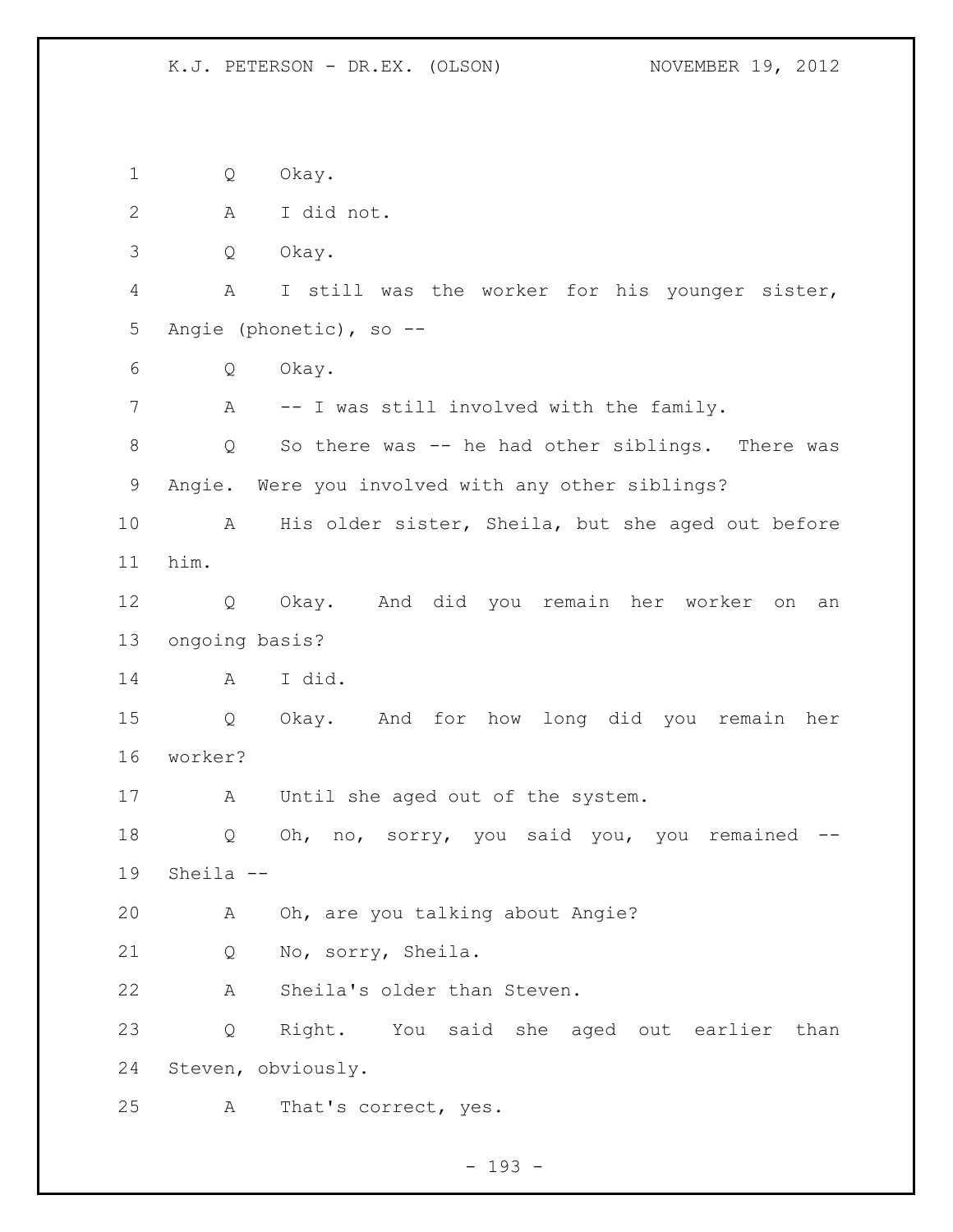Q And then I asked if you remained her worker after that. A No, I did not. Q You didn't, okay. A No. Q And then there was Angie? 7 A Angie, that's correct. Q And, and she was -- in relation to Steve, she was younger? A Yes. Q And you were her worker as well. A Yes, I was, up until ... We had moved to Jarvis by then and they had formed a unit specifically addressing the needs -- workers that specifically addressed the needs of just permanent wards, and she was then transferred to what's now referred to as a permanent ward worker. So that probably would have been 2000, 2001, maybe around the time that I got Steven's file. Q Okay. A I think. Q And so, so Mr. Sinclair and his siblings were all permanent wards when you were dealing with their files. A Yes. Q And you were the worker for all of them. A I was.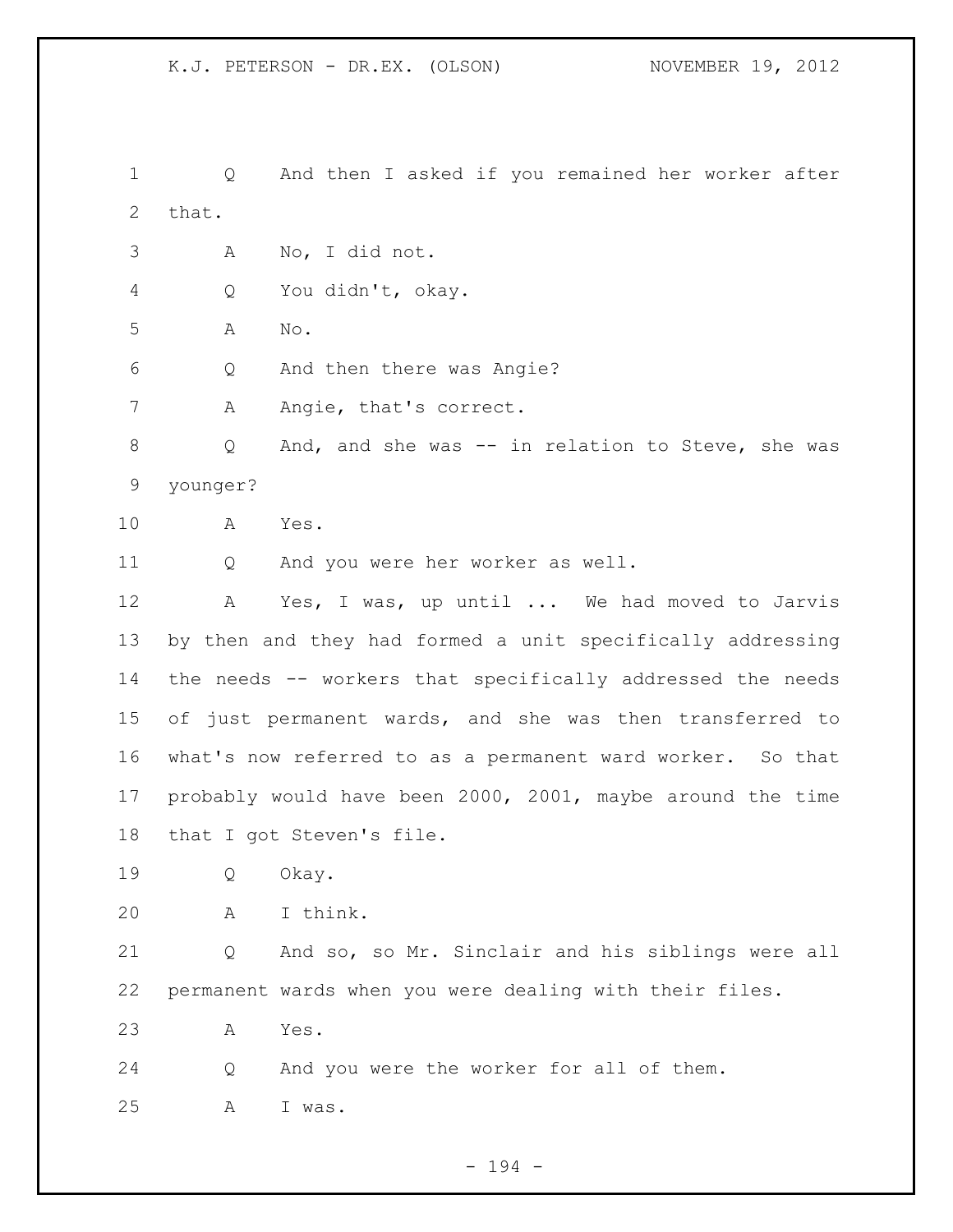Q Okay. And so with respect to Steve in particular, how much time would you -- like, how often would you see him as his social worker? I suspect it would vary from time to time.

 A It would vary from time to time and it would depend on what's happening in his life and how he was 7 doing. For the Sinclairs, I generally saw them -- all the kids together on a monthly basis because they had family visits with Genny. That's their older sister. And Genny would come to the agency and visit with, with the sibs and I would be, and I would be there. So there would be a meeting with all the sibs and, and the sister, Genny, once a month.

 In terms of each individual child, it would depend on what's happening in their life or what's, or what's going on. Usually -- sometimes it would be once 17 every two months and sometimes once a month. As they started getting older, contact was much more frequent, and sometimes on the telephone with Sheila was almost daily. So it would just depend what was happening in their life. Steven was less likely to call me so I, I didn't have that many phone calls with, with Steven.

 Q How, how would -- can you describe how Steve was as a child, your impression?

A Steven, Steven was always a really quiet and shy

 $- 195 -$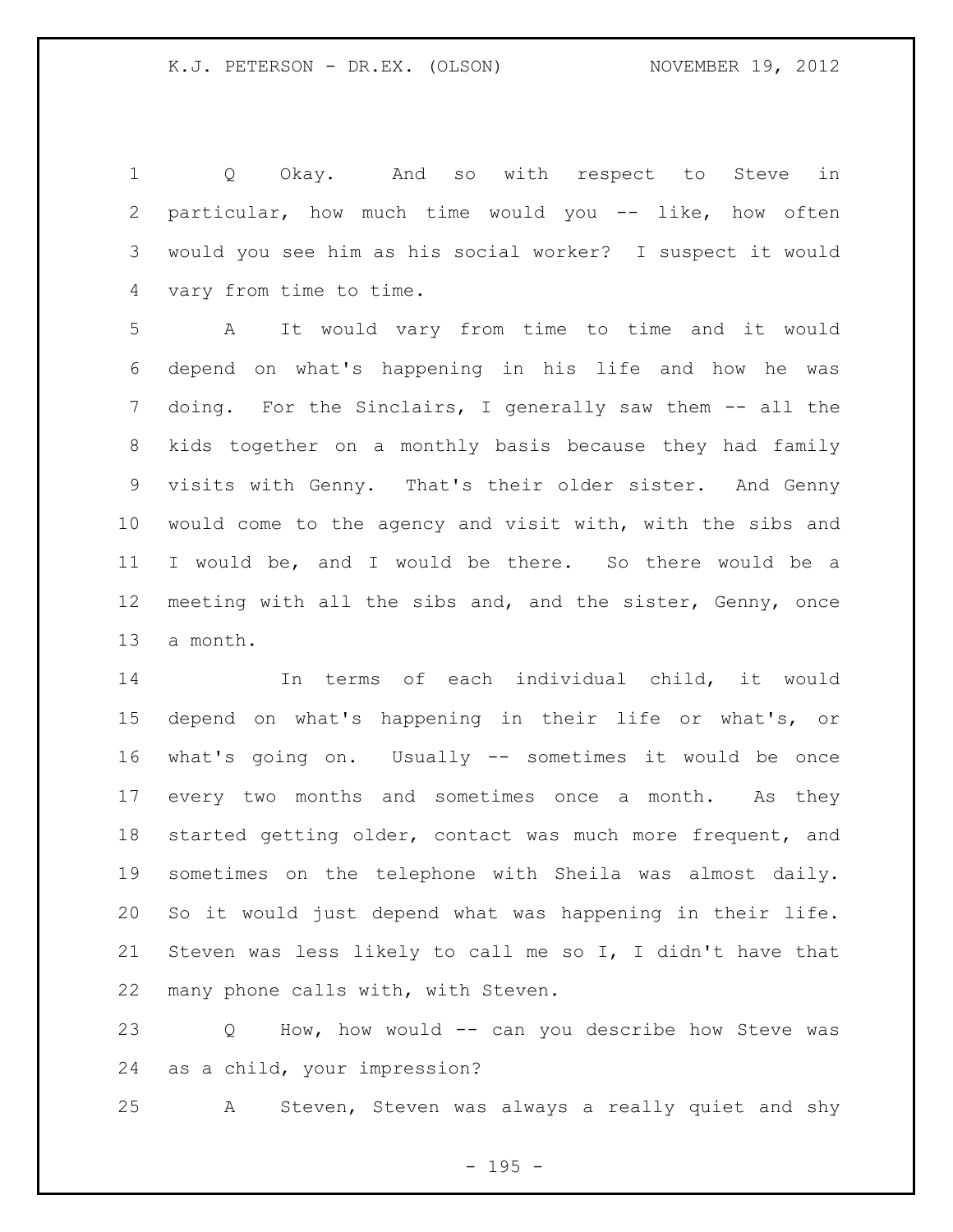boy, and pretty sensitive. And as an adolescent, he still presented quite like that. Although, as an adolescent, too -- an adolescent boy, he, he could also lose his temper at times, get a little cranky, I mean, but it kind of goes with the territory of an adolescent boy. But in general, he, he's just -- he was a very quiet individual.

 Q And so did you have a good relationship with him 8 then, or how would you describe ...

 A I would say that Steven and I had a fairly good relationship. It was -- he was more difficult to get close to than the sisters but I think that over the years we had a fairly good relationship.

 Q In terms of his, his placements, do you remember, was he moved around a lot as a child or did he stay in one place for a long time?

 A Initially when they came into care, they moved a couple of times. I moved them a couple of times. And when 18 Steven ended up in the foster home that he aged out of, he settled into that. And I think he, he would have been around -- I don't know -- 12 or 13 when he was placed in that home, so he had a few years.

 Q And you said he aged out of care in that home. A In that particular, that particular foster home. Q Okay. Do you recall the sorts of issues that Mr. Sinclair was dealing with while you were his worker?

- 196 -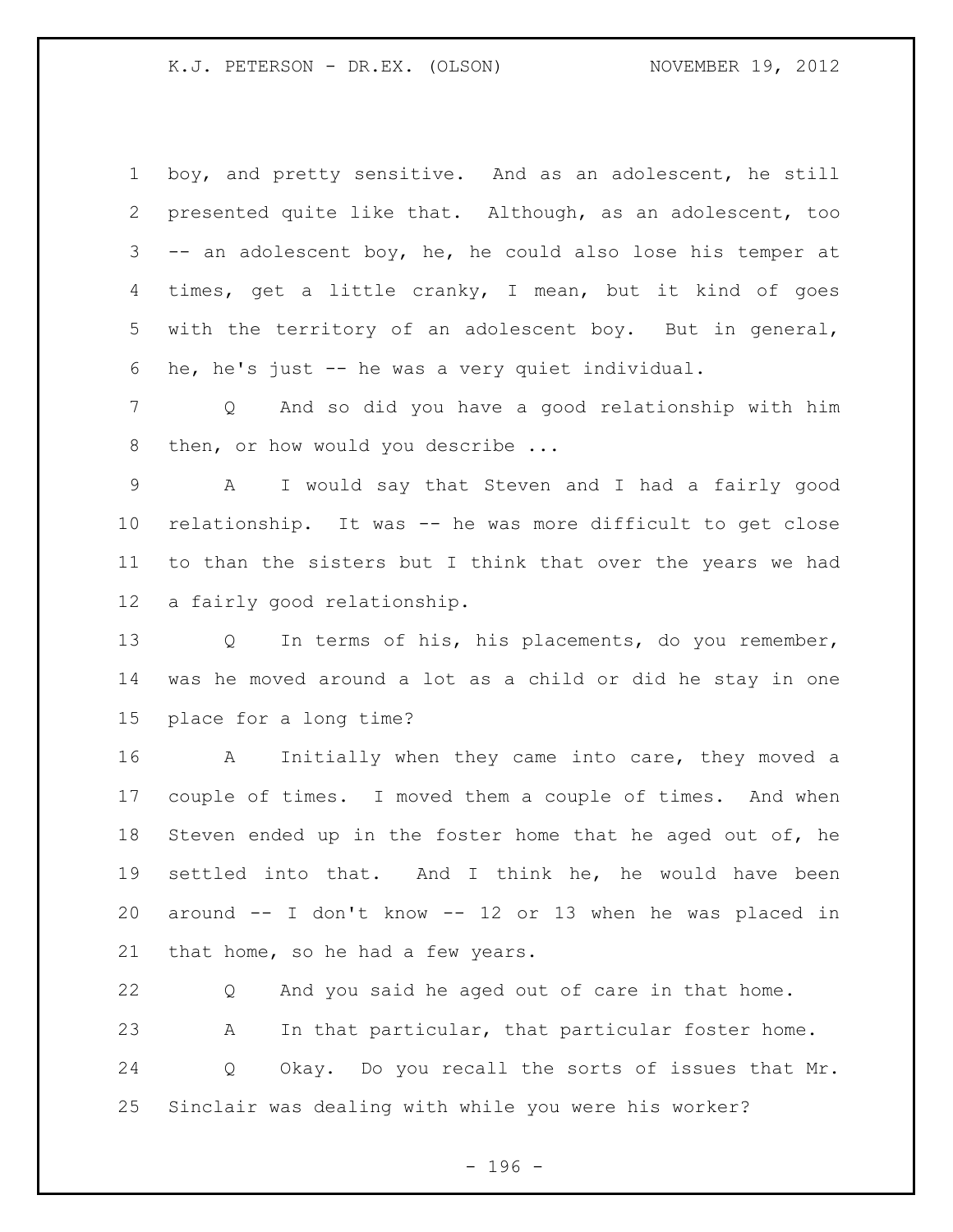A Well, he came from a background where his parents were extreme alcoholics, and as a child, he and Sheila were often neglected, they often went hungry. There was also some concerns in relation to sexual abuse in this family, allegations with respect to his mother's partner and his younger sister.

 Q And so as his social worker, did you -- how did you address those concerns?

 A For Steven, he was referred to -- I believe it was Ron -- Dr. Ron Kane, who's a psychologist and his -- he specializes in dealing with, with boys. So he was referred to Ron Kane and he saw Ron Kane for a few years.

 Q So by the time that Mr. Sinclair aged out of care, in your opinion, had, had the problems and issues that he had, had he resolved those?

 A Had he resolved them? I don't think completely, no. I think he was certainly fairly stable for a while in that, in that home and he did address some of these therapeutic issues that, that he had, but I believe that, that his childhood -- the issues that he came -- that he had to deal with in his childhood still impacted on him somewhat. And also, the, the time he was 17, I think the, the strain and the stress of knowing that he was going to eventually have to be on his own was taking a toll on him so he was acting a little differently.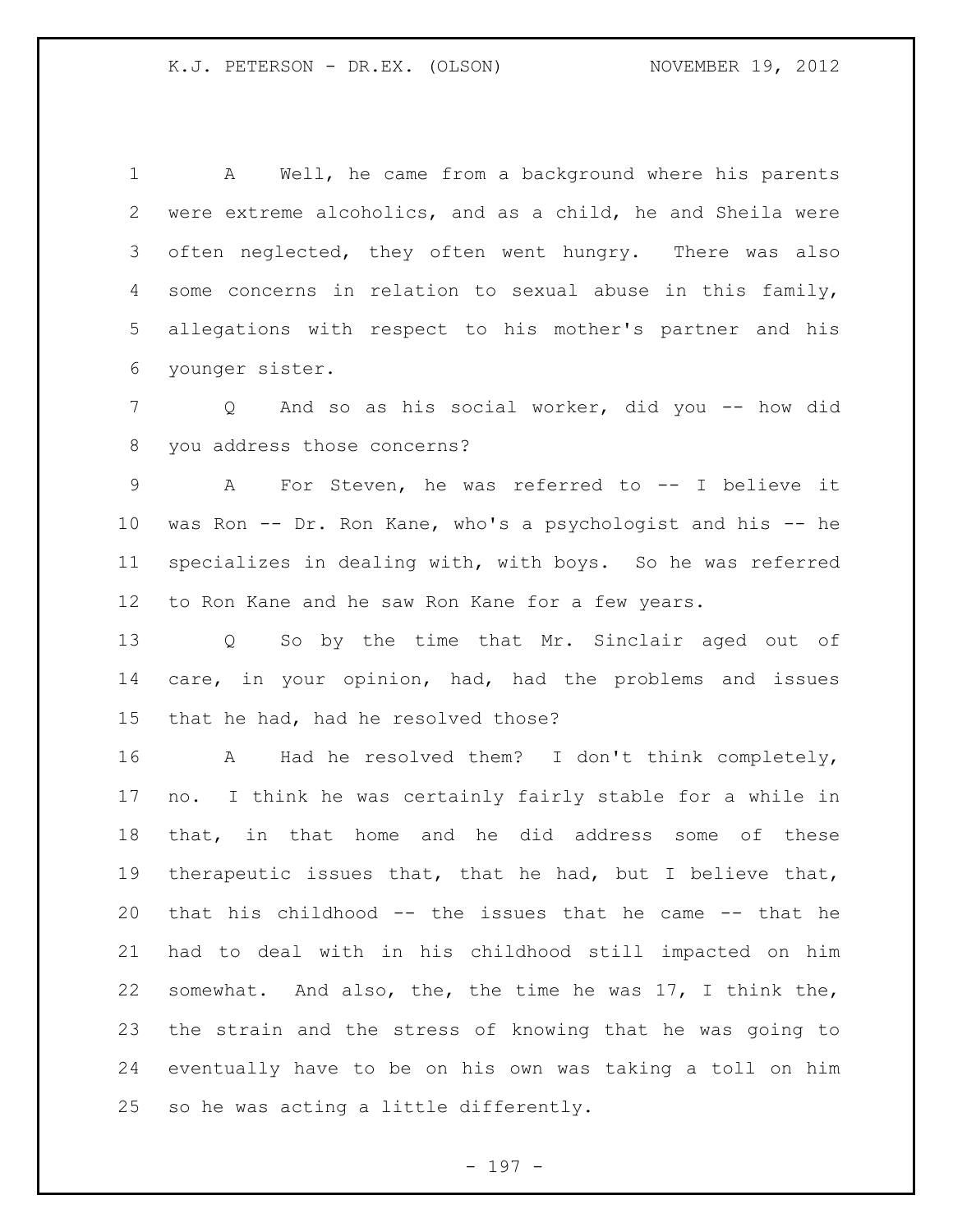1 Q And how, how -- what do you mean by that? A Steven -- like I said, Steven was always a really, you know, quiet, sensitive individual and really 4 not quick to, to, to anger. And I -- you know, I think towards the end, you know, I think that he might have gotten a little angry with me a couple of times but he -- it was, again, well within the expectations of dealing with a 17-year-old adolescent boy. So it wasn't anything terrific, but there were some times. But it wasn't frequent. Q And, and you said you -- for medical reasons, you were no longer his worker after November 2007, right? Or sorry, 1997. A That's right. MR. OLSON: Okay. And if we could just put on the, the monitor the summary from Mr. Sinclair's closing -- child-in-care closing summary, it's at page 37761. BY MR. OLSON: Q Now, have you -- do you recognize this document? A Well, I have seen it now, yes. Q So at the time -- are -- do you know who authored it? A Carol Jackson -- Q Okay.

- 198 -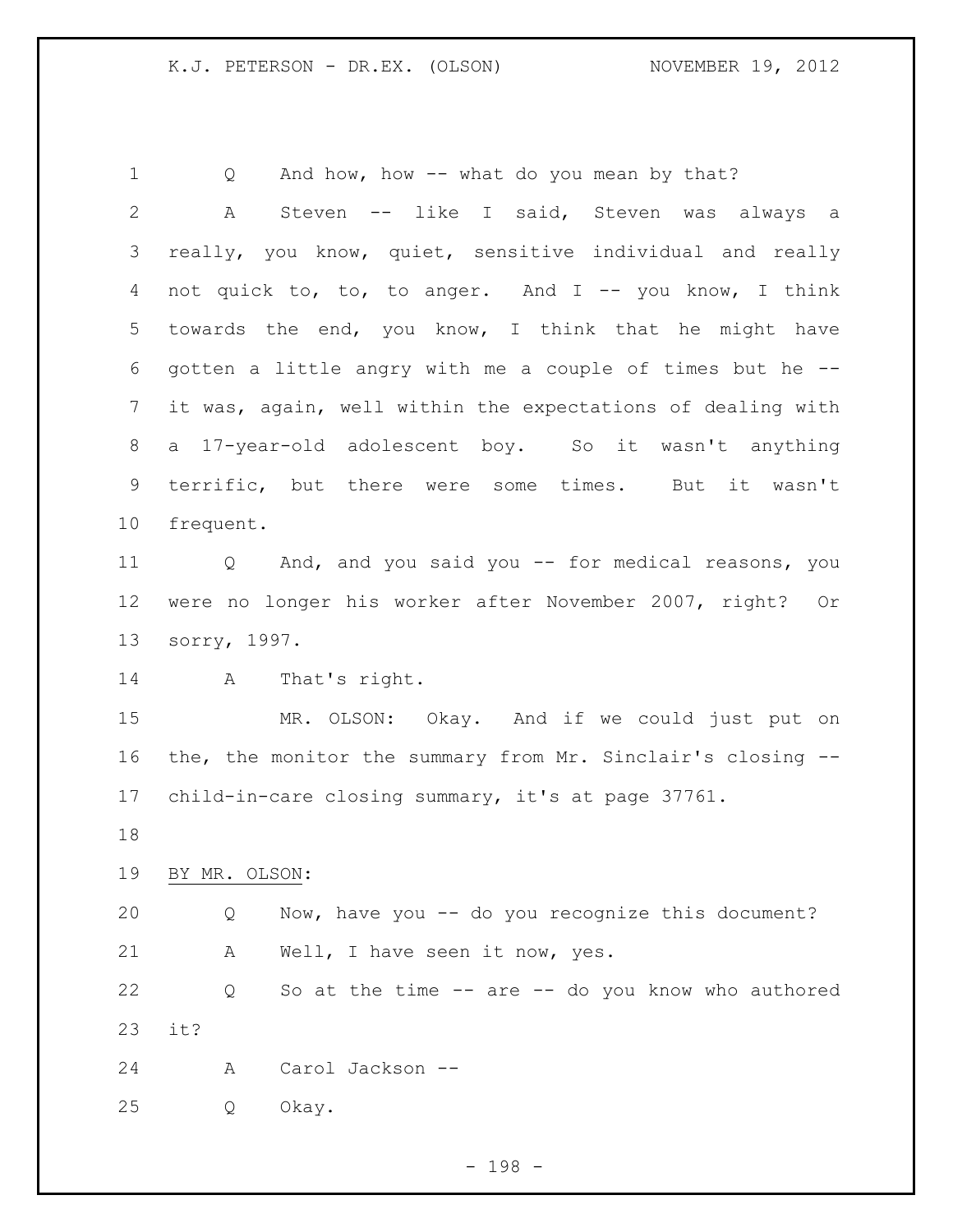1 A -- closed this file. 2 Q And who is Carol Jackson? A Carol Jackson had been -- oh, sorry, Carol Jackson had been my partner on one of the family service units for about five years. Q So she had, she had -- was she your partner at this time? A No, she wasn't. I was in a new unit and I believe she was in some kind of a float position at the time. Q Okay. So she took the, she, she took the file over from you, then? 13 A I would assume that the supervisor -- yes. 14 Q Okay. And if you take a look at page 37763 ... Point 7 -- 16 MR. OLSON: Scroll down. BY MR. OLSON: Q See that, Workers Assessment of Child says: "Steven remains to be a highly disturbed individual who should not be left in charge of dependent children. He has numerous unresolved abuse issues."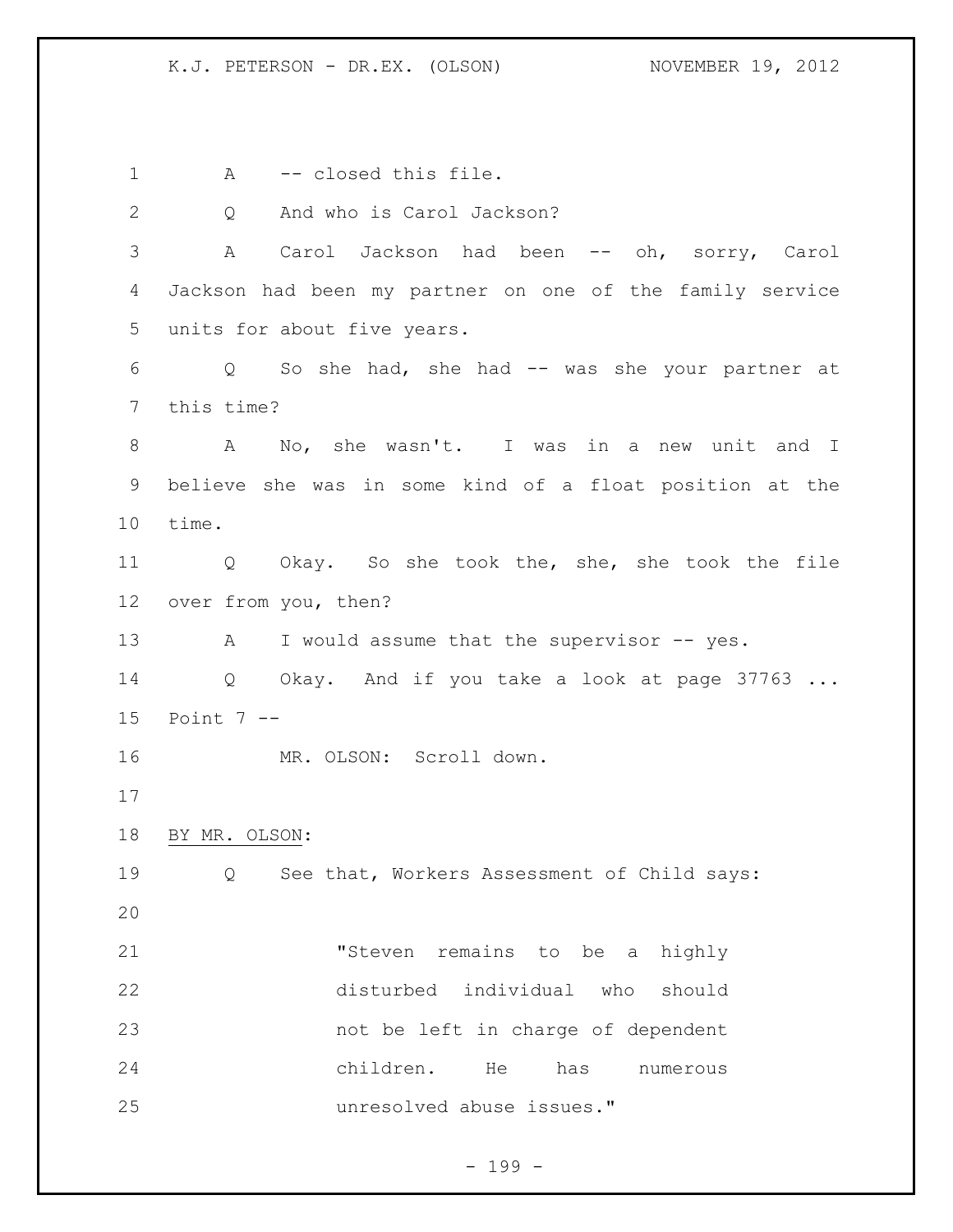Is -- first of all, I take it you didn't -- did you have any input into that? A I did not. Q Okay. And based on your time as Mr. Sinclair's -- THE COMMISSIONER: Have we established who prepared this document? 9 MR. OLSON: Yes, it was -- BY MR. OLSON: Q I think you said it was Ms. Jackson, Carol Jackson? 14 A Carol Jackson wrote this, yes. MR. RAY: Just, just for confirmation, I don't believe the witness had seen this document until it was showed to her as part of the inquiry process, that she 18 didn't see it in advance of that, but ... MR. OLSON: Yes, that's right. BY MR. OLSON: Q You, you, you first saw this document with respect to your involvement in the inquiry; is that right? A That's correct. Q Okay. So you weren't -- you were never given a

 $- 200 -$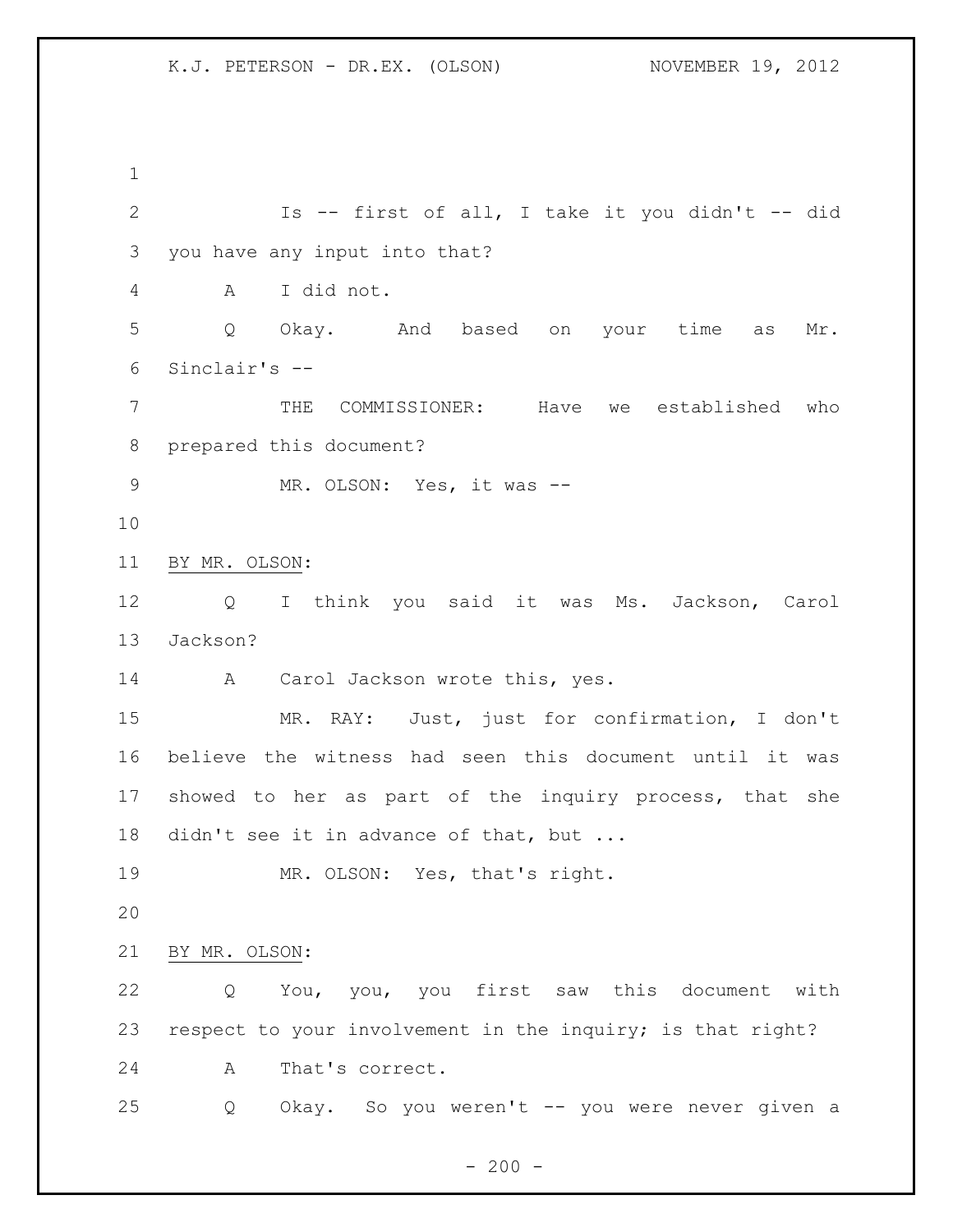copy of this, then, as Mr. Sinclair's worker? 2 A No. All child-in-care files are sealed -- closed and sealed when the children turn 18. Q And, and nobody ran this by you. Ms. Jackson never consulted with you when she completed this document? A I'm sorry, what? Q Did Ms. Jackson consult with you at all verbally when -- before she completed or when she completed this document? A No. Q Okay. A No, she did not. Q Okay. And so the, the point number 7 here, Worker's Assessment of Child, is that a standard paragraph on a child-in-care closing summary? And I just mean the, the heading. So is, is the heading -- for point number 7, see that, Worker's Assessment of Child. 18 A I see that, yes. Q Is that a heading that is in all of the -- was in all of the child-in-care files -- A Oh, yes. Yes, the -- if you see these headings, that would be -- this is a standard closing summary for a child in care. And then the, the worker is needing to, to put in the information underneath. Q Okay. And so the worker -- the information

 $- 201 -$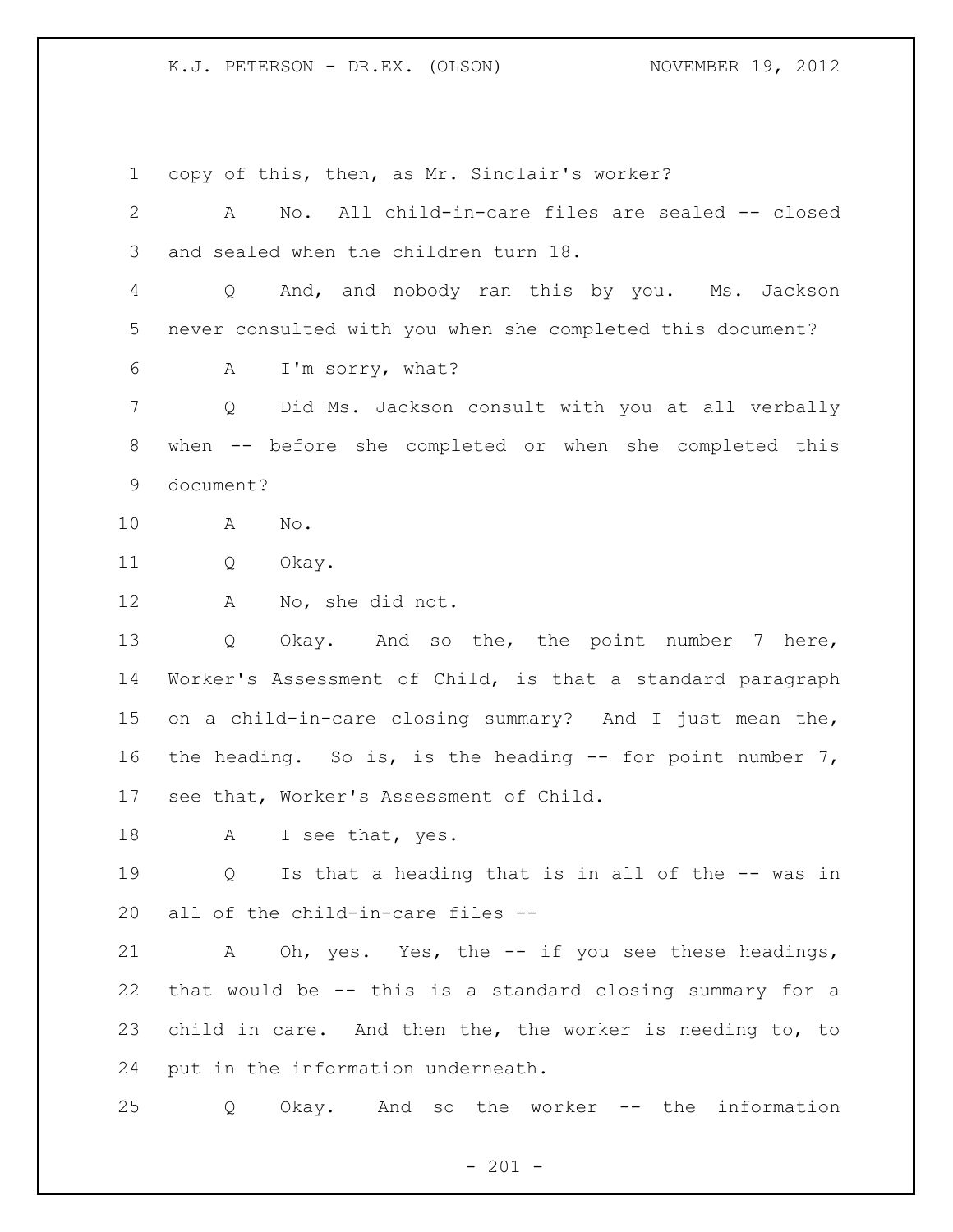underneath, based on your, on your being Steven's social -- Steve's social worker for a number of years, do you agree with that assessment?

A I don't agree with that assessment, no.

 Q Okay. And in your, your opinion, what's inaccurate about it or what don't you agree with?

 A Well, she states that he's a highly disturbed individual, and I, I'm wondering, you know, what she's basing that on. I do know that from -- I did read the whole, the whole closing summary, and I do know that from the time that I left until he aged out that, that Steven was acting out. At this point he had been placed on what we call independent living and he wasn't handling it very well.

 I think -- I believe that Carol and I have a different approach in terms of our clients and, and the kids that we had on our caseload, and she may have experienced Steven in a different light than, than, than I did. But I did read that, that he was rude to her and swearing at her and generally not wanting to listen to her.

Q Okay.

 A And she's making the statement based on the time that this boy was being literally pushed out on his own to face the world, which is difficult for any of these kids in the system. So it's not unusual -- like, Steven's -- that

 $- 202 -$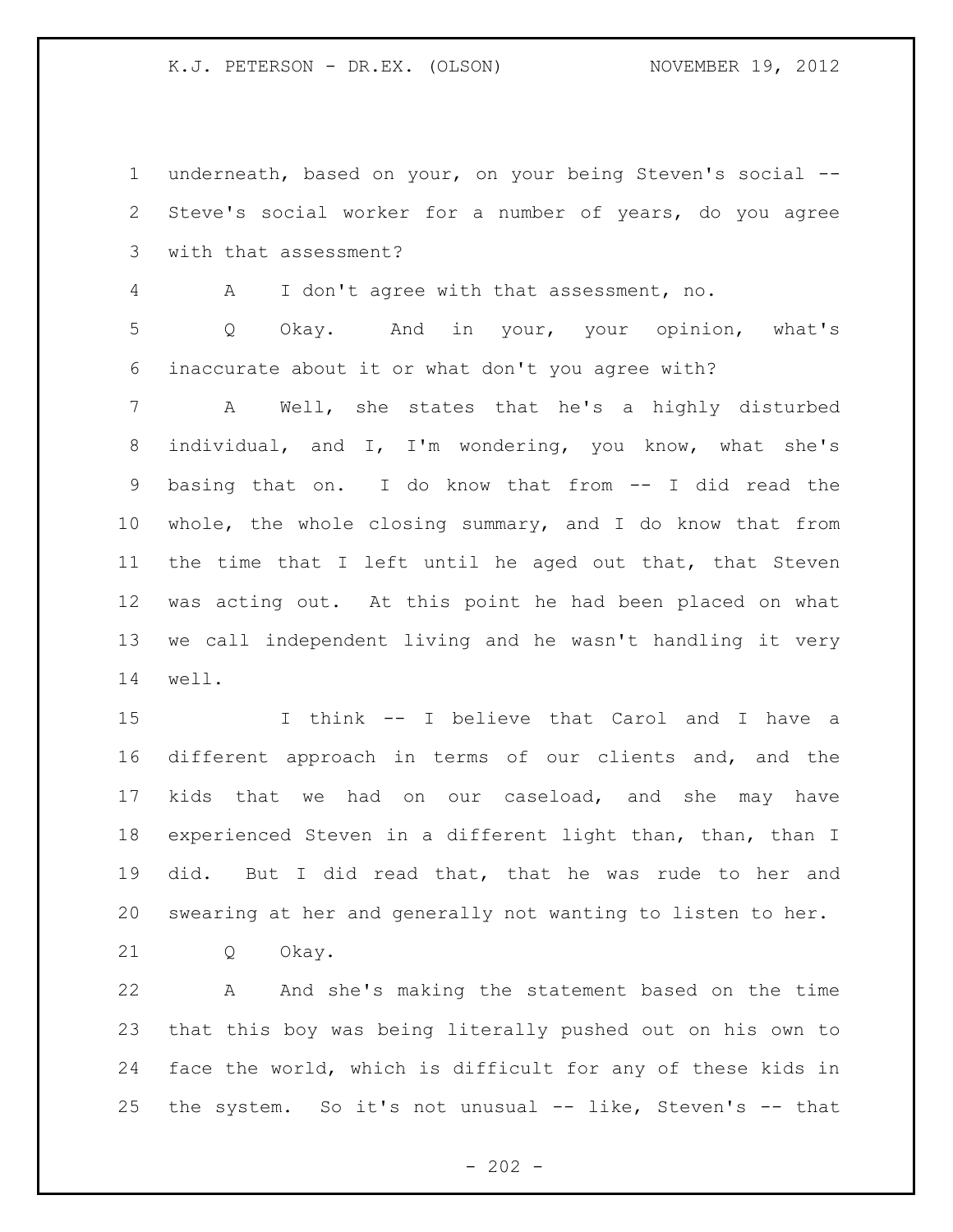| $\mathbf{1}$              | kind of behaviour, Steven's behaviour is not unusual to see |
|---------------------------|-------------------------------------------------------------|
| $\mathbf{2}^{\mathsf{I}}$ | in these children that are aging out and realizing that     |
| 3                         | they're not going to have anybody looking after them        |
| 4                         | anymore, so a little bit of acting out is not, you know,    |
| 5                         | uncommon. For that to be interpreted to a highly disturbed  |
| 6                         | individual, I have a -- I had a problem with that, yes.     |
| 7                         | Okay. And so --<br>Q                                        |
| 8                         | THE COMMISSIONER: Are we going to, are we going             |
| 9                         | to hear from her, Jackson?                                  |
| 10                        | MR. OLSON: I, I don't think so.                             |
| 11                        | THE COMMISSIONER: Okay.                                     |
| 12                        |                                                             |
| 13                        | BY MR. OLSON:                                               |
| 14                        | There's a reference to addiction issues in this<br>Q        |
| 15 <sub>1</sub>           | closing summary. During your time as Mr. Sinclair's social  |
| 16                        | worker, were there addition -- addiction issues that he was |
| 17                        | dealing with, that you're aware of?                         |
| 18                        | Steven?<br>A                                                |
| 19                        | Q<br>Yes.                                                   |
| 20                        | I think towards the time that I left, his foster<br>A       |
| 21                        | dad had, had called me because Steven -- think Steven was   |
| 22                        | being a bit of a bully in the, in the foster home and not   |
| 23                        | listening well, and I think was challenging his foster dad  |
| 24                        | and reacting not appropriately. So at the time that I       |
| 25                        | left, that's what the problems were.                        |
|                           |                                                             |

- 203 -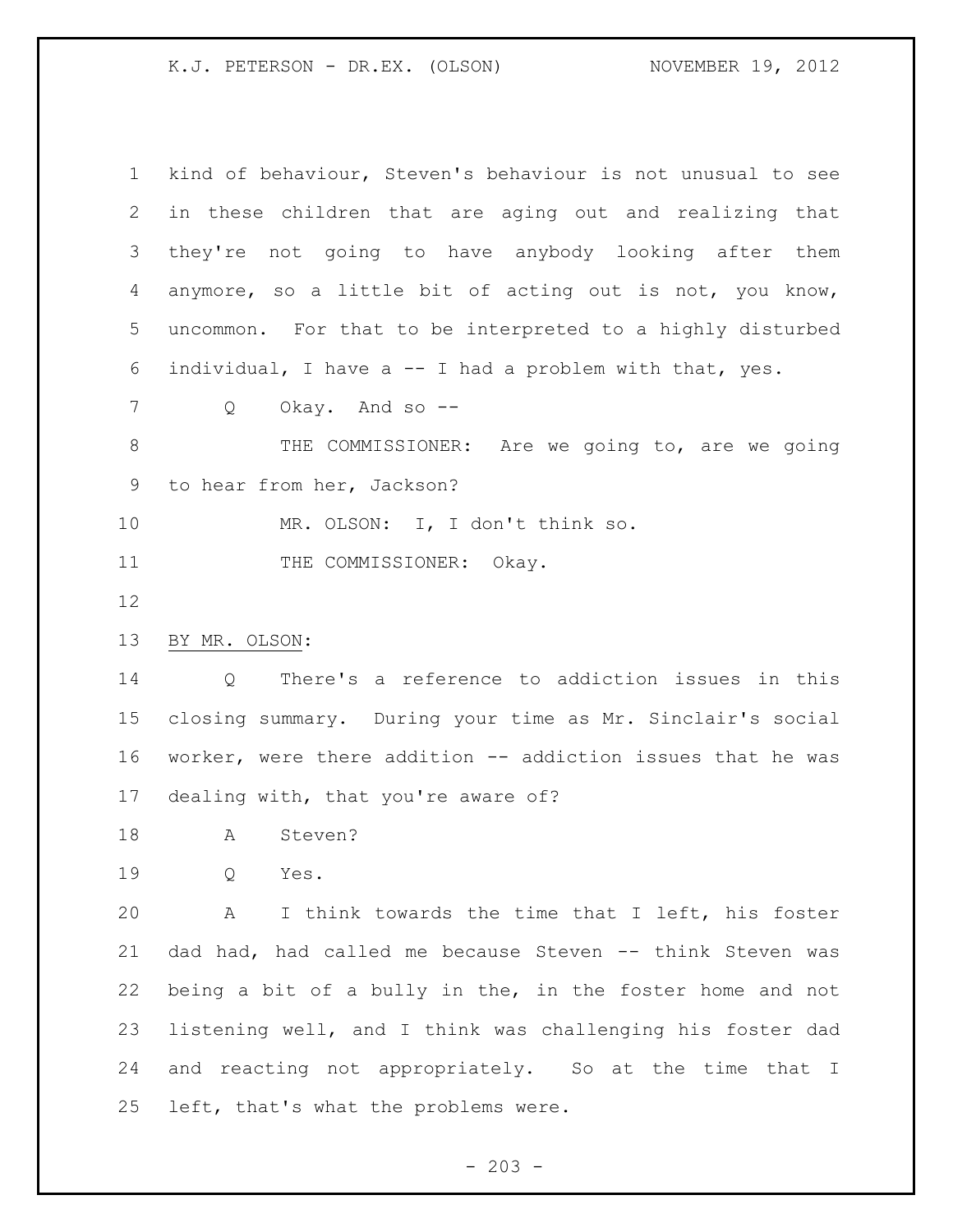Q Okay. So addiction -- the addiction problems weren't a concern at that time?

A I'm sorry, I can't hear.

 Q Were addiction concerns a problem at that time? A Were?

 Q Were, were addiction -- for example, alcohol or drugs, was, was that a problem at that time?

8 A No, not to my knowledge.

 Q And so after Steve aged out of care, I think you said you didn't have any further contact with him, at least until your involvement in, in his file with respect to Phoenix. Is that, is that right?

A That's right.

 Q Okay. And did you, you -- did you keep in touch with him through his siblings at all?

 A No, not really, because at that point Angie was -- had another worker, and the only sibling then that I would hear from, from time to time, would be Sheila.

 Q Okay. Do you -- I just want to ask you some questions about Phoenix Sinclair. Do you recall when you first learned that, that Steve had, had a daughter?

 A When Delores -- it's possible that Delores -- when Delores had the file, that she might have asked about Stevie, because Lorna would know for sure that I had been Steven's worker because Lorna was a family service worker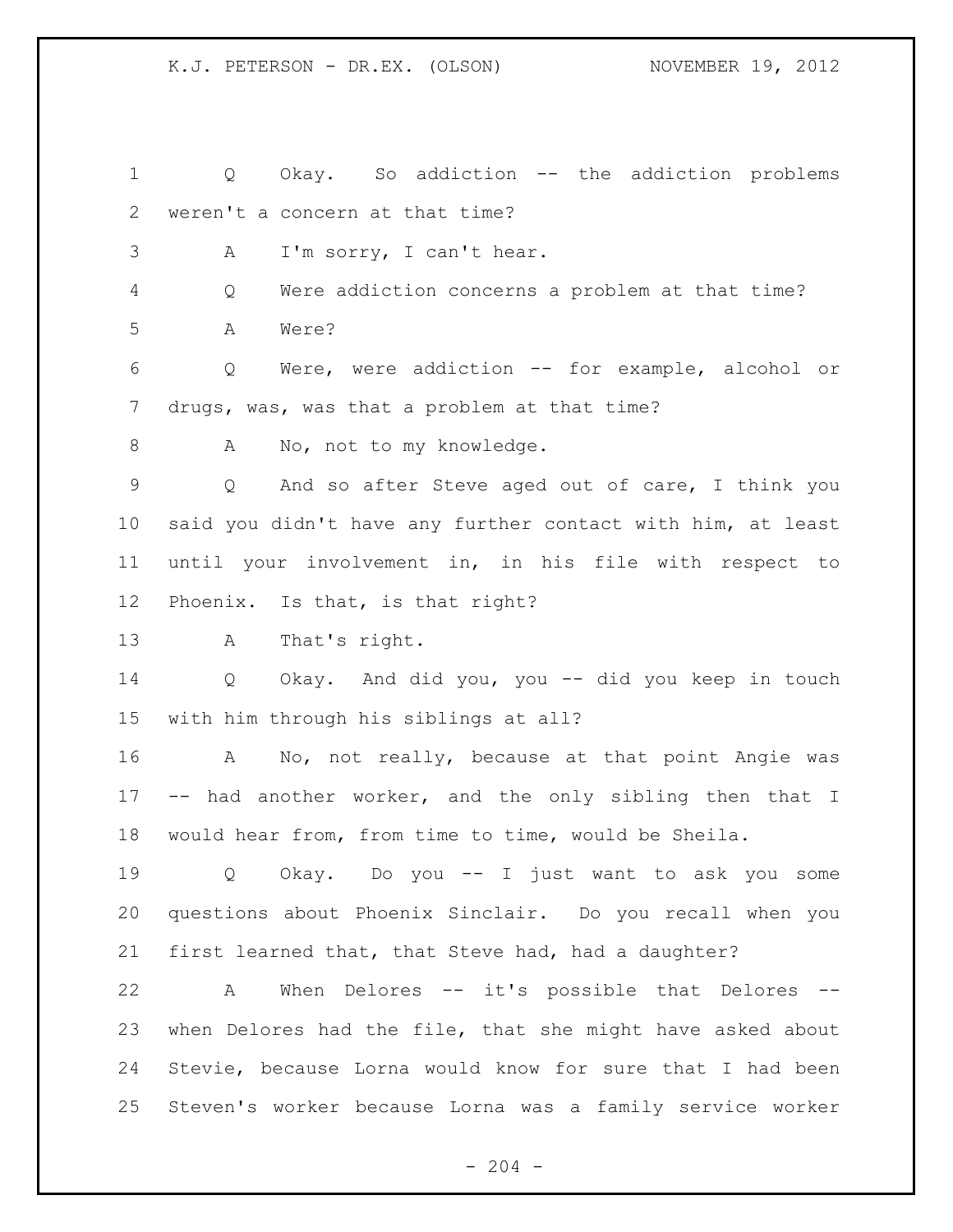at the same time that I was Steven's -- Q Okay. A -- worker. So she probably would have told Delores to go and talk to me. We all worked in the same building, although I was on a different unit. Q What  $-$  do you  $-$  A I can't recall it, but she may have come and talked to me. Q Okay. So you don't have a specific recollection, then, of this. A No, my specific recollection would be when I went 12 to meet with Genny, Sheila, and Steven. Q Okay. And you said Ms. Chief-Abigosis was -- was she in a different unit than you? We're talking 2001. A I'm sorry, what? Q Was Chief, Chief-Abigosis in a different unit than you? 18 A Any different? Q Was she in a different unit? A Yes, she was in Lorna Hanson's unit and I was in a different unit. Q Okay. 23 A And I transferred after Delores left, from that unit to Lorna's unit. Q Okay. So Delores left mid-July 2001 --

 $- 205 -$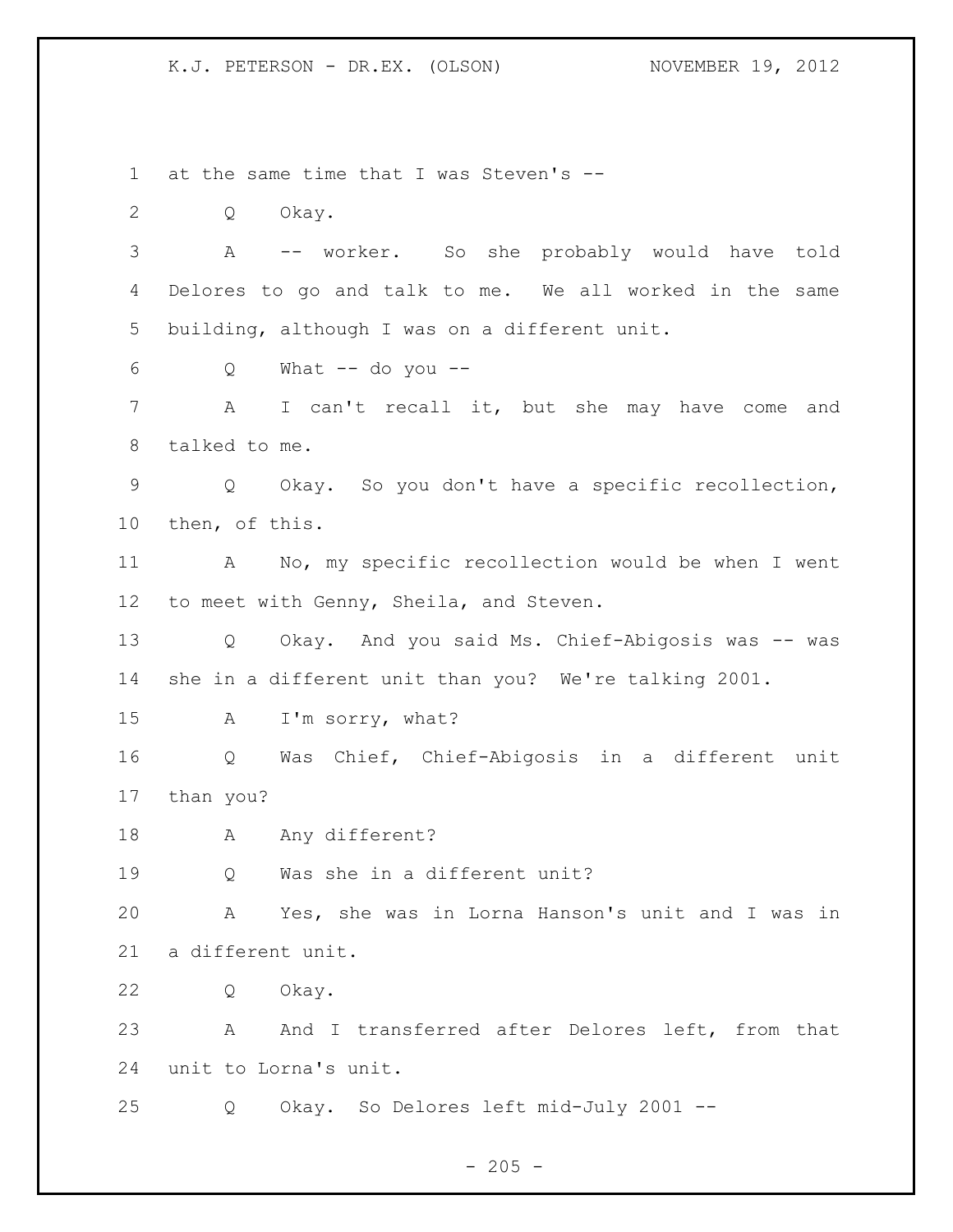1 A Right. Q -- and then you said you transferred in in -- A August. Q -- August 2001. A That's correct. Q Okay. And so Chief -- Ms. Chief-Abigosis, you didn't actually -- did you actually ever meet with her personally? A No. I don't think I did meet with her. 10 Q Now, when you first -- MR. OLSON: If we could turn to commission disclosure 1797, page 37589. BY MR. OLSON: Q Now, this is a child-in, child-in-care review done by Kerri-Lynn Greeley after Phoenix was born. Would you have reviewed this when you, when you received this file? A Trying to remember. You know, I can't say that I can recall whether we attached child-in-care closing summaries to parents' files. So I can't tell you for sure that I saw -- are you saying that this is Phoenix's -- Q This is Phoenix Sinclair's child-in-care file. A Her child-in-care file. It may not have been attached to the -- to Steven's file.

 $-206 -$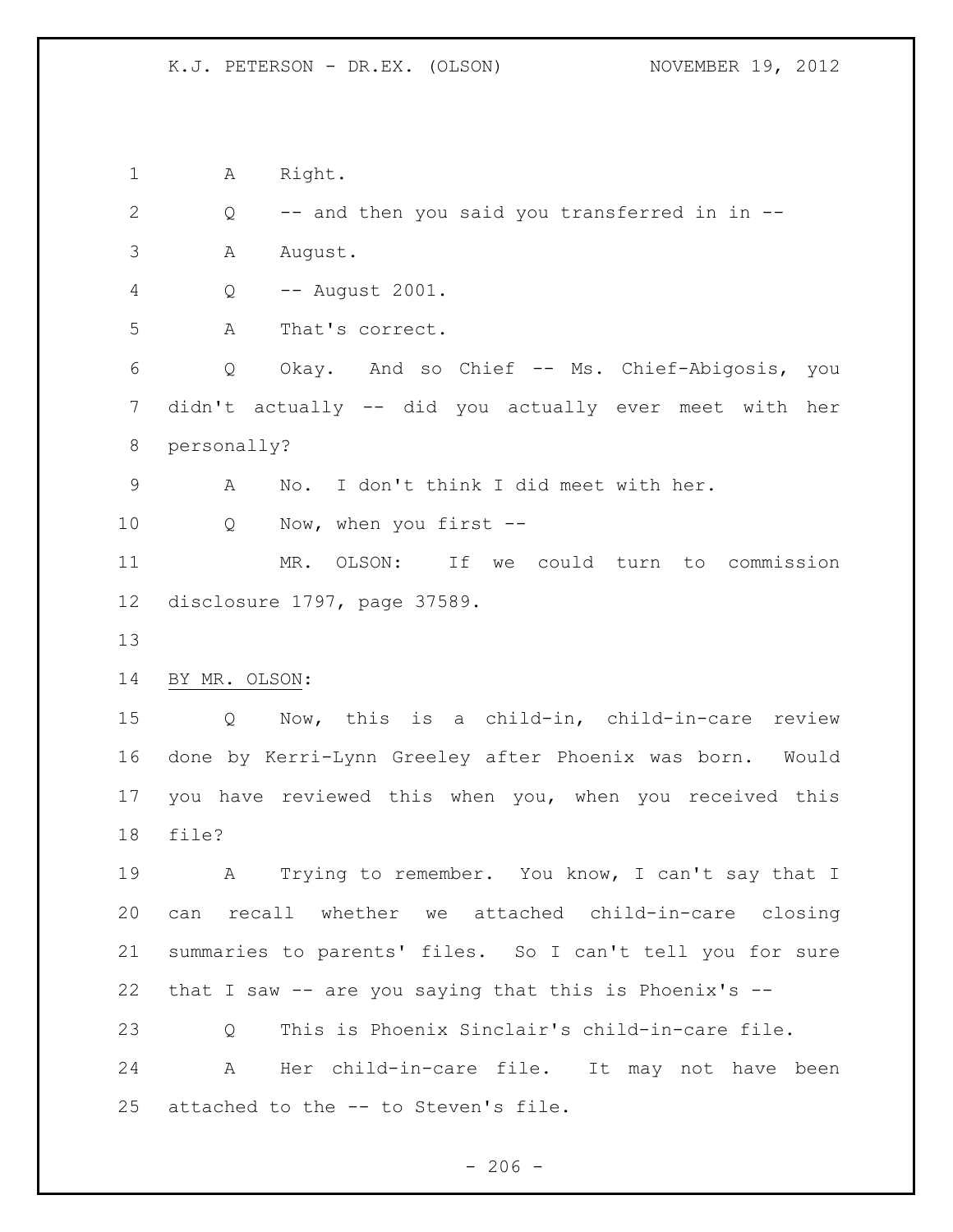Q Okay. If it was closed at the time, would it have been -- A It was closed. That's why I'm saying it was closed -- Q Okay. A -- so it may not have been attached to his file. Q I see. So you can't recall whether or not you, you would have -- A I'm sorry, I cannot. Q Okay. If you look at the paragraph under Brief History of Agency Involvement, the second paragraph, it says: 14 The list important to note that Steve Sinclair became a Permanent 16 Ward with ... Child & Family Services" -- You see that? **...** when he was 13 and he **12** remained in the care of this Agency until attaining the age of majority. At this point Steve's biological mother's file ... was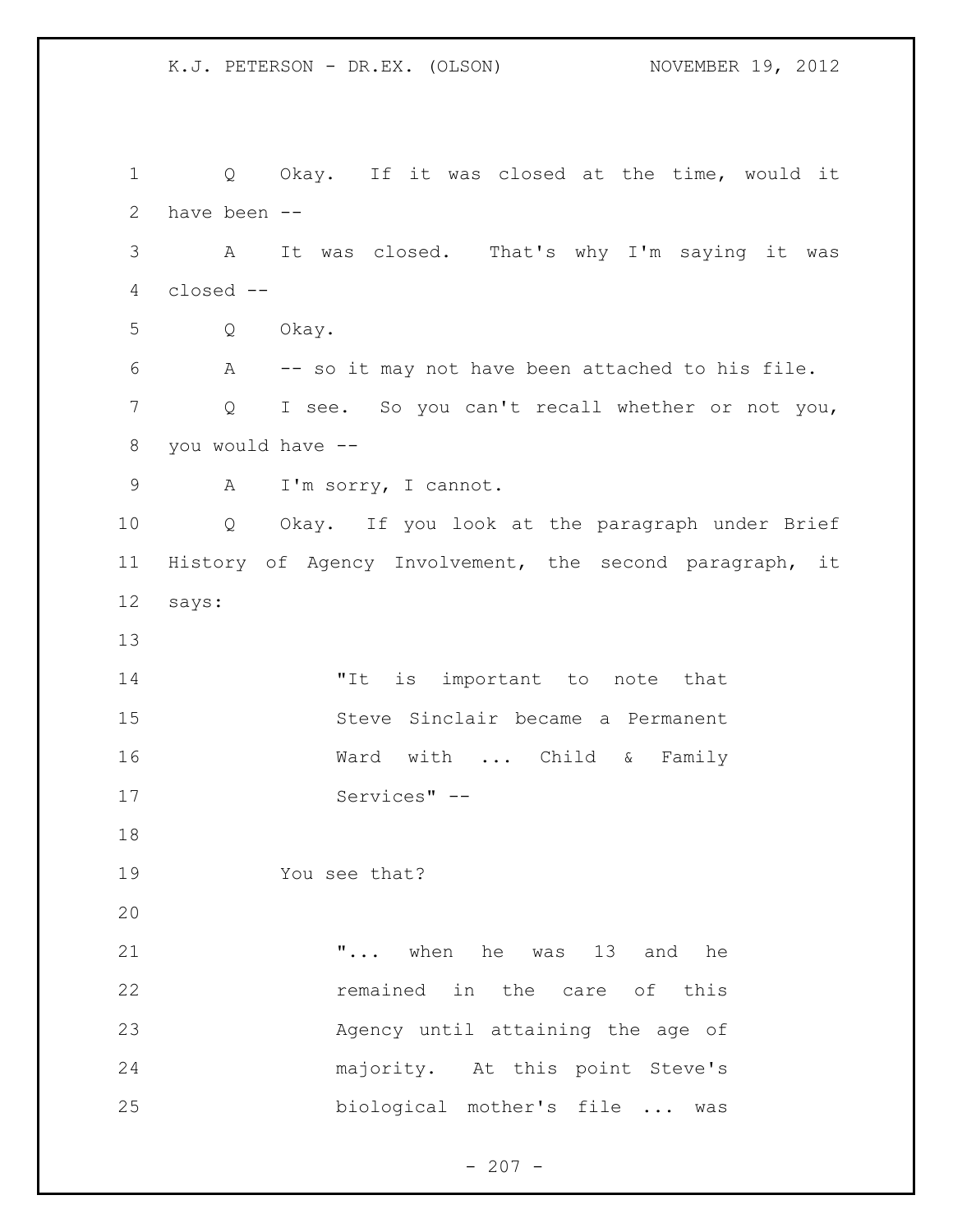closed and [the child-in-care] file was sealed. He has been resistant to allowing the workers to review his file. However his previous worker is Kathy Epps, at the Jarvis office, and she may be able to share any information she 8 can recall. He did advise that his experiences in Agency care have prompted him to parent his child so that Phoenix might escape similar experiences." Do you recall whether anyone contacted you around that time, around the time, to ask you about Steve Sinclair as a child in care? A Delores? Q Any, any worker, Kerri-Lynn Greeley or Delores Chief-Abigosis. A I'm sorry, I can't, I can't recall. It's possible. Q And would it have been possible to contact you at this time? A I beg your pardon? Q Would it have been possible to reach you at this

 $- 208 -$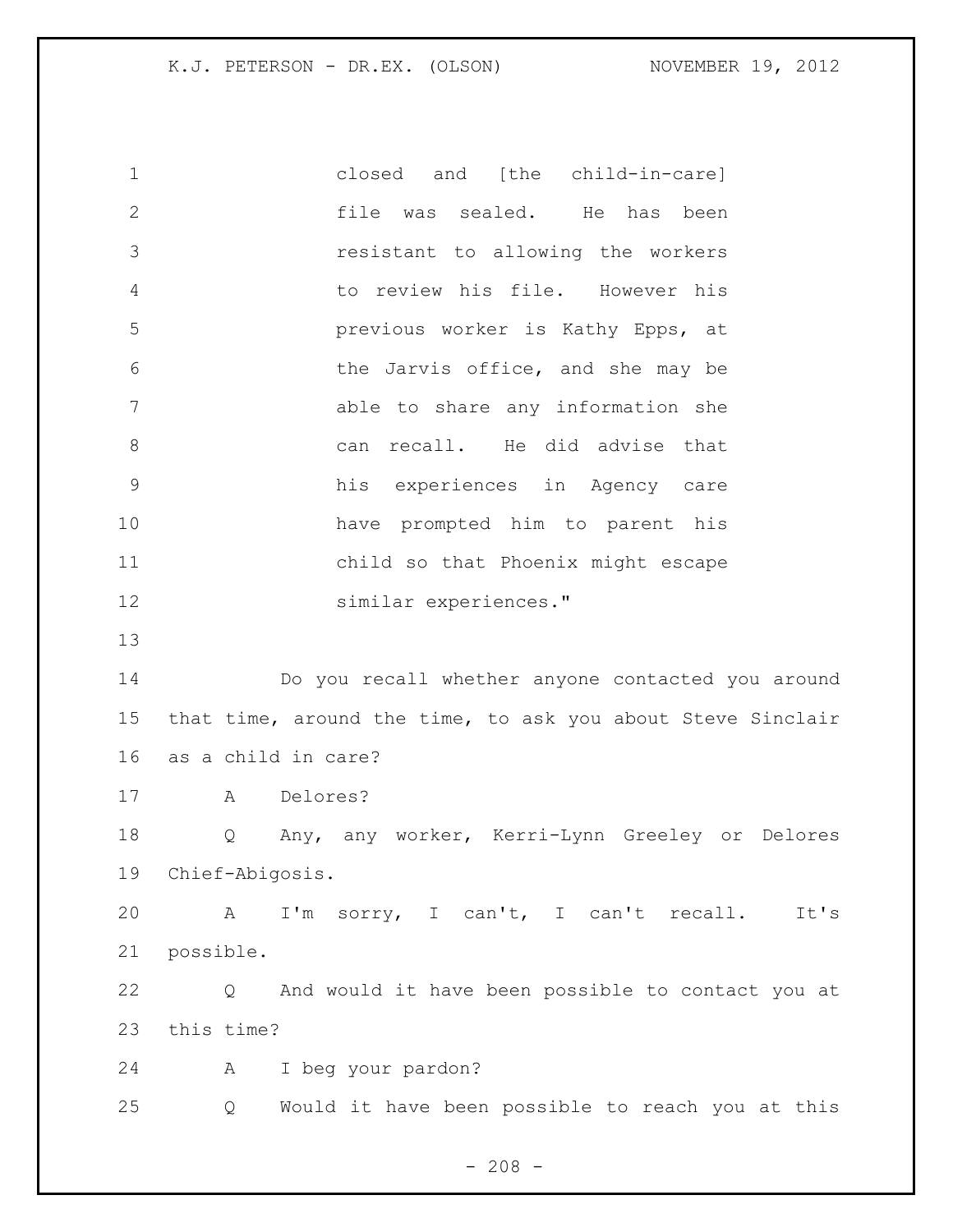time to talk about Steve Sinclair's file? A For Delores, yeah, we were in the same office. 3 If it were another worker -- for instance Kerri-Lynn, who had the file originally -- then it would be by telephone. Q Okay. She could call you, though, and, and ask you questions about Steve? A Right. Q Do you recall, throughout your involvement in the file, whether or not you ever saw Steve Sinclair or Phoenix Sinclair? 11 A Whether I ever saw? 12 O Either Steve Sinclair or Phoenix Sinclair? A My involvement with the file? Q Yeah, when you were assigned the file -- A No, I did not. Q You did not, okay. So you didn't have any direct contact with Mr. Sinclair or Phoenix Sinclair. A No, I did not. 19 THE COMMISSIONER: And what date were you -- I know you told us once, but we've gone so many other directions since then, what date did you receive this file? THE WITNESS: I received it in August 2001. BY MR. OLSON: Q So just for the time frame, you, you received the

 $-209 -$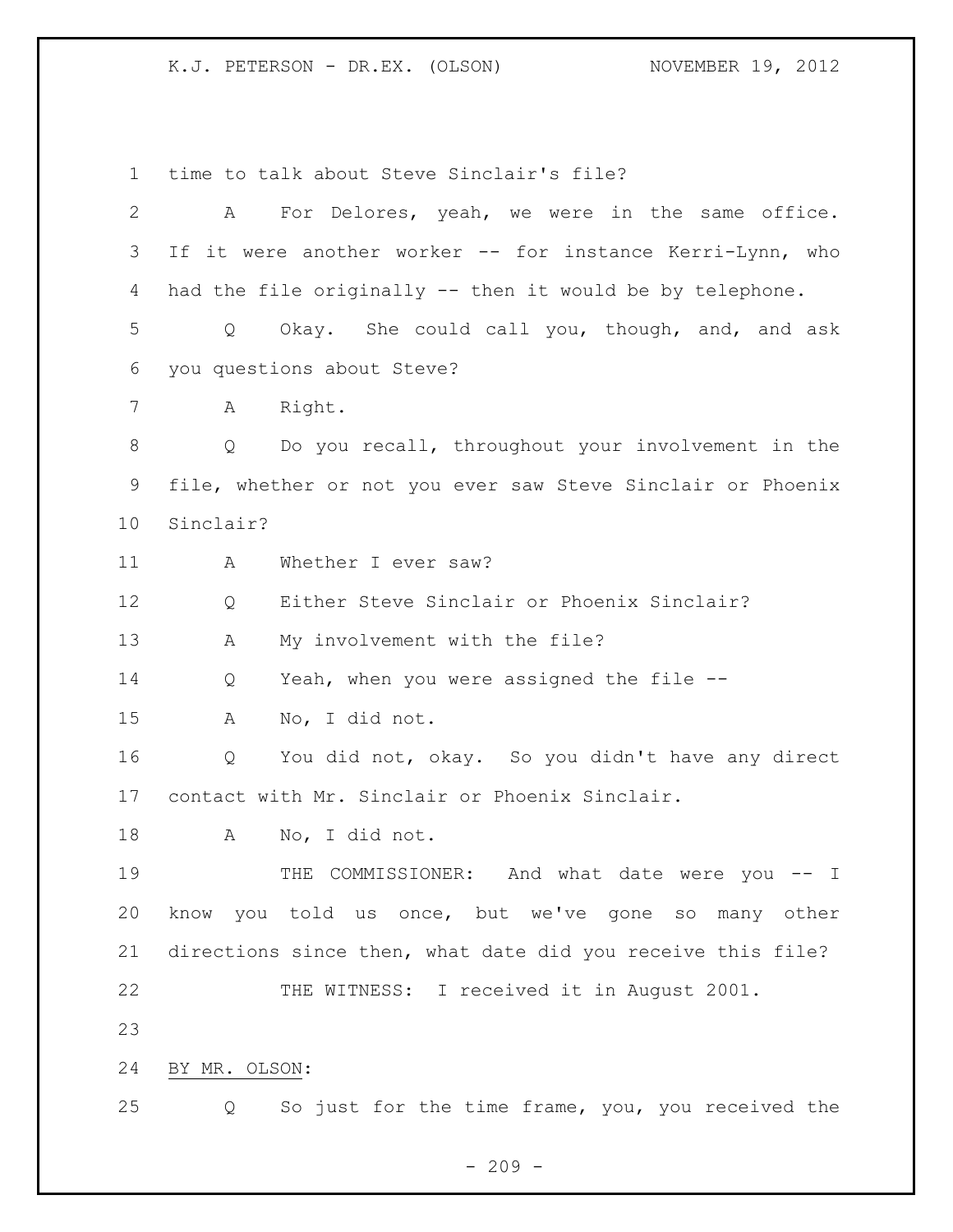file in August 2001, and do you recall when you closed the file?

 A Well, I closed the file, actually, after I'd already transferred as an intake worker. But the file had been sitting, waiting closure -- which means it's waiting for paperwork to be done on it -- since October of 2001. So I had the file, per se, open to me from August to October.

 THE COMMISSIONER: Since -- it had been sitting waiting for closure since October --

 THE WITNESS: 2001. Meaning that it was sitting waiting for the, the closing summary to be --

13 THE COMMISSIONER: But you, you got the file in, in August 2001.

15 THE WITNESS: That's right. And in, in October it was decided that we were going to close the file, and so it was waiting the paperwork, in other words, my closing summary. And because I had other -- such other high-risk cases, often the paperwork stuff got put to the bottom of the pile.

21 THE COMMISSIONER: Yes.

 THE WITNESS: And unfortunately Steven's was one of those files and so it was sitting waiting for the paperwork from October of 2001 to the time I closed it in March.

 $- 210 -$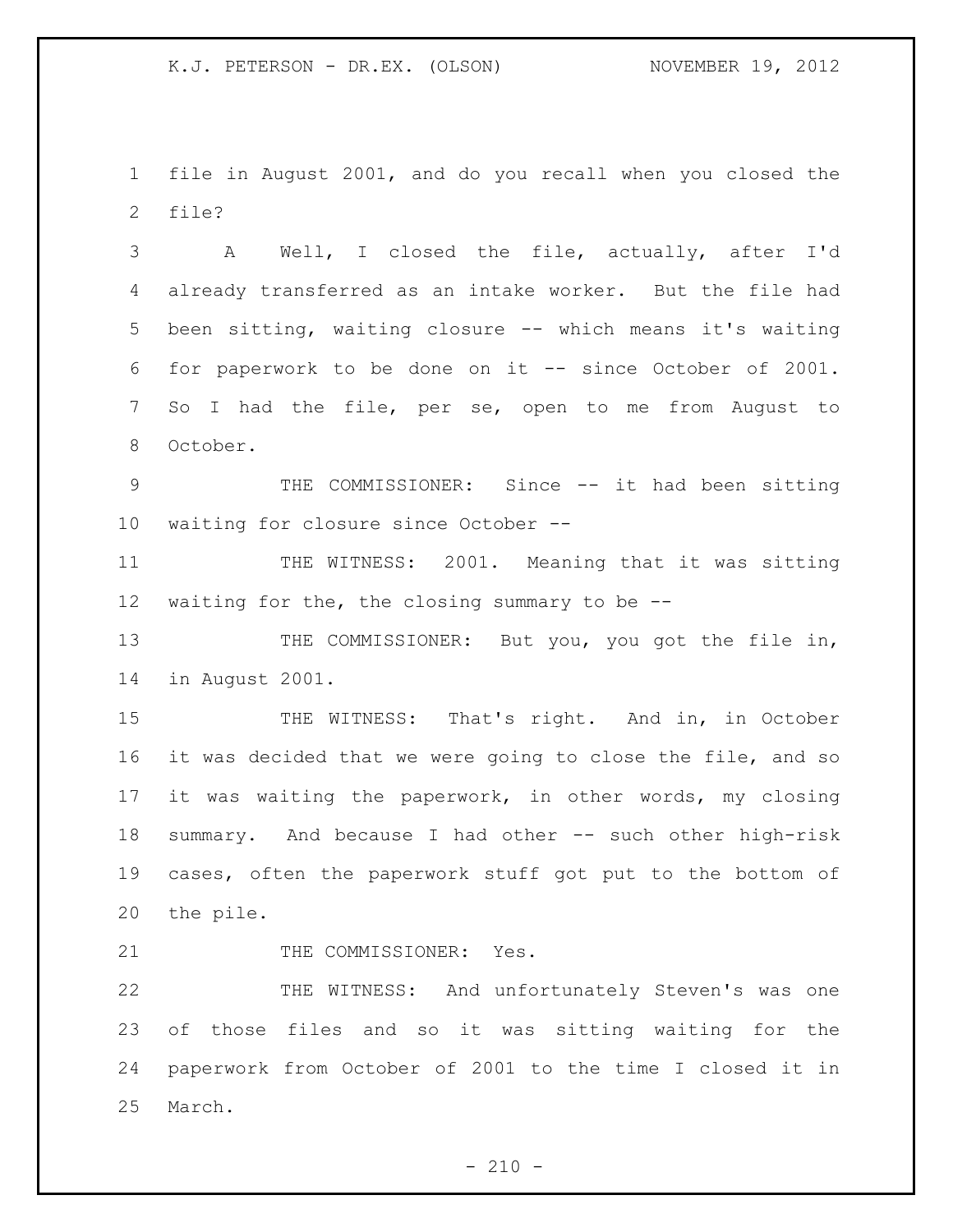BY MR. OLSON: Q Is that -- would that be March 2002? A That's correct. Q Okay. So that's where the confusion is. It's, it's 2002, rather than 2001. A That's right. Q Okay. THE COMMISSIONER: Just a minute now. So did you say a few minutes ago that once you assumed the file in, in 2001, August -- 12 THE WITNESS: Right. 13 THE COMMISSIONER: -- until it was closed, you never saw Phoenix? 15 THE WITNESS: No, I didn't. THE COMMISSIONER: And did you see Steve over that period of time? 18 THE WITNESS: No. I talked to his sister; I didn't see Steven, no. THE COMMISSIONER: So even though you had the file, you never saw Phoenix. 22 THE WITNESS: No. 23 THE COMMISSIONER: Thank you. BY MR. OLSON: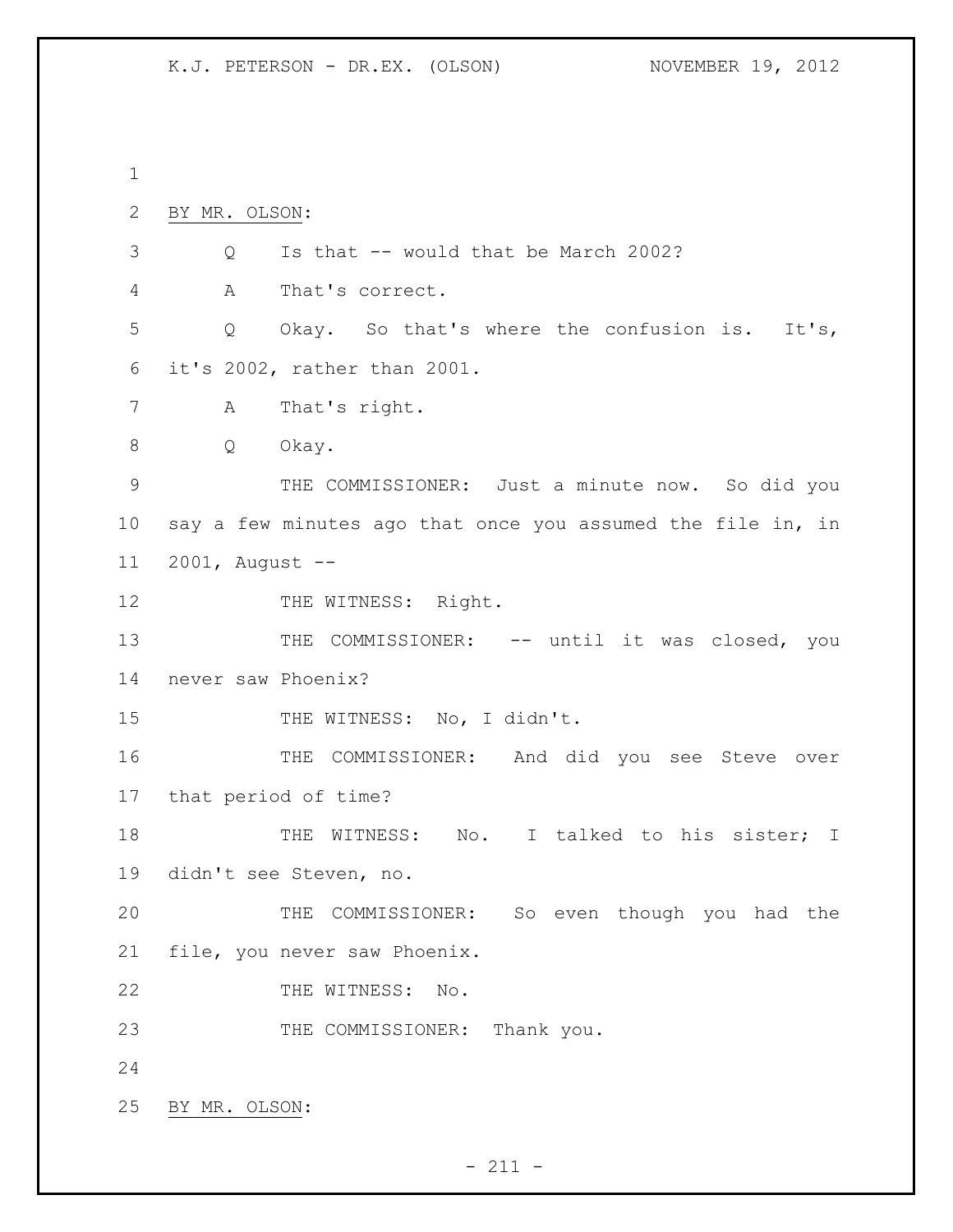1 Q Let's, let's take a look, then, at -- and this may be helpful -- the closing summary dated August 16th, 2001. It's at page 37004 and this is from commission disclosure 1795. A Yeah. Q Now, this -- THE COMMISSIONER: Just a minute. What document is this? MR. OLSON: So this is Samantha Kematch's closing summary. 11 THE COMMISSIONER: Prepared by whom? BY MR. OLSON: Q And this -- do you recall whether you prepared this document or not? A This is Samantha's? Q Right. A No, I would have had nothing to do with Samantha's file. Samantha's file was closed by the time I got -- and Steven's was open. 21 Q So that would have been -- would it have been ... MR. OLSON: If we could just scroll down to the bottom, please? Keep going. BY MR. OLSON:

 $- 212 -$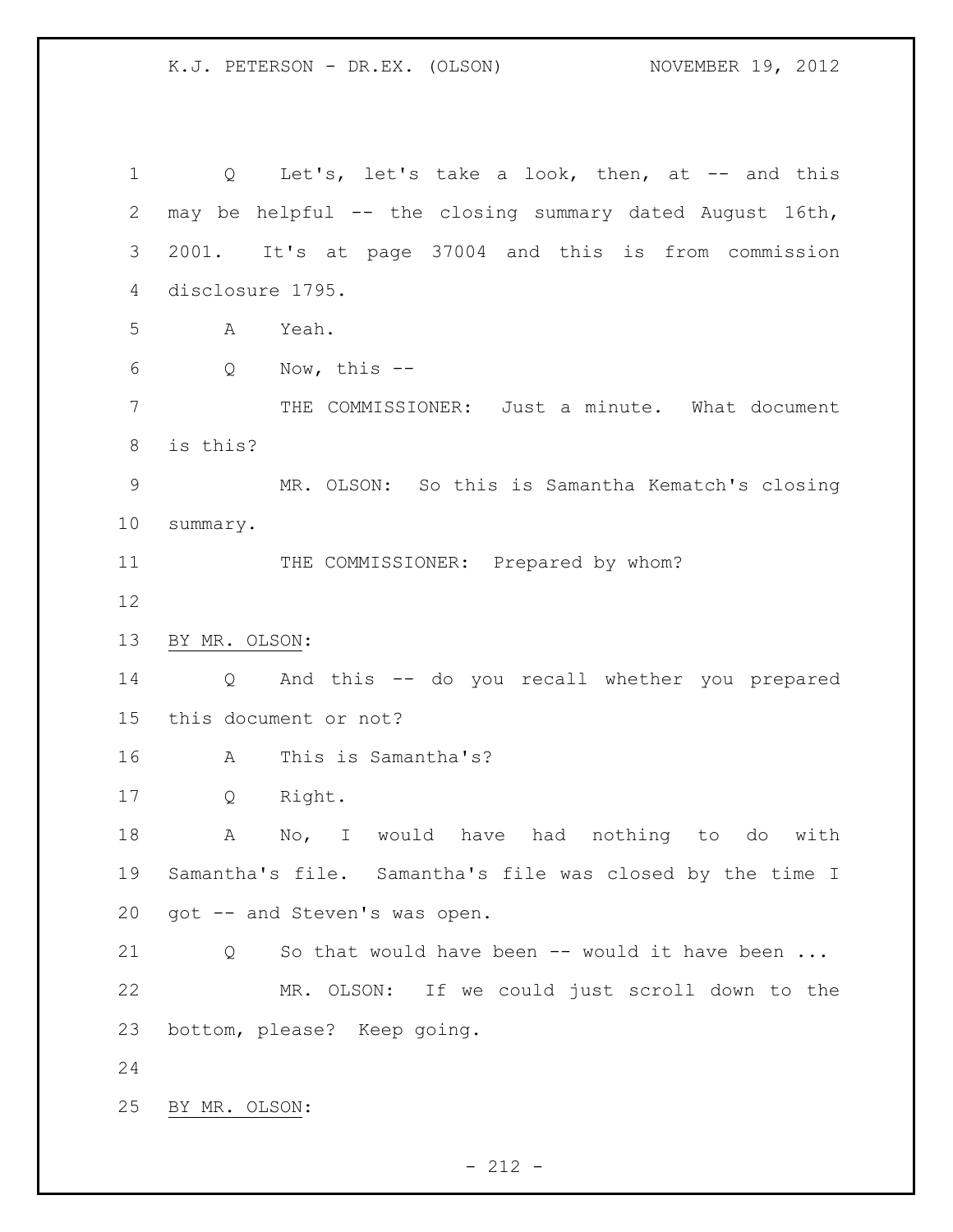1 Q If you look at the bottom here, it has -- under the Reasons for Summary, says that this file be closed. Ms. Kematch no longer has any of the children in her care. A new file under the name of Steve Sinclair has been opened effective July 6, 2001. 10 And then Ms. Chief-Abigosis -- there's a signature above her name. Do you know whose signature that is? Is that Ms. Hanson's? A Well, that's Delores's. Q Okay. Beside it, do you see Lorna Hanson as the unit supervisor? A That's correct. Q Okay. And your understanding is that Ms. Chief- Abigosis, this was her closing summary? A This was her closing summary on Samantha, is it? Q On Samantha. A Yes. Q Yeah. Now, if we could go -- in the same document if we can go up back to page 37004. On the second-last paragraph, it says -- this is under the July -- do you see that July 3, 2001?

 $- 213 -$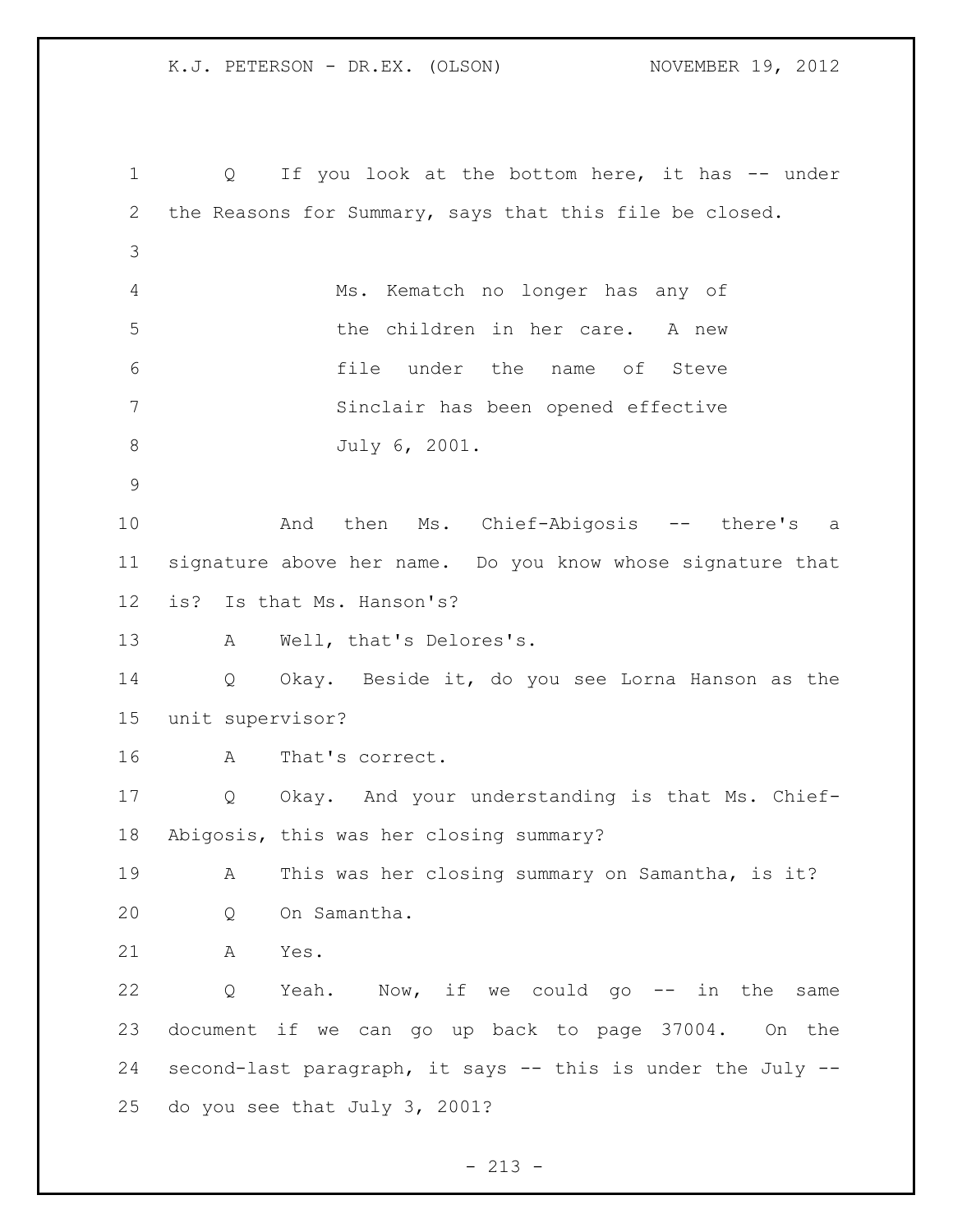A Yes.

Q Says:

 "Received information from Kathy Epps (Steve's Child and Family Services worker as a child), that Genny Sinclair and her brother contacted her informing her that Samantha and Steve are separated 10 and that Samantha was drinking. That Samantha had charged Steve with assault and that the children were in care of Steve with 14 assistance from Genny." 

 Now, you, you previously referred to a meeting you had prior to your involvement in this file, official involvement.

19 A And that would be the meeting that I had. Q Okay. This is the reference to that meeting. A Yes, it is.

 Q And so what do you call -- recall about that particular meeting?

 A What I recall from the meeting is that when I went to meet with Genny, Sheila, and Steven, they were at

 $- 214 -$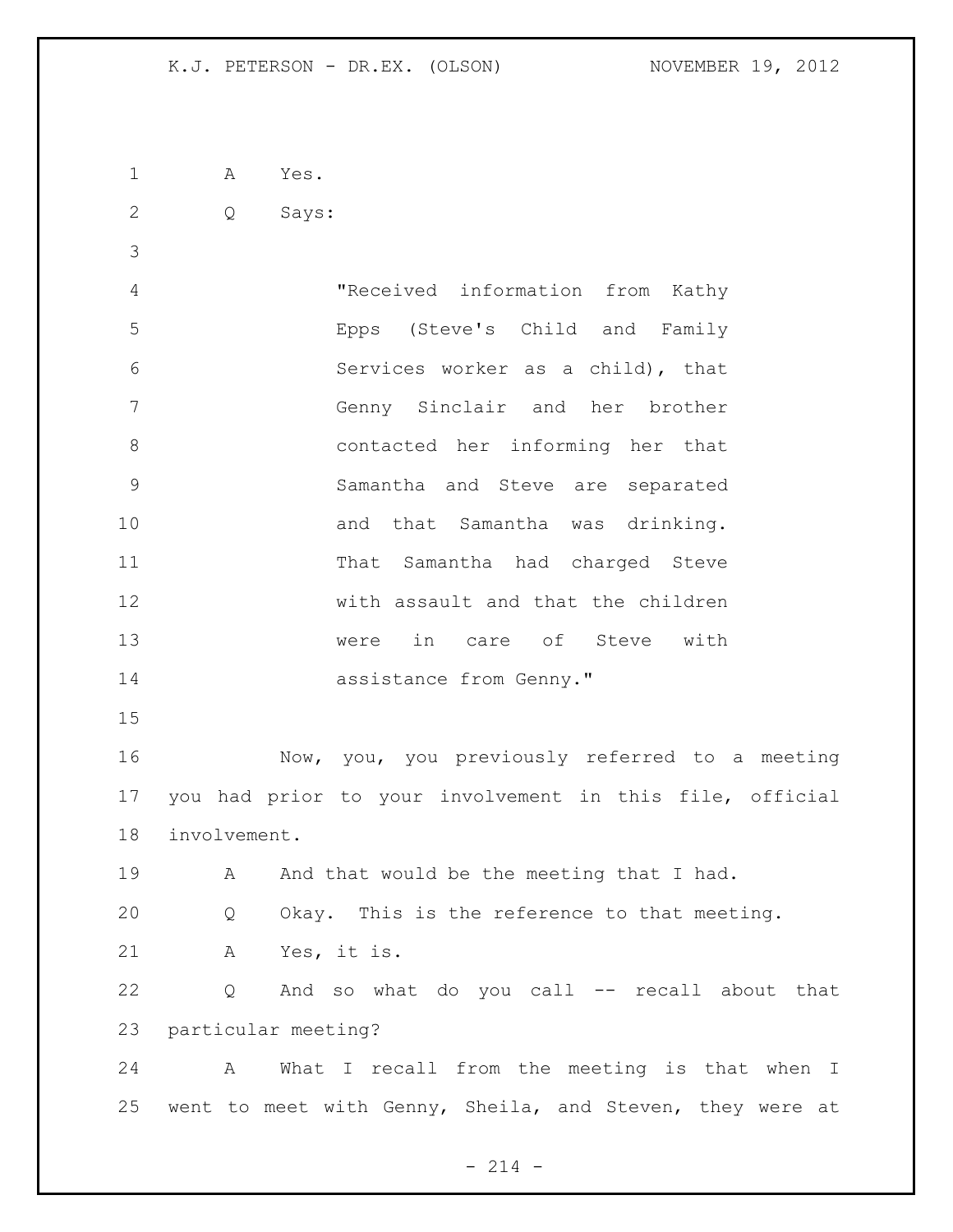Ma Mawi and -- which is where Genny was working part-time and I think Steven attended there fairly often. And I met with -- at lunch -- at my lunch time with Genny, Steven, and Sheila. On the phone she hadn't indicated what it was. She just said, We need some information or some guidance from you, can you come and meet with us? So I met at, at her place of work at Ma Mawi.

 And what was told to me by Steven was that he had separated from Samantha and that he had the girls, he had two girls, and he was caring for the girls, and that Samantha was trying to get the baby back. And that --

12 THE COMMISSIONER: Who, who had the girls? He did or she did?

14 THE WITNESS: He did.

15 THE COMMISSIONER: He did, all right.

 THE WITNESS: And I think she had succeeded at one point in getting the baby back and generally Steven -- Steven's presentation around that was generally that it had to do with family allowance money and that kind of thing, and he stated that Samantha had -- was abusing alcohol and going out and drinking, and that, that they had separated.

 He also told me that Samantha had called Winnipeg Police Services and charged him with assault. He stated that -- at that time that his sister was present at that -- at the time that it happened, and it was more of him not

 $- 215 -$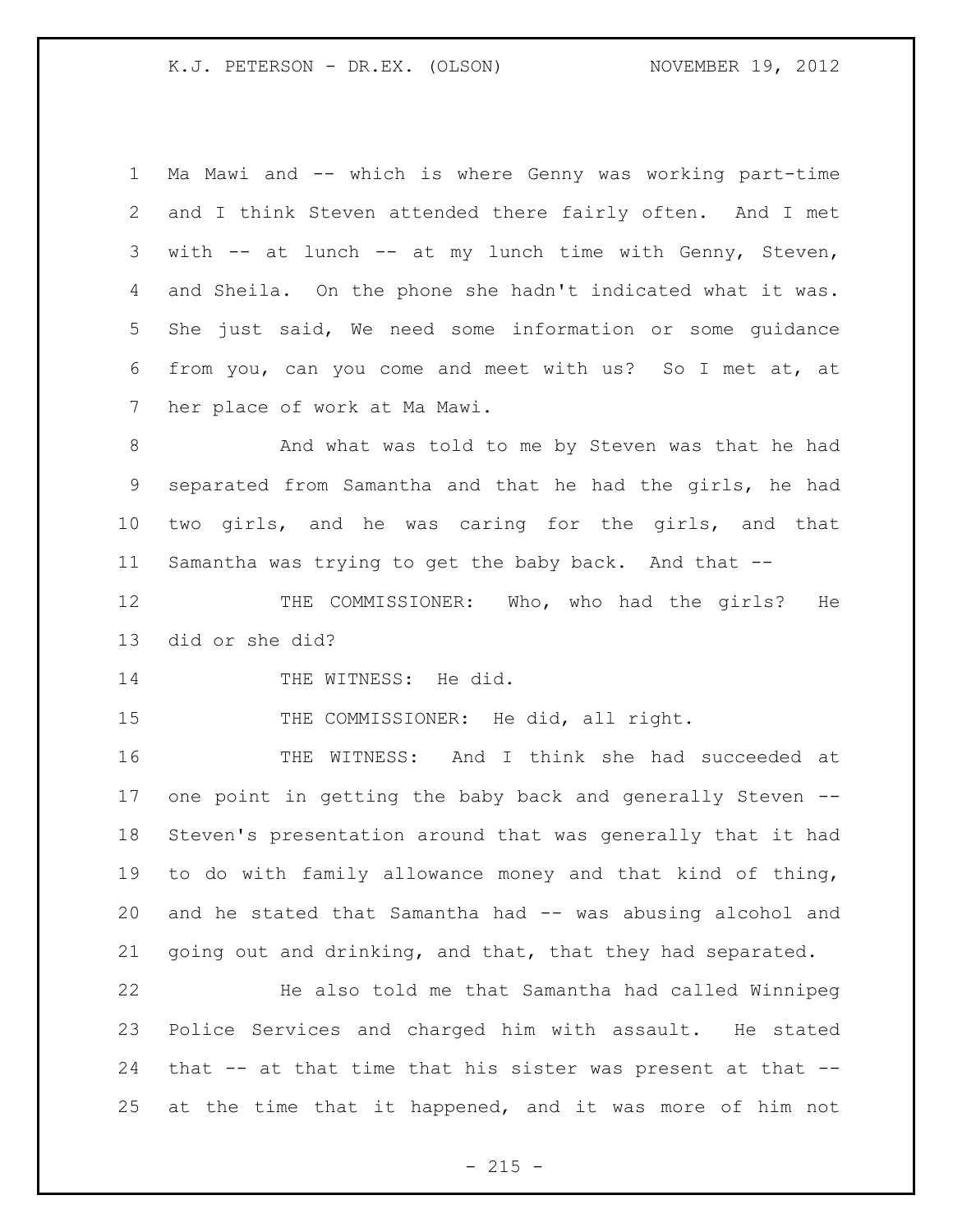putting hands on her but basically getting back at Steven because Steven was not going to be giving the kids back and 3 she wasn't going to be getting the money, plus, apparently, Sheila -- according to Steven, Sheila and, and Samantha had an altercation just prior to that, a physical altercation prior to that, and he felt that this was her way of getting back at him. So he told me that there were now assault charges against him.

 He also stated that he was -- she'd been uttering threats and he was going to be getting a non-molestation order with respect to her.

12 What the siblings asked me was what -- basically, what were his legal rights to his children. And when I asked whether he's ever gone to court and he stated no, then I stated that then each of you has equal rights to the children under the law at this point and if you want legal custody of your children, you're going to have to get a lawyer and go to court and get legal custody of the children. So that was part of the information that they were looking for.

BY MR. OLSON:

 Q So at this, this point when you say the children, there was, there was Phoenix Sinclair, and Steven and Samantha had recently had another child; is that right?

 $-216 -$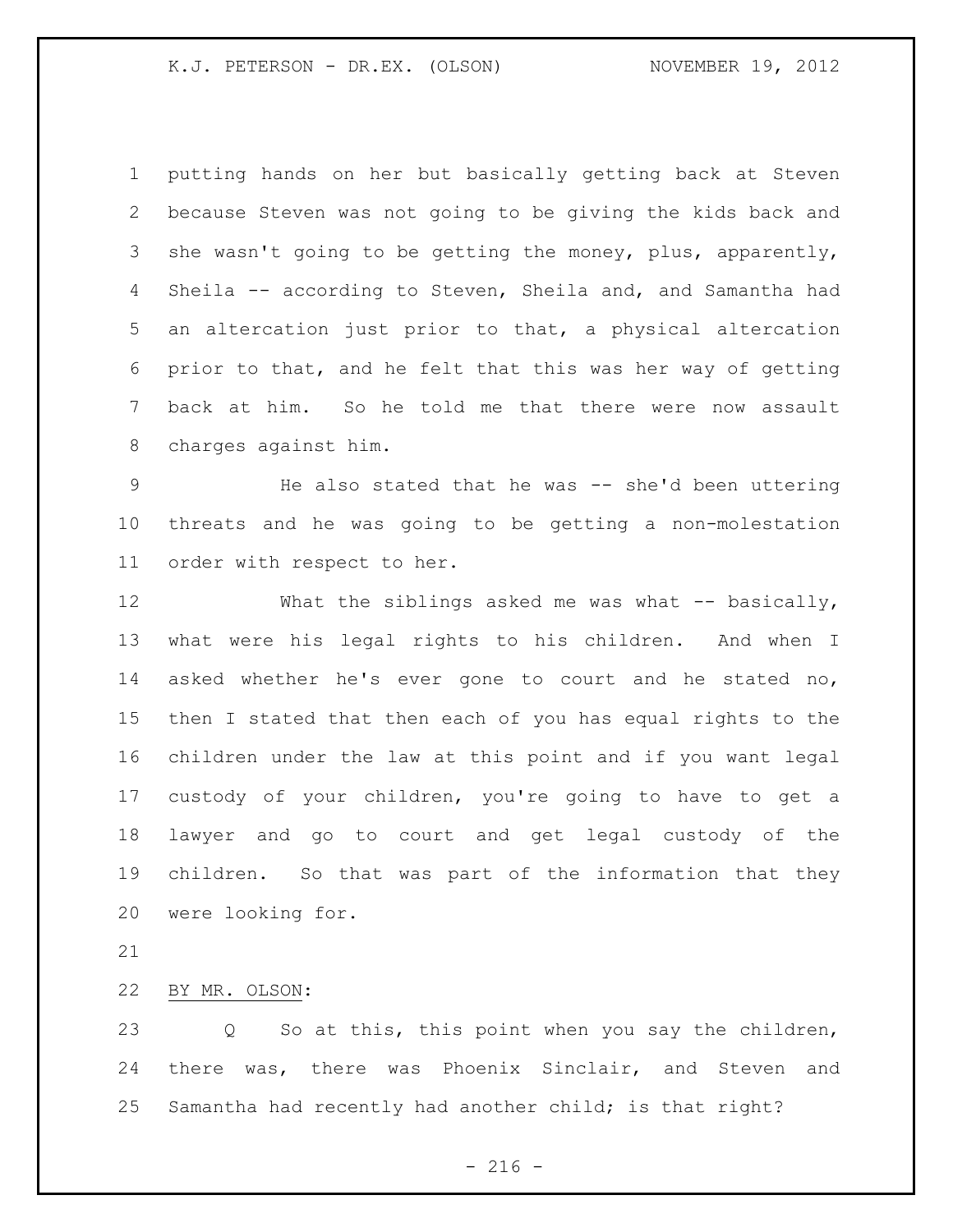A That's right. Q Okay. And were you aware of that prior to this meeting? A I was not. Q Okay. A I was surprised -- Q Okay. 8 A -- to hear that. Q And do you recall when the other child was born or do you know when the other child was born? A I believe, I believe in April -- Q Okay. 13 A -- of that year. Q So the child would have only been a few months old? A That's correct. Q Okay. And your understanding was the child at this time would have been with Steve Sinclair? 19 A That was my understanding, yes. Q And -- 21 THE COMMISSIONER: Both children? BY MR. OLSON: Q Both, both children? A Yeah, that was my understanding that both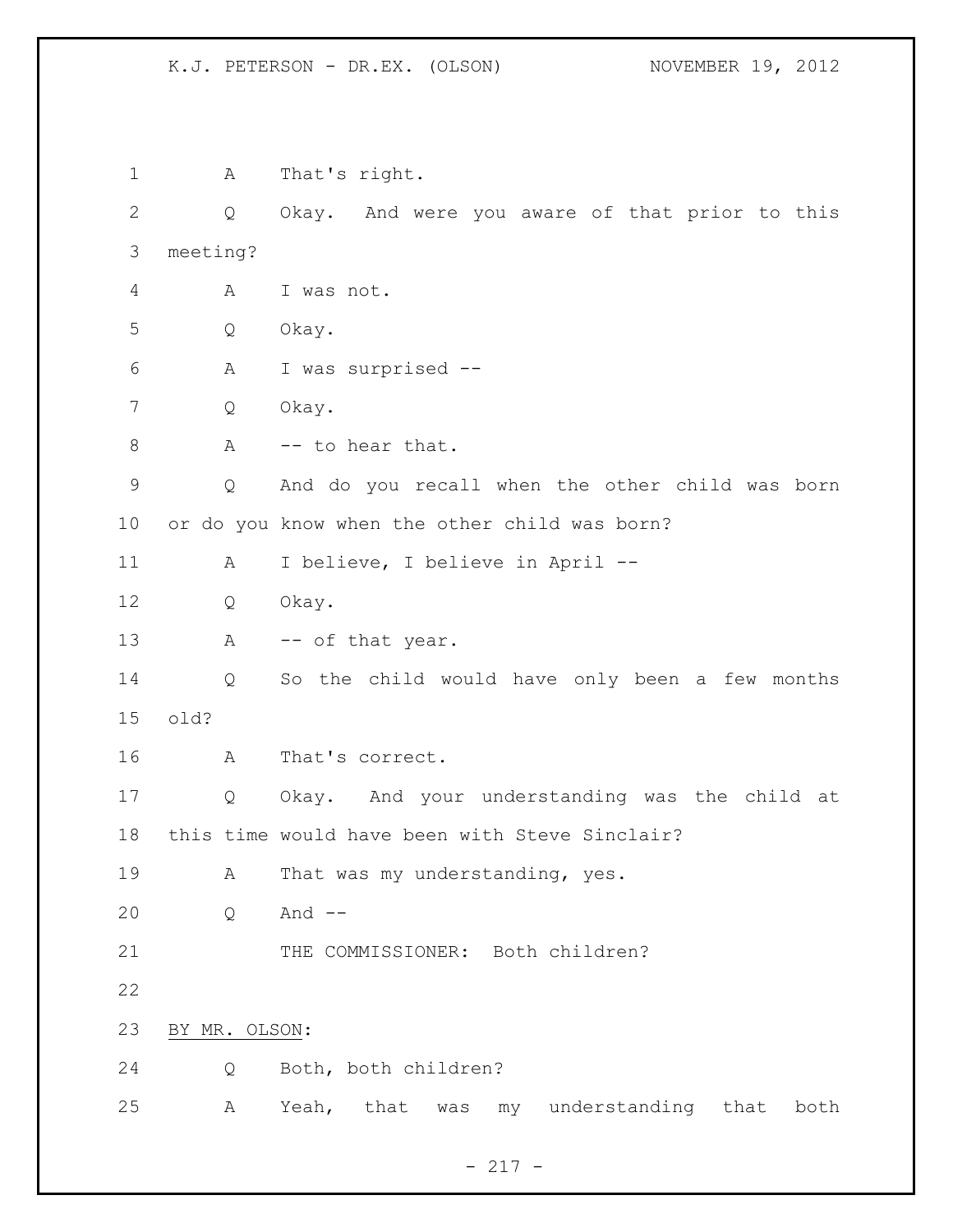children, but Samantha was trying to get the baby back. Q And were you -- you weren't Mr. Sinclair's social worker at the time. Were you a social worker for either of the siblings? A I wasn't a social worker for any, any of this family. Q Did they have their own social workers? Do you know? A Well, I, I actually -- when I was having the conversation with the Sinclairs, I actually wasn't quite sure or couldn't recall whether -- I, I was almost positive that Steven still had a worker so -- and I indicated that to him, that I thought that he did, and he, he sounded somewhat surprised. But that doesn't surprise me in that when couples separate and there's files open under the mother, and then that file is closed under the mom's name, that the dad will assume that he doesn't have a file, so it was not an uncommon mistake for Steven to make. So I told him that I would let his worker -- that he needs to contact 20 his social worker  $--$  I, I'm pretty sure that he had one  $--$  and that I would leave a message for her that I had seen him.

 Q Okay. So you, you weren't aware, at the time of attending this meeting, that Mr. Sinclair had a social worker.

 $- 218 -$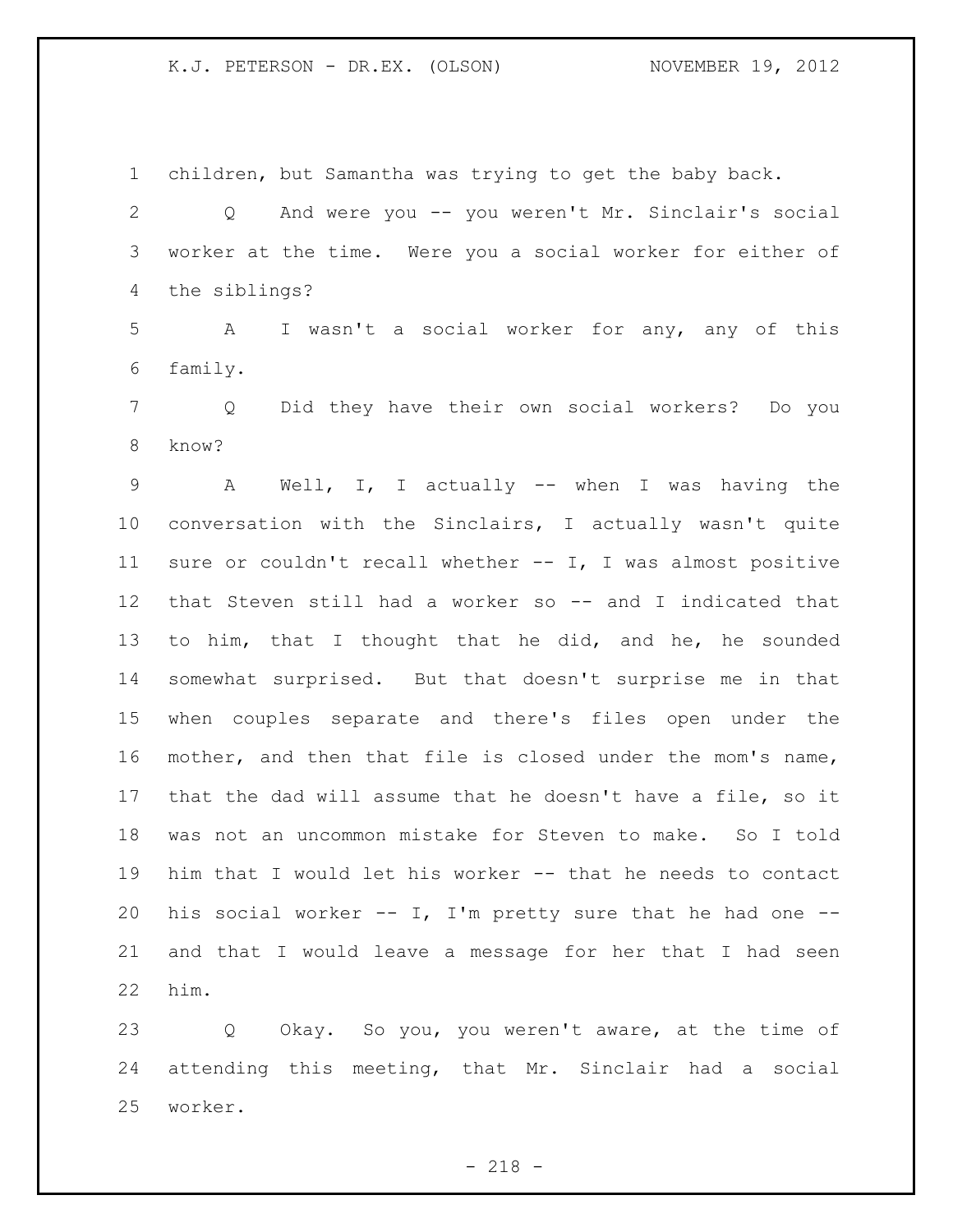A Not for sure, no. I went back and looked it up on CFSIS.

 Q Okay. I was going to ask, why, why did you -- did you try to look it up on CFSIS prior to going to the meeting?

A No, I did not.

Q And why was that?

 A I didn't because when Genny called me she just called and said, Could you come and meet with us, we would like some information. And as I stated, it's not uncommon for me to hear from past clients or children that are aged out and are now adults, to, to call and say, you know, can I run something by you, can I get some information from you? And it was that kind of meeting so it was more -- my expectation, it was more personal and social meeting, and I wasn't expecting that there was going to be such severe issues being presented to me in terms of what's happening with Steven, so I didn't look it up before I went.

 Q So you, you had really, then, no real indication as to what the meeting was about, other than --

A No. Not, not until I got there, no.

 Q Okay. And so -- during the meeting, do you recall any concerns being raised about Ms. Kematch's parenting?

A Steven stated -- told me that she could not

 $-219 -$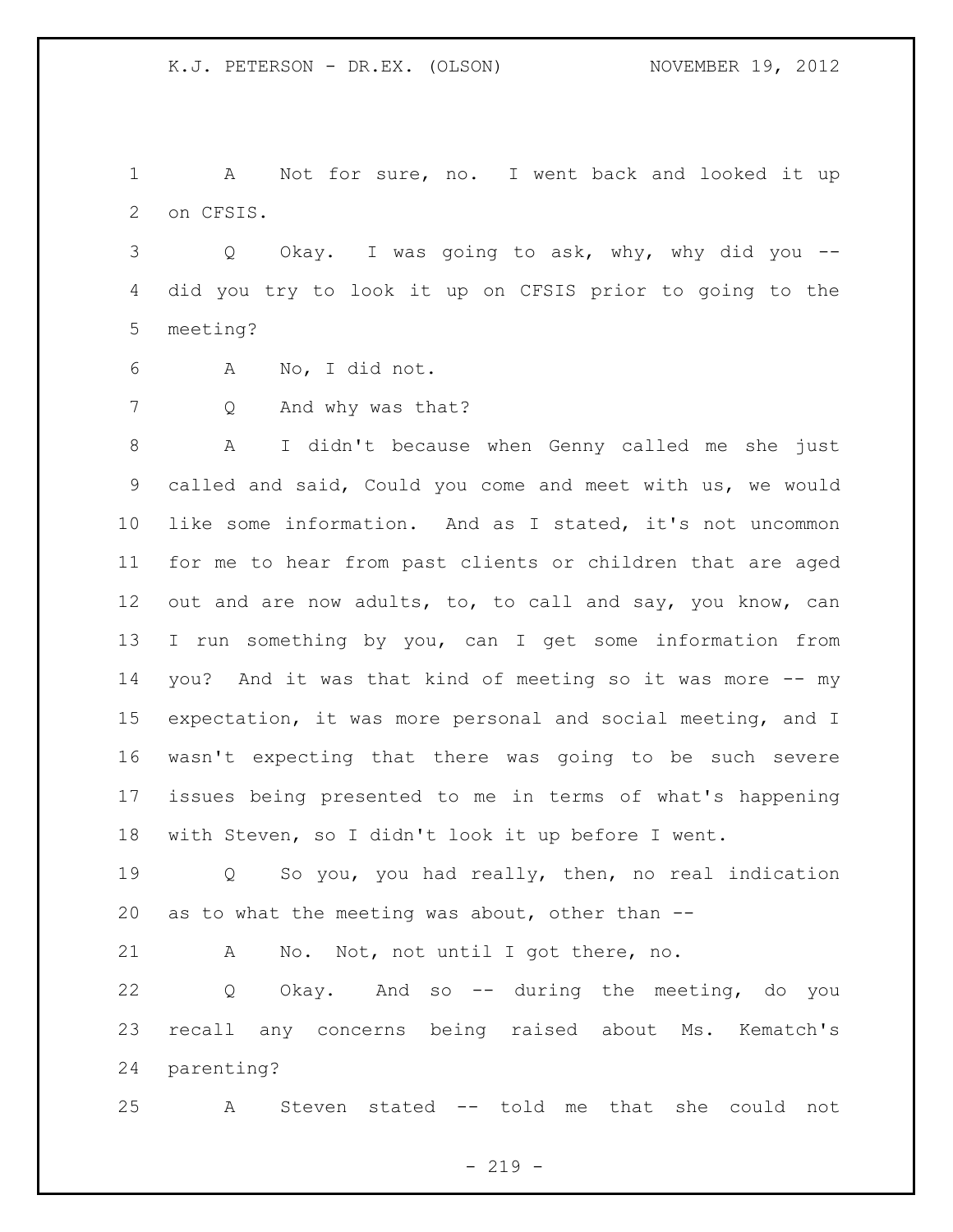parent, that she -- he felt that she was abusive to Phoenix, that she didn't discipline Phoenix appropriately, that he felt that she was -- didn't pay the kind of attention that she ought to be paying to, to Phoenix and that her lifestyle now was greatly interfering in any way she could parent. 7 Q So did that, did that information -- was that concerning to you? A Yes, that was concerning to me. Q Okay. And was it like Steve, in your experience, to volunteer that sort of information or information like that? 13 A Well, not easily, so it was, it was important. It was important to Steven, yes. Q So -- and was it your impression, then, that it was -- this, this information he was telling you about Ms. Kematch, this was, this was quite significant to him. 18 A I would say so, yes. Q And as a social worker, I take it it was significant to you as well? A Yes, it was. Q Did, did he give you any specific examples of -- A No, he did not. Q Okay. Just general -- A Just -- it was that one sentence: This is what's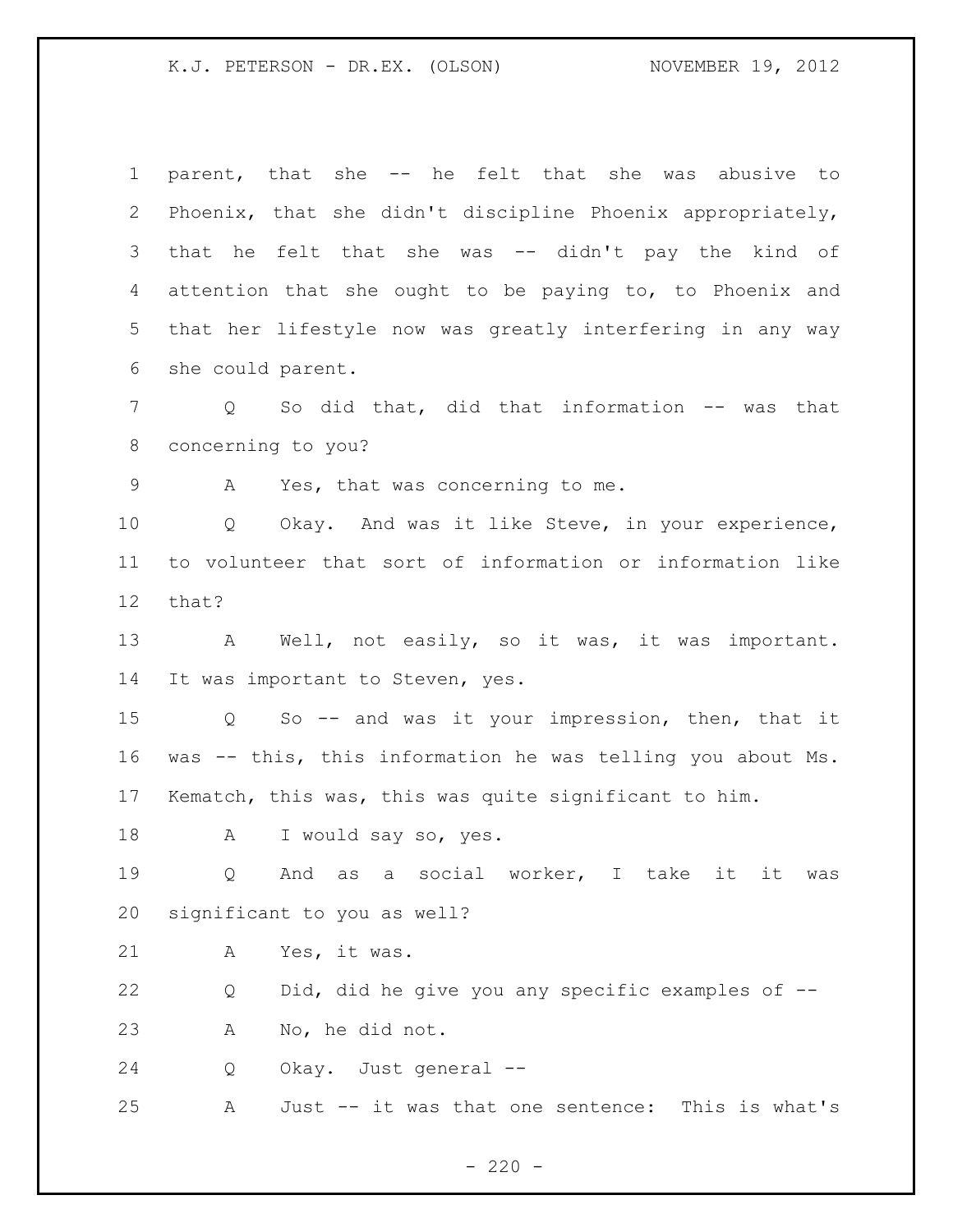going on, this is what happened, this is how Samantha is now, what should I do?

 Q And so what did you do with that information? A When I, when I finished the, the conversation with Genny, Steven, and Sheila, I returned to the office in the afternoon and I looked up in CFSIS just to affirm that Steven did, indeed, have a social worker. Turned out to be Delores. So I left a memo for Delores, giving her the basics of this meeting that I'd had and the things that Genny, Steven, and Steven (sic) were telling me.

 Q Okay. Did -- and did you take any notes of the meeting you had with Mr. --

 A No, and I, and I wouldn't make notes of meetings 14 that I have because -- like that, because they're not ... It wasn't -- I wasn't expecting it to be a meeting. I was expecting a can you come and give me some advice.

Q Okay.

 A There are times, as my role as a social worker, that I still hear from my permanent wards even though they're 30, and they're asking for advice. I don't make case notes about what they're asking.

Q Right.

23 A And this was kind of the same kind of meeting --Q So going --

A -- in my head, yes.

 $- 221 -$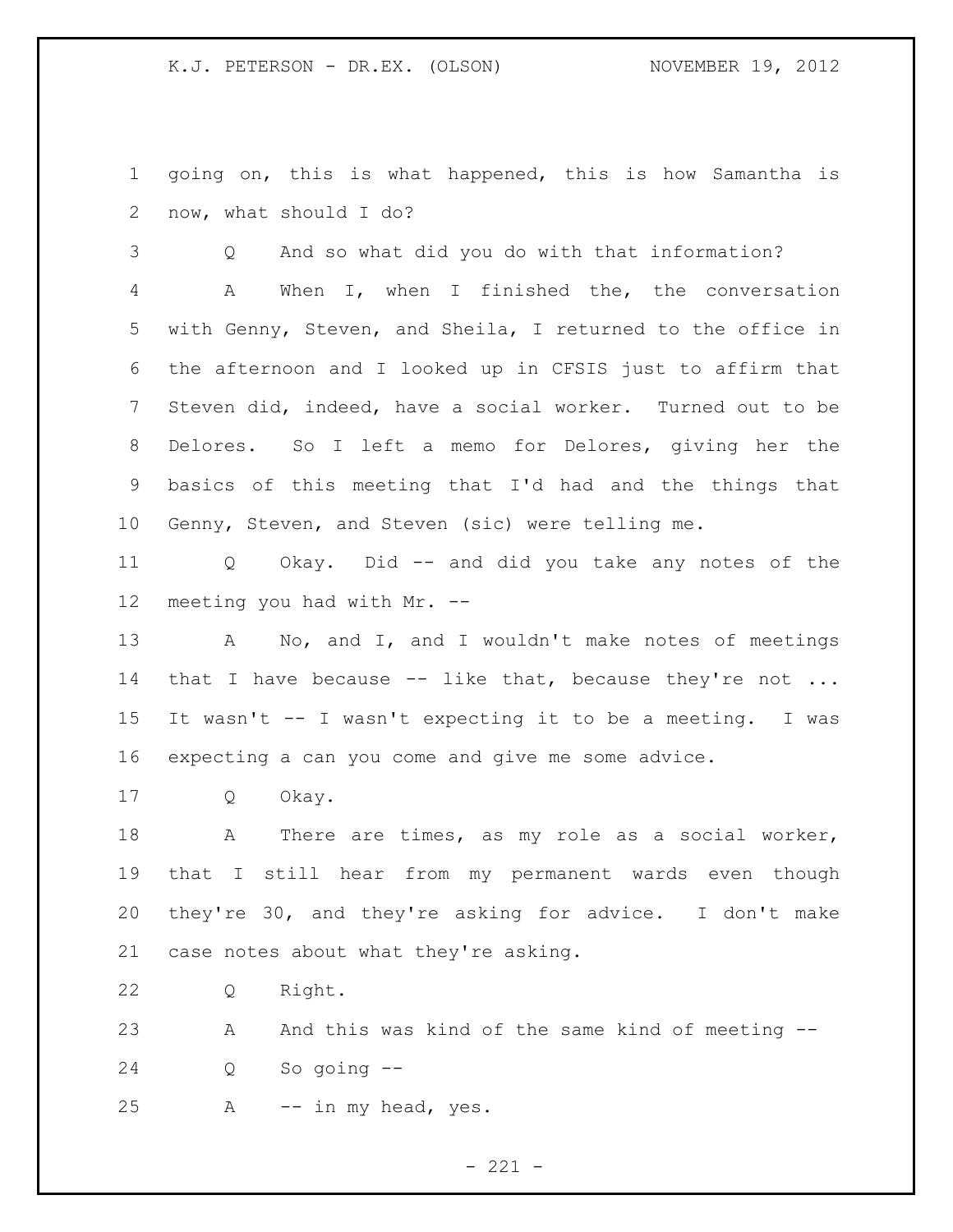Q So going into the meeting, you, you felt like this was more of an informational meeting, but -- A Well, yeah. THE COMMISSIONER: But, but you, you said you did make a note for Delores when you got back. THE WITNESS: I did when I got back. 7 THE COMMISSIONER: All right. 8 THE WITNESS: But I wasn't -- THE COMMISSIONER: What did you tell her? 10 MR. OLSON: Well, we can -- there's a -- if we go to commission disclosure 37066, there is a memo dated July 3, 2001. BY MR. OLSON: Q Is this, is this the memo you wrote? A This is the memo I wrote. Q Okay. And so this says -- aside from this memo you didn't, you didn't take any other notes, did you? A No, I did not. Q Okay. And it says: "I was contacted today by 23 [names are redacted]. Steven was 24 a ward of the Agency for a number of years and I was his worker.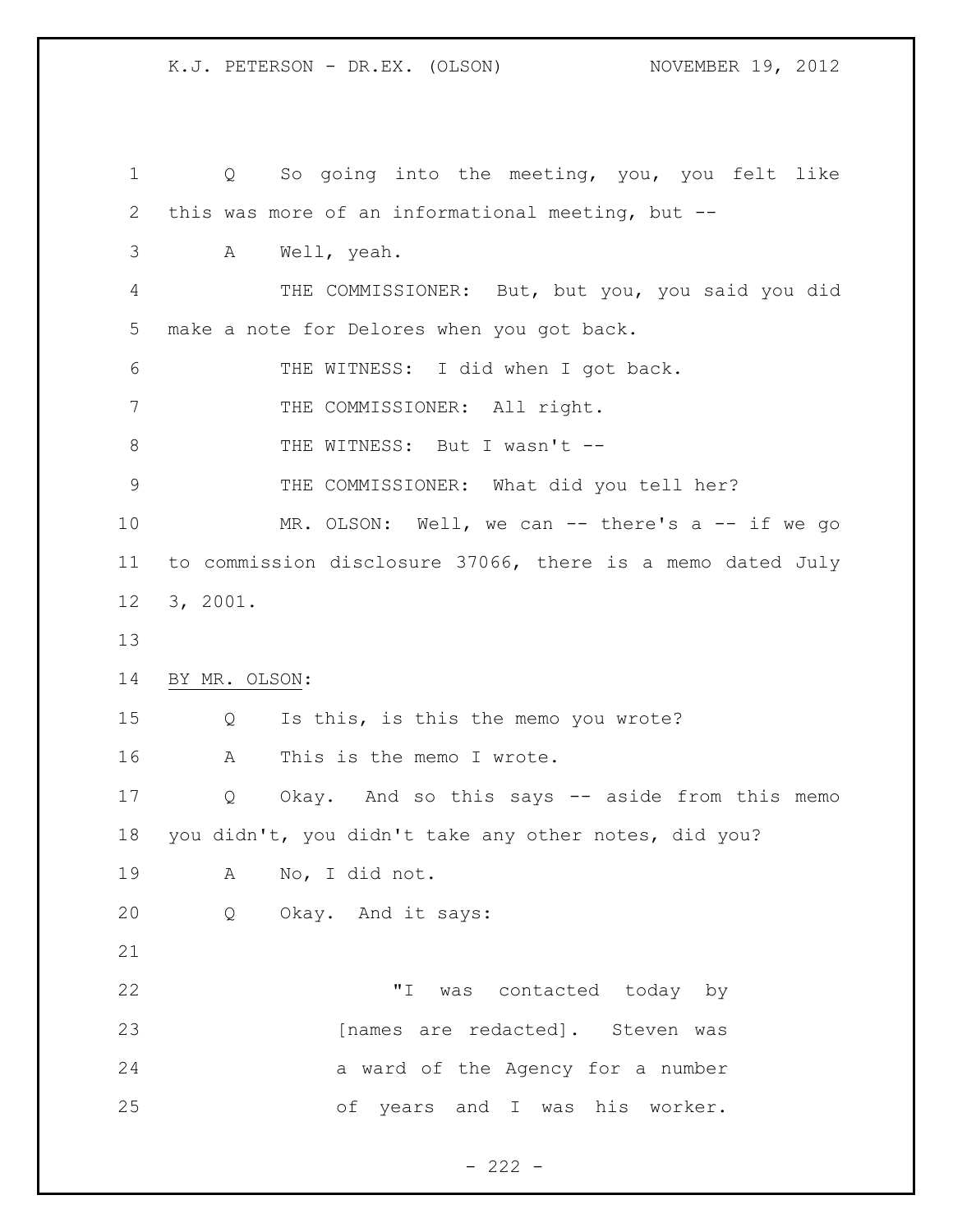```
1 This was the situation as 
2 presented to me:
3 "Steven has been caring for 
4 the children since [July] l4th. 
5 On the 15th he had welfare changed 
6 to his name."
7
8 Sorry, June 14th. 
9
10 "Steven indicated that Samantha 
11 was drinking and out of control 
12 and not caring for the children.
13 He has assumed responsibility for 
14 the children and he would like to 
15 continue to do so.
16 TSamantha reportedly has
17 taken the Child Tax Credit and was
18 drinking with it. Steven
19 indicated that on Friday at 
20 approximately 2 AM an altercation 
21 broke out between himself,
22 Samantha and Shelia (Steve's 
23 sister). Steve admits he had been 
24 drinking with Shelia but that this 
25 sister Genny was caring for his
```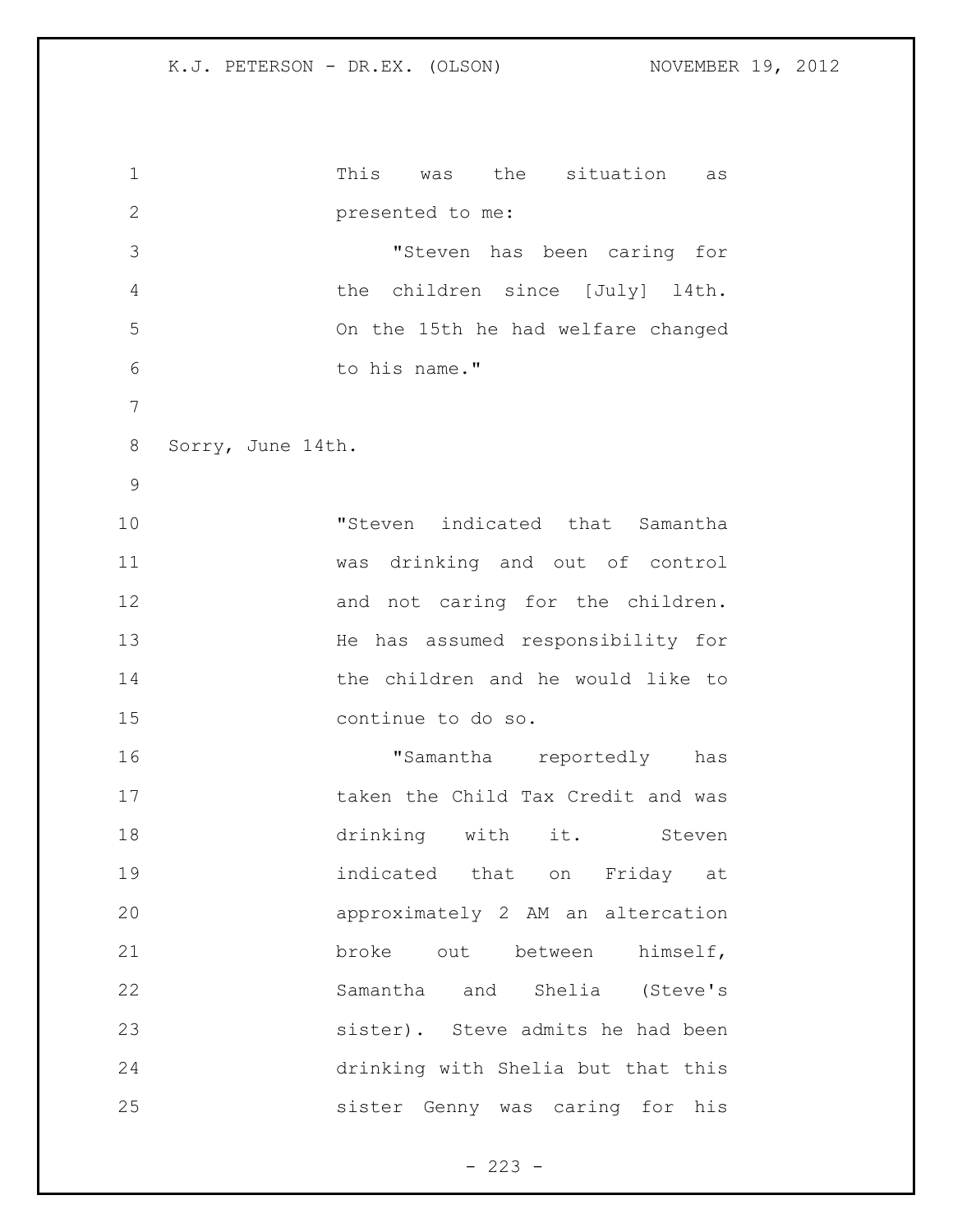1 children at the time. "Steven reports that Sheila attacked Samantha and Steve pulled her off of Sam. "On Monday July 2nd WPS showed up at B-740 Magnus where Steven resides and where he was caring for his daughter. Phoenix was not at home last night." So I take it the daughter -- the reference there was to the newborn baby. Is that right? A I'm sorry? 14 Q The reference here where it says: "On Monday July 2nd [Winnipeg Police Service] showed up at B-740 Magnus" -- A Right. Q **"...** where Steven resides and where he was caring for his daughter."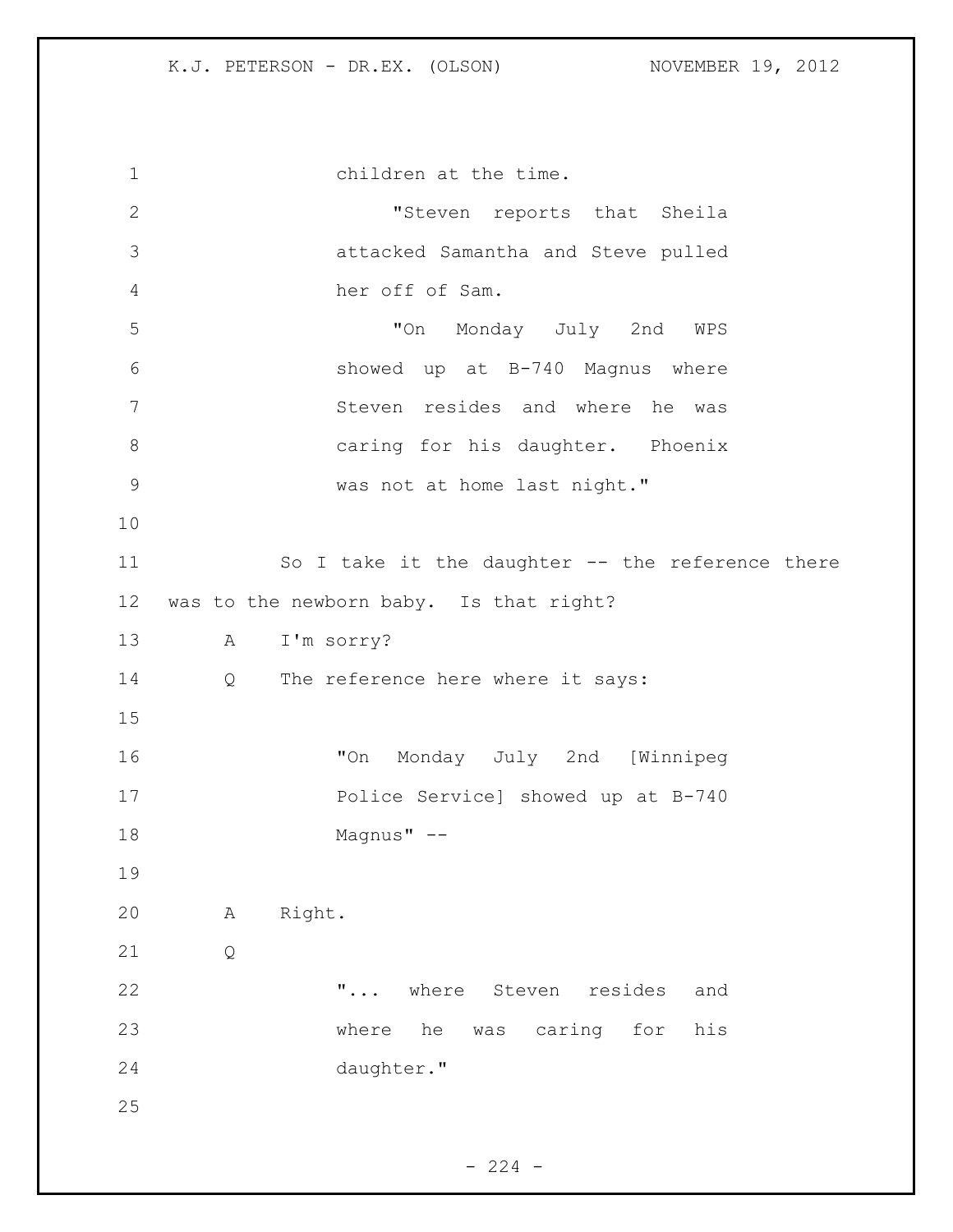| $\mathbf 1$  | A              | Right.                                        |
|--------------|----------------|-----------------------------------------------|
| $\mathbf{2}$ | Q              | That was not Phoenix. That was the, the baby. |
| 3            | Is that right? |                                               |
| 4            | A              | Yeah.                                         |
| 5            | Q              | Okay.                                         |
| 6            | Α              | Phoenix was not at the home.                  |
| 7            | Q              | Okay.                                         |
| $\,8\,$      |                |                                               |
| $\mathsf 9$  |                | "The officers stated that Steven              |
| 10           |                | was being charged with assaulting             |
| 11           |                | Samantha during the altercation               |
| 12           |                | that took place on the 29th.<br>He            |
| 13           |                | been accused of shaking<br>has                |
| 14           |                | Samantha. The officers took [the              |
| 15           |                | baby] and gave her into the care              |
| 16           |                | of her mother who is staying with             |
| 17           |                | [someone].                                    |
| 18           |                | "Steven<br>is very concerned                  |
| 19           |                | about his infant daughter and                 |
| 20           |                | would like her returned to his                |
| 21           |                | care as he is convinced that Sam              |
| 22           |                | is unable to care for the child."             |
| 23           |                |                                               |
| 24           |                | And then:                                     |
| 25           |                |                                               |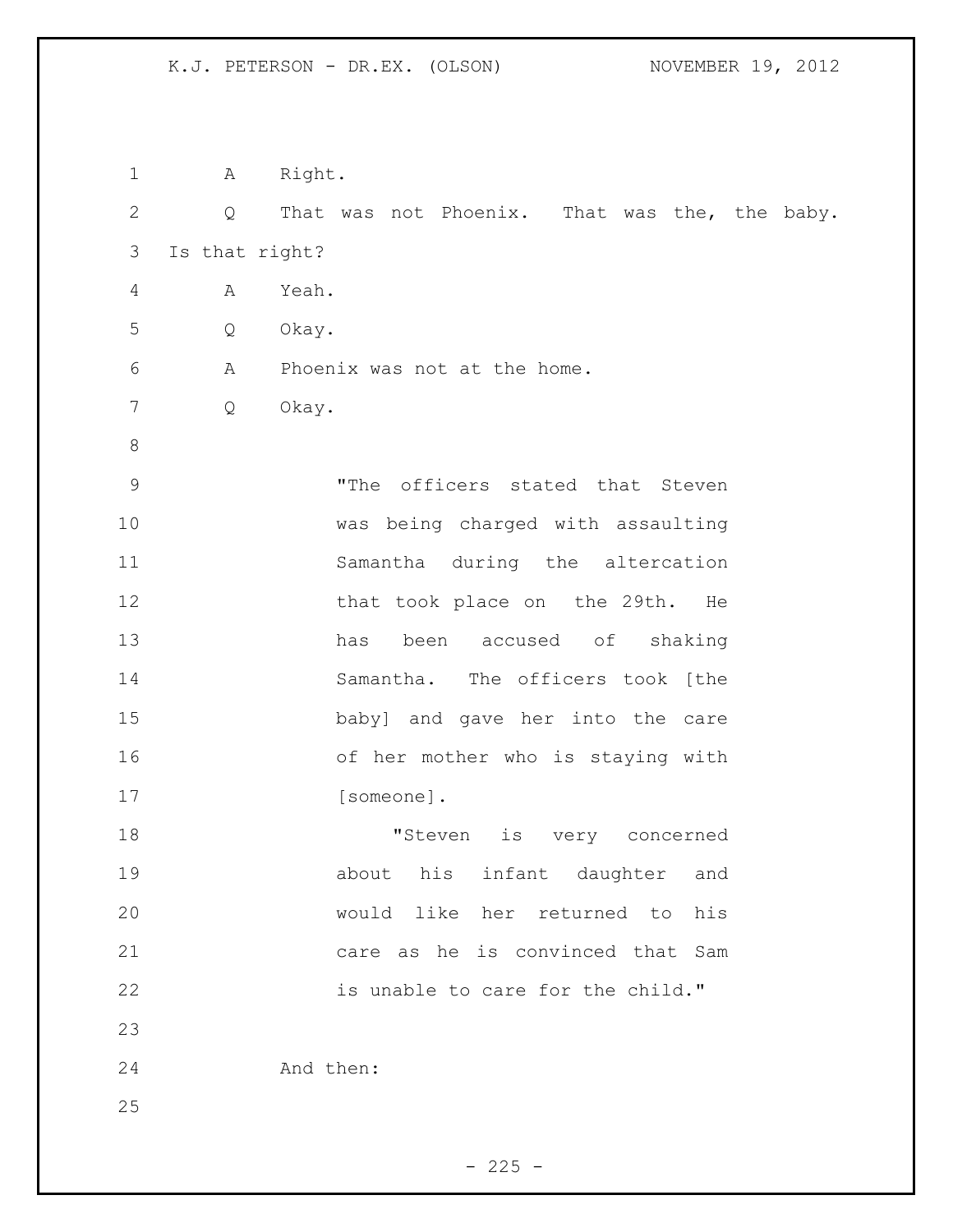"[It was] stated that Sam's first child is a [Permanent] Ward of Cree Nation." Then you, you say: "I spoke with Steve who stated that he did not know he had a worker. He will call you and 10 may come here after 2 PM." So this -- is this, is this a memo you constructed from, from memory, then, following the meeting? A That's the memo that I wrote after I had the meeting with, with Genny and Steven and Sheila. Q Okay. And did you -- you said you looked on CFSIS to see who Steve's worker was? A I did. Q And you found out it was Ms. Chief-Abigosis. A Right. Q And then did you try to call her on the phone or meet with her in person? A We worked in the same office building so I knew she wasn't there. She wasn't at her desk at the time that I went in, so I left the memo on her desk.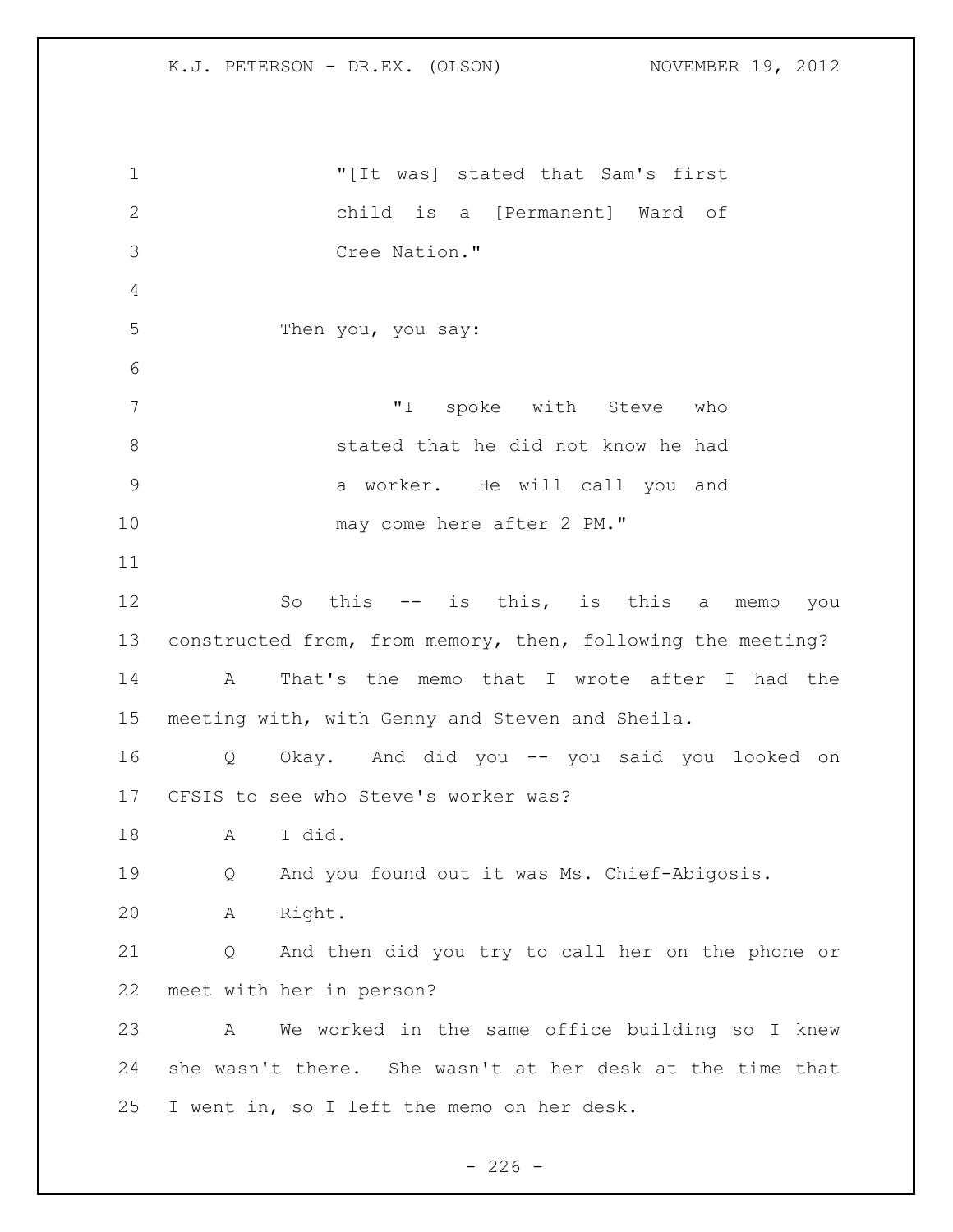Q Okay.

 A Left the memo on her desk, and I think I told Lorna that I'd left Delores a memo. That's how I got the information to her, yeah. Q Okay. Did you ever follow up with her to make sure she got the memo? A No, I did not. Q Did you ever have any further contact with respect -- with her with respect to this issue? A No, I did not. Q And why did you write this memo to Ms. Chief- Abigosis? 13 A I felt that she needed, she needed to be aware of what, what's happening in the situation. She needed to be aware that, that Steven has the children, and, and that, that Winnipeg Police had, had attended, and that the situation was they, they were separated and, and it was Steven that was parenting the kids, and that there, there was concern with regard to Samantha and the baby. Q And were you -- did you have any concerns with respect to the safety of the children in this situation? A I'm sorry, I can't hear you. Q Did you have any concerns with respect to the safety of the children? A Well, Phoenix, Phoenix -- my understanding was

 $- 227 -$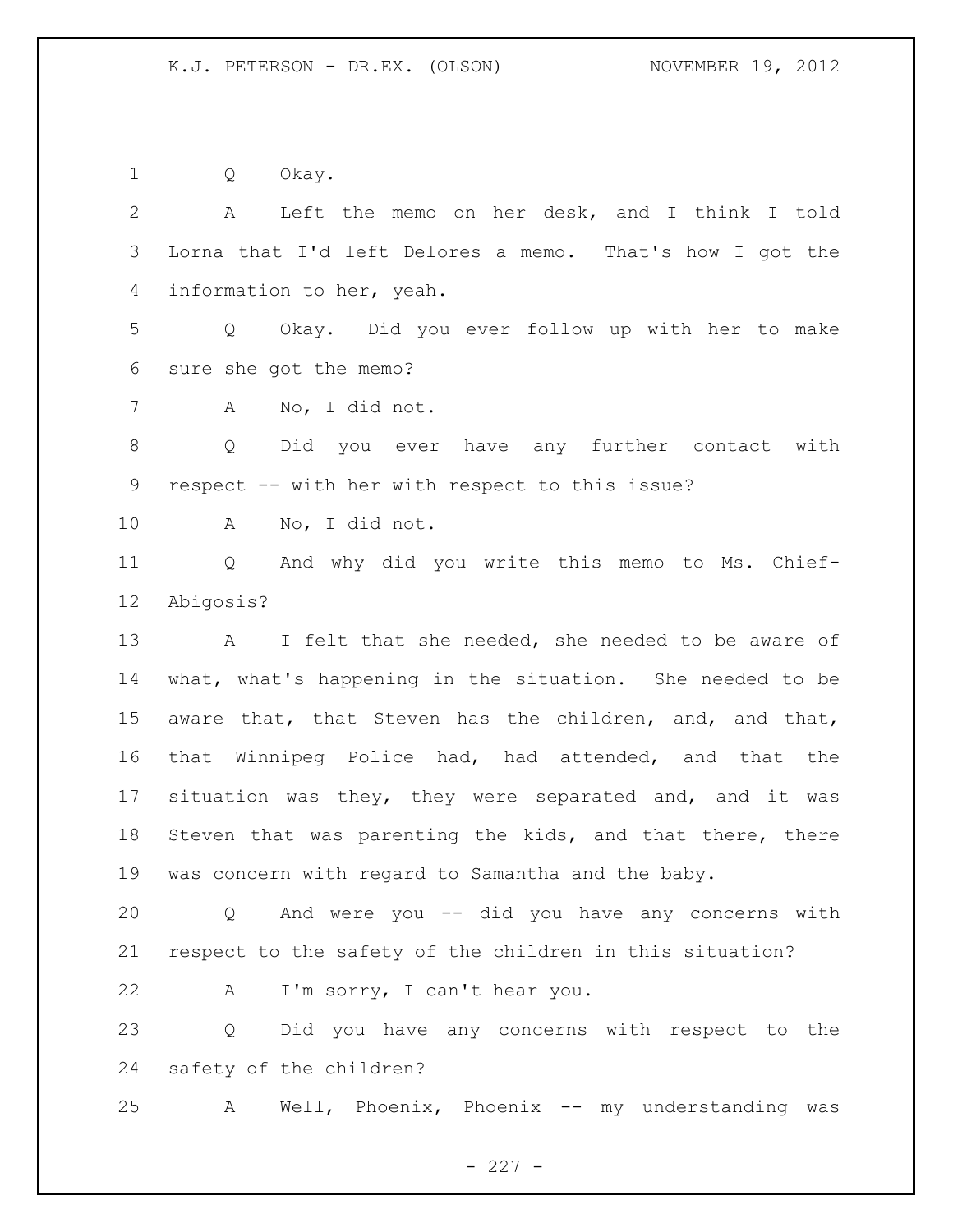that Phoenix was with Kim Edwards and that -- and so my 2 concern would be for  $\blacksquare$ , the baby.

 Q When you say the, the -- that Phoenix was with Kim Edwards, did you know who Kim, Kim Edwards was at that time?

A No, I did not.

Q And did you know anything about her?

8 A No, only what Steven and Genny told me.

 Q Okay. And so do you know the, the home that she was in?

 A Well, I, I asked about not necessarily Kim, but what I had asked about her, what I stated to Steven, that if he is a -- now a single parent, he is solely responsible 14 for the care and the protection of his children and, and that also means that he has to find appropriate caregivers. And I asked him if he felt that Kim Edwards was an appropriate caregiver, and by that I meant -- and I said to Steven: Is, is this, in your opinion, a stable home? Are there addiction issues in this family that you know of? Do you feel that your child will be safe with these, with these people? These are the questions that you have to ask yourself as a parent when you're looking for a caregiver.

 So I remember having that talk, but I had that talk with every new single parent. So that wasn't unusual for me to say, This is what you have to do when you're

 $- 228 -$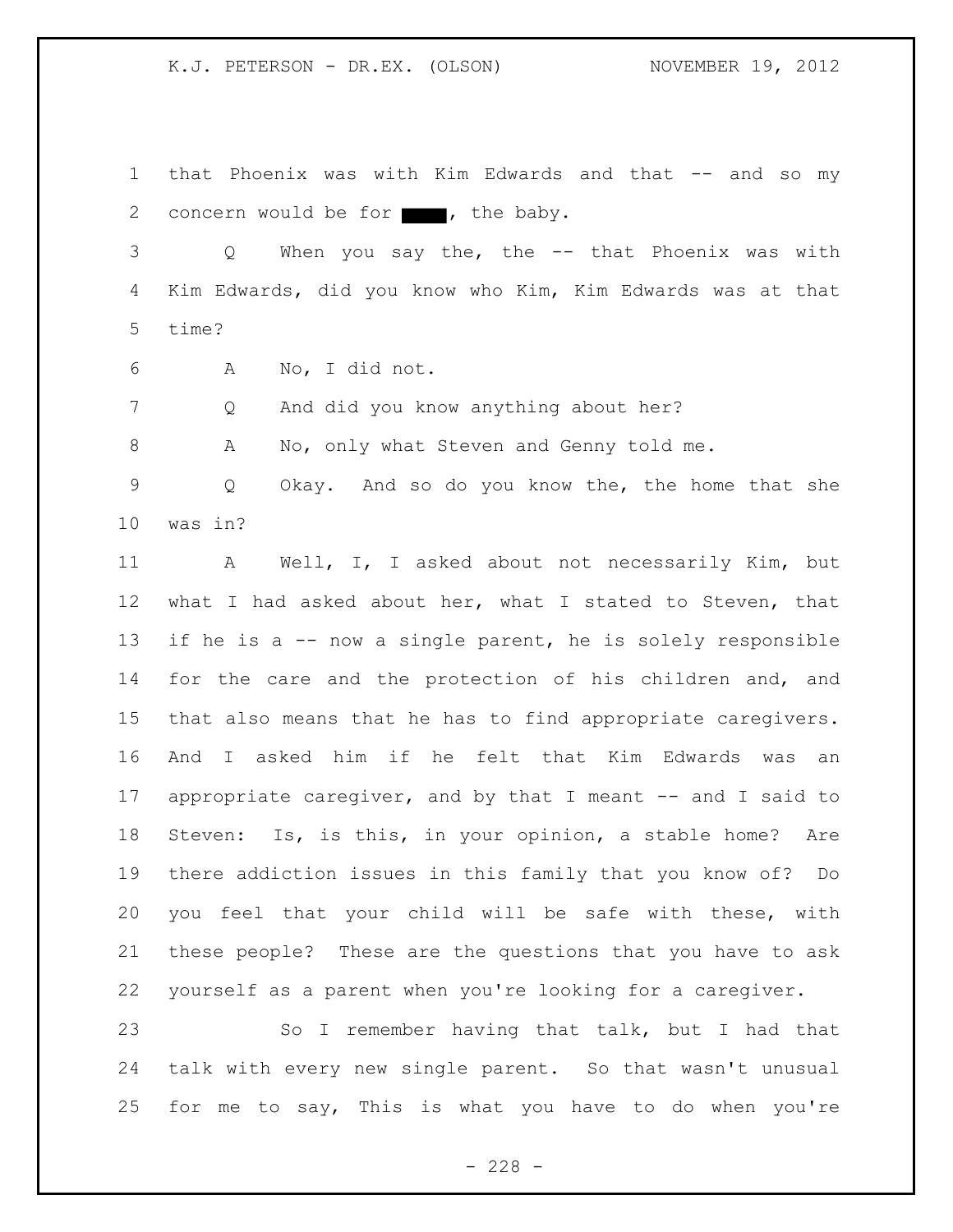choosing caregivers.

 So in, in reference to that, Steven had indicated that he felt that Kim Edwards was all of those things and that his child was safe there. Q When you, when you, when you take a look at the memo you wrote Ms. Chief-Abigosis, it says Steve ... "Steve admits he had been drinking with Sheila but that this sister Genny was caring for his children at the time." 13 I don't see a reference in there to Ms. Edwards. Was it, was it Steve's sister that was caring for the children at the time? A Genny was caring for the children when he was drinking. I asked where Phoenix was that day, and he said with Kim Edwards. Q Okay. A The day that I went and saw him. Q The -- what did you expect Ms. Chief-Abigosis to do with this information? A My expectation would be that she would go out and do a home, home visit and reassess the situation with regards to the safety of the two girls.

 $-229 -$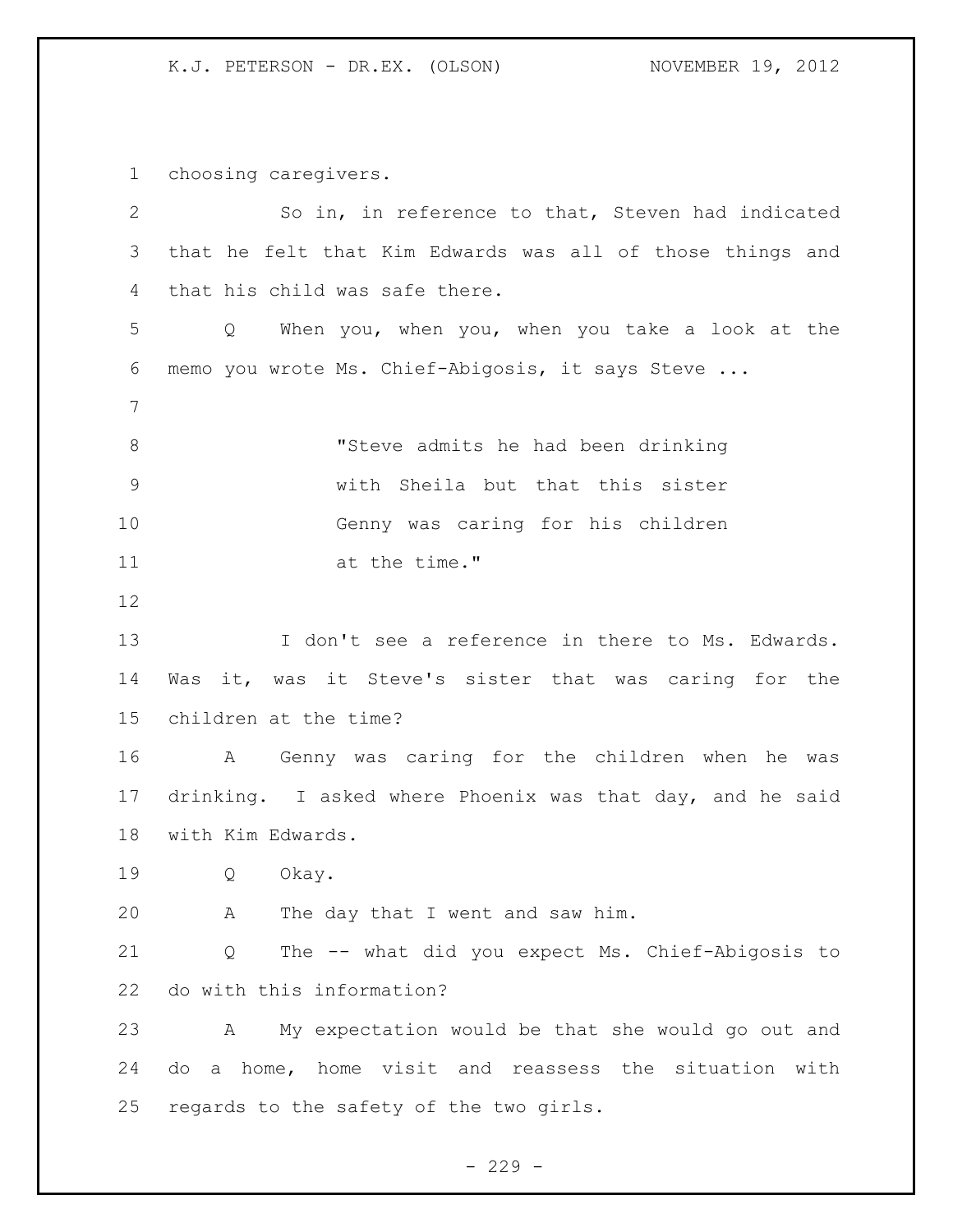1 MR. OLSON: Mr. Commissioner, this might be a 2 good time to break for the day. I have quite a bit left to 3 go through. 4 THE COMMISSIONER: Okay. Well, that ... We had 5 other witnesses scheduled tomorrow, but they'll just have 6 to wait, I guess, eh? 7 MR. OLSON: Yeah, I, I think, I think it'll take 8 a bit of time to get through this witness. 9 THE COMMISSIONER: All right. 10 I just want to ask this witness this question: 11 You, you took over the file from Delores. 12 THE WITNESS: Yes. 13 THE COMMISSIONER: And was this memo in the file 14 that you had sent her for the file? 15 THE WITNESS: It was, yes. 16 THE COMMISSIONER: It was there. 17 THE WITNESS: It was there, yes. 18 THE COMMISSIONER: And once you took over the 19 file, did you see Phoenix? 20 THE WITNESS: I'm sorry, pardon me? 21 THE COMMISSIONER: Once you took over the file --22 THE WITNESS: Yes. 23 THE COMMISSIONER: -- did you see Phoenix? 24 THE WITNESS: No, I did not. 25 THE COMMISSIONER: Okay.

 $- 230 -$